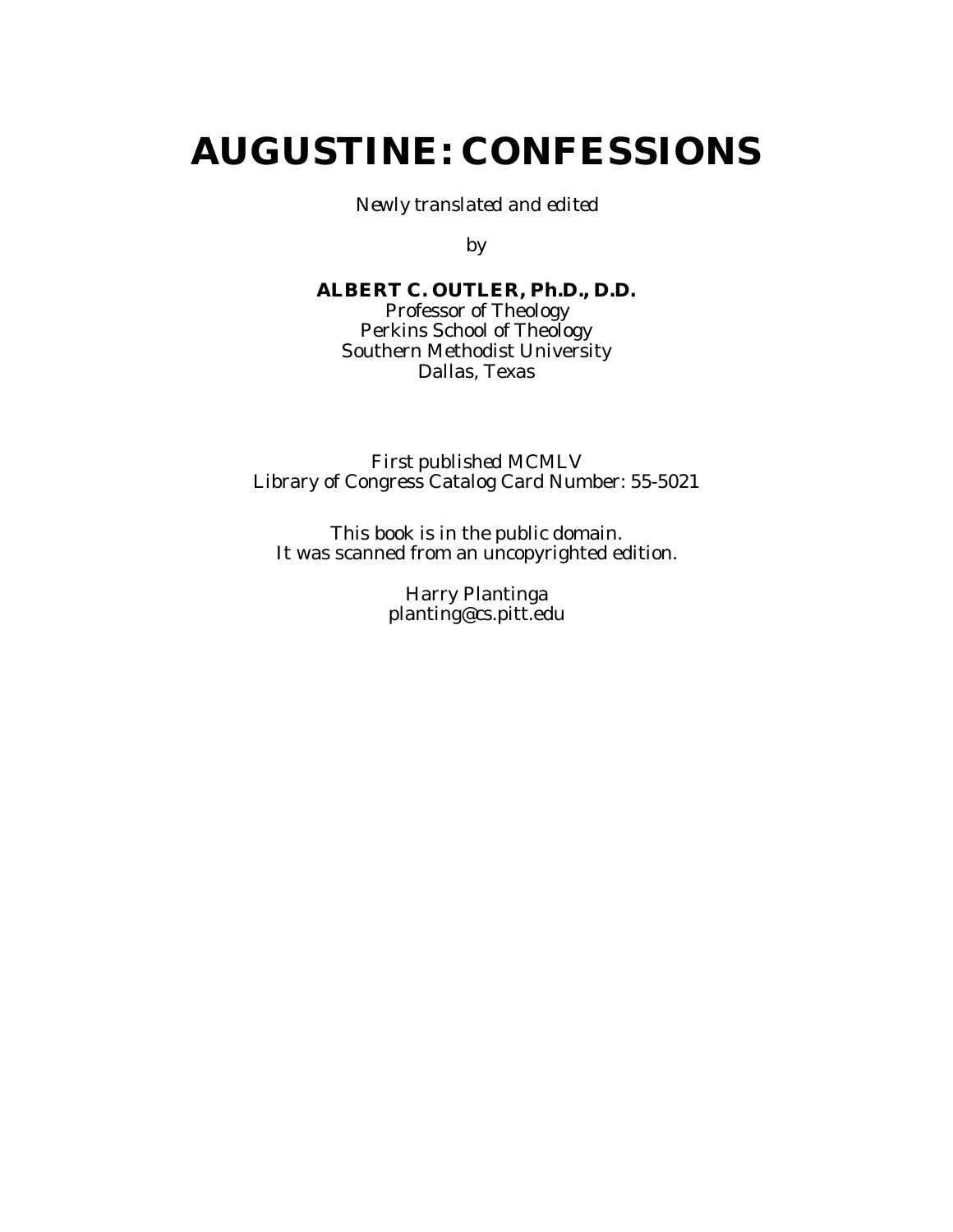# *Introduction*

LIKE A COLOSSUS BESTRIDING TWO WORLDS, Augustine stands as the last patristic and the first medieval father of Western Christianity. He gathered together and conserved all the main motifs of Latin Christianity from Tertullian to Ambrose; he appropriated the heritage of Nicene orthodoxy; he was a Chalcedonian before Chalcedon--and he drew all this into an unsystematic synthesis which is still our best mirror of the heart and mind of the Christian community in the Roman Empire. More than this, he freely received and deliberately reconsecrated the religious philosophy of the Greco-Roman world to a new apologetic use in maintaining the intelligibility of the Christian proclamation. Yet, even in his role as summator of tradition, he was no mere eclectic. The center of his "system" is in the Holy Scriptures, as they ordered and moved his heart and mind. It was in Scripture that, first and last, Augustine found the focus of his religious authority.

At the same time, it was this essentially conservative genius who recast the patristic tradition into the new pattern by which European Christianity would be largely shaped and who, with relatively little interest in historical detail, wrought out the first comprehensive "philosophy of history." Augustine regarded himself as much less an innovator than a summator. He was less a reformer of the Church than the defender of the Church's faith. His own self-chosen project was to save Christianity from the disruption of heresy and the calumnies of the pagans, and, above everything else, to renew and exalt the faithful hearing of the gospel of man's utter need and God's abundant grace. But the unforeseen result of this enterprise was to furnish the motifs of the Church's piety and doctrine for the next thousand years and more. Wherever one touches the Middle Ages, he finds the marks of Augustine's influence, powerful and pervasive--even Aquinas is more of an Augustinian at heart than a "proper" Aristotelian. In the Protestant Reformation, the evangelical elements in Augustine's thought were appealed to in condemnation of the corruptions of popular Catholicism--yet even those corruptions had a certain right of appeal to some of the non-evangelical aspects of Augustine's thought and life. And, still today, in the important theological revival of our own time, the influence of Augustine is obviously one of the most potent and productive impulses at work.

A succinct characterization of Augustine is impossible, not only because his thought is so extraordinarily complex and his expository method so incurably digressive, but also because throughout his entire career there were lively tensions and massive prejudices in his heart and head. His doctrine of God holds the Plotinian notions of divine unity and remotion in tension with the Biblical emphasis upon the sovereign God's active involvement in creation and redemption. For all his devotion to Jesus Christ, this theology was never adequately Christocentric, and this reflects itself in many ways in his practical conception of the Christian life. He did not invent the doctrines of original sin and seminal transmission of guilt but he did set them as cornerstones in his "system," matching them with a doctrine of infant baptism which cancels, *ex opere operato,* birth sin and hereditary guilt. He never wearied of celebrating God's abundant mercy and grace--but he was also fully persuaded that the vast majority of mankind are condemned to a wholly just and appalling damnation. He never denied the reality of human freedom and never allowed the excuse of human irresponsibility before God--but against all detractors of the primacy of God's grace, he vigorously insisted on both double predestination and irresistible grace.

For all this the Catholic Church was fully justified in giving Augustine his aptest title, *Doctor Gratiae.* The central theme in all Augustine's writings is the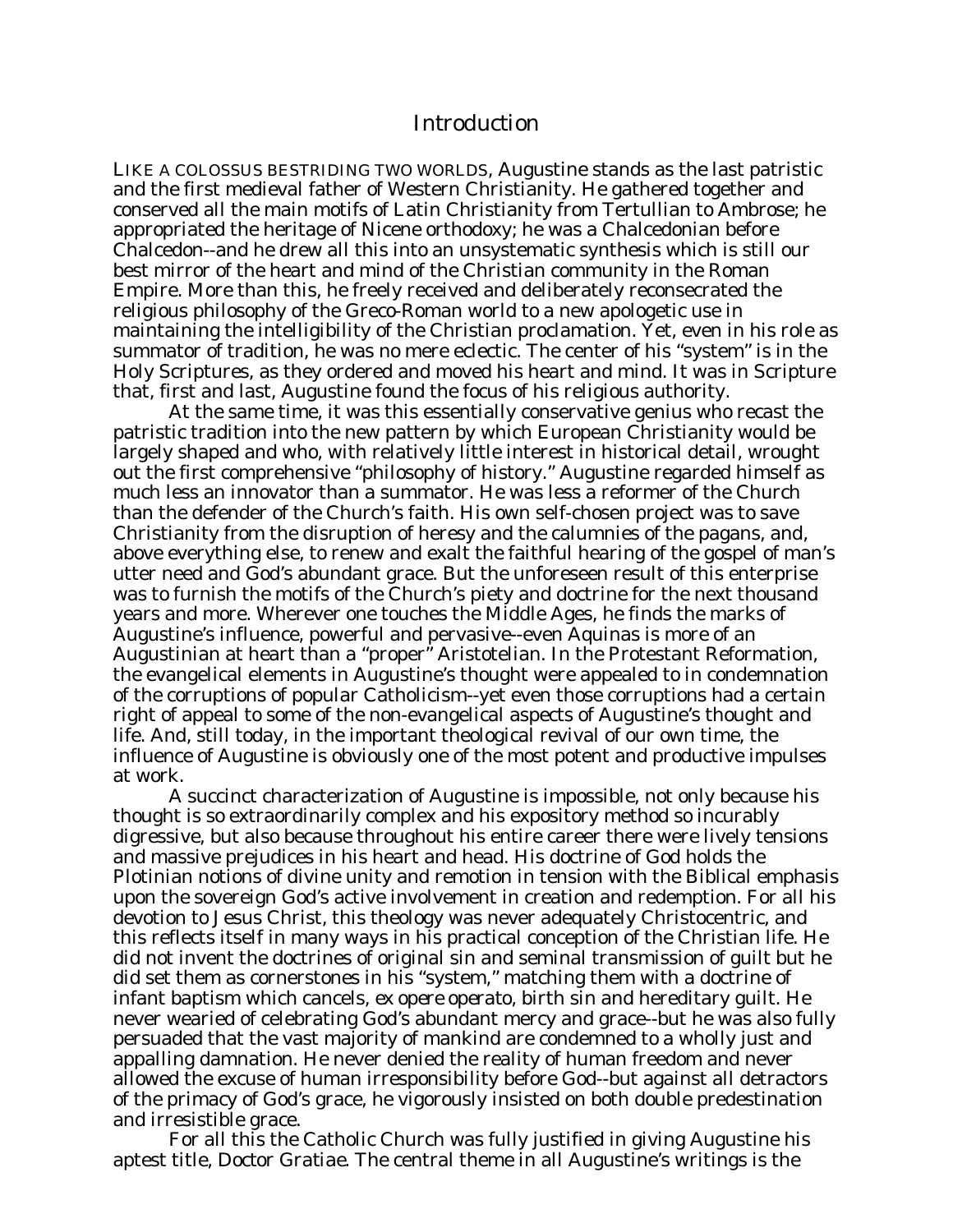sovereign God of grace and the sovereign grace of God. Grace, for Augustine, is God's freedom to act without any external necessity whatsoever--to act in love beyond human understanding or control; to act in creation, judgment, and redemption; to give his Son freely as Mediator and Redeemer; to endue the Church with the indwelling power and guidance of the Holy Spirit; to shape the destinies of all creation and the ends of the two human societies, the "city of earth" and the "city of God." Grace is God's unmerited love and favor, prevenient and occurrent. It touches man's inmost heart and will. It guides and impels the pilgrimage of those called to be faithful. It draws and raises the soul to repentance, faith, and praise. It transforms the human will so that it is capable of doing good. It relieves man's religious anxiety by forgiveness and the gift of hope. It establishes the ground of Christian humility by abolishing the ground of human pride. God's grace became incarnate in Jesus Christ, and it remains immanent in the Holy Spirit in the Church.

Augustine had no system--but he did have a stable and coherent Christian outlook. Moreover, he had an unwearied, ardent concern: man's salvation from his hopeless plight, through the gracious action of God's redeeming love. To understand and interpret this was his one endeavor, and to this task he devoted his entire genius.

He was, of course, by conscious intent and profession, a Christian theologian, a pastor and teacher in the Christian community. And yet it has come about that his contributions to the larger heritage of Western civilization are hardly less important than his services to the Christian Church. He was far and away the best- if not the very first--psychologist in the ancient world. His observations and descriptions of human motives and emotions, his depth analyses of will and thought in their interaction, and his exploration of the inner nature of the human self--these have established one of the main traditions in European conceptions of human nature, even down to our own time. Augustine is an essential source for both contemporary depth psychology and existentialist philosophy. His view of the shape and process of human history has been more influential than any other single source in the development of the Western tradition which regards political order as inextricably involved in moral order. His conception of a *societas* as a community identified and held together by its loyalties and love has become an integral part of the general tradition of Christian social teaching and the Christian vision of "Christendom." His metaphysical explorations of the problems of being, the character of evil, the relation of faith and knowledge, of will and reason, of time and eternity, of creation and cosmic order, have not ceased to animate and enrich various philosophic reflections throughout the succeeding centuries. At the same time the hallmark of the Augustinian philosophy is its insistent demand that reflective thought issue in practical consequence; no contemplation of the end of life suffices unless it discovers the means by which men are brought to their proper goals. In sum, Augustine is one of the very few men who simply cannot be ignored or depreciated in any estimate of Western civilization without serious distortion and impoverishment of one's historical and religious understanding.

In the space of some forty-four years, from his conversion in Milan (A.D. 386) to his death in Hippo Regius (A.D. 430), Augustine wrote--mostly at dictation--a vast sprawling library of books, sermons, and letters, the remains of which (in the Benedictine edition of St. Maur) fill fourteen volumes as they are reprinted in Migne, *Patrologiae cursus completus,* Series Latina (Vols. 32-45). In his old age, Augustine reviewed his authorship (in the *Retractations)* and has left us a critical review of ninety-three of his works he judged most important. Even a cursory glance at them shows how enormous was his range of interest. Yet almost everything he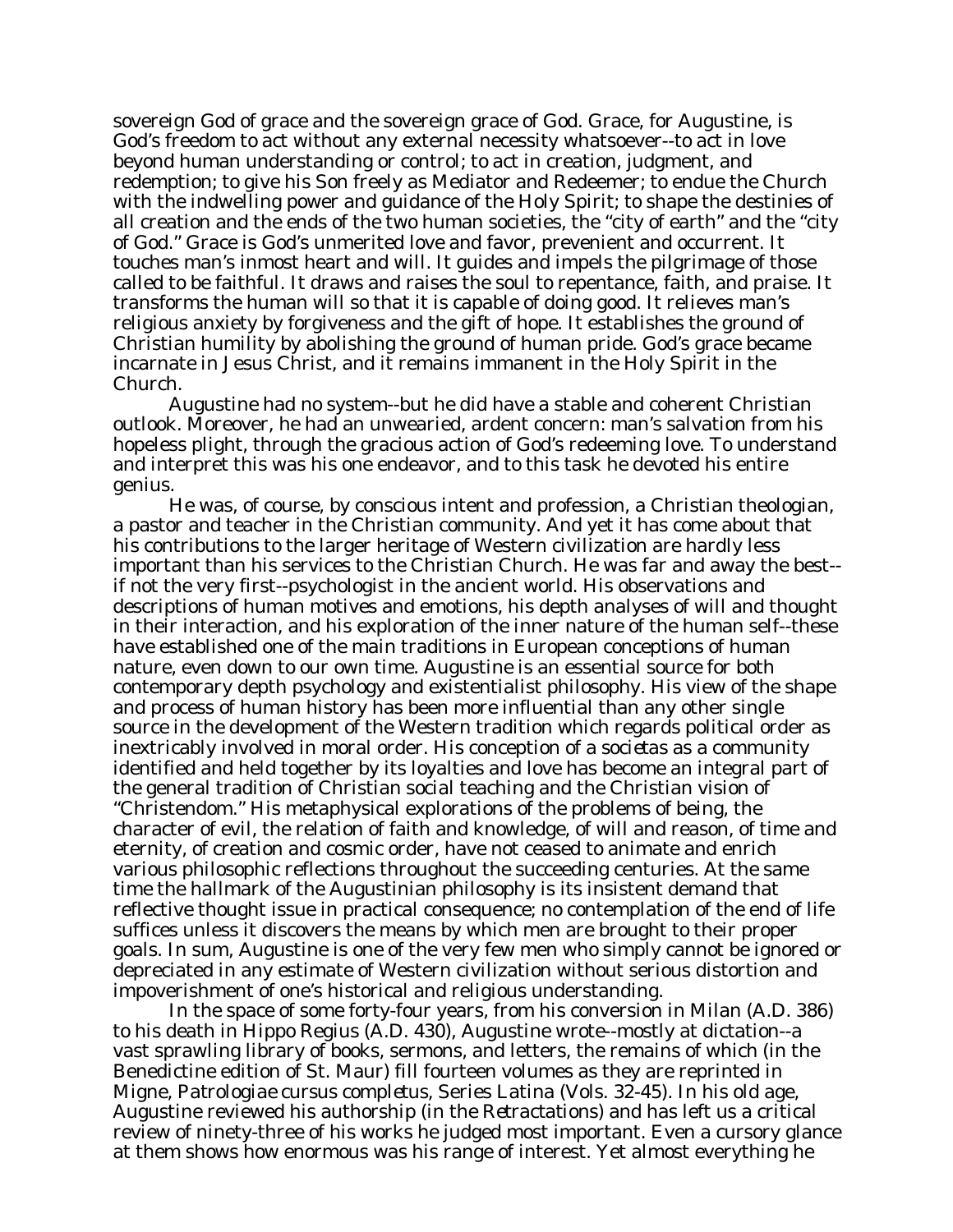wrote was in response to a specific problem or an actual crisis in the immediate situation. One may mark off significant developments in his thought over this twoscore years, but one can hardly miss the fundamental consistency in his entire life's work. He was never interested in writing a systematic *summa theologica,* and would have been incapable of producing a balanced digest of his multifaceted teaching. Thus, if he is to be read wisely, he must be read widely--and always in context, with due attention to the specific aim in view in each particular treatise.

For the general reader who wishes to approach Augustine as directly as possible, however, it is a useful and fortunate thing that at the very beginning of his Christian ministry and then again at the very climax of it, Augustine set himself to focus his experience and thought into what were, for him, summings up. The result of the first effort is the *Confessions,* which is his most familiar and widely read work. The second is in the *Enchiridion,* written more than twenty years later. In the *Confessions,* he stands on the threshold of his career in the Church. In the *Enchiridion,* he stands forth as triumphant champion of orthodox Christianity. In these two works--the nearest equivalent to summation in the whole of the Augustinian corpus--we can find all his essential themes and can sample the characteristic flavor of his thought.

Augustine was baptized by Ambrose at Milan during Eastertide, A.D. 387. A short time later his mother, Monica, died at Ostia on the journey back to Africa. A year later, Augustine was back in Roman Africa living in a monastery at Tagaste, his native town. In 391, he was ordained presbyter in the church of Hippo Regius (a small coastal town nearby). Here in 395--with grave misgivings on his own part (cf. *Sermon* CCCLV, 2) and in actual violation of the eighth canon of Nicea (cf. Mansi, *Sacrorum conciliorum,* II, 671, and IV, 1167)--he was consecrated assistant bishop to the aged Valerius, whom he succeeded the following year. Shortly after he entered into his episcopal duties he began his *Confessions,* completing them probably in 398 (cf. De Labriolle, I, vi (see Bibliography), and di Capua, *Miscellanea Agostiniana,* II, 678).

Augustine had a complex motive for undertaking such a self-analysis.1 His pilgrimage of grace had led him to a most unexpected outcome. Now he felt a compelling need to retrace the crucial turnings of the way by which he had come. And since he was sure that it was God's grace that had been his prime mover on that way, it was a spontaneous expression of his heart that cast his self-recollection into the form of a sustained prayer to God.

The *Confessions* are not Augustine's autobiography. They are, instead, a deliberate effort, in the permissive atmosphere of God's felt presence, to recall those crucial episodes and events in which he can now see and celebrate the mysterious actions of God's prevenient and provident grace. Thus he follows the windings of his memory as it re-presents the upheavals of his youth and the stages of his disorderly quest for wisdom. He omits very much indeed. Yet he builds his successive climaxes so skillfully that the denouement in Book VIII is a vivid and believable convergence of influences, reconstructed and "placed" with consummate dramatic skill. We see how Cicero's *Hortensius* first awakened his thirst for wisdom, how the Manicheans deluded him with their promise of true wisdom, and how the Academics upset his confidence in certain knowledge--how they loosed him from the dogmatism of the Manicheans only to confront him with the opposite threat that all knowledge is uncertain. He shows us (Bk. V, Ch. X, 19) that almost the sole cause of his

<sup>1</sup>He had no models before him, for such earlier writings as the *Meditations* of Marcus Aurelius and the autobiographical sections in Hilary of Poitiers and Cyprian of Carthage have only to be compared with the *Confessions* to see how different they are.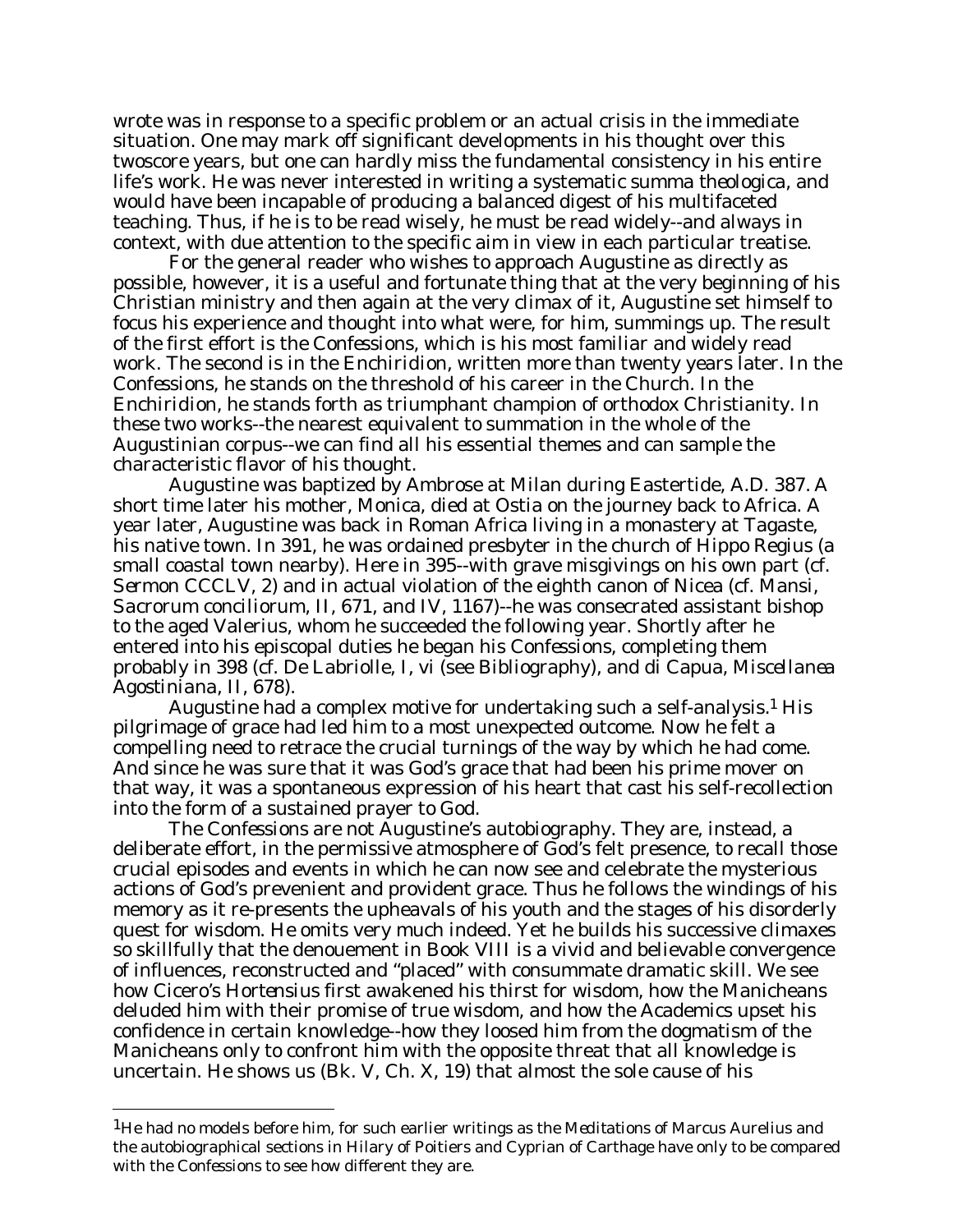intellectual perplexity in religion was his stubborn, materialistic prejudice that if God existed he had to exist in a body, and thus had to have extension, shape, and finite relation. He remembers how the "Platonists" rescued him from this "materialism" and taught him how to think of spiritual and immaterial reality--and so to become able to conceive of God in non-dualistic categories. We can follow him in his extraordinarily candid and plain report of his Plotinian ecstasy, and his momentary communion with the One (Book VII). The "Platonists" liberated him from error, but they could not loose him from the fetters of incontinence. Thus, with a divided will, he continues to seek a stable peace in the Christian faith while he stubbornly clings to his pride and appetence.

In Book VIII, Augustine piles up a series of remembered incidents that inflamed his desire to imitate those who already seemed to have gained what he had so long been seeking. First of all, there had been Ambrose, who embodied for Augustine the dignity of Christian learning and the majesty of the authority of the Christian Scriptures. Then Simplicianus tells him the moving story of Victorinus (a more famous scholar than Augustine ever hoped to be), who finally came to the baptismal font in Milan as humbly as any other catechumen. Then, from Ponticianus he hears the story of Antony and about the increasing influence of the monastic calling. The story that stirs him most, perhaps, relates the dramatic conversion of the two "special agents of the imperial police" in the garden at Treves- -two unlikely prospects snatched abruptly from their worldly ways to the monastic life.

He makes it plain that these examples forced his own feelings to an intolerable tension. His intellectual perplexities had become resolved; the virtue of continence had been consciously preferred; there was a strong desire for the storms of his breast to be calmed; he longed to imitate these men who had done what he could not and who were enjoying the peace he longed for.

But the old habits were still strong and he could not muster a full act of the whole will to strike them down. Then comes the scene in the Milanese garden which is an interesting parallel to Ponticianus' story about the garden at Treves. The long struggle is recapitulated in a brief moment; his will struggles against and within itself. The trivial distraction of a child's voice, chanting, "*Tolle, lege,"* precipitates the resolution of the conflict. There is a radical shift in mood and will, he turns eagerly to the chance text in Rom. 13:13--and a new spirit rises in his heart.

After this radical change, there was only one more past event that had to be relived before his personal history could be seen in its right perspective. This was the death of his mother and the severance of his strongest earthly tie. Book IX tells us this story. The climactic moment in it is, of course, the vision at Ostia where mother and son are uplifted in an ecstasy that parallels--but also differs significantly from--the Plotinian vision of Book VII. After this, the mother dies and the son who had loved her almost too much goes on alone, now upheld and led by a greater and a wiser love.

We can observe two separate stages in Augustine's "conversion." The first was the dramatic striking off of the slavery of incontinence and pride which had so long held him from decisive commitment to the Christian faith. The second was the development of an adequate understanding of the Christian faith itself and his baptismal confession of Jesus Christ as Lord and Saviour. The former was achieved in the Milanese garden. The latter came more slowly and had no "dramatic moment." The dialogues that Augustine wrote at Cassiciacum the year following his conversion show few substantial signs of a theological understanding, decisively or distinctively Christian. But by the time of his ordination to the presbyterate we can see the basic lines of a comprehensive and orthodox theology firmly laid out.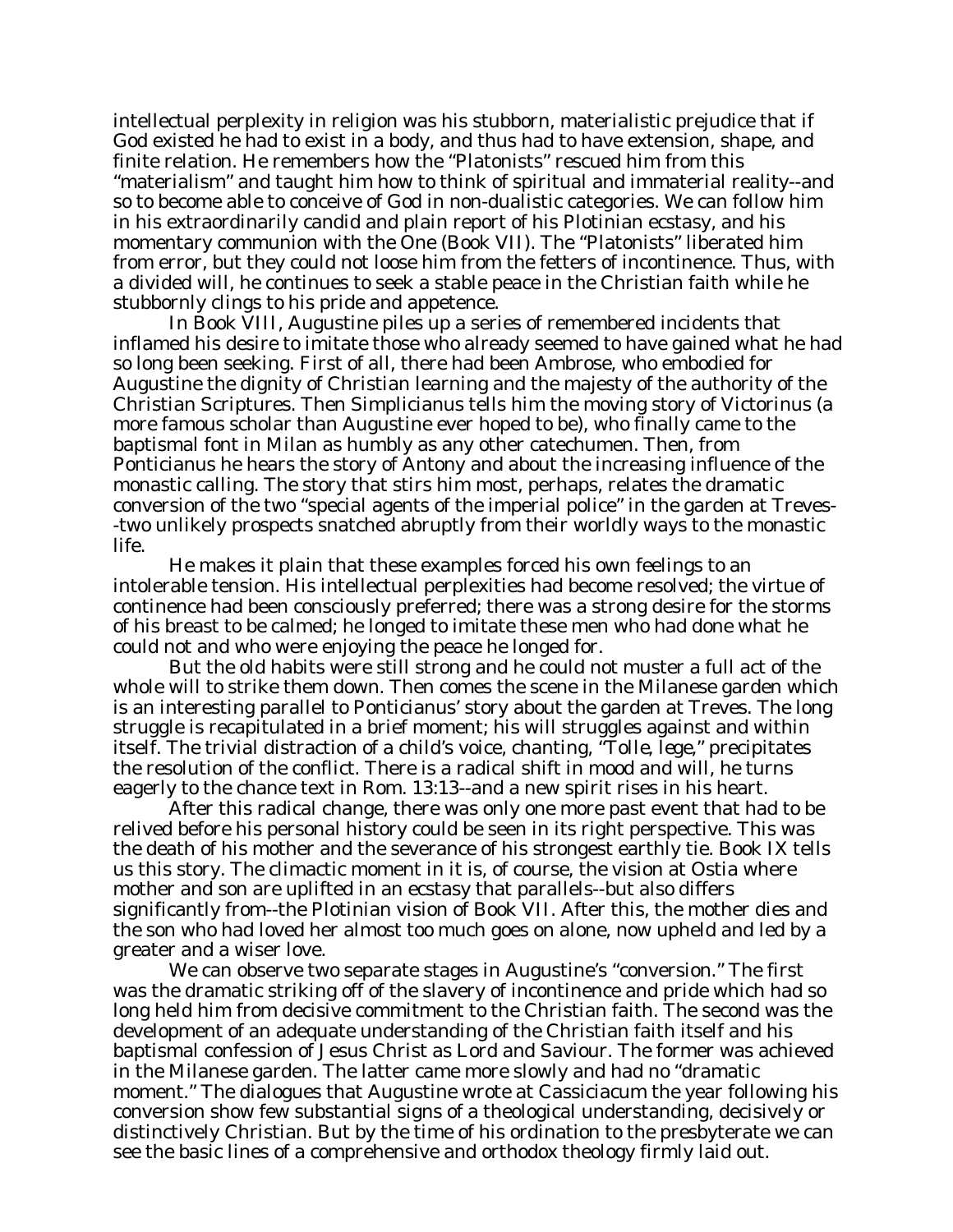Augustine neglects to tell us (in 398) what had happened in his thought between 385 and 391. He had other questions, more interesting to him, with which to wrestle.

One does not read far in the *Confessions* before he recognizes that the term "confess" has a double range of meaning. On the one hand, it obviously refers to the free acknowledgment, before God, of the truth one knows about oneself--and this obviously meant, for Augustine, the "confession of sins." But, at the same time, and more importantly, *confiteri* means to acknowledge, to God, the truth one knows about God. To confess, then, is to praise and glorify God; it is an exercise in selfknowledge and true humility in the atmosphere of grace and reconciliation.

Thus the *Confessions* are by no means complete when the personal history is concluded at the end of Book IX. There are two more closely related problems to be explored: First, how does the finite self find the infinite God (or, how is it found of him?)? And, secondly, how may we interpret God's action in producing this created world in which such personal histories and revelations do occur? Book X, therefore, is an exploration of *man's way to God,* a way which begins in sense experience but swiftly passes beyond it, through and beyond the awesome mystery of memory, to the ineffable encounter between God and the soul in man's inmost subject-self. But such a journey is not complete until the process is reversed and man has looked as deeply as may be into the mystery of creation, on which all our history and experience depend. In Book XI, therefore, we discover why *time* is such a problem and how "*In the beginning God created the heavens and the earth*" is the basic formula of a massive Christian metaphysical world view. In Books XII and XIII, Augustine elaborates, in loving patience and with considerable allegorical license, the mysteries of creation--exegeting the first chapter of Genesis, verse by verse, until he is able to relate the whole round of creation to the point where we can view the drama of God's enterprise in human history on the vast stage of the cosmos itself. The Creator is the Redeemer! Man's end and the beginning meet at a single point!

The *Enchiridion* is a briefer treatise on the grace of God and represents Augustine's fully matured theological perspective--after the magnificent achievements of the *De Trinitate* and the greater part of the *De civitate Dei,* and after the tremendous turmoil of the Pelagian controversy in which the doctrine of grace was the exact epicenter. Sometime in 421, Augustine received a request from one Laurentius, a Christian layman who was the brother of the tribune Dulcitius (for whom Augustine wrote the *De octo dulcitii quaestionibus* in 423-425). This Laurentius wanted a handbook *(enchiridion)* that would sum up the essential Christian teaching in the briefest possible form. Augustine dryly comments that the shortest complete summary of the Christian faith is that God is to be served by man in faith, hope, and love. Then, acknowledging that this answer might indeed be *too* brief, he proceeds to expand it in an essay in which he tries unsuccessfully to subdue his natural digressive manner by imposing on it a patently artificial schematism. Despite its awkward form, however, the *Enchiridion* is one of the most important of all of Augustine's writings, for it is a conscious effort of the theological magistrate of the Western Church to stand on final ground of testimony to the Christian truth.

For his framework, Augustine chooses the Apostles' Creed and the Lord's Prayer. The treatise begins, naturally enough, with a discussion of God's work in creation. Augustine makes a firm distinction between the comparatively unimportant knowledge of nature and the supremely important acknowledgment of the Creator of nature. But creation lies under the shadow of sin and evil and Augustine reviews his famous (and borrowed!) doctrine of the privative character of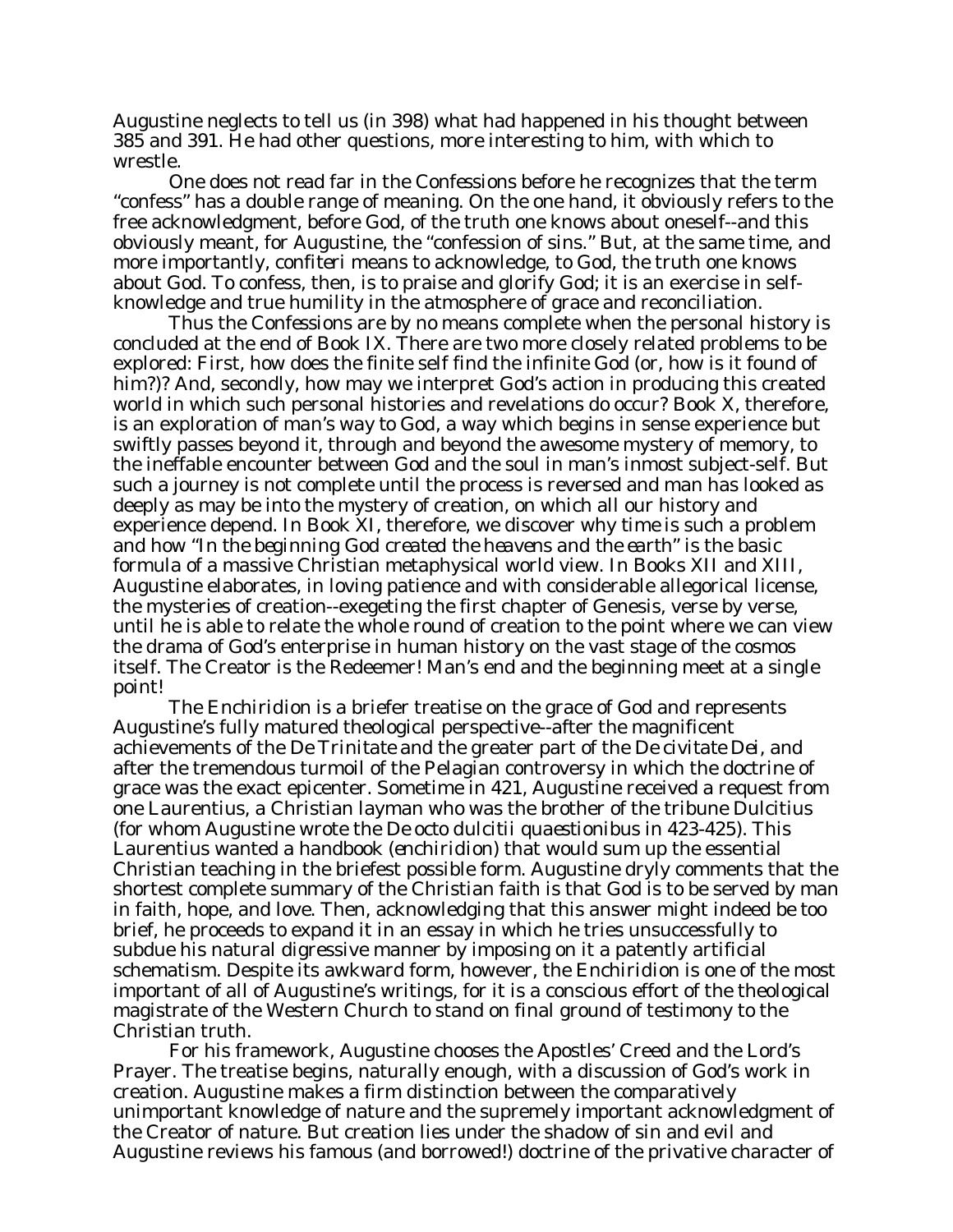evil. From this he digresses into an extended comment on error and lying as special instances of evil. He then returns to the hopeless case of fallen man, to which God's wholly unmerited grace has responded in the incarnation of the Mediator and Redeemer, Jesus Christ. The questions about the appropriation of God's grace lead naturally to a discussion of baptism and justification, and beyond these, to the Holy Spirit and the Church. Augustine then sets forth the benefits of redeeming grace and weighs the balance between faith and good works in the forgiven sinner. But redemption looks forward toward resurrection, and Augustine feels he must devote a good deal of energy and subtle speculation to the questions about the manner and mode of the life everlasting. From this he moves on to the problem of the destiny of the wicked and the mystery of predestination. Nor does he shrink from these grim topics; indeed, he actually *expands* some of his most rigid ideas of God's ruthless justice toward the damned. Having thus treated the Christian faith and Christian hope, he turns in a too-brief concluding section to the virtue of Christian love as the heart of the Christian life. This, then, is the "handbook" on faith, hope, and love which he hopes Laurence will put to use and not leave as "baggage on his bookshelf."

Taken together, the *Confessions* and the *Enchiridion* give us two very important vantage points from which to view the Augustinian perspective as a whole, since they represent both his early and his mature formulation. From them, we can gain a competent--though by no means complete--introduction to the heart and mind of this great Christian saint and sage. There are important differences between the two works, and these ought to be noted by the careful reader. But all the main themes of Augustinian Christianity appear in them, and through them we can penetrate to its inner dynamic core.

There is no need to justify a new English translation of these books, even though many good ones already exist. Every translation is, at best, only an approximation--and an interpretation too. There is small hope for a translation to end all translations. Augustine's Latin is, for the most part, comparatively easy to read. One feels directly the force of his constant wordplay, the artful balancing of his clauses, his laconic use of parataxis, and his deliberate involutions of thought and word order. He was always a Latin rhetor; artifice of style had come to be second nature with him--even though the Latin scriptures were powerful modifiers of his classical literary patterns. But it is a very tricky business to convey such a Latin style into anything like modern English without considerable violence one way or the other. A literal rendering of the text is simply not readable English. And this falsifies the text in another way, for Augustine's Latin is eminently readable! On the other side, when one resorts to the unavoidable paraphrase there is always the open question as to the point beyond which the thought itself is being recast. It has been my aim and hope that these translations will give the reader an accurate medium of contact with Augustine's temper and mode of argumentation. There has been no thought of trying to contrive an English equivalent for his style. If Augustine's ideas come through this translation with positive force and clarity, there can be no serious reproach if it is neither as eloquent nor as elegant as Augustine in his own language. In any case, those who will compare this translation with the others will get at least a faint notion of how complex and truly brilliant the original is!

The sensitive reader soon recognizes that Augustine will not willingly be inspected from a distance or by a neutral observer. In all his writings there is a strong concern and moving power to involve his reader in his own process of inquiry and perplexity. There is a manifest eagerness to have him share in his own flashes of insight and his sudden glimpses of God's glory. Augustine's style is deeply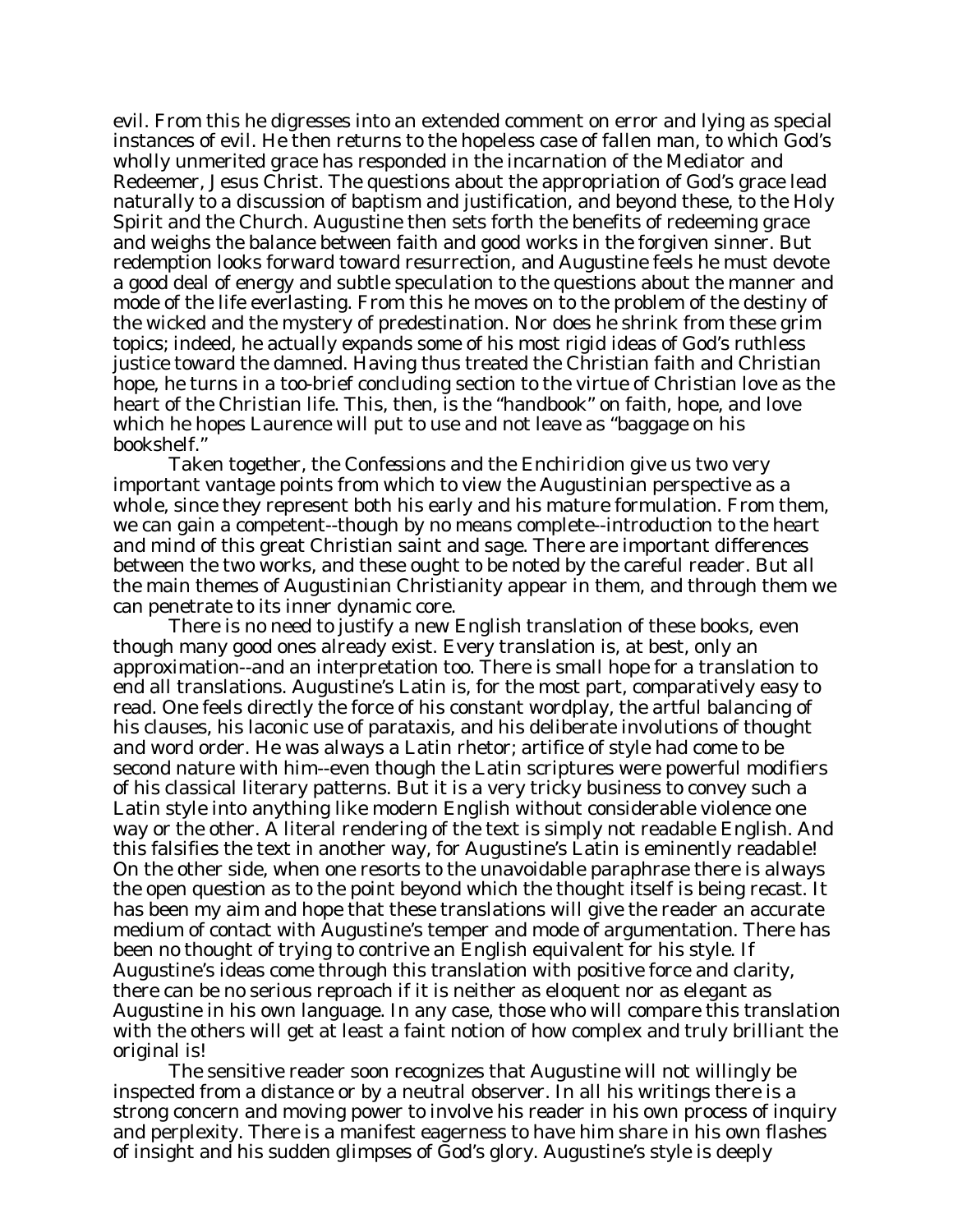personal; it is therefore idiomatic, and often colloquial. Even in his knottiest arguments, or in the labyrinthine mazes of his allegorizing (e.g., *Confessions,* Bk. XIII, or *Enchiridion,* XVIII), he seeks to maintain contact with his reader in genuine respect and openness. He is never content to seek and find the truth in solitude. He must enlist his fellows in seeing and applying the truth as given. He is never the blind fideist; even in the face of mystery, there is a constant reliance on the limited but real powers of human reason, and a constant striving for clarity and intelligibility. In this sense, he was a consistent follower of his own principle of "Christian Socratism," developed in the *De Magistro* and the *De catechezandis rudibus.*

Even the best of Augustine's writing bears the marks of his own time and there is much in these old books that is of little interest to any but the specialist. There are many stones of stumbling in them for the modern secularist--and even for the modern Christian! Despite all this, it is impossible to read him with any attention at all without recognizing how his genius and his piety burst through the limitations of his times and his language--and even his English translations! He grips our hearts and minds and enlists us in the great enterprise to which his whole life was devoted: the search for and the celebration of God's grace and glory by which his faithful children are sustained and guided in their pilgrimage toward the true Light of us all**.**

The most useful critical text of the *Confessions* is that of Pierre de Labriolle (fifth edition, Paris, 1950). I have collated this with the other major critical editions: Martin Skutella, *S. Aureli Augustini Confessionum Libri Tredecim* (Leipzig, 1934)- itself a recension of the *Corpus Scriptorum ecclesiasticorum Latinorum XXXIII* text of Pius Knöll (Vienna, 1896)--and the second edition of John Gibb and William Montgomery (Cambridge, 1927).

There are two good critical texts of the *Enchiridion* and I have collated them: Otto Scheel, *Augustins Enchiridion* (zweite Auflage, Tübingen, 1930), and Jean Rivière, *Enchiridion* in the Bibliothèque Augustinienne, Œuvres de S. Augustin, première série: Opuscules, IX: *Exposés généraux de la foi* (Paris, 1947).

It remains for me to express my appreciation to the General Editors of this Library for their constructive help; to Professor Hollis W. Huston, who read the entire manuscript and made many valuable suggestions; and to Professor William A. Irwin, who greatly aided with parts of the *Enchiridion.* These men share the credit for preventing many flaws, but naturally no responsibility for those remaining. Professors Raymond P. Morris, of the Yale Divinity School Library; Robert Beach, of the Union Theological Seminary Library; and Decherd Turner, of our Bridwell Library here at Southern Methodist University, were especially generous in their bibliographical assistance. Last, but not least, Mrs. Hollis W. Huston and my wife, between them, managed the difficult task of putting the results of this project into fair copy. To them all I am most grateful.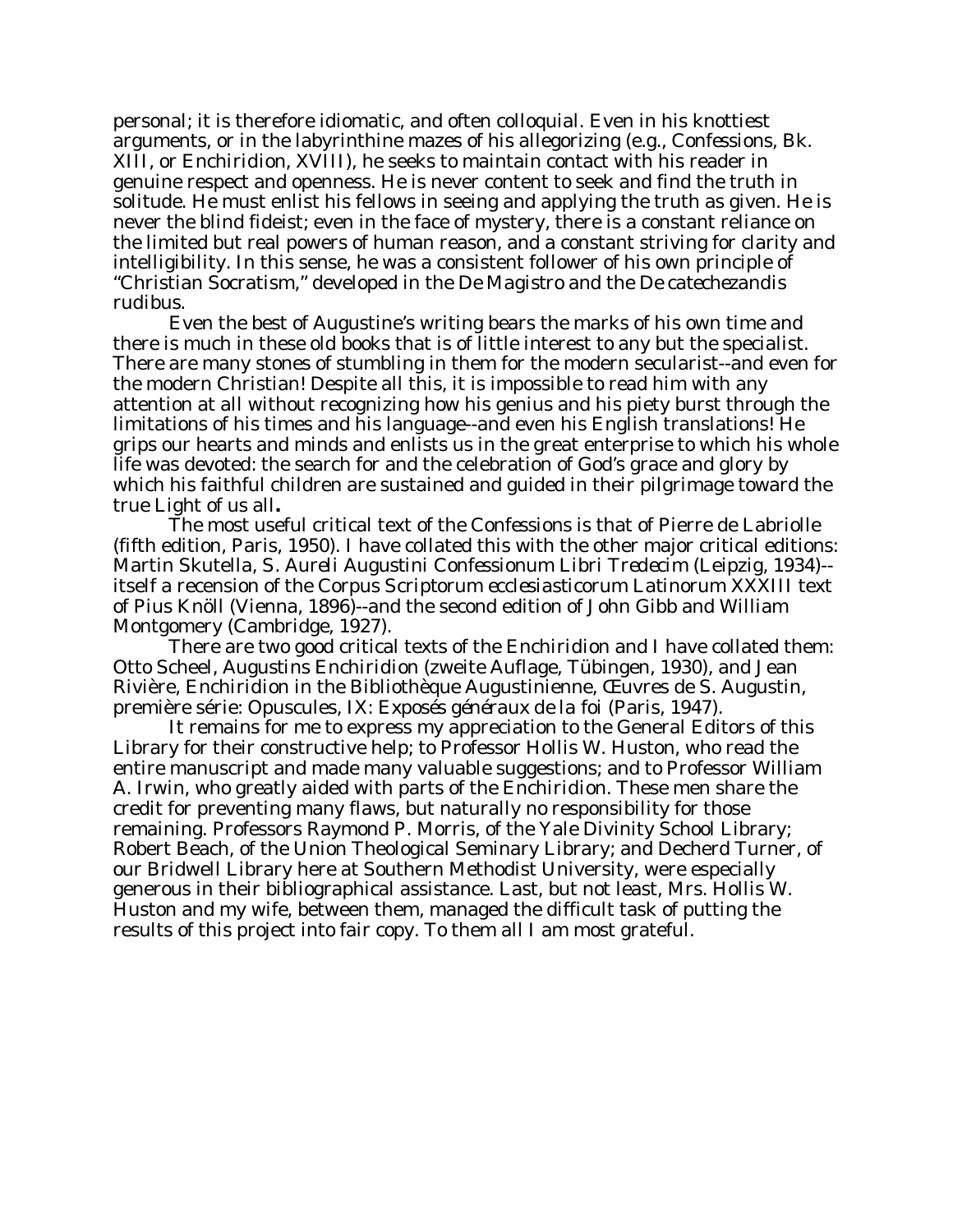# AUGUSTINE'S TESTIMONY CONCERNING THE *CONFESSIONS*

### I. THE *Retractations,* II, 6 (A.D. 427)

1. My *Confessions,* in thirteen books, praise the righteous and good God as they speak either of my evil or good, and they are meant to excite men's minds and affections toward him. At least as far as I am concerned, this is what they did for me when they were being written and they still do this when read. What some people think of them is their own affair [*ipse viderint*]; but I do know that they have given pleasure to many of my brethren and still do so. The first through the tenth books were written about myself; the other three about Holy Scripture, from what is written there, *In the beginning God created the heaven and the earth,*2 even as far as the reference to the Sabbath rest.3

2. In Book IV, when I confessed my soul's misery over the death of a friend and said that our soul had somehow been made one out of two souls, "But it may have been that I was afraid to die, lest he should then die wholly whom I had so greatly loved" (Ch. VI, 11)--this now seems to be more a trivial declamation than a serious confession, although this inept expression may be tempered somewhat by the "may have been" [*forte*] which I added. And in Book XIII what I said--"The firmament was made between the higher waters (and superior) and the lower (and inferior) waters"--was said without sufficient thought. In any case, the matter is very obscure.

This work begins thus: "Great art thou, O Lord."

#### II. *De Dono Perseverantiae,* XX, 53 (A.D. 428)

Which of my shorter works has been more widely known or given greater pleasure than the [thirteen] books of my *Confessions*? And, although I published them long before the Pelagian heresy had even begun to be, it is plain that in them I said to my God, again and again, "Give what thou commandest and command what thou wilt." When these words of mine were repeated in Pelagius' presence at Rome by a certain brother of mine (an episcopal colleague), he could not bear them and contradicted him so excitedly that they nearly came to a quarrel. Now what, indeed, does God command, first and foremost, except that we believe in him? This faith, therefore, he himself gives; so that it is well said to him, "Give what thou commandest." Moreover, in those same books, concerning my account of my conversion when God turned me to that faith which I was laying waste with a very wretched and wild verbal assault, $4$  do you not remember how the narration shows that I was given as a gift to the faithful and daily tears of my mother, who had been promised that I should not perish? I certainly declared there that God by his grace turns men's wills to the true faith when they are not only averse to it, but actually adverse. As for the other ways in which I sought God's aid in my growth in perseverance, you either know or can review them as you wish *(PL,* 45, c. 1025).

III. *Letter to Darius* (A.D. 429)

 ${}^{3}$ Gen. 2:2. 4Notice the echo here of Acts 9:1.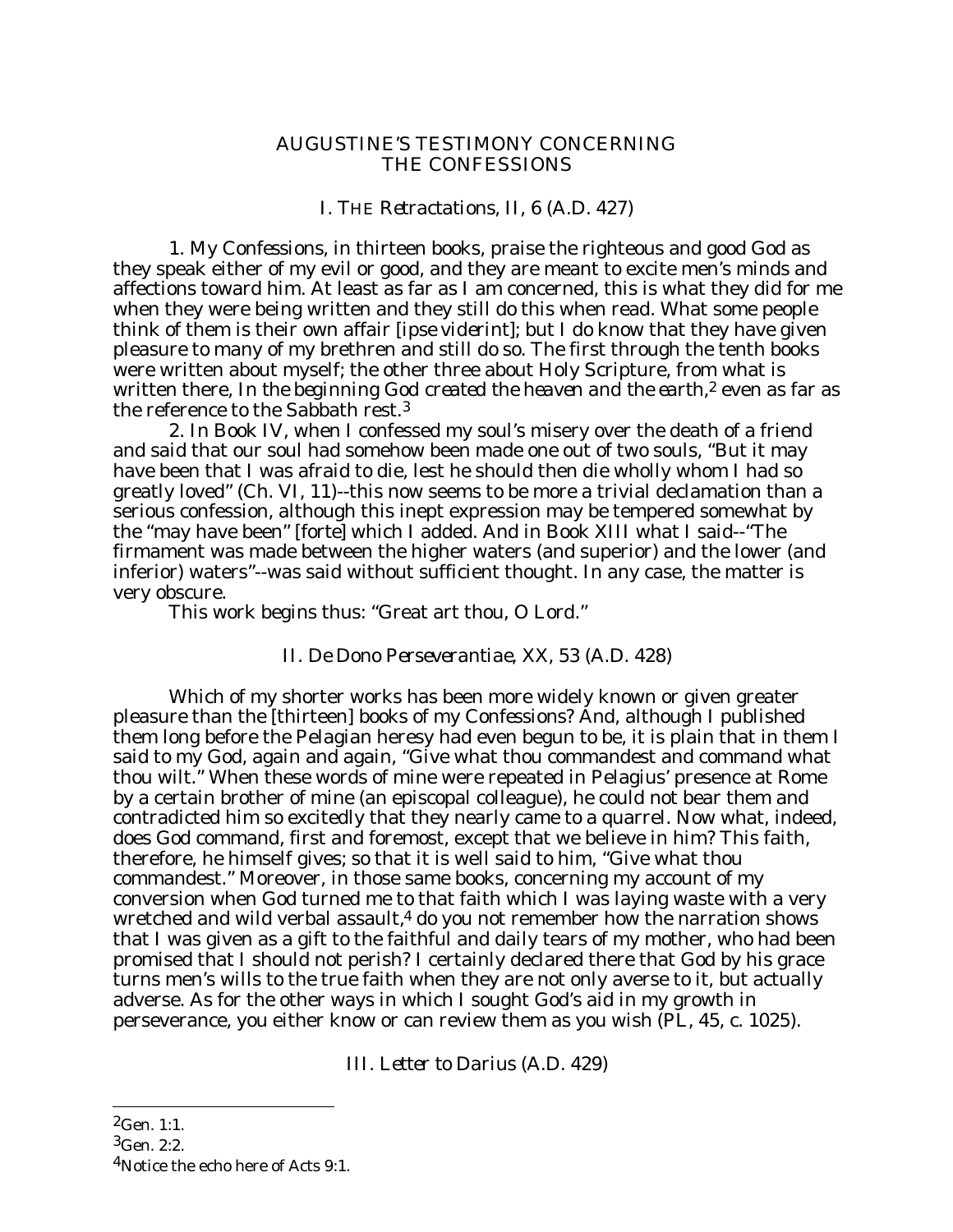Thus, my son, take the books of my *Confessions* and use them as a good man should--not superficially, but as a Christian in Christian charity. Here see me as I am and do not praise me for more than I am. Here believe nothing else about me than my own testimony. Here observe what I have been in myself and through myself. And if something in me pleases you, here praise Him with me--him whom I desire to be praised on my account and not myself. "For it is he that hath made us and not we ourselves."<sup>5</sup> Indeed, we were ourselves quite lost; but he who made us, remade us [*sed qui fecit, refecit*]. As, then, you find me in these pages, pray for me that I shall not fail but that I may go on to be perfected. Pray for me, my son, pray for me! *(Epist.* CCXXXI, *PL,* 33, c. 1025).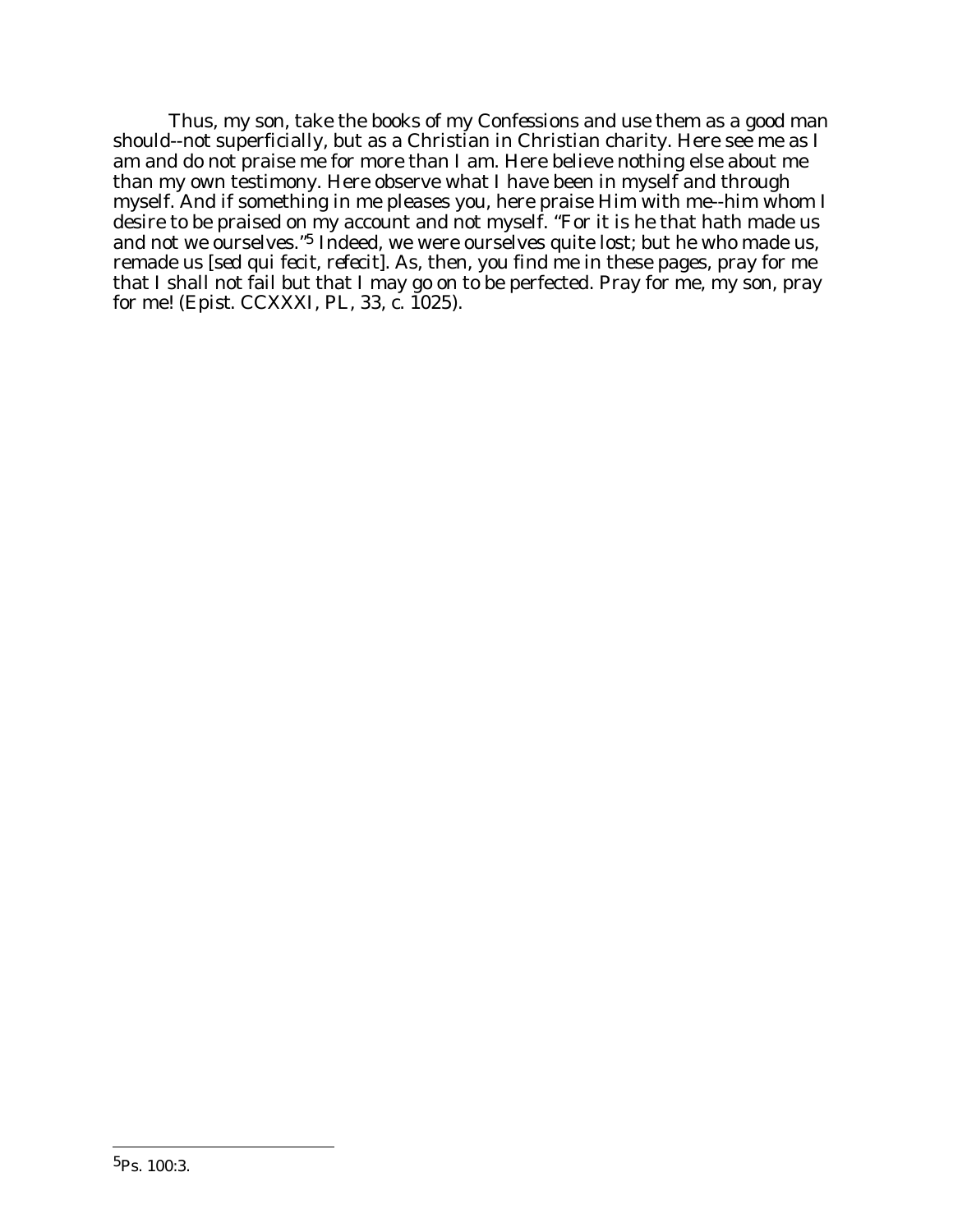# *The Confessions of Saint Augustine*

# BOOK ONE

*In God's searching presence, Augustine undertakes to plumb the depths of his memory to trace the mysterious pilgrimage of grace which his life has been--and to praise God for his constant and omnipotent grace. In a mood of sustained prayer, he recalls what he can of his infancy, his learning to speak, and his childhood experiences in school. He concludes with a paean of grateful praise to God.*

#### CHAPTER I

1. "Great art thou, O Lord, and greatly to be praised; great is thy power, and infinite is thy wisdom."6 And man desires to praise thee, for he is a part of thy creation; he bears his mortality about with him and carries the evidence of his sin and the proof that thou dost resist the proud. Still he desires to praise thee, this man who is only a small part of thy creation. Thou hast prompted him, that he should delight to praise thee, for thou hast made us for thyself and restless is our heart until it comes to rest in thee. Grant me, O Lord, to know and understand whether first to invoke thee or to praise thee; whether first to know thee or call upon thee. But who can invoke thee, knowing thee not? For he who knows thee not may invoke thee as another than thou art. It may be that we should invoke thee in order that we may come to know thee. But "how shall they call on him in whom they have not believed? Or how shall they believe without a preacher?"<sup>7</sup> Now, "they shall praise the Lord who seek him,"8 for "those who seek shall find him,"9 and, finding him, shall praise him. I will seek thee, O Lord, and call upon thee. I call upon thee, O Lord, in my faith which thou hast given me, which thou hast inspired in me through the humanity of thy Son, and through the ministry of thy preacher.10

# CHAPTER II

2. And how shall I call upon my God--my God and my Lord? For when I call on him I ask him to come into me. And what place is there in me into which my God can come? How could God, the God who made both heaven and earth, come into me? Is there anything in me, O Lord my God, that can contain thee? Do even the heaven and the earth, which thou hast made, and in which thou didst make me, contain thee? Is it possible that, since without thee nothing would be which does exist, thou didst make it so that whatever exists has some capacity to receive thee? Why, then, do I ask thee to come into me, since I also am and could not be if thou wert not in me? For I am not, after all, in hell--and yet thou art there too, for "if I go down into

<sup>6</sup>Cf. Ps. 145:3 and Ps. 147:5.

<sup>7</sup>Rom. 10:14.

 $8p_S$ . 22:26.

<sup>9</sup>Matt. 7:7.

<sup>10</sup>A reference to Bishop Ambrose of Milan; see Bk. V, Ch. XIII; Bk. VIII, Ch. 11, 3.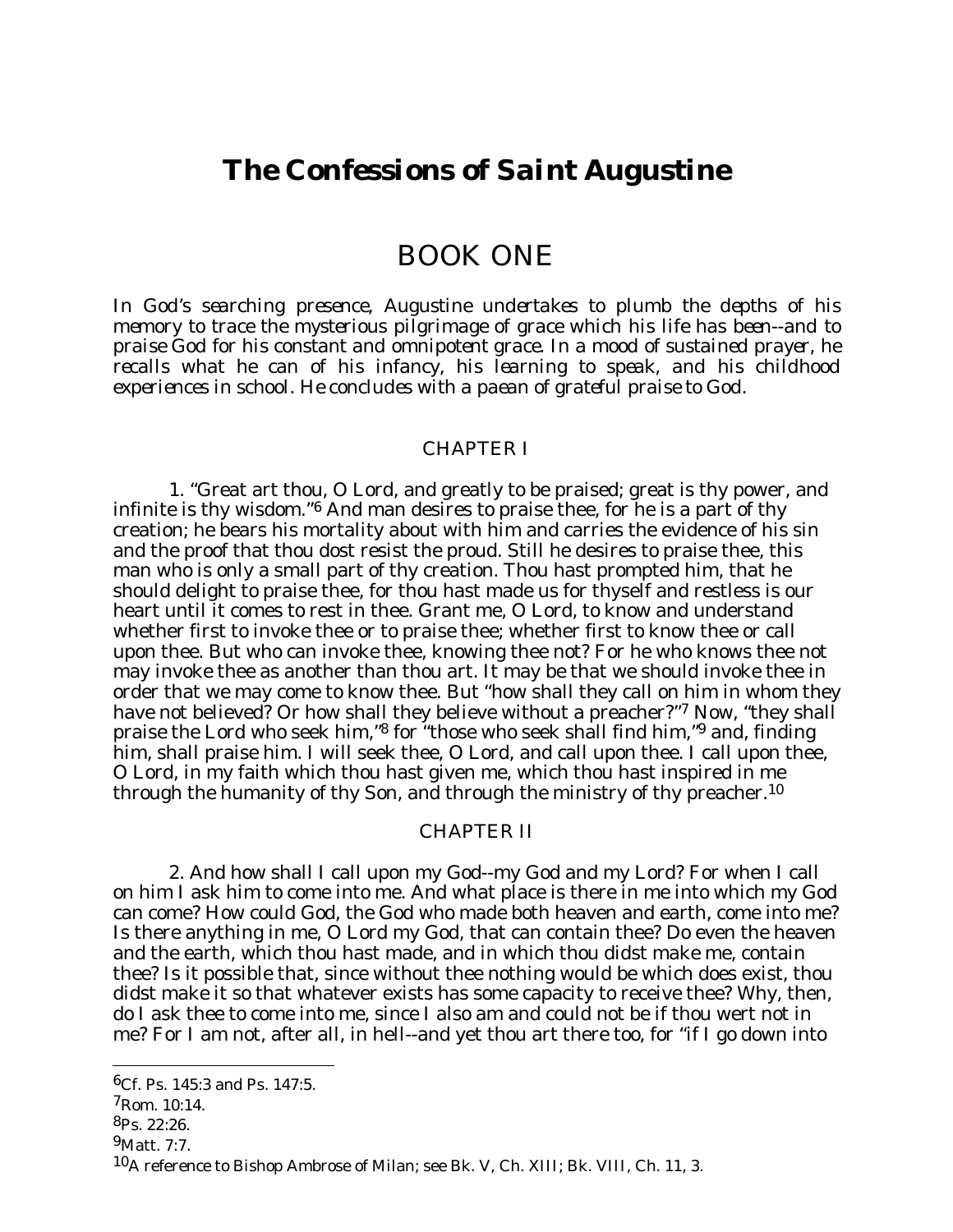hell, thou art there."<sup>11</sup> Therefore I would not exist--I would simply not be at all-unless I exist in thee, from whom and by whom and in whom all things are. Even so, Lord; even so. Where do I call thee to, when I am already in thee? Or from whence wouldst thou come into me? Where, beyond heaven and earth, could I go that there my God might come to me--he who hath said, "I fill heaven and earth"?12

#### CHAPTER III

3. Since, then, thou dost fill the heaven and earth, do they contain thee? Or, dost thou fill and overflow them, because they cannot contain thee? And where dost thou pour out what remains of thee after heaven and earth are full? Or, indeed, is there no need that thou, who dost contain all things, shouldst be contained by any, since those things which thou dost fill thou fillest by containing them? For the vessels which thou dost fill do not confine thee, since even if they were broken, thou wouldst not be poured out. And, when thou art poured out on us, thou art not thereby brought down; rather, we are uplifted. Thou art not scattered; rather, thou dost gather us together. But when thou dost fill all things, dost thou fill them with thy whole being? Or, since not even all things together could contain thee altogether, does any one thing contain a single part, and do all things contain that same part at the same time? Do singulars contain thee singly? Do greater things contain more of thee, and smaller things less? Or, is it not rather that thou art wholly present everywhere, yet in such a way that nothing contains thee wholly?

# CHAPTER IV

4. What, therefore, is my God? What, I ask, but the Lord God? "For who is Lord but the Lord himself, or who is God besides our God?"13 Most high, most excellent, most potent, most omnipotent; most merciful and most just; most secret and most truly present; most beautiful and most strong; stable, yet not supported; unchangeable, yet changing all things; never new, never old; making all things new, yet bringing old age upon the proud, and they know it not; always working, ever at rest; gathering, yet needing nothing; sustaining, pervading, and protecting; creating, nourishing, and developing; seeking, and yet possessing all things. Thou dost love, but without passion; art jealous, yet free from care; dost repent without remorse; art angry, yet remainest serene. Thou changest thy ways, leaving thy plans unchanged; thou recoverest what thou hast never really lost. Thou art never in need but still thou dost rejoice at thy gains; art never greedy, yet demandest dividends. Men pay more than is required so that thou dost become a debtor; yet who can possess anything at all which is not already thine? Thou owest men nothing, yet payest out to them as if in debt to thy creature, and when thou dost cancel debts thou losest nothing thereby. Yet, O my God, my life, my holy Joy, what is this that I have said? What can any man say when he speaks of thee? But woe to them that keep silence--since even those who say most are dumb.

#### CHAPTER V

5. Who shall bring me to rest in thee? Who will send thee into my heart so to overwhelm it that my sins shall be blotted out and I may embrace thee, my only

<sup>11</sup>Ps. 139:8. 12Jer. 23:24. 13Cf. Ps. 18:31.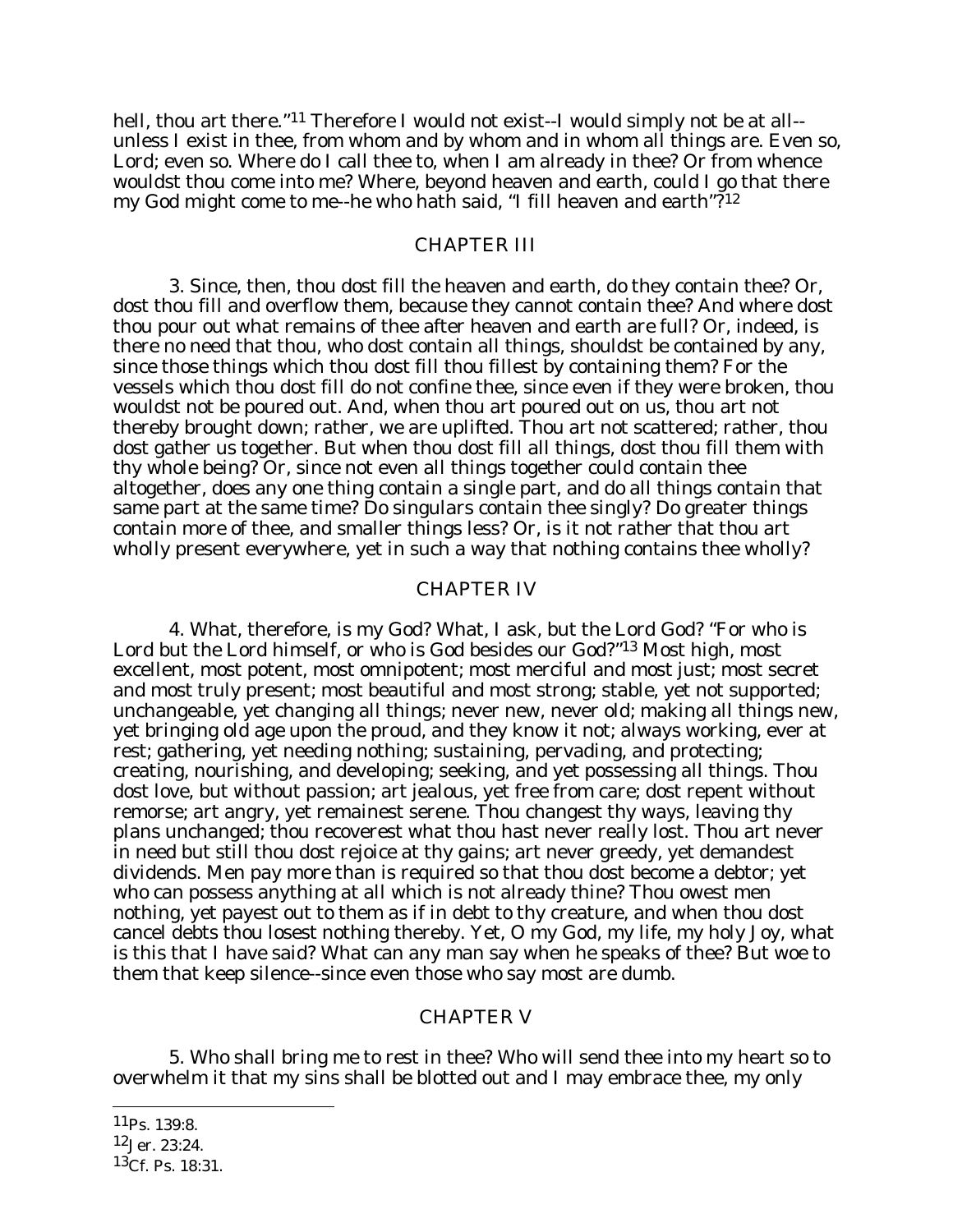good? What art thou to me? Have mercy that I may speak. What am I to thee that thou shouldst command me to love thee, and if I do it not, art angry and threatenest vast misery? Is it, then, a trifling sorrow not to love thee? It is not so to me. Tell me, by thy mercy, O Lord, my God, what thou art to me. "Say to my soul, I am your salvation." $14$  So speak that I may hear. Behold, the ears of my heart are before thee, O Lord; open them and "say to my soul, I am your salvation." I will hasten after that voice, and I will lay hold upon thee. Hide not thy face from me. Even if I die, let me see thy face lest I die.

6. The house of my soul is too narrow for thee to come in to me; let it be enlarged by thee. It is in ruins; do thou restore it. There is much about it which must offend thy eyes; I confess and know it. But who will cleanse it? Or, to whom shall I cry but to thee? "Cleanse thou me from my secret faults," O Lord, "and keep back thy servant from strange sins."15 "I believe, and therefore do I speak."16 But thou, O Lord, thou knowest. Have I not confessed my transgressions unto thee, O my God; and hast thou not put away the iniquity of my heart?17 I do not contend in judgment with thee,18 who art truth itself; and I would not deceive myself, lest my iniquity lie even to itself. I do not, therefore, contend in judgment with thee, for "if thou, Lord, shouldst mark iniquities, O Lord, who shall stand?"19

#### CHAPTER VI

7. Still, dust and ashes as I am, allow me to speak before thy mercy. Allow me to speak, for, behold, it is to thy mercy that I speak and not to a man who scorns me. Yet perhaps even thou mightest scorn me; but when thou dost turn and attend to me, thou wilt have mercy upon me. For what do I wish to say, O Lord my God, but that I know not whence I came hither into this life-in-death. Or should I call it death-in-life? I do not know. And yet the consolations of thy mercy have sustained me from the very beginning, as I have heard from my fleshly parents, from whom and in whom thou didst form me in time--for I cannot myself remember. Thus even though they sustained me by the consolation of woman's milk, neither my mother nor my nurses filled their own breasts but thou, through them, didst give me the food of infancy according to thy ordinance and thy bounty which underlie all things. For it was thou who didst cause me not to want more than thou gavest and it was thou who gavest to those who nourished me the will to give me what thou didst give them. And they, by an instinctive affection, were willing to give me what thou hadst supplied abundantly. It was, indeed, good for them that my good should come through them, though, in truth, it was not from them but by them. For it is from thee, O God, that all good things come--and from my God is all my health. This is what I have since learned, as thou hast made it abundantly clear by all that I have seen thee give, both to me and to those around me. For even at the very first I knew how to suck, to lie quiet when I was full, and to cry when in pain--nothing more.

8. Afterward I began to laugh--at first in my sleep, then when waking. For this I have been told about myself and I believe it--though I cannot remember it--for I see the same things in other infants. Then, little by little, I realized where I was and wished to tell my wishes to those who might satisfy them, but I could not! For

- 15Cf. Ps. 19:12, 13.  $16P<sub>S.</sub> 116:10.$  $17Cf$ . Ps. 32:5.
- $18Cf.$  Job 9:2.

 $14p_S$  35:3.

<sup>19</sup>Ps. 130:3.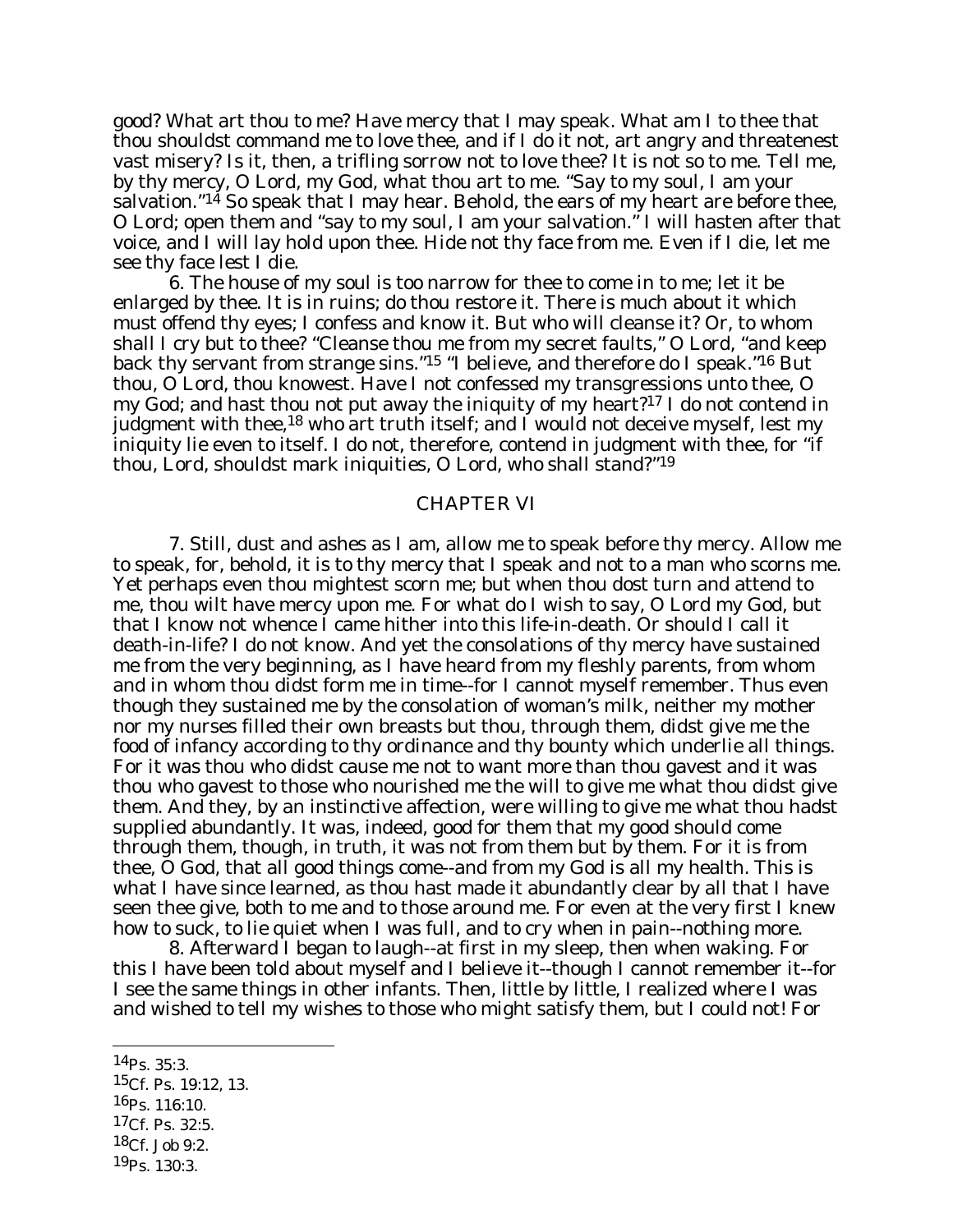my wants were inside me, and they were outside, and they could not by any power of theirs come into my soul. And so I would fling my arms and legs about and cry, making the few and feeble gestures that I could, though indeed the signs were not much like what I inwardly desired and when I was not satisfied--either from not being understood or because what I got was not good for me--I grew indignant that my elders were not subject to me and that those on whom I actually had no claim did not wait on me as slaves--and I avenged myself on them by crying. That infants are like this, I have myself been able to learn by watching them; and they, though they knew me not, have shown me better what I was like than my own nurses who knew me.

9. And, behold, my infancy died long ago, but I am still living. But thou, O Lord, whose life is forever and in whom nothing dies--since before the world was, indeed, before all that can be called "before," thou wast, and thou art the God and Lord of all thy creatures; and with thee abide all the stable causes of all unstable things, the unchanging sources of all changeable things, and the eternal reasons of all non-rational and temporal things--tell me, thy suppliant, O God, tell me, O merciful One, in pity tell a pitiful creature whether my infancy followed yet an earlier age of my life that had already passed away before it. Was it such another age which I spent in my mother's womb? For something of that sort has been suggested to me, and I have myself seen pregnant women. But what, O God, my Joy, preceded *that* period of life? Was I, indeed, anywhere, or anybody? No one can explain these things to me, neither father nor mother, nor the experience of others, nor my own memory. Dost thou laugh at me for asking such things? Or dost thou command me to praise and confess unto thee only what I know?

10. I give thanks to thee, O Lord of heaven and earth, giving praise to thee for that first being and my infancy of which I have no memory. For thou hast granted to man that he should come to self-knowledge through the knowledge of others, and that he should believe many things about himself on the authority of the womenfolk. Now, clearly, I had life and being; and, as my infancy closed, I was already learning signs by which my feelings could be communicated to others.

Whence could such a creature come but from thee, O Lord? Is any man skillful enough to have fashioned himself? Or is there any other source from which being and life could flow into us, save this, that thou, O Lord, hast made us--thou with whom being and life are one, since thou thyself art supreme being and supreme life both together. For thou art infinite and in thee there is no change, nor an end to this present day--although there is a sense in which it ends in thee since all things are in thee and there would be no such thing as days passing away unless thou didst sustain them. And since "thy years shall have no end,"20 thy years are an ever-present day. And how many of ours and our fathers' days have passed through this thy day and have received from it what measure and fashion of being they had? And all the days to come shall so receive and so pass away. "But thou art the same"!21 And all the things of tomorrow and the days yet to come, and all of yesterday and the days that are past, thou wilt gather into this thy day. What is it to me if someone does not understand this? Let him still rejoice and continue to ask, "What is this?" Let him also rejoice and prefer to seek thee, even if he fails to find an answer, rather than to seek an answer and not find thee!

# CHAPTER VII

<sup>20</sup>Ps. 102:27. 21Ps. 102:27.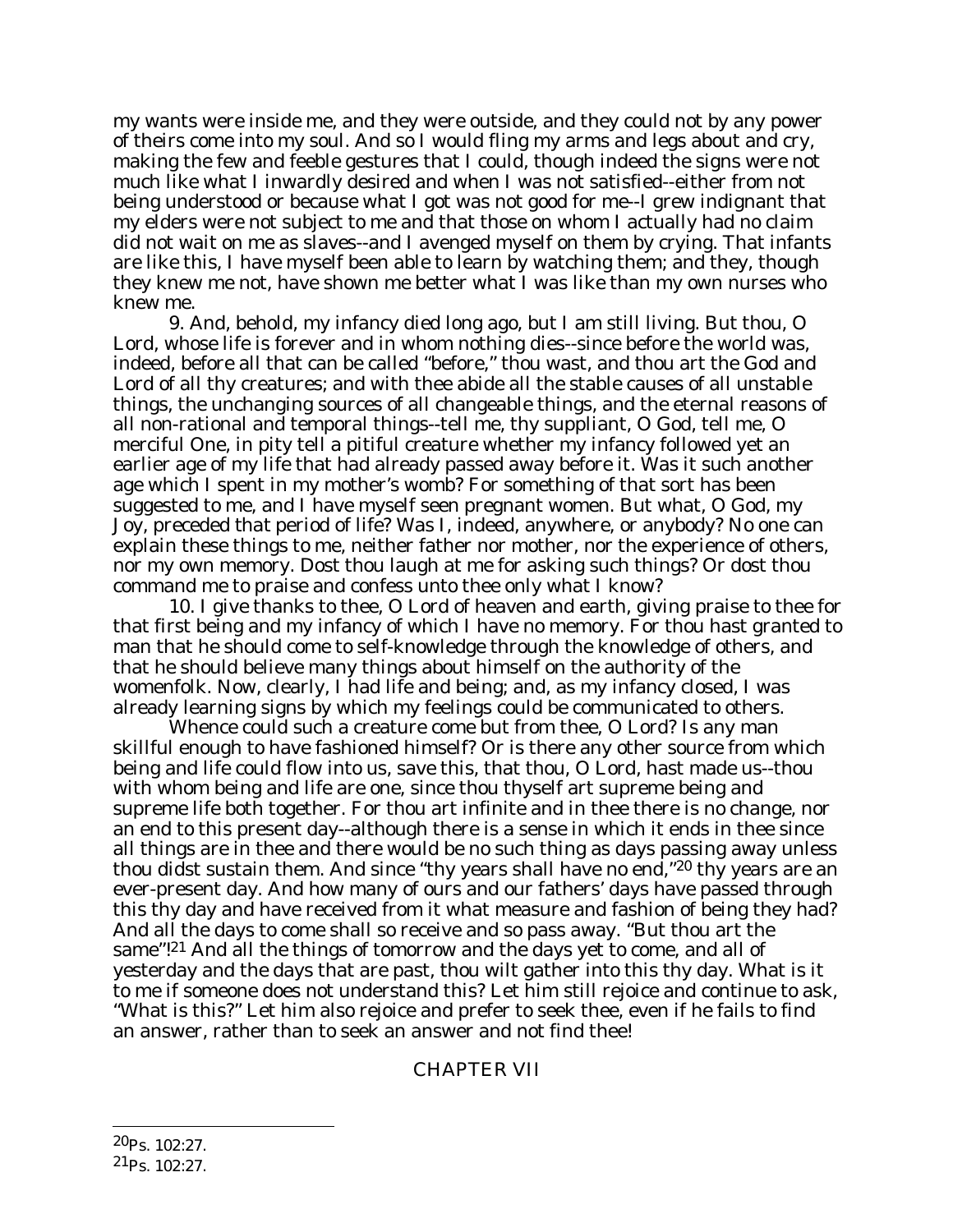11. "Hear me, O God! Woe to the sins of men!" When a man cries thus, thou showest him mercy, for thou didst create the man but not the sin in him. Who brings to remembrance the sins of my infancy? For in thy sight there is none free from sin, not even the infant who has lived but a day upon this earth. Who brings this to my remembrance? Does not each little one, in whom I now observe what I no longer remember of myself? In what ways, in that time, did I sin? Was it that I cried for the breast? If I should now so cry--not indeed for the breast, but for food suitable to my condition--I should be most justly laughed at and rebuked. What I did then deserved rebuke but, since I could not understand those who rebuked me, neither custom nor common sense permitted me to be rebuked. As we grow we root out and cast away from us such childish habits. Yet I have not seen anyone who is wise who cast away the good when trying to purge the bad. Nor was it good, even in that time, to strive to get by crying what, if it had been given me, would have been hurtful; or to be bitterly indignant at those who, because they were older--not slaves, either, but free--and wiser than I, would not indulge my capricious desires. Was it a good thing for me to try, by struggling as hard as I could, to harm them for not obeying me, even when it would have done me harm to have been obeyed? Thus, the infant's innocence lies in the weakness of his body and not in the infant mind. I have myself observed a baby to be jealous, though it could not speak; it was livid as it watched another infant at the breast.

Who is ignorant of this? Mothers and nurses tell us that they cure these things by I know not what remedies. But is this innocence, when the fountain of milk is flowing fresh and abundant, that another who needs it should not be allowed to share it, even though he requires such nourishment to sustain his life? Yet we look leniently on such things, not because they are not faults, or even small faults, but because they will vanish as the years pass. For, although we allow for such things in an infant, the same things could not be tolerated patiently in an adult.

12. Therefore, O Lord my God, thou who gavest life to the infant, and a body which, as we see, thou hast furnished with senses, shaped with limbs, beautified with form, and endowed with all vital energies for its well-being and health--thou dost command me to praise thee for these things, to give thanks unto the Lord, and to sing praise unto his name, O Most High.22 For thou art God, omnipotent and good, even if thou hadst done no more than these things, which no other but thou canst do--thou alone who madest all things fair and didst order everything according to thy law.

I am loath to dwell on this part of my life of which, O Lord, I have no remembrance, about which I must trust the word of others and what I can surmise from observing other infants, even if such guesses are trustworthy. For it lies in the deep murk of my forgetfulness and thus is like the period which I passed in my mother's womb. But if "I was conceived in iniquity, and in sin my mother nourished me in her womb,"23 where, I pray thee, O my God, where, O Lord, or when was I, thy servant, ever innocent? But see now, I pass over that period, for what have I to do with a time from which I can recall no memories?

# CHAPTER VIII

13. Did I not, then, as I grew out of infancy, come next to boyhood, or rather did it not come to me and succeed my infancy? My infancy did not go away (for where would it go?). It was simply no longer present; and I was no longer an infant

 ${}^{22}Cf.$  Ps. 92:1.

<sup>23</sup>Cf. Ps. 51:5.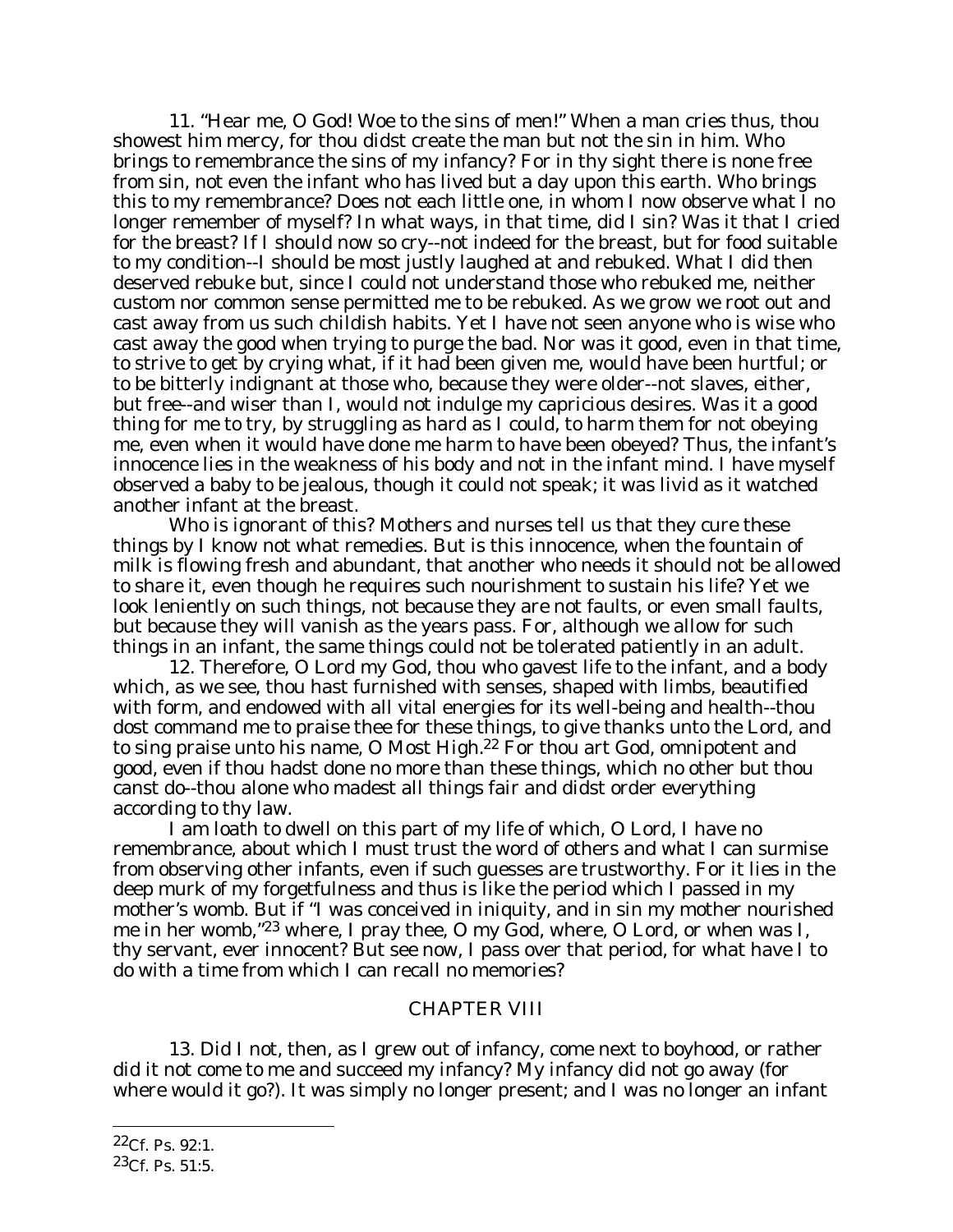who could not speak, but now a chattering boy. I remember this, and I have since observed how I learned to speak. My elders did not teach me words by rote, as they taught me my letters afterward. But I myself, when I was unable to communicate all I wished to say to whomever I wished by means of whimperings and grunts and various gestures of my limbs (which I used to reinforce my demands), I myself repeated the sounds already stored in my memory by the mind which thou, O my God, hadst given me. When they called some thing by name and pointed it out while they spoke, I saw it and realized that the thing they wished to indicate was called by the name they then uttered. And what they meant was made plain by the gestures of their bodies, by a kind of natural language, common to all nations, which expresses itself through changes of countenance, glances of the eye, gestures and intonations which indicate a disposition and attitude--either to seek or to possess, to reject or to avoid. So it was that by frequently hearing words, in different phrases, I gradually identified the objects which the words stood for and, having formed my mouth to repeat these signs, I was thereby able to express my will. Thus I exchanged with those about me the verbal signs by which we express our wishes and advanced deeper into the stormy fellowship of human life, depending all the while upon the authority of my parents and the behest of my elders.

#### CHAPTER IX

14. O my God! What miseries and mockeries did I then experience when it was impressed on me that obedience to my teachers was proper to my boyhood estate if I was to flourish in this world and distinguish myself in those tricks of speech which would gain honor for me among men, and deceitful riches! To this end I was sent to school to get learning, the value of which I knew not--wretch that I was. Yet if I was slow to learn, I was flogged. For this was deemed praiseworthy by our forefathers and many had passed before us in the same course, and thus had built up the precedent for the sorrowful road on which we too were compelled to travel, multiplying labor and sorrow upon the sons of Adam. About this time, O Lord, I observed men praying to thee, and I learned from them to conceive thee- after my capacity for understanding as it was then--to be some great Being, who, though not visible to our senses, was able to hear and help us. Thus as a boy I began to pray to thee, my Help and my Refuge, and, in calling on thee, broke the bands of my tongue. Small as I was, I prayed with no slight earnestness that I might not be beaten at school. And when thou didst not heed me--for that would have been giving me over to my folly--my elders and even my parents too, who wished me no ill, treated my stripes as a joke, though they were then a great and grievous ill to me.

15. Is there anyone, O Lord, with a spirit so great, who cleaves to thee with such steadfast affection (or is there even a kind of obtuseness that has the same effect)--is there any man who, by cleaving devoutly to thee, is endowed with so great a courage that he can regard indifferently those racks and hooks and other torture weapons from which men throughout the world pray so fervently to be spared; and can they scorn those who so greatly fear these torments, just as my parents were amused at the torments with which our teachers punished us boys? For we were no less afraid of our pains, nor did we beseech thee less to escape them. Yet, even so, we were sinning by writing or reading or studying less than our assigned lessons.

For I did not, O Lord, lack memory or capacity, for, by thy will, I possessed enough for my age. However, my mind was absorbed only in play, and I was punished for this by those who were doing the same things themselves. But the idling of our elders is called business; the idling of boys, though quite like it, is punished by those same elders, and no one pities either the boys or the men. For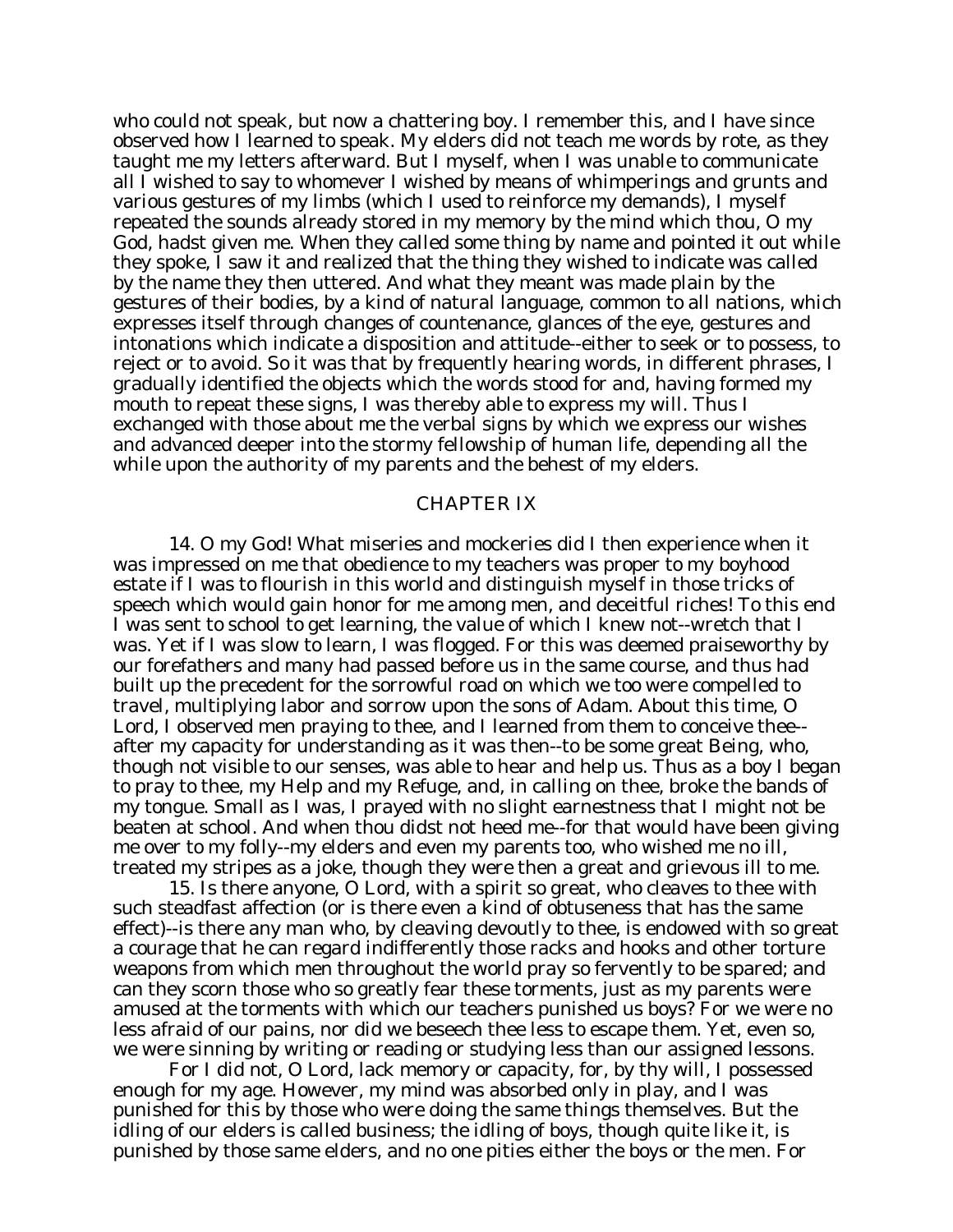will any common sense observer agree that I was rightly punished as a boy for playing ball--just because this hindered me from learning more quickly those lessons by means of which, as a man, I could play at more shameful games? And did he by whom I was beaten do anything different? When he was worsted in some small controversy with a fellow teacher, he was more tormented by anger and envy than I was when beaten by a playmate in the ball game.

### CHAPTER X

16. And yet I sinned, O Lord my God, thou ruler and creator of all natural things--but of sins only the ruler--I sinned, O Lord my God, in acting against the precepts of my parents and of those teachers. For this learning which they wished me to acquire--no matter what their motives were--I might have put to good account afterward. I disobeyed them, not because I had chosen a better way, but from a sheer love of play. I loved the vanity of victory, and I loved to have my ears tickled with lying fables, which made them itch even more ardently, and a similar curiosity glowed more and more in my eyes for the shows and sports of my elders. Yet those who put on such shows are held in such high repute that almost all desire the same for their children. They are therefore willing to have them beaten, if their childhood games keep them from the studies by which their parents desire them to grow up to be able to give such shows. Look down on these things with mercy, O Lord, and deliver us who now call upon thee; deliver those also who do not call upon thee, that they may call upon thee, and thou mayest deliver them.

#### CHAPTER XI

17. Even as a boy I had heard of eternal life promised to us through the humility of the Lord our God, who came down to visit us in our pride, and I was signed with the sign of his cross, and was seasoned with his salt even from the womb of my mother, who greatly trusted in thee. Thou didst see, O Lord, how, once, while I was still a child, I was suddenly seized with stomach pains and was at the point of death--thou didst see, O my God, for even then thou wast my keeper, with what agitation and with what faith I solicited from the piety of my mother and from thy Church (which is the mother of us all) the baptism of thy Christ, my Lord and my God. The mother of my flesh was much perplexed, for, with a heart pure in thy faith, she was always in deep travail for my eternal salvation. If I had not quickly recovered, she would have provided forthwith for my initiation and washing by thy life-giving sacraments, confessing thee, O Lord Jesus, for the forgiveness of sins. So my cleansing was deferred, as if it were inevitable that, if I should live, I would be further polluted; and, further, because the guilt contracted by sin after baptism would be still greater and more perilous.

Thus, at that time, I "believed" along with my mother and the whole household, except my father. But he did not overcome the influence of my mother's piety in me, nor did he prevent my believing in Christ, although he had not yet believed in him. For it was her desire, O my God, that I should acknowledge thee as my Father rather than him. In this thou didst aid her to overcome her husband, to whom, though his superior, she yielded obedience. In this way she also yielded obedience to thee, who dost so command.

18. I ask thee, O my God, for I would gladly know if it be thy will, to what good end my baptism was deferred at that time? Was it indeed for my good that the reins were slackened, as it were, to encourage me in sin? Or, were they not slackened? If not, then why is it still dinned into our ears on all sides, "Let him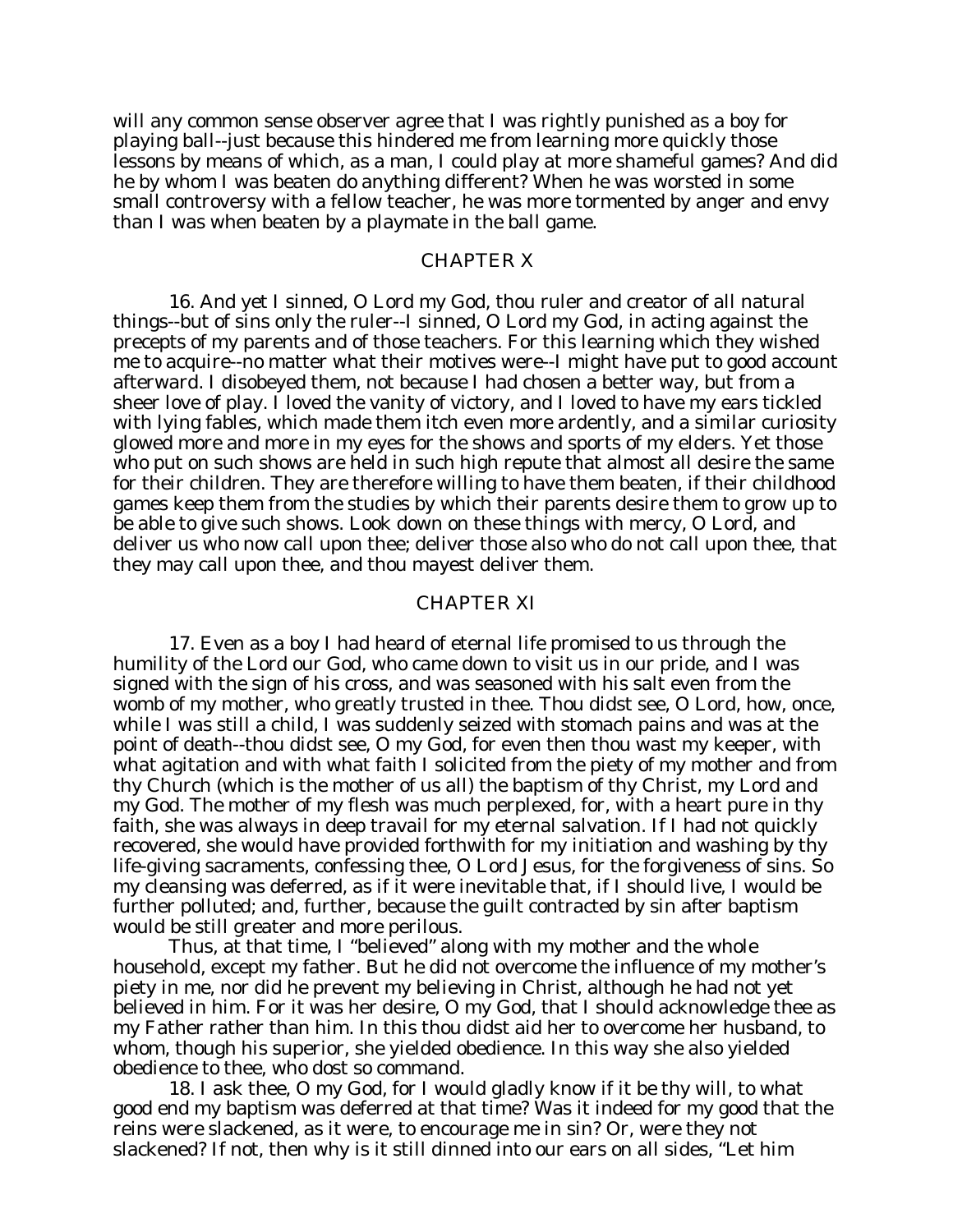alone, let him do as he pleases, for he is not yet baptized"? In the matter of bodily health, no one says, "Let him alone; let him be worse wounded; for he is not yet cured"! How much better, then, would it have been for me to have been cured at once--and if thereafter, through the diligent care of friends and myself, my soul's restored health had been kept safe in thy keeping, who gave it in the first place! This would have been far better, in truth. But how many and great the waves of temptation which appeared to hang over me as I grew out of childhood! These were foreseen by my mother, and she preferred that the unformed clay should be risked to them rather than the clay molded after Christ's image.24

### CHAPTER XII

19. But in this time of childhood--which was far less dreaded for me than my adolescence--I had no love of learning, and hated to be driven to it. Yet I was driven to it just the same, and good was done for me, even though I did not do it well, for I would not have learned if I had not been forced to it. For no man does well against his will, even if what he does is a good thing. Neither did they who forced me do well, but the good that was done me came from thee, my God. For they did not care about the way in which I would use what they forced me to learn, and took it for granted that it was to satisfy the inordinate desires of a rich beggary and a shameful glory. But thou, Lord, by whom the hairs of our head are numbered, didst use for my good the error of all who pushed me on to study: but my error in not being willing to learn thou didst use for my punishment. And I--though so small a boy yet so great a sinner--was not punished without warrant. Thus by the instrumentality of those who did not do well, thou didst well for me; and by my own sin thou didst justly punish me. For it is even as thou hast ordained: that every inordinate affection brings on its own punishment.

# CHAPTER XIII

20. But what were the causes for my strong dislike of Greek literature, which I studied from my boyhood? Even to this day I have not fully understood them. For Latin I loved exceedingly--not just the rudiments, but what the grammarians teach. For those beginner's lessons in reading, writing, and reckoning, I considered no less a burden and pain than Greek. Yet whence came this, unless from the sin and vanity of this life? For I was "but flesh, a wind that passeth away and cometh not again."25 Those first lessons were better, assuredly, because they were more certain, and through them I acquired, and still retain, the power of reading what I find written and of writing for myself what I will. In the other subjects, however, I was compelled to learn about the wanderings of a certain Aeneas, oblivious of my own wanderings, and to weep for Dido dead, who slew herself for love. And all this while I bore with dry eyes my own wretched self dying to thee, O God, my life, in the midst of these things.

21. For what can be more wretched than the wretch who has no pity upon himself, who sheds tears over Dido, dead for the love of Aeneas, but who sheds no tears for his own death in not loving thee, O God, light of my heart, and bread of the inner mouth of my soul, O power that links together my mind with my inmost thoughts? I did not love thee, and thus committed fornication against thee.26 Those

<sup>24</sup>In baptism which, Augustine believed, established the *effigiem Christi* in the human soul.  $25Cf$ . Ps. 78:39. 26Cf. Ps. 72:27.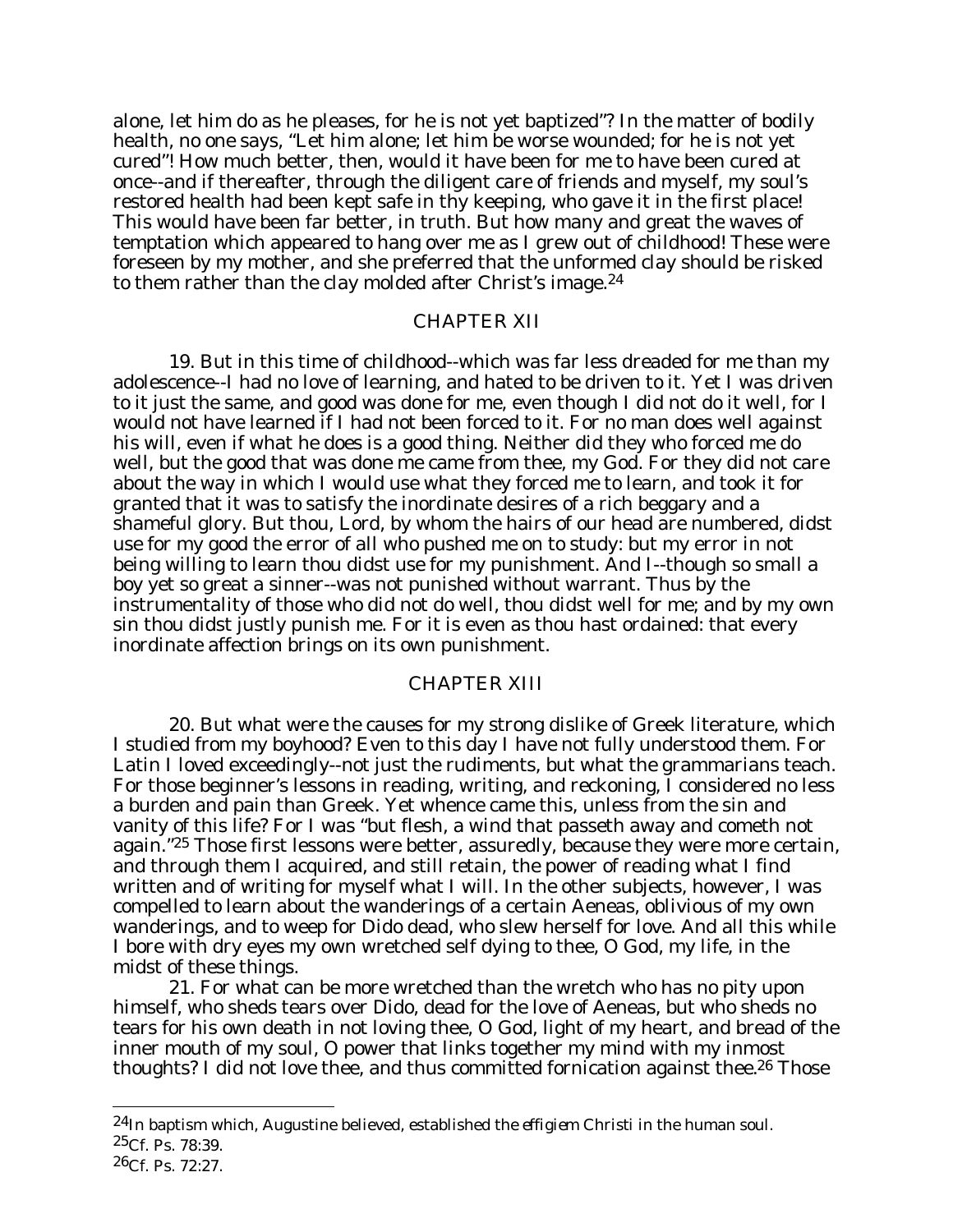around me, also sinning, thus cried out: "Well done! Well done!" The friendship of this world is fornication against thee; and "Well done! Well done!" is cried until one feels ashamed not to show himself a man in this way. For my own condition I shed no tears, though I wept for Dido, who "sought death at the sword's point,"27 while I myself was seeking the lowest rung of thy creation, having forsaken thee; earth sinking back to earth again. And, if I had been forbidden to read these poems, I would have grieved that I was not allowed to read what grieved me. This sort of madness is considered more honorable and more fruitful learning than the beginner's course in which I learned to read and write.

22. But now, O my God, cry unto my soul, and let thy truth say to me: "Not so, not so! That first learning was far better." For, obviously, I would rather forget the wanderings of Aeneas, and all such things, than forget how to write and read. Still, over the entrance of the grammar school there hangs a veil. This is not so much the sign of a covering for a mystery as a curtain for error. Let them exclaim against me--those I no longer fear--while I confess to thee, my God, what my soul desires, and let me find some rest, for in blaming my own evil ways I may come to love thy holy ways. Neither let those cry out against me who buy and sell the baubles of literature. For if I ask them if it is true, as the poet says, that Aeneas once came to Carthage, the unlearned will reply that they do not know and the learned will deny that it is true. But if I ask with what letters the name Aeneas is written, all who have ever learned this will answer correctly, in accordance with the conventional understanding men have agreed upon as to these signs. Again, if I should ask which would cause the greatest inconvenience in our life, if it were forgotten: reading and writing, or these poetical fictions, who does not see what everyone would answer who had not entirely lost his own memory? I erred, then, when as a boy I preferred those vain studies to these more profitable ones, or rather loved the one and hated the other. "One and one are two, two and two are four": this was then a truly hateful song to me. But the wooden horse full of its armed soldiers, and the holocaust of Troy, and the spectral image of Creusa were all a most delightful--and vain--show!28

23. But why, then, did I dislike Greek learning, which was full of such tales? For Homer was skillful in inventing such poetic fictions and is most sweetly wanton; yet when I was a boy, he was most disagreeable to me. I believe that Virgil would have the same effect on Greek boys as Homer did on me if they were forced to learn him. For the tedium of learning a foreign language mingled gall into the sweetness of those Grecian myths. For I did not understand a word of the language, and yet I was driven with threats and cruel punishments to learn it. There was also a time when, as an infant, I knew no Latin; but this I acquired without any fear or tormenting, but merely by being alert to the blandishments of my nurses, the jests of those who smiled on me, and the sportiveness of those who toyed with me. I learned all this, indeed, without being urged by any pressure of punishment, for my own heart urged me to bring forth its own fashioning, which I could not do except by learning words: not from those who taught me but those who talked to me, into whose ears I could pour forth whatever I could fashion. From this it is sufficiently clear that a free curiosity is more effective in learning than a discipline based on fear. Yet, by thy ordinance, O God, discipline is given to restrain the excesses of freedom; this ranges from the ferule of the schoolmaster to the trials of the martyr and has the effect of mingling for us a wholesome bitterness, which calls us back to thee from the poisonous pleasures that first drew us from thee.

<sup>27</sup>*Aeneid*, VI, 457 28Cf. *Aeneid*, II.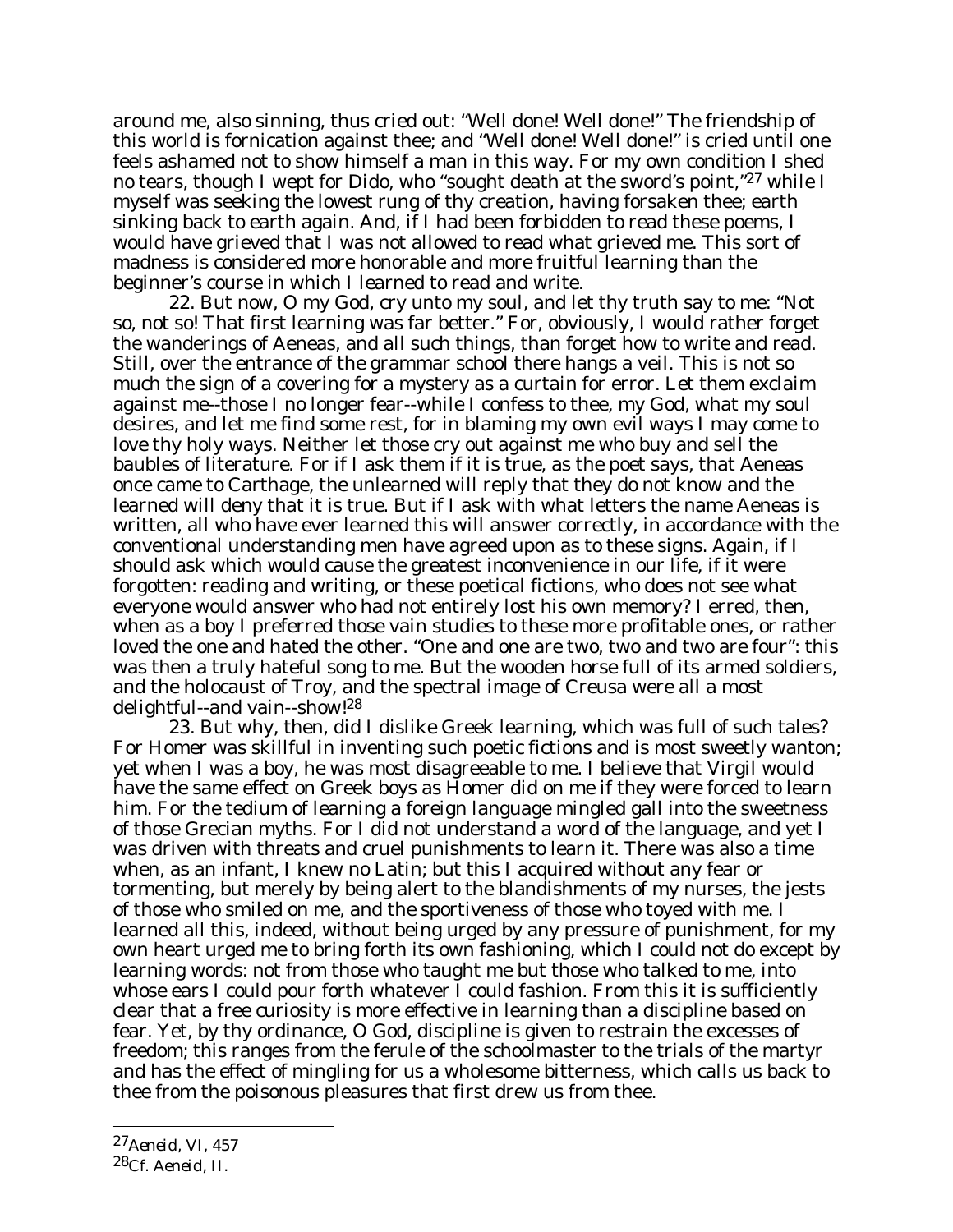#### CHAPTER XV

24. Hear my prayer, O Lord; let not my soul faint under thy discipline, nor let me faint in confessing unto thee thy mercies, whereby thou hast saved me from all my most wicked ways till thou shouldst become sweet to me beyond all the allurements that I used to follow. Let me come to love thee wholly, and grasp thy hand with my whole heart that thou mayest deliver me from every temptation, even unto the last. And thus, O Lord, my King and my God, may all things useful that I learned as a boy now be offered in thy service--let it be that for thy service I now speak and write and reckon. For when I was learning vain things, thou didst impose thy discipline upon me: and thou hast forgiven me my sin of delighting in those vanities. In those studies I learned many a useful word, but these might have been learned in matters not so vain; and surely that is the safe way for youths to walk in.

#### CHAPTER XVI

25. But woe unto you, O torrent of human custom! Who shall stay your course? When will you ever run dry? How long will you carry down the sons of Eve into that vast and hideous ocean, which even those who have the Tree (for an ark)29 can scarcely pass over? Do I not read in you the stories of Jove the thunderer--and the adulterer?30 How could he be both? But so it says, and the sham thunder served as a cloak for him to play at real adultery. Yet which of our gowned masters will give a tempered hearing to a man trained in their own schools who cries out and says: "These were Homer's fictions; he transfers things human to the gods. I could have wished that he would transfer divine things to us."31 But it would have been more true if he said, "These are, indeed, his fictions, but he attributed divine attributes to sinful men, that crimes might not be accounted crimes, and that whoever committed such crimes might appear to imitate the celestial gods and not abandoned men."

26. And yet, O torrent of hell, the sons of men are still cast into you, and they pay fees for learning all these things. And much is made of it when this goes on in the forum under the auspices of laws which give a salary over and above the fees. And you beat against your rocky shore and roar: "Here words may be learned; here you can attain the eloquence which is so necessary to persuade people to your way of thinking; so helpful in unfolding your opinions." Verily, they seem to argue that we should never have understood these words, "golden shower," "bosom," "intrigue," "highest heavens," and other such words, if Terence had not introduced a good-fornothing youth upon the stage, setting up a picture of Jove as his example of lewdness and telling the tale

"Of Jove's descending in a golden shower Into Danae's bosom... With a woman to intrigue."

<sup>29</sup>*Lignum* is a common metaphor for the cross; and it was often joined to the figure of Noah's ark, as the means of safe transport from earth to heaven.

 $30$ This apostrophe to "the torrent of human custom" now switches its focus to the poets who celebrated the philanderings of the gods; see *De civ. Dei*, II, vii-xi; IV, xxvi-xxviii.

 $31$ Probably a contemporary disciple of Cicero (or the Academics) whom Augustine had heard levy a rather common philosopher's complaint against Olympian religion and the poetic myths about it. Cf. De Labriolle, I, 21 (see Bibl.).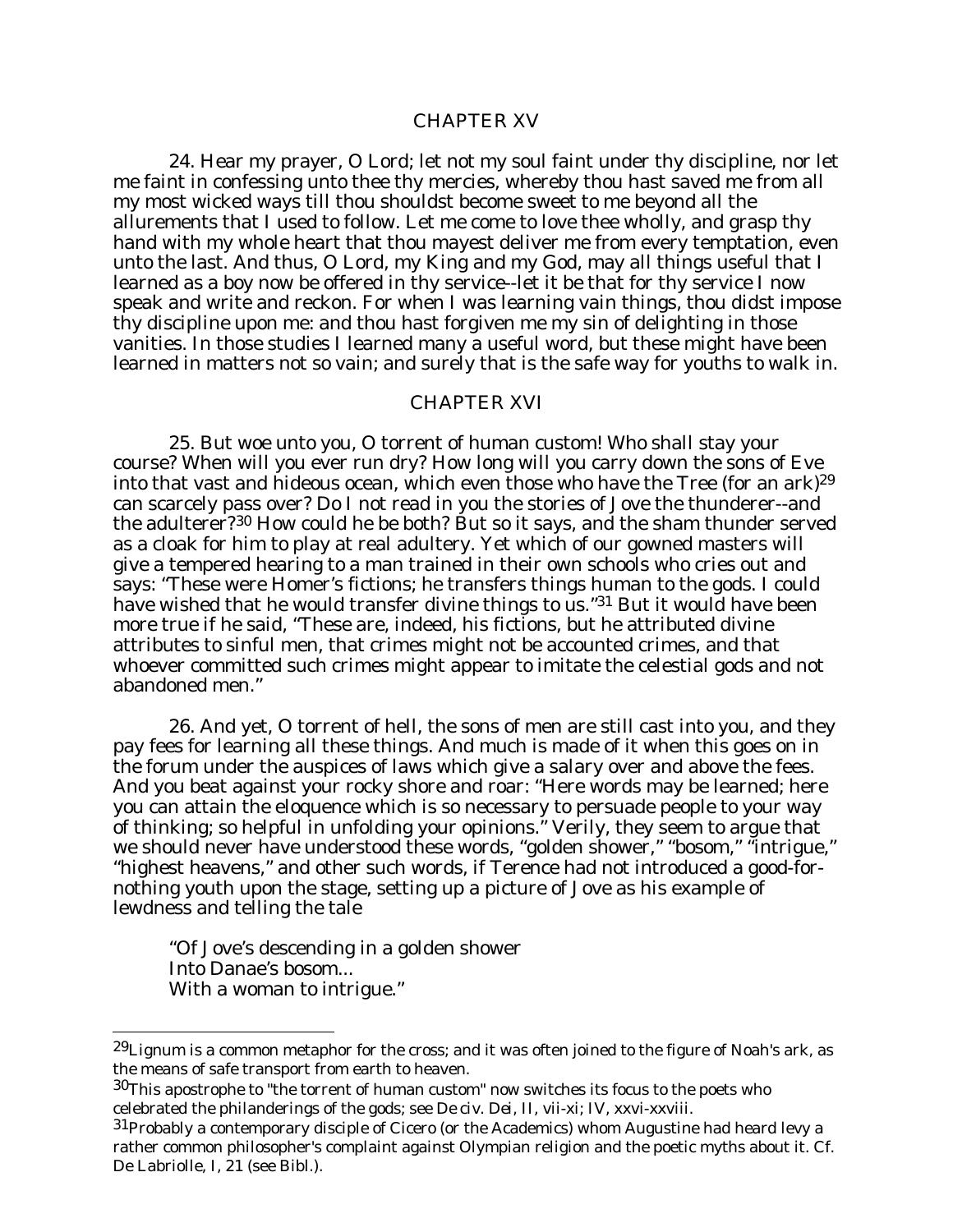See how he excites himself to lust, as if by a heavenly authority, when he says:

"Great Jove, Who shakes the highest heavens with his thunder; Shall I, poor mortal man, not do the same? I've done it, and with all my heart, I'm glad."32

These words are not learned one whit more easily because of this vileness, but through them the vileness is more boldly perpetrated. I do not blame the words, for they are, as it were, choice and precious vessels, but I do deplore the wine of error which was poured out to us by teachers already drunk. And, unless we also drank we were beaten, without liberty of appeal to a sober judge. And yet, O my God, in whose presence I can now with security recall this, I learned these things willingly and with delight, and for it I was called a boy of good promise.

# CHAPTER XVII

27. Bear with me, O my God, while I speak a little of those talents, thy gifts, and of the follies on which I wasted them. For a lesson was given me that sufficiently disturbed my soul, for in it there was both hope of praise and fear of shame or stripes. The assignment was that I should declaim the words of Juno, as she raged and sorrowed that she could not

"Bar off Italy From all the approaches of the Teucrian king."33

I had learned that Juno had never uttered these words. Yet we were compelled to stray in the footsteps of these poetic fictions, and to turn into prose what the poet had said in verse. In the declamation, the boy won most applause who most strikingly reproduced the passions of anger and sorrow according to the "character" of the persons presented and who clothed it all in the most suitable language. What is it now to me, O my true Life, my God, that my declaiming was applauded above that of many of my classmates and fellow students? Actually, was not all that smoke and wind? Besides, was there nothing else on which I could have exercised my wit and tongue? Thy praise, O Lord, thy praises might have propped up the tendrils of my heart by thy Scriptures; and it would not have been dragged away by these empty trifles, a shameful prey to the spirits of the air. For there is more than one way in which men sacrifice to the fallen angels.

# CHAPTER XVIII

28. But it was no wonder that I was thus carried toward vanity and was estranged from thee, O my God, when men were held up as models to me who, when relating a deed of theirs--not in itself evil--were covered with confusion if found guilty of a barbarism or a solecism; but who could tell of their own licentiousness and be applauded for it, so long as they did it in a full and ornate oration of wellchosen words. Thou seest all this, O Lord, and dost keep silence--"long-suffering, and plenteous in mercy and truth<sup>"34</sup> as thou art. Wilt thou keep silence forever?

32Terence, *Eunuch.*, 584-591; quoted again in *De civ. Dei*, II, vii.

<sup>33</sup>*Aeneid*, I, 38.

<sup>34</sup>Cf. Ps. 103:8 and Ps. 86:15.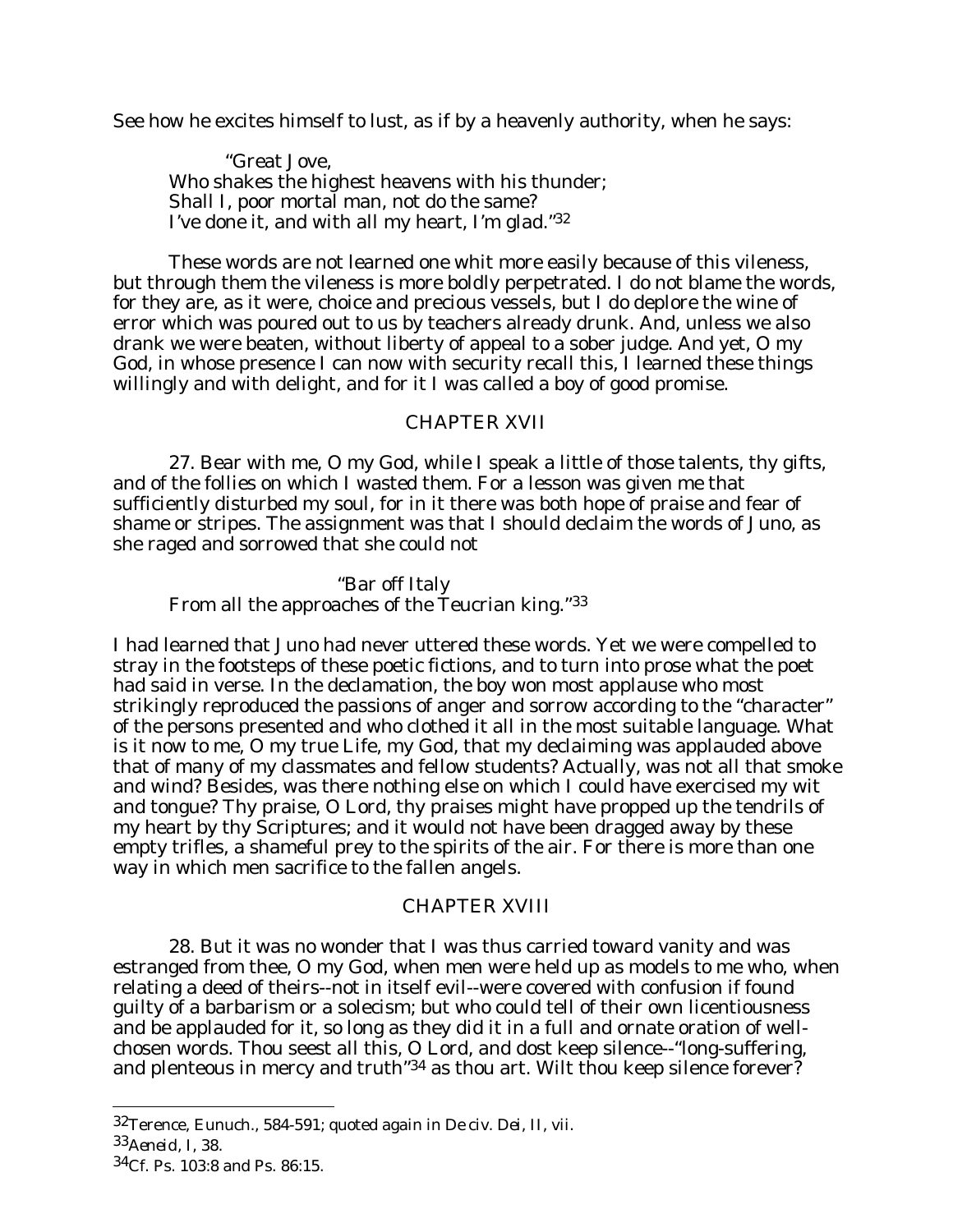Even now thou drawest from that vast deep the soul that seeks thee and thirsts after thy delight, whose "heart said unto thee, 'I have sought thy face; thy face, Lord, will I seek."<sup>35</sup> For I was far from thy face in the dark shadows of passion. For it is not by our feet, nor by change of place, that we either turn from thee or return to thee. That younger son did not charter horses or chariots, or ships, or fly away on visible wings, or journey by walking so that in the far country he might prodigally waste all that thou didst give him when he set out.<sup>36</sup> A kind Father when thou gavest; and kinder still when he returned destitute! To be wanton, that is to say, to be darkened in heart--this is to be far from thy face.

29. Look down, O Lord God, and see patiently, as thou art wont to do, how diligently the sons of men observe the conventional rules of letters and syllables, taught them by those who learned their letters beforehand, while they neglect the eternal rules of everlasting salvation taught by thee. They carry it so far that if he who practices or teaches the established rules of pronunciation should speak (contrary to grammatical usage) without aspirating the first syllable of "*hominem*" ["*ominem*," and thus make it "a 'uman being"], he will offend men more than if he, a human being, were to *hate* another human being contrary to thy commandments. It is as if he should feel that there is an enemy who could be more destructive to himself than that hatred which excites him against his fellow man; or that he could destroy him whom he hates more completely than he destroys his own soul by this same hatred. Now, obviously, there is no knowledge of letters more innate than the writing of conscience--against doing unto another what one would not have done to himself.

How mysterious thou art, who "dwellest on high"37 in silence. O thou, the only great God, who by an unwearied law hurlest down the penalty of blindness to unlawful desire! When a man seeking the reputation of eloquence stands before a human judge, while a thronging multitude surrounds him, and inveighs against his enemy with the most fierce hatred, he takes most vigilant heed that his tongue does not slip in a grammatical error, for example, and say *inter hominibus* [instead of *inter homines*], but he takes no heed lest, in the fury of his spirit, he cut off a man from his fellow men [*ex hominibus*].

30. These were the customs in the midst of which I was cast, an unhappy boy. This was the wrestling arena in which I was more fearful of perpetrating a barbarism than, having done so, of envying those who had not. These things I declare and confess to thee, my God. I was applauded by those whom I then thought it my whole duty to please, for I did not perceive the gulf of infamy wherein I was cast away from thy eyes.

For in thy eyes, what was more infamous than I was already, since I displeased even my own kind and deceived, with endless lies, my tutor, my masters and parents--all from a love of play, a craving for frivolous spectacles, a stage-struck restlessness to imitate what I saw in these shows? I pilfered from my parents' cellar and table, sometimes driven by gluttony, sometimes just to have something to give to other boys in exchange for their baubles, which they were prepared to sell even though they liked them as well as I. Moreover, in this kind of play, I often sought dishonest victories, being myself conquered by the vain desire for pre-eminence. And what was I so unwilling to endure, and what was it that I censured so violently when I caught anyone, except the very things I did to others? And, when I was myself detected and censured, I preferred to quarrel rather than to yield. Is this the

 $35p_S$  27.8

<sup>36</sup>An interesting mixed reminiscence of *Enneads*, I, 5:8 and Luke 15:13-24. 37Ps. 123:1.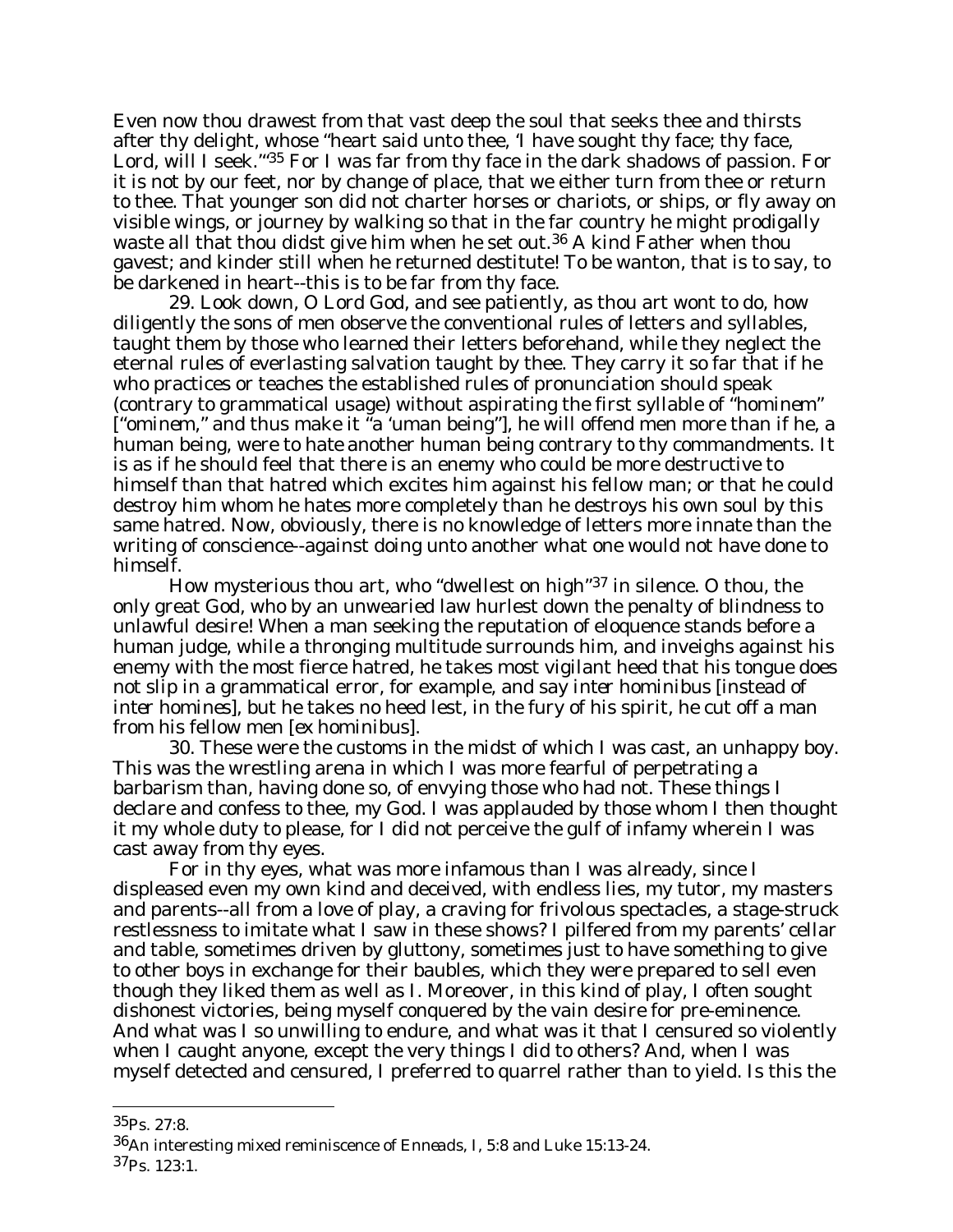innocence of childhood? It is not, O Lord, it is not. I entreat thy mercy, O my God, for these same sins as we grow older are transferred from tutors and masters; they pass from nuts and balls and sparrows, to magistrates and kings, to gold and lands and slaves, just as the rod is succeeded by more severe chastisements. It was, then, the fact of humility in childhood that thou, O our King, didst approve as a symbol of humility when thou saidst, "Of such is the Kingdom of Heaven."<sup>38</sup>

# CHAPTER XIX

31. However, O Lord, to thee most excellent and most good, thou Architect and Governor of the universe, thanks would be due thee, O our God, even if thou hadst not willed that I should survive my boyhood. For I existed even then; I lived and felt and was solicitous about my own well-being--a trace of that most mysterious unity from whence I had my being.<sup>39</sup> I kept watch, by my inner sense, over the integrity of my outer senses, and even in these trifles and also in my thoughts about trifles, I learned to take pleasure in truth. I was averse to being deceived; I had a vigorous memory; I was gifted with the power of speech, was softened by friendship, shunned sorrow, meanness, ignorance. Is not such an animated creature as this wonderful and praiseworthy? But all these are gifts of my God; I did not give them to myself. Moreover, they are good, and they all together constitute myself. Good, then, is he that made me, and he is my God; and before him will I rejoice exceedingly for every good gift which, even as a boy, I had. But herein lay my sin, that it was not in him, but in his creatures--myself and the rest--that I sought for pleasures, honors, and truths. And I fell thereby into sorrows, troubles, and errors. Thanks be to thee, my joy, my pride, my confidence, my God--thanks be to thee for thy gifts; but do thou preserve them in me. For thus wilt thou preserve me; and those things which thou hast given me shall be developed and perfected, and I myself shall be with thee, for from thee is my being.

<sup>38</sup>Matt. 19:14.

<sup>39</sup>Another Plotinian echo; cf. *Enneads*, III, 8:10.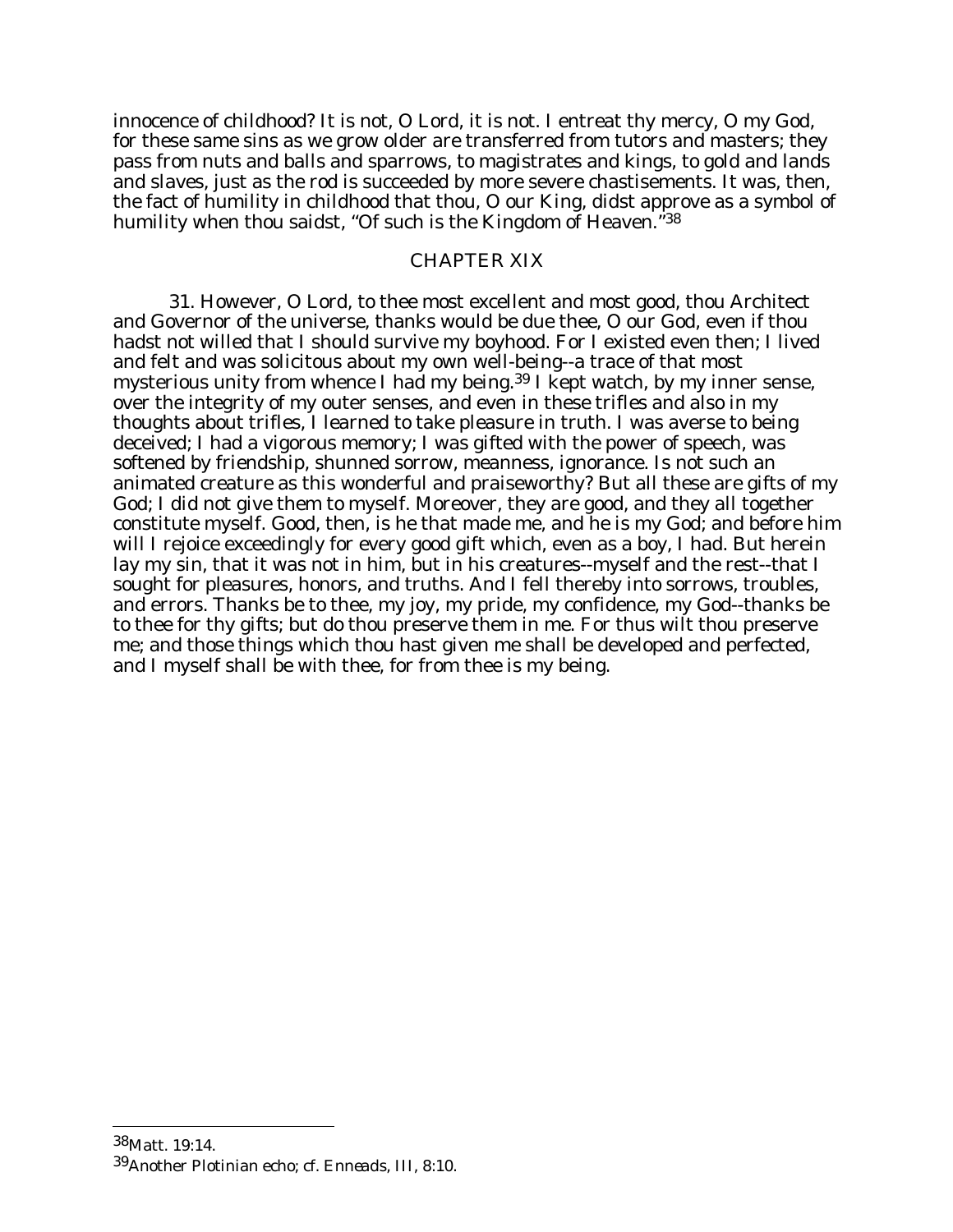# BOOK TWO

*He concentrates here on his sixteenth year, a year of idleness, lust, and adolescent mischief. The memory of stealing some pears prompts a deep probing of the motives and aims of sinful acts. "I became to myself a wasteland."*

# CHAPTER I

1. I wish now to review in memory my past wickedness and the carnal corruptions of my soul--not because I still love them, but that I may love thee, O my God. For love of thy love I do this, recalling in the bitterness of self-examination my wicked ways, that thou mayest grow sweet to me, thou sweetness without deception! Thou sweetness happy and assured! Thus thou mayest gather me up out of those fragments in which I was torn to pieces, while I turned away from thee, O Unity, and lost myself among "the many."<sup>40</sup> For as I became a youth, I longed to be satisfied with worldly things, and I dared to grow wild in a succession of various and shadowy loves. My form wasted away, and I became corrupt in thy eyes, yet I was still pleasing to my own eyes--and eager to please the eyes of men.

# CHAPTER II

2. But what was it that delighted me save to love and to be loved? Still I did not keep the moderate way of the love of mind to mind--the bright path of friendship. Instead, the mists of passion steamed up out of the puddly concupiscence of the flesh, and the hot imagination of puberty, and they so obscured and overcast my heart that I was unable to distinguish pure affection from unholy desire. Both boiled confusedly within me, and dragged my unstable youth down over the cliffs of unchaste desires and plunged me into a gulf of infamy. Thy anger had come upon me, and I knew it not. I had been deafened by the clanking of the chains of my mortality, the punishment for my soul's pride, and I wandered farther from thee, and thou didst permit me to do so. I was tossed to and fro, and wasted, and poured out, and I boiled over in my fornications--and yet thou didst hold thy peace, O my tardy Joy! Thou didst still hold thy peace, and I wandered still farther from thee into more and yet more barren fields of sorrow, in proud dejection and restless lassitude.

3. If only there had been someone to regulate my disorder and turn to my profit the fleeting beauties of the things around me, and to fix a bound to their sweetness, so that the tides of my youth might have spent themselves upon the shore of marriage! Then they might have been tranquilized and satisfied with having children, as thy law prescribes, O Lord--O thou who dost form the offspring of our death and art able also with a tender hand to blunt the thorns which were excluded from thy paradise!<sup>41</sup> For thy omnipotence is not far from us even when we are far from thee. Now, on the other hand, I might have given more vigilant heed to the voice from the clouds: "Nevertheless, such shall have trouble in the flesh, but I spare you,"<sup>42</sup> and, "It is good for a man not to touch a woman,"<sup>43</sup> and, "He that is

<sup>40</sup>Yet another Plotinian phrase; cf. *Enneads*, I, 6, 9:1-2.

<sup>41</sup>Cf. Gen. 3:18 and *De bono conjugali*, 8-9, 39-35 (*N-PNF*, III, 396-413).

<sup>42</sup>1 Cor. 7:28.

<sup>43</sup>1 Cor. 7:1.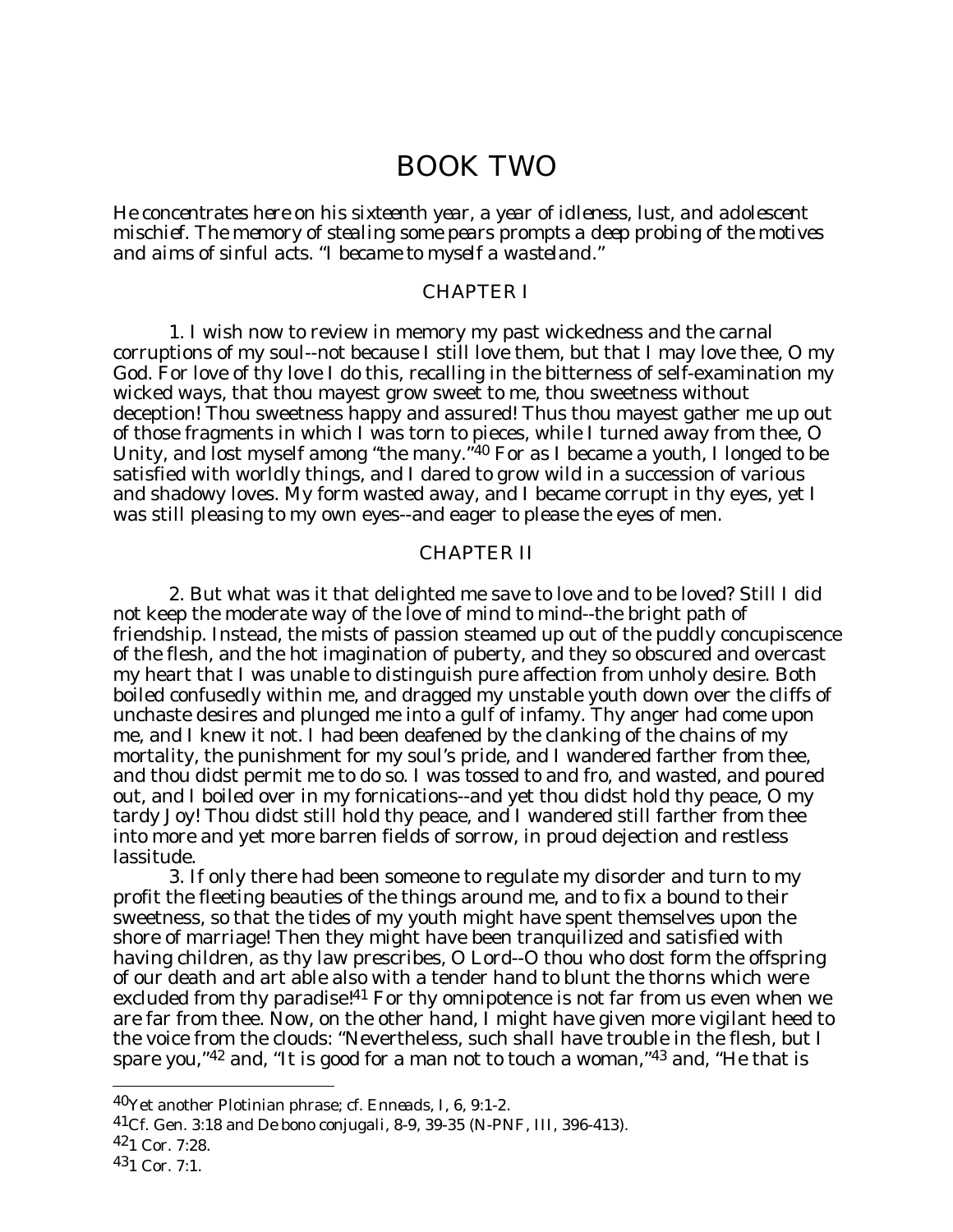unmarried cares for the things that belong to the Lord, how he may please the Lord; but he that is married cares for the things that are of the world, how he may please his wife."44 I should have listened more attentively to these words, and, thus having been "made a eunuch for the Kingdom of Heaven's sake,"45 I would have with greater happiness expected thy embraces.

4. But, fool that I was, I foamed in my wickedness as the sea and, forsaking thee, followed the rushing of my own tide, and burst out of all thy bounds. But I did not escape thy scourges. For what mortal can do so? Thou wast always by me, mercifully angry and flavoring all my unlawful pleasures with bitter discontent, in order that I might seek pleasures free from discontent. But where could I find such pleasure save in thee, O Lord--save in thee, who dost teach us by sorrow, who woundest us to heal us, and dost kill us that we may not die apart from thee. Where was I, and how far was I exiled from the delights of thy house, in that sixteenth year of the age of my flesh, when the madness of lust held full sway in me--that madness which grants indulgence to human shamelessness, even though it is forbidden by thy laws--and I gave myself entirely to it? Meanwhile, my family took no care to save me from ruin by marriage, for their sole care was that I should learn how to make a powerful speech and become a persuasive orator.

# CHAPTER III

5. Now, in that year my studies were interrupted. I had come back from Madaura, a neighboring city<sup>46</sup> where I had gone to study grammar and rhetoric; and the money for a further term at Carthage was being got together for me. This project was more a matter of my father's ambition than of his means, for he was only a poor citizen of Tagaste.

To whom am I narrating all this? Not to thee, O my God, but to my own kind in thy presence--to that small part of the human race who may chance to come upon these writings. And to what end? That I and all who read them may understand what depths there are from which we are to cry unto thee.<sup>47</sup> For what is more surely heard in thy ear than a confessing heart and a faithful life?

Who did not extol and praise my father, because he went quite beyond his means to supply his son with the necessary expenses for a far journey in the interest of his education? For many far richer citizens did not do so much for their children. Still, this same father troubled himself not at all as to how I was progressing toward thee nor how chaste I was, just so long as I was skillful in speaking--no matter how barren I was to thy tillage, O God, who art the one true and good Lord of my heart, which is thy field.48

6. During that sixteenth year of my age, I lived with my parents, having a holiday from school for a time--this idleness imposed upon me by my parents' straitened finances. The thornbushes of lust grew rank about my head, and there was no hand to root them out. Indeed, when my father saw me one day at the baths and perceived that I was becoming a man, and was showing the signs of adolescence, he joyfully told my mother about it as if already looking forward to

48Cf. 1 Cor. 3:9.

<sup>44</sup>1 Cor. 7:32, 33.

<sup>45</sup>Cf. Matt. 19:12.

<sup>46</sup>Twenty miles from Tagaste, famed as the birthplace of Apuleius, the only notable classical author produced by the province of Africa.

<sup>47</sup>Another echo of the *De profundis* (Ps. 130:1)--and the most explicit statement we have from Augustine of his motive and aim in writing these "confessions."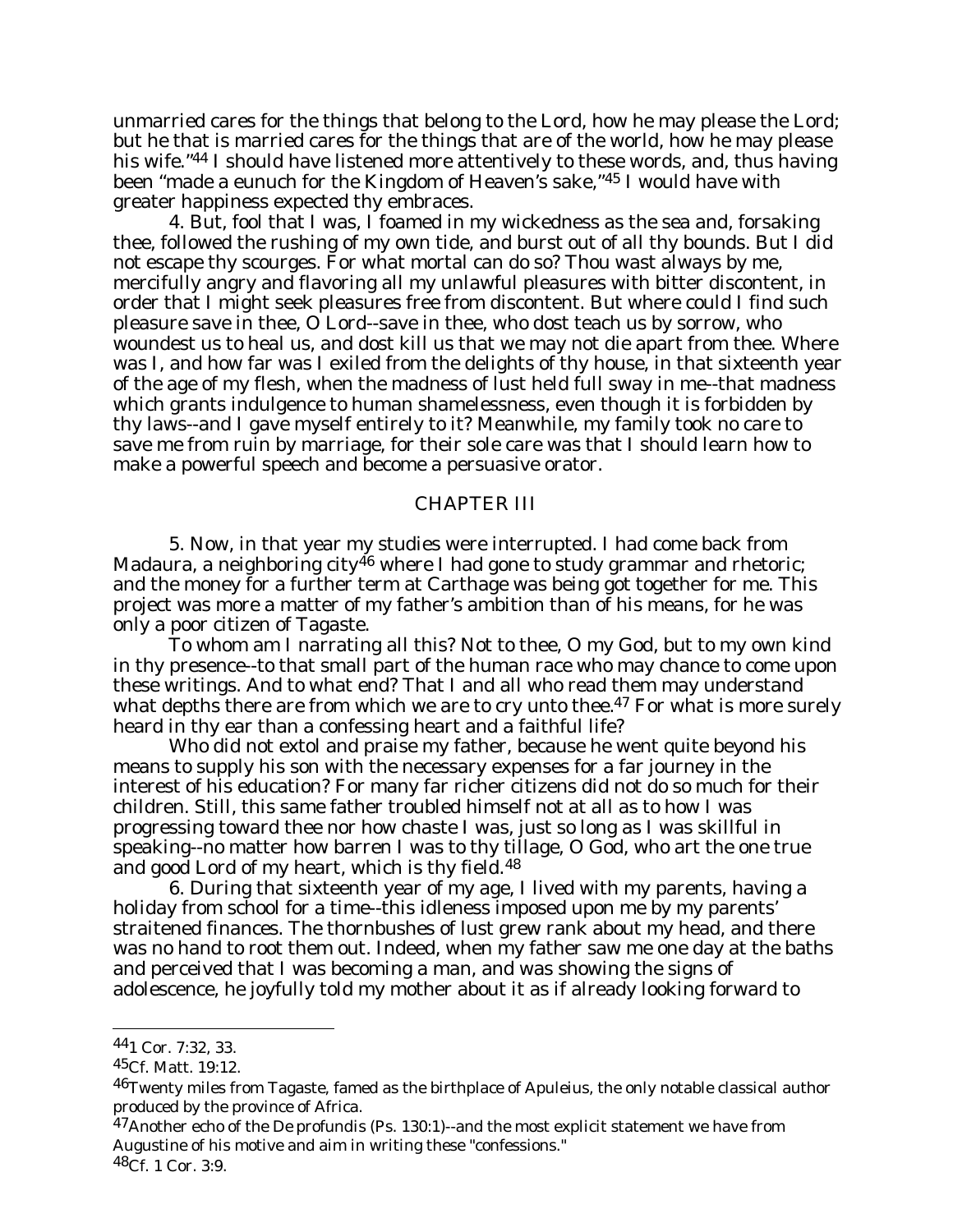grandchildren, rejoicing in that sort of inebriation in which the world so often forgets thee, its Creator, and falls in love with thy creature instead of thee--the inebriation of that invisible wine of a perverted will which turns and bows down to infamy. But in my mother's breast thou hadst already begun to build thy temple and the foundation of thy holy habitation--whereas my father was only a catechumen, and that but recently. She was, therefore, startled with a holy fear and trembling: for though I had not yet been baptized, she feared those crooked ways in which they walk who turn their backs to thee and not their faces.

7. Woe is me! Do I dare affirm that thou didst hold thy peace, O my God, while I wandered farther away from thee? Didst thou really then hold thy peace? Then whose words were they but thine which by my mother, thy faithful handmaid, thou didst pour into my ears? None of them, however, sank into my heart to make me do anything. She deplored and, as I remember, warned me privately with great solicitude, "not to commit fornication; but above all things never to defile another man's wife." These appeared to me but womanish counsels, which I would have blushed to obey. Yet they were from thee, and I knew it not. I thought that thou wast silent and that it was only she who spoke. Yet it was through her that thou didst not keep silence toward me; and in rejecting her counsel I was rejecting thee-- I, her son, "the son of thy handmaid, thy servant."49 But I did not realize this, and rushed on headlong with such blindness that, among my friends, I was ashamed to be less shameless than they, when I heard them boasting of their disgraceful exploits--yes, and glorying all the more the worse their baseness was. What is worse, I took pleasure in such exploits, not for the pleasure's sake only but mostly for praise. What is worthy of vituperation except vice itself? Yet I made myself out worse than I was, in order that I might not go lacking for praise. And when in anything I had not sinned as the worst ones in the group, I would still say that I had done what I had not done, in order not to appear contemptible because I was more innocent than they; and not to drop in their esteem because I was more chaste.

8. Behold with what companions I walked the streets of Babylon! I rolled in its mire and lolled about on it, as if on a bed of spices and precious ointments. And, drawing me more closely to the very center of that city, my invisible enemy trod me down and seduced me, for I was easy to seduce. My mother had already fled out of the midst of Babylon<sup>50</sup> and was progressing, albeit slowly, toward its outskirts. For in counseling me to chastity, she did not bear in mind what her husband had told her about me. And although she knew that my passions were destructive even then and dangerous for the future, she did not think they should be restrained by the bonds of conjugal affection--if, indeed, they could not be cut away to the quick. She took no heed of this, for she was afraid lest a wife should prove a hindrance and a burden to my hopes. These were not her hopes of the world to come, which my mother had in thee, but the hope of learning, which both my parents were too anxious that I should acquire--my father, because he had little or no thought of thee, and only vain thoughts for me; my mother, because she thought that the usual course of study would not only be no hindrance but actually a furtherance toward my eventual return to thee. This much I conjecture, recalling as well as I can the temperaments of my parents. Meantime, the reins of discipline were slackened on me, so that without the restraint of due severity, I might play at whatsoever I fancied, even to the point of dissoluteness. And in all this there was that mist which shut out from my sight the brightness of thy truth, O my God; and my iniquity

<sup>49</sup>Ps. 116:16. 50Cf. Jer. 51:6; 50:8.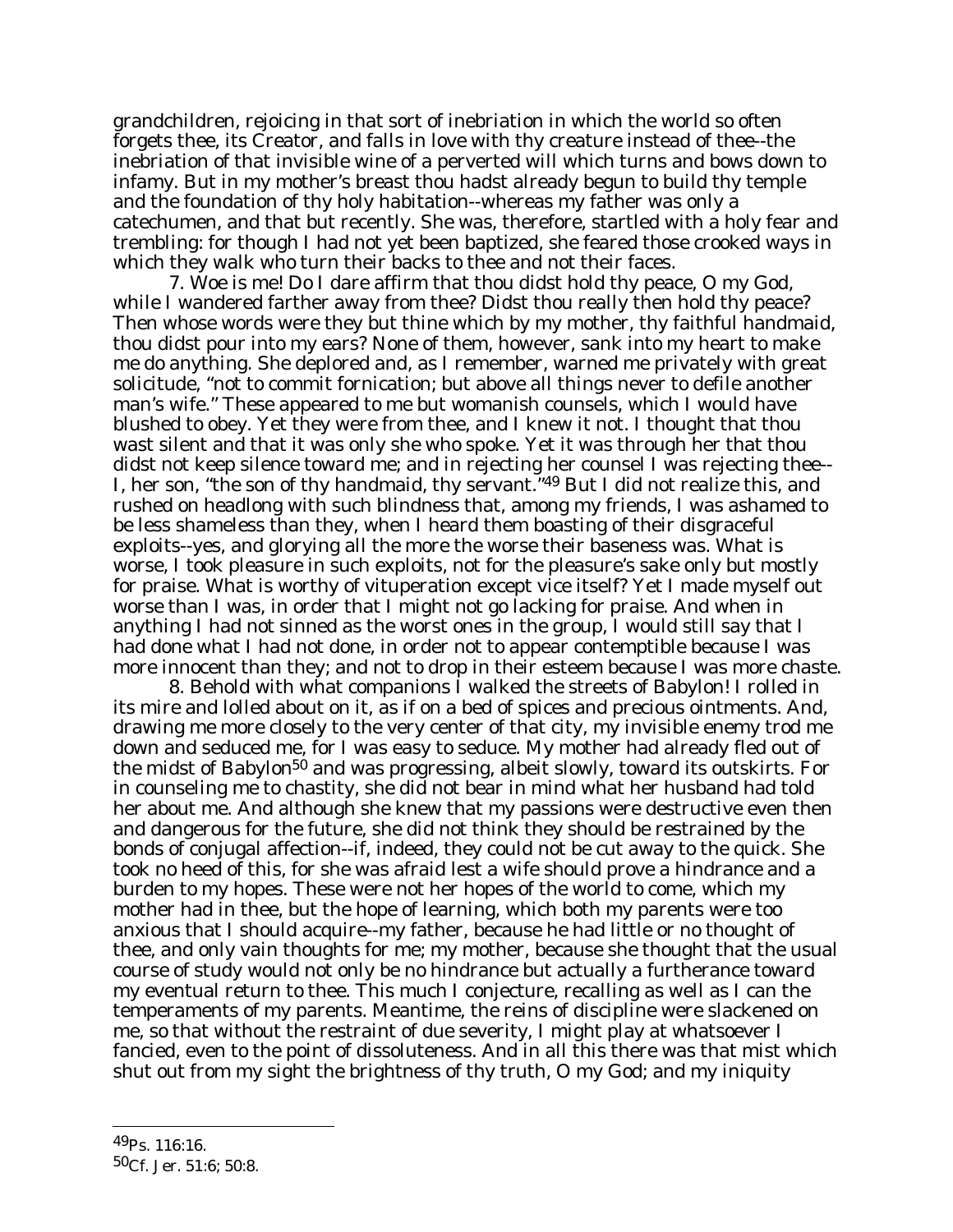bulged out, as it were, with fatness!<sup>51</sup>

### CHAPTER IV

9. Theft is punished by thy law, O Lord, and by the law written in men's hearts, which not even ingrained wickedness can erase. For what thief will tolerate another thief stealing from him? Even a rich thief will not tolerate a poor thief who is driven to theft by want. Yet I had a desire to commit robbery, and did so, compelled to it by neither hunger nor poverty, but through a contempt for welldoing and a strong impulse to iniquity. For I pilfered something which I already had in sufficient measure, and of much better quality. I did not desire to enjoy what I stole, but only the theft and the sin itself.

There was a pear tree close to our own vineyard, heavily laden with fruit, which was not tempting either for its color or for its flavor. Late one night--having prolonged our games in the streets until then, as our bad habit was--a group of young scoundrels, and I among them, went to shake and rob this tree. We carried off a huge load of pears, not to eat ourselves, but to dump out to the hogs, after barely tasting some of them ourselves. Doing this pleased us all the more because it was forbidden. Such was my heart, O God, such was my heart--which thou didst pity even in that bottomless pit. Behold, now let my heart confess to thee what it was seeking there, when I was being gratuitously wanton, having no inducement to evil but the evil itself. It was foul, and I loved it. I loved my own undoing. I loved my error--not that for which I erred but the error itself. A depraved soul, falling away from security in thee to destruction in itself, seeking nothing from the shameful deed but shame itself.

# CHAPTER V

10. Now there is a comeliness in all beautiful bodies, and in gold and silver and all things. The sense of touch has its own power to please and the other senses find their proper objects in physical sensation. Worldly honor also has its own glory, and so do the powers to command and to overcome: and from these there springs up the desire for revenge. Yet, in seeking these pleasures, we must not depart from thee, O Lord, nor deviate from thy law. The life which we live here has its own peculiar attractiveness because it has a certain measure of comeliness of its own and a harmony with all these inferior values. The bond of human friendship has a sweetness of its own, binding many souls together as one. Yet because of these values, sin is committed, because we have an inordinate preference for these goods of a lower order and neglect the better and the higher good--neglecting thee, O our Lord God, and thy truth and thy law. For these inferior values have their delights, but not at all equal to my God, who hath made them all. For in him do the righteous delight and he is the sweetness of the upright in heart.

11. When, therefore, we inquire why a crime was committed, we do not accept the explanation unless it appears that there was the desire to obtain some of those values which we designate inferior, or else a fear of losing them. For truly they are beautiful and comely, though in comparison with the superior and celestial goods they are abject and contemptible. A man has murdered another man--what was his motive? Either he desired his wife or his property or else he would steal to support himself; or else he was afraid of losing something to him; or else, having been injured, he was burning to be revenged. Would a man commit murder without a

<sup>51</sup>Cf. Ps. 73:7.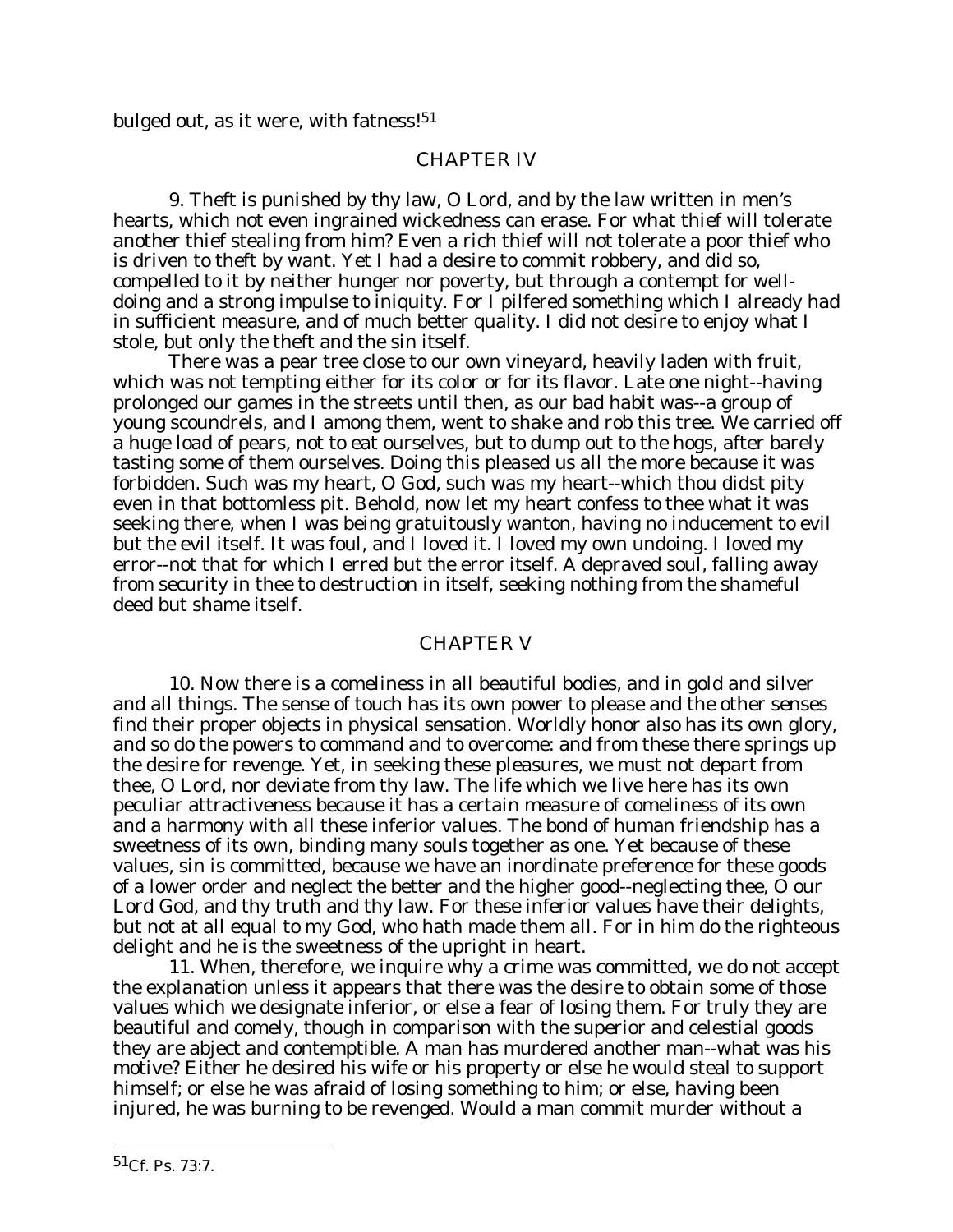motive, taking delight simply in the act of murder? Who would believe such a thing? Even for that savage and brutal man [Catiline], of whom it was said that he was gratuitously wicked and cruel, there is still a motive assigned to his deeds. "Lest through idleness," he says, "hand or heart should grow inactive."52 And to what purpose? Why, even this: that, having once got possession of the city through his practice of his wicked ways, he might gain honors, empire, and wealth, and thus be exempt from the fear of the laws and from financial difficulties in supplying the needs of his family--and from the consciousness of his own wickedness. So it seems that even Catiline himself loved not his own villainies, but something else, and it was this that gave him the motive for his crimes.

### CHAPTER VI

12. What was it in you, O theft of mine, that I, poor wretch, doted on--you deed of darkness--in that sixteenth year of my age? Beautiful you were not, for you were a theft. But are you anything at all, so that I could analyze the case with you? Those pears that we stole were fair to the sight because they were thy creation, O Beauty beyond compare, O Creator of all, O thou good God--God the highest good and my true good.53 Those pears were truly pleasant to the sight, but it was not for them that my miserable soul lusted, for I had an abundance of better pears. I stole those simply that I might steal, for, having stolen them, I threw them away. My sole gratification in them was my own sin, which I was pleased to enjoy; for, if any one of these pears entered my mouth, the only good flavor it had was my sin in eating it. And now, O Lord my God, I ask what it was in that theft of mine that caused me such delight; for behold it had no beauty of its own--certainly not the sort of beauty that exists in justice and wisdom, nor such as is in the mind, memory senses, and the animal life of man; nor yet the kind that is the glory and beauty of the stars in their courses; nor the beauty of the earth, or the sea--teeming with spawning life, replacing in birth that which dies and decays. Indeed, it did not have that false and shadowy beauty which attends the deceptions of vice.

13. For thus we see pride wearing the mask of high-spiritedness, although only thou, O God, art high above all. Ambition seeks honor and glory, whereas only thou shouldst be honored above all, and glorified forever. The powerful man seeks to be feared, because of his cruelty; but who ought really to be feared but God only? What can be forced away or withdrawn out of his power--when or where or whither or by whom? The enticements of the wanton claim the name of love; and yet nothing is more enticing than thy love, nor is anything loved more healthfully than thy truth, bright and beautiful above all. Curiosity prompts a desire for knowledge, whereas it is only thou who knowest all things supremely. Indeed, ignorance and foolishness themselves go masked under the names of simplicity and innocence; yet there is no being that has true simplicity like thine, and none is innocent as thou art. Thus it is that by a sinner's own deeds he is himself harmed. Human sloth pretends to long for rest, but what sure rest is there save in the Lord? Luxury would fain be called plenty and abundance; but thou art the fullness and unfailing abundance of unfading joy. Prodigality presents a show of liberality; but thou art the most lavish giver of all good things. Covetousness desires to possess much; but thou art already the possessor of all things. Envy contends that its aim is for excellence; but what is so excellent as thou? Anger seeks revenge; but who avenges more justly than thou? Fear recoils at the unfamiliar and the sudden changes which

<sup>52</sup>Cicero, *De Catiline*, 16.

<sup>53</sup>*Deus summum bonum et bonum verum meum*.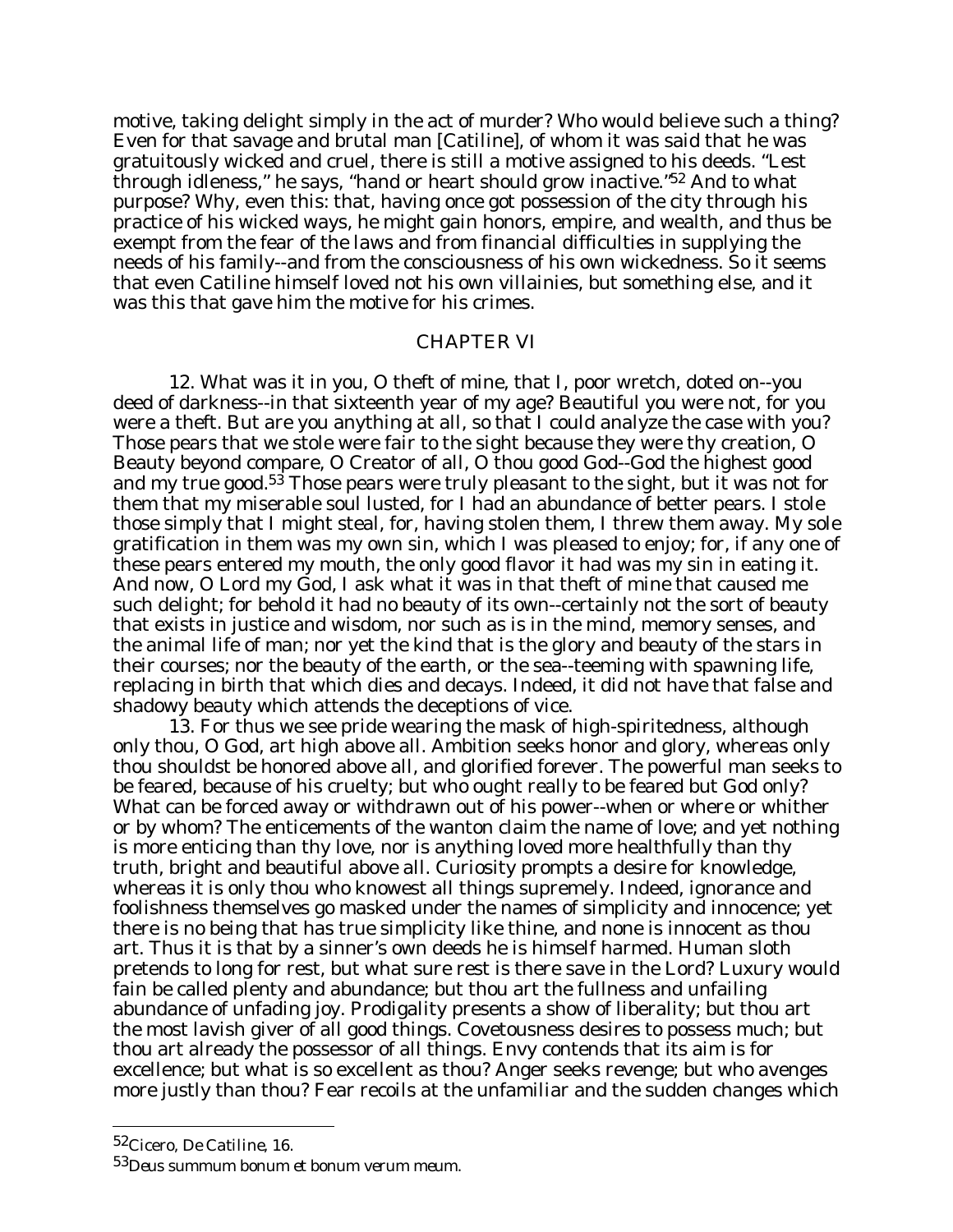threaten things beloved, and is wary for its own security; but what can happen that is unfamiliar or sudden to thee? Or who can deprive thee of what thou lovest? Where, really, is there unshaken security save with thee? Grief languishes for things lost in which desire had taken delight, because it wills to have nothing taken from it, just as nothing can be taken from thee.

14. Thus the soul commits fornication when she is turned from thee,<sup>54</sup> and seeks apart from thee what she cannot find pure and untainted until she returns to thee. All things thus imitate thee--but pervertedly--when they separate themselves far from thee and raise themselves up against thee. But, even in this act of perverse imitation, they acknowledge thee to be the Creator of all nature, and recognize that there is no place whither they can altogether separate themselves from thee. What was it, then, that I loved in that theft? And wherein was I imitating my Lord, even in a corrupted and perverted way? Did I wish, if only by gesture, to rebel against thy law, even though I had no power to do so actually--so that, even as a captive, I might produce a sort of counterfeit liberty, by doing with impunity deeds that were forbidden, in a deluded sense of omnipotence? Behold this servant of thine, fleeing from his Lord and following a shadow! O rottenness! O monstrousness of life and abyss of death! Could I find pleasure only in what was unlawful, and only because it was unlawful?

# CHAPTER VII

15. "What shall I render unto the Lord"55 for the fact that while my memory recalls these things my soul no longer fears them? I will love thee, O Lord, and thank thee, and confess to thy name, because thou hast put away from me such wicked and evil deeds. To thy grace I attribute it and to thy mercy, that thou hast melted away my sin as if it were ice. To thy grace also I attribute whatsoever of evil I did *not* commit--for what might I not have done, loving sin as I did, just for the sake of sinning? Yea, all the sins that I confess now to have been forgiven me, both those which I committed willfully and those which, by thy providence, I did not commit. What man is there who, when reflecting upon his own infirmity, dares to ascribe his chastity and innocence to his own powers, so that he should love thee less--as if he were in less need of thy mercy in which thou forgivest the transgressions of those that return to thee? As for that man who, when called by thee, obeyed thy voice and shunned those things which he here reads of me as I recall and confess them of myself, let him not despise me--for I, who was sick, have been healed by the same Physician by whose aid it was that he did not fall sick, or rather was less sick than I. And for this let him love thee just as much--indeed, all the more--since he sees me restored from such a great weakness of sin by the selfsame Saviour by whom he sees himself preserved from such a weakness.

#### CHAPTER VIII

16. What profit did I, a wretched one, receive from those things which, when I remember them now, cause me shame--above all, from that theft, which I loved only for the theft's sake? And, as the theft itself was nothing, I was all the more wretched in that I loved it so. Yet by myself alone I would not have done it--I still recall how I felt about this then--I could not have done it alone. I loved it then because of the

<sup>54</sup>*Avertitur*, the opposite of *convertitur*: the evil will turns the soul *away* from God; this is sin. By grace it is turned *to* God; this is *conversion*. 55Ps. 116:12.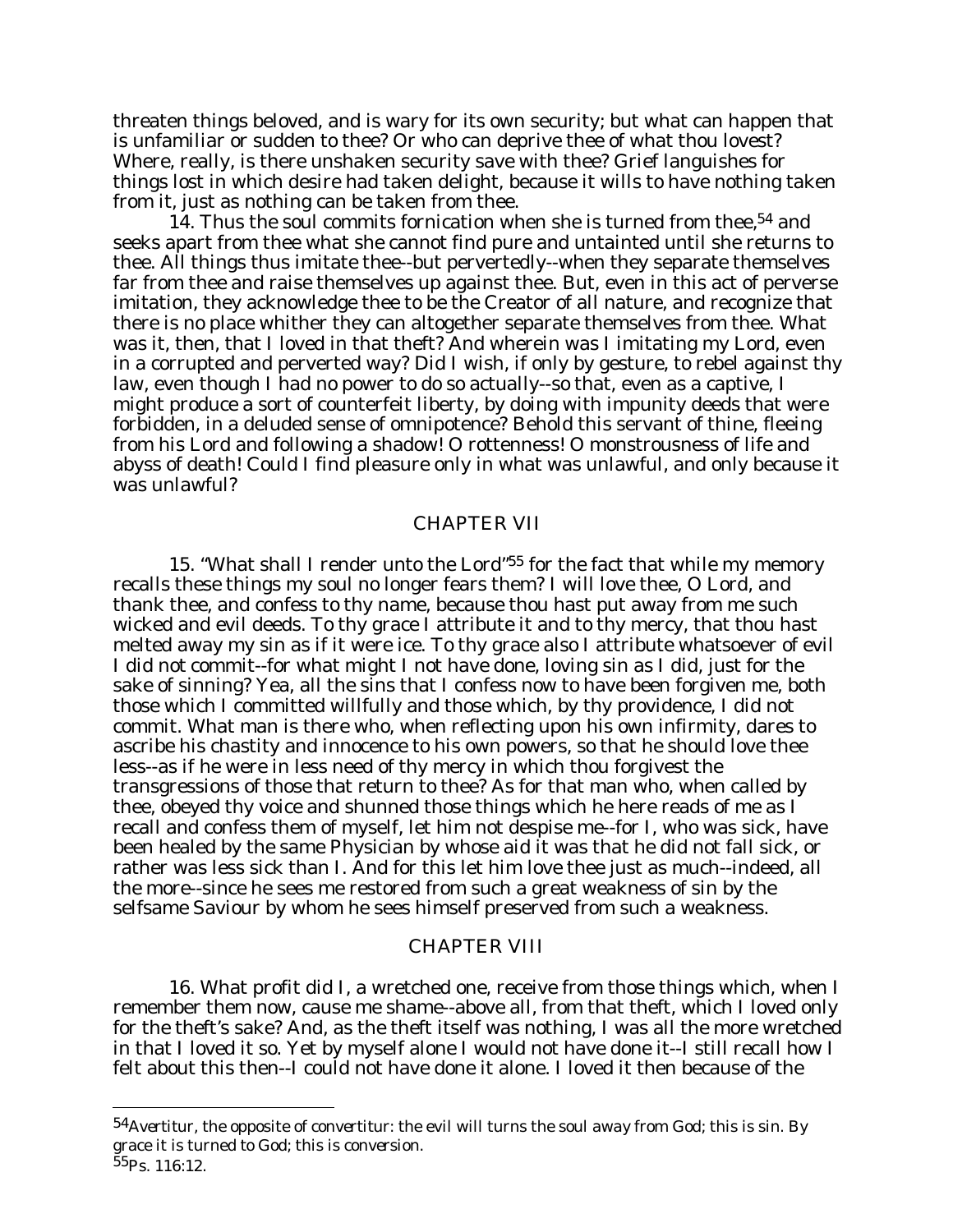companionship of my accomplices with whom I did it. I did not, therefore, love the theft alone--yet, indeed, it was only the theft that I loved, for the companionship was nothing. What is this paradox? Who is it that can explain it to me but God, who illumines my heart and searches out the dark corners thereof? What is it that has prompted my mind to inquire about it, to discuss and to reflect upon all this? For had I at that time loved the pears that I stole and wished to enjoy them, I might have done so alone, if I could have been satisfied with the mere act of theft by which my pleasure was served. Nor did I need to have that itching of my own passions inflamed by the encouragement of my accomplices. But since the pleasure I got was not from the pears, it was in the crime itself, enhanced by the companionship of my fellow sinners.

# CHAPTER IX

17. By what passion, then, was I animated? It was undoubtedly depraved and a great misfortune for me to feel it. But still, what was it? "Who can understand his errors?"56

We laughed because our hearts were tickled at the thought of deceiving the owners, who had no idea of what we were doing and would have strenuously objected. Yet, again, why did I find such delight in doing this which I would not have done alone? Is it that no one readily laughs alone? No one does so readily; but still sometimes, when men are by themselves and no one else is about, a fit of laughter will overcome them when something very droll presents itself to their sense or mind. Yet alone I would not have done it--alone I could not have done it at all.

Behold, my God, the lively review of my soul's career is laid bare before thee. I would not have committed that theft alone. My pleasure in it was not what I stole but, rather, the act of stealing. Nor would I have enjoyed doing it alone--indeed I would not have done it! O friendship all unfriendly! You strange seducer of the soul, who hungers for mischief from impulses of mirth and wantonness, who craves another's loss without any desire for one's own profit or revenge--so that, when they say, "Let's go, let's do it," we are ashamed not to be shameless.

# CHAPTER X

18. Who can unravel such a twisted and tangled knottiness? It is unclean. I hate to reflect upon it. I hate to look on it. But I do long for thee, O Righteousness and Innocence, so beautiful and comely to all virtuous eyes--I long for thee with an insatiable satiety. With thee is perfect rest, and life unchanging. He who enters into thee enters into the joy of his Lord,<sup>57</sup> and shall have no fear and shall achieve excellence in the Excellent. I fell away from thee, O my God, and in my youth I wandered too far from thee, my true support. And I became to myself a wasteland.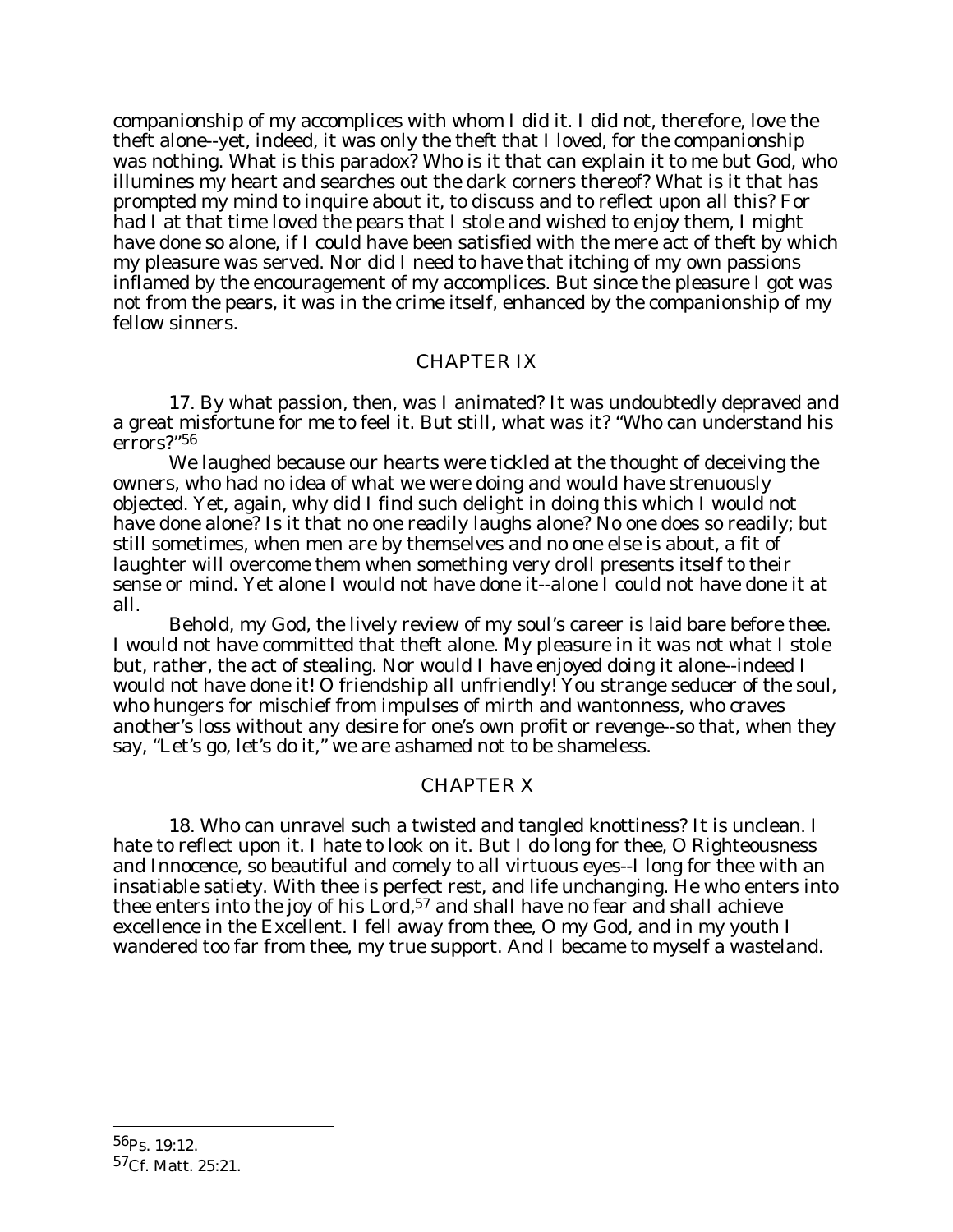# BOOK THREE

*The story of his student days in Carthage, his discovery of Cicero's* Hortensius*, the enkindling of his philosophical interest, his infatuation with the Manichean heresy, and his mother's dream which foretold his eventual return to the true faith and to God.*

# CHAPTER I

1. I came to Carthage, where a caldron of unholy loves was seething and bubbling all around me. I was not in love as yet, but I was in love with love; and, from a hidden hunger, I hated myself for not feeling more intensely a sense of hunger. I was looking for something to love, for I was in love with loving, and I hated security and a smooth way, free from snares. Within me I had a dearth of that inner food which is thyself, my God--although that dearth caused me no hunger. And I remained without any appetite for incorruptible food--not because I was already filled with it, but because the emptier I became the more I loathed it. Because of this my soul was unhealthy; and, full of sores, it exuded itself forth, itching to be scratched by scraping on the things of the senses.<sup>58</sup> Yet, had these things no soul, they would certainly not inspire our love.

To love and to be loved was sweet to me, and all the more when I gained the enjoyment of the body of the person I loved. Thus I polluted the spring of friendship with the filth of concupiscence and I dimmed its luster with the slime of lust. Yet, foul and unclean as I was, I still craved, in excessive vanity, to be thought elegant and urbane. And I did fall precipitately into the love I was longing for. My God, my mercy, with how much bitterness didst thou, out of thy infinite goodness, flavor that sweetness for me! For I was not only beloved but also I secretly reached the climax of enjoyment; and yet I was joyfully bound with troublesome tics, so that I could be scourged with the burning iron rods of jealousy, suspicion, fear, anger, and strife.

#### CHAPTER II

2. Stage plays also captivated me, with their sights full of the images of my own miseries: fuel for my own fire. Now, why does a man like to be made sad by viewing doleful and tragic scenes, which he himself could not by any means endure? Yet, as a spectator, he wishes to experience from them a sense of grief, and in this very sense of grief his pleasure consists. What is this but wretched madness? For a man is more affected by these actions the more he is spuriously involved in these affections. Now, if he should suffer them in his own person, it is the custom to call this "misery." But when he suffers with another, then it is called "compassion." But what kind of compassion is it that arises from viewing fictitious and unreal sufferings? The spectator is not expected to aid the sufferer but merely to grieve for him. And the more he grieves the more he applauds the actor of these fictions. If the misfortunes of the characters--whether historical or entirely imaginary--are represented so as not to touch the feelings of the spectator, he goes away disgusted and complaining. But if his feelings are deeply touched, he sits it out attentively, and sheds tears of joy.

3. Tears and sorrow, then, are loved. Surely every man desires to be joyful.

<sup>58</sup>Cf. Job 2:7, 8.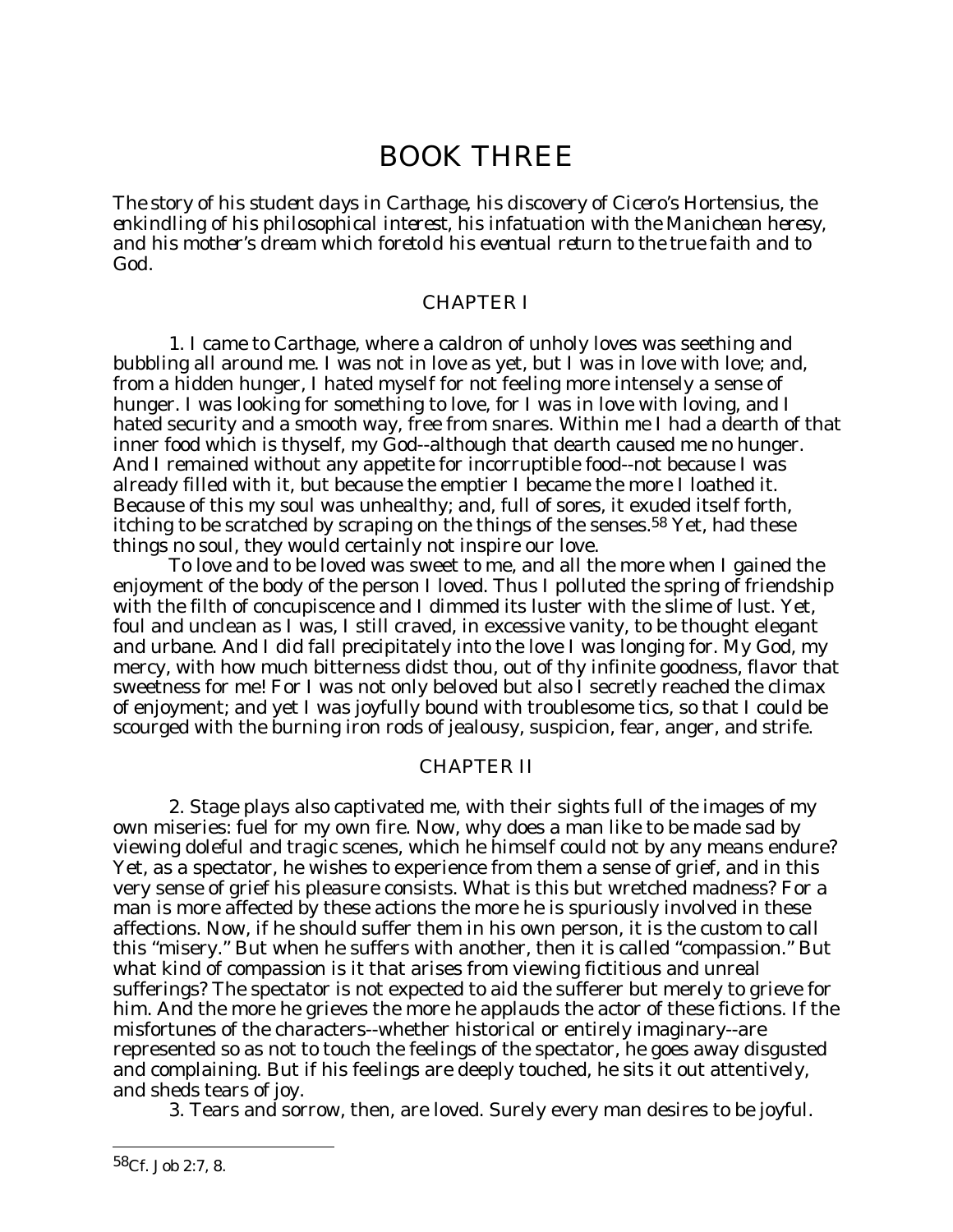And, though no one is willingly miserable, one may, nevertheless, be pleased to be merciful so that we love their sorrows because without them we should have nothing to pity. This also springs from that same vein of friendship. But whither does it go? Whither does it flow? Why does it run into that torrent of pitch which seethes forth those huge tides of loathsome lusts in which it is changed and altered past recognition, being diverted and corrupted from its celestial purity by its own will? Shall, then, compassion be repudiated? By no means! Let us, however, love the sorrows of others. But let us beware of uncleanness, O my soul, under the protection of my God, the God of our fathers, who is to be praised and exalted--let us beware of uncleanness. I have not yet ceased to have compassion. But in those days in the theaters I sympathized with lovers when they sinfully enjoyed one another, although this was done fictitiously in the play. And when they lost one another, I grieved with them, as if pitying them, and yet had delight in both grief and pity. Nowadays I feel much more pity for one who delights in his wickedness than for one who counts himself unfortunate because he fails to obtain some harmful pleasure or suffers the loss of some miserable felicity. This, surely, is the truer compassion, but the sorrow I feel in it has no delight for me. For although he that grieves with the unhappy should be commended for his work of love, yet he who has the power of real compassion would still prefer that there be nothing for him to grieve about. For if good will were to be ill will--which it cannot be--only then could he who is truly and sincerely compassionate wish that there were some unhappy people so that he might commiserate them. Some grief may then be justified, but none of it loved. Thus it is that thou dost act, O Lord God, for thou lovest souls far more purely than we do and art more incorruptibly compassionate, although thou art never wounded by any sorrow. Now "who is sufficient for these things?"<sup>59</sup>

4. But at that time, in my wretchedness, I loved to grieve; and I sought for things to grieve about. In another man's misery, even though it was feigned and impersonated on the stage, that performance of the actor pleased me best and attracted me most powerfully which moved me to tears. What marvel then was it that an unhappy sheep, straying from thy flock and impatient of thy care, I became infected with a foul disease? This is the reason for my love of griefs: that they would not probe into me too deeply (for I did not love to suffer in myself such things as I loved to look at), and they were the sort of grief which came from hearing those fictions, which affected only the surface of my emotion. Still, just as if they had been poisoned fingernails, their scratching was followed by inflammation, swelling, putrefaction, and corruption. Such was my life! But was it life, O my God?

# CHAPTER III

5. And still thy faithful mercy hovered over me from afar. In what unseemly iniquities did I wear myself out, following a sacrilegious curiosity, which, having deserted thee, then began to drag me down into the treacherous abyss, into the beguiling obedience of devils, to whom I made offerings of my wicked deeds. And still in all this thou didst not fail to scourge me. I dared, even while thy solemn rites were being celebrated inside the walls of thy church, to desire and to plan a project which merited death as its fruit. For this thou didst chastise me with grievous punishments, but nothing in comparison with my fault, O thou my greatest mercy, my God, my refuge from those terrible dangers in which I wandered with stiff neck, receding farther from thee, loving my own ways and not thine--loving a vagrant liberty!

<sup>59</sup>2 Cor. 2:16.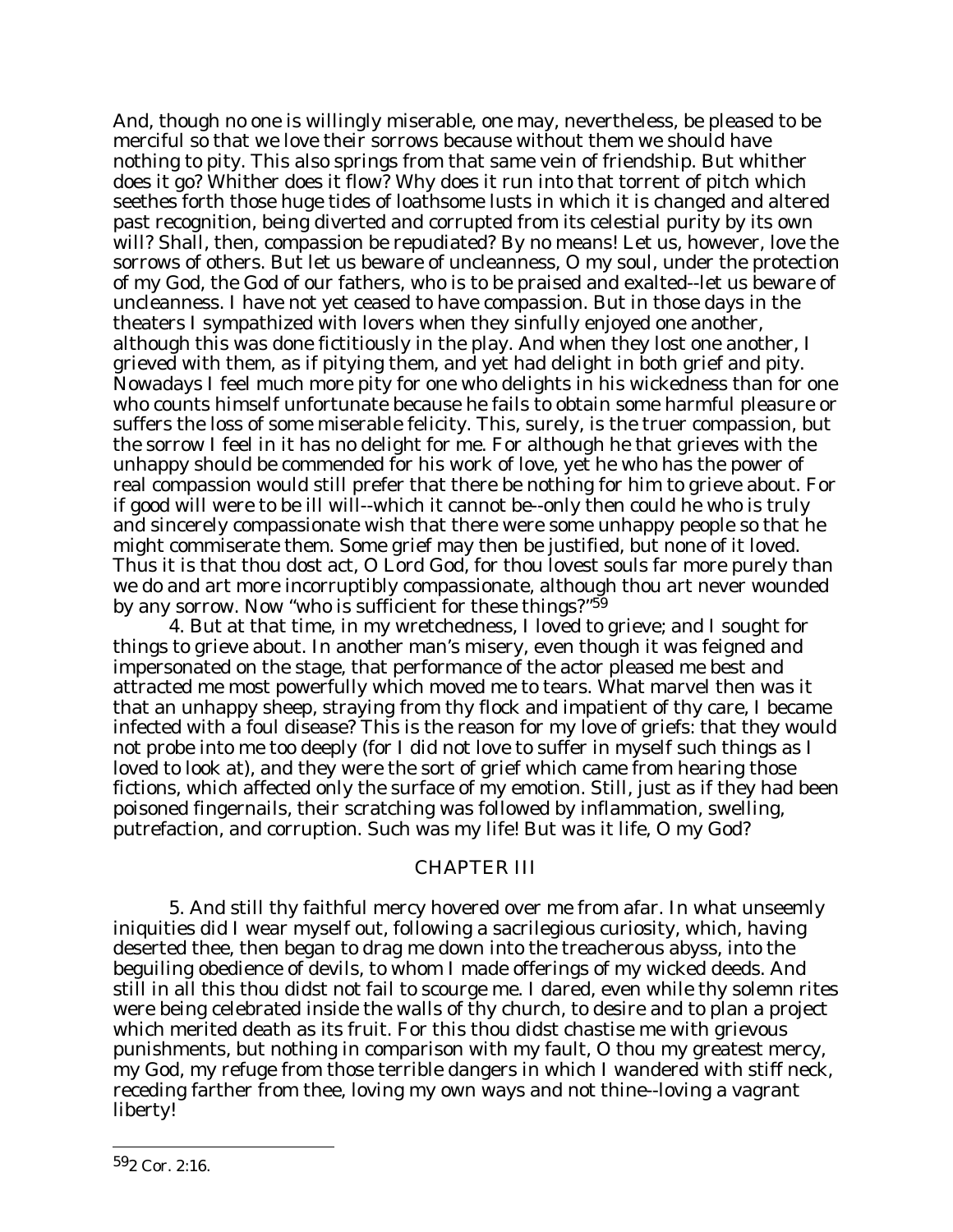6. Those studies I was then pursuing, generally accounted as respectable, were aimed at distinction in the courts of law--to excel in which, the more crafty I was, the more I should be praised. Such is the blindness of men that they even glory in their blindness. And by this time I had become a master in the School of Rhetoric, and I rejoiced proudly in this honor and became inflated with arrogance. Still I was relatively sedate, O Lord, as thou knowest, and had no share in the wreckings of "The Wreckers"60 (for this stupid and diabolical name was regarded as the very badge of gallantry) among whom I lived with a sort of ashamed embarrassment that I was not even as they were. But I lived with them, and at times I was delighted with their friendship, even when I abhorred their acts (that is, their "wrecking") in which they insolently attacked the modesty of strangers, tormenting them by uncalled-for jeers, gratifying their mischievous mirth. Nothing could more nearly resemble the actions of devils than these fellows. By what name, therefore, could they be more aptly called than "wreckers"?--being themselves wrecked first, and altogether turned upside down. They were secretly mocked at and seduced by the deceiving spirits, in the very acts by which they amused themselves in jeering and horseplay at the expense of others.

### CHAPTER IV

7. Among such as these, in that unstable period of my life, I studied the books of eloquence, for it was in eloquence that I was eager to be eminent, though from a reprehensible and vainglorious motive, and a delight in human vanity. In the ordinary course of study I came upon a certain book of Cicero's, whose language almost all admire, though not his heart. This particular book of his contains an exhortation to philosophy and was called *Hortensius*. 61 Now it was this book which quite definitely changed my whole attitude and turned my prayers toward thee, O Lord, and gave me new hope and new desires. Suddenly every vain hope became worthless to me, and with an incredible warmth of heart I yearned for an immortality of wisdom and began now to arise that I might return to thee. It was not to sharpen my tongue further that I made use of that book. I was now nineteen; my father had been dead two years, 62 and my mother was providing the money for my study of rhetoric. What won me in it [i.e., the *Hortensius*] was not its style but its substance.

8. How ardent was I then, my God, how ardent to fly from earthly things to thee! Nor did I know how thou wast even then dealing with me. For with thee is wisdom. In Greek the love of wisdom is called "philosophy," and it was with this love that that book inflamed me. There are some who seduce through philosophy, under a great, alluring, and honorable name, using it to color and adorn their own errors. And almost all who did this, in Cicero's own time and earlier, are censored and pointed out in his book. In it there is also manifest that most salutary admonition of thy Spirit, spoken by thy good and pious servant: "Beware lest any man spoil you through philosophy and vain deceit, after the tradition of men, after the rudiments of the world, and not after Christ: for in him all the fullness of the Godhead dwells

<sup>60</sup>*Eversores*, "overturners," from *overtere*, to overthrow or ruin. This was the nickname of a gang of young hoodlums in Carthage, made up largely, it seems, of students in the schools.

 $61A$  minor essay now lost. We know of its existence from other writers, but the only fragments that remain are in Augustine's works: *Contra Academicos*, III, 14:31; *De beata vita*, X; *Soliloquia*, I, 17; *De civitate Dei*, III, 15; *Contra Julianum*, IV, 15:78; *De Trinitate*, XIII, 4:7, 5:8; XIV, 9:12, 19:26; *Epist*. CXXX, 10.

 $62$ Note this merely parenthetical reference to his father's death and contrast it with the account of his mother's death in Bk. IX, Chs. X-XII.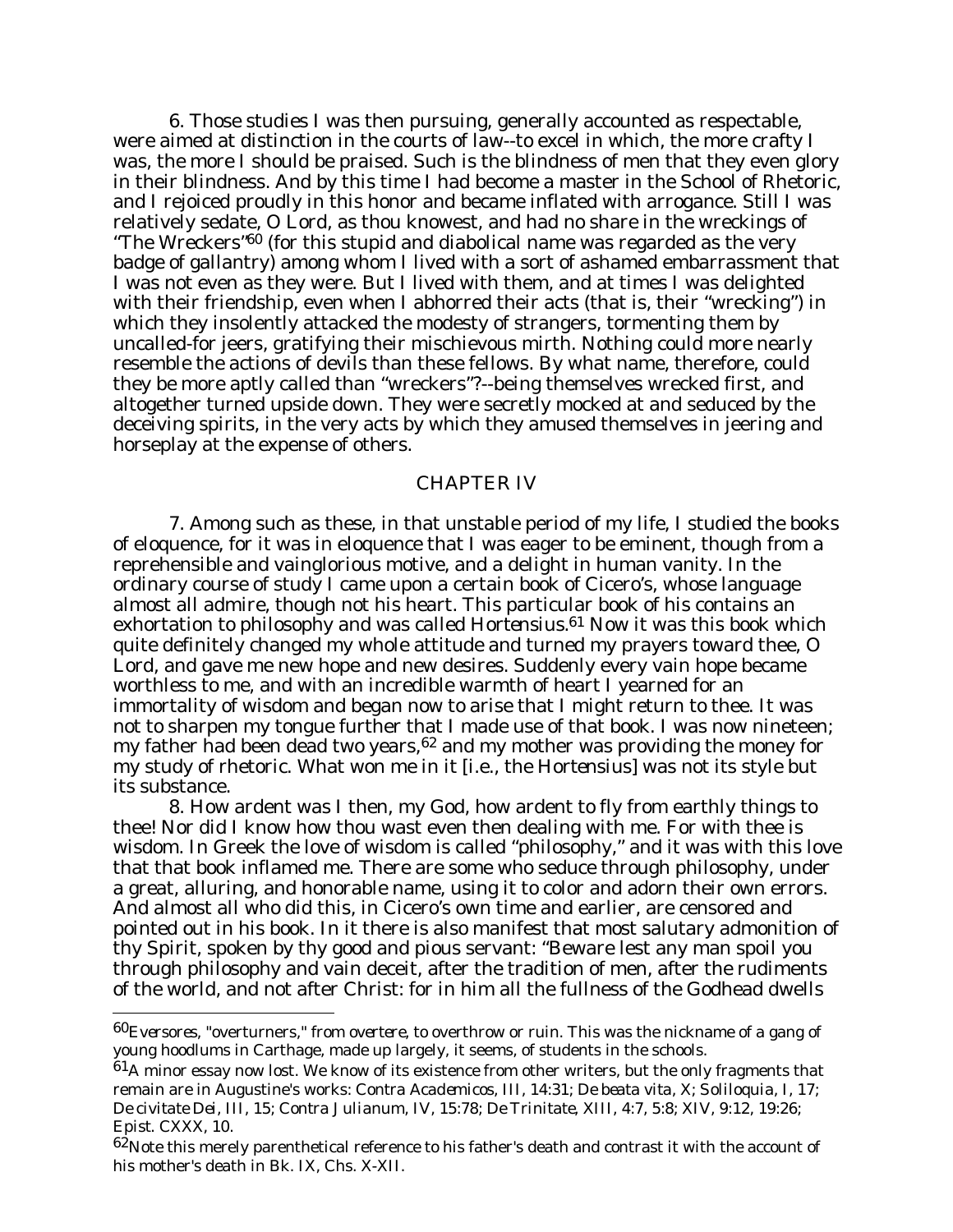bodily."63 Since at that time, as thou knowest, O Light of my heart, the words of the apostle were unknown to me, I was delighted with Cicero's exhortation, at least enough so that I was stimulated by it, and enkindled and inflamed to love, to seek, to obtain, to hold, and to embrace, not this or that sect, but wisdom itself, wherever it might be. Only this checked my ardor: that the name of Christ was not in it. For this name, by thy mercy, O Lord, this name of my Saviour thy Son, my tender heart had piously drunk in, deeply treasured even with my mother's milk. And whatsoever was lacking that name, no matter how erudite, polished, and truthful, did not quite take complete hold of me.

### CHAPTER V

9. I resolved, therefore, to direct my mind to the Holy Scriptures, that I might see what they were. And behold, I saw something not comprehended by the proud, not disclosed to children, something lowly in the hearing, but sublime in the doing, and veiled in mysteries. Yet I was not of the number of those who could enter into it or bend my neck to follow its steps. For then it was quite different from what I now feel. When I then turned toward the Scriptures, they appeared to me to be quite unworthy to be compared with the dignity of Tully.<sup> $64$ </sup> For my inflated pride was repelled by their style, nor could the sharpness of my wit penetrate their inner meaning. Truly they were of a sort to aid the growth of little ones, but I scorned to be a little one and, swollen with pride, I looked upon myself as fully grown.

# CHAPTER VI

10. Thus I fell among men, delirious in their pride, carnal and voluble, whose mouths were the snares of the devil--a trap made out of a mixture of the syllables of thy name and the names of our Lord Jesus Christ and of the Paraclete.65 These names were never out of their mouths, but only as sound and the clatter of tongues, for their heart was empty of truth. Still they cried, "Truth, Truth," and were forever speaking the word to me. But the thing itself was not in them. Indeed, they spoke falsely not only of thee--who truly art the Truth--but also about the basic elements of this world, thy creation. And, indeed, I should have passed by the philosophers themselves even when they were speaking truth concerning thy creatures, for the sake of thy love, O Highest Good, and my Father, O Beauty of all things beautiful.

O Truth, Truth, how inwardly even then did the marrow of my soul sigh for thee when, frequently and in manifold ways, in numerous and vast books, [the Manicheans] sounded out thy name though it was only a sound! And in these dishes--while I starved for thee--they served up to me, in thy stead, the sun and moon thy beauteous works--but still only thy works and not thyself; indeed, not

<sup>63</sup>Col. 2:8, 9.

<sup>64</sup>I.e., Marcus Tullius Cicero.

 $65$ These were the Manicheans, a pseudo-Christian sect founded by a Persian religious teacher, Mani (c. A.D. 216-277). They professed a highly eclectic religious system chiefly distinguished by its radical dualism and its elaborate cosmogony in which good was co-ordinated with light and evil with darkness. In the sect, there was an esoteric minority called *perfecti*, who were supposed to obey the strict rules of an ascetic ethic; the rest were *auditores*, who followed, at a distance, the doctrines of the *perfecti* but not their rules. The chief attraction of Manicheism lay in the fact that it appeared to offer a straightforward, apparently profound and rational solution to the problem of evil, both in nature and in human experience. Cf. H.C. Puech, *Le Manichéisme, son fondateur--sa doctrine* (Paris, 1949); F.C. Burkitt, *The Religion of the Manichees* (Cambridge, 1925); and Steven Runciman, *The Medieval Manichee* (Cambridge, 1947).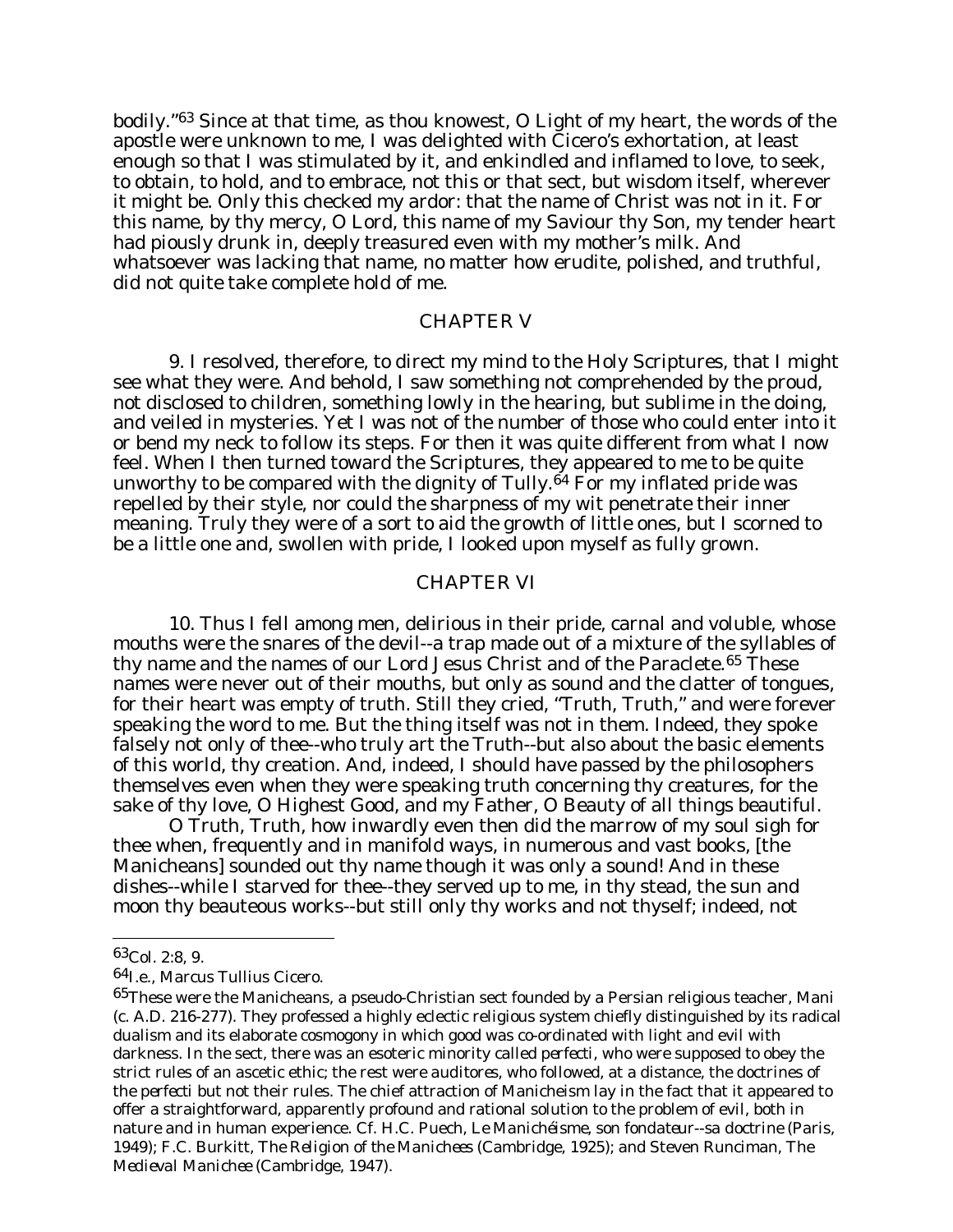even thy first work. For thy spiritual works came before these material creations, celestial and shining though they are. But I was hungering and thirsting, not even after those first works of thine, but after thyself the Truth, "with whom is no variableness, neither shadow of turning."66 Yet they still served me glowing fantasies in those dishes. And, truly, it would have been better to have loved this very sun--which at least is true to our sight--than those illusions of theirs which deceive the mind through the eye. And yet because I supposed the illusions to be from thee I fed on them--not with avidity, for thou didst not taste in my mouth as thou art, and thou wast not these empty fictions. Neither was I nourished by them, but was instead exhausted. Food in dreams appears like our food awake; yet the sleepers are not nourished by it, for they are asleep. But the fantasies of the Manicheans were not in any way like thee as thou hast spoken to me now. They were simply fantastic and false. In comparison to them the actual bodies which we see with our fleshly sight, both celestial and terrestrial, are far more certain. These true bodies even the beasts and birds perceive as well as we do and they are more certain than the images we form about them. And again, we do with more certainty form our conceptions about them than, from them, we go on by means of them to imagine of other greater and infinite bodies which have no existence. With such empty husks was I then fed, and yet was not fed.

But thou, my Love, for whom I longed in order that I might be strong, neither art those bodies that we see in heaven nor art thou those which we do not see there, for thou hast created them all and yet thou reckonest them not among thy greatest works. How far, then, art thou from those fantasies of mine, fantasies of bodies which have no real being at all! The images of those bodies which actually exist are far more certain than these fantasies. The bodies themselves are more certain than the images, yet even these thou art not. Thou art not even the soul, which is the life of bodies; and, clearly, the life of the body is better than the body itself. But thou art the life of souls, life of lives, having life in thyself, and never changing, O Life of my soul.67

11. Where, then, wast thou and how far from me? Far, indeed, was I wandering away from thee, being barred even from the husks of those swine whom I fed with husks.68 For how much better were the fables of the grammarians and poets than these snares [of the Manicheans]! For verses and poems and "the flying Medea"69 are still more profitable truly than these men's "five elements," with their various colors, answering to "the five caves of darkness"70 (none of which exist and yet in which they slay the one who believes in them). For verses and poems I can turn into food for the mind, for though I sang about "the flying Medea" I never believed it, but those other things [the fantasies of the Manicheans] I did believe. Woe, woe, by what steps I was dragged down to "the depths of hell"<sup>71</sup>-toiling and fuming because of my lack of the truth, even when I was seeking after thee, my God! To thee I now confess it, for thou didst have mercy on me when I had not yet confessed it. I sought after thee, but not according to the understanding of the mind, by means of which thou hast willed that I should excel the beasts, but only after the guidance of my physical senses. Thou wast more inward to me than the most inward part of me; and higher than my highest reach. I came upon that brazen woman,

71Prov. 9:18.

<sup>66</sup>James 1:17.

<sup>67</sup>Cf. Plotinus, *Enneads*, V, 3:14.

<sup>68</sup>Cf. Luke 15:16.

<sup>69</sup>Cf. Ovid, *Metamorphoses*, VII, 219-224.

<sup>70</sup>For the details of the Manichean cosmogony, see Burkitt, *op. cit*., ch. 4.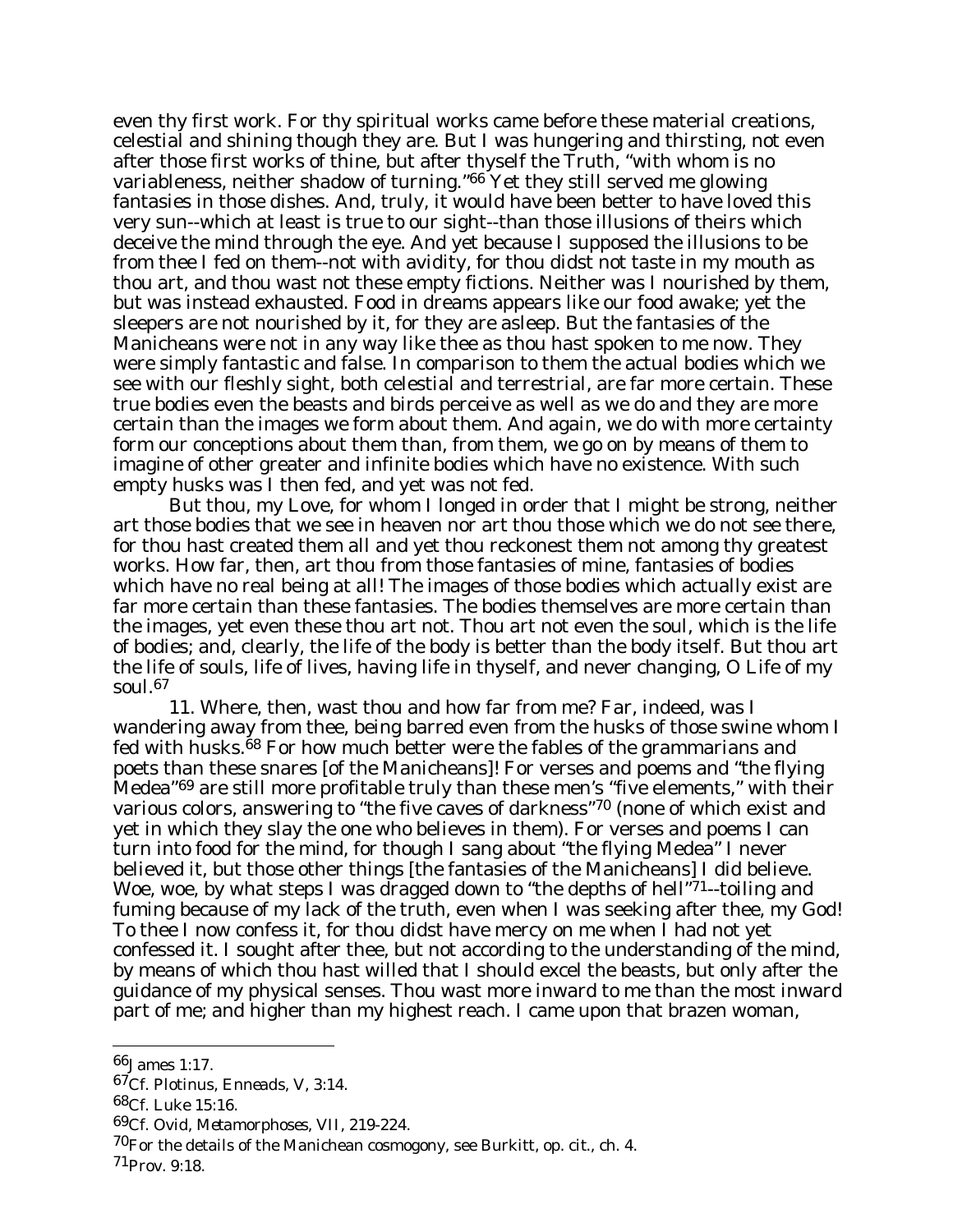devoid of prudence, who, in Solomon's obscure parable, sits at the door of the house on a seat and says, "Stolen waters are sweet, and bread eaten in secret is pleasant."72 This woman seduced me, because she found my soul outside its own door, dwelling on the sensations of my flesh and ruminating on such food as I had swallowed through these physical senses.

# CHAPTER VII

12. For I was ignorant of that other reality, true Being. And so it was that I was subtly persuaded to agree with these foolish deceivers when they put their questions to me: "Whence comes evil?" and, "Is God limited by a bodily shape, and has he hairs and nails?" and, "Are those patriarchs to be esteemed righteous who had many wives at one time, and who killed men and who sacrificed living creatures?" In my ignorance I was much disturbed over these things and, though I was retreating from the truth, I appeared to myself to be going toward it, because I did not yet know that evil was nothing but a privation of good (that, indeed, it has no being)73; and how should I have seen this when the sight of my eyes went no farther than physical objects, and the sight of my mind reached no farther than to fantasms? And I did not know that God is a spirit who has no parts extended in length and breadth, whose being has no mass--for every mass is less in a part than in a whole--and if it be an infinite mass it must be less in such parts as are limited by a certain space than in its infinity. It cannot therefore be wholly everywhere as Spirit is, as God is. And I was entirely ignorant as to what is that principle within us by which we are like God, and which is rightly said in Scripture to be made "after God's image."

13. Nor did I know that true inner righteousness--which does not judge according to custom but by the measure of the most perfect law of God Almighty--by which the mores of various places and times were adapted to those places and times (though the law itself is the same always and everywhere, not one thing in one place and another in another). By this inner righteousness Abraham and Isaac, and Jacob and Moses and David, and all those commended by the mouth of God were righteous and were judged unrighteous only by foolish men who were judging by human judgment and gauging their judgment of the mores of the whole human race by the narrow norms of their own mores. It is as if a man in an armory, not knowing what piece goes on what part of the body, should put a greave on his head and a helmet on his shin and then complain because they did not fit. Or as if, on some holiday when afternoon business was forbidden, one were to grumble at not being allowed to go on selling as it had been lawful for him to do in the forenoon. Or, again, as if, in a house, he sees a servant handle something that the butler is not permitted to touch, or when something is done behind a stable that would be prohibited in a dining room, and then a person should be indignant that in one house and one family the same things are not allowed to every member of the household. Such is the case with those who cannot endure to hear that something was lawful for righteous men in former times that is not so now; or that God, for certain temporal reasons, commanded then one thing to them and another now to these: yet both would be serving the same righteous will. These people should see that in one man, one day, and one house, different things are fit for different members; and a thing that was formerly lawful may become, after a time, unlawful--and something allowed or commanded in one place that is justly prohibited and punished in another. Is

<sup>72</sup>Cf. Prov. 9:17; see also Prov. 9:13 (Vulgate text).

<sup>73</sup>Cf. *Enchiridion*, IV.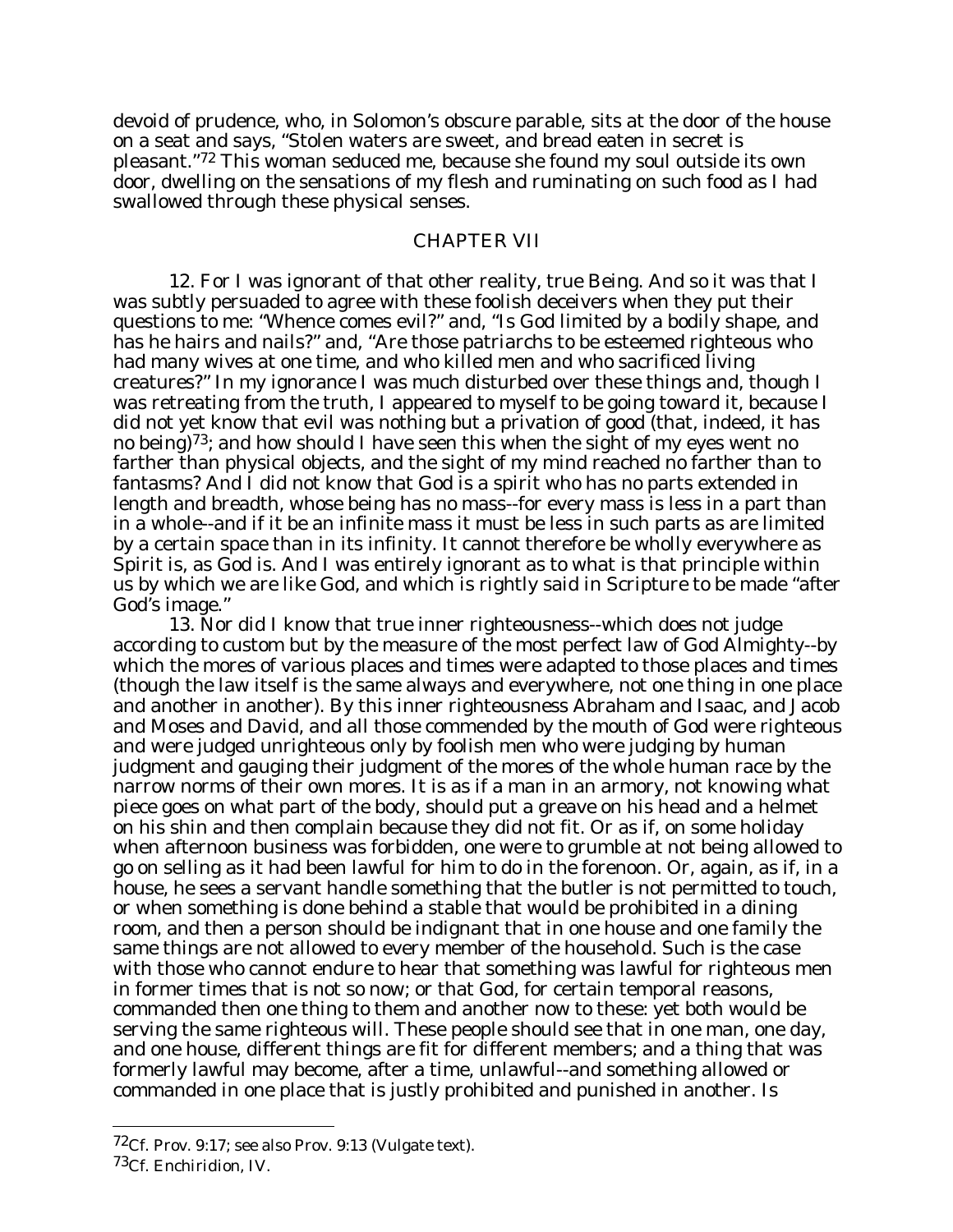justice, then, variable and changeable? No, but the times over which she presides are not all alike because they are different times. But men, whose days upon the earth are few, cannot by their own perception harmonize the causes of former ages and other nations, of which they had no experience, and compare them with these of which they do have experience; although in one and the same body, or day, or family, they can readily see that what is suitable for each member, season, part, and person may differ. To the one they take exception; to the other they submit.

14. These things I did not know then, nor had I observed their import. They met my eyes on every side, and I did not see. I composed poems, in which I was not free to place each foot just anywhere, but in one meter one way, and in another meter another way, nor even in any one verse was the same foot allowed in all places. Yet the art by which I composed did not have different principles for each of these different cases, but the same law throughout. Still I did not see how, by that righteousness to which good and holy men submitted, all those things that God had commanded were gathered, in a far more excellent and sublime way, into one moral order; and it did not vary in any essential respect, though it did not in varying times prescribe all things at once but, rather, distributed and prescribed what was proper for each. And, being blind, I blamed those pious fathers, not only for making use of present things as God had commanded and inspired them to do, but also for foreshadowing things to come, as God revealed it to them.

# CHAPTER VIII

15. Can it ever, at any time or place, be unrighteous for a man to love God with all his heart, with all his soul, and with all his mind; and his neighbor as himself?74 Similarly, offenses against nature are everywhere and at all times to be held in detestation and should be punished. Such offenses, for example, were those of the Sodomites; and, even if all nations should commit them, they would all be judged guilty of the same crime by the divine law, which has not made men so that they should ever abuse one another in that way. For the fellowship that should be between God and us is violated whenever that nature of which he is the author is polluted by perverted lust. But these offenses against customary morality are to be avoided according to the variety of such customs. Thus, what is agreed upon by convention, and confirmed by custom or the law of any city or nation, may not be violated at the lawless pleasure of any, whether citizen or stranger. For any part that is not consistent with its whole is unseemly. Nevertheless, when God commands anything contrary to the customs or compacts of any nation, even though it were never done by them before, it is to be done; and if it has been interrupted, it is to be restored; and if it has never been established, it is to be established. For it is lawful for a king, in the state over which he reigns, to command that which neither he himself nor anyone before him had commanded. And if it cannot be held to be inimical to the public interest to obey him--and, in truth, it would be inimical if he were not obeyed, since obedience to princes is a general compact of human society- how much more, then, ought we unhesitatingly to obey God, the Governor of all his creatures! For, just as among the authorities in human society, the greater authority is obeyed before the lesser, so also must God be above all.

16. This applies as well to deeds of violence where there is a real desire to harm another, either by humiliating treatment or by injury. Either of these may be done for reasons of revenge, as one enemy against another, or in order to obtain some advantage over another, as in the case of the highwayman and the traveler;

<sup>74</sup>Cf. Matt. 22:37-39.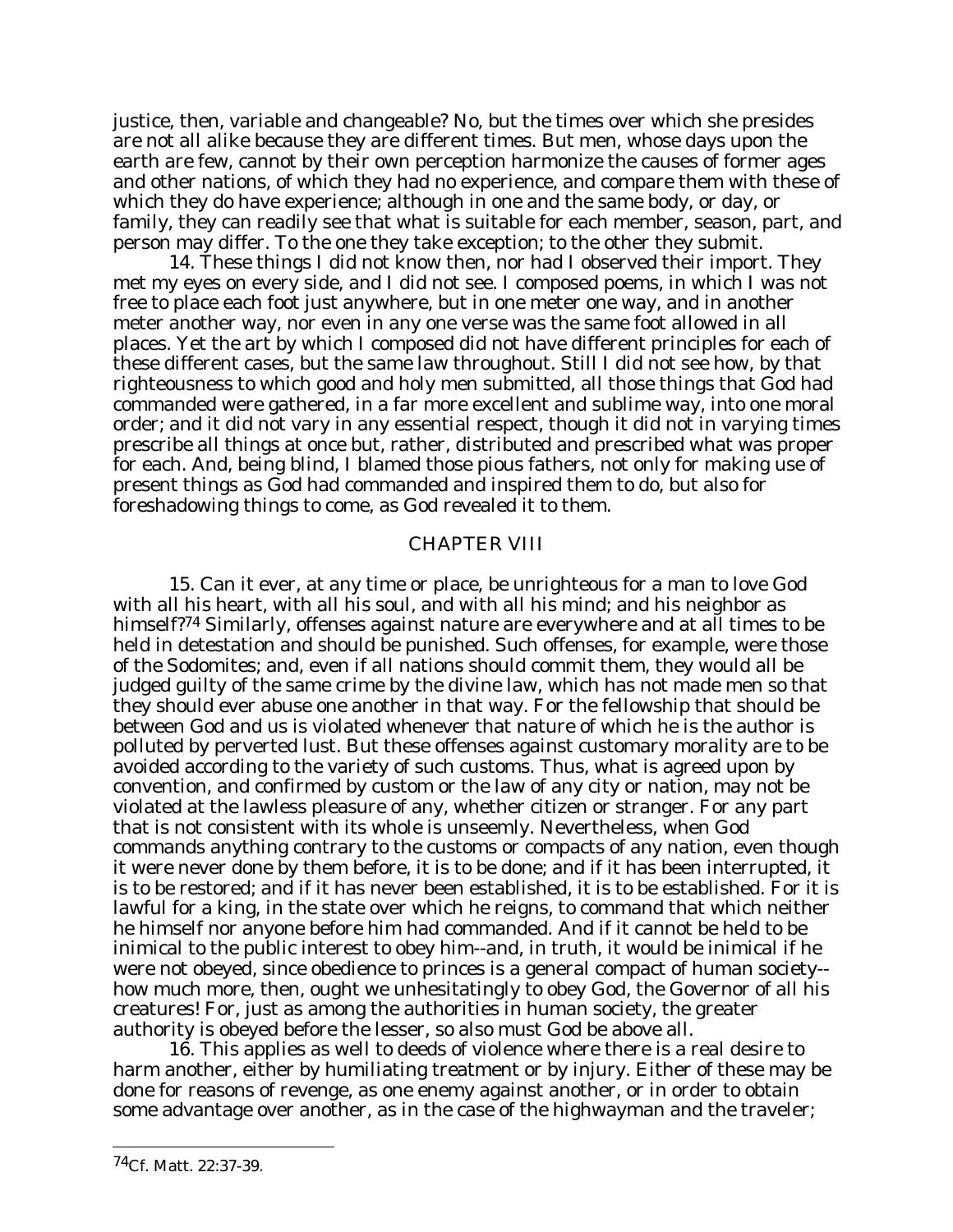else they may be done in order to avoid some other evil, as in the case of one who fears another; or through envy as, for example, an unfortunate man harming a happy one just because he is happy; or they may be done by a prosperous man against someone whom he fears will become equal to himself or whose equality he resents. They may even be done for the mere pleasure in another man's pain, as the spectators of gladiatorial shows or the people who deride and mock at others. These are the major forms of iniquity that spring out of the lust of the flesh, and of the eye, and of power.75 Sometimes there is just one; sometimes two together; sometimes all of them at once. Thus we live, offending against the Three and the Seven, that harp of ten strings, thy Decalogue, O God most high and most sweet.76 But now how can offenses of vileness harm thee who canst not be defiled; or how can deeds of violence harm thee who canst not be harmed? Still thou dost punish these sins which men commit against themselves because, even when they sin against thee, they are also committing impiety against their own souls. Iniquity gives itself the lie, either by corrupting or by perverting that nature which thou hast made and ordained. And they do this by an immoderate use of lawful things; or by lustful desire for things forbidden, as "against nature"; or when they are guilty of sin by raging with heart and voice against thee, rebelling against thee, "kicking against the pricks"77; or when they cast aside respect for human society and take audacious delight in conspiracies and feuds according to their private likes and dislikes.

This is what happens whenever thou art forsaken, O Fountain of Life, who art the one and true Creator and Ruler of the universe. This is what happens when through self-willed pride a part is loved under the false assumption that it is the whole. Therefore, we must return to thee in humble piety and let thee purge us from our evil ways, and be merciful to those who confess their sins to thee, and hear the groanings of the prisoners and loosen us from those fetters which we have forged for ourselves. This thou wilt do, provided we do not raise up against thee the arrogance of a false freedom--for thus we lose all through craving more, by loving our own good more than thee, the common good of all.

# CHAPTER IX

17. But among all these vices and crimes and manifold iniquities, there are also the sins that are committed by men who are, on the whole, making progress toward the good. When these are judged rightly and after the rule of perfection, the sins are censored but the men are to be commended because they show the hope of bearing fruit, like the green shoot of the growing corn. And there are some deeds that resemble vice and crime and yet are not sin because they offend neither thee, our Lord God, nor social custom. For example, when suitable reserves for hard times are provided, we cannot judge that this is done merely from a hoarding impulse. Or, again, when acts are punished by constituted authority for the sake of correction, we cannot judge that they are done merely out of a desire to inflict pain. Thus, many a deed which is disapproved in man's sight may be approved by thy testimony. And many a man who is praised by men is condemned--as thou art witness--because frequently the deed itself, the mind of the doer, and the hidden exigency of the situation all vary among themselves. But when, contrary to human expectation, thou commandest something unusual or unthought of--indeed,

 $75Cf$ . 1 John 2:16. And see also Bk. X, Chs. XXX-XLI, for an elaborate analysis of them. 76Cf. Ex. 20:3-8; Ps. 144:9. In Augustine's *Sermon* IX, he points out that in the Decalogue *three* commandments pertain to God and *seven* to men. 77Acts 9:5.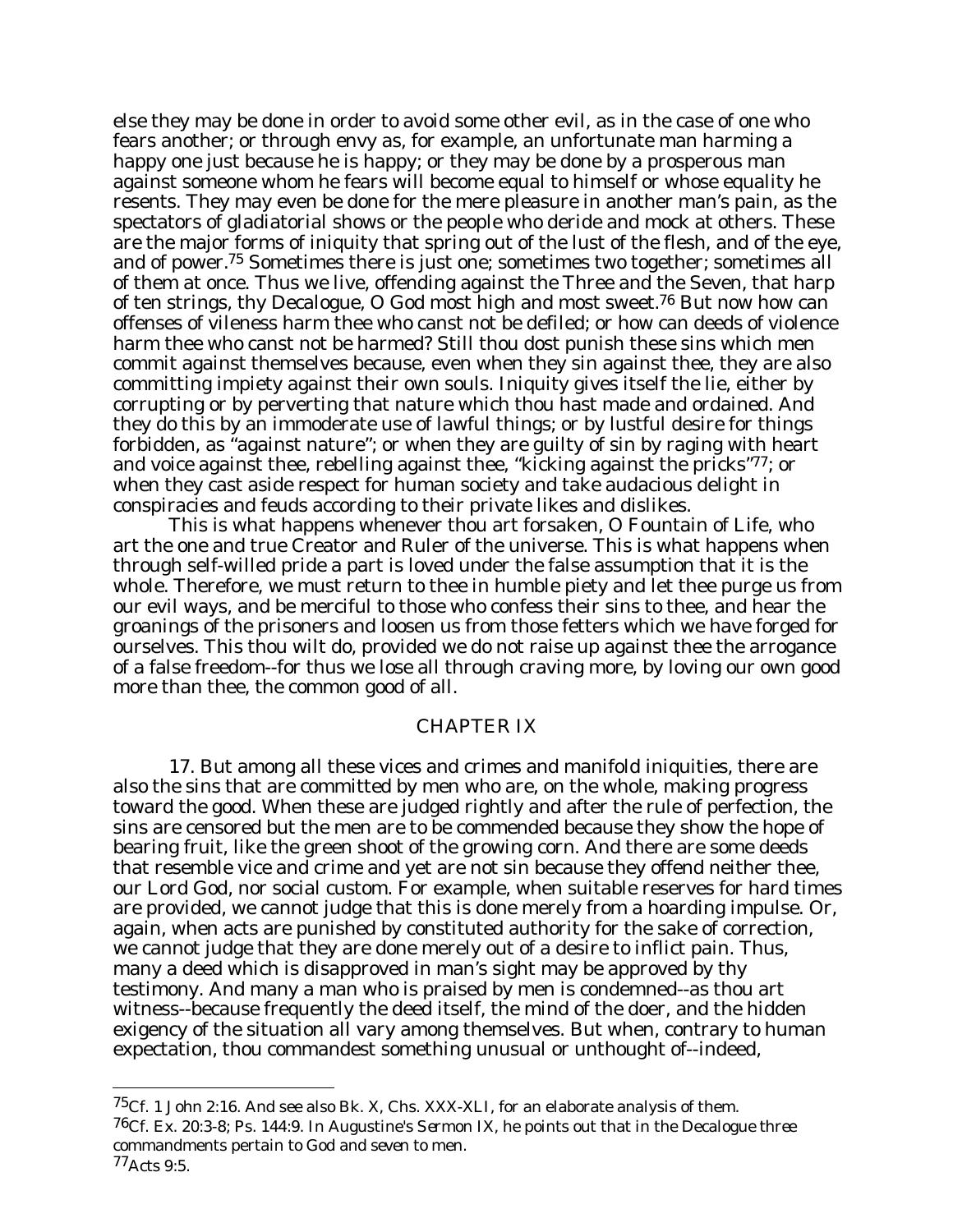something thou mayest formerly have forbidden, about which thou mayest conceal the reason for thy command at that particular time; and even though it may be contrary to the ordinance of some society of men78--who doubts but that it should be done because only that society of men is righteous which obeys thee? But blessed are they who know what thou dost command. For all things done by those who obey thee either exhibit something necessary at that particular time or they foreshow things to come.

# CHAPTER X

18. But I was ignorant of all this, and so I mocked those holy servants and prophets of thine. Yet what did I gain by mocking them save to be mocked in turn by thee? Insensibly and little by little, I was led on to such follies as to believe that a fig tree wept when it was plucked and that the sap of the mother tree was tears. Notwithstanding this, if a fig was plucked, by not his own but another man's wickedness, some Manichean saint might eat it, digest it in his stomach, and breathe it out again in the form of angels. Indeed, in his prayers he would assuredly groan and sigh forth particles of God, although these particles of the most high and true God would have remained bound in that fig unless they had been set free by the teeth and belly of some "elect saint"79! And, wretch that I was, I believed that more mercy was to be shown to the fruits of the earth than unto men, for whom these fruits were created. For, if a hungry man--who was not a Manichean--should beg for any food, the morsel that we gave to him would seem condemned, as it were, to capital punishment.

#### CHAPTER XI

19. And now thou didst "stretch forth thy hand from above"<sup>80</sup> and didst draw up my soul out of that profound darkness [of Manicheism] because my mother, thy faithful one, wept to thee on my behalf more than mothers are accustomed to weep for the bodily deaths of their children. For by the light of the faith and spirit which she received from thee, she saw that I was dead. And thou didst hear her, O Lord, thou didst hear her and despised not her tears when, pouring down, they watered the earth under her eyes in every place where she prayed. Thou didst truly hear her.

For what other source was there for that dream by which thou didst console her, so that she permitted me to live with her, to have my meals in the same house at the table which she had begun to avoid, even while she hated and detested the blasphemies of my error? In her dream she saw herself standing on a sort of wooden rule, and saw a bright youth approaching her, joyous and smiling at her, while she was grieving and bowed down with sorrow. But when he inquired of her the cause of her sorrow and daily weeping (not to learn from her, but to teach her, as is customary in visions), and when she answered that it was my soul's doom she was lamenting, he bade her rest content and told her to look and see that where she was there I was also. And when she looked she saw me standing near her on the same rule.

Whence came this vision unless it was that thy ears were inclined toward her

<sup>78</sup>An example of this which Augustine doubtless had in mind is God's command to Abraham to offer up his son Isaac as a human sacrifice. Cf. Gen. 22:1, 2.

<sup>79</sup>*Electi sancti*. Another Manichean term for the *perfecti*, the elite and "perfect" among them. 80Ps. 144:7.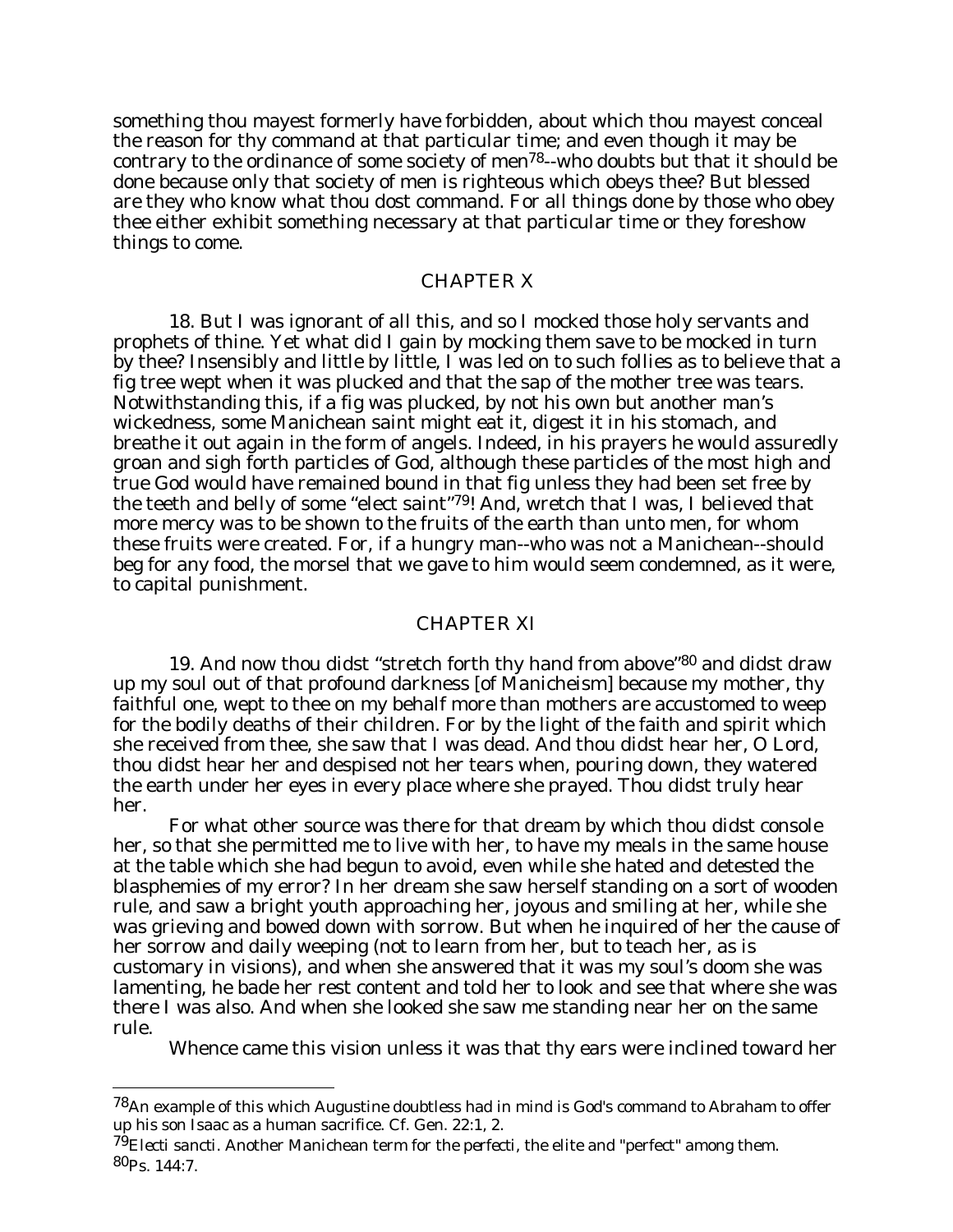heart? O thou Omnipotent Good, thou carest for every one of us as if thou didst care for him only, and so for all as if they were but one!

20. And what was the reason for this also, that, when she told me of this vision, and I tried to put this construction on it: "that she should not despair of being someday what I was," she replied immediately, without hesitation, "No; for it was not told me that 'where he is, there you shall be' but 'where you are, there he will be'"? I confess my remembrance of this to thee, O Lord, as far as I can recall it- and I have often mentioned it. Thy answer, given through my watchful mother, in the fact that she was not disturbed by the plausibility of my false interpretation but saw immediately what should have been seen--and which I certainly had not seen until she spoke--this answer moved me more deeply than the dream itself. Still, by that dream, the joy that was to come to that pious woman so long after was predicted long before, as a consolation for her present anguish.

Nearly nine years passed in which I wallowed in the mud of that deep pit and in the darkness of falsehood, striving often to rise, but being all the more heavily dashed down. But all that time this chaste, pious, and sober widow--such as thou dost love--was now more buoyed up with hope, though no less zealous in her weeping and mourning; and she did not cease to bewail my case before thee, in all the hours of her supplication. Her prayers entered thy presence, and yet thou didst allow me still to tumble and toss around in that darkness.

# CHAPTER XII

21. Meanwhile, thou gavest her yet another answer, as I remember--for I pass over many things, hastening on to those things which more strongly impel me to confess to thee--and many things I have simply forgotten. But thou gavest her then another answer, by a priest of thine, a certain bishop reared in thy Church and well versed in thy books. When that woman had begged him to agree to have some discussion with me, to refute my errors, to help me to unlearn evil and to learn the good81-- for it was his habit to do this when he found people ready to receive it--he refused, very prudently, as I afterward realized. For he answered that I was still unteachable, being inflated with the novelty of that heresy, and that I had already perplexed divers inexperienced persons with vexatious questions, as she herself had told him. "But let him alone for a time," he said, "only pray God for him. He will of his own accord, by reading, come to discover what an error it is and how great its impiety is." He went on to tell her at the same time how he himself, as a boy, had been given over to the Manicheans by his misguided mother and not only had read but had even copied out almost all their books. Yet he had come to see, without external argument or proof from anyone else, how much that sect was to be shunned--and had shunned it. When he had said this she was not satisfied, but repeated more earnestly her entreaties, and shed copious tears, still beseeching him to see and talk with me. Finally the bishop, a little vexed at her importunity, exclaimed, "Go your way; as you live, it cannot be that the son of these tears should perish." As she often told me afterward, she accepted this answer as though it were a voice from heaven.

<sup>81</sup>*Dedocere me mala ac docere bona*; a typical Augustinian wordplay.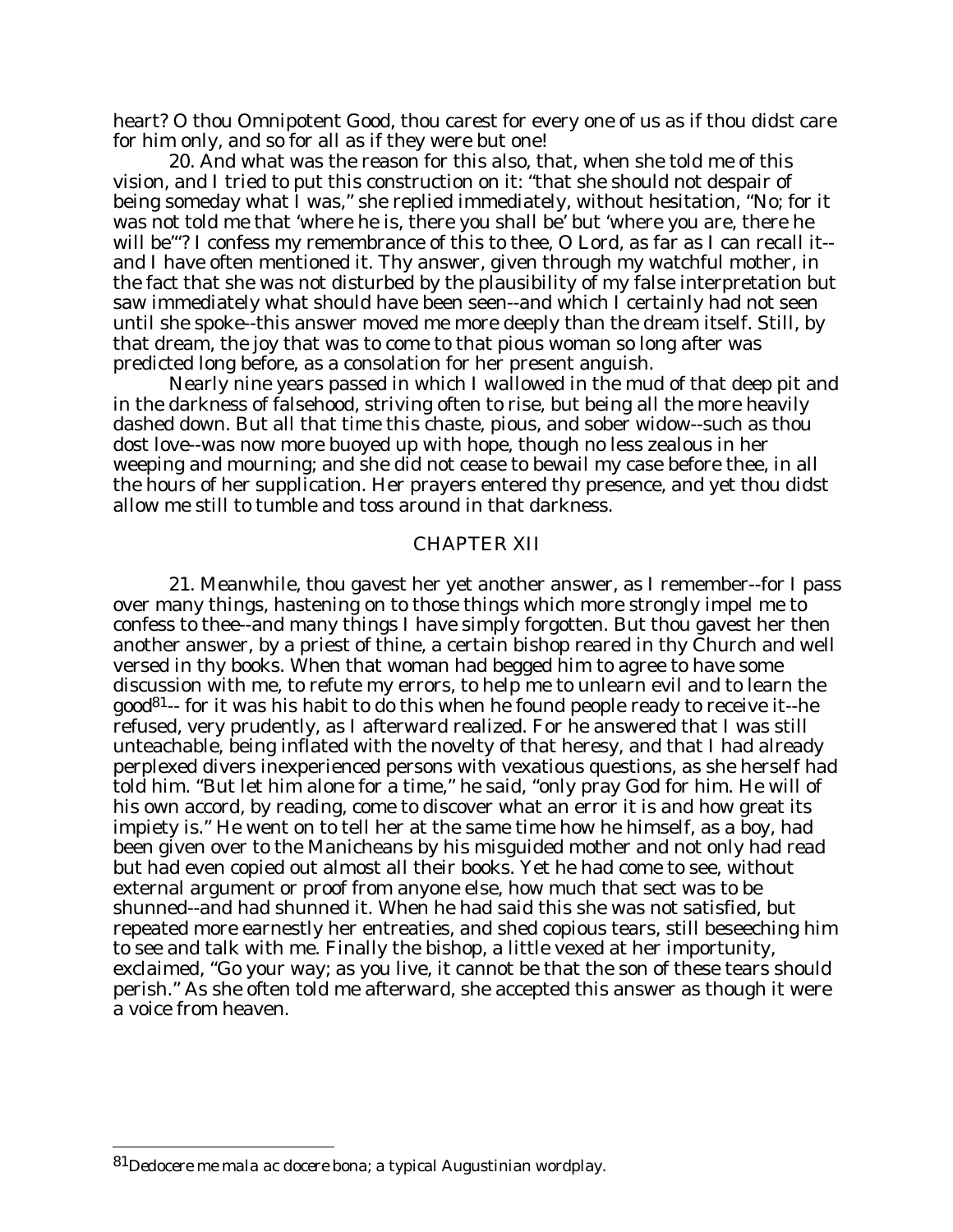# BOOK FOUR

*This is the story of his years among the Manicheans. It includes the account of his teaching at Tagaste, his taking a mistress, the attractions of astrology, the poignant loss of a friend which leads to a searching analysis of grief and transience. He reports on his first book,* De pulchro et apto*, and his introduction to Aristotle's* Categories *and other books of philosophy and theology, which he mastered with great ease and little profit.*

# CHAPTER I

1. During this period of nine years, from my nineteenth year to my twentyeighth, I went astray and led others astray. I was deceived and deceived others, in varied lustful projects--sometimes publicly, by the teaching of what men style "the liberal arts"; sometimes secretly, under the false guise of religion. In the one, I was proud of myself; in the other, superstitious; in all, vain! In my public life I was striving after the emptiness of popular fame, going so far as to seek theatrical applause, entering poetic contests, striving for the straw garlands and the vanity of theatricals and intemperate desires. In my private life I was seeking to be purged from these corruptions of ours by carrying food to those who were called "elect" and "holy," which, in the laboratory of their stomachs, they should make into angels and gods for us, and by them we might be set free. These projects I followed out and practiced with my friends, who were both deceived with me and by me. Let the proud laugh at me, and those who have not yet been savingly cast down and stricken by thee, O my God. Nevertheless, I would confess to thee my shame to thy glory. Bear with me, I beseech thee, and give me the grace to retrace in my present memory the devious ways of my past errors and thus be able to "offer to thee the sacrifice of thanksgiving."82 For what am I to myself without thee but a guide to my own downfall? Or what am I, even at the best, but one suckled on thy milk and feeding on thee, O Food that never perishes?83 What indeed is any man, seeing that he is but a man? Therefore, let the strong and the mighty laugh at us, but let us who are "poor and needy"<sup>84</sup> confess to thee.

## CHAPTER II

2. During those years I taught the art of rhetoric. Conquered by the desire for gain, I offered for sale speaking skills with which to conquer others. And yet, O Lord, thou knowest that I really preferred to have honest scholars (or what were esteemed as such) and, without tricks of speech, I taught these scholars the tricks of speech--not to be used against the life of the innocent, but sometimes to save the life of a guilty man. And thou, O God, didst see me from afar, stumbling on that slippery path and sending out some flashes of fidelity amid much smoke--guiding those who loved vanity and sought after lying,<sup>85</sup> being myself their companion.

In those years I had a mistress, to whom I was not joined in lawful marriage. She was a woman I had discovered in my wayward passion, void as it was of

 $82P_S$ , 50:14. 83Cf. John 6:27. 84Ps. 74:21. 85Cf. Ps. 4:2.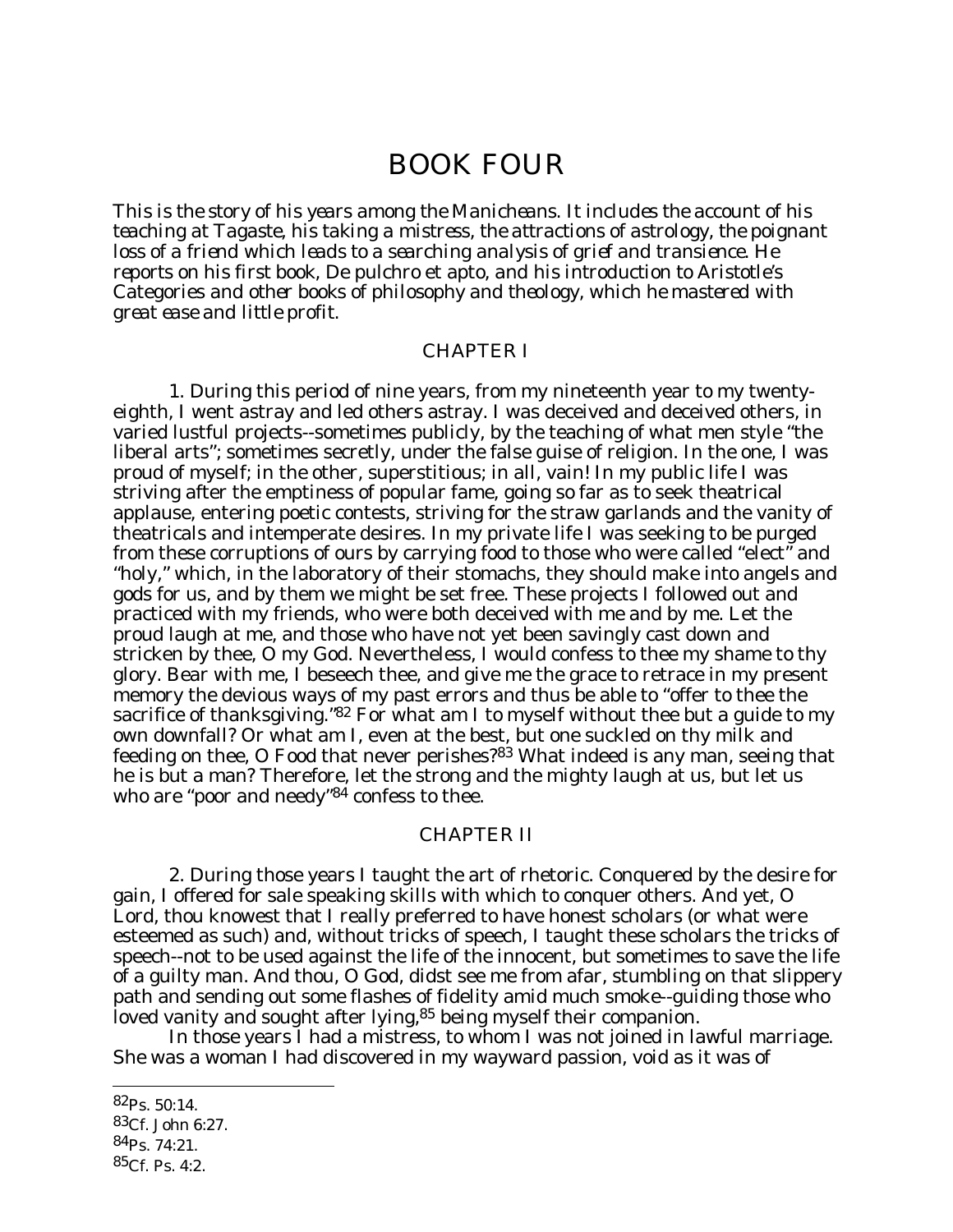understanding, yet she was the only one; and I remained faithful to her and with her I discovered, by my own experience, what a great difference there is between the restraint of the marriage bond contracted with a view to having children and the compact of a lustful love, where children are born against the parents' will- although once they are born they compel our love.

3. I remember too that, when I decided to compete for a theatrical prize, some magician--I do not remember him now--asked me what I would give him to be certain to win. But I detested and abominated such filthy mysteries,86 and answered "that, even if the garland was of imperishable gold, I would still not permit a fly to be killed to win it for me." For he would have slain certain living creatures in his sacrifices, and by those honors would have invited the devils to help me. This evil thing I refused, but not out of a pure love of thee, O God of my heart, for I knew not how to love thee because I knew not how to conceive of anything beyond corporeal splendors. And does not a soul, sighing after such idle fictions, commit fornication against thee, trust in false things, and "feed on the winds"87? But still I would not have sacrifices offered to devils on my behalf, though I was myself still offering them sacrifices of a sort by my own [Manichean] superstition. For what else is it "to feed on the winds" but to feed on the devils, that is, in our wanderings to become their sport and mockery?

#### CHAPTER III

4. And yet, without scruple, I consulted those other impostors, whom they call "astrologers" [*mathematicos*], because they used no sacrifices and invoked the aid of no spirit for their divinations. Still, true Christian piety must necessarily reject and condemn their art.

It is good to confess to thee and to say, "Have mercy on me; heal my soul; for I have sinned against thee"<sup>88</sup>--not to abuse thy goodness as a license to sin, but to remember the words of the Lord, "Behold, you are made whole: sin no more, lest a worse thing befall you."89 All this wholesome advice [the astrologers] labor to destroy when they say, "The cause of your sin is inevitably fixed in the heavens," and, "This is the doing of Venus, or of Saturn, or of Mars"--all this in order that a man, who is only flesh and blood and proud corruption, may regard himself as blameless, while the Creator and Ordainer of heaven and the stars must bear the blame of our ills and misfortunes. But who is this Creator but thou, our God, the sweetness and wellspring of righteousness, who renderest to every man according to his works and despisest not "a broken and a contrite heart"<sup>90</sup>?

5. There was at that time a wise man, very skillful and quite famous in medicine.91 He was proconsul then, and with his own hand he placed on my distempered head the crown I had won in a rhetorical contest. He did not do this as a physician, however; and for this distemper "only thou canst heal who resisteth the proud and giveth grace to the humble."92 But didst thou fail me in that old man, or forbear from healing my soul? Actually when I became better acquainted with him, I

- 88Ps. 41:4.
- 89John 5:14.
- 90Ps. 51:17.
- 91Vindicianus; see below, Bk. VII, Ch. VI, 8.

<sup>86</sup>The rites of the soothsayers, in which animals were killed, for auguries and propitiation of the gods.

<sup>87</sup>Cf. Hos. 12:1.

<sup>92</sup>James 4:6; 1 Peter 5:5.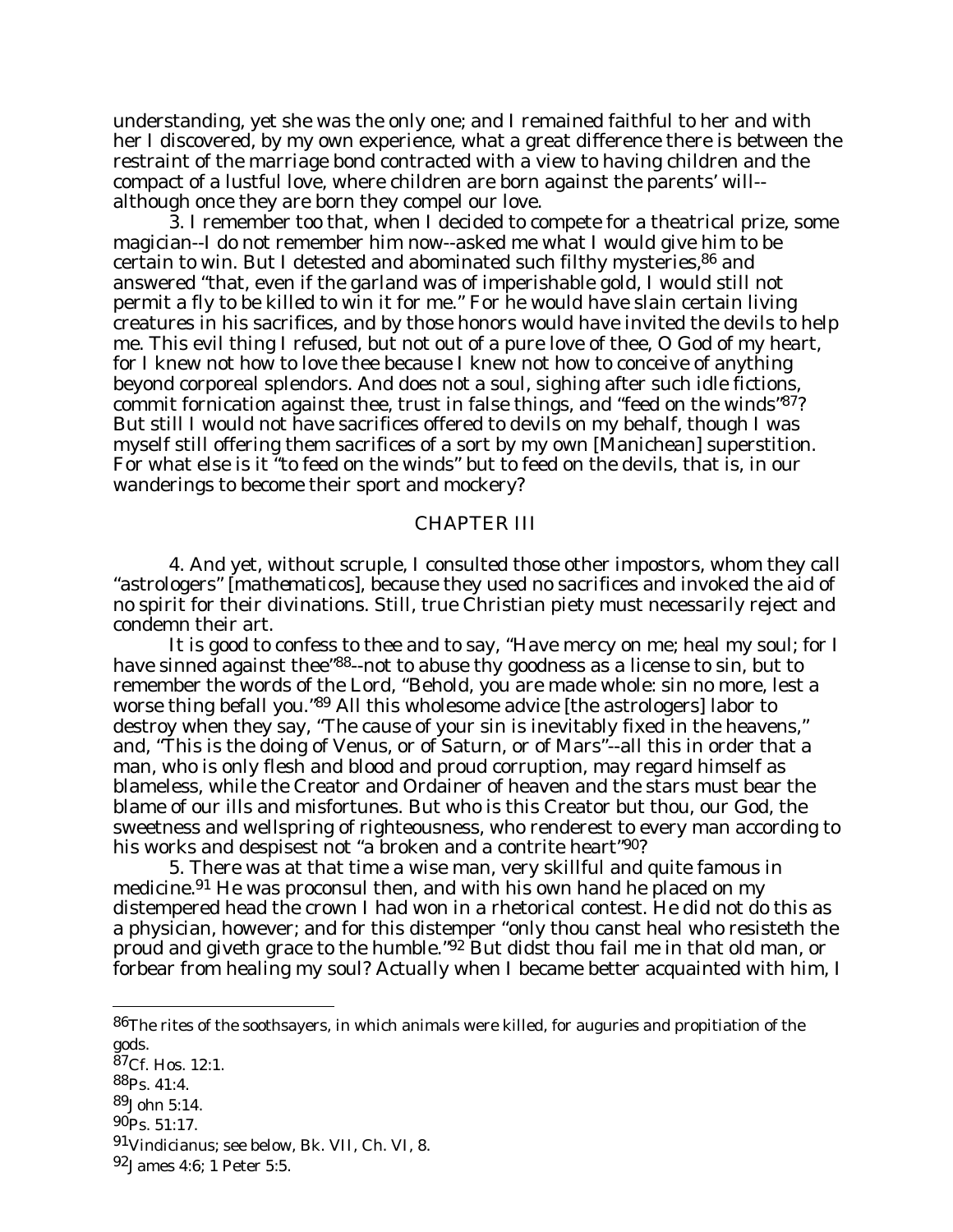used to listen, rapt and eager, to his words; for, though he spoke in simple language, his conversation was replete with vivacity, life, and earnestness. He recognized from my own talk that I was given to books of the horoscope-casters, but he, in a kind and fatherly way, advised me to throw them away and not to spend idly on these vanities care and labor that might otherwise go into useful things. He said that he himself in his earlier years had studied the astrologers' art with a view to gaining his living by it as a profession. Since he had already understood Hippocrates, he was fully qualified to understand this too. Yet, he had given it up and followed medicine for the simple reason that he had discovered astrology to be utterly false and, as a man of honest character, he was unwilling to gain his living by beguiling people. "But you," he said, "have the profession of rhetoric to support yourself by, so that you are following this delusion in free will and not necessity. All the more, therefore, you ought to believe me, since I worked at it to learn the art perfectly because I wished to gain my living by it." When I asked him to account for the fact that many true things are foretold by astrology, he answered me, reasonably enough, that the force of chance, diffused through the whole order of nature, brought these things about. For when a man, by accident, opens the leaves of some poet (who sang and intended something far different) a verse oftentimes turns out to be wondrously apposite to the reader's present business. "It is not to be wondered at," he continued, "if out of the human mind, by some higher instinct which does not know what goes on within itself, an answer should be arrived at, by chance and not art, which would fit both the business and the action of the inquirer."

6. And thus truly, either by him or through him, thou wast looking after me. And thou didst fix all this in my memory so that afterward I might search it out for myself.

But at that time, neither the proconsul nor my most dear Nebridius--a splendid youth and most circumspect, who scoffed at the whole business of divination--could persuade me to give it up, for the authority of the astrological authors influenced me more than they did. And, thus far, I had come upon no certain proof--such as I sought--by which it could be shown without doubt that what had been truly foretold by those consulted came from accident or chance, and not from the art of the stargazers.

# CHAPTER IV

7. In those years, when I first began to teach rhetoric in my native town, I had gained a very dear friend, about my own age, who was associated with me in the same studies. Like myself, he was just rising up into the flower of youth. He had grown up with me from childhood and we had been both school fellows and playmates. But he was not then my friend, nor indeed ever became my friend, in the true sense of the term; for there is no true friendship save between those thou dost bind together and who cleave to thee by that love which is "shed abroad in our hearts through the Holy Spirit who is given to us."<sup>93</sup> Still, it was a sweet friendship, being ripened by the zeal of common studies. Moreover, I had turned him away from the true faith--which he had not soundly and thoroughly mastered as a youth--and turned him toward those superstitious and harmful fables which my mother mourned in me. With me this man went wandering off in error and my soul could not exist without him. But behold thou wast close behind thy fugitives--at once a God of vengeance and a Fountain of mercies, who dost turn us to thyself by ways that make us marvel. Thus, thou didst take that man out of this life when he had

<sup>93</sup>Rom. 5:5.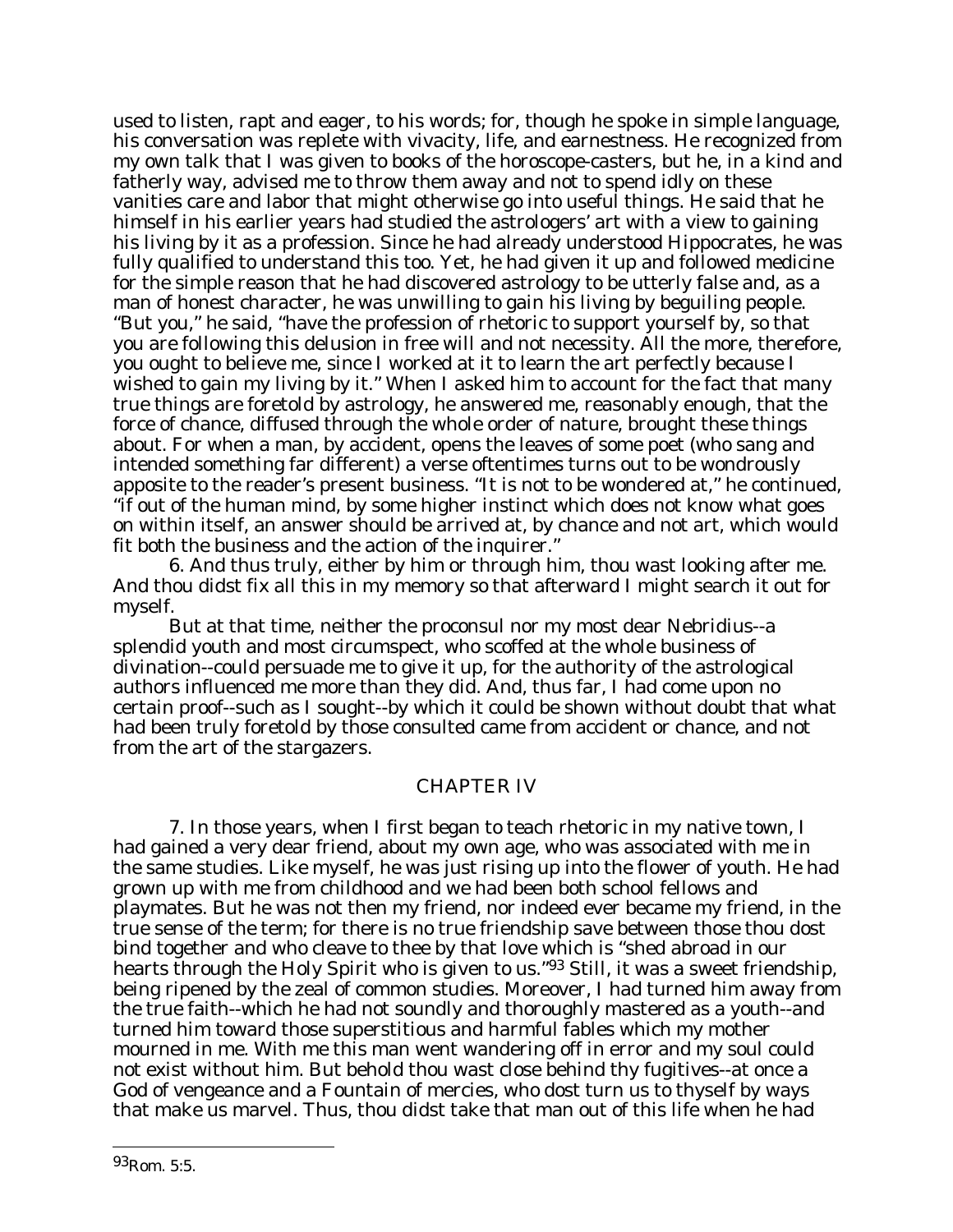scarcely completed one whole year of friendship with me, sweeter to me than all the sweetness of my life thus far.

8. Who can show forth all thy praise<sup>94</sup> for that which he has experienced in himself alone? What was it that thou didst do at that time, O my God; how unsearchable are the depths of thy judgments! For when, sore sick of a fever, he long lay unconscious in a death sweat and everyone despaired of his recovery, he was baptized without his knowledge. And I myself cared little, at the time, presuming that his soul would retain what it had taken from me rather than what was done to his unconscious body. It turned out, however, far differently, for he was revived and restored. Immediately, as soon as I could talk to him--and I did this as soon as he was able, for I never left him and we hung on each other overmuch--I tried to jest with him, supposing that he also would jest in return about that baptism which he had received when his mind and senses were inactive, but which he had since learned that he had received. But he recoiled from me, as if I were his enemy, and, with a remarkable and unexpected freedom, he admonished me that, if I desired to continue as his friend, I must cease to say such things. Confounded and confused, I concealed my feelings till he should get well and his health recover enough to allow me to deal with him as I wished. But he was snatched away from my madness, that with thee he might be preserved for my consolation. A few days after, during my absence, the fever returned and he died.

9. My heart was utterly darkened by this sorrow and everywhere I looked I saw death. My native place was a torture room to me and my father's house a strange unhappiness. And all the things I had done with him--now that he was gone--became a frightful torment. My eyes sought him everywhere, but they did not see him; and I hated all places because he was not in them, because they could not say to me, "Look, he is coming," as they did when he was alive and absent. I became a hard riddle to myself, and I asked my soul why she was so downcast and why this disquieted me so sorely.95 But she did not know how to answer me. And if I said, "Hope thou in God,"96 she very properly disobeyed me, because that dearest friend she had lost was as an actual man, both truer and better than the imagined deity she was ordered to put her hope in. Nothing but tears were sweet to me and they took my friend's place in my heart's desire.

# CHAPTER V

10. But now, O Lord, these things are past and time has healed my wound. Let me learn from thee, who art Truth, and put the ear of my heart to thy mouth, that thou mayest tell me why weeping should be so sweet to the unhappy. Hast thou--though omnipresent--dismissed our miseries from thy concern? Thou abidest in thyself while we are disquieted with trial after trial. Yet unless we wept in thy ears, there would be no hope for us remaining. How does it happen that such sweet fruit is plucked from the bitterness of life, from groans, tears, sighs, and lamentations? Is it the hope that thou wilt hear us that sweetens it? This is true in the case of prayer, for in a prayer there is a desire to approach thee. But is it also the case in grief for a lost love, and in the kind of sorrow that had then overwhelmed me? For I had neither a hope of his coming back to life, nor in all my tears did I seek this. I simply grieved and wept, for I was miserable and had lost my joy. Or is weeping a bitter thing that gives us pleasure because of our aversion to the things

<sup>94</sup>Cf. Ps. 106:2.

<sup>95</sup>Cf. Ps. 42:5; 43:5.

<sup>96</sup>*Ibid*.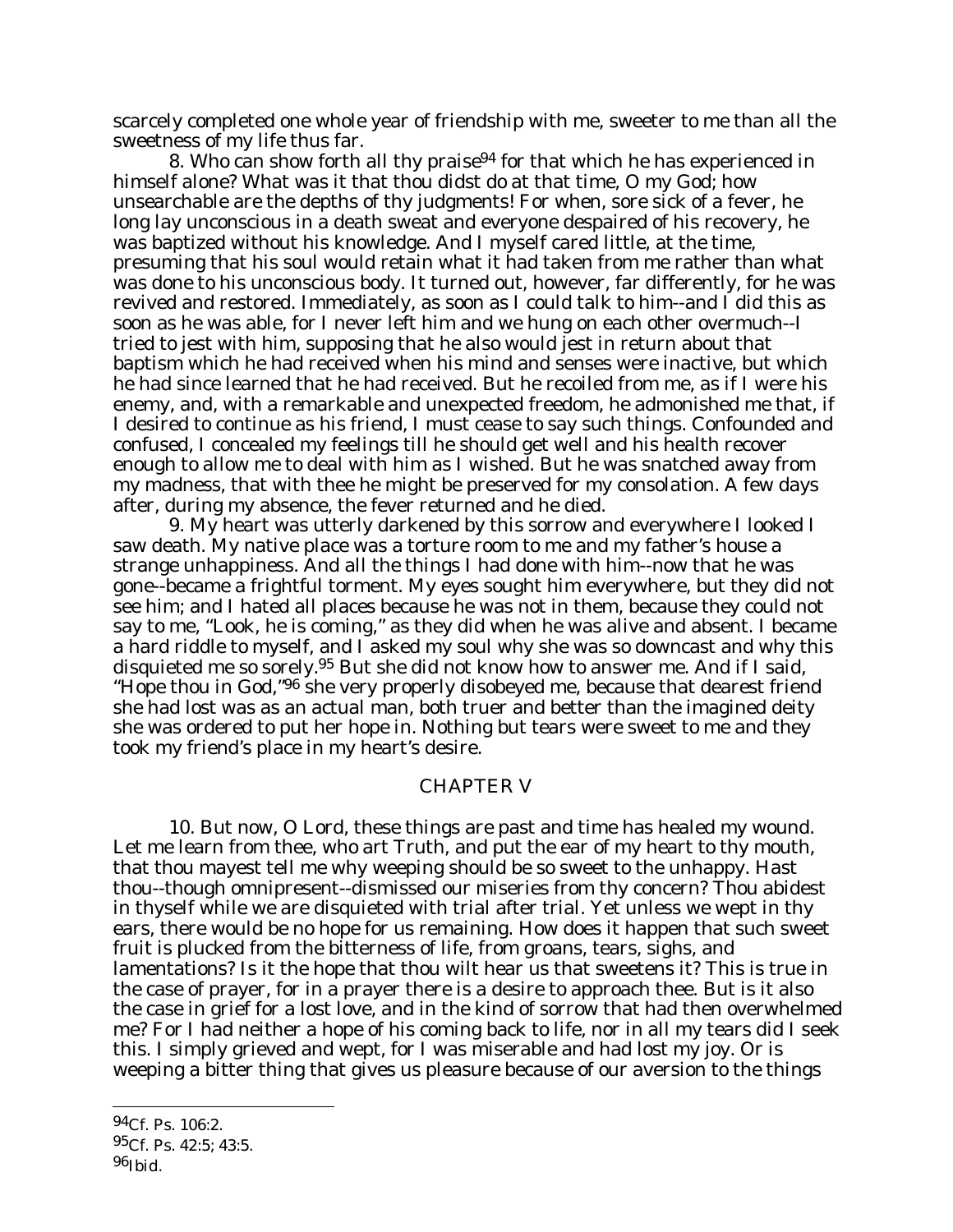we once enjoyed and this only as long as we loathe them?

#### CHAPTER VI

11. But why do I speak of these things? Now is not the time to ask such questions, but rather to confess to thee. I was wretched; and every soul is wretched that is fettered in the friendship of mortal things--it is torn to pieces when it loses them, and then realizes the misery which it had even before it lost them. Thus it was at that time with me. I wept most bitterly, and found a rest in bitterness. I was wretched, and yet that wretched life I still held dearer than my friend. For though I would willingly have changed it, I was still more unwilling to lose it than to have lost him. Indeed, I doubt whether I was willing to lose it, even for him--as they tell (unless it be fiction) of the friendship of Orestes and Pylades97; they would have gladly died for one another, or both together, because not to love together was worse than death to them. But a strange kind of feeling had come over me, quite different from this, for now it was wearisome to live and a fearful thing to die. I suppose that the more I loved him the more I hated and feared, as the most cruel enemy, that death which had robbed me of him. I even imagined that it would suddenly annihilate all men, since it had had such a power over him. This is the way I remember it was with me.

Look into my heart, O God! Behold and look deep within me, for I remember it well, O my Hope who cleansest me from the uncleanness of such affections, directing my eyes toward thee and plucking my feet out of the snare. And I marveled that other mortals went on living since he whom I had loved as if he would never die was now dead. And I marveled all the more that I, who had been a second self to him, could go on living when he was dead. Someone spoke rightly of his friend as being "his soul's other half"<sup>98</sup>-for I felt that my soul and his soul were but one soul in two bodies. Consequently, my life was now a horror to me because I did not want to live as a half self. But it may have been that I was afraid to die, lest he should then die wholly whom I had so greatly loved.

# CHAPTER VII

12. O madness that knows not how to love men as they should be loved! O foolish man that I was then, enduring with so much rebellion the lot of every man! Thus I fretted, sighed, wept, tormented myself, and took neither rest nor counsel, for I was dragging around my torn and bloody soul. It was impatient of my dragging it around, and yet I could not find a place to lay it down. Not in pleasant groves, nor in sport or song, nor in fragrant bowers, nor in magnificent banquetings, nor in the pleasures of the bed or the couch; not even in books or poetry did it find rest. All things looked gloomy, even the very light itself. Whatsoever was not what he was, was now repulsive and hateful, except my groans and tears, for in those alone I found a little rest. But when my soul left off weeping, a heavy burden of misery weighed me down. It should have been raised up to thee, O Lord, for thee to lighten and to lift. This I knew, but I was neither willing nor able to do; especially since, in my thoughts of thee, thou wast not thyself but only an empty fantasm. Thus my error was my god. If I tried to cast off my burden on this fantasm, that it might find rest there, it sank through the vacuum and came rushing down again upon me.

<sup>97</sup>Cf. Ovid, *Tristia*, IV, 4:74.

<sup>98</sup>Cf. Horace, Ode I, 3:8, where he speaks of Virgil, *et serves animae dimidium meae*. Augustine's memory changes the text here to *dimidium animae suae*.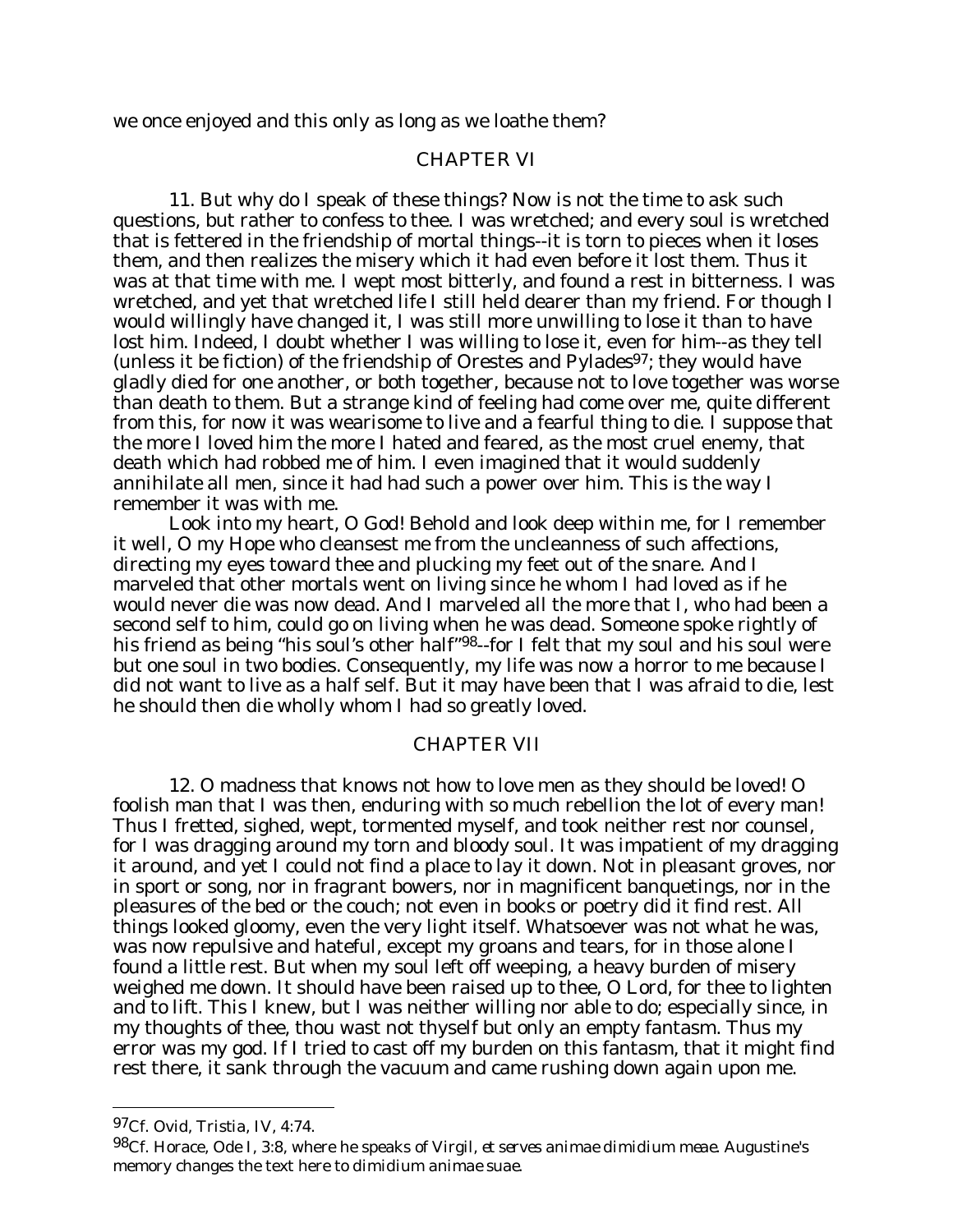Thus I remained to myself an unhappy lodging where I could neither stay nor leave. For where could my heart fly from my heart? Where could I fly from my own self? Where would I not follow myself? And yet I did flee from my native place so that my eyes would look for him less in a place where they were not accustomed to see him. Thus I left the town of Tagaste and returned to Carthage.

# CHAPTER VIII

13. Time never lapses, nor does it glide at leisure through our sense perceptions. It does strange things in the mind. Lo, time came and went from day to day, and by coming and going it brought to my mind other ideas and remembrances, and little by little they patched me up again with earlier kinds of pleasure and my sorrow yielded a bit to them. But yet there followed after this sorrow, not other sorrows just like it, but the causes of other sorrows. For why had that first sorrow so easily penetrated to the quick except that I had poured out my soul onto the dust, by loving a man as if he would never die who nevertheless had to die? What revived and refreshed me, more than anything else, was the consolation of other friends, with whom I went on loving the things I loved instead of thee. This was a monstrous fable and a tedious lie which was corrupting my soul with its "itching ears"99 by its adulterous rubbing. And that fable would not die to me as often as one of my friends died. And there were other things in our companionship that took strong hold of my mind: to discourse and jest with him; to indulge in courteous exchanges; to read pleasant books together; to trifle together; to be earnest together; to differ at times without ill-humor, as a man might do with himself, and even through these infrequent dissensions to find zest in our more frequent agreements; sometimes teaching, sometimes being taught; longing for someone absent with impatience and welcoming the homecomer with joy. These and similar tokens of friendship, which spring spontaneously from the hearts of those who love and are loved in return--in countenance, tongue, eyes, and a thousand ingratiating gestures--were all so much fuel to melt our souls together, and out of the many made us one.

# CHAPTER IX

14. This is what we love in our friends, and we love it so much that a man's conscience accuses itself if he does not love one who loves him, or respond in love to love, seeking nothing from the other but the evidences of his love. This is the source of our moaning when one dies--the gloom of sorrow, the steeping of the heart in tears, all sweetness turned to bitterness--and the feeling of death in the living, because of the loss of the life of the dying.

Blessed is he who loves thee, and who loves his friend in thee, and his enemy also, for thy sake; for he alone loses none dear to him, if all are dear in Him who cannot be lost. And who is this but our God: the God that created heaven and earth, and filled them because he created them by filling them up? None loses thee but he who leaves thee; and he who leaves thee, where does he go, or where can he flee but from thee well-pleased to thee offended? For where does he not find thy law fulfilled in his own punishment? "Thy law is the truth"100 and thou art Truth.

# CHAPTER X

<sup>99</sup>2 Tim. 4:3. 100Ps. 119:142.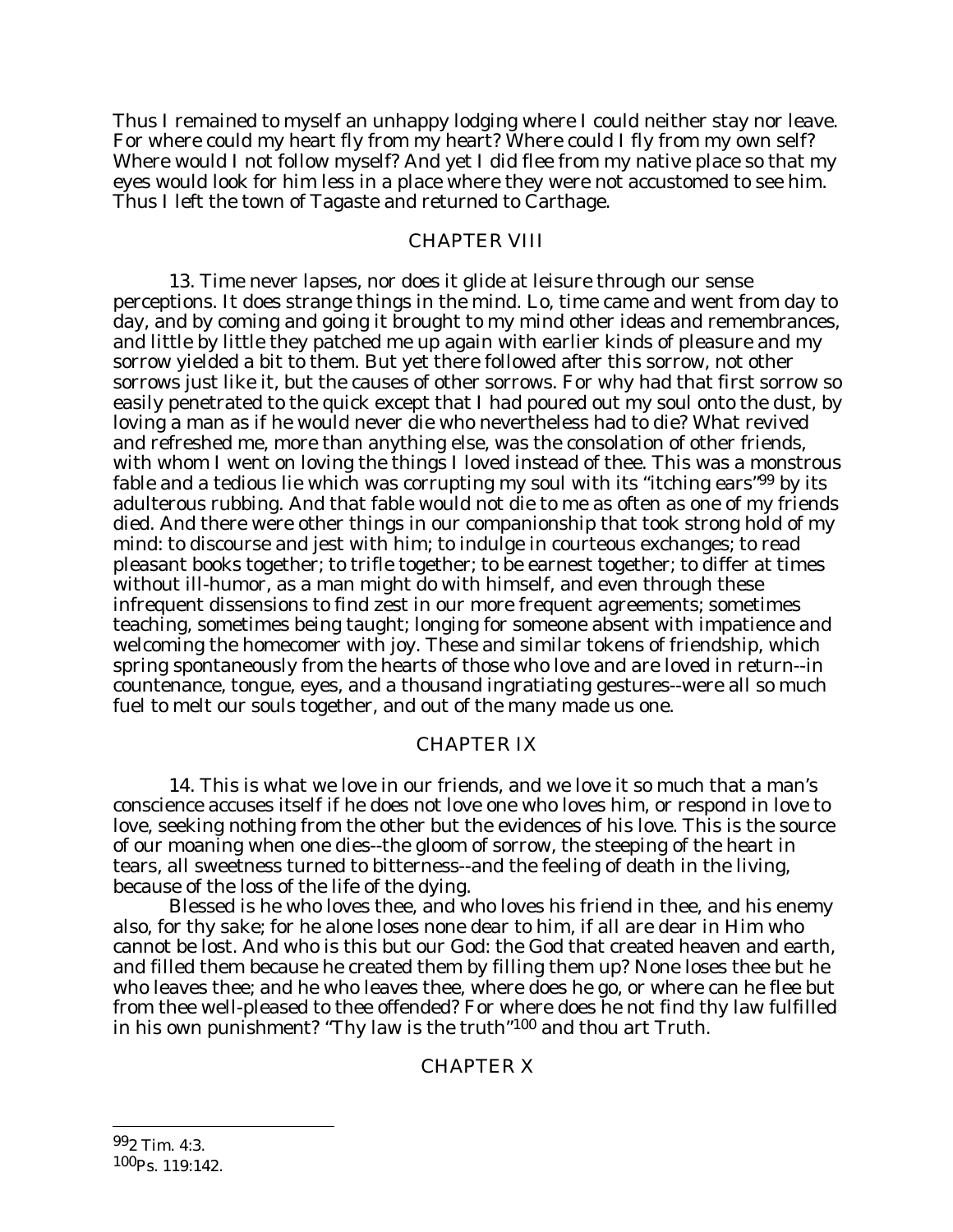15. "Turn us again, O Lord God of Hosts, cause thy face to shine; and we shall be saved."101 For wherever the soul of man turns itself, unless toward thee, it is enmeshed in sorrows, even though it is surrounded by beautiful things outside thee and outside itself. For lovely things would simply not be unless they were from thee. They come to be and they pass away, and by coming they begin to be, and they grow toward perfection. Then, when perfect, they begin to wax old and perish, and, if all do not wax old, still all perish. Therefore, when they rise and grow toward being, the more rapidly they grow to maturity, so also the more rapidly they hasten back toward nonbeing. This is the way of things. This is the lot thou hast given them, because they are part of things which do not all exist at the same time, but by passing away and succeeding each other they all make up the universe, of which they are all parts. For example, our speech is accomplished by sounds which signify meanings, but a meaning is not complete unless one word passes away, when it has sounded its part, so that the next may follow after it. Let my soul praise thee, in all these things, O God, the Creator of all; but let not my soul be stuck to these things by the glue of love, through the senses of the body. For they go where they were meant to go, that they may exist no longer. And they rend the soul with pestilent desires because she longs to be and yet loves to rest secure in the created things she loves. But in these things there is no resting place to be found. They do not abide. They flee away; and who is he who can follow them with his physical senses? Or who can grasp them, even when they are present? For our physical sense is slow because it is a physical sense and bears its own limitations in itself. The physical sense is quite sufficient for what it was made to do; but it is not sufficient to stay things from running their courses from the beginning appointed to the end appointed. For in thy word, by which they were created, they hear their appointed bound: "From there--to here!"

#### CHAPTER XI

16. Be not foolish, O my soul, and do not let the tumult of your vanity deafen the ear of your heart. Be attentive. The Word itself calls you to return, and with him is a place of unperturbed rest, where love is not forsaken unless it first forsakes. Behold, these things pass away that others may come to be in their place. Thus even this lowest level of unity<sup>102</sup> may be made complete in all its parts. "But do I ever pass away?" asks the Word of God. Fix your habitation in him. O my soul, commit whatsoever you have to him. For at long last you are now becoming tired of deceit. Commit to truth whatever you have received from the truth, and you will lose nothing. What is decayed will flourish again; your diseases will be healed; your perishable parts shall be reshaped and renovated, and made whole again in you. And these perishable things will not carry you with them down to where they go when they perish, but shall stand and abide, and you with them, before God, who abides and continues forever.

17. Why then, my perverse soul, do you go on following your flesh? Instead, let it be converted so as to follow you. Whatever you feel through it is but partial. You do not know the whole, of which sensations are but parts; and yet the parts delight you. But if my physical senses had been able to comprehend the whole--and had not as a part of their punishment received only a portion of the whole as their own province--you would then desire that whatever exists in the present time should also pass away so that the whole might please you more. For what we speak,

# 101Ps. 80:3.

<sup>102</sup>That is, our physical universe.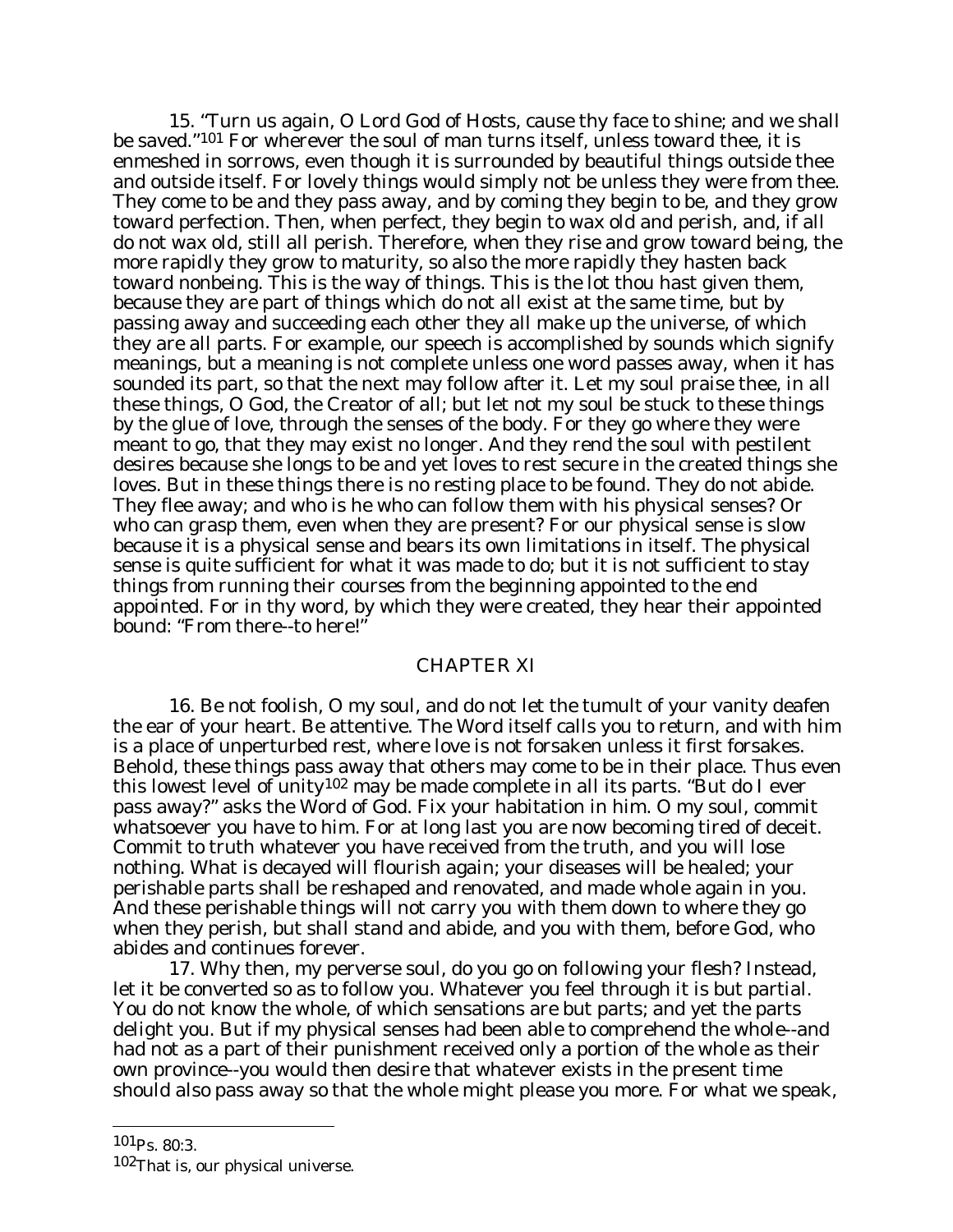you also hear through physical sensation, and yet you would not wish that the syllables should remain. Instead, you wish them to fly past so that others may follow them, and the whole be heard. Thus it is always that when any single thing is composed of many parts which do not coexist simultaneously, the whole gives more delight than the parts could ever do perceived separately. But far better than all this is He who made it all. He is our God and he does not pass away, for there is nothing to take his place.

# CHAPTER XII

18. If physical objects please you, praise God for them, but turn back your love to their Creator, lest, in those things which please you, you displease him. If souls please you, let them be loved in God; for in themselves they are mutable, but in him firmly established--without him they would simply cease to exist. In him, then, let them be loved; and bring along to him with yourself as many souls as you can, and say to them: "Let us love him, for he himself created all these, and he is not far away from them. For he did not create them, and then go away. They are of him and in him. Behold, there he is, wherever truth is known. He is within the inmost heart, yet the heart has wandered away from him. Return to your heart, O you transgressors, and hold fast to him who made you. Stand with him and you shall stand fast. Rest in him and you shall be at rest. Where do you go along these rugged paths? Where are you going? The good that you love is from him, and insofar as it is also for him, it is both good and pleasant. But it will rightly be turned to bitterness if whatever comes from him is not rightly loved and if he is deserted for the love of the creature. Why then will you wander farther and farther in these difficult and toilsome ways? There is no rest where you seek it. Seek what you seek; but remember that it is not where you seek it. You seek for a blessed life in the land of death. It is not there. For how can there be a blessed life where life itself is not?"

19. But our very Life came down to earth and bore our death, and slew it with the very abundance of his own life. And, thundering, he called us to return to him into that secret place from which he came forth to us--coming first into the virginal womb, where the human creature, our mortal flesh, was joined to him that it might not be forever mortal--and came "as a bridegroom coming out his chamber, rejoicing as a strong man to run a race."103 For he did not delay, but ran through the world, crying out by words, deeds, death, life, descent, ascension--crying aloud to us to return to him. And he departed from our sight that we might return to our hearts and find him there. For he left us, and behold, he is here. He could not be with us long, yet he did not leave us. He went back to the place that he had never left, for "the world was made by him."104 In this world he was, and into this world he came, to save sinners. To him my soul confesses, and he heals it, because it had sinned against him. O sons of men, how long will you be so slow of heart? Even now after Life itself has come down to you, will you not ascend and live? But where will you climb if you are already on a pinnacle and have set your mouth against the heavens? First come down that you may climb up, climb up to God. For you have fallen by trying to climb against him. Tell this to the souls you love that they may weep in the valley of tears, and so bring them along with you to God, because it is by his spirit that you speak thus to them, if, as you speak, you burn with the fire of love.

103Ps. 19:5. 104John 1:10.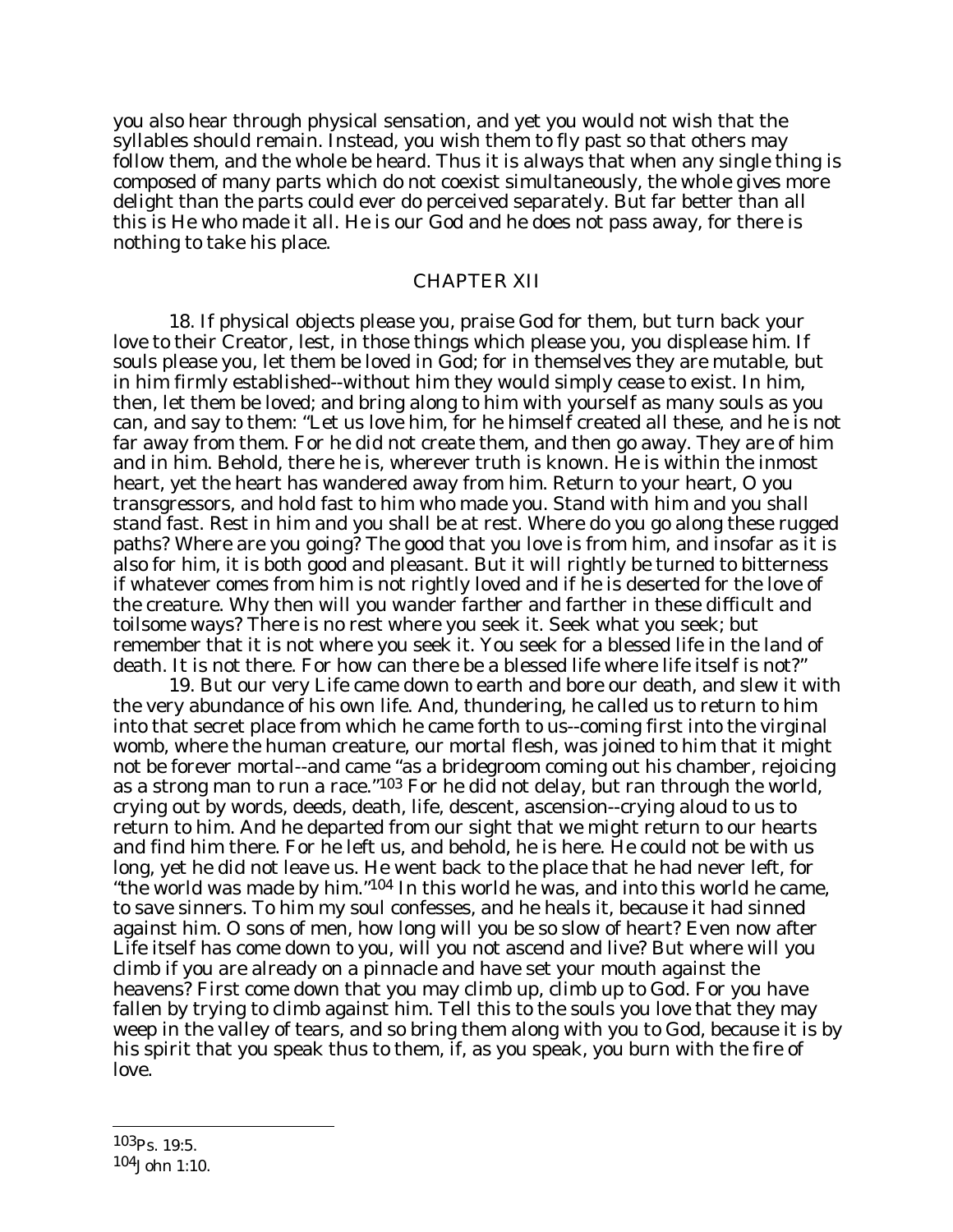#### CHAPTER XIII

20. These things I did not understand at that time, and I loved those inferior beauties, and I was sinking down to the very depths. And I said to my friends: "Do we love anything but the beautiful? What then is the beautiful? And what is beauty? What is it that allures and unites us to the things we love; for unless there were a grace and beauty in them, they could not possibly attract us to them?" And I reflected on this and saw that in the objects themselves there is a kind of beauty which comes from their forming a whole and another kind of beauty that comes from mutual fitness--as the harmony of one part of the body with its whole, or a shoe with a foot, and so on. And this idea sprang up in my mind out of my inmost heart, and I wrote some books--two or three, I think--*On the Beautiful and the Fitting*. 105 Thou knowest them, O Lord; they have escaped my memory. I no longer have them; somehow they have been mislaid.

#### CHAPTER XIV

21. What was it, O Lord my God, that prompted me to dedicate these books to Hierius, an orator of Rome, a man I did not know by sight but whom I loved for his reputation of learning, in which he was famous--and also for some words of his that I had heard which had pleased me? But he pleased me more because he pleased others, who gave him high praise and expressed amazement that a Syrian, who had first studied Greek eloquence, should thereafter become so wonderful a Latin orator and also so well versed in philosophy. Thus a man we have never seen is commended and loved. Does a love like this come into the heart of the hearer from the mouth of him who sings the other's praise? Not so. Instead, one catches the spark of love from one who loves. This is why we love one who is praised when the eulogist is believed to give his praise from an unfeigned heart; that is, when he who loves him praises him.

22. Thus it was that I loved men on the basis of other men's judgment, and not thine, O my God, in whom no man is deceived. But why is it that the feeling I had for such men was not like my feeling toward the renowned charioteer, or the great gladiatorial hunter, famed far and wide and popular with the mob? Actually, I admired the orator in a different and more serious fashion, as I would myself desire to be admired. For I did not want them to praise and love me as actors were praised and loved--although I myself praise and love them too. I would prefer being unknown than known in that way, or even being hated than loved that way. How are these various influences and divers sorts of loves distributed within one soul? What is it that I am in love with in another which, if I did not hate, I should neither detest nor repel from myself, seeing that we are equally men? For it does not follow that because the good horse is admired by a man who would not be that horse--even if he could--the same kind of admiration should be given to an actor, who shares our nature. Do I then love that in a man, which I also, a man, would hate to be? Man is himself a great deep. Thou dost number his very hairs, O Lord, and they do not fall to the ground without thee, and yet the hairs of his head are more readily numbered than are his affections and the movements of his heart.

23. But that orator whom I admired so much was the kind of man I wished myself to be. Thus I erred through a swelling pride and "was carried about with

<sup>105</sup>*De pulchro et apto*; a lost essay with no other record save echoes in the rest of Augustine's aesthetic theories. Cf. *The Nature of the Good Against the Manicheans*, VIII-XV; *City of God*, XI, 18; *De ordine*, I, 7:18; II, 19:51; *Enchiridion*, III, 10; I, 5.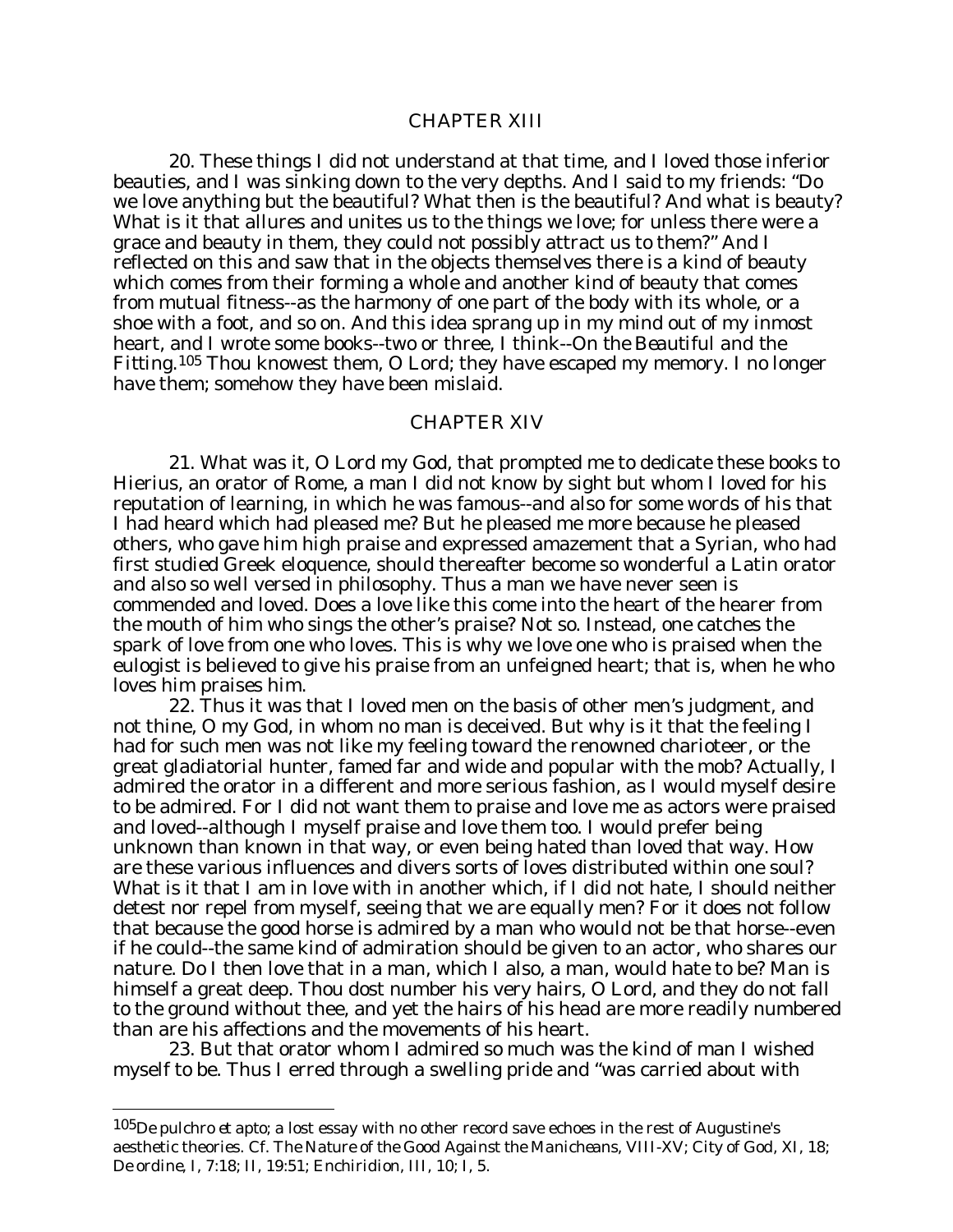every wind,"106 but through it all I was being piloted by thee, though most secretly. And how is it that I know--whence comes my confident confession to thee--that I loved him more because of the love of those who praised him than for the things they praised in him? Because if he had gone unpraised, and these same people had criticized him and had spoken the same things of him in a tone of scorn and disapproval, I should never have been kindled and provoked to love him. And yet his qualities would not have been different, nor would he have been different himself; only the appraisals of the spectators. See where the helpless soul lies prostrate that is not yet sustained by the stability of truth! Just as the breezes of speech blow from the breast of the opinionated, so also the soul is tossed this way and that, driven forward and backward, and the light is obscured to it and the truth not seen. And yet, there it is in front of us. And to me it was a great matter that both my literary work and my zest for learning should be known by that man. For if he approved them, I would be even more fond of him; but if he disapproved, this vain heart of mine, devoid of thy steadfastness, would have been offended. And so I meditated on the problem "of the beautiful and the fitting" and dedicated my essay on it to him. I regarded it admiringly, though no one else joined me in doing so.

## CHAPTER XV

24. But I had not seen how the main point in these great issues [concerning the nature of beauty] lay really in thy craftsmanship, O Omnipotent One, "who alone doest great wonders."107 And so my mind ranged through the corporeal forms, and I defined and distinguished as "beautiful" that which is so in itself and as "fit" that which is beautiful in relation to some other thing. This argument I supported by corporeal examples. And I turned my attention to the nature of the mind, but the false opinions which I held concerning spiritual things prevented me from seeing the truth. Still, the very power of truth forced itself on my gaze, and I turned my throbbing soul away from incorporeal substance to qualities of line and color and shape, and, because I could not perceive these with my mind, I concluded that I could not perceive my mind. And since I loved the peace which is in virtue, and hated the discord which is in vice, I distinguished between the unity there is in virtue and the discord there is in vice. I conceived that unity consisted of the rational soul and the nature of truth and the highest good. But I imagined that in the disunity there was some kind of substance of irrational life and some kind of entity in the supreme evil. This evil I thought was not only a substance but real life as well, and yet I believed that it did not come from thee, O my God, from whom are all things. And the first I called a Monad, as if it were a soul without sex. The other I called a Dyad, which showed itself in anger in deeds of violence, in deeds of passion and lust--but I did not know what I was talking about. For I had not understood nor had I been taught that evil is not a substance at all and that our soul is not that supreme and unchangeable good.

25. For just as in violent acts, if the emotion of the soul from whence the violent impulse springs is depraved and asserts itself insolently and mutinously- and just as in the acts of passion, if the affection of the soul which gives rise to carnal desires is unrestrained--so also, in the same way, errors and false opinions contaminate life if the rational soul itself is depraved. Thus it was then with me, for I was ignorant that my soul had to be enlightened by another light, if it was to be partaker of the truth, since it is not itself the essence of truth. "For thou wilt light

 $106$ Eph. 4:14. 107Ps. 72:18.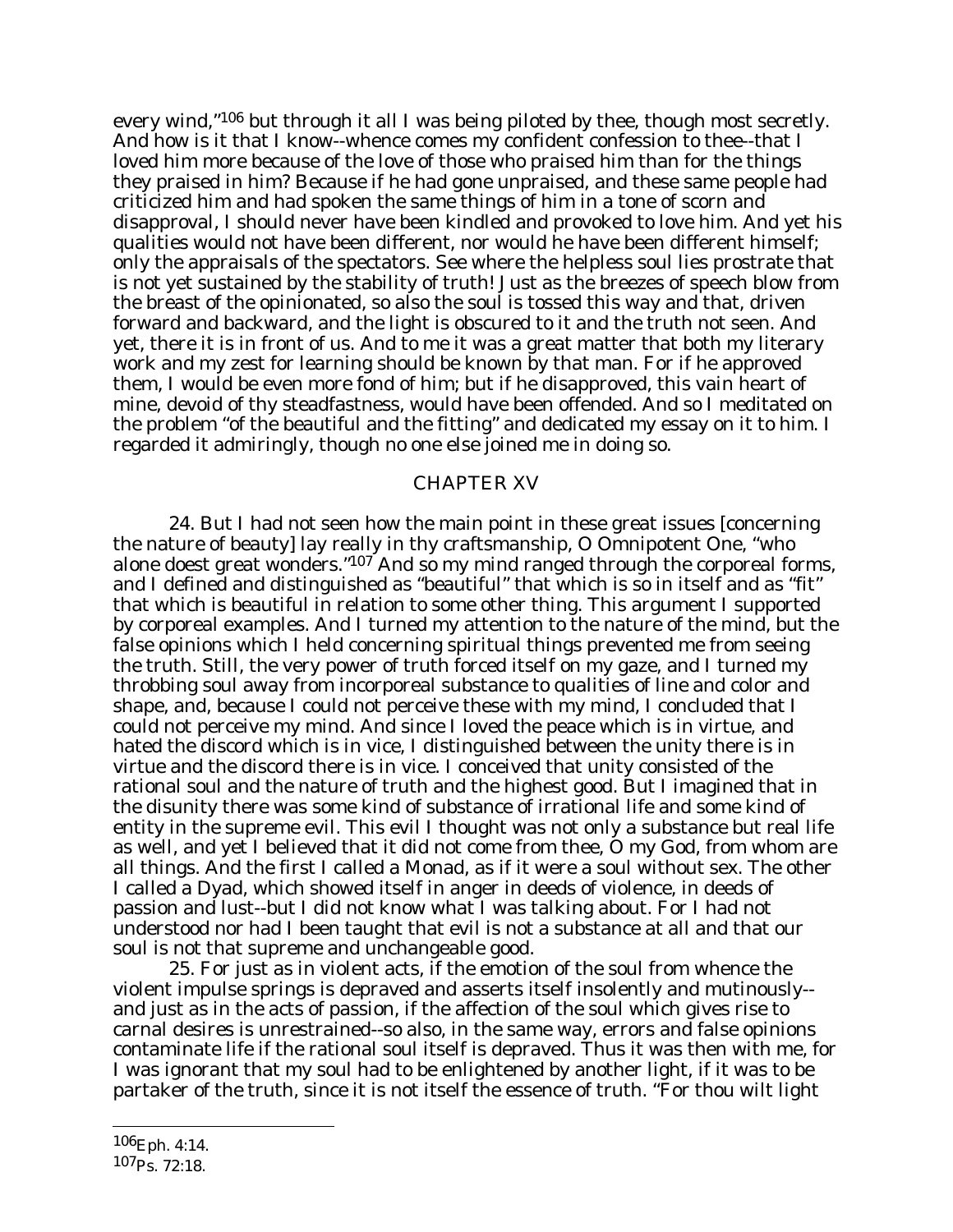my lamp; the Lord my God will lighten my darkness"108; and "of his fullness have we all received,"109 for "that was the true Light that lighteth every man that cometh into the world"110; for "in thee there is no variableness, neither shadow of turning."111

26. But I pushed on toward thee, and was pressed back by thee that I might know the taste of death, for "thou resistest the proud."112 And what greater pride could there be for me than, with a marvelous madness, to assert myself to be that nature which thou art? I was mutable--this much was clear enough to me because my very longing to become wise arose out of a wish to change from worse to better- yet I chose rather to think thee mutable than to think that I was not as thou art. For this reason I was thrust back; thou didst resist my fickle pride. Thus I went on imagining corporeal forms, and, since I was flesh I accused the flesh, and, since I was "a wind that passes away,"113 I did not return to thee but went wandering and wandering on toward those things that have no being--neither in thee nor in me, nor in the body. These fancies were not created for me by thy truth but conceived by my own vain conceit out of sensory notions. And I used to ask thy faithful children--my own fellow citizens, from whom I stood unconsciously exiled--I used flippantly and foolishly to ask them, "Why, then, does the soul, which God created, err?" But I would not allow anyone to ask me, "Why, then, does God err?" I preferred to contend that thy immutable substance was involved in error through necessity rather than admit that my own mutable substance had gone astray of its own free will and had fallen into error as its punishment.

27. I was about twenty-six or twenty-seven when I wrote those books, analyzing and reflecting upon those sensory images which clamored in the ears of my heart. I was straining those ears to hear thy inward melody, O sweet Truth, pondering on "the beautiful and the fitting" and longing to stay and hear thee, and to rejoice greatly at "the Bridegroom's voice."114 Yet I could not, for by the clamor of my own errors I was hurried outside myself, and by the weight of my own pride I was sinking ever lower. You did not "make me to hear joy and gladness," nor did the bones rejoice which were not yet humbled.115

28. And what did it profit me that, when I was scarcely twenty years old, a book of Aristotle's entitled *The Ten Categories*116 fell into my hands? On the very title of this I hung as on something great and divine, since my rhetoric master at Carthage and others who had reputations for learning were always referring to it with such swelling pride. I read it by myself and understood it. And what did it mean that when I discussed it with others they said that even with the assistance of tutors--who not only explained it orally, but drew many diagrams in the sand--they scarcely understood it and could tell me no more about it than I had acquired in the reading of it by myself alone? For the book appeared to me to speak plainly enough about substances, such as a man; and of their qualities, such as the shape of a man,

<sup>108</sup>Ps. 18:28.

<sup>109</sup>John 1:16.

 $110$ John  $1:9$ .

<sup>111</sup>Cf. James 1:17.

<sup>112</sup>Cf. James 4:6; 1 Peter 5:5.

<sup>113</sup>Ps. 78:39.

<sup>114</sup>Cf. Jer. 25:10; 33:11; John 3:29; Rev. 18:23.

 $115Cf$ . Ps. 51:8.

<sup>116</sup>The first section of the *Organon*, which analyzes the problem of predication and develops "the ten categories" of *essence* and the nine "accidents." This existed in a Latin translation by Victorinus, who also translated the *Enneads* of Plotinus, to which Augustine refers infra, Bk. VIII, Ch. II, 3.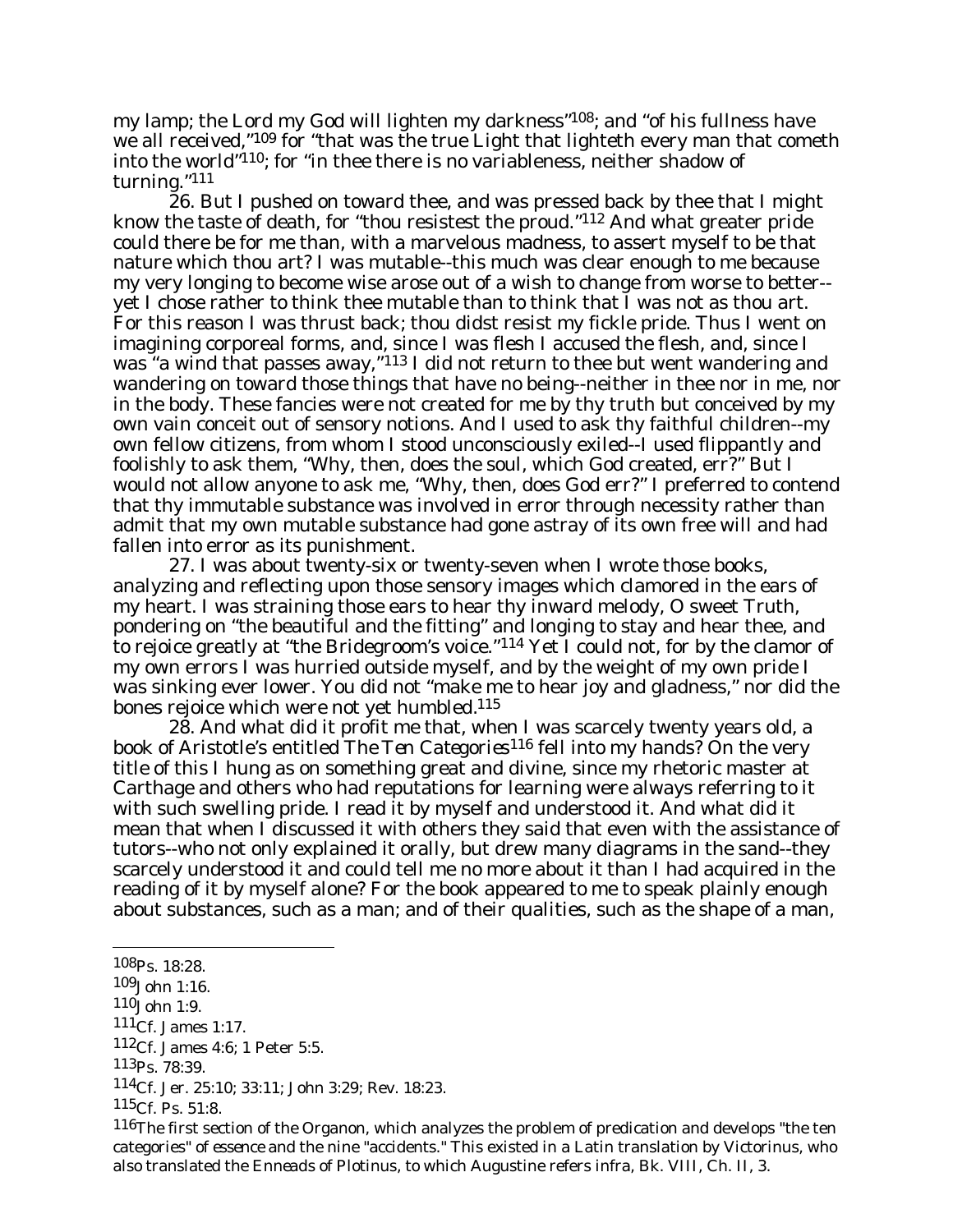his kind, his stature, how many feet high, and his family relationship, his status, when born, whether he is sitting or standing, is shod or armed, or is doing something or having something done to him--and all the innumerable things that are classified under these nine categories (of which I have given some examples) or under the chief category of substance.

29. What did all this profit me, since it actually hindered me when I imagined that whatever existed was comprehended within those ten categories? I tried to interpret them, O my God, so that even thy wonderful and unchangeable unity could be understood as subjected to thy own magnitude or beauty, as if they existed in thee as their Subject--as they do in corporeal bodies--whereas thou art thyself thy own magnitude and beauty. A body is not great or fair because it is a body, because, even if it were less great or less beautiful, it would still be a body. But my conception of thee was falsity, not truth. It was a figment of my own misery, not the stable ground of thy blessedness. For thou hadst commanded, and it was carried out in me, that the earth should bring forth briars and thorns for me, and that with heavy labor I should gain my bread.<sup>117</sup>

30. And what did it profit me that I could read and understand for myself all the books I could get in the so-called "liberal arts," when I was actually a worthless slave of wicked lust? I took delight in them, not knowing the real source of what it was in them that was true and certain. For I had my back toward the light, and my face toward the things on which the light falls, so that my face, which looked toward the illuminated things, was not itself illuminated. Whatever was written in any of the fields of rhetoric or logic, geometry, music, or arithmetic, I could understand without any great difficulty and without the instruction of another man. All this thou knowest, O Lord my God, because both quickness in understanding and acuteness in insight are thy gifts. Yet for such gifts I made no thank offering to thee. Therefore, my abilities served not my profit but rather my loss, since I went about trying to bring so large a part of my substance into my own power. And I did not store up my strength for thee, but went away from thee into the far country to prostitute my gifts in disordered appetite.<sup>118</sup> And what did these abilities profit me, if I did not put them to good use? I did not realize that those arts were understood with great difficulty, even by the studious and the intelligent, until I tried to explain them to others and discovered that even the most proficient in them followed my explanations all too slowly.

31. And yet what did this profit me, since I still supposed that thou, O Lord God, the Truth, wert a bright and vast body and that I was a particle of that body? O perversity gone too far! But so it was with me. And I do not blush, O my God, to confess thy mercies to me in thy presence, or to call upon thee--any more than I did not blush when I openly avowed my blasphemies before men, and bayed, houndlike, against thee. What good was it for me that my nimble wit could run through those studies and disentangle all those knotty volumes, without help from a human teacher, since all the while I was erring so hatefully and with such sacrilege as far as the right substance of pious faith was concerned? And what kind of burden was it for thy little ones to have a far slower wit, since they did not use it to depart from thee, and since they remained in the nest of thy Church to become safely fledged and to nourish the wings of love by the food of a sound faith.

O Lord our God, under the shadow of thy wings let us hope--defend us and support us.<sup>119</sup> Thou wilt bear us up when we are little and even down to our gray

119Cf. Ps. 17:8.

<sup>117</sup>Cf. Gen. 3:18.

<sup>118</sup>Again, the Prodigal Son theme; cf. Luke 15:13.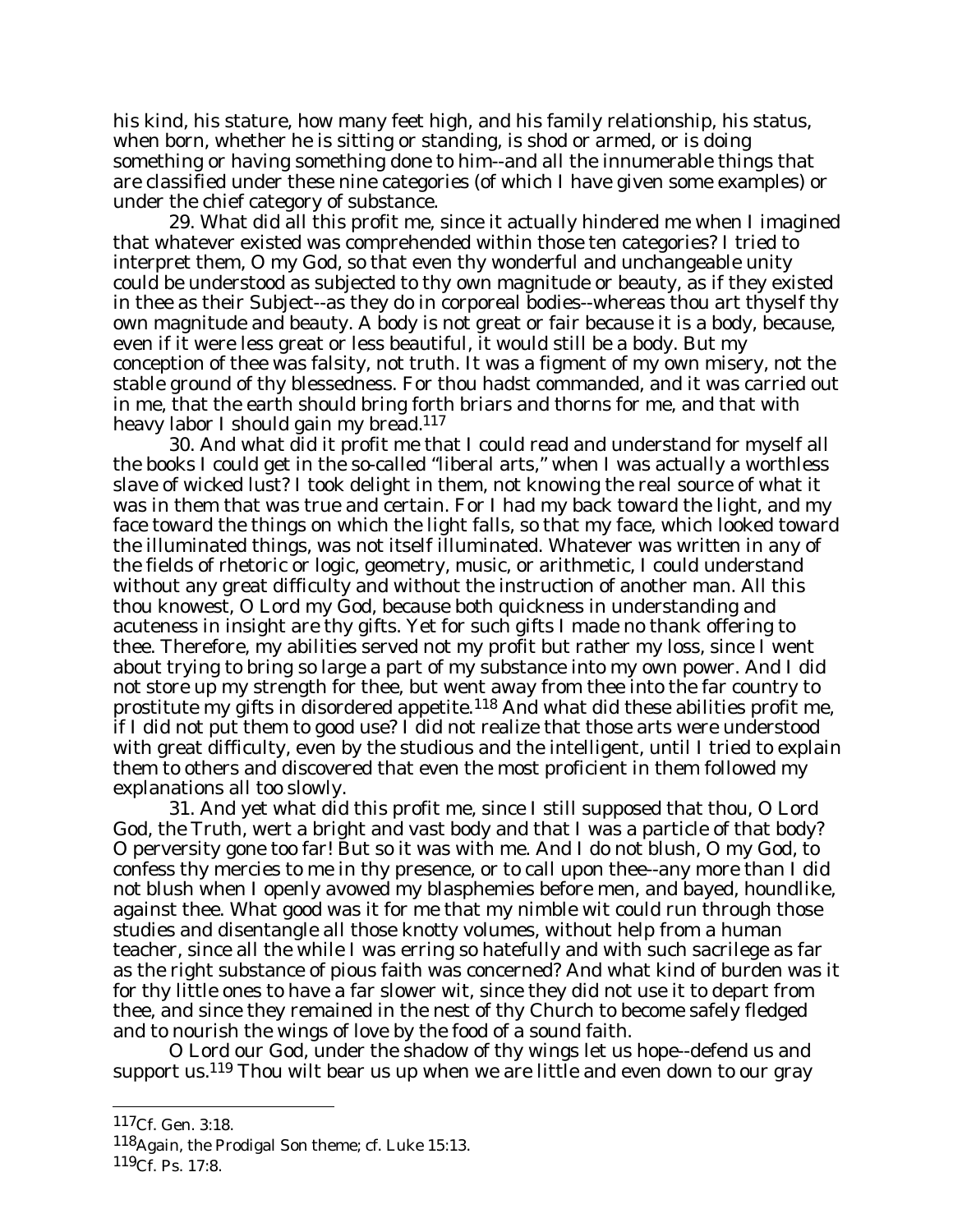hairs thou wilt carry us. For our stability, when it is in thee, is stability indeed; but when it is in ourselves, then it is all unstable. Our good lives forever with thee, and when we turn from thee with aversion, we fall into our own perversion. Let us now, O Lord, return that we be not overturned, because with thee our good lives without blemish--for our good is thee thyself. And we need not fear that we shall find no place to return to because we fell away from it. For, in our absence, our home--which is thy eternity--does not fall away.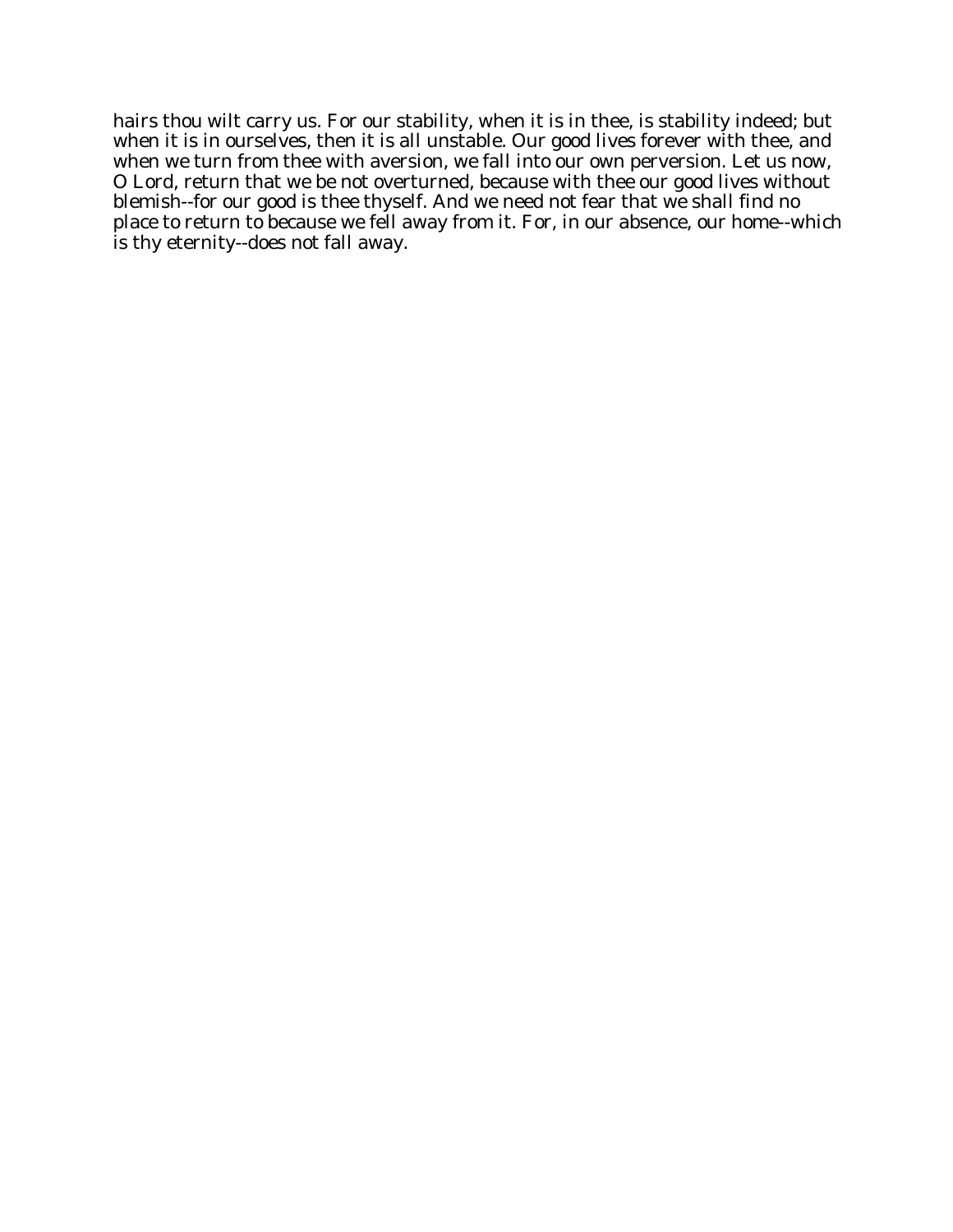# BOOK FIVE

*A year of decision. Faustus comes to Carthage and Augustine is disenchanted in his hope for solid demonstration of the truth of Manichean doctrine. He decides to flee from his known troubles at Carthage to troubles yet unknown at Rome. His experiences at Rome prove disappointing and he applies for a teaching post at Milan. Here he meets Ambrose, who confronts him as an impressive witness for Catholic Christianity and opens out the possibilities of the allegorical interpretation of Scripture. Augustine decides to become a Christian catechumen.*

## CHAPTER I

1. Accept this sacrifice of my confessions from the hand of my tongue. Thou didst form it and hast prompted it to praise thy name. Heal all my bones and let them say, "O Lord, who is like unto thee?"120 It is not that one who confesses to thee instructs thee as to what goes on within him. For the closed heart does not bar thy sight into it, nor does the hardness of our heart hold back thy hands, for thou canst soften it at will, either by mercy or in vengeance, "and there is no one who can hide himself from thy heat." $1\overline{2}1$  But let my soul praise thee, that it may love thee, and let it confess thy mercies to thee, that it may praise thee. Thy whole creation praises thee without ceasing: the spirit of man, by his own lips, by his own voice, lifted up to thee; animals and lifeless matter by the mouths of those who meditate upon them. Thus our souls may climb out of their weariness toward thee and lean on those things which thou hast created and pass through them to thee, who didst create them in a marvelous way. With thee, there is refreshment and true strength.

### CHAPTER II

2. Let the restless and the unrighteous depart, and flee away from thee. Even so, thou seest them and thy eye pierces through the shadows in which they run. For lo, they live in a world of beauty and yet are themselves most foul. And how have they harmed thee? Or in what way have they discredited thy power, which is just and perfect in its rule even to the last item in creation? Indeed, where would they fly when they fled from thy presence? Wouldst thou be unable to find them? But they fled that they might not see thee, who sawest them; that they might be blinded and stumble into thee. But thou forsakest nothing that thou hast made. The unrighteous stumble against thee that they may be justly plagued, fleeing from thy gentleness and colliding with thy justice, and falling on their own rough paths. For in truth they do not know that thou art everywhere; that no place contains thee, and that only thou art near even to those who go farthest from thee. Let them, therefore, turn back and seek thee, because even if they have abandoned thee, their Creator, thou hast not abandoned thy creatures. Let them turn back and seek thee- and lo, thou art there in their hearts, there in the hearts of those who confess to thee. Let them cast themselves upon thee, and weep on thy bosom, after all their

120Ps. 35:10.

<sup>121</sup>Cf. Ps. 19:6.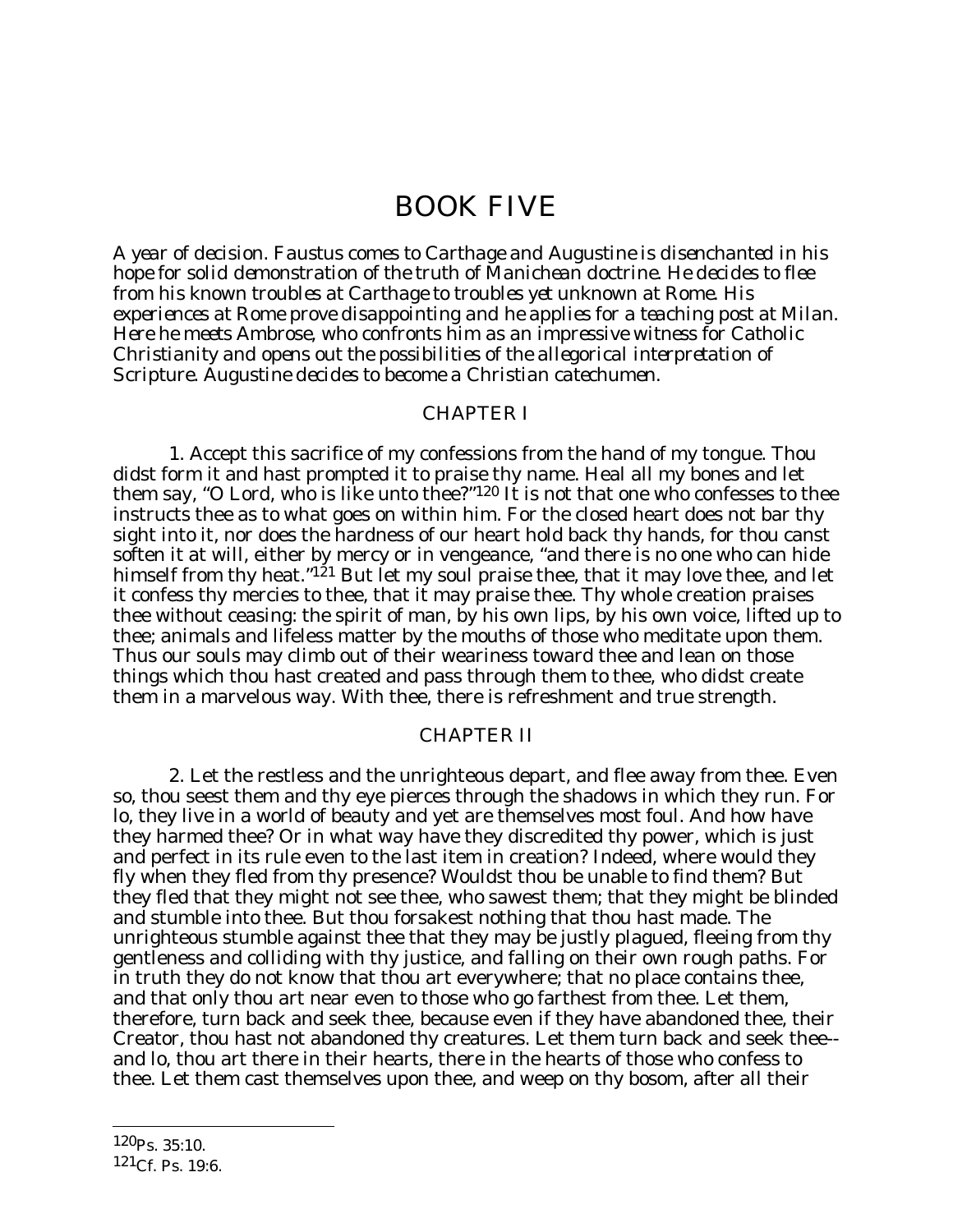weary wanderings; and thou wilt gently wipe away their tears.122 And they weep the more and rejoice in their weeping, since thou, O Lord, art not a man of flesh and blood. Thou art the Lord, who canst remake what thou didst make and canst comfort them. And where was I when I was seeking thee? There thou wast, before me; but I had gone away, even from myself, and I could not find myself, much less thee.

#### CHAPTER III

3. Let me now lay bare in the sight of God the twenty-ninth year of my age. There had just come to Carthage a certain bishop of the Manicheans, Faustus by name, a great snare of the devil; and many were entangled by him through the charm of his eloquence. Now, even though I found this eloquence admirable, I was beginning to distinguish the charm of words from the truth of things, which I was eager to learn. Nor did I consider the dish as much as I did the kind of meat that their famous Faustus served up to me in it. His fame had run before him, as one very skilled in an honorable learning and pre-eminently skilled in the liberal arts.

And as I had already read and stored up in memory many of the injunctions of the philosophers, I began to compare some of their doctrines with the tedious fables of the Manicheans; and it struck me that the probability was on the side of the philosophers, whose power reached far enough to enable them to form a fair judgment of the world, even though they had not discovered the sovereign Lord of it all. For thou art great, O Lord, and thou hast respect unto the lowly, but the proud thou knowest afar off.123 Thou drawest near to none but the contrite in heart, and canst not be found by the proud, even if in their inquisitive skill they may number the stars and the sands, and map out the constellations, and trace the courses of the planets.

4. For it is by the mind and the intelligence which thou gavest them that they investigate these things. They have discovered much; and have foretold, many years in advance, the day, the hour, and the extent of the eclipses of those luminaries, the sun and the moon. Their calculations did not fail, and it came to pass as they predicted. And they wrote down the rules they had discovered, so that to this day they may be read and from them may be calculated in what year and month and day and hour of the day, and at what quarter of its light, either the moon or the sun will be eclipsed, and it will come to pass just as predicted. And men who are ignorant in these matters marvel and are amazed; and those who understand them exult and are exalted. Both, by an impious pride, withdraw from thee and forsake thy light. They foretell an eclipse of the sun before it happens, but they do not see their own eclipse which is even now occurring. For they do not ask, as religious men should, what is the source of the intelligence by which they investigate these matters. Moreover, when they discover that thou didst make them, they do not give themselves up to thee that thou mightest preserve what thou hast made. Nor do they offer, as sacrifice to thee, what they have made of themselves. For they do not slaughter their own pride--as they do the sacrificial fowls--nor their own curiosities by which, like the fishes of the sea, they wander through the unknown paths of the deep. Nor do they curb their own extravagances as they do those of "the beasts of the field,"<sup>124</sup> so that thou, O Lord, "a consuming fire," $1\overline{25}$  mayest burn up their

<sup>122</sup>Cf. Rev. 21:4. 123Cf. Ps. 138:6.

<sup>124</sup>Ps. 8:7.

<sup>125</sup>Heb. 12:29.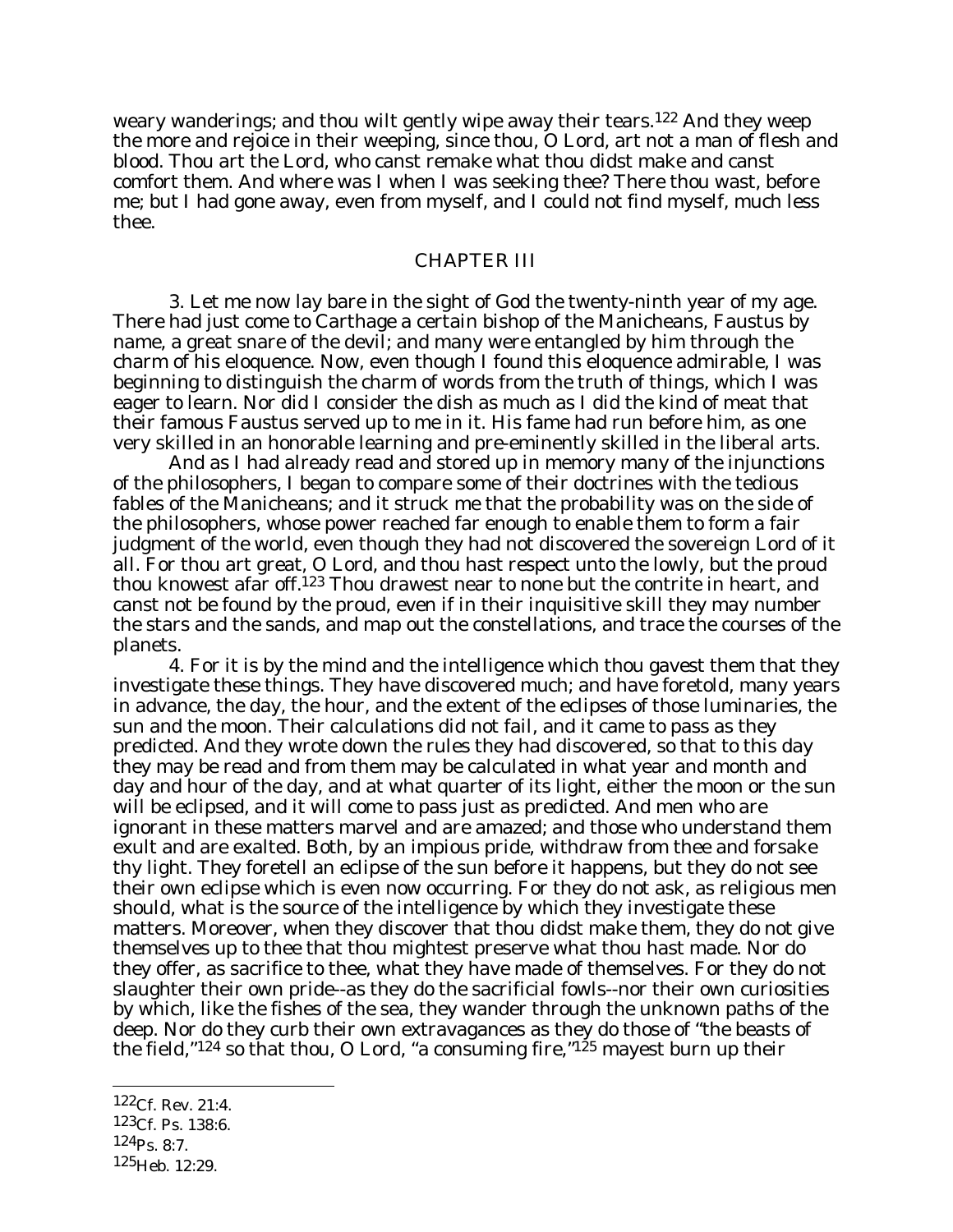mortal cares and renew them unto immortality.

5. They do not know the way which is thy word, by which thou didst create all the things that are and also the men who measure them, and the senses by which they perceive what they measure, and the intelligence whereby they discern the patterns of measure. Thus they know not that thy wisdom is not a matter of measure.126 But the Only Begotten hath been "made unto us wisdom, and righteousness, and sanctification"127 and hath been numbered among us and paid tribute to Caesar.128 And they do not know this "Way" by which they could descend from themselves to him in order to ascend through him to him. They did not know this "Way," and so they fancied themselves exalted to the stars and the shining heavens. And lo, they fell upon the earth, and "their foolish heart was darkened."<sup>129</sup> They saw many true things about the creature but they do not seek with true piety for the Truth, the Architect of Creation, and hence they do not find him. Or, if they do find him, and know that he is God, they do not glorify him as God; neither are they thankful but become vain in their imagination, and say that they themselves are wise, and attribute to themselves what is thine. At the same time, with the most perverse blindness, they wish to attribute to thee their own quality--so that they load their lies on thee who art the Truth, "changing the glory of the incorruptible God for an image of corruptible man, and birds, and four-footed beasts, and creeping things."130 "They exchanged thy truth for a lie, and worshiped and served the creature rather than the Creator."131

6. Yet I remembered many a true saying of the philosophers about the creation, and I saw the confirmation of their calculations in the orderly sequence of seasons and in the visible evidence of the stars. And I compared this with the doctrines of Mani, who in his voluminous folly wrote many books on these subjects. But I could not discover there any account, of either the solstices or the equinoxes, or the eclipses of the sun and moon, or anything of the sort that I had learned in the books of secular philosophy. But still I was ordered to believe, even where the ideas did not correspond with--even when they contradicted--the rational theories established by mathematics and my own eyes, but were very different.

# CHAPTER IV

7. Yet, O Lord God of Truth, is any man pleasing to thee because he knows these things? No, for surely that man is unhappy who knows these things and does not know thee. And that man is happy who knows thee, even though he does not know these things. He who knows both thee and these things is not the more blessed for his learning, for thou only art his blessing, if knowing thee as God he glorifies thee and gives thanks and does not become vain in his thoughts.

For just as that man who knows how to possess a tree, and give thanks to thee for the use of it--although he may not know how many feet high it is or how wide it spreads--is better than the man who can measure it and count all its branches, but neither owns it nor knows or loves its Creator: just so is a faithful man who possesses the world's wealth as though he had nothing, and possesses all things through his union through thee, whom all things serve, even though he does

130Cf. Rom. 1:23.

<sup>126</sup>An echo of the opening sentence, Bk. I, Ch. I, 1.

<sup>127</sup>Cf. 1 Cor. 1:30.

<sup>128</sup>Cf. Matt. 22:21.

<sup>129</sup>Cf. Rom. 1:21ff.

<sup>131</sup>Cf. Rom. 1:25.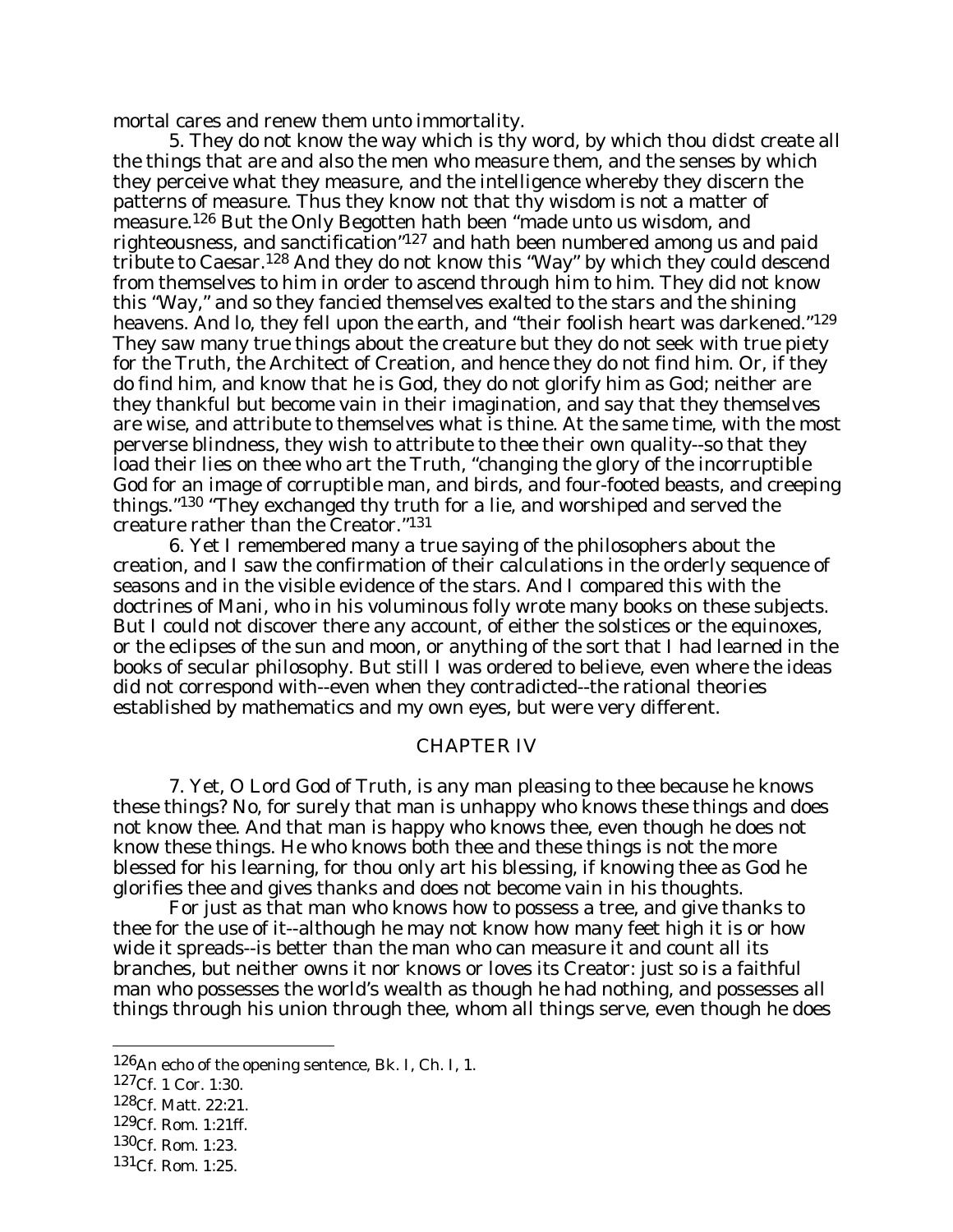not know the circlings of the Great Bear. Just so it is foolish to doubt that this faithful man may truly be better than the one who can measure the heavens and number the stars and weigh the elements, but who is forgetful of thee "who hast set in order all things in number, weight, and measure."132

#### CHAPTER V

8. And who ordered this Mani to write about these things, knowledge of which is not necessary to piety? For thou hast said to man, "Behold, godliness is wisdom"133--and of this he might have been ignorant, however perfectly he may have known these other things. Yet, since he did not know even these other things, and most impudently dared to teach them, it is clear that he had no knowledge of piety. For, even when we have a knowledge of this worldly lore, it is folly to make a *profession* of it, when piety comes from *confession* to thee. From piety, therefore, Mani had gone astray, and all his show of learning only enabled the truly learned to perceive, from his ignorance of what they knew, how little he was to be trusted to make plain these more really difficult matters. For he did not aim to be lightly esteemed, but went around trying to persuade men that the Holy Spirit, the Comforter and Enricher of thy faithful ones, was personally resident in him with full authority. And, therefore, when he was detected in manifest errors about the sky, the stars, the movements of the sun and moon, even though these things do not relate to religious doctrine, the impious presumption of the man became clearly evident; for he not only taught things about which he was ignorant but also perverted them, and this with pride so foolish and mad that he sought to claim that his own utterances were as if they had been those of a divine person.

9. When I hear of a Christian brother, ignorant of these things, or in error concerning them, I can tolerate his uninformed opinion; and I do not see that any lack of knowledge as to the form or nature of this material creation can do him much harm, as long as he does not hold a belief in anything which is unworthy of thee, O Lord, the Creator of all. But if he thinks that his secular knowledge pertains to the essence of the doctrine of piety, or ventures to assert dogmatic opinions in matters in which he is ignorant--there lies the injury. And yet even a weakness such as this, in the infancy of our faith, is tolerated by our Mother Charity until the new man can grow up "unto a perfect man," and not be "carried away with every wind of doctrine."134

But Mani had presumed to be at once the teacher, author, guide, and leader of all whom he could persuade to believe this, so that all who followed him believed that they were following not an ordinary man but thy Holy Spirit. And who would not judge that such great madness, when it once stood convicted of false teaching, should then be abhorred and utterly rejected? But I had not yet clearly decided whether the alternation of day and night, and of longer and shorter days and nights, and the eclipses of sun and moon, and whatever else I read about in other books could be explained consistently with his theories. If they could have been so explained, there would still have remained a doubt in my mind whether the theories were right or wrong. Yet I was prepared, on the strength of his reputed godliness, to rest my faith on his authority.

132Wis. 11:20. 133Cf. Job 28:28. 134Eph. 4:13, 14.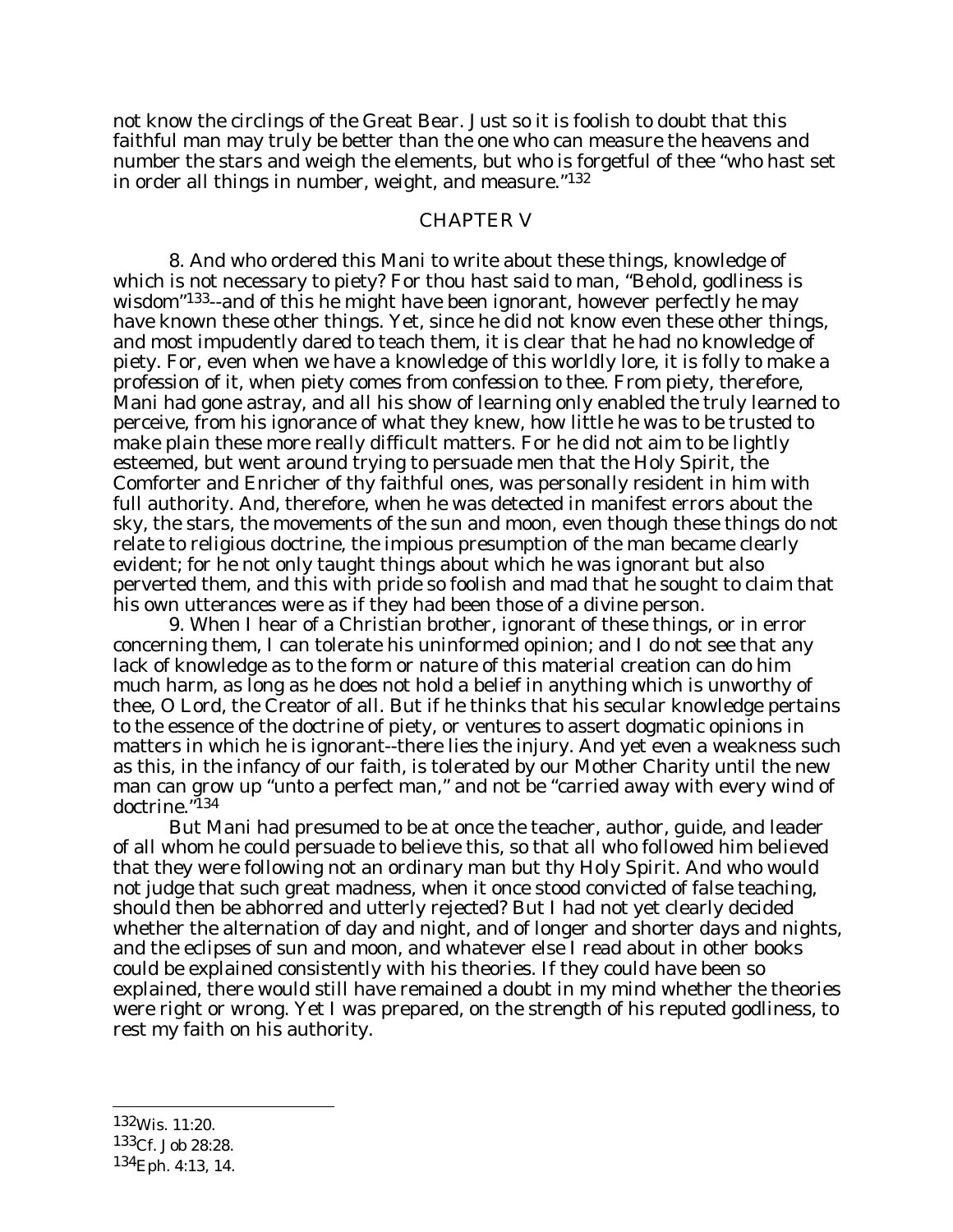### CHAPTER VI

10. For almost the whole of the nine years that I listened with unsettled mind to the Manichean teaching I had been looking forward with unbounded eagerness to the arrival of this Faustus. For all the other members of the sect that I happened to meet, when they were unable to answer the questions I raised, always referred me to his coming. They promised that, in discussion with him, these and even greater difficulties, if I had them, would be quite easily and amply cleared away. When at last he did come, I found him to be a man of pleasant speech, who spoke of the very same things they themselves did, although more fluently and in a more agreeable style. But what profit was there to me in the elegance of my cupbearer, since he could not offer me the more precious draught for which I thirsted? My ears had already had their fill of such stuff, and now it did not seem any better because it was better expressed nor more true because it was dressed up in rhetoric; nor could I think the man's soul necessarily wise because his face was comely and his language eloquent. But they who extolled him to me were not competent judges. They thought him able and wise because his eloquence delighted them. At the same time I realized that there is another kind of man who is suspicious even of truth itself, if it is expressed in smooth and flowing language. But thou, O my God, hadst already taught me in wonderful and marvelous ways, and therefore I believed- because it is true--that thou didst teach me and that beside thee there is no other teacher of truth, wherever truth shines forth. Already I had learned from thee that because a thing is eloquently expressed it should not be taken to be as necessarily true; nor because it is uttered with stammering lips should it be supposed false. Nor, again, is it necessarily true because rudely uttered, nor untrue because the language is brilliant. Wisdom and folly both are like meats that are wholesome and unwholesome, and courtly or simple words are like town-made or rustic vessels- both kinds of food may be served in either kind of dish.

11. That eagerness, therefore, with which I had so long awaited this man, was in truth delighted with his action and feeling in a disputation, and with the fluent and apt words with which he clothed his ideas. I was delighted, therefore, and I joined with others--and even exceeded them--in exalting and praising him. Yet it was a source of annoyance to me that, in his lecture room, I was not allowed to introduce and raise any of those questions that troubled me, in a familiar exchange of discussion with him. As soon as I found an opportunity for this, and gained his ear at a time when it was not inconvenient for him to enter into a discussion with me and my friends, I laid before him some of my doubts. I discovered at once that he knew nothing of the liberal arts except grammar, and that only in an ordinary way. He had, however, read some of Tully's orations, a very few books of Seneca, and some of the poets, and such few books of his own sect as were written in good Latin. With this meager learning and his daily practice in speaking, he had acquired a sort of eloquence which proved the more delightful and enticing because it was under the direction of a ready wit and a sort of native grace. Was this not even as I now recall it, O Lord my God, Judge of my conscience? My heart and my memory are laid open before thee, who wast even then guiding me by the secret impulse of thy providence and wast setting my shameful errors before my face so that I might see and hate them.

#### CHAPTER VII

12. For as soon as it became plain to me that Faustus was ignorant in those arts in which I had believed him eminent, I began to despair of his being able to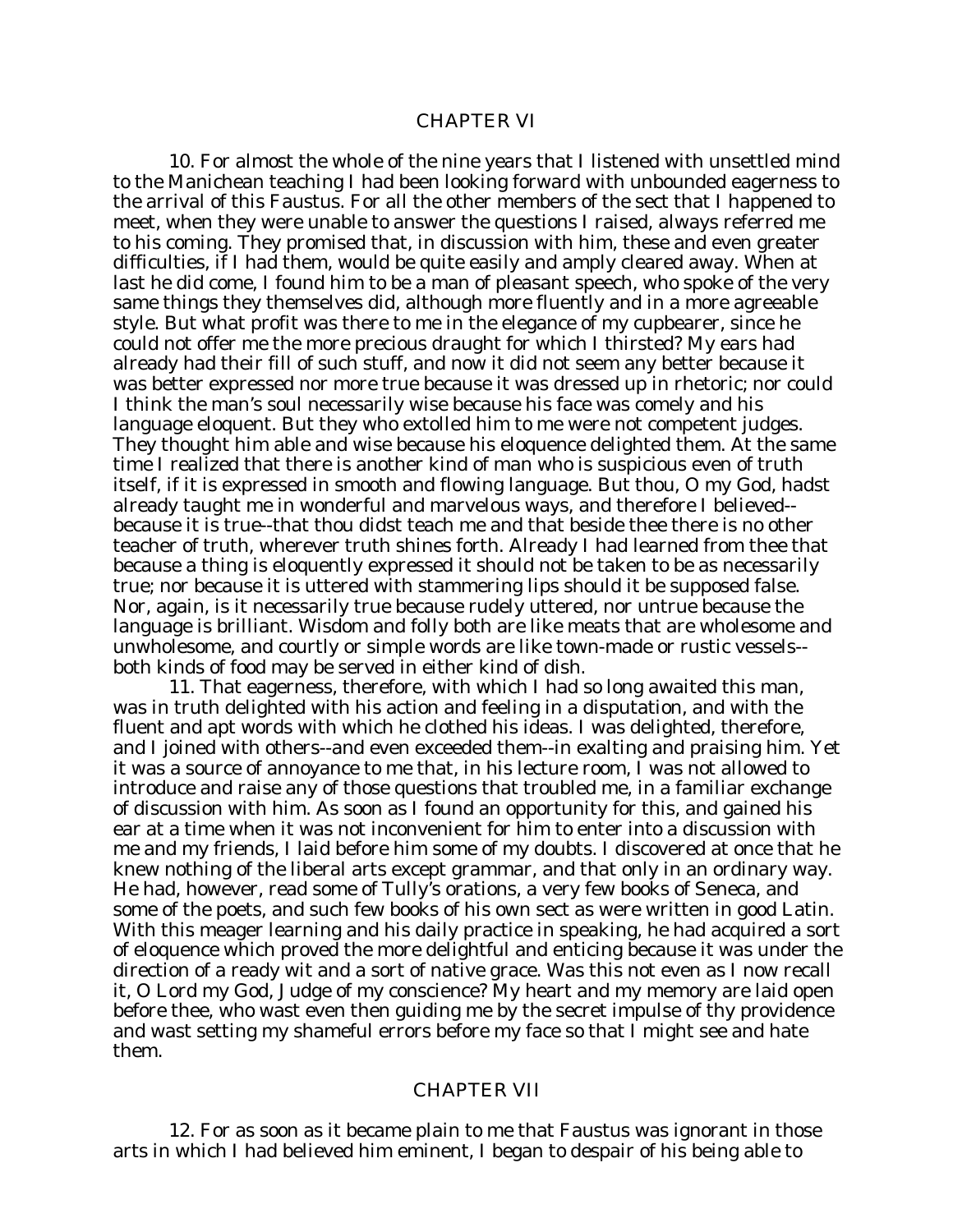clarify and explain all these perplexities that troubled me--though I realized that such ignorance need not have affected the authenticity of his piety, if he had not been a Manichean. For their books are full of long fables about the sky and the stars, the sun and the moon; and I had ceased to believe him able to show me in any satisfactory fashion what I so ardently desired: whether the explanations contained in the Manichean books were better or at least as good as the mathematical explanations I had read elsewhere. But when I proposed that these subjects should be considered and discussed, he quite modestly did not dare to undertake the task, for he was aware that he had no knowledge of these things and was not ashamed to confess it. For he was not one of those talkative people--from whom I had endured so much--who undertook to teach me what I wanted to know, and then said nothing. Faustus had a heart which, if not right toward thee, was at least not altogether false toward himself; for he was not ignorant of his own ignorance, and he did not choose to be entangled in a controversy from which he could not draw back or retire gracefully. For this I liked him all the more. For the modesty of an ingenious mind is a finer thing than the acquisition of that knowledge I desired; and this I found to be his attitude toward all abstruse and difficult questions.

13. Thus the zeal with which I had plunged into the Manichean system was checked, and I despaired even more of their other teachers, because Faustus who was so famous among them had turned out so poorly in the various matters that puzzled me. And so I began to occupy myself with him in the study of his own favorite pursuit, that of literature, in which I was already teaching a class as a professor of rhetoric among the young Carthaginian students. With Faustus then I read whatever he himself wished to read, or what I judged suitable to his bent of mind. But all my endeavors to make further progress in Manicheism came completely to an end through my acquaintance with that man. I did not wholly separate myself from them, but as one who had not yet found anything better I decided to content myself, for the time being, with what I had stumbled upon one way or another, until by chance something more desirable should present itself. Thus that Faustus who had entrapped so many to their death--though neither willing nor witting it--now began to loosen the snare in which I had been caught. For thy hands, O my God, in the hidden design of thy providence did not desert my soul; and out of the blood of my mother's heart, through the tears that she poured out by day and by night, there was a sacrifice offered to thee for me, and by marvelous ways thou didst deal with me. For it was thou, O my God, who didst it: for "the steps of a man are ordered by the Lord, and he shall choose his way."135 How shall we attain salvation without thy hand remaking what it had already made?

# CHAPTER VIII

14. Thou didst so deal with me, therefore, that I was persuaded to go to Rome and teach there what I had been teaching at Carthage. And how I was persuaded to do this I will not omit to confess to thee, for in this also the profoundest workings of thy wisdom and thy constant mercy toward us must be pondered and acknowledged. I did not wish to go to Rome because of the richer fees and the higher dignity which my friends promised me there--though these considerations did affect my decision. My principal and almost sole motive was that I had been informed that the students there studied more quietly and were better kept under the control of stern discipline, so that they did not capriciously and impudently rush into the classroom

<sup>135</sup>Ps. 36:23 (Vulgate).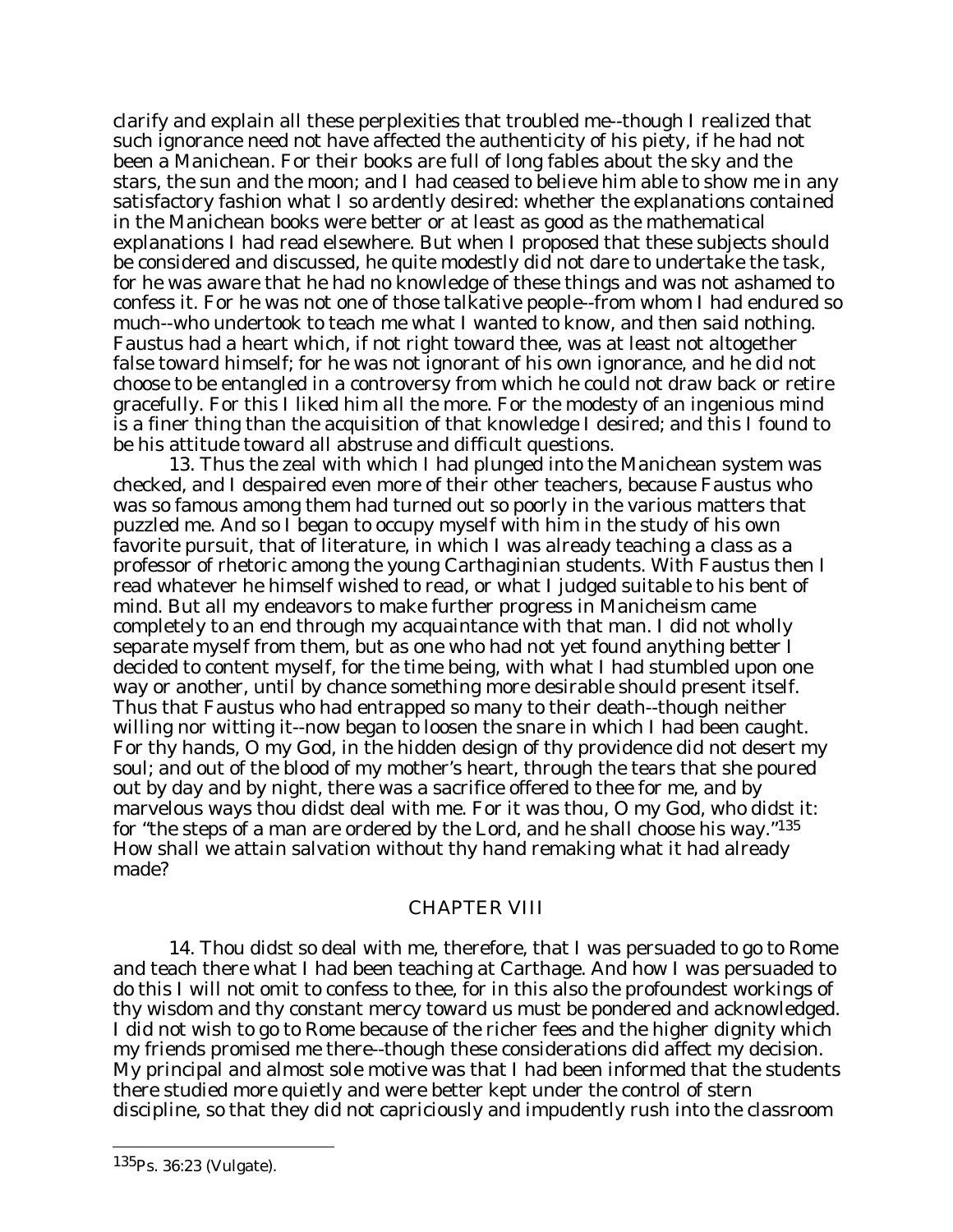of a teacher not their own--indeed, they were not admitted at all without the permission of the teacher. At Carthage, on the contrary, there was a shameful and intemperate license among the students. They burst in rudely and, with furious gestures, would disrupt the discipline which the teacher had established for the good of his pupils. Many outrages they perpetrated with astounding effrontery, things that would be punishable by law if they were not sustained by custom. Thus custom makes plain that such behavior is all the more worthless because it allows men to do what thy eternal law never will allow. They think that they act thus with impunity, though the very blindness with which they act is their punishment, and they suffer far greater harm than they inflict.

The manners that I would not adopt as a student I was compelled as a teacher to endure in others. And so I was glad to go where all who knew the situation assured me that such conduct was not allowed. But thou, "O my refuge and my portion in the land of the living,"136 didst goad me thus at Carthage so that I might thereby be pulled away from it and change my worldly habitation for the preservation of my soul. At the same time, thou didst offer me at Rome an enticement, through the agency of men enchanted with this death-in-life--by their insane conduct in the one place and their empty promises in the other. To correct my wandering footsteps, thou didst secretly employ their perversity and my own. For those who disturbed my tranquillity were blinded by shameful madness and also those who allured me elsewhere had nothing better than the earth's cunning. And I who hated actual misery in the one place sought fictitious happiness in the other.

15. Thou knewest the cause of my going from one country to the other, O God, but thou didst not disclose it either to me or to my mother, who grieved deeply over my departure and followed me down to the sea. She clasped me tight in her embrace, willing either to keep me back or to go with me, but I deceived her, pretending that I had a friend whom I could not leave until he had a favorable wind to set sail. Thus I lied to my mother--and such a mother!--and escaped. For this too thou didst mercifully pardon me--fool that I was--and didst preserve me from the waters of the sea for the water of thy grace; so that, when I was purified by that, the fountain of my mother's eyes, from which she had daily watered the ground for me as she prayed to thee, should be dried. And, since she refused to return without me, I persuaded her, with some difficulty, to remain that night in a place quite close to our ship, where there was a shrine in memory of the blessed Cyprian. That night I slipped away secretly, and she remained to pray and weep. And what was it, O Lord, that she was asking of thee in such a flood of tears but that thou wouldst not allow me to sail? But thou, taking thy own secret counsel and noting the real point to her desire, didst not grant what she was then asking in order to grant to her the thing that she had always been asking.

The wind blew and filled our sails, and the shore dropped out of sight. Wild with grief, she was there the next morning and filled thy ears with complaints and groans which thou didst disregard, although, at the very same time, thou wast using my longings as a means and wast hastening me on to the fulfillment of all longing. Thus the earthly part of her love to me was justly purged by the scourge of sorrow. Still, like all mothers--though even more than others--she loved to have me with her, and did not know what joy thou wast preparing for her through my going away. Not knowing this secret end, she wept and mourned and saw in her agony the inheritance of Eve--seeking in sorrow what she had brought forth in sorrow. And yet, after accusing me of perfidy and cruelty, she still continued her intercessions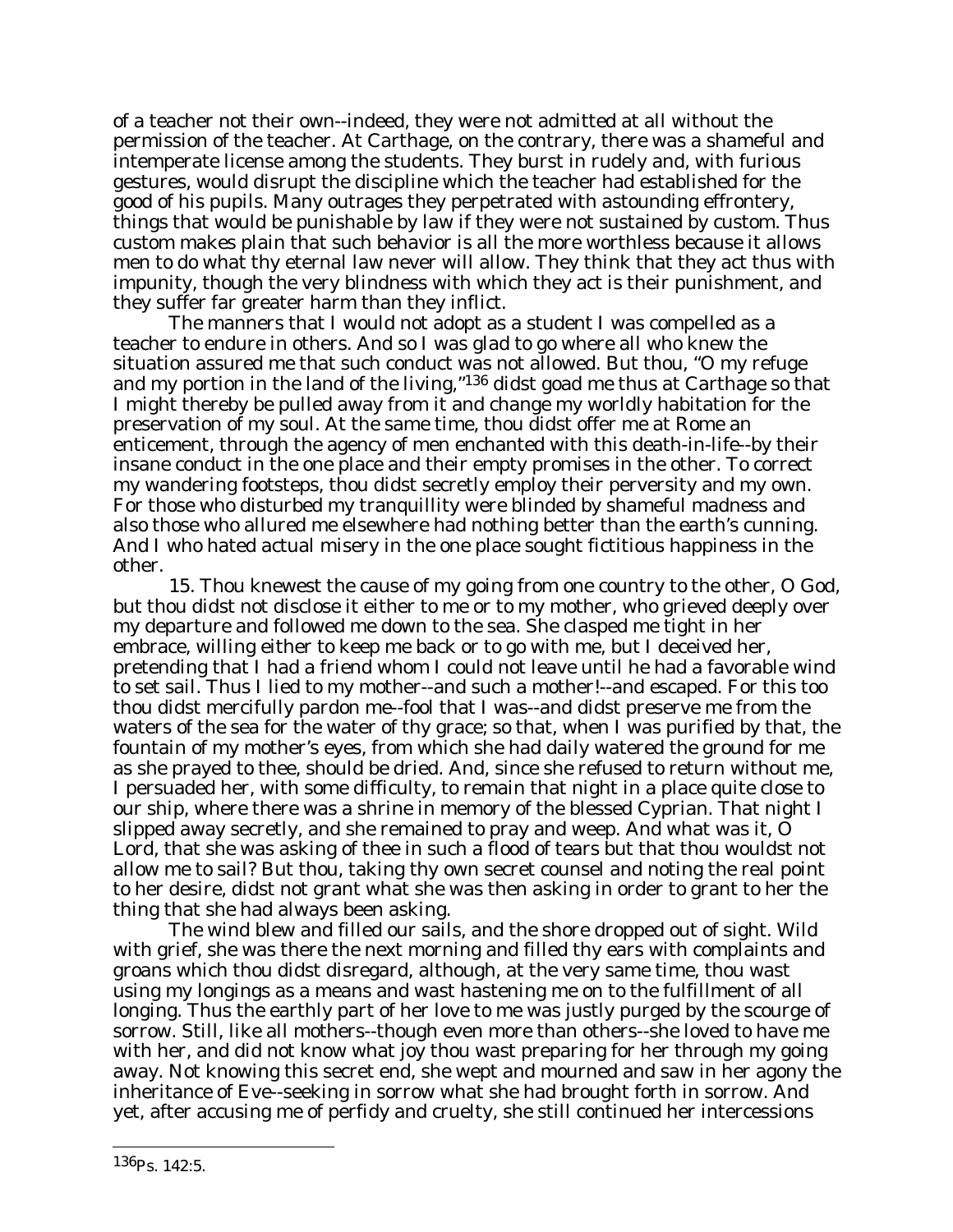for me to thee. She returned to her own home, and I went on to Rome.

#### CHAPTER IX

16. And lo, I was received in Rome by the scourge of bodily sickness; and I was very near to falling into hell, burdened with all the many and grievous sins I had committed against thee, myself, and others--all over and above that fetter of original sin whereby we all die in Adam. For thou hadst forgiven me none of these things in Christ, neither had he abolished by his cross the enmity137 that I had incurred from thee through my sins. For how could he do so by the crucifixion of a phantom, which was all I supposed him to be? The death of my soul was as real then as the death of his flesh appeared to me unreal. And the life of my soul was as false, because it was as unreal as the death of his flesh was real, though I believed it not.

My fever increased, and I was on the verge of passing away and perishing; for, if I had passed away then, where should I have gone but into the fiery torment which my misdeeds deserved, measured by the truth of thy rule? My mother knew nothing of this; yet, far away, she went on praying for me. And thou, present everywhere, didst hear her where she was and had pity on me where I was, so that I regained my bodily health, although I was still disordered in my sacrilegious heart. For that peril of death did not make me wish to be baptized. I was even better when, as a lad, I entreated baptism of my mother's devotion, as I have already related and confessed.138 But now I had since increased in dishonor, and I madly scoffed at all the purposes of thy medicine which would not have allowed me, though a sinner such as I was, to die a double death. Had my mother's heart been pierced with this wound, it never could have been cured, for I cannot adequately tell of the love she had for me, or how she still travailed for me in the spirit with a far keener anguish than when she bore me in the flesh.

17. I cannot conceive, therefore, how she could have been healed if my death (still in my sins) had pierced her inmost love. Where, then, would have been all her earnest, frequent, and ceaseless prayers to thee? Nowhere but with thee. But couldst thou, O most merciful God, despise the "contrite and humble heart"139 of that pure and prudent widow, who was so constant in her alms, so gracious and attentive to thy saints, never missing a visit to church twice a day, morning and evening--and this not for vain gossiping, nor old wives' fables, but in order that she might listen to thee in thy sermons, and thou to her in her prayers? Couldst thou, by whose gifts she was so inspired, despise and disregard the tears of such a one without coming to her aid--those tears by which she entreated thee, not for gold or silver, and not for any changing or fleeting good, but for the salvation of the soul of her son? By no means, O Lord. It is certain that thou wast near and wast hearing and wast carrying out the plan by which thou hadst predetermined it should be done. Far be it from thee that thou shouldst have deluded her in those visions and the answers she had received from thee--some of which I have mentioned, and others not--which she kept in her faithful heart, and, forever beseeching, urged them on thee as if they had thy own signature. For thou, "because thy mercy endureth forever,"140 hast so condescended to those whose debts thou hast pardoned that thou likewise dost become a debtor by thy promises.

<sup>137</sup>Cf. Eph. 2:15.

<sup>138</sup>Bk. I, Ch. XI, 17.

<sup>139</sup>Cf. Ps. 51:17.

<sup>140</sup>A constant theme in The Psalms and elsewhere; cf. Ps. 136.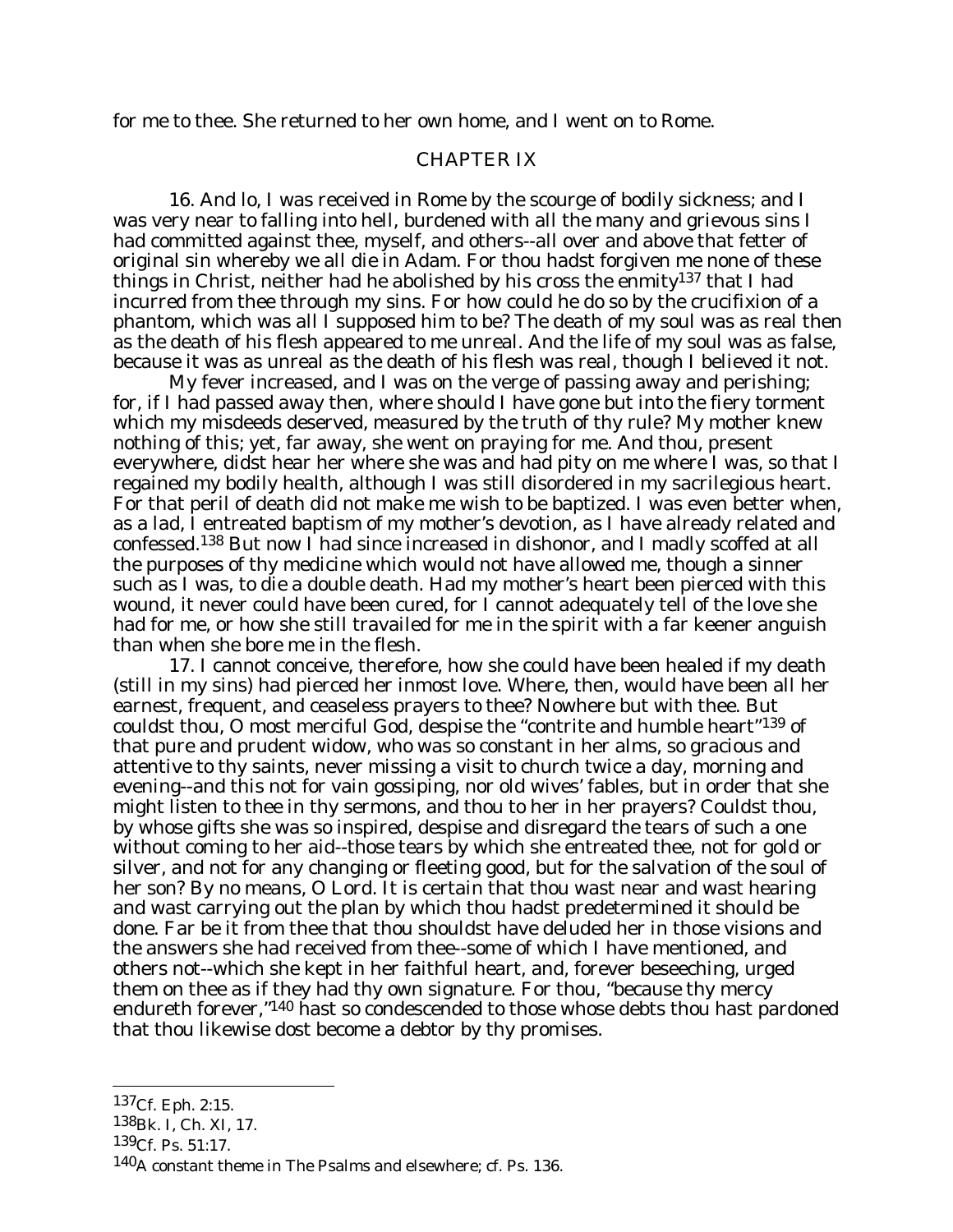# CHAPTER X

18. Thou didst restore me then from that illness, and didst heal the son of thy handmaid in his body, that he might live for thee and that thou mightest endow him with a better and more certain health. After this, at Rome, I again joined those deluding and deluded "saints"; and not their "hearers" only, such as the man was in whose house I had fallen sick, but also with those whom they called "the elect." For it still seemed to me "that it is not we who sin, but some other nature sinned in us." And it gratified my pride to be beyond blame, and when *I* did anything wrong not to have to confess that *I* had done wrong--"that thou mightest heal my soul because it had sinned against thee"<sup>141</sup>--and I loved to excuse my soul and to accuse something else inside me (I knew not what) but which was not I. But, assuredly, it was I, and it was my impiety that had divided me against myself. That sin then was all the more incurable because I did not deem myself a sinner. It was an execrable iniquity, O God Omnipotent, that I would have preferred to have thee defeated in me, to my destruction, than to be defeated by thee to my salvation. Not yet, therefore, hadst thou set a watch upon my mouth and a door around my lips that my heart might not incline to evil speech, to make excuse for sin with men that work iniquity.<sup> $142$ </sup> And, therefore, I continued still in the company of their "elect."

19. But now, hopeless of gaining any profit from that false doctrine, I began to hold more loosely and negligently even to those points which I had decided to rest content with, if I could find nothing better. I was now half inclined to believe that those philosophers whom they call "The Academics"143 were wiser than the rest in holding that we ought to doubt everything, and in maintaining that man does not have the power of comprehending any certain truth, for, although I had not yet understood their meaning, I was fully persuaded that they thought just as they are commonly reputed to do. And I did not fail openly to dissuade my host from his confidence which I observed that he had in those fictions of which the works of Mani are full. For all this, I was still on terms of more intimate friendship with these people than with others who were not of their heresy. I did not indeed defend it with my former ardor; but my familiarity with that group--and there were many of them concealed in Rome at that time144--made me slower to seek any other way. This was particularly easy since I had no hope of finding in thy Church the truth from which they had turned me aside, O Lord of heaven and earth, Creator of all things visible and invisible. And it still seemed to me most unseemly to believe that thou couldst have the form of human flesh and be bounded by the bodily shape of our limbs. And when I desired to meditate on my God, I did not know what to think of but a huge extended body--for what did not have bodily extension did not seem to me to exist- and this was the greatest and almost the sole cause of my unavoidable errors.

20. And thus I also believed that evil was a similar kind of substance, and that it had its own hideous and deformed extended body--either in a dense form which they called the earth or in a thin and subtle form as, for example, the substance of the air, which they imagined as some malignant spirit penetrating that

144The Manicheans were under an official ban in Rome.

<sup>141</sup>Cf. Ps. 41:4.

<sup>142</sup>Cf. Ps 141:3f.

<sup>&</sup>lt;sup>143</sup>Followers of the skeptical tradition established in the Platonic Academy by Arcesilaus and Carneades in the third century B.C. They taught the necessity of suspended judgment, in all questions of truth, and would allow nothing more than the consent of probability. This tradition was known in Augustine's time chiefly through the writings of Cicero; cf. his *Academica*. This kind of skepticism shook Augustine's complacency severely, and he wrote one of his first dialogues, *Contra Academicos*, in an effort to clear up the problem posed thereby.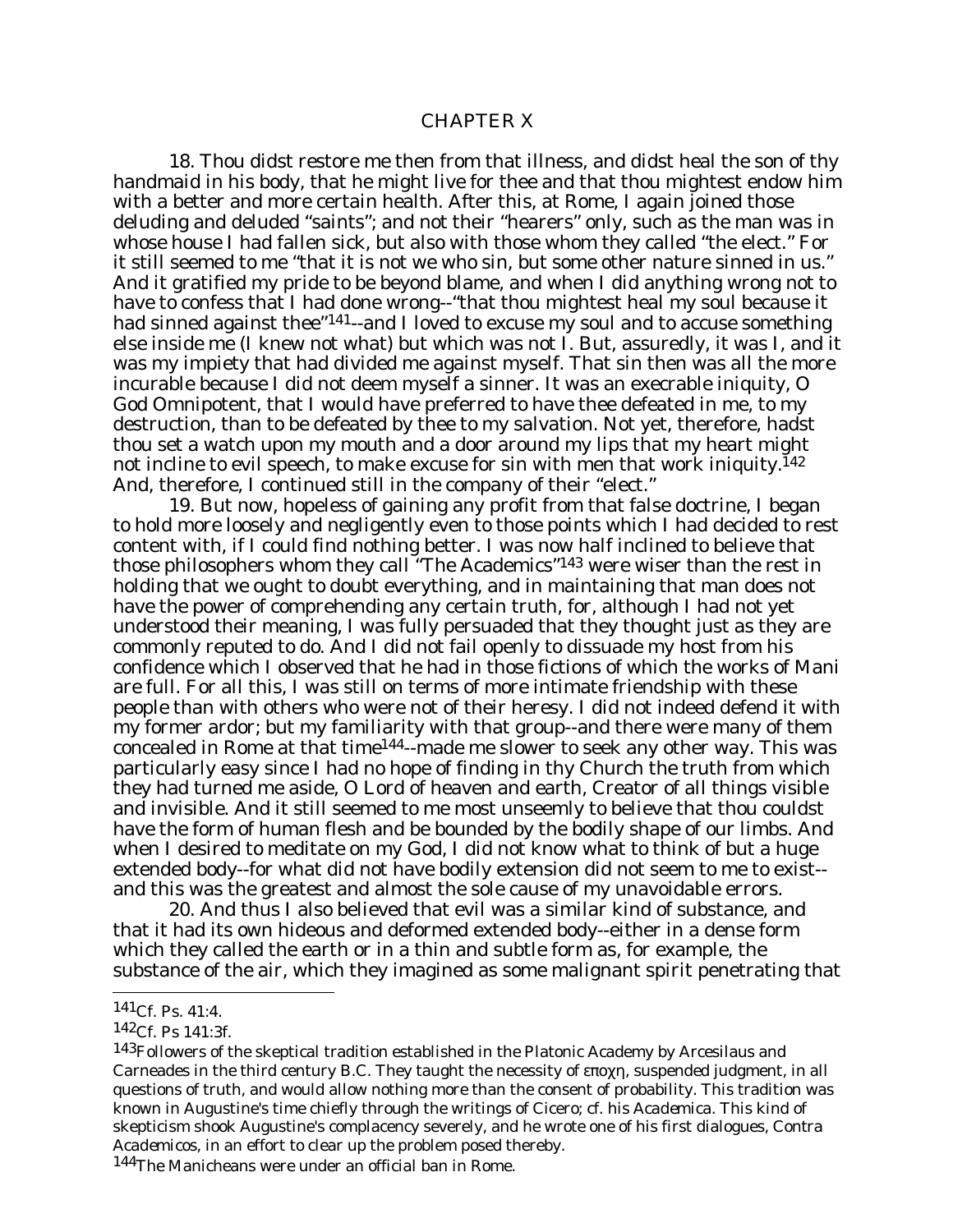earth. And because my piety--such as it was--still compelled me to believe that the good God never created any evil substance, I formed the idea of two masses, one opposed to the other, both infinite but with the evil more contracted and the good more expansive. And from this diseased beginning, the other sacrileges followed after.

For when my mind tried to turn back to the Catholic faith, I was cast down, since the Catholic faith was not what I judged it to be. And it seemed to me a greater piety to regard thee, my God--to whom I make confession of thy mercies--as infinite in all respects save that one: where the extended mass of evil stood opposed to thee, where I was compelled to confess that thou art finite--than if I should think that thou couldst be confined by the form of a human body on every side. And it seemed better to me to believe that no evil had been created by thee--for in my ignorance evil appeared not only to be some kind of substance but a corporeal one at that. This was because I had, thus far, no conception of mind, except as a subtle body diffused throughout local spaces. This seemed better than to believe that anything could emanate from thee which had the character that I considered evil to be in its nature. And I believed that our Saviour himself also--thy Only Begotten- had been brought forth, as it were, for our salvation out of the mass of thy bright shining substance. So that I could believe nothing about him except what I was able to harmonize with these vain imaginations. I thought, therefore, that such a nature could not be born of the Virgin Mary without being mingled with the flesh, and I could not see how the divine substance, as I had conceived it, could be mingled thus without being contaminated. I was afraid, therefore, to believe that he had been born in the flesh, lest I should also be compelled to believe that he had been contaminated by the flesh. Now will thy spiritual ones smile blandly and lovingly at me if they read these confessions. Yet such was I.

#### CHAPTER XI

21. Furthermore, the things they censured in thy Scriptures I thought impossible to be defended. And yet, occasionally, I desired to confer on various matters with someone well learned in those books, to test what he thought of them. For already the words of one Elpidius, who spoke and disputed face to face against these same Manicheans, had begun to impress me, even when I was at Carthage; because he brought forth things out of the Scriptures that were not easily withstood, to which their answers appeared to me feeble. One of their answers they did not give forth publicly, but only to us in private--when they said that the writings of the New Testament had been tampered with by unknown persons who desired to ingraft the Jewish law into the Christian faith. But they themselves never brought forward any uncorrupted copies. Still thinking in corporeal categories and very much ensnared and to some extent stifled, I was borne down by those conceptions of bodily substance. I panted under this load for the air of thy truth, but I was not able to breathe it pure and undefiled.

#### CHAPTER XII

22. I set about diligently to practice what I came to Rome to do--the teaching of rhetoric. The first task was to bring together in my home a few people to whom and through whom I had begun to be known. And lo, I then began to learn that other offenses were committed in Rome which I had not had to bear in Africa. Just as I had been told, those riotous disruptions by young blackguards were not practiced here. Yet, now, my friends told me, many of the Roman students--breakers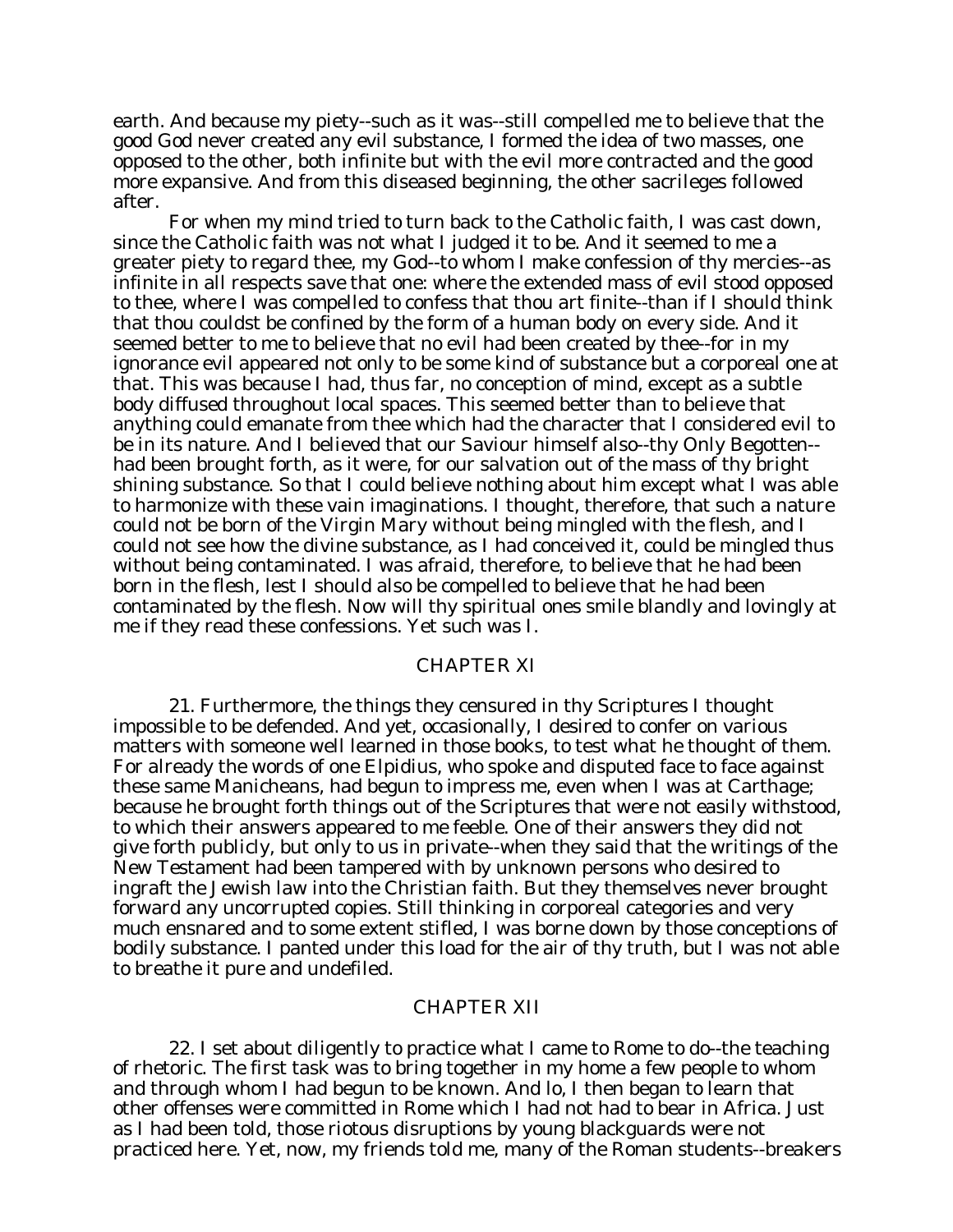of faith, who, for the love of money, set a small value on justice--would conspire together and suddenly transfer to another teacher, to evade paying their master's fees. My heart hated such people, though not with a "perfect hatred"145; for doubtless I hated them more because I was to suffer from them than on account of their own illicit acts. Still, such people are base indeed; they fornicate against thee, for they love the transitory mockeries of temporal things and the filthy gain which begrimes the hand that grabs it; they embrace the fleeting world and scorn thee, who abidest and invitest us to return to thee and who pardonest the prostituted human soul when it does return to thee. Now I hate such crooked and perverse men, although I love them if they will be corrected and come to prefer the learning they obtain to money and, above all, to prefer thee to such learning, O God, the truth and fullness of our positive good, and our most pure peace. But then the wish was stronger in me for my own sake not to suffer evil from them than was my desire that they should become good for thy sake.

## CHAPTER XIII

23. When, therefore, the officials of Milan sent to Rome, to the prefect of the city, to ask that he provide them with a teacher of rhetoric for their city and to send him at the public expense, I applied for the job through those same persons, drunk with the Manichean vanities, to be freed from whom I was going away--though neither they nor I were aware of it at the time. They recommended that Symmachus, who was then prefect, after he had proved me by audition, should appoint me.

And to Milan I came, to Ambrose the bishop, famed through the whole world as one of the best of men, thy devoted servant. His eloquent discourse in those times abundantly provided thy people with the flour of thy wheat, the gladness of thy oil, and the sober intoxication of thy wine.<sup>146</sup> To him I was led by thee without my knowledge, that by him I might be led to thee in full knowledge. That man of God received me as a father would, and welcomed my coming as a good bishop should. And I began to love him, of course, not at the first as a teacher of the truth, for I had entirely despaired of finding that in thy Church--but as a friendly man. And I studiously listened to him--though not with the right motive--as he preached to the people. I was trying to discover whether his eloquence came up to his reputation, and whether it flowed fuller or thinner than others said it did. And thus I hung on his words intently, but, as to his subject matter, I was only a careless and contemptuous listener. I was delighted with the charm of his speech, which was more erudite, though less cheerful and soothing, than Faustus' style. As for subject matter, however, there could be no comparison, for the latter was wandering around in Manichean deceptions, while the former was teaching salvation most soundly. But "salvation is far from the wicked,"<sup>147</sup> such as I was then when I stood before him. Yet I was drawing nearer, gradually and unconsciously.

# CHAPTER XIV

24. For, although I took no trouble to learn what he said, but only to hear how

<sup>145</sup>Ps. 139:22.

<sup>146</sup>A mixed figure here, put together from Ps. 4:7; 45:7; 104:15; the phrase *sobriam vini ebrietatem* is almost certainly an echo of a stanza of one of Ambrose's own hymns, *Splendor paternae gloriae*, which Augustine had doubtless learned in Milan: "*Bibamus sobriam ebrietatem spiritus*." Cf. W.I. Merrill, *Latin Hymns* (Boston, 1904), pp. 4, 5.

<sup>147</sup>Ps. 119:155.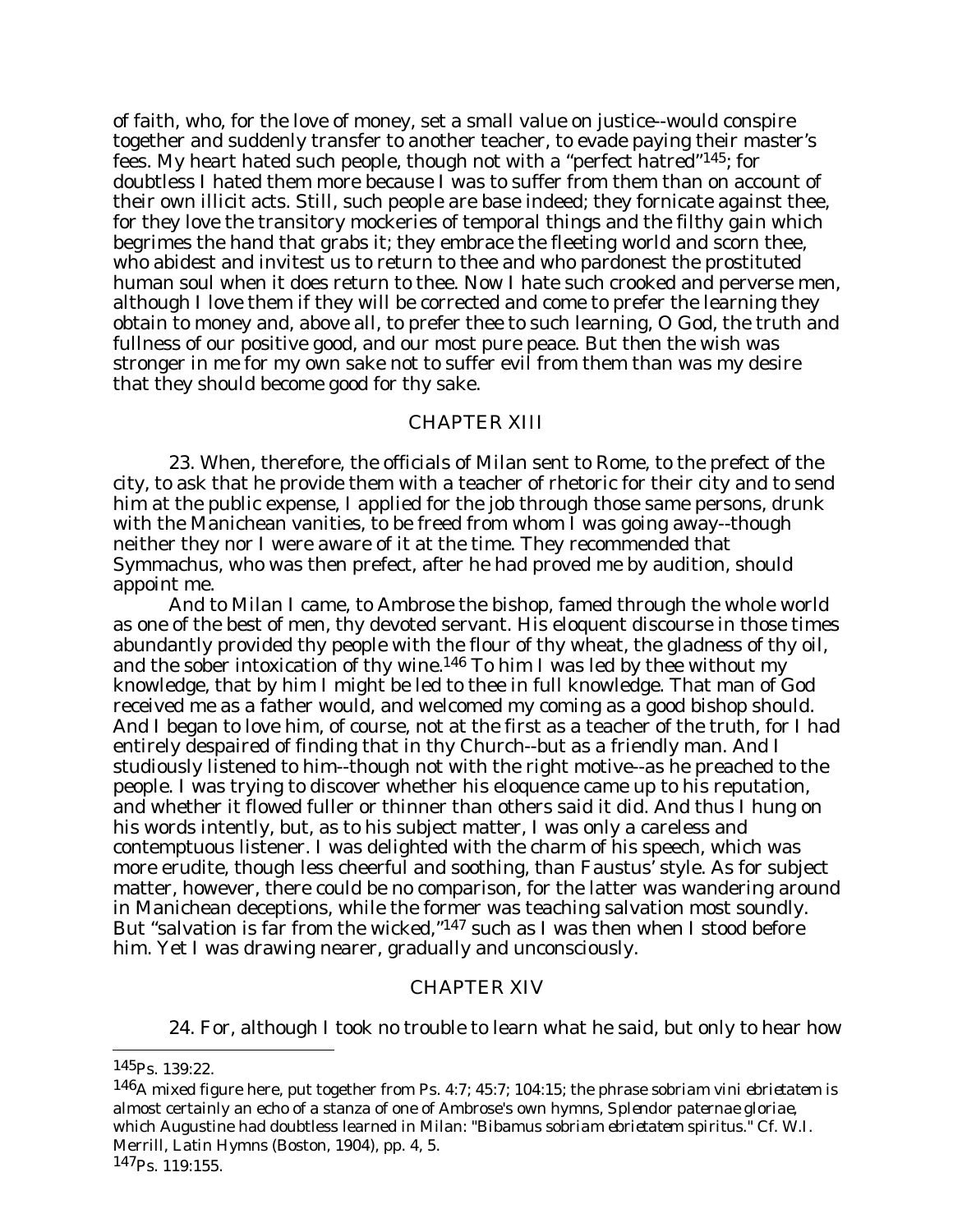he said it--for this empty concern remained foremost with me as long as I despaired of finding a clear path from man to thee--yet, along with the eloquence I prized, there also came into my mind the ideas which I ignored; for I could not separate them. And, while I opened my heart to acknowledge how skillfully he spoke, there also came an awareness of how *truly* he spoke--but only gradually. First of all, his ideas had already begun to appear to me defensible; and the Catholic faith, for which I supposed that nothing could be said against the onslaught of the Manicheans, I now realized could be maintained without presumption. This was especially clear after I had heard one or two parts of the Old Testament explained allegorically--whereas before this, when I had interpreted them literally, they had "killed" me spiritually.148 However, when many of these passages in those books were expounded to me thus, I came to blame my own despair for having believed that no reply could be given to those who hated and scoffed at the Law and the Prophets. Yet I did not see that this was reason enough to follow the Catholic way, just because it had learned advocates who could answer objections adequately and without absurdity. Nor could I see that what I had held to heretofore should now be condemned, because both sides were equally defensible. For that way did not appear to me yet vanquished; but neither did it seem yet victorious.

25. But now I earnestly bent my mind to require if there was possible any way to prove the Manicheans guilty of falsehood. If I could have conceived of a spiritual substance, all their strongholds would have collapsed and been cast out of my mind. But I could not. Still, concerning the body of this world, nature as a whole- -now that I was able to consider and compare such things more and more--I now decided that the majority of the philosophers held the more probable views. So, in what I thought was the method of the Academics--doubting everything and fluctuating between all the options--I came to the conclusion that the Manicheans were to be abandoned. For I judged, even in that period of doubt, that I could not remain in a sect to which I preferred some of the philosophers. But I refused to commit the cure of my fainting soul to the philosophers, because they were without the saving name of Christ. I resolved, therefore, to become a catechumen in the Catholic Church--which my parents had so much urged upon me--until something certain shone forth by which I might guide my course.

<sup>&</sup>lt;sup>148</sup>Cf. 2 Cor. 3:6. The discovery of the allegorical method of interpretation opened new horizons for Augustine in Biblical interpretation and he adopted it as a settled principle in his sermons and commentaries; cf. M. Pontet, *L'Exégèse de Saint Augustin prédicateur* (Lyons, 1946).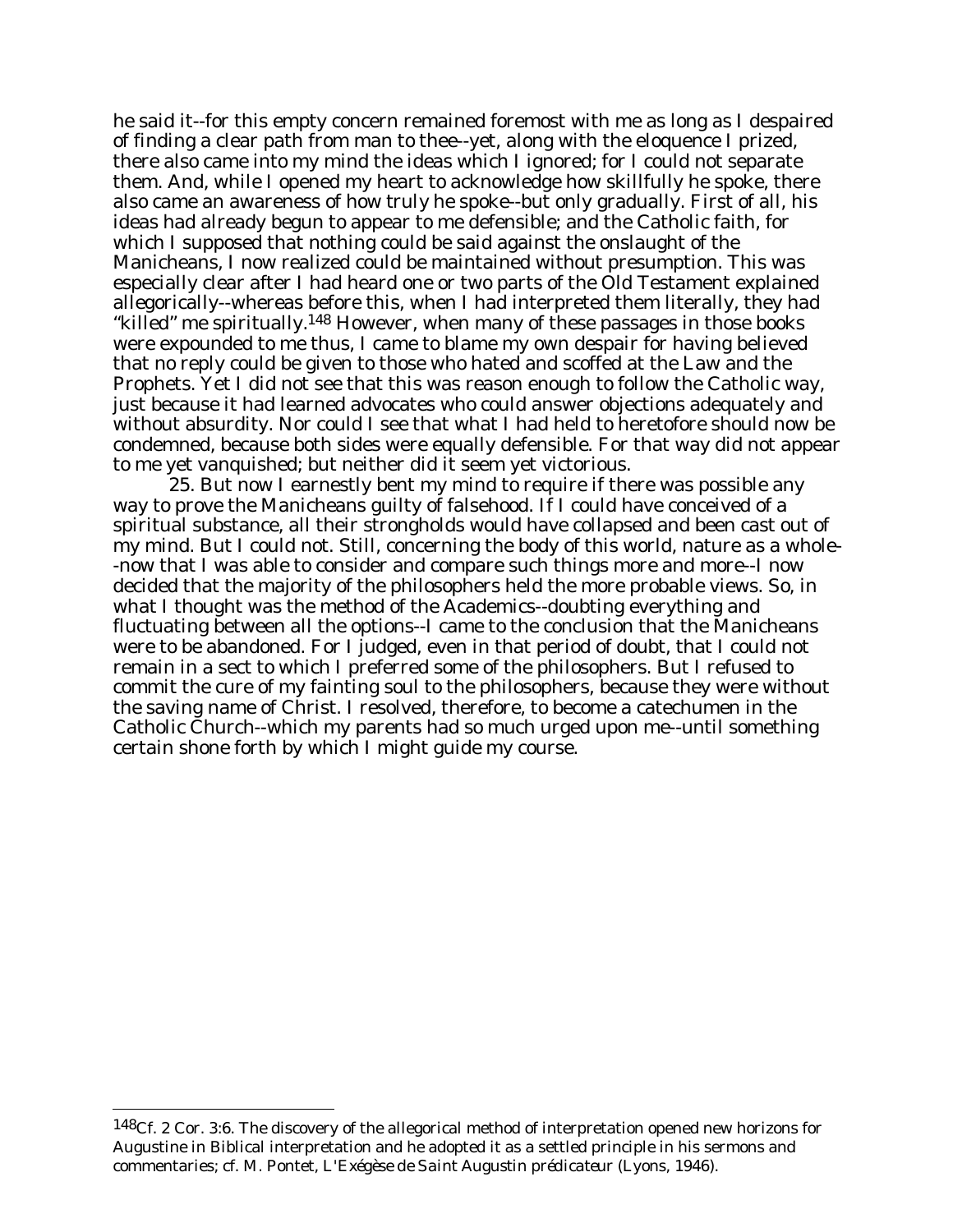# BOOK SIX

*Turmoil in the twenties. Monica follows Augustine to Milan and finds him a catechumen in the Catholic Church. Both admire Ambrose but Augustine gets no help from him on his personal problems. Ambition spurs and Alypius and Nebridius join him in a confused quest for the happy life. Augustine becomes engaged, dismisses his first mistress, takes another, and continues his fruitless search for truth.*

#### CHAPTER I

1. O Hope from my youth,149 where wast thou to me and where hadst thou gone away?150 For hadst thou not created me and differentiated me from the beasts of the field and the birds of the air, making me wiser than they? And yet I was wandering about in a dark and slippery way, seeking thee outside myself and thus not finding the God of my heart. I had gone down into the depths of the sea and had lost faith, and had despaired of ever finding the truth.

By this time my mother had come to me, having mustered the courage of piety, following over sea and land, secure in thee through all the perils of the journey. For in the dangers of the voyage she comforted the sailors--to whom the inexperienced voyagers, when alarmed, were accustomed to go for comfort--and assured them of a safe arrival because she had been so assured by thee in a vision.

She found me in deadly peril through my despair of ever finding the truth. But when I told her that I was now no longer a Manichean, though not yet a Catholic Christian, she did not leap for joy as if this were unexpected; for she had already been reassured about that part of my misery for which she had mourned me as one dead, but also as one who would be raised to thee. She had carried me out on the bier of her thoughts, that thou mightest say to the widow's son, "Young man, I say unto you, arise!"151 and then he would revive and begin to speak, and thou wouldst deliver him to his mother. Therefore, her heart was not agitated with any violent exultation when she heard that so great a part of what she daily entreated thee to do had actually already been done--that, though I had not yet grasped the truth, I was rescued from falsehood. Instead, she was fully confident that thou who hadst promised the whole would give her the rest, and thus most calmly, and with a fully confident heart, she replied to me that she believed, in Christ, that before she died she would see me a faithful Catholic. And she said no more than this to me. But to thee, O Fountain of mercy, she poured out still more frequent prayers and tears that thou wouldst hasten thy aid and enlighten my darkness, and she hurried all the more zealously to the church and hung upon the words of Ambrose, praying for the fountain of water that springs up into everlasting life.152 For she loved that man as an angel of God, since she knew that it was by him that I had been brought thus far to that wavering state of agitation I was now in, through which she was fully persuaded I should pass from sickness to health, even though it would be after a still sharper convulsion which physicians call "the crisis."

<sup>149</sup>Cf. Ps. 71:5.

 $150Cf$ . Ps. 10:1.

<sup>151</sup>Cf. Luke 7:11-17.

<sup>152</sup>Cf. John 4:14.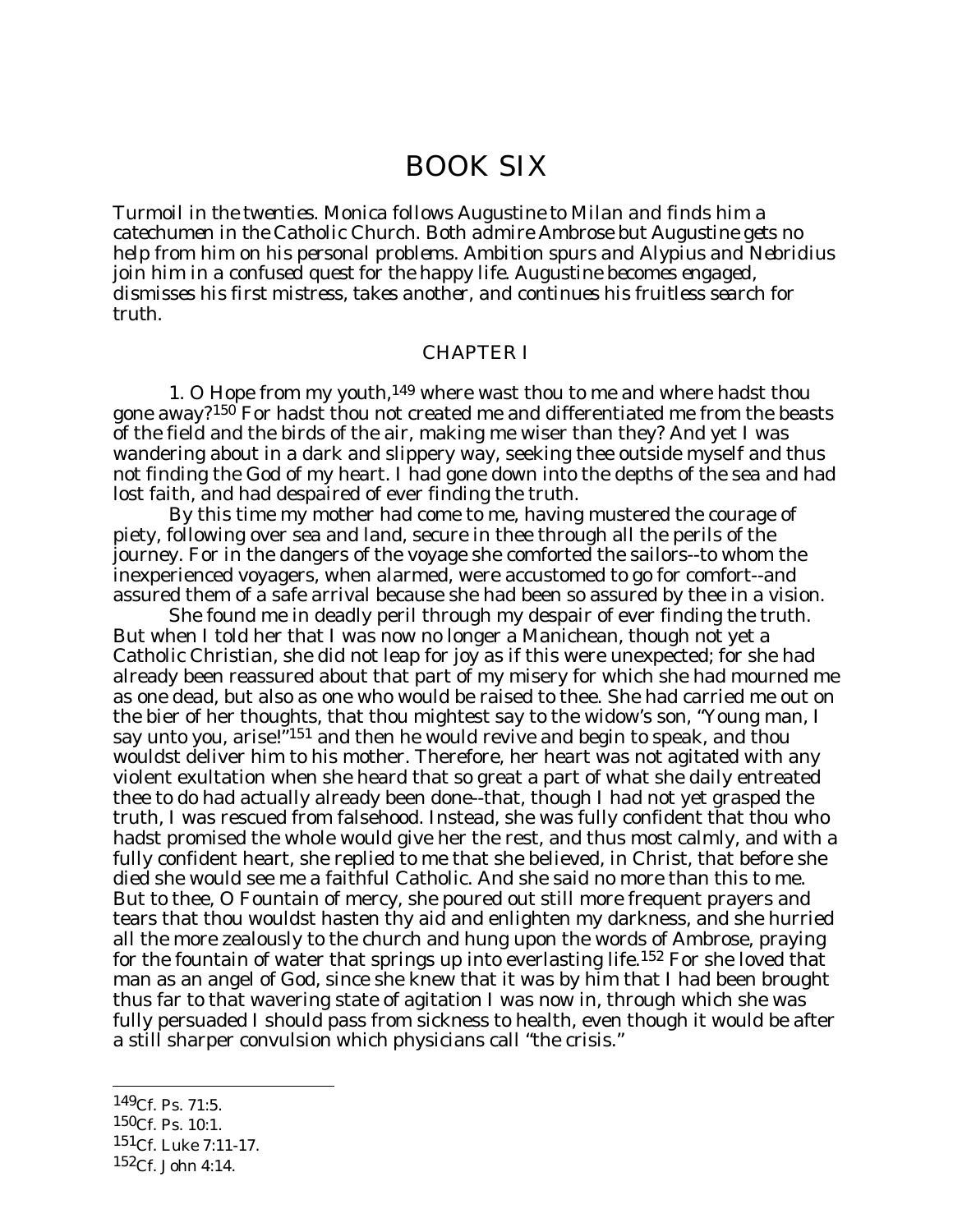#### CHAPTER II

2. So also my mother brought to certain oratories, erected in the memory of the saints, offerings of porridge, bread, and wine--as had been her custom in Africa- and she was forbidden to do so by the doorkeeper [*ostiarius*]. And as soon as she learned that it was the bishop who had forbidden it, she acquiesced so devoutly and obediently that I myself marveled how readily she could bring herself to turn critic of her own customs, rather than question his prohibition. For winebibbing had not taken possession of her spirit, nor did the love of wine stimulate her to hate the truth, as it does too many, both male and female, who turn as sick at a hymn to sobriety as drunkards do at a draught of water. When she had brought her basket with the festive gifts, which she would taste first herself and give the rest away, she would never allow herself more than one little cup of wine, diluted according to her own temperate palate, which she would taste out of courtesy. And, if there were many oratories of departed saints that ought to be honored in the same way, she still carried around with her the same little cup, to be used everywhere. This became not only very much watered but also quite tepid with carrying it about. She would distribute it by small sips to those around, for she sought to stimulate their devotion, not pleasure.

But as soon as she found that this custom was forbidden by that famous preacher and most pious prelate, even to those who would use it in moderation, lest thereby it might be an occasion of gluttony for those who were already drunken (and also because these funereal memorials were very much like some of the superstitious practices of the pagans), she most willingly abstained from it. And, in place of a basket filled with fruits of the earth, she had learned to bring to the oratories of the martyrs a heart full of purer petitions, and to give all that she could to the poor--so that the Communion of the Lord's body might be rightly celebrated in those places where, after the example of his Passion, the martyrs had been sacrificed and crowned. But yet it seems to me, O Lord my God--and my heart thinks of it this way in thy sight--that my mother would probably not have given way so easily to the rejection of this custom if it had been forbidden by another, whom she did not love as she did Ambrose. For, out of her concern for my salvation, she loved him most dearly; and he loved her truly, on account of her faithful religious life, in which she frequented the church with good works, "fervent in spirit."153 Thus he would, when he saw me, often burst forth into praise of her, congratulating me that I had such a mother--little knowing what a son she had in me, who was still a skeptic in all these matters and who could not conceive that the way of life could be found out.

#### CHAPTER III

3. Nor had I come yet to groan in my prayers that thou wouldst help me. My mind was wholly intent on knowledge and eager for disputation. Ambrose himself I esteemed a happy man, as the world counted happiness, because great personages held him in honor. Only his celibacy appeared to me a painful burden. But what hope he cherished, what struggles he had against the temptations that beset his high station, what solace in adversity, and what savory joys thy bread possessed for the hidden mouth of his heart when feeding on it, I could neither conjecture nor experience.

Nor did he know my own frustrations, nor the pit of my danger. For I could

<sup>153</sup>Rom. 12:11.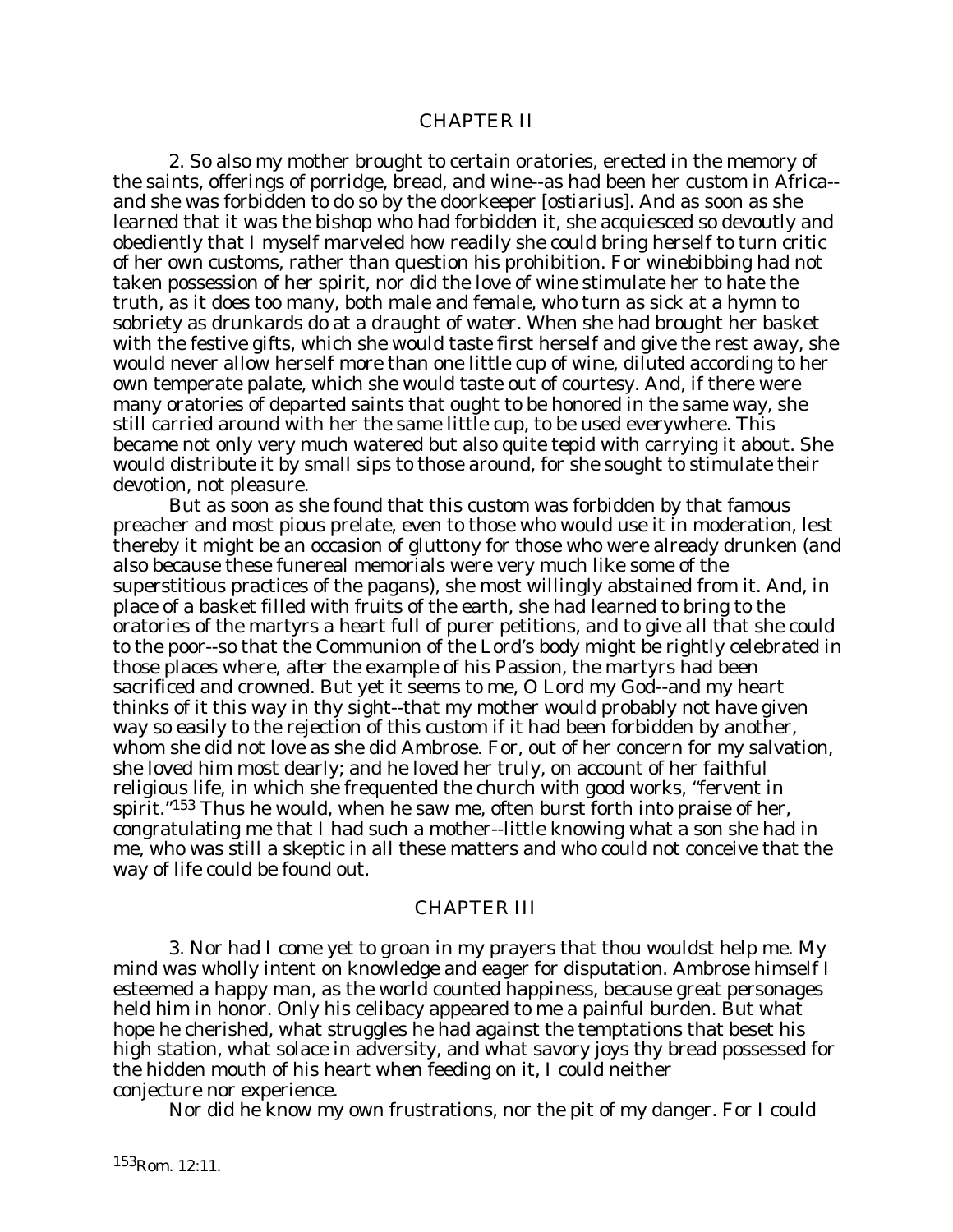not request of him what I wanted as I wanted it, because I was debarred from hearing and speaking to him by crowds of busy people to whose infirmities he devoted himself. And when he was not engaged with them--which was never for long at a time--he was either refreshing his body with necessary food or his mind with reading.

Now, as he read, his eyes glanced over the pages and his heart searched out the sense, but his voice and tongue were silent. Often when we came to his room--for no one was forbidden to enter, nor was it his custom that the arrival of visitors should be announced to him--we would see him thus reading to himself. After we had sat for a long time in silence--for who would dare interrupt one so intent?--we would then depart, realizing that he was unwilling to be distracted in the little time he could gain for the recruiting of his mind, free from the clamor of other men's business. Perhaps he was fearful lest, if the author he was studying should express himself vaguely, some doubtful and attentive hearer would ask him to expound it or discuss some of the more abstruse questions, so that he could not get over as much material as he wished, if his time was occupied with others. And even a truer reason for his reading to himself might have been the care for preserving his voice, which was very easily weakened. Whatever his motive was in so doing, it was doubtless, in such a man, a good one.

4. But actually I could find no opportunity of putting the questions I desired to that holy oracle of thine in his heart, unless it was a matter which could be dealt with briefly. However, those surgings in me required that he should give me his full leisure so that I might pour them out to him; but I never found him so. I heard him, indeed, every Lord's Day, "rightly dividing the word of truth"154 among the people. And I became all the more convinced that all those knots of crafty calumnies which those deceivers of ours had knit together against the divine books could be unraveled.

I soon understood that the statement that man was made after the image of Him that created him<sup>155</sup> was not understood by thy spiritual sons--whom thou hadst regenerated through the Catholic Mother<sup>156</sup> through grace--as if they believed and imagined that thou wert bounded by a human form, although what was the nature of a spiritual substance I had not the faintest or vaguest notion. Still rejoicing, I blushed that for so many years I had bayed, not against the Catholic faith, but against the fables of fleshly imagination. For I had been both impious and rash in this, that I had condemned by pronouncement what I ought to have learned by inquiry. For thou, O Most High, and most near, most secret, yet most present, who dost not have limbs, some of which are larger and some smaller, but who art wholly everywhere and nowhere in space, and art not shaped by some corporeal form: thou didst create man after thy own image and, see, he dwells in space, both head and feet.

## CHAPTER IV

5. Since I could not then understand how this image of thine could subsist, I should have knocked on the door and propounded the doubt as to how it was to be believed, and not have insultingly opposed it as if it were actually believed. Therefore, my anxiety as to what I could retain as certain gnawed all the more sharply into my soul, and I felt quite ashamed because during the long time I had

<sup>154</sup>2 Tim. 2:15. 155Cf. Gen. 1:26f. 156The Church.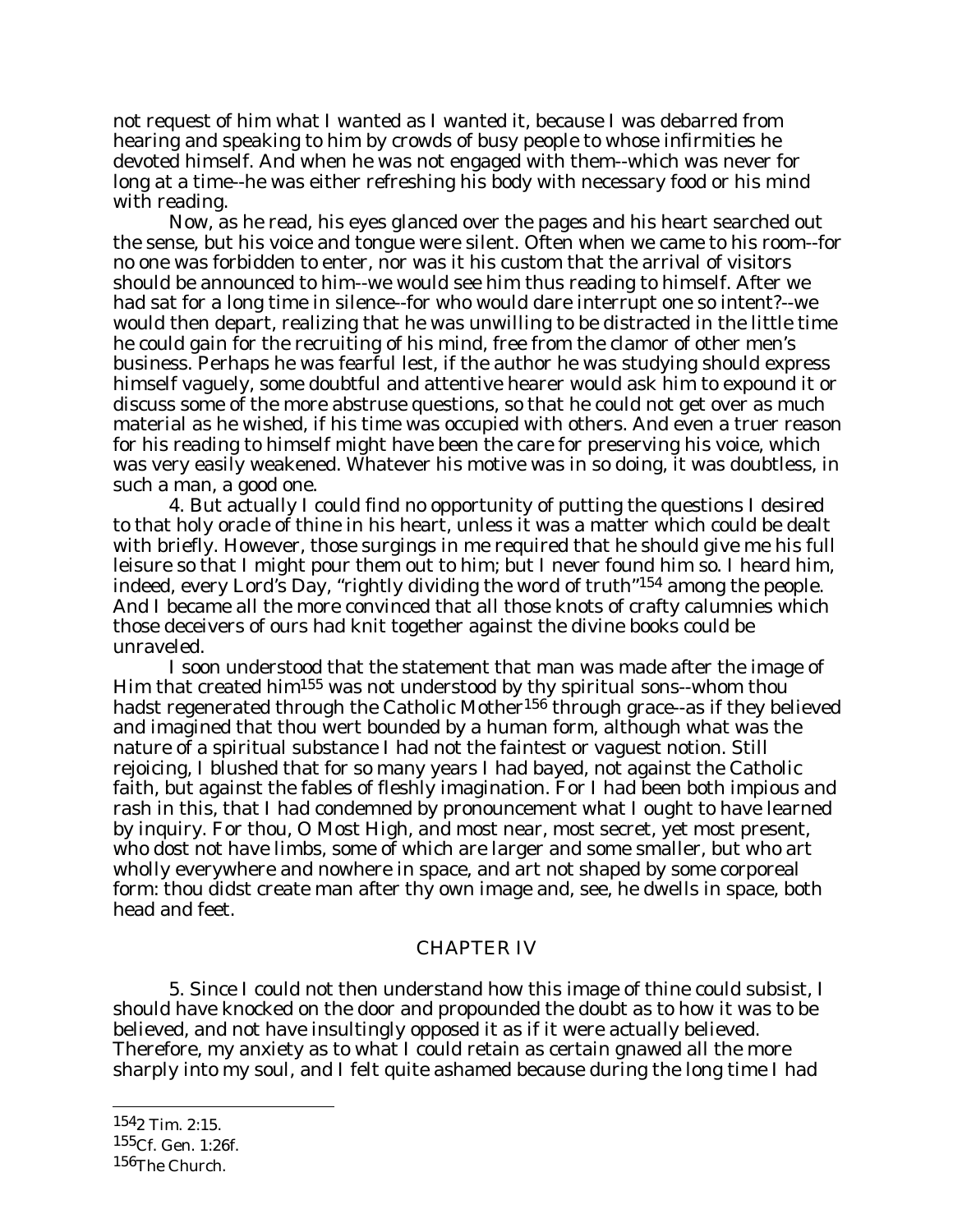been deluded and deceived by the [Manichean] promises of certainties, I had, with childish petulance, prated of so many uncertainties as if they were certain. That they were falsehoods became apparent to me only afterward. However, I was certain that they were uncertain and since I had held them as certainly uncertain I had accused thy Catholic Church with a blind contentiousness. I had not yet discovered that it taught the truth, but I now knew that it did not teach what I had so vehemently accused it of. In this respect, at least, I was confounded and converted; and I rejoiced, O my God, that the one Church, the body of thy only Son--in which the name of Christ had been sealed upon me as an infant--did not relish these childish trifles and did not maintain in its sound doctrine any tenet that would involve pressing thee, the Creator of all, into space, which, however extended and immense, would still be bounded on all sides--like the shape of a human body.

6. I was also glad that the old Scriptures of the Law and the Prophets were laid before me to be read, not now with an eye to what had seemed absurd in them when formerly I censured thy holy ones for thinking thus, when they actually did not think in that way. And I listened with delight to Ambrose, in his sermons to the people, often recommending this text most diligently as a rule: "The letter kills, but the spirit gives life,"157 while at the same time he drew aside the mystic veil and opened to view the spiritual meaning of what seemed to teach perverse doctrine if it were taken according to the letter. I found nothing in his teachings that offended me, though I could not yet know for certain whether what he taught was true. For all this time I restrained my heart from assenting to anything, fearing to fall headlong into error. Instead, by this hanging in suspense, I was being strangled.<sup>158</sup> For my desire was to be as certain of invisible things as I was that seven and three are ten. I was not so deranged as to believe that *this* could not be comprehended, but my desire was to have other things as clear as this, whether they were physical objects, which were not present to my senses, or spiritual objects, which I did not know how to conceive of except in physical terms.

If I could have believed, I might have been cured, and, with the sight of my soul cleared up, it might in some way have been directed toward thy truth, which always abides and fails in nothing. But, just as it happens that a man who has tried a bad physician fears to trust himself with a good one, so it was with the health of my soul, which could not be healed except by believing. But lest it should believe falsehoods, it refused to be cured, resisting thy hand, who hast prepared for us the medicines of faith and applied them to the maladies of the whole world, and endowed them with such great efficacy.

## CHAPTER V

7. Still, from this time forward, I began to prefer the Catholic doctrine. I felt that it was with moderation and honesty that it commanded things to be believed that were not demonstrated--whether they could be demonstrated, but not to everyone, or whether they could not be demonstrated at all. This was far better than the method of the Manicheans, in which our credulity was mocked by an audacious promise of knowledge and then many fabulous and absurd things were forced upon believers *because* they were incapable of demonstration. After that, O Lord, little by little, with a gentle and most merciful hand, drawing and calming my heart, thou didst persuade me that, if I took into account the multitude of things I had never

1572 Cor. 3:6.

<sup>158&</sup>lt;sub>Another reference to the Academic doctrine of *suspendium* (except ); cf. Bk. V, Ch. X, 19, and also</sub> *Enchiridion*, VII, 20.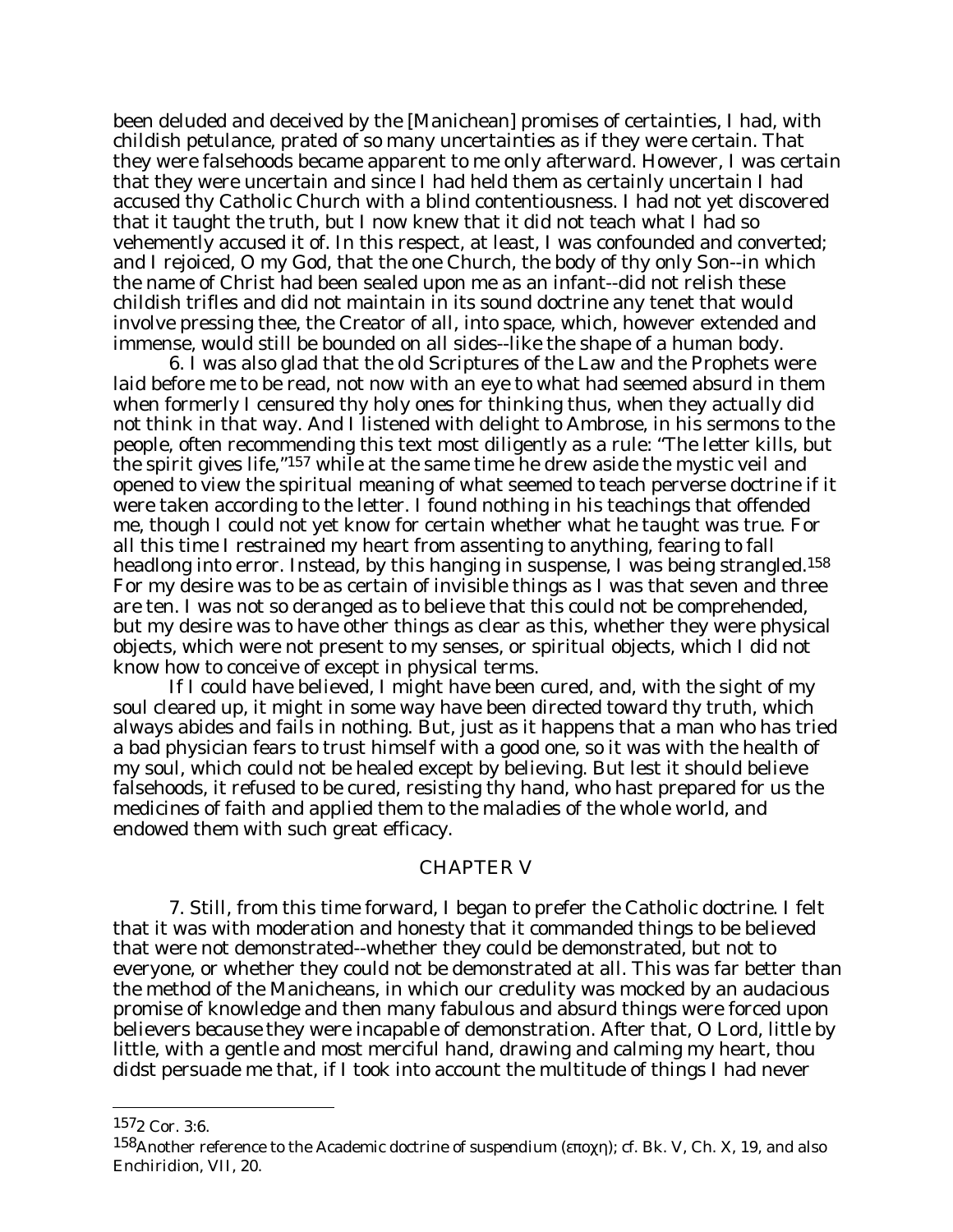seen, nor been present when they were enacted--such as many of the events of secular history; and the numerous reports of places and cities which I had not seen; or such as my relations with many friends, or physicians, or with these men and those--that unless we should believe, we should do nothing at all in this life.159 Finally, I was impressed with what an unalterable assurance I believed which two people were my parents, though this was impossible for me to know otherwise than by hearsay. By bringing all this into my consideration, thou didst persuade me that it was not the ones who believed thy books--which with so great authority thou hast established among nearly all nations--but those who did not believe them who were to be blamed. Moreover, those men were not to be listened to who would say to me, "How do you know that those Scriptures were imparted to mankind by the Spirit of the one and most true God?" For this was the point that was most of all to be believed, since no wranglings of blasphemous questions such as I had read in the books of the self-contradicting philosophers could once snatch from me the belief that thou dost exist--although *what* thou art I did not know--and that to thee belongs the governance of human affairs.

8. This much I believed, some times more strongly than other times. But I always believed both that thou art and that thou hast a care for us,160 although I was ignorant both as to what should be thought about thy substance and as to which way led, or led back, to thee. Thus, since we are too weak by unaided reason to find out truth, and since, because of this, we need the authority of the Holy Writings, I had now begun to believe that thou wouldst not, under any circumstances, have given such eminent authority to those Scriptures throughout all lands if it had not been that through them thy will may be believed in and that thou mightest be sought. For, as to those passages in the Scripture which had heretofore appeared incongruous and offensive to me, now that I had heard several of them expounded reasonably, I could see that they were to be resolved by the mysteries of spiritual interpretation. The authority of Scripture seemed to me all the more revered and worthy of devout belief because, although it was visible for all to read, it reserved the full majesty of its secret wisdom within its spiritual profundity. While it stooped to all in the great plainness of its language and simplicity of style, it yet required the closest attention of the most serious-minded- so that it might receive all into its common bosom, and direct some few through its narrow passages toward thee, yet many more than would have been the case had there not been in it such a lofty authority, which nevertheless allured multitudes to its bosom by its holy humility. I continued to reflect upon these things, and thou wast with me. I sighed, and thou didst hear me. I vacillated, and thou guidedst me. I roamed the broad way of the world, and thou didst not desert me.

#### CHAPTER VI

9. I was still eagerly aspiring to honors, money, and matrimony; and thou didst mock me. In pursuit of these ambitions I endured the most bitter hardships, in which thou wast being the more gracious the less thou wouldst allow anything that was not thee to grow sweet to me. Look into my heart, O Lord, whose prompting it is that I should recall all this, and confess it to thee. Now let my soul cleave to thee,

159*Nisi crederentur, omnino in hac vita nihil ageremus*, which should be set alongside the more famous *nisi crederitis, non intelligetis* (*Enchiridion*, XIII, 14). This is the basic assumption of Augustine's whole epistemology. See Robert E. Cushman, "Faith and Reason in the Thought of St. Augustine," in *Church History* (XIX, 4, 1950), pp. 271-294. 160Cf. Heb. 11:6.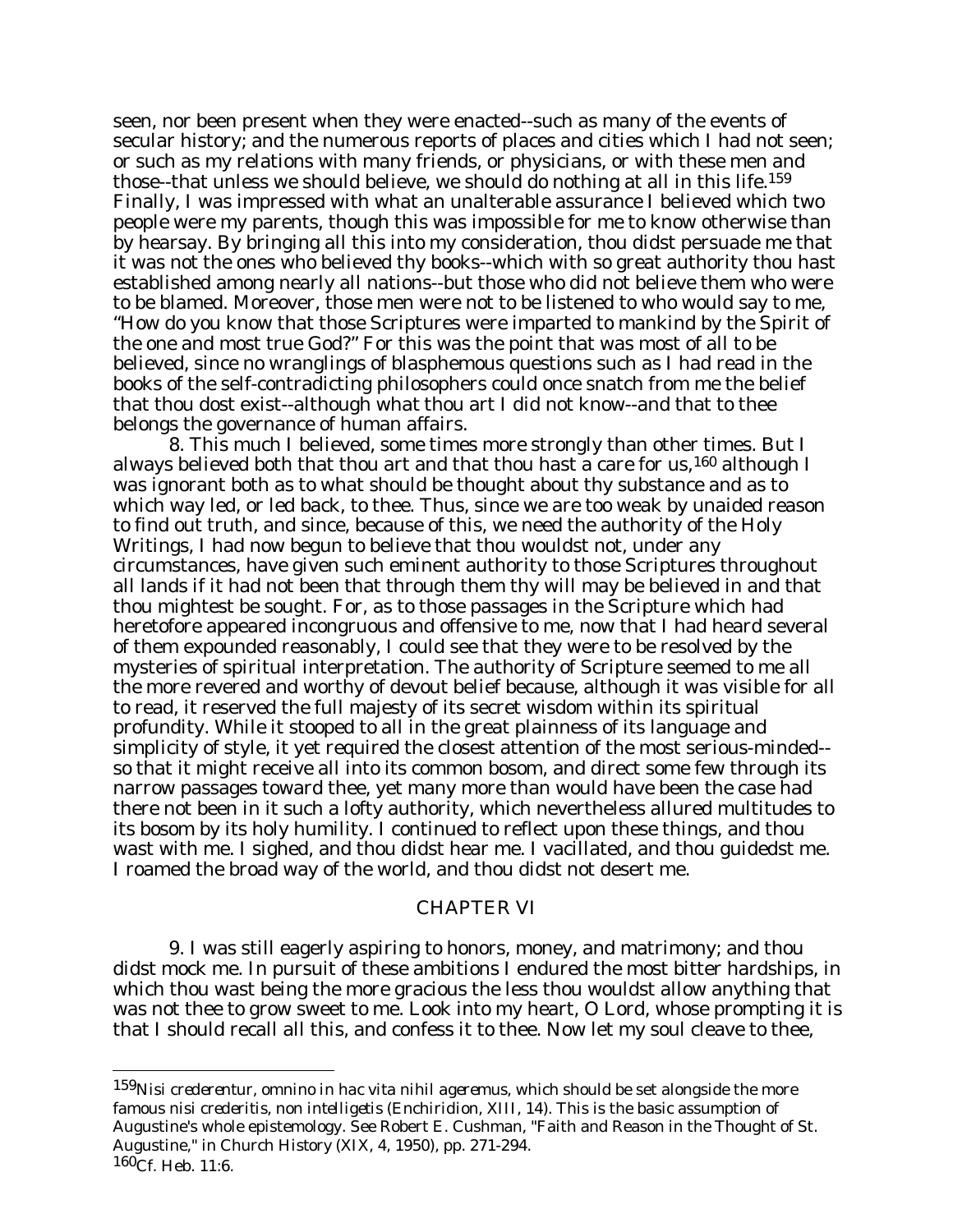now that thou hast freed her from that fast-sticking glue of death.

How wretched she was! And thou didst irritate her sore wound so that she might forsake all else and turn to thee--who art above all and without whom all things would be nothing at all--so that she should be converted and healed. How wretched I was at that time, and how thou didst deal with me so as to make me aware of my wretchedness, I recall from the incident of the day on which I was preparing to recite a panegyric on the emperor. In it I was to deliver many a lie, and the lying was to be applauded by those who knew I was lying. My heart was agitated with this sense of guilt and it seethed with the fever of my uneasiness. For, while walking along one of the streets of Milan, I saw a poor beggar--with what I believe was a full belly--joking and hilarious. And I sighed and spoke to the friends around me of the many sorrows that flowed from our madness, because in spite of all our exertions--such as those I was then laboring in, dragging the burden of my unhappiness under the spur of ambition, and, by dragging it, increasing it at the same time--still and all we aimed only to attain that very happiness which this beggar had reached before us; and there was a grim chance that we should never attain it! For what he had obtained through a few coins, got by his begging, I was still scheming for by many a wretched and tortuous turning--namely, the joy of a passing felicity. He had not, indeed, gained true joy, but, at the same time, with all my ambitions, I was seeking one still more untrue. Anyhow, he was now joyous and I was anxious. He was free from care, and I was full of alarms. Now, if anyone should inquire of me whether I should prefer to be merry or anxious, I would reply, "Merry." Again, if I had been asked whether I should prefer to be as he was or as I myself then was, I would have chosen to be myself; though I was beset with cares and alarms. But would not this have been a false choice? Was the contrast valid? Actually, I ought not to prefer myself to him because I happened to be more learned than he was; for I got no great pleasure from my learning, but sought, rather, to please men by its exhibition--and this not to instruct, but only to please. Thus thou didst break my bones with the rod of thy correction.

10. Let my soul take its leave of those who say: "It makes a difference as to the object from which a man derives his joy. The beggar rejoiced in drunkenness; you longed to rejoice in glory." What glory, O Lord? The kind that is not in thee, for, just as his was no true joy, so was mine no true glory; but it turned my head all the more. He would get over his drunkenness that same night, but I had slept with mine many a night and risen again with it, and was to sleep again and rise again with it, I know not how many times. It does indeed make a difference as to the object from which a man's joy is gained. I know this is so, and I know that the joy of a faithful hope is incomparably beyond such vanity. Yet, at the same time, this beggar was beyond me, for he truly was the happier man--not only because he was thoroughly steeped in his mirth while I was torn to pieces with my cares, but because he had gotten his wine by giving good wishes to the passers-by while I was following after the ambition of my pride by lying. Much to this effect I said to my good companions, and I saw how readily they reacted pretty much as I did. Thus I found that it went ill with me; and I fretted, and doubled that very ill. And if any prosperity smiled upon me, I loathed to seize it, for almost before I could grasp it, it would fly away.

## CHAPTER VII

11. Those of us who were living like friends together used to bemoan our lot in our common talk; but I discussed it with Alypius and Nebridius more especially and in very familiar terms. Alypius had been born in the same town as I; his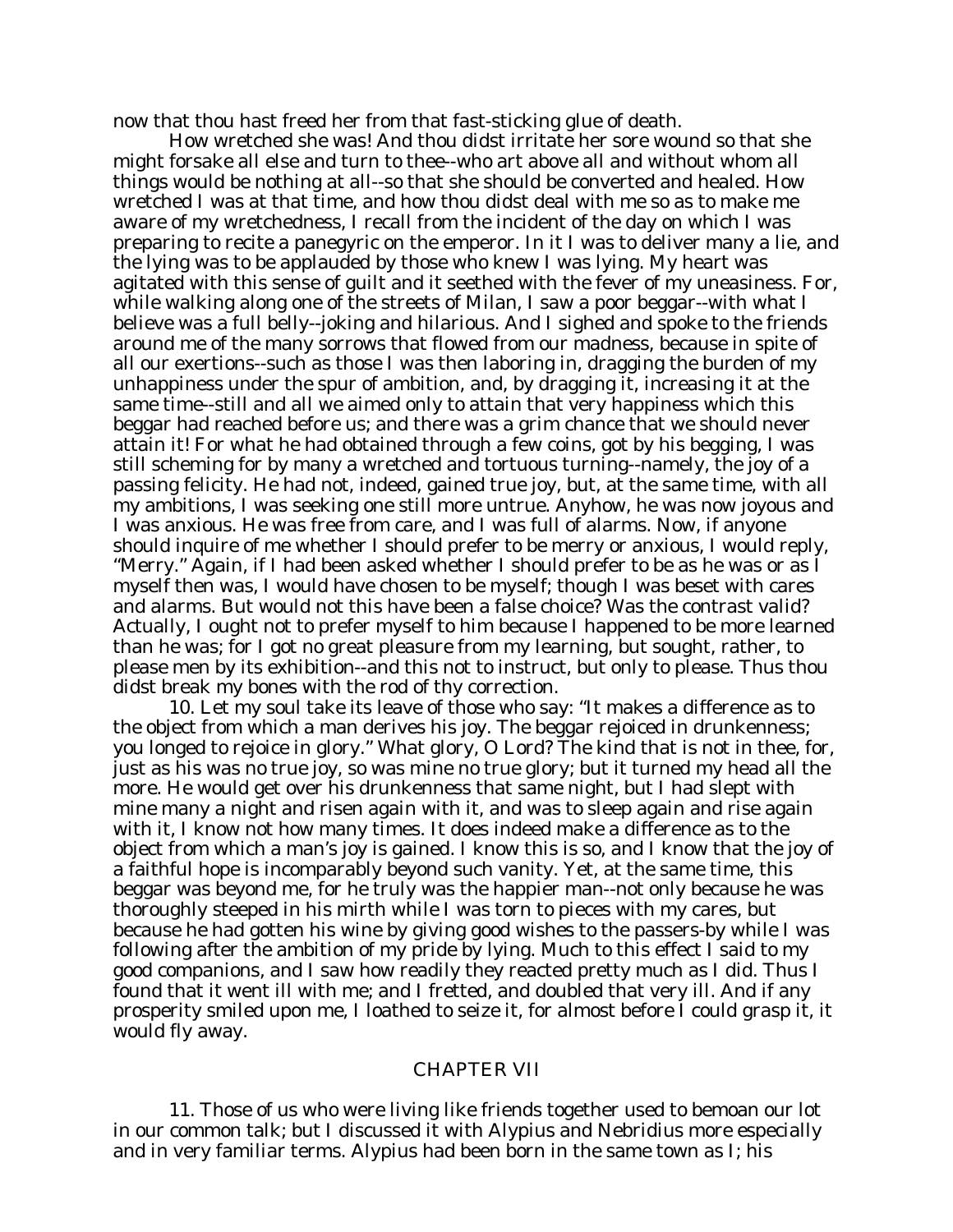parents were of the highest rank there, but he was a bit younger than I. He had studied under me when I first taught in our town, and then afterward at Carthage. He esteemed me highly because I appeared to him good and learned, and I esteemed him for his inborn love of virtue, which was uncommonly marked in a man so young. But in the whirlpool of Carthaginian fashion--where frivolous spectacles are hotly followed--he had been inveigled into the madness of the gladiatorial games. While he was miserably tossed about in this fad, I was teaching rhetoric there in a public school. At that time he was not attending my classes because of some ill feeling that had arisen between me and his father. I then came to discover how fatally he doted upon the circus, and I was deeply grieved, for he seemed likely to cast away his very great promise--if, indeed, he had not already done so. Yet I had no means of advising him, or any way of reclaiming him through restraint, either by the kindness of a friend or by the authority of a teacher. For I imagined that his feelings toward me were the same as his father's. But this turned out not to be the case. Indeed, disregarding his father's will in the matter, he began to be friendly and to visit my lecture room, to listen for a while and then depart.

12. But it slipped my memory to try to deal with his problem, to prevent him from ruining his excellent mind in his blind and headstrong passion for frivolous sport. But thou, O Lord, who holdest the helm of all that thou hast created,<sup>161</sup> thou hadst not forgotten him who was one day to be numbered among thy sons, a chief minister of thy sacrament.<sup>162</sup> And in order that his amendment might plainly be attributed to thee, thou broughtest it about through me while I knew nothing of it.

One day, when I was sitting in my accustomed place with my scholars before me, he came in, greeted me, sat himself down, and fixed his attention on the subject I was then discussing. It so happened that I had a passage in hand and, while I was interpreting it, a simile occurred to me, taken from the gladiatorial games. It struck me as relevant to make more pleasant and plain the point I wanted to convey by adding a biting gibe at those whom that madness had enthralled. Thou knowest, O our God, that I had no thought at that time of curing Alypius of that plague. But he took it to himself and thought that I would not have said it but for his sake. And what any other man would have taken as an occasion of offense against me, this worthy young man took as a reason for being offended at himself, and for loving me the more fervently. Thou hast said it long ago and written in thy Book, "Rebuke a wise man, and he will love you."<sup>163</sup> Now I had not rebuked him; but thou who canst make use of everything, both witting and unwitting, and in the order which thou thyself knowest to be best--and that order is right--thou madest my heart and tongue into burning coals with which thou mightest cauterize and cure the hopeful mind thus languishing. Let him be silent in thy praise who does not meditate on thy mercy, which rises up in my inmost parts to confess to thee. For after that speech Alypius rushed up out of that deep pit into which he had willfully plunged and in which he had been blinded by its miserable pleasures. And he roused his mind with a resolve to moderation. When he had done this, all the filth of the gladiatorial pleasures dropped away from him, and he went to them no more. Then he also prevailed upon his reluctant father to let him be my pupil. And, at the son's urging, the father at last consented. Thus Alypius began again to hear my lectures and became involved with me in the same superstition, loving in the Manicheans that outward display of ascetic discipline which he believed was true and unfeigned. It

<sup>161</sup>Cf. Plato, *Politicus*, 273 D.

<sup>&</sup>lt;sup>162</sup>Alypius was more than Augustine's close friend; he became bishop of Tagaste and was prominent in local Church affairs in the province of Africa. 163Prov. 9:8.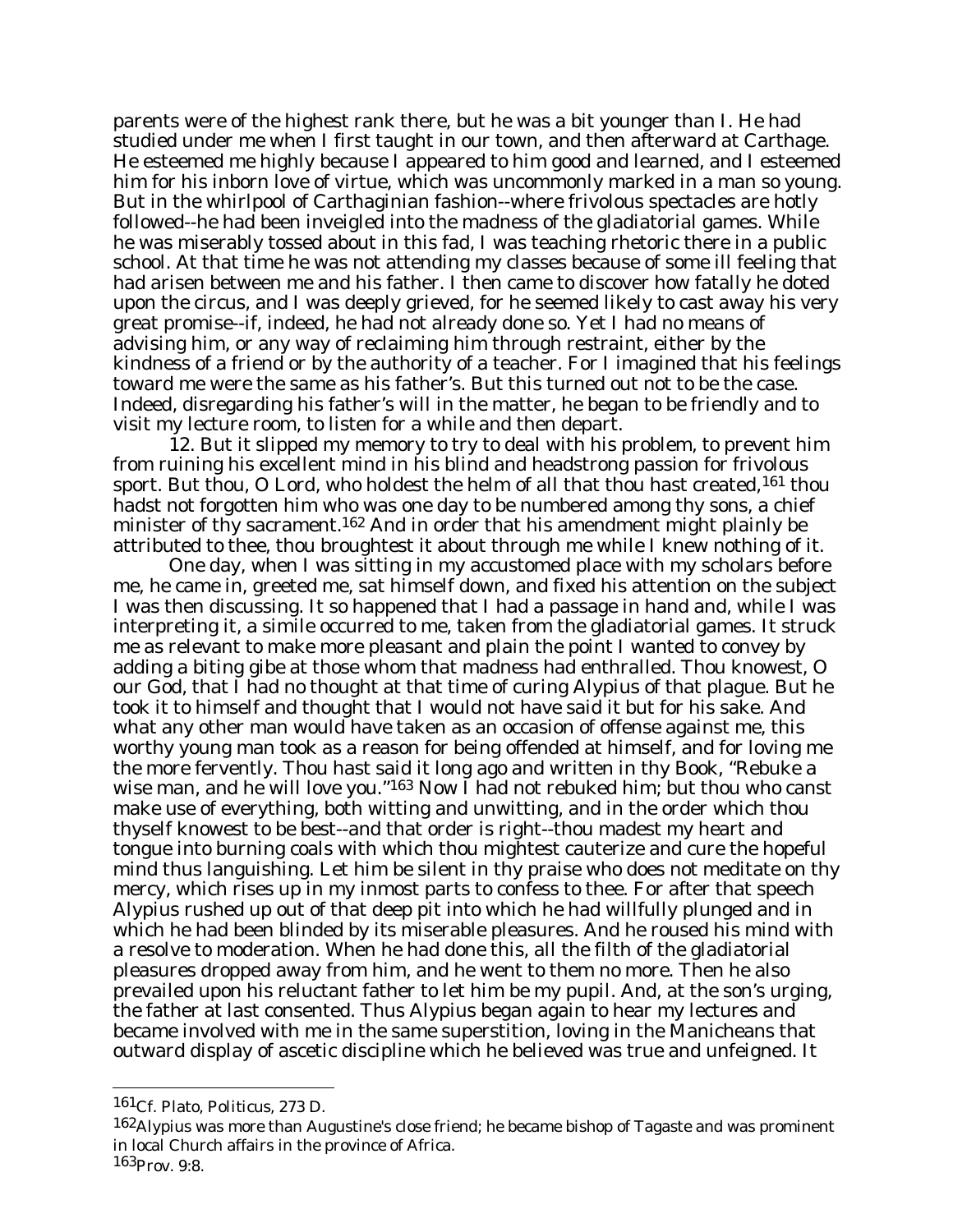was, however, a senseless and seducing continence, which ensnared precious souls who were not able as yet to reach the height of true virtue, and who were easily beguiled with the veneer of what was only a shadowy and feigned virtue.

# CHAPTER VIII

13. He had gone on to Rome before me to study law--which was the worldly way which his parents were forever urging him to pursue--and there he was carried away again with an incredible passion for the gladiatorial shows. For, although he had been utterly opposed to such spectacles and detested them, one day he met by chance a company of his acquaintances and fellow students returning from dinner; and, with a friendly violence, they drew him, resisting and objecting vehemently, into the amphitheater, on a day of those cruel and murderous shows. He protested to them: "Though you drag my body to that place and set me down there, you cannot force me to give my mind or lend my eyes to these shows. Thus I will be absent while present, and so overcome both you and them." When they heard this, they dragged him on in, probably interested to see whether he could do as he said. When they got to the arena, and had taken what seats they could get, the whole place became a tumult of inhuman frenzy. But Alypius kept his eyes closed and forbade his mind to roam abroad after such wickedness. Would that he had shut his ears also! For when one of the combatants fell in the fight, a mighty cry from the whole audience stirred him so strongly that, overcome by curiosity and still prepared (as he thought) to despise and rise superior to it no matter what it was, he opened his eyes and was struck with a deeper wound in his soul than the victim whom he desired to see had been in his body. Thus he fell more miserably than the one whose fall had raised that mighty clamor which had entered through his ears and unlocked his eyes to make way for the wounding and beating down of his soul, which was more audacious than truly valiant--also it was weaker because it presumed on its own strength when it ought to have depended on Thee. For, as soon as he saw the blood, he drank in with it a savage temper, and he did not turn away, but fixed his eyes on the bloody pastime, unwittingly drinking in the madness- delighted with the wicked contest and drunk with blood lust. He was now no longer the same man who came in, but was one of the mob he came into, a true companion of those who had brought him thither. Why need I say more? He looked, he shouted, he was excited, and he took away with him the madness that would stimulate him to come again: not only with those who first enticed him, but even without them; indeed, dragging in others besides. And yet from all this, with a most powerful and most merciful hand, thou didst pluck him and taught him not to rest his confidence in himself but in thee--but not till long after.

#### CHAPTER IX

14. But this was all being stored up in his memory as medicine for the future. So also was that other incident when he was still studying under me at Carthage and was meditating at noonday in the market place on what he had to recite--as scholars usually have to do for practice--and thou didst allow him to be arrested by the police officers in the market place as a thief. I believe, O my God, that thou didst allow this for no other reason than that this man who was in the future to prove so great should now begin to learn that, in making just decisions, a man should not readily be condemned by other men with reckless credulity.

For as he was walking up and down alone before the judgment seat with his tablets and pen, lo, a young man--another one of the scholars, who was the real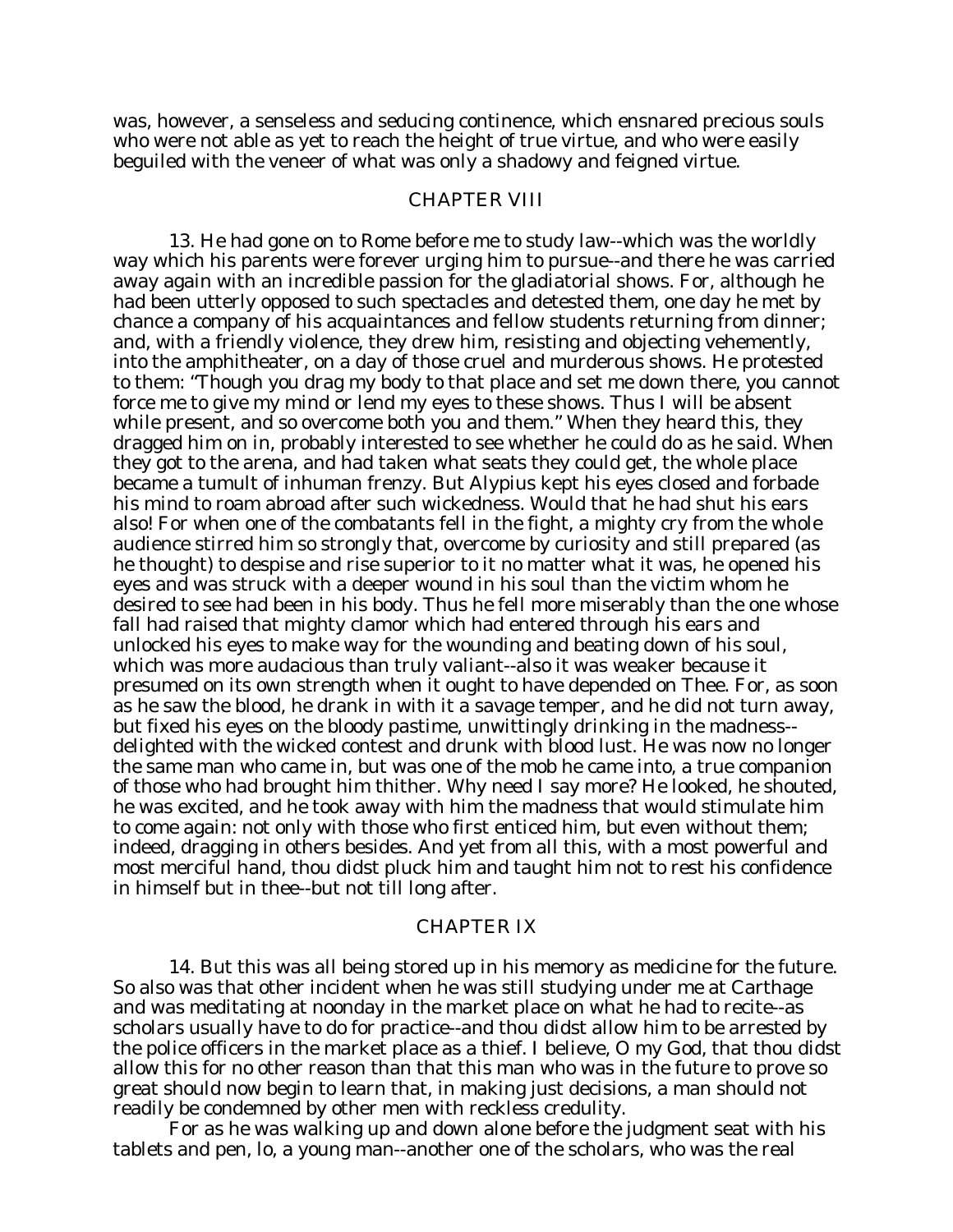thief--secretly brought a hatchet and, without Alypius seeing him, got in as far as the leaden bars which protected the silversmith shop and began to hack away at the lead gratings. But when the noise of the hatchet was heard the silversmiths below began to call to each other in whispers and sent men to arrest whomsoever they should find. The thief heard their voices and ran away, leaving his hatchet because he was afraid to be caught with it. Now Alypius, who had not seen him come in, got a glimpse of him as he went out and noticed that he went off in great haste. Being curious to know the reasons, he went up to the place, where he found the hatchet, and stood wondering and pondering when, behold, those that were sent caught him alone, holding the hatchet which had made the noise which had startled them and brought them there. They seized him and dragged him away, gathering the tenants of the market place about them and boasting that they had caught a notorious thief. Thereupon he was led away to appear before the judge.

15. But this is as far as his lesson was to go. For immediately, O Lord, thou didst come to the rescue of his innocence, of which thou wast the sole witness. As he was being led off to prison or punishment, they were met by the master builder who had charge of the public buildings. The captors were especially glad to meet him because he had more than once suspected them of stealing the goods that had been lost out of the market place. Now, at last, they thought they could convince him who it was that had committed the thefts. But the custodian had often met Alypius at the house of a certain senator, whose receptions he used to attend. He recognized him at once and, taking his hand, led him apart from the throng, inquired the cause of all the trouble, and learned what had occurred. He then commanded all the rabble still around--and very uproarious and full of threatenings they were--to come along with him, and they came to the house of the young man who had committed the deed. There, before the door, was a slave boy so young that he was not restrained from telling the whole story by fear of harming his master. And he had followed his master to the market place. Alypius recognized him, and whispered to the architect, who showed the boy the hatchet and asked whose it was. "Ours," he answered directly. And, being further questioned, he disclosed the whole affair. Thus the guilt was shifted to that household and the rabble, who had begun to triumph over Alypius, were shamed. And so he went away home, this man who was to be the future steward of thy Word and judge of so many causes in thy Church--a wiser and more experienced man.

#### CHAPTER X

16. I found him at Rome, and he was bound to me with the strongest possible ties, and he went with me to Milan, in order that he might not be separated from me, and also that he might obtain some law practice, for which he had qualified with a view to pleasing his parents more than himself. He had already sat three times as assessor, showing an integrity that seemed strange to many others, though he thought them strange who could prefer gold to integrity. His character had also been tested, not only by the bait of covetousness, but by the spur of fear. At Rome he was assessor to the secretary of the Italian Treasury. There was at that time a very powerful senator to whose favors many were indebted, and of whom many stood in fear. In his usual highhanded way he demanded to have a favor granted him that was forbidden by the laws. This Alypius resisted. A bribe was promised, but he scorned it with all his heart. Threats were employed, but he trampled them underfoot--so that all men marveled at so rare a spirit, which neither coveted the friendship nor feared the enmity of a man at once so powerful and so widely known for his great resources of helping his friends and doing harm to his enemies. Even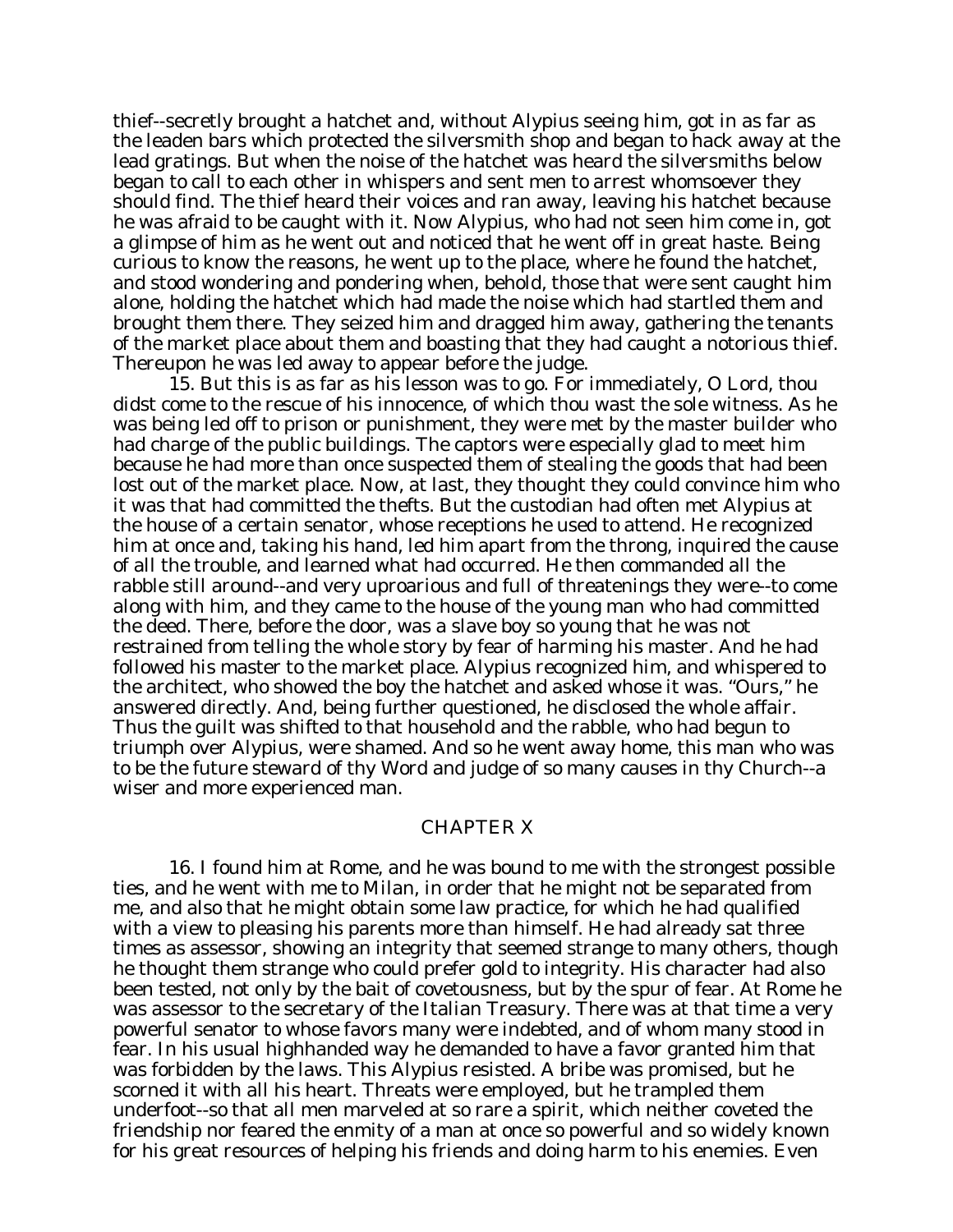the official whose counselor Alypius was--although he was unwilling that the favor should be granted--would not openly refuse the request, but passed the responsibility on to Alypius, alleging that he would not permit him to give his assent. And the truth was that even if the judge had agreed, Alypius would have simply left the court.

There was one matter, however, which appealed to his love of learning, in which he was very nearly led astray. He found out that he might have books copied for himself at praetorian rates [i.e., at public expense]. But his sense of justice prevailed, and he changed his mind for the better, thinking that the rule that forbade him was still more profitable than the privilege that his office would have allowed him. These are little things, but "he that is faithful in a little matter is faithful also in a great one."164 Nor can that possibly be void which was uttered by the mouth of Thy truth: "If, therefore, you have not been faithful in the unrighteous mammon, who will commit to your trust the true riches? And if you have not been faithful in that which is another man's, who shall give you that which is your own?"165 Such a man was Alypius, who clung to me at that time and who wavered in his purpose, just as I did, as to what course of life to follow.

17. Nebridius also had come to Milan for no other reason than that he might live with me in a most ardent search after truth and wisdom. He had left his native place near Carthage--and Carthage itself, where he usually lived--leaving behind his fine family estate, his house, and his mother, who would not follow him. Like me, he sighed; like me, he wavered; an ardent seeker after the true life and a most acute analyst of the most abstruse questions. So there were three begging mouths, sighing out their wants one to the other, and waiting upon thee, that thou mightest give them their meat in due season.166 And in all the vexations with which thy mercy followed our worldly pursuits, we sought for the reason why we suffered so- and all was darkness! We turned away groaning and exclaiming, "How long shall these things be?" And this we often asked, yet for all our asking we did not relinquish them; for as yet we had not discovered anything certain which, when we gave those others up, we might grasp in their stead.

#### CHAPTER XI

18. And I especially puzzled and wondered when I remembered how long a time had passed since my nineteenth year, in which I had first fallen in love with wisdom and had determined as soon as I could find her to abandon the empty hopes and mad delusions of vain desires. Behold, I was now getting close to thirty, still stuck fast in the same mire, still greedy of enjoying present goods which fly away and distract me; and I was still saying, "Tomorrow I shall discover it; behold, it will become plain, and I shall see it; behold, Faustus will come and explain everything." Or I would say167:"O you mighty Academics, is there no certainty that man can grasp for the guidance of his life? No, let us search the more diligently, and let us not despair. See, the things in the Church's books that appeared so absurd to us before do not appear so now, and may be otherwise and honestly interpreted. I will set my feet upon that step where, as a child, my parents placed me, until the clear truth is discovered. But where and when shall it be sought? Ambrose has no leisure-

<sup>164</sup>Luke 16:10.

<sup>165</sup>Luke 16:11, 12.

 $166$ Cf. Ps. 145:15.

 $167$  Here begins a long soliloquy which sums up his turmoil over the past decade and his present plight of confusion and indecision.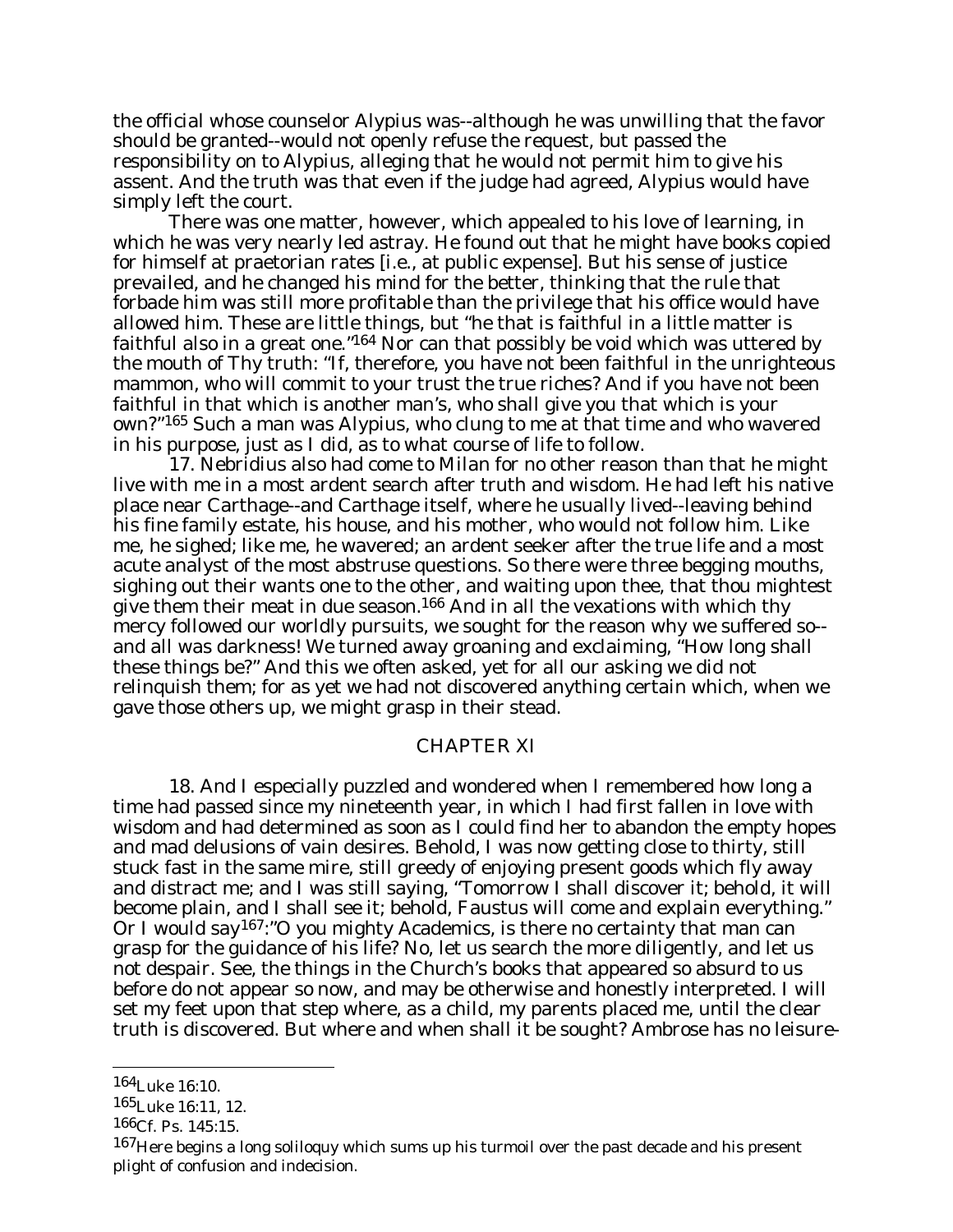-we have no leisure to read. Where are we to find the books? How or where could I get hold of them? From whom could I borrow them? Let me set a schedule for my days and set apart certain hours for the health of the soul. A great hope has risen up in us, because the Catholic faith does not teach what we thought it did, and vainly accused it of. Its teachers hold it as an abomination to believe that God is limited by the form of a human body. And do I doubt that I should 'knock' in order for the rest also to be 'opened' unto me? My pupils take up the morning hours; what am I doing with the rest of the day? Why not do this? But, then, when am I to visit my influential friends, whose favors I need? When am I to prepare the orations that I sell to the class? When would I get some recreation and relax my mind from the strain of work?

19. "Perish everything and let us dismiss these idle triflings. Let me devote myself solely to the search for truth. This life is unhappy, death uncertain. If it comes upon me suddenly, in what state shall I go hence and where shall I learn what here I have neglected? Should I not indeed suffer the punishment of my negligence here? But suppose death cuts off and finishes all care and feeling. This too is a question that calls for inquiry. God forbid that it should be so. It is not without reason, it is not in vain, that the stately authority of the Christian faith has spread over the entire world, and God would never have done such great things for us if the life of the soul perished with the death of the body. Why, therefore, do I delay in abandoning my hopes of this world and giving myself wholly to seek after God and the blessed life?

"But wait a moment. This life also is pleasant, and it has a sweetness of its own, not at all negligible. We must not abandon it lightly, for it would be shameful to lapse back into it again. See now, it is important to gain some post of honor. And what more should I desire? I have crowds of influential friends, if nothing else; and, if I push my claims, a governorship may be offered me, and a wife with some money, so that she would not be an added expense. This would be the height of my desire. Many men, who are great and worthy of imitation, have combined the pursuit of wisdom with a marriage life."

20. While I talked about these things, and the winds of opinions veered about and tossed my heart hither and thither, time was slipping away. I delayed my conversion to the Lord; I postponed from day to day the life in thee, but I could not postpone the daily death in myself. I was enamored of a happy life, but I still feared to seek it in its own abode, and so I fled from it while I sought it. I thought I should be miserable if I were deprived of the embraces of a woman, and I never gave a thought to the medicine that thy mercy has provided for the healing of that infirmity, for I had never tried it. As for continence, I imagined that it depended on one's own strength, though I found no such strength in myself, for in my folly I knew not what is written, "None can be continent unless thou dost grant it."<sup>168</sup> Certainly thou wouldst have given it, if I had beseeched thy ears with heartfelt groaning, and if I had cast my care upon thee with firm faith.

## CHAPTER XII

21. Actually, it was Alypius who prevented me from marrying, urging that if I did so it would not be possible for us to live together and to have as much undistracted leisure in the love of wisdom as we had long desired. For he himself was so chaste that it was wonderful, all the more because in his early youth he had entered upon the path of promiscuity, but had not continued in it. Instead, feeling

<sup>168</sup>Cf. Wis. 8:21 (LXX).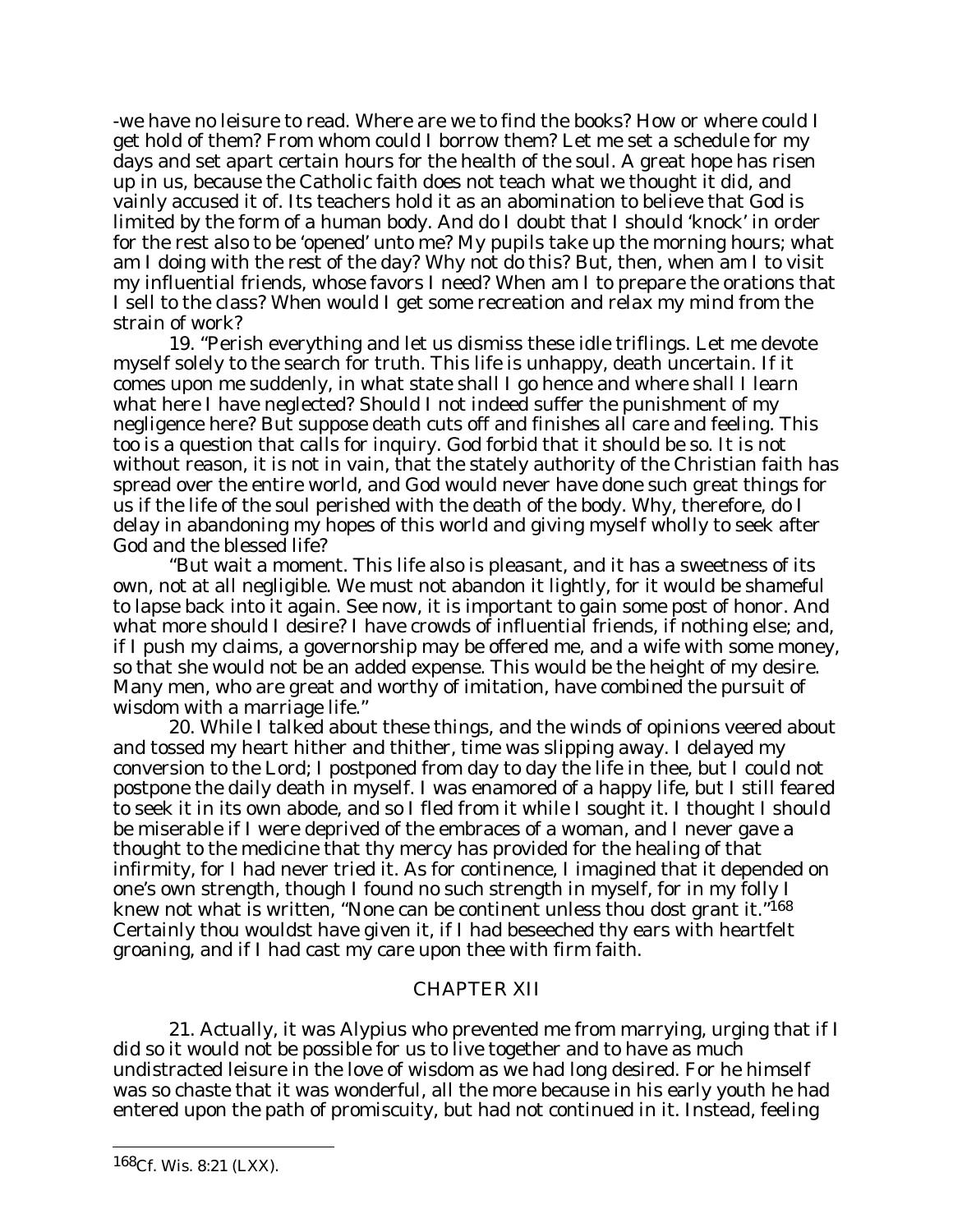sorrow and disgust at it, he had lived from that time down to the present most continently. I quoted against him the examples of men who had been married and still lovers of wisdom, who had pleased God and had been loyal and affectionate to their friends. I fell far short of them in greatness of soul, and, enthralled with the disease of my carnality and its deadly sweetness, I dragged my chain along, fearing to be loosed of it. Thus I rejected the words of him who counseled me wisely, as if the hand that would have loosed the chain only hurt my wound. Moreover, the serpent spoke to Alypius himself by me, weaving and lying in his path, by my tongue to catch him with pleasant snares in which his honorable and free feet might be entangled.

22. For he wondered that I, for whom he had such a great esteem, should be stuck so fast in the gluepot of pleasure as to maintain, whenever we discussed the subject, that I could not possibly live a celibate life. And when I urged in my defense against his accusing questions that the hasty and stolen delight, which he had tasted and now hardly remembered, and therefore too easily disparaged, was not to be compared with a settled acquaintance with it; and that, if to this stable acquaintance were added the honorable name of marriage, he would not then be astonished at my inability to give it up--when I spoke thus, then he also began to wish to be married, not because he was overcome by the lust for such pleasures, but out of curiosity. For, he said, he longed to know what that could be without which my life, which he thought was so happy, seemed to me to be no life at all, but a punishment. For he who wore no chain was amazed at my slavery, and his amazement awoke the desire for experience, and from that he would have gone on to the experiment itself, and then perhaps he would have fallen into the very slavery that amazed him in me, since he was ready to enter into "a covenant with death,"169 for "he that loves danger shall fall into it."170

Now, the question of conjugal honor in the ordering of a good married life and the bringing up of children interested us but slightly. What afflicted me most and what had made me already a slave to it was the habit of satisfying an insatiable lust; but Alypius was about to be enslaved by a merely curious wonder. This is the state we were in until thou, O Most High, who never forsakest our lowliness, didst take pity on our misery and didst come to our rescue in wonderful and secret ways.

# CHAPTER XIII

23. Active efforts were made to get me a wife. I wooed; I was engaged; and my mother took the greatest pains in the matter. For her hope was that, when I was once married, I might be washed clean in health-giving baptism for which I was being daily prepared, as she joyfully saw, taking note that her desires and promises were being fulfilled in my faith. Yet, when, at my request and her own impulse, she called upon thee daily with strong, heartfelt cries, that thou wouldst, by a vision, disclose unto her a leading about my future marriage, thou wouldst not. She did, indeed, see certain vain and fantastic things, such as are conjured up by the strong preoccupation of the human spirit, and these she supposed had some reference to me. And she told me about them, but not with the confidence she usually had when thou hadst shown her anything. For she always said that she could distinguish, by a certain feeling impossible to describe, between thy revelations and the dreams of her own soul. Yet the matter was pressed forward, and proposals were made for a

 $169$ <sub>Isa.</sub> 28:15. 170Ecclus. 3:26.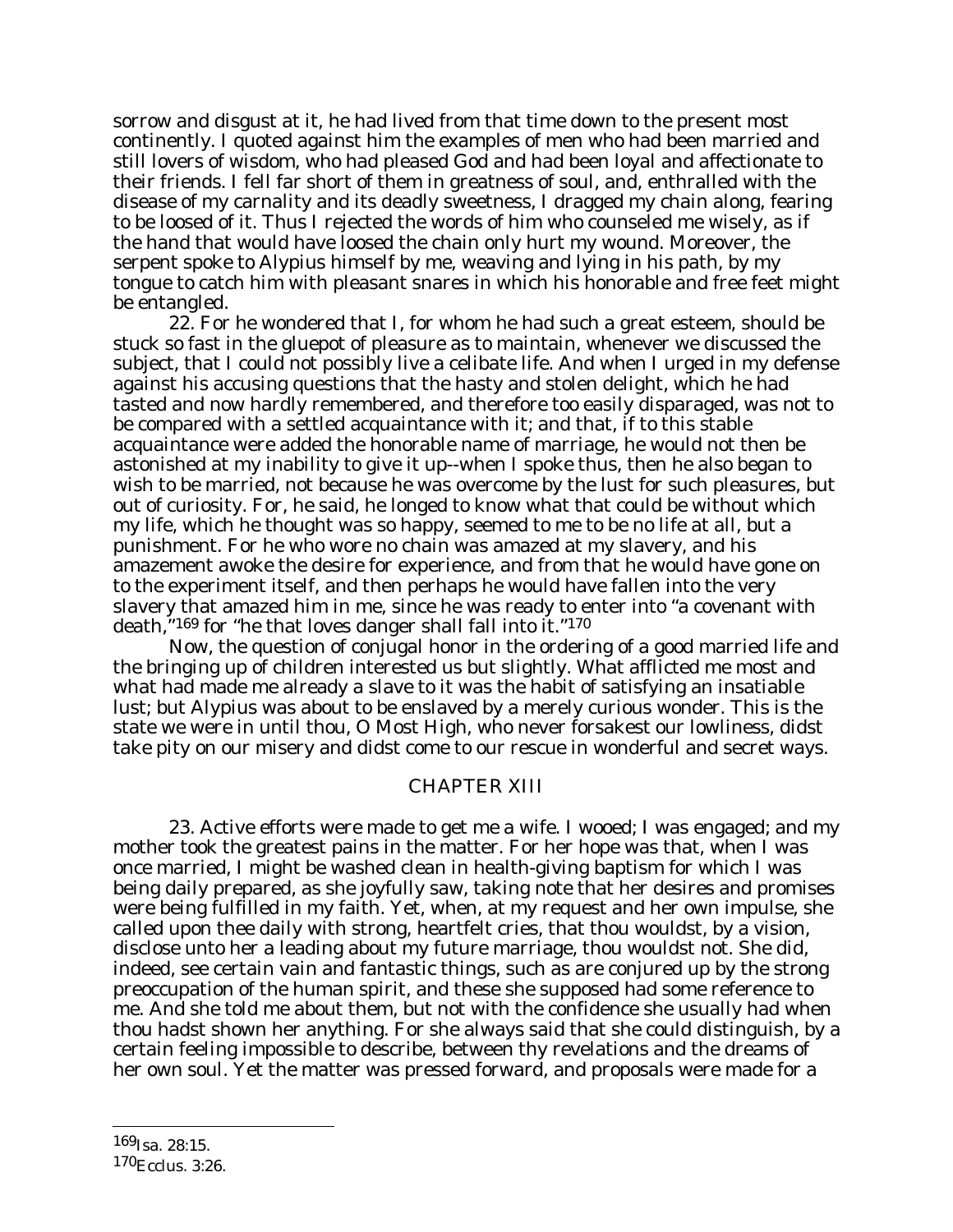girl who was as yet some two years too young to marry.171 And because she pleased me, I agreed to wait for her.

## CHAPTER XIV

24. Many in my band of friends, consulting about and abhorring the turbulent vexations of human life, had often considered and were now almost determined to undertake a peaceful life, away from the turmoil of men. This we thought could be obtained by bringing together what we severally owned and thus making of it a common household, so that in the sincerity of our friendship nothing should belong more to one than to the other; but all were to have one purse and the whole was to belong to each and to all. We thought that this group might consist of ten persons, some of whom were very rich--especially Romanianus, my fellow townsman, an intimate friend from childhood days. He had been brought up to the court on grave business matters and he was the most earnest of us all about the project and his voice was of great weight in commending it because his estate was far more ample than that of the others. We had resolved, also, that each year two of us should be managers and provide all that was needful, while the rest were left undisturbed. But when we began to reflect whether this would be permitted by our wives, which some of us had already and others hoped to have, the whole plan, so excellently framed, collapsed in our hands and was utterly wrecked and cast aside. From this we fell again into sighs and groans, and our steps followed the broad and beaten ways of the world; for many thoughts were in our hearts, but "Thy counsel standeth fast forever."172 In thy counsel thou didst mock ours, and didst prepare thy own plan, for it was thy purpose "to give us meat in due season, to open thy hand, and to fill our souls with blessing."173

#### CHAPTER XV

25. Meanwhile my sins were being multiplied. My mistress was torn from my side as an impediment to my marriage, and my heart which clung to her was torn and wounded till it bled. And she went back to Africa, vowing to thee never to know any other man and leaving with me my natural son by her. But I, unhappy as I was, and weaker than a woman, could not bear the delay of the two years that should elapse before I could obtain the bride I sought. And so, since I was not a lover of wedlock so much as a slave of lust, I procured another mistress--not a wife, of course. Thus in bondage to a lasting habit, the disease of my soul might be nursed up and kept in its vigor or even increased until it reached the realm of matrimony. Nor indeed was the wound healed that had been caused by cutting away my former mistress; only it ceased to burn and throb, and began to fester, and was more dangerous because it was less painful.

#### CHAPTER XVI

26. Thine be the praise; unto thee be the glory, O Fountain of mercies. I became more wretched and thou didst come nearer. Thy right hand was ever ready to pluck me out of the mire and to cleanse me, but I did not know it. Nor did anything call me back from a still deeper plunge into carnal pleasure except the fear

<sup>171</sup>The normal minimum legal age for marriage was twelve! Cf. Justinian, *Institutiones*, I, 10:22. 172Cf. Ps. 33:11.

<sup>173</sup>Cf. Ps. 145:15, 16.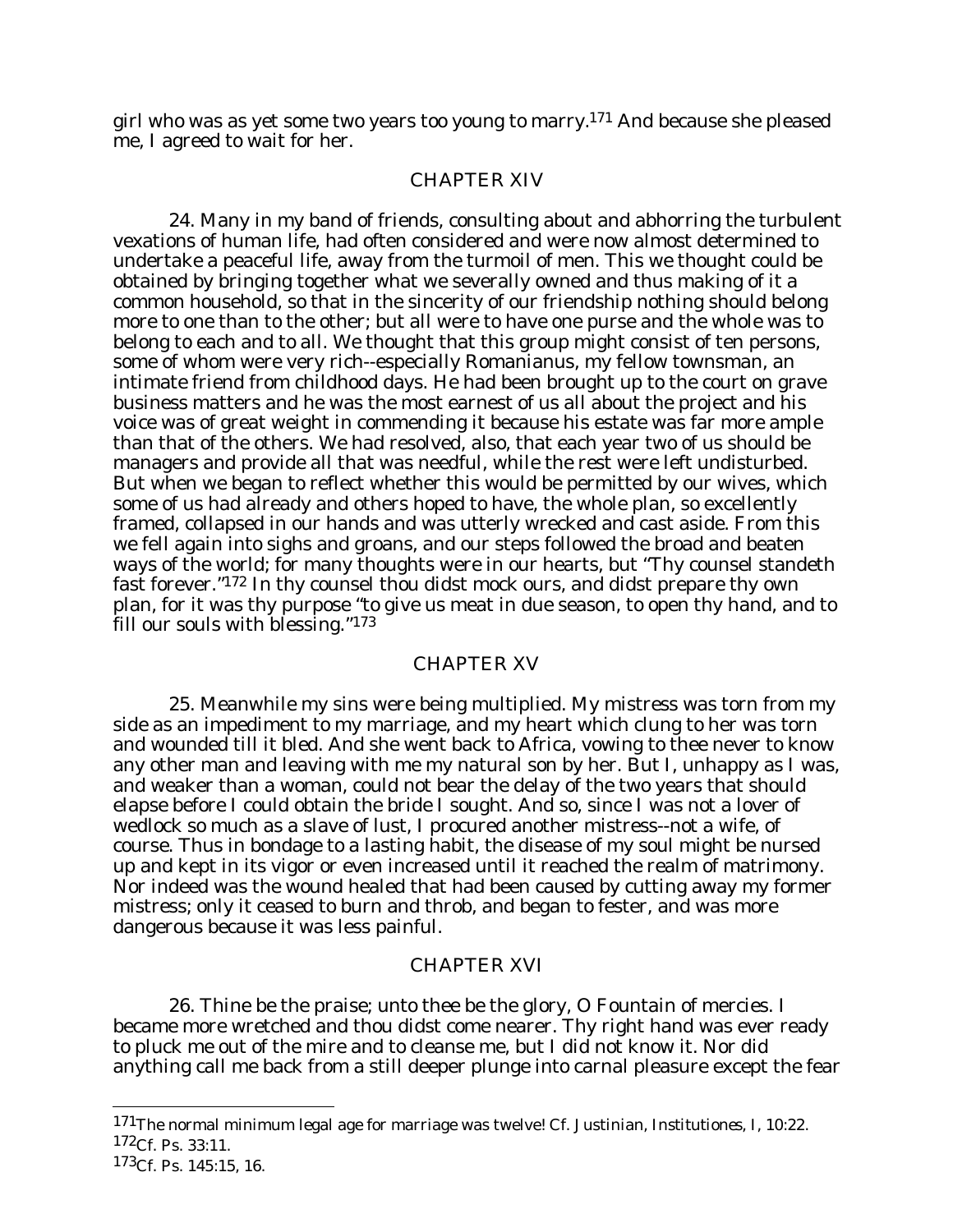of death and of thy future judgment, which, amid all the waverings of my opinions, never faded from my breast. And I discussed with my friends, Alypius and Nebridius, the nature of good and evil, maintaining that, in my judgment, Epicurus would have carried off the palm if I had not believed what Epicurus would not believe: that after death there remains a life for the soul, and places of recompense. And I demanded of them: "Suppose we are immortal and live in the enjoyment of perpetual bodily pleasure, and that without any fear of losing it--why, then, should we not be happy, or why should we search for anything else?" I did not know that this was in fact the root of my misery: that I was so fallen and blinded that I could not discern the light of virtue and of beauty which must be embraced for its own sake, which the eye of flesh cannot see, and only the inner vision can see. Nor did I, alas, consider the reason why I found delight in discussing these very perplexities, shameful as they were, with my friends. For I could not be happy without friends, even according to the notions of happiness I had then, and no matter how rich the store of my carnal pleasures might be. Yet of a truth I loved my friends for their own sakes, and felt that they in turn loved me for my own sake.

O crooked ways! Woe to the audacious soul which hoped that by forsaking thee it would find some better thing! It tossed and turned, upon back and side and belly--but the bed is hard, and thou alone givest it rest.<sup>174</sup> And lo, thou art near, and thou deliverest us from our wretched wanderings and establishest us in thy way, and thou comfortest us and sayest, "Run, I will carry you; yea, I will lead you home and then I will set you free."175

<sup>174</sup>A variation on "restless is our heart until it comes to find rest in Thee," Bk. I, Ch. I, 1. 175Isa. 46:4.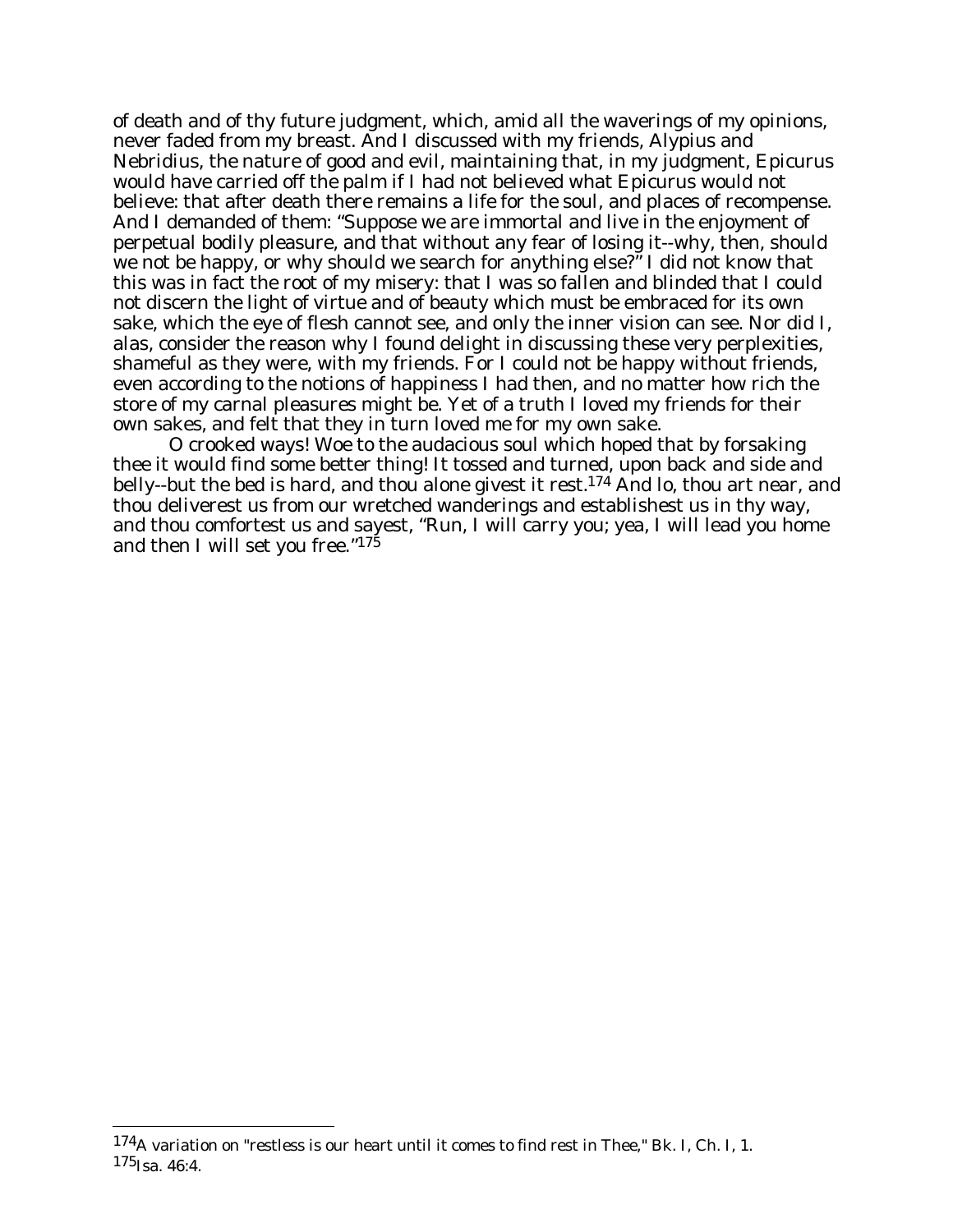# BOOK SEVEN

*The conversion to Neoplatonism. Augustine traces his growing disenchantment with the Manichean conceptions of God and evil and the dawning understanding of God's incorruptibility. But his thought is still bound by his materialistic notions of reality. He rejects astrology and turns to the stud of Neoplatonism. There follows an analysis of the differences between Platonism and Christianity and a remarkable account of his appropriation of Plotinian wisdom and his experience of a Plotinian ecstasy. From this, he comes finally to the diligent study of the Bible, especially the writings of the apostle Paul. His pilgrimage is drawing toward its goal, as he begins to know Jesus Christ and to be drawn to him in hesitant faith.*

#### CHAPTER I

1. Dead now was that evil and shameful youth of mine, and I was passing into full manhood.176 As I increased in years, the worse was my vanity. For I could not conceive of any substance but the sort I could see with my own eyes. I no longer thought of thee, O God, by the analogy of a human body. Ever since I inclined my ear to philosophy I had avoided this error--and the truth on this point I rejoiced to find in the faith of our spiritual mother, thy Catholic Church. Yet I could not see how else to conceive thee. And I, a man--and such a man!-sought to conceive thee, the sovereign and only true God. In my inmost heart, I believed that thou art incorruptible and inviolable and unchangeable, because--though I knew not how or why--I could still see plainly and without doubt that the corruptible is inferior to the incorruptible, the inviolable obviously superior to its opposite, and the unchangeable better than the changeable.

My heart cried out violently against all fantasms,<sup>177</sup> and with this one clear certainty I endeavored to brush away the swarm of unclean flies that swarmed around the eyes of my mind. But behold they were scarcely scattered before they gathered again, buzzed against my face, and beclouded my vision. I no longer thought of God in the analogy of a human body, yet I was constrained to conceive thee to be some kind of body in space, either infused into the world, or infinitely diffused beyond the world--and this was the incorruptible, inviolable, unchangeable substance, which I thought was better than the corruptible, the violable, and the changeable.178 For whatever I conceived to be deprived of the dimensions of space appeared to me to be nothing, absolutely nothing; not even a void, for if a body is taken out of space, or if space is emptied of all its contents (of earth, water, air, or heaven), yet it remains an empty space--a spacious nothing, as it were.

2. Being thus gross-hearted and not clear even to myself, I then held that whatever had neither length nor breadth nor density nor solidity, and did not or could not receive such dimensions, was absolutely nothing. For at that time my mind dwelt only with ideas, which resembled the forms with which my eyes are still familiar, nor could I see that the act of thought, by which I formed those ideas, was itself immaterial, and yet it could not have formed them if it were not itself a measurable entity.

<sup>176</sup>Thirty years old; although the term "youth" (*juventus*) normally included the years twenty to forty.

<sup>177</sup>*Phantasmata*, mental constructs, which may be internally coherent but correspond to no reality outside the mind.

<sup>178</sup>Echoes here of Plato's *Timaeus* and Plotinus' *Enneads*, although with no effort to recall the sources or elaborate the ontological theory.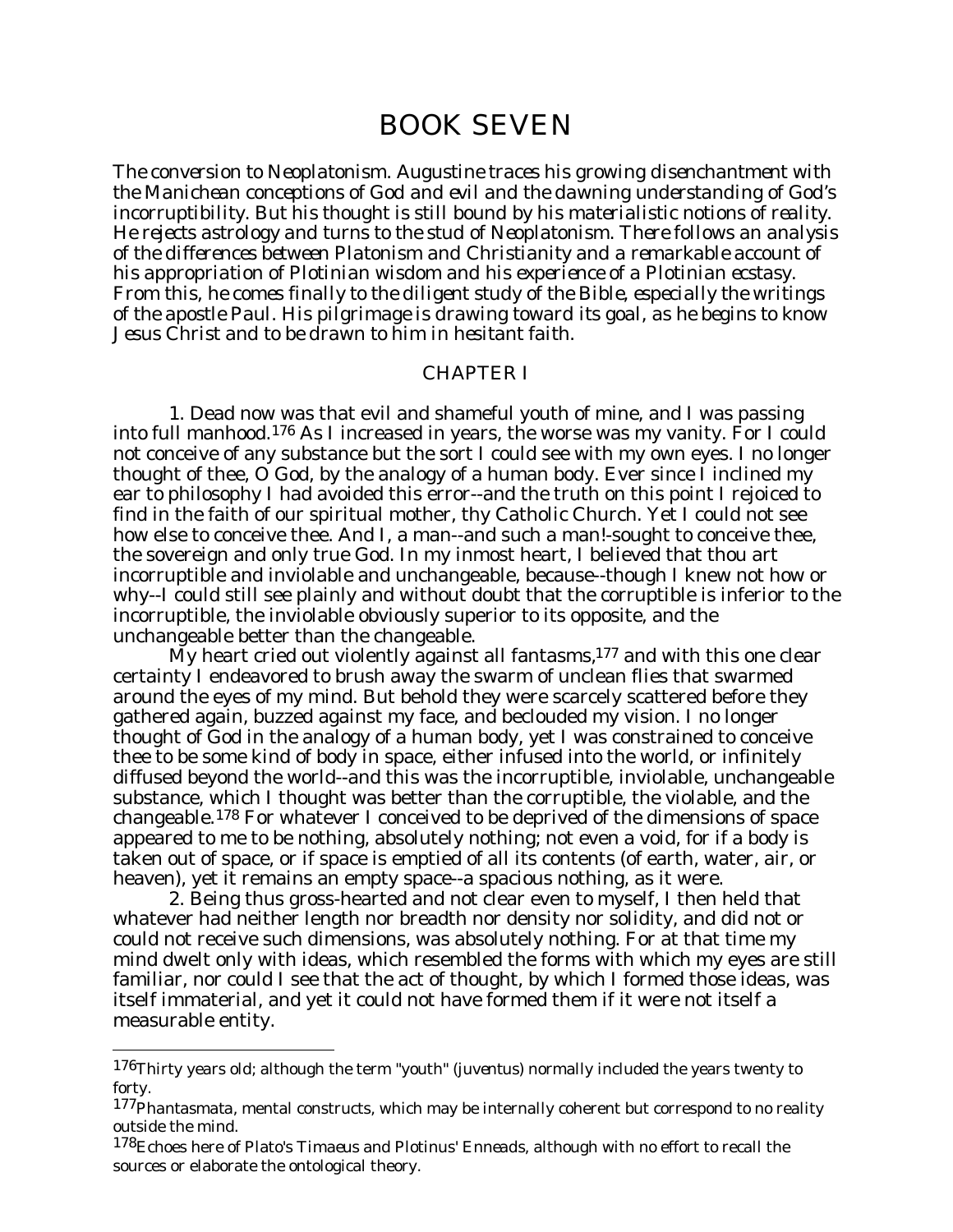So also I thought about thee, O Life of my life, as stretched out through infinite space, interpenetrating the whole mass of the world, reaching out beyond in all directions, to immensity without end; so that the earth should have thee, the heaven have thee, all things have thee, and all of them be limited in thee, while thou art placed nowhere at all. As the body of the air above the earth does not bar the passage of the light of the sun, so that the light penetrates it, not by bursting nor dividing, but filling it entirely, so I imagined that the body of heaven and air and sea, and even of the earth, was all open to thee and, in all its greatest parts as well as the smallest, was ready to receive thy presence by a secret inspiration which, from within or without all, orders all things thou hast created. This was my conjecture, because I was unable to think of anything else; yet it was untrue. For in this way a greater part of the earth would contain a greater part of thee; a smaller part, a smaller fraction of thee. All things would be full of thee in such a sense that there would be more of thee in an elephant than in a sparrow, because one is larger than the other and fills a larger space. And this would make the portions of thyself present in the several portions of the world in fragments, great to the great, small to the small. But thou art not such a one. But as yet thou hadst not enlightened my darkness.

### CHAPTER II

3. But it was not sufficient for me, O Lord, to be able to oppose those deceived deceivers and those dumb orators--dumb because thy Word did not sound forth from them--to oppose them with the answer which, in the old Carthaginian days, Nebridius used to propound, shaking all of us who heard it: "What could this imaginary people of darkness, which the Manicheans usually set up as an army opposed to thee, have done to thee if thou hadst declined the combat?" If they replied that it could have hurt thee, they would then have made thee violable and corruptible. If, on the other hand, the dark could have done thee no harm, then there was no cause for any battle at all; there was less cause for a battle in which a part of thee, one of thy members, a child of thy own substance, should be mixed up with opposing powers, not of thy creation; and should be corrupted and deteriorated and changed by them from happiness into misery, so that it could not be delivered and cleansed without thy help. This offspring of thy substance was supposed to be the human soul to which thy Word--free, pure, and entire--could bring help when it was being enslaved, contaminated, and corrupted. But on their hypothesis that Word was itself corruptible because it is one and the same substance as the soul.

And therefore if they admitted that thy nature--whatsoever thou art--is incorruptible, then all these assertions of theirs are false and should be rejected with horror. But if thy substance is corruptible, then this is self-evidently false and should be abhorred at first utterance. This line of argument, then, was enough against those deceivers who ought to be cast forth from a surfeited stomach--for out of this dilemma they could find no way of escape without dreadful sacrilege of mind and tongue, when they think and speak such things about thee.

# CHAPTER III

4. But as yet, although I said and was firmly persuaded that thou our Lord, the true God, who madest not only our souls but our bodies as well--and not only our souls and bodies but all creatures and all things--wast free from stain and alteration and in no way mutable, yet I could not readily and clearly understand what was the cause of evil. Whatever it was, I realized that the question must be so analyzed as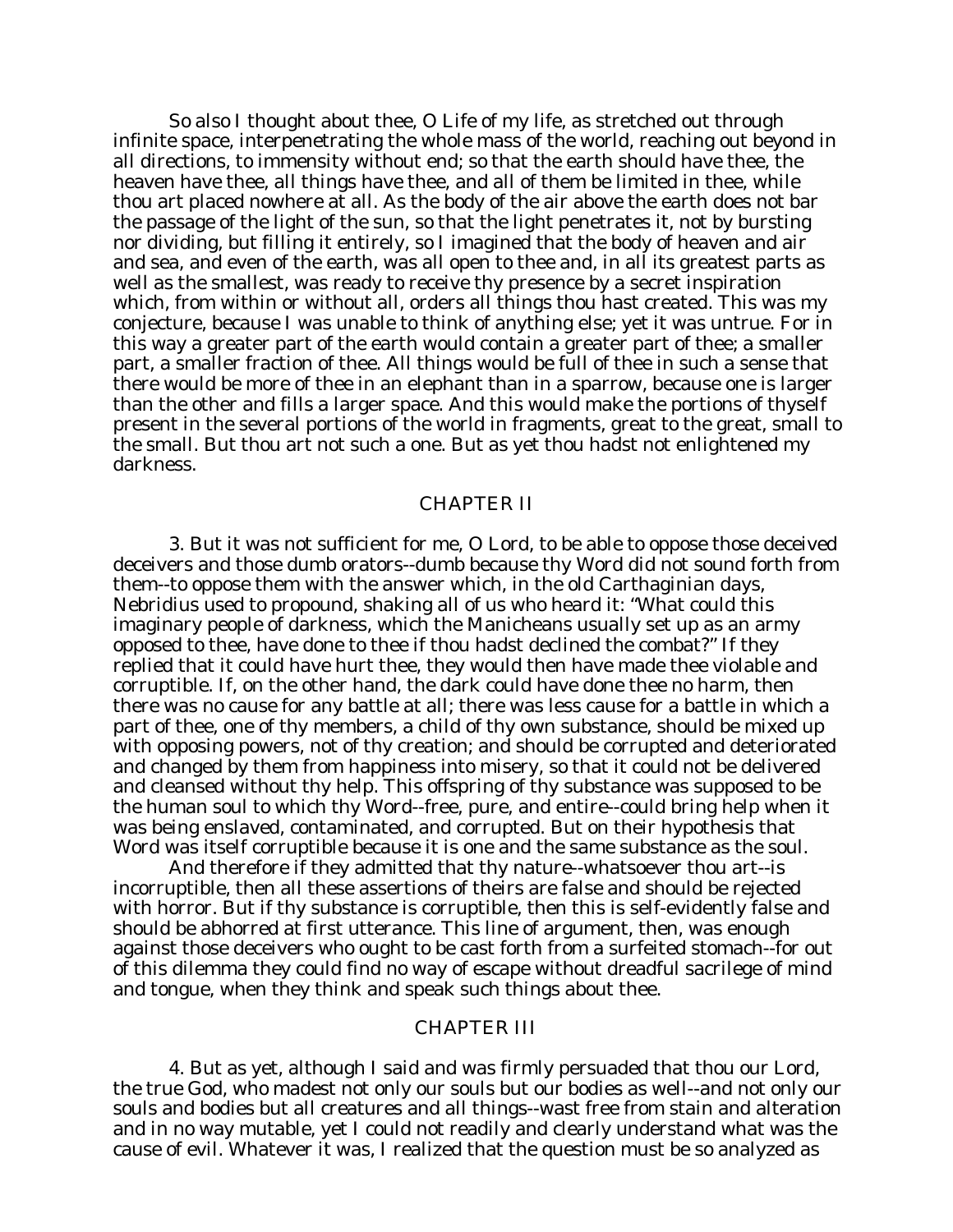not to constrain me by any answer to believe that the immutable God was mutable, lest I should myself become the thing that I was seeking out. And so I pursued the search with a quiet mind, now in a confident feeling that what had been said by the Manicheans--and I shrank from them with my whole heart--could not be true. I now realized that when they asked what was the origin of evil their answer was dictated by a wicked pride, which would rather affirm that thy nature is capable of suffering evil than that their own nature is capable of doing it.

5. And I directed my attention to understand what I now was told, that free will is the cause of our doing evil and that thy just judgment is the cause of our having to suffer from its consequences. But I could not see this clearly. So then, trying to draw the eye of my mind up out of that pit, I was plunged back into it again, and trying often was just as often plunged back down. But one thing lifted me up toward thy light: it was that I had come to know that I had a will as certainly as I knew that I had life. When, therefore, I willed or was unwilling to do something, I was utterly certain that it was none but myself who willed or was unwilling--and immediately I realized that there was the cause of my sin. I could see that what I did against my will I suffered rather than did; and I did not regard such actions as faults, but rather as punishments in which I might quickly confess that I was not unjustly punished, since I believed thee to be most just. Who was it that put this in me, and implanted in me the root of bitterness, in spite of the fact that I was altogether the handiwork of my most sweet God? If the devil is to blame, who made the devil himself? And if he was a good angel who by his own wicked will became the devil, how did there happen to be in him that wicked will by which he became a devil, since a good Creator made him wholly a good angel? By these reflections was I again cast down and stultified. Yet I was not plunged into that hell of error--where no man confesses to thee--where I thought that thou didst suffer evil, rather than that men do it.

# CHAPTER IV

6. For in my struggle to solve the rest of my difficulties, I now assumed henceforth as settled truth that the incorruptible must be superior to the corruptible, and I did acknowledge that thou, whatever thou art, art incorruptible. For there never yet was, nor will be, a soul able to conceive of anything better than thee, who art the highest and best good.179 And since most truly and certainly the incorruptible is to be placed above the corruptible--as I now admit it--it followed that I could rise in my thoughts to something better than my God, if thou wert not incorruptible. When, therefore, I saw that the incorruptible was to be preferred to the corruptible, I saw then where I ought to seek thee, and where I should look for the source of evil: that is, the corruption by which thy substance can in no way be profaned. For it is obvious that corruption in no way injures our God, by no inclination, by no necessity, by no unforeseen chance--because he is our God, and what he wills is good, and he himself is that good. But to be corrupted is not good. Nor art thou compelled to do anything against thy will, since thy will is not greater than thy power. But it would have to be greater if thou thyself wert greater than thyself--for the will and power of God are God himself. And what can take thee by surprise, since thou knowest all, and there is no sort of nature but thou knowest it? And what more should we say about why that substance which God is cannot be corrupted; because if this were so it could not be God?

<sup>&</sup>lt;sup>179</sup>Cf. the famous "definition" of God in Anselm's ontological argument: "that being than whom no greater can be conceived." Cf. *Proslogium*, II-V.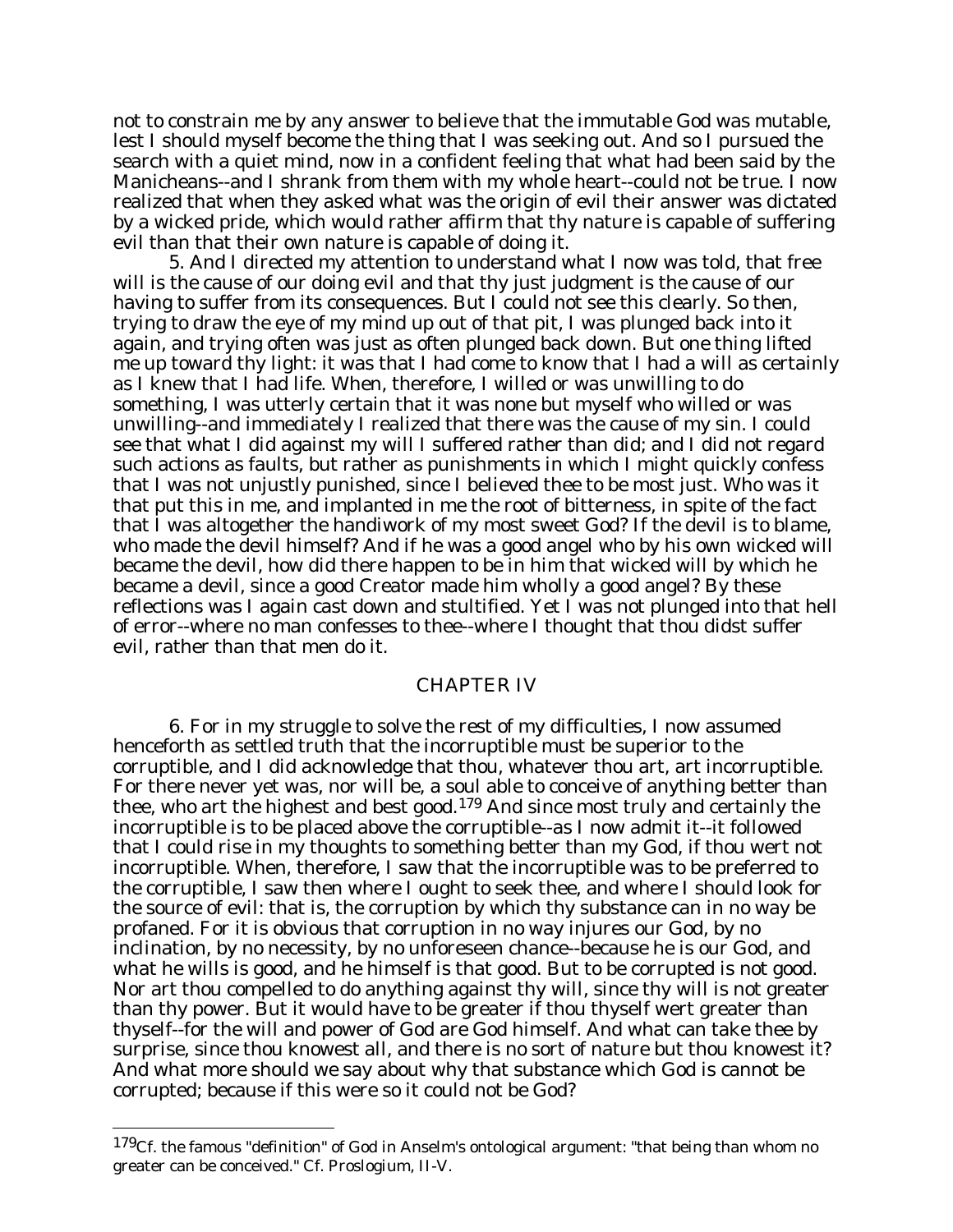#### CHAPTER V

7. And I kept seeking for an answer to the question, Whence is evil? And I sought it in an evil way, and I did not see the evil in my very search. I marshaled before the sight of my spirit all creation: all that we see of earth and sea and air and stars and trees and animals; and all that we do not see, the firmament of the sky above and all the angels and all spiritual things, for my imagination arranged these also, as if they were bodies, in this place or that. And I pictured to myself thy creation as one vast mass, composed of various kinds of bodies--some of which were actually bodies, some of those which I imagined spirits were like. I pictured this mass as vast--of course not in its full dimensions, for these I could not know--but as large as I could possibly think, still only finite on every side. But thou, O Lord, I imagined as environing the mass on every side and penetrating it, still infinite in every direction--as if there were a sea everywhere, and everywhere through measureless space nothing but an infinite sea; and it contained within itself some sort of sponge, huge but still finite, so that the sponge would in all its parts be filled from the immeasurable sea.180

Thus I conceived thy creation itself to be finite, and filled by thee, the infinite. And I said, "Behold God, and behold what God hath created!" God is good, yea, most mightily and incomparably better than all his works. But yet he who is good has created them good; behold how he encircles and fills them. Where, then, is evil, and whence does it come and how has it crept in? What is its root and what its seed? Has it no being at all? Why, then, do we fear and shun what has no being? Or if we fear it needlessly, then surely that fear is evil by which the heart is unnecessarily stabbed and tortured--and indeed a greater evil since we have nothing real to fear, and yet do fear. Therefore, either that is evil which we fear, or the act of fearing is in itself evil. But, then, whence does it come, since God who is good has made all these things good? Indeed, he is the greatest and chiefest Good, and hath created these lesser goods; but both Creator and created are all good. Whence, then, is evil? Or, again, was there some evil matter out of which he made and formed and ordered it, but left something in his creation that he did not convert into good? But why should this be? Was he powerless to change the whole lump so that no evil would remain in it, if he is the Omnipotent? Finally, why would he make anything at all out of such stuff? Why did he not, rather, annihilate it by his same almighty power? Could evil exist contrary to his will? And if it were from eternity, why did he permit it to be nonexistent for unmeasured intervals of time in the past, and why, then, was he pleased to make something out of it after so long a time? Or, if he wished now all of a sudden to create something, would not an almighty being have chosen to annihilate this evil matter and live by himself--the perfect, true, sovereign, and infinite Good? Or, if it were not good that he who was good should not also be the framer and creator of what was good, then why was that evil matter not removed and brought to nothing, so that he might form good matter, out of which he might then create all things? For he would not be omnipotent if he were not able to create something good without being assisted by that matter which had not been created by himself.

Such perplexities I revolved in my wretched breast, overwhelmed with gnawing cares lest I die before I discovered the truth. And still the faith of thy Christ, our Lord and Saviour, as it was taught me by the Catholic Church, stuck fast in my heart. As yet it was unformed on many points and diverged from the rule

<sup>180</sup>This simile is Augustine's apparently original improvement on Plotinus' similar figure of the net in the sea; *Enneads*, IV, 3:9.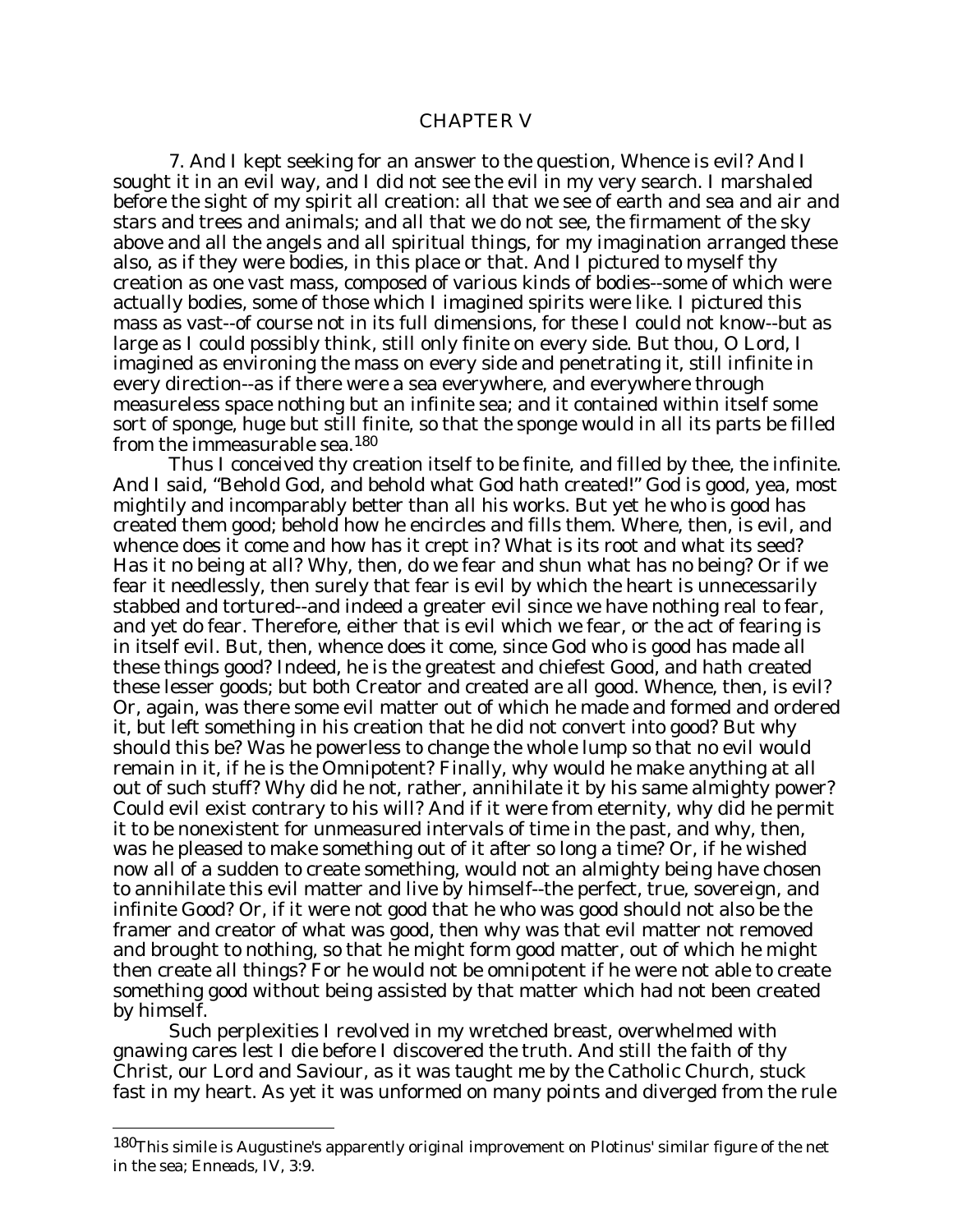of right doctrine, but my mind did not utterly lose it, and every day drank in more and more of it.

# CHAPTER VI

8. By now I had also repudiated the lying divinations and impious absurdities of the astrologers. Let thy mercies, out of the depth of my soul, confess this to thee also, O my God. For thou, thou only (for who else is it who calls us back from the death of all errors except the Life which does not know how to die and the Wisdom which gives light to minds that need it, although it itself has no need of light--by which the whole universe is governed, even to the fluttering leaves of the trees?)- thou alone providedst also for my obstinacy with which I struggled against Vindicianus, a sagacious old man, and Nebridius, that remarkably talented young man. The former declared vehemently and the latter frequently--though with some reservation--that no art existed by which we foresee future things. But men's surmises have oftentimes the help of chance, and out of many things which they foretold some came to pass unawares to the predictors, who lighted on the truth by making so many guesses.

And thou also providedst a friend for me, who was not a negligent consulter of the astrologers even though he was not thoroughly skilled in the art either--as I said, one who consulted them out of curiosity. He knew a good, deal about it, which, he said, he had heard from his father, and he never realized how far his ideas would help to overthrow my estimation of that art. His name was Firminus and he had received a liberal education and was a cultivated rhetorician. It so happened that he consulted me, as one very dear to him, as to what I thought about some affairs of his in which his worldly hopes had risen, viewed in the light of his so-called horoscope. Although I had now begun to learn in this matter toward Nebridius' opinion, I did not quite decline to speculate about the matter or to tell him what thoughts still came into my irresolute mind, although I did add that I was almost persuaded now that these were but empty and ridiculous follies. He then told me that his father had been very much interested in such books, and that he had a friend who was as much interested in them as he was himself. They, in combined study and consultation, fanned the flame of their affection for this folly, going so far as to observe the moment when the dumb animals which belonged to their household gave birth to young, and then observed the position of the heavens with regard to them, so as to gather fresh evidence for this so-called art. Moreover, he reported that his father had told him that, at the same time his mother was about to give birth to him [Firminus], a female slave of a friend of his father's was also pregnant. This could not be hidden from her master, who kept records with the most diligent exactness of the birth dates even of his dogs. And so it happened to pass that--under the most careful observations, one for his wife and the other for his servant, with exact calculations of the days, hours, and minutes--both women were delivered at the same moment, so that both were compelled to cast the selfsame horoscope, down to the minute: the one for his son, the other for his young slave. For as soon as the women began to be in labor, they each sent word to the other as to what was happening in their respective houses and had messengers ready to dispatch to one another as soon as they had information of the actual birth--and each, of course, knew instantly the exact time. It turned out, Firminus said, that the messengers from the respective houses met one another at a point equidistant from either house, so that neither of them could discern any difference either in the position of the stars or any other of the most minute points. And yet Firminus, born in a high estate in his parents' house, ran his course through the prosperous paths of this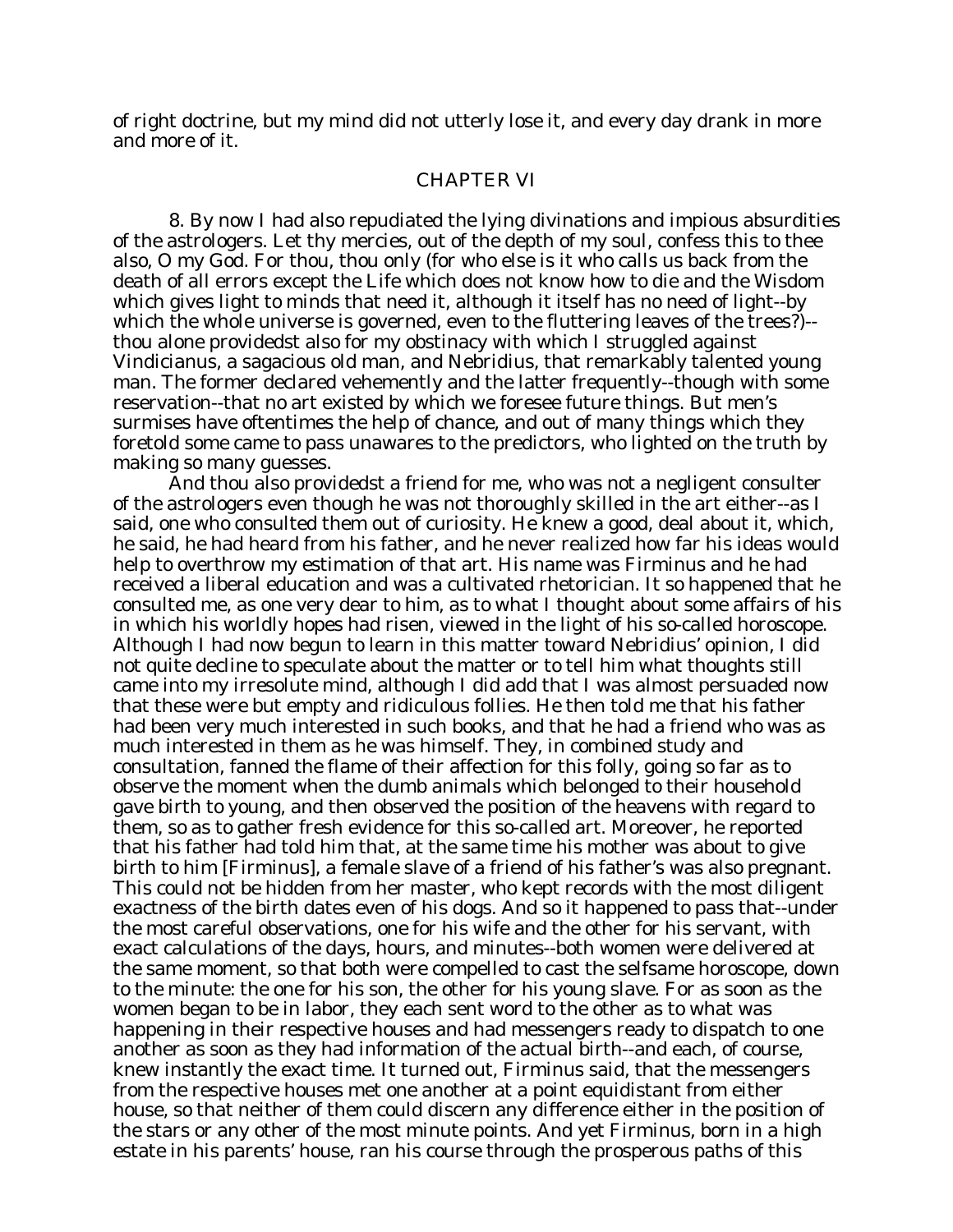world, was increased in wealth, and elevated to honors. At the same time, the slave, the yoke of his condition being still unrelaxed, continued to serve his masters as Firminus, who knew him, was able to report.

9. Upon hearing and believing these things related by so reliable a person all my resistance melted away. First, I endeavored to reclaim Firminus himself from his superstition by telling him that after inspecting his horoscope, I ought, if I could foretell truly, to have seen in it parents eminent among their neighbors, a noble family in its own city, a good birth, a proper education, and liberal learning. But if that servant had consulted me with the same horoscope, since he had the same one, I ought again to tell him likewise truly that I saw in it the lowliness of his origin, the abjectness of his condition, and everything else different and contrary to the former prediction. If, then, by casting up the same horoscopes I should, in order to speak the truth, make contrary analyses, or else speak falsely if I made identical readings, then surely it followed that whatever was truly foretold by the analysis of the horoscopes was not by art, but by chance. And whatever was said falsely was not from incompetence in the art, but from the error of chance.

10. An opening being thus made in my darkness, I began to consider other implications involved here. Suppose that one of the fools--who followed such an occupation and whom I longed to assail, and to reduce to confusion--should urge against me that Firminus had given me false information, or that his father had informed him falsely. I then turned my thoughts to those that are born twins, who generally come out of the womb so near the one to the other that the short interval between them--whatever importance they may ascribe to it in the nature of things- cannot be noted by human observation or expressed in those tables which the astrologer uses to examine when he undertakes to pronounce the truth. But such pronouncements cannot be true. For looking into the same horoscopes, he must have foretold the same future for Esau and Jacob,181 whereas the same future did not turn out for them. He must therefore speak falsely. If he is to speak truly, then he must read contrary predictions into the same horoscopes. But this would mean that it was not by art, but by chance, that he would speak truly.

For thou, O Lord, most righteous ruler of the universe, dost work by a secret impulse--whether those who inquire or those inquired of know it or not--so that the inquirer may hear what, according to the secret merit of his soul, he ought to hear from the deeps of thy righteous judgment. Therefore let no man say to thee, "What is this?" or, "Why is that?" Let him not speak thus, for he is only a man.

## CHAPTER VII

11. By now, O my Helper, thou hadst freed me from those fetters. But still I inquired, "Whence is evil?"--and found no answer. But thou didst not allow me to be carried away from the faith by these fluctuations of thought. I still believed both that thou dost exist and that thy substance is immutable, and that thou dost care for and wilt judge all men, and that in Christ, thy Son our Lord, and the Holy Scriptures, which the authority of thy Catholic Church pressed on me, thou hast planned the way of man's salvation to that life which is to come after this death.

With these convictions safe and immovably settled in my mind, I eagerly inquired, "Whence is evil?" What torments did my travailing heart then endure! What sighs, O my God! Yet even then thy ears were open and I knew it not, and when in stillness I sought earnestly, those silent contritions of my soul were loud cries to thy mercy. No man knew, but thou knewest what I endured. How little of it

<sup>181</sup>Gen. 25:21 to 33:20.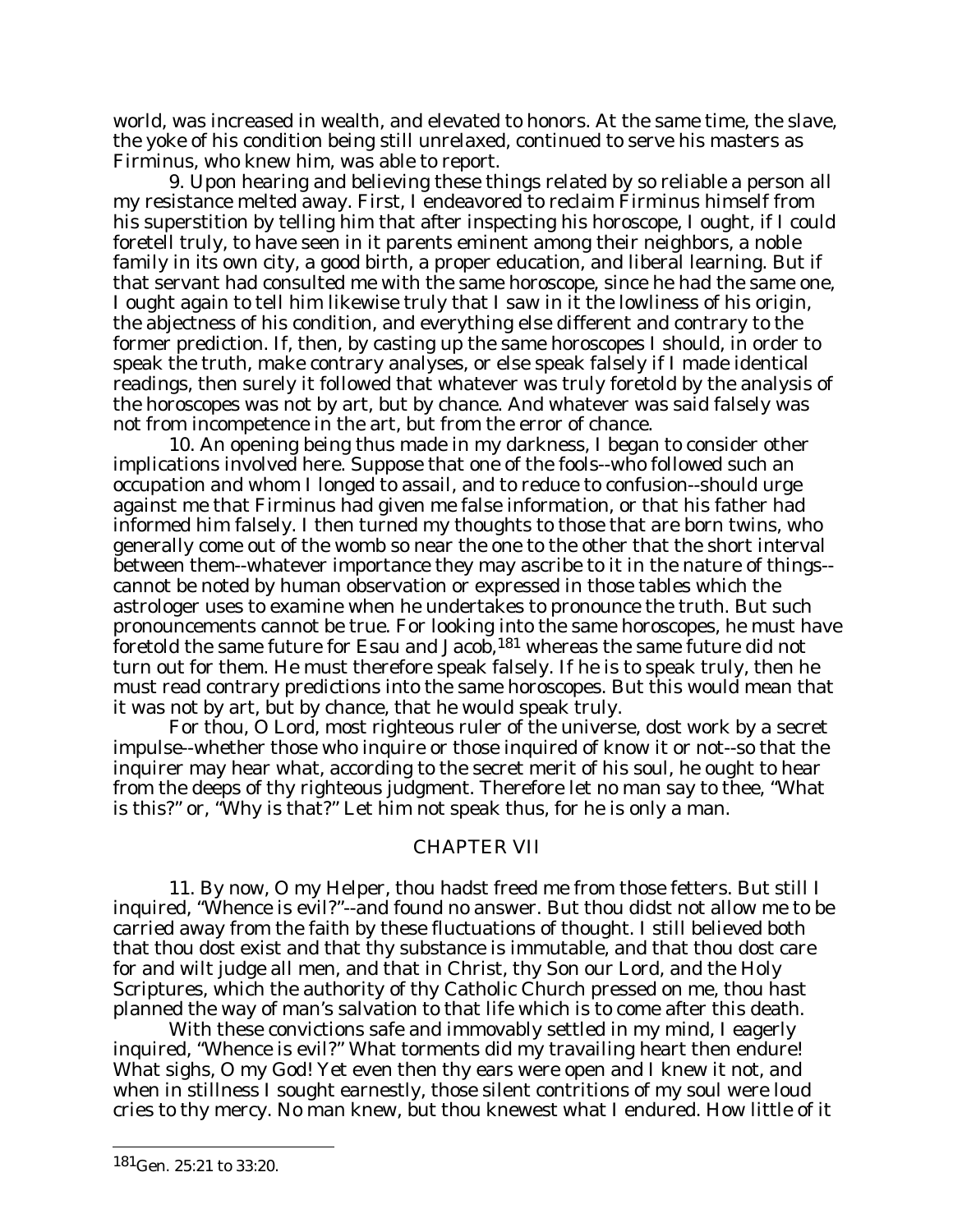could I express in words to the ears of my dearest friends! How could the whole tumult of my soul, for which neither time nor speech was sufficient, come to them? Yet the whole of it went into thy ears, all of which I bellowed out in the anguish of my heart. My desire was before thee, and the light of my eyes was not with me; for it was within and I was without. Nor was that light in any place; but I still kept thinking only of things that are contained in a place, and could find among them no place to rest in. They did not receive me in such a way that I could say, "It is sufficient; it is well." Nor did they allow me to turn back to where it might be well enough with me. For I was higher than they, though lower than thou. Thou art my true joy if I depend upon thee, and thou hadst subjected to me what thou didst create lower than I. And this was the true mean and middle way of salvation for me, to continue in thy image and by serving thee have dominion over the body. But when I lifted myself proudly against thee, and "ran against the Lord, even against his neck, with the thick bosses of my buckler,"<sup>182</sup> even the lower things were placed above me and pressed down on me, so that there was no respite or breathing space. They thrust on my sight on every side, in crowds and masses, and when I tried to think, the images of bodies obtruded themselves into my way back to thee, as if they would say to me, "Where are you going, unworthy and unclean one?" And all these had sprung out of my wound, for thou hadst humbled the haughty as one that is wounded. By my swelling pride I was separated from thee, and my bloated cheeks blinded my eyes.

# CHAPTER VIII

12. But thou, O Lord, art forever the same, yet thou art not forever angry with us, for thou hast compassion on our dust and ashes.<sup>183</sup> It was pleasing in thy sight to reform my deformity, and by inward stings thou didst disturb me so that I was impatient until thou wert made clear to my inward sight. By the secret hand of thy healing my swelling was lessened, the disordered and darkened eyesight of my mind was from day to day made whole by the stinging salve of wholesome grief.

## CHAPTER IX

13. And first of all, willing to show me how thou dost "resist the proud, but give grace to the humble,"184 and how mercifully thou hast made known to men the way of humility in that thy Word "was made flesh and dwelt among men,"185 thou didst procure for me, through one inflated with the most monstrous pride, certain books of the Platonists, translated from Greek into Latin.186 And therein I found, not indeed in the same words, but to the selfsame effect, enforced by many and various reasons that "in the beginning was the Word, and the Word was with God,

<sup>182</sup>Cf. Job 15:26 (Old Latin version).

<sup>183</sup>Cf. Ps. 103:9-14.

<sup>184</sup>James 4:6.

<sup>185</sup>Cf. John 1:14.

<sup>186</sup>It is not altogether clear as to which "books" and which "Platonists" are here referred to. The succeeding analysis of "Platonism" does not resemble any single known text closely enough to allow for identification. The most reasonable conjecture, as most authorities agree, is that the "books" here mentioned were the *Enneads* of Plotinus, which Marius Victorinus (q.v. *infra*, Bk. VIII, Ch. II, 3-5) had translated into Latin several years before; cf. M.P. Garvey, *St. Augustine: Christian or Neo-Platonist* (Milwaukee, 1939). There is also a fair probability that Augustine had acquired some knowledge of the *Didaskalikos* of Albinus; cf. R.E. Witt, *Albinus and the History of Middle Platonism* (Cambridge, 1937).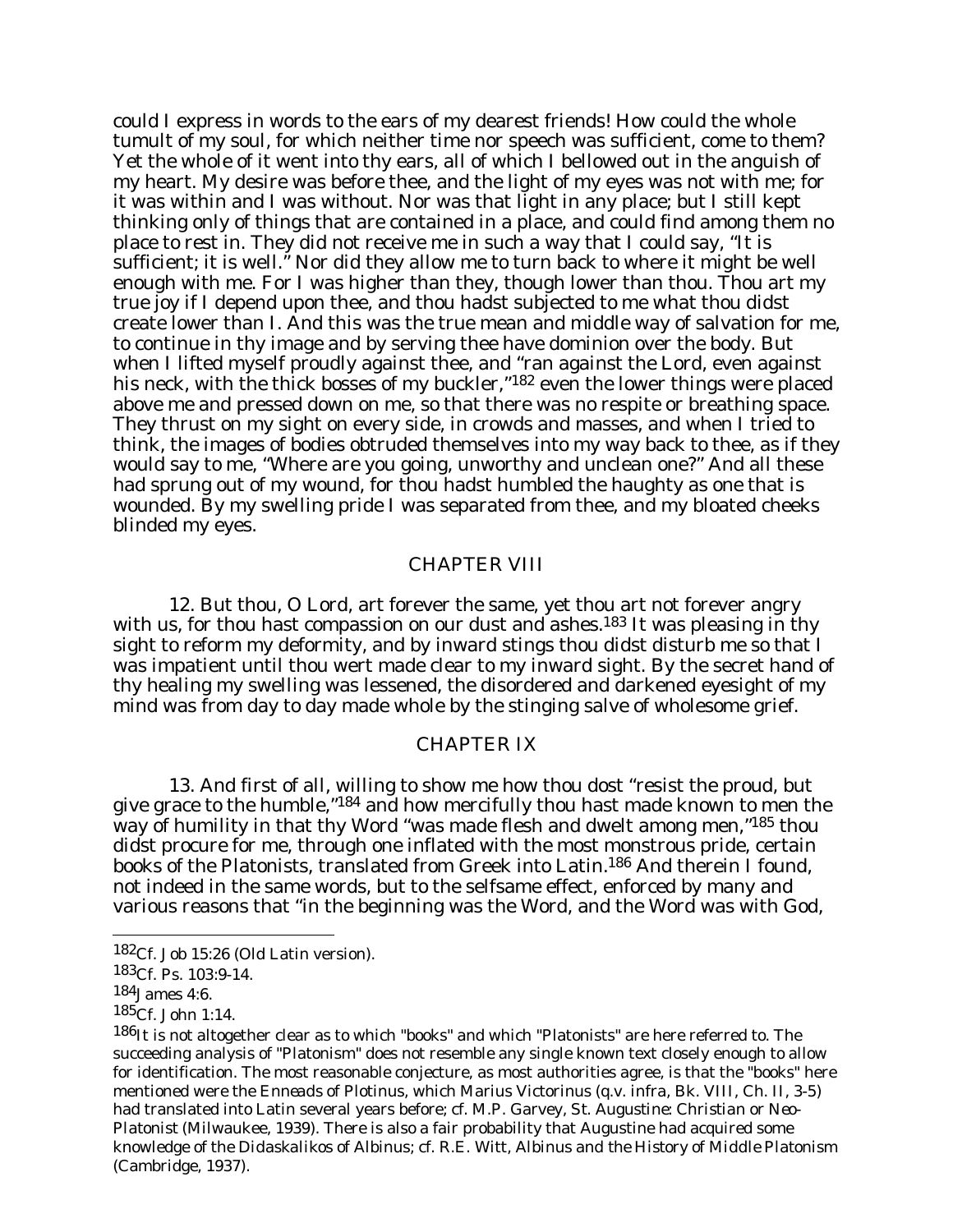and the Word was God. The same was in the beginning with God. All things were made by him; and without him was not anything made that was made." That which was made by him is "life, and the life was the light of men. And the light shined in darkness; and the darkness comprehended it not." Furthermore, I read that the soul of man, though it "bears witness to the light," yet itself "is not the light; but the Word of God, being God, is that true light that lights every man who comes into the world." And further, that "he was in the world, and the world was made by him, and the world knew him not."187 But that "he came unto his own, and his own received him not. And as many as received him, to them gave he power to become the sons of God, even to them that believed on his name"<sup>188</sup>-this I did not find there.

14. Similarly, I read there that God the Word was born "not of flesh nor of blood, nor of the will of man, nor the will of the flesh, but of God."189 But, that "the Word was made flesh, and dwelt among us<sup>"190</sup>--I found this nowhere there. And I discovered in those books, expressed in many and various ways, that "the Son was in the form of God and thought it not robbery to be equal in God,"191 for he was naturally of the same substance. But, that "he emptied himself and took upon himself the form of a servant, and was made in the likeness of men: and being found in fashion as a man, he humbled himself, and became obedient unto death, even the death of the cross. Wherefore God also hath highly exalted him" from the dead, "and given him a name above every name; that at the name of Jesus every knee should bow, of things in heaven, and things in earth, and things under the earth; and that every tongue should confess that Jesus Christ is Lord, to the glory of God the Father"<sup>192</sup>--this those books have not. I read further in them that before all times and beyond all times, thy only Son remaineth unchangeably coeternal with thee, and that of his fullness all souls receive that they may be blessed, and that by participation in that wisdom which abides in them, they are renewed that they may be wise. But, that "in due time, Christ died for the ungodly" and that thou "sparedst not thy only Son, but deliveredst him up for us all"193--this is not there. "For thou hast hid these things from the wise and prudent, and hast revealed them unto babes"194; that they "that labor and are heavy laden" might "come unto him and he might refresh them" because he is "meek and lowly in heart."195 "The meek will he guide in judgment; and the meek will he teach his way; beholding our lowliness and our trouble and forgiving all our sins."196 But those who strut in the high boots of what they deem to be superior knowledge will not hear Him who says, "Learn of me, for I am meek and lowly in heart, and you shall find rest for your souls."197 Thus, though they know God, yet they do not glorify him as God, nor are they thankful. Therefore, they "become vain in their imaginations; their foolish heart is darkened, and professing themselves to be wise they become fools."198

188John 1:11, 12

190John 1:14.

- 191Phil. 2:6.
- 192Phil. 2:7-11.
- 193Rom. 5:6; 8:32.
- 194Luke 10:21.

- 197Matt. 11:29.
- 198Rom. 1:21, 22.

<sup>187</sup>Cf. this mixed quotation of John 1:1-10 with the Fifth *Ennead* and note Augustine's identification of *Logos*, in the Fourth Gospel, with *Nous* in Plotinus.

<sup>189</sup>John 1:13.

<sup>195</sup>Cf. Matt. 11:28, 29.

<sup>196</sup>Cf. Ps. 25:9, 18.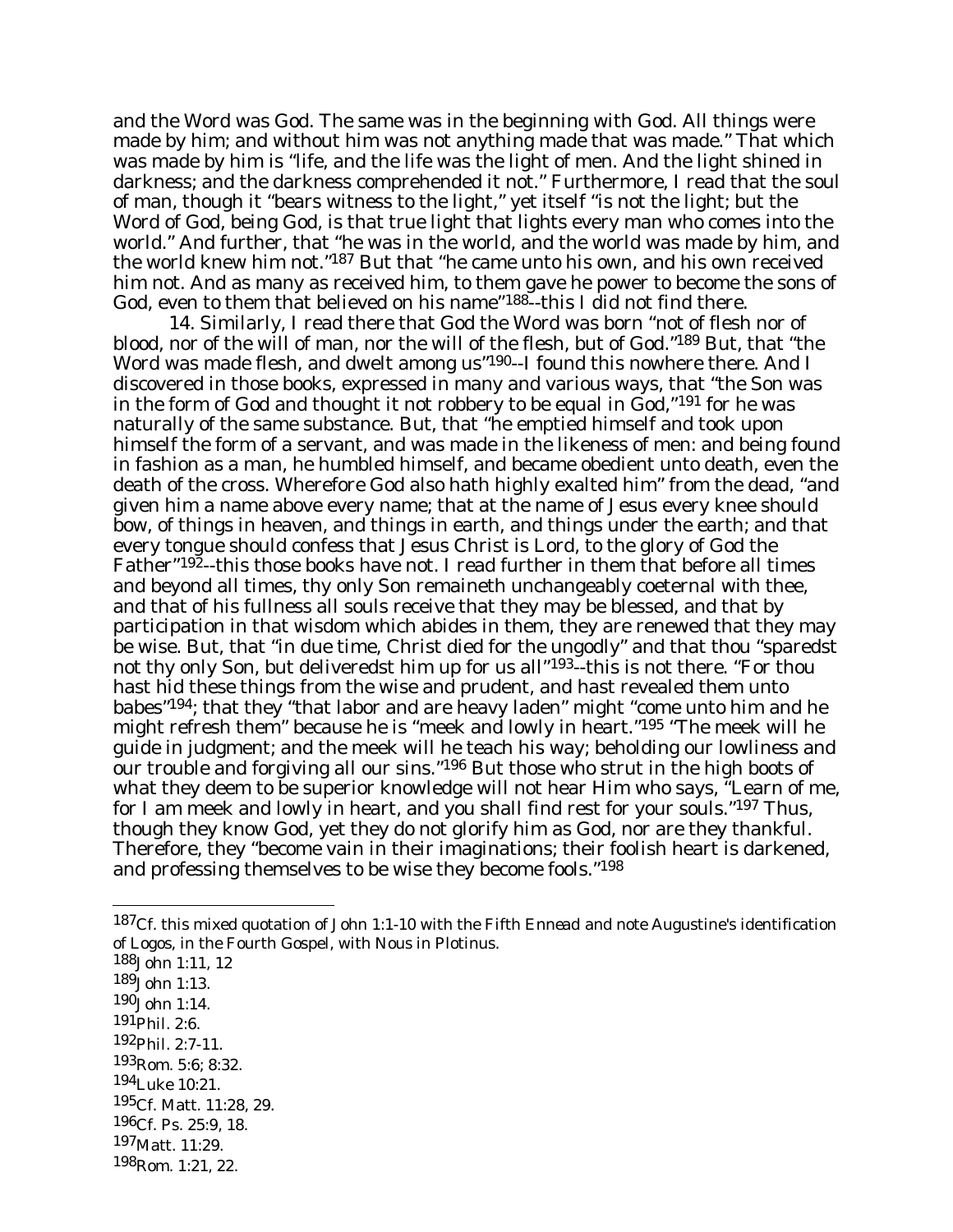15. And, moreover, I also read there how "they changed the glory of thy incorruptible nature into idols and various images--into an image made like corruptible man and to birds and four-footed beasts, and creeping things"199: namely, into that Egyptian food<sup>200</sup> for which Esau lost his birthright; so that thy first-born people worshiped the head of a four-footed beast instead of thee, turning back in their hearts toward Egypt and prostrating thy image (their own soul) before the image of an ox that eats grass. These things I found there, but I fed not on them. For it pleased thee, O Lord, to take away the reproach of his minority from Jacob, that the elder should serve the younger and thou mightest call the Gentiles, and I had sought strenuously after that gold which thou didst allow thy people to take from Egypt, since wherever it was it was thine.<sup>201</sup> And thou saidst unto the Athenians by the mouth of thy apostle that in thee "we live and move and have our being," as one of their own poets had said.202 And truly these books came from there. But I did not set my mind on the idols of Egypt which they fashioned of gold, "changing the truth of God into a lie and worshiping and serving the creature more than the Creator."203

## CHAPTER X

16. And being admonished by these books to return into myself, I entered into my inward soul, guided by thee. This I could do because thou wast my helper. And I entered, and with the eye of my soul--such as it was--saw above the same eye of my soul and above my mind the Immutable Light. It was not the common light, which all flesh can see; nor was it simply a greater one of the same sort, as if the light of day were to grow brighter and brighter, and flood all space. It was not like that light, but different, yea, very different from all earthly light whatever. Nor was it above my mind in the same way as oil is above water, or heaven above earth, but it was higher, because it made me, and I was below it, because I was made by it. He who knows the Truth knows that Light, and he who knows it knows eternity. Love knows it, O Eternal Truth and True Love and Beloved Eternity! Thou art my God, to whom I sigh both night and day. When I first knew thee, thou didst lift me up, that I might see that there was something to be seen, though I was not yet fit to see it. And thou didst beat back the weakness of my sight, shining forth upon me thy dazzling beams of light, and I trembled with love and fear. I realized that I was far away from thee in the land of unlikeness, as if I heard thy voice from on high: "I am the food of strong men; grow and you shall feed on me; nor shall you change me, like the food of your flesh into yourself, but you shall be changed into my likeness." And I understood that thou chastenest man for his iniquity, and makest my soul to be eaten away as though by a spider.<sup>204</sup> And I said, "Is Truth, therefore, nothing, because it is not diffused through space--neither finite nor infinite?" And thou didst cry to me from afar, "I am that I am."205 And I heard this, as things are heard in the

<sup>199</sup>Rom. 1:23.

<sup>200</sup>An echo of Porphyry's *De abstinentia ab esu animalium*.

 $201$ The allegorical interpretation of the Israelites' despoiling the Egyptians (Ex. 12:35, 36) made it refer to the liberty of Christian thinkers in appropriating whatever was good and true from the pagan philosophers of the Greco-Roman world. This was a favorite theme of Clement of Alexandria and Origen and was quite explicitly developed in Origen's *Epistle to Gregory Thaumaturgus* (*ANF*, IX, pp. 295, 296); cf. Augustine, *On Christian Doctrine*, II, 41-42.

<sup>202</sup>Cf. Acts 17:28.

<sup>203</sup>Cf. Rom. 1:25.

 $204$ Cf. Ps. 39:11.

<sup>205</sup>Some MSS. add "*immo vero*" ("yea, verily"), but not the best ones; cf. De Labriolle, *op. cit*., I, p.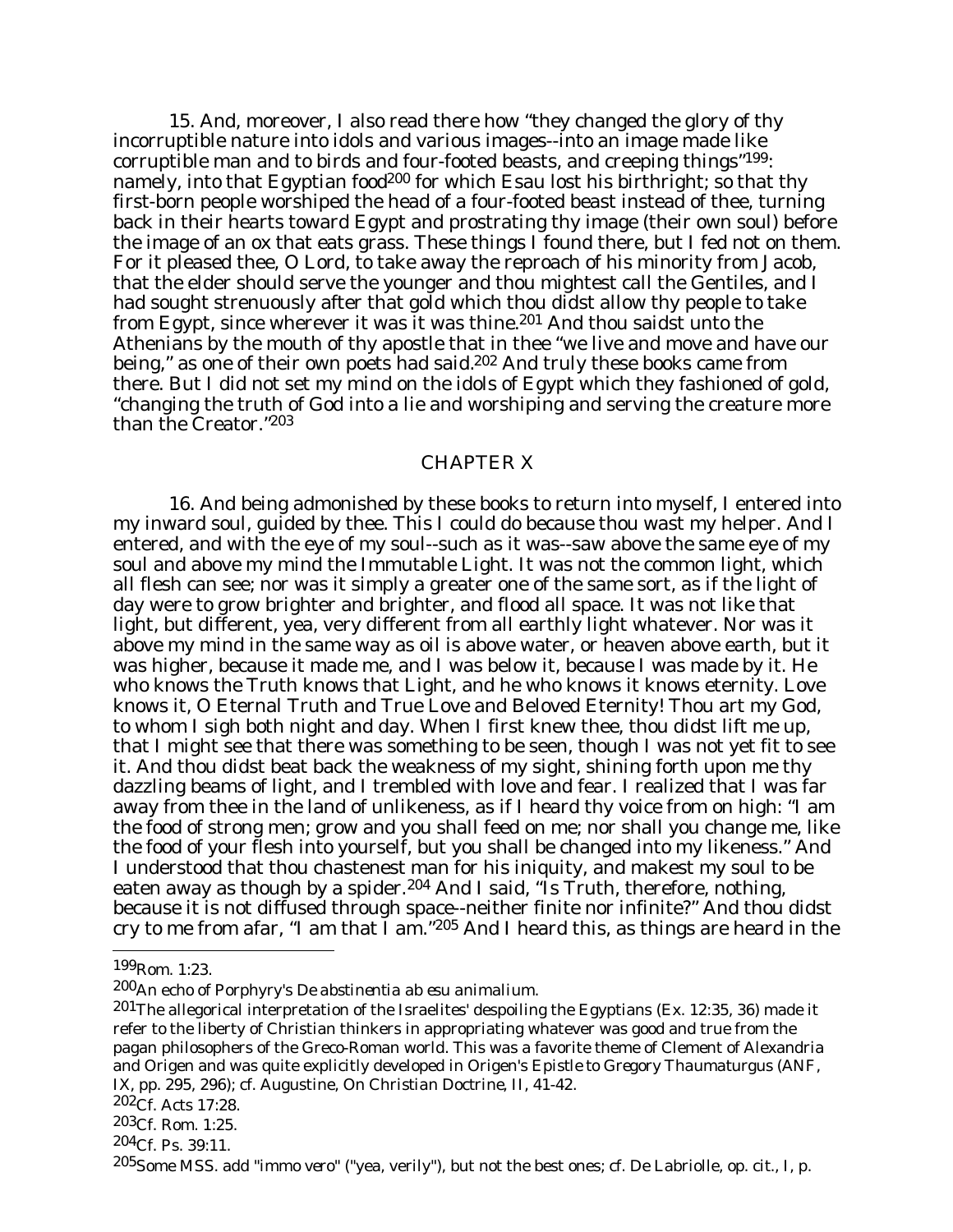heart, and there was no room for doubt. I should have more readily doubted that I am alive than that the Truth exists--the Truth which is "clearly seen, being understood by the things that are made."206

## CHAPTER XI

17. And I viewed all the other things that are beneath thee, and I realized that they are neither wholly real nor wholly unreal. They are real in so far as they come from thee; but they are unreal in so far as they are not what thou art. For that is truly real which remains immutable. It is good, then, for me to hold fast to God, for if I do not remain in him, neither shall I abide in myself; but he, remaining in himself, renews all things. And thou art the Lord my God, since thou standest in no need of my goodness.

## CHAPTER XII

18. And it was made clear to me that all things are good even if they are corrupted. They could not be corrupted if they were supremely good; but unless they were good they could not be corrupted. If they were supremely good, they would be incorruptible; if they were not good at all, there would be nothing in them to be corrupted. For corruption harms; but unless it could diminish goodness, it could not harm. Either, then, corruption does not harm--which cannot be--or, as is certain, all that is corrupted is thereby deprived of good. But if they are deprived of all good, they will cease to be. For if they are at all and cannot be at all corrupted, they will become better, because they will remain incorruptible. Now what can be more monstrous than to maintain that by losing all good they have become better? If, then, they are deprived of all good, they will cease to exist. So long as they are, therefore, they are good. Therefore, whatsoever is, is good. Evil, then, the origin of which I had been seeking, has no substance at all; for if it were a substance, it would be good. For either it would be an incorruptible substance and so a supreme good, or a corruptible substance, which could not be corrupted unless it were good. I understood, therefore, and it was made clear to me that thou madest all things good, nor is there any substance at all not made by thee. And because all that thou madest is not equal, each by itself is good, and the sum of all of them is very good, for our God made all things very good.207

## CHAPTER XIII

19. To thee there is no such thing as evil, and even in thy whole creation taken as a whole, there is not; because there is nothing from beyond it that can burst in and destroy the order which thou hast appointed for it. But in the parts of creation, some things, because they do not harmonize with others, are considered evil. Yet those same things harmonize with others and are good, and in themselves are good. And all these things which do not harmonize with each other still harmonize with the inferior part of creation which we call the earth, having its own

#### 162.

<sup>206</sup>Rom. 1:20.

<sup>207</sup>A *locus classicus* of the doctrine of the privative character of evil and the positive character of the good. This is a fundamental premise in Augustine's metaphysics: it reappears in Bks. XII-XIII, in the *Enchiridion*, and elsewhere (see note, *infra*, p. 343). This doctrine of the goodness of all creation is taken up into the scholastic metaphysics; cf. *Confessions*, Bks. XII-XIII, and Thomas Aquinas, *Summa contra gentes*, II: 45.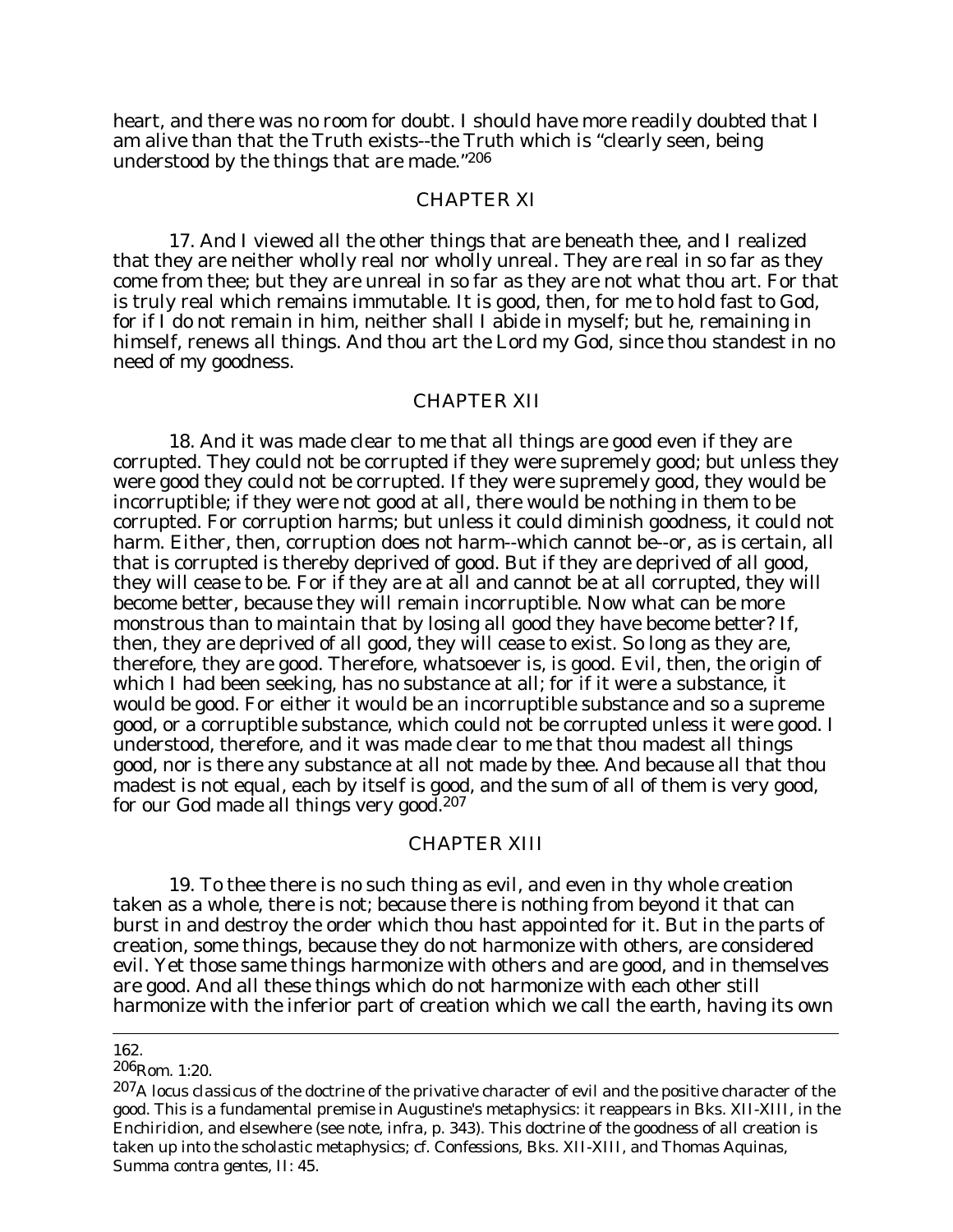cloudy and windy sky of like nature with itself. Far be it from me, then, to say, "These things should not be." For if I could see nothing but these, I should indeed desire something better--but still I ought to praise thee, if only for these created things. For that thou art to be praised is shown from the fact that "earth, dragons, and all deeps; fire, and hail, snow and vapors, stormy winds fulfilling thy word; mountains, and all hills, fruitful trees, and all cedars; beasts and all cattle; creeping things, and flying fowl; things of the earth, and all people; princes, and all judges of the earth; both young men and maidens, old men and children,"208 praise thy name! But seeing also that in heaven all thy angels praise thee, O God, praise thee in the heights, "and all thy hosts, sun and moon, all stars and light, the heavens of heavens, and the waters that are above the heavens,"209 praise thy name--seeing this, I say, I no longer desire a better world, because my thought ranged over all, and with a sounder judgment I reflected that the things above were better than those below, yet that all creation together was better than the higher things alone.

## CHAPTER XIV

20. There is no health in those who find fault with any part of thy creation; as there was no health in me when I found fault with so many of thy works. And, because my soul dared not be displeased with my God, it would not allow that the things which displeased me were from thee. Hence it had wandered into the notion of two substances, and could find no rest, but talked foolishly, And turning from that error, it had then made for itself a god extended through infinite space; and it thought this was thou and set it up in its heart, and it became once more the temple of its own idol, an abomination to thee. But thou didst soothe my brain, though I was unaware of it, and closed my eyes lest they should behold vanity; and thus I ceased from preoccupation with self by a little and my madness was lulled to sleep; and I awoke in thee, and beheld thee as the Infinite, but not in the way I had thought--and this vision was not derived from the flesh.

#### CHAPTER XV

21. And I looked around at other things, and I saw that it was to thee that all of them owed their being, and that they were all finite in thee; yet they are in thee not as in a space, but because thou holdest all things in the hand of thy truth, and because all things are true in so far as they are; and because falsehood is nothing except the existence in thought of what does not exist in fact. And I saw that all things harmonize, not only in their places but also in their seasons. And I saw that thou, who alone art eternal, didst not *begin* to work after unnumbered periods of time--because all ages, both those which are past and those which shall pass, neither go nor come except through thy working and abiding.

## CHAPTER XVI

22. And I saw and found it no marvel that bread which is distasteful to an unhealthy palate is pleasant to a healthy one; or that the light, which is painful to sore eyes, is a delight to sound ones. Thy righteousness displeases the wicked, and they find even more fault with the viper and the little worm, which thou hast created good, fitting in as they do with the inferior parts of creation. The wicked

<sup>208</sup>Ps. 148:7-12. 209Ps. 148:1-5.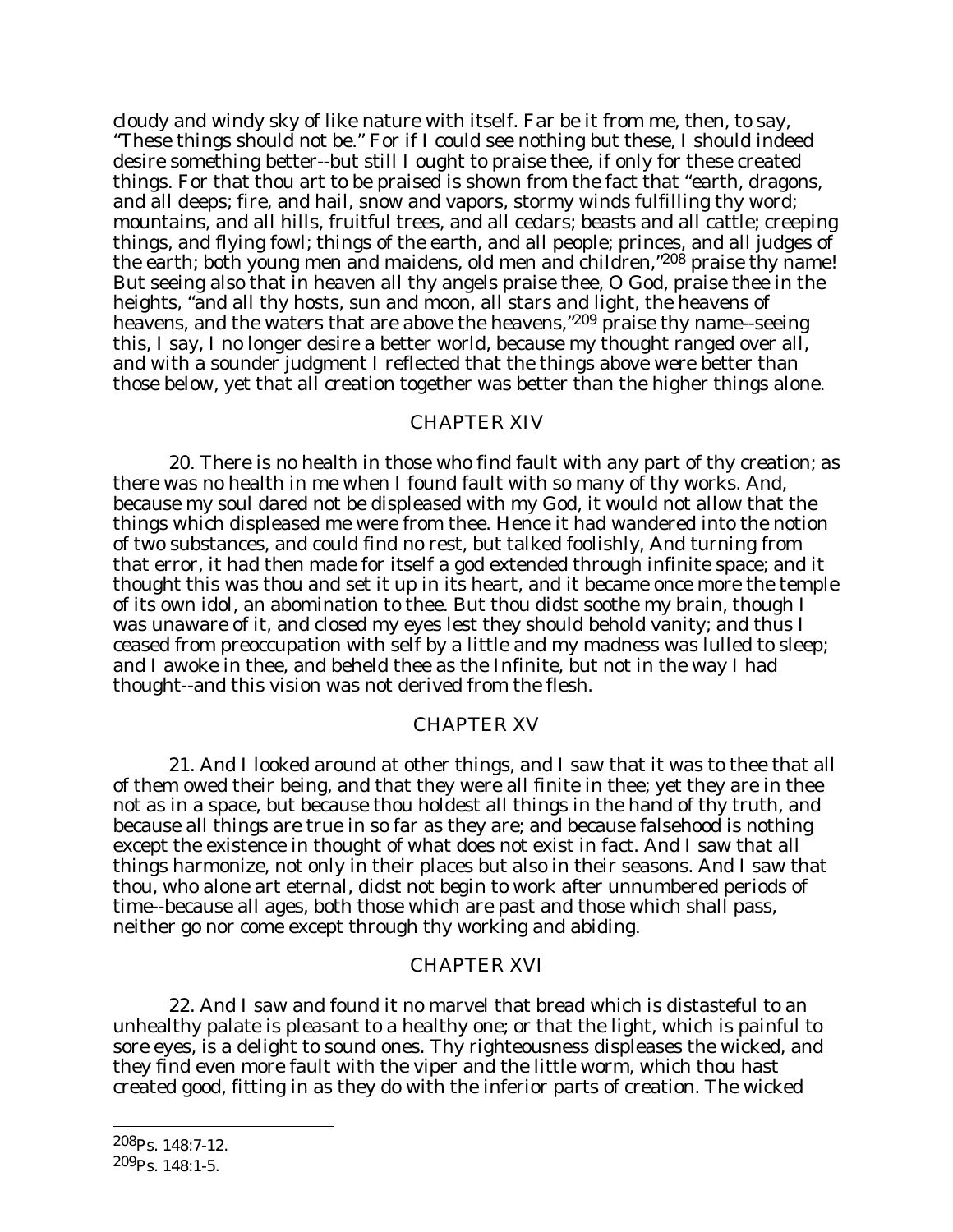themselves also fit in here, and proportionately more so as they become unlike thee- -but they harmonize with the higher creation proportionately as they become like thee. And I asked what wickedness was, and I found that it was no substance, but a perversion of the will bent aside from thee, O God, the supreme substance, toward these lower things, casting away its inmost treasure and becoming bloated with external good. $210$ 

## CHAPTER XVII

23. And I marveled that I now loved thee, and no fantasm in thy stead, and yet I was not stable enough to enjoy my God steadily. Instead I was transported to thee by thy beauty, and then presently torn away from thee by my own weight, sinking with grief into these lower things. This weight was carnal habit. But thy memory dwelt with me, and I never doubted in the least that there was One for me to cleave to; but I was not yet ready to cleave to thee firmly. For the body which is corrupted presses down the soul, and the earthly dwelling weighs down the mind, which muses upon many things.<sup>211</sup> My greatest certainty was that "the invisible things of thine from the creation of the world are clearly seen, being understood by the things that are made, even thy eternal power and Godhead."212 For when I inquired how it was that I could appreciate the beauty of bodies, both celestial and terrestrial; and what it was that supported me in making correct judgments about things mutable; and when I concluded, "This ought to be thus; this ought not"--*then* when I inquired how it was that I could make such judgments (since I did, in fact, make them), I realized that I had found the unchangeable and true eternity of truth above my changeable mind.

And thus by degrees I was led upward from bodies to the soul which perceives them by means of the bodily senses, and from there on to the soul's inward faculty, to which the bodily senses report outward things--and this belongs even to the capacities of the beasts--and thence on up to the reasoning power, to whose judgment is referred the experience received from the bodily sense. And when this power of reason within me also found that it was changeable, it raised itself up to its own intellectual principle,213 and withdrew its thoughts from experience, abstracting itself from the contradictory throng of fantasms in order to seek for that light in which it was bathed. Then, without any doubting, it cried out that the unchangeable was better than the changeable. From this it follows that the mind somehow knew the unchangeable, for, unless it had known it in some fashion, it could have had no sure ground for preferring it to the changeable. And thus with the flash of a trembling glance, it arrived at *that which is*. 214 And I saw thy invisibility [*invisibilia tua*] understood by means of the things that are made. But I

<sup>&</sup>lt;sup>210</sup>"The evil which overtakes us has its source in self-will, in the entry into the sphere of process and in the primal assertion of the desire for self-ownership" (Plotinus, *Enneads*, V, 1:1).

<sup>211</sup>"We have gone weighed down from beneath; the vision is frustrated" (*Enneads*, VI, 9:4). 212Rom. 1:20.

<sup>213</sup>The Plotinian *Nous*.

<sup>&</sup>lt;sup>214</sup>This is an astonishingly candid and plain account of a Plotinian ecstasy, the pilgrimage of the soul from its absorption in things to its rapturous but momentary vision of the One; cf. especially the Sixth *Ennead*, 9:3-11, for very close parallels in thought and echoes of language. This is one of two ecstatic visions reported in the *Confessions*; the other is, of course, the last great moment with his mother at Ostia (Bk. IX, Ch. X, 23-25). One comes before the "conversion" in the Milanese garden (Bk. VIII, Ch. XII, 28-29); the other, after. They ought to be compared with particular interest in their *similarities* as well as their significant differences. Cf. also K.E. Kirk, *The Vision of God* (London, 1932), pp. 319-346.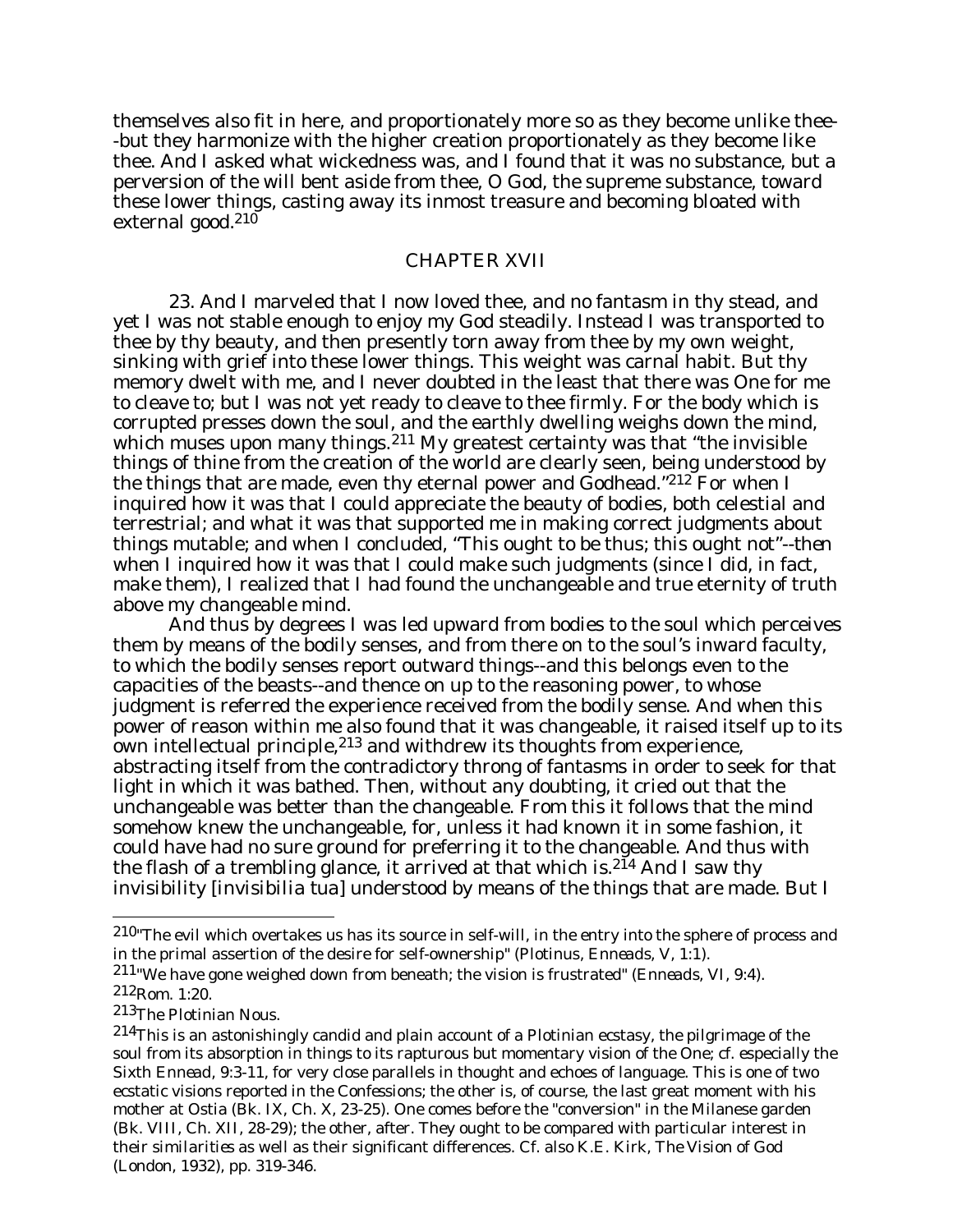was not able to sustain my gaze. My weakness was dashed back, and I lapsed again into my accustomed ways, carrying along with me nothing but a loving memory of my vision, and an appetite for what I had, as it were, smelled the odor of, but was not yet able to eat.

#### CHAPTER XVIII

24. I sought, therefore, some way to acquire the strength sufficient to enjoy thee; but I did not find it until I embraced that "Mediator between God and man, the man Christ Jesus,"215 "who is over all, God blessed forever,"216 who came calling and saying, "I am the way, the truth, and the life,"217 and mingling with our fleshly humanity the heavenly food I was unable to receive. For "the Word was made flesh" in order that thy wisdom, by which thou didst create all things, might become milk for our infancy. And, as yet, I was not humble enough to hold the humble Jesus; nor did I understand what lesson his weakness was meant to teach us. For thy Word, the eternal Truth, far exalted above even the higher parts of thy creation, lifts his subjects up toward himself. But in this lower world, he built for himself a humble habitation of our own clay, so that he might pull down from themselves and win over to himself those whom he is to bring subject to him; lowering their pride and heightening their love, to the end that they might go on no farther in selfconfidence--but rather should become weak, seeing at their feet the Deity made weak by sharing our coats of skin--so that they might cast themselves, exhausted, upon him and be uplifted by his rising.

#### CHAPTER XIX

25. But I thought otherwise. I saw in our Lord Christ only a man of eminent wisdom to whom no other man could be compared--especially because he was miraculously born of a virgin--sent to set us an example of despising worldly things for the attainment of immortality, and thus exhibiting his divine care for us. Because of this, I held that he had merited his great authority as leader. But concerning the mystery contained in "the Word was made flesh," I could not even form a notion. From what I learned from what has been handed down to us in the books about him--that he ate, drank, slept, walked, rejoiced in spirit, was sad, and discoursed with his fellows--I realized that his flesh alone was not bound unto thy Word, but also that there was a bond with the human soul and body. Everyone knows this who knows the unchangeableness of thy Word, and this I knew by now, as far as I was able, and I had no doubts at all about it. For at one time to move the limbs by an act of will, at another time not; at one time to feel some emotion, at another time not; at one time to speak intelligibly through verbal signs, at another, not--these are all properties of a soul and mind subject to change. And if these things were falsely written about him, all the rest would risk the imputation of falsehood, and there would remain in those books no saving faith for the human race.

Therefore, because they were written truthfully, I acknowledged a perfect man to be in Christ--not the body of a man only, nor, in the body, an animal soul without a rational one as well, but a true man. And this man I held to be superior to all others, not only because he was a form of the Truth, but also because of the great

<sup>215</sup>1 Tim. 2:5.

<sup>216</sup>Rom. 9:5.

<sup>217</sup>John 14:6.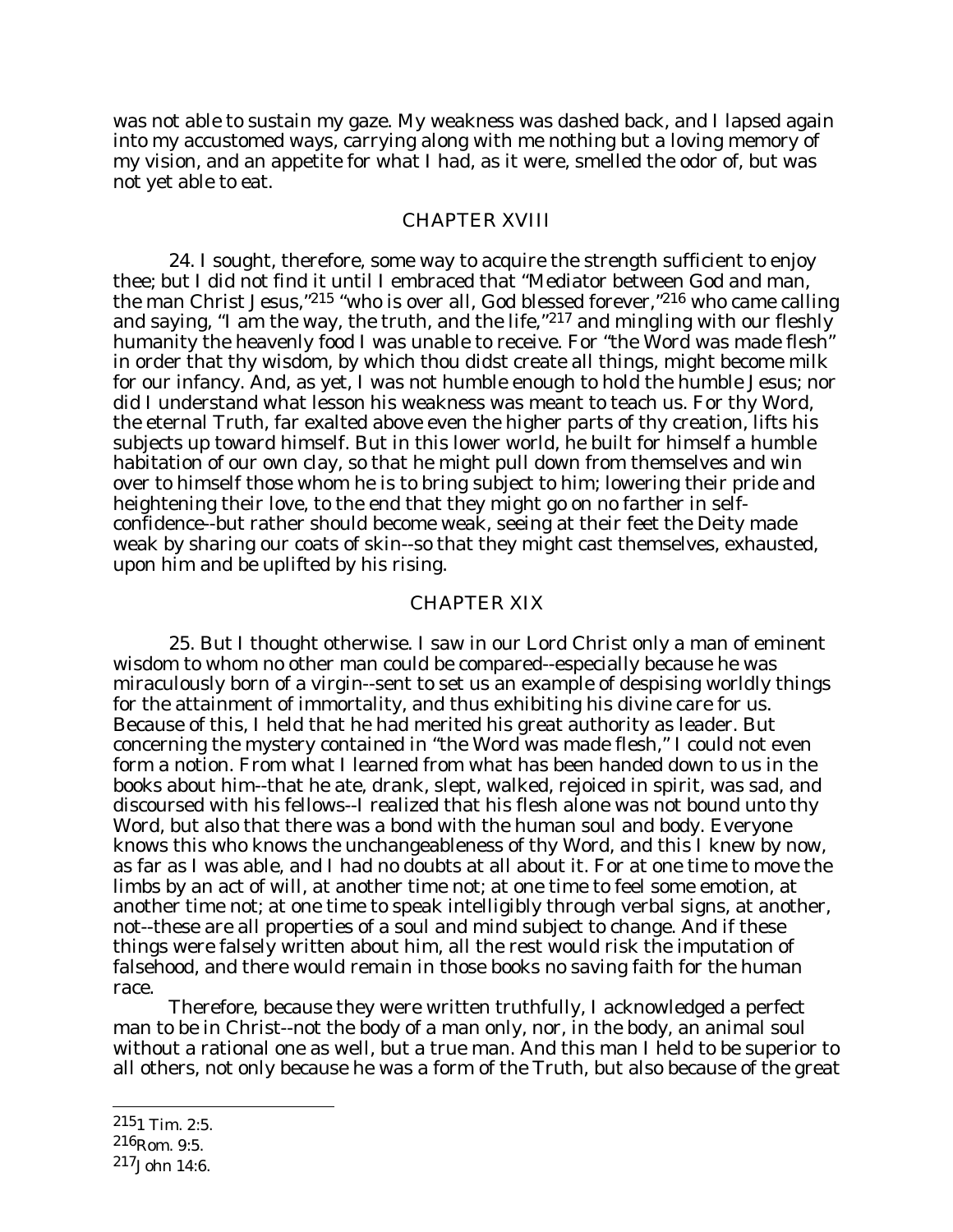excellence and perfection of his human nature, due to his participation in wisdom.

Alypius, on the other hand, supposed the Catholics to believe that God was so clothed with flesh that besides God and the flesh there was no soul in Christ, and he did not think that a human mind was ascribed to him.<sup>218</sup> And because he was fully persuaded that the actions recorded of him could not have been performed except by a living rational creature, he moved the more slowly toward Christian faith.219 But when he later learned that this was the error of the Apollinarian heretics, he rejoiced in the Catholic faith and accepted it. For myself, I must confess that it was even later that I learned how in the sentence, "The Word was made flesh," the Catholic truth can be distinguished from the falsehood of Photinus. For the refutation of heretics<sup>220</sup> makes the tenets of thy Church and sound doctrine to stand out boldly. "For there must also be heresies [factions] that those who are approved may be made manifest among the weak."221

#### CHAPTER XX

26. By having thus read the books of the Platonists, and having been taught by them to search for the incorporeal Truth, I saw how thy invisible things are understood through the things that are made. And, even when I was thrown back, I still sensed what it was that the dullness of my soul would not allow me to contemplate. I was assured that thou wast, and wast infinite, though not diffused in finite space or infinity; that thou truly art, who art ever the same, varying neither in part nor motion; and that all things are from thee, as is proved by this sure cause alone: that they exist.

Of all this I was convinced, yet I was too weak to enjoy thee. I chattered away as if I were an expert; but if I had not sought thy Way in Christ our Saviour, my knowledge would have turned out to be not instruction but destruction.222 For now full of what was in fact my punishment, I had begun to desire to seem wise. I did not mourn my ignorance, but rather was puffed up with knowledge. For where was that love which builds upon the foundation of humility, which is Jesus Christ?223 Or, when would these books teach me this? I now believe that it was thy pleasure that I should fall upon these books before I studied thy Scriptures, that it might be impressed on my memory how I was affected by them; and then afterward, when I was subdued by thy Scriptures and when my wounds were touched by thy healing fingers, I might discern and distinguish what a difference there is between presumption and confession--between those who saw where they were to go even if they did not see the way, and the Way which leads, not only to the observing, but also the inhabiting of the blessed country. For had I first been molded in thy Holy Scriptures, and if thou hadst grown sweet to me through my familiar use of them, and if then I had afterward fallen on those volumes, they might have pushed me off the solid ground of godliness--or if I had stood firm in that wholesome disposition which I had there acquired, I might have thought that wisdom could be attained by

<sup>218</sup>An interesting reminder that the Apollinarian heresy was condemned but not extinct.

 $219$ It is worth remembering that both Augustine and Alypius were catechumens and had presumably been receiving doctrinal instruction in preparation for their eventual baptism and full membership in the Catholic Church. That their ideas on the incarnation, at this stage, were in such confusion raises an interesting problem.

<sup>220</sup>Cf. Augustine's *The Christian Combat* as an example of "the refutation of heretics." 221Cf. 1 Cor. 11:19.

<sup>222</sup>*Non peritus, sed periturus essem*.

<sup>223</sup>Cf. 1 Cor. 3:11f.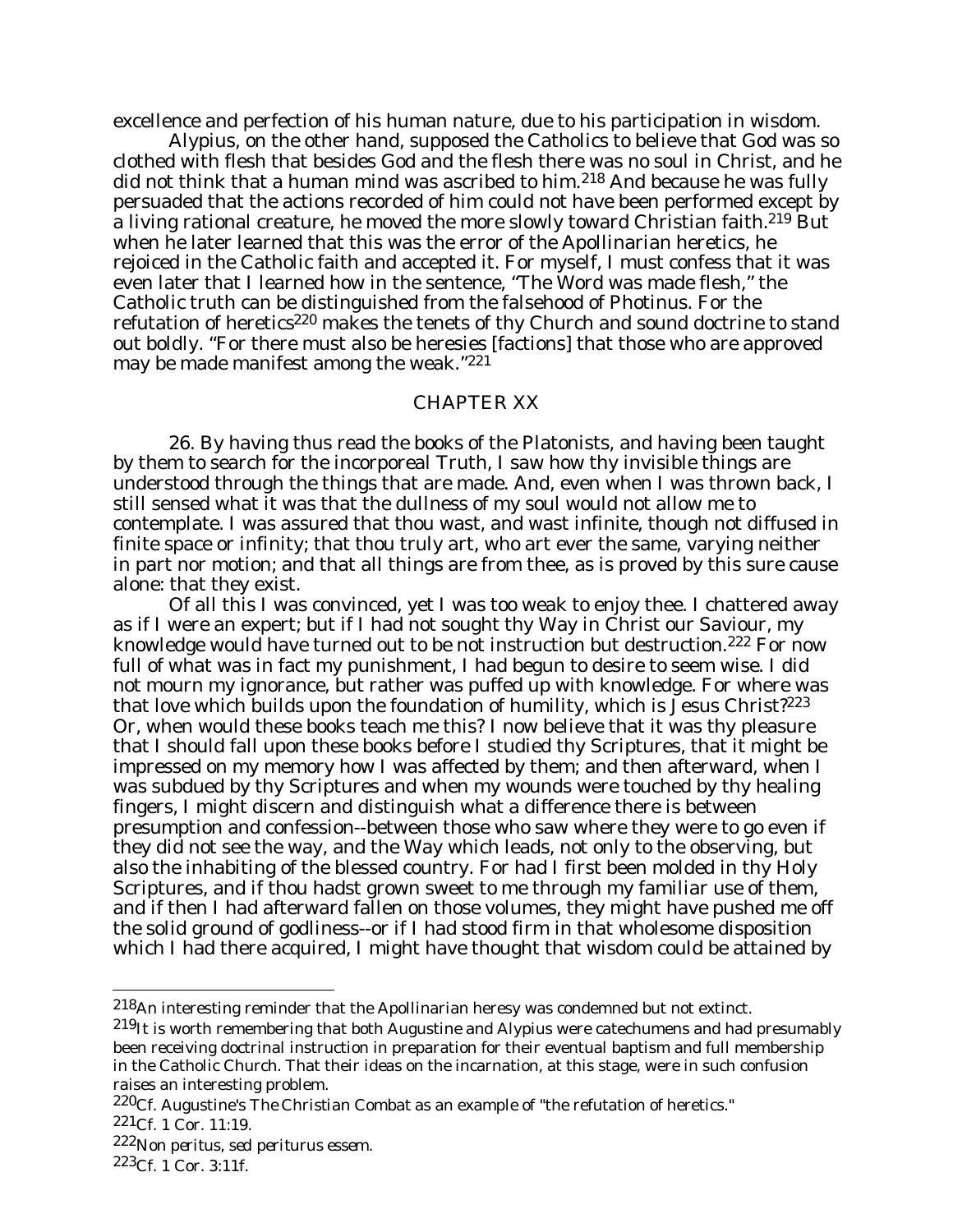the study of those [Platonist] books alone.

#### CHAPTER XXI

27. With great eagerness, then, I fastened upon the venerable writings of thy Spirit and principally upon the apostle Paul. I had thought that he sometimes contradicted himself and that the text of his teaching did not agree with the testimonies of the Law and the Prophets; but now all these doubts vanished away. And I saw that those pure words had but one face, and I learned to rejoice with trembling. So I began, and I found that whatever truth I had read [in the Platonists] was here combined with the exaltation of thy grace. Thus, he who sees must not glory as if he had not received, not only the things that he sees, but the very power of sight--for what does he have that he has not received as a gift? By this he is not only exhorted to see, but also to be cleansed, that he may grasp thee, who art ever the same; and thus he who cannot see thee afar off may yet enter upon the road that leads to reaching, seeing, and possessing thee. For although a man may "delight in the law of God after the inward man," what shall he do with that other "law in his members which wars against the law of his mind, and brings him into captivity under the law of sin, which is in his members"?<sup>224</sup> Thou art righteous, O Lord; but we have sinned and committed iniquities, and have done wickedly. Thy hand has grown heavy upon us, and we are justly delivered over to that ancient sinner, the lord of death. For he persuaded our wills to become like his will, by which he remained not in thy truth. What shall "wretched man" do? "Who shall deliver him from the body of this death,"225 except thy grace through Jesus Christ our Lord; whom thou hast begotten, coeternal with thyself, and didst create in the beginning of thy ways226--in whom the prince of this world found nothing worthy of death, yet he killed him--and so the handwriting which was all against us was blotted out?

The books of the Platonists tell nothing of this. Their pages do not contain the expression of this kind of godliness--the tears of confession, thy sacrifice, a troubled spirit, a broken and a contrite heart, the salvation of thy people, the espoused City, the earnest of the Holy Spirit, the cup of our redemption. In them, no man sings: "Shall not my soul be subject unto God, for from him comes my salvation? He is my God and my salvation, my defender; I shall no more be moved."227 In them, no one hears him calling, "Come unto me all you who labor." They scorn to learn of him because he is "meek and lowly of heart"; for "thou hast hidden those things from the wise and prudent, and hast revealed them unto babes." For it is one thing to see the land of peace from a wooded mountaintop: and fail to find the way thither--to attempt impassable ways in vain, opposed and waylaid by fugitives and deserters under their captain, the "lion" and "dragon"<sup>228</sup>; but it is quite another thing to keep to the highway that leads thither, guarded by the hosts of the heavenly Emperor, on which there are no deserters from the heavenly army to rob the passers-by, for they

<sup>224</sup>Rom. 7:22, 23.

<sup>225</sup>Rom. 7:24, 25.

 $226$ Cf. Prov. 8:22 and Col. 1:15. Augustine is here identifying the figure of Wisdom in Proverbs with the figure of the Logos in the Prologue to the Fourth Gospel. In the Arian controversy both these references to God's Wisdom and Word as "created" caused great difficulty for the orthodox, for the Arians triumphantly appealed to them as proof that Jesus Christ was a "creature" of God. But Augustine was a Chalcedonian before Chalcedon, and there is no doubt that he is here quoting familiar Scripture and filling it with the interpretation achieved by the long struggle of the Church to affirm the coeternity and consubstantiality of Jesus Christ and God the Father.

<sup>227</sup>Cf. Ps. 62:1, 2, 5, 6.

<sup>228</sup>Cf. Ps. 91:13.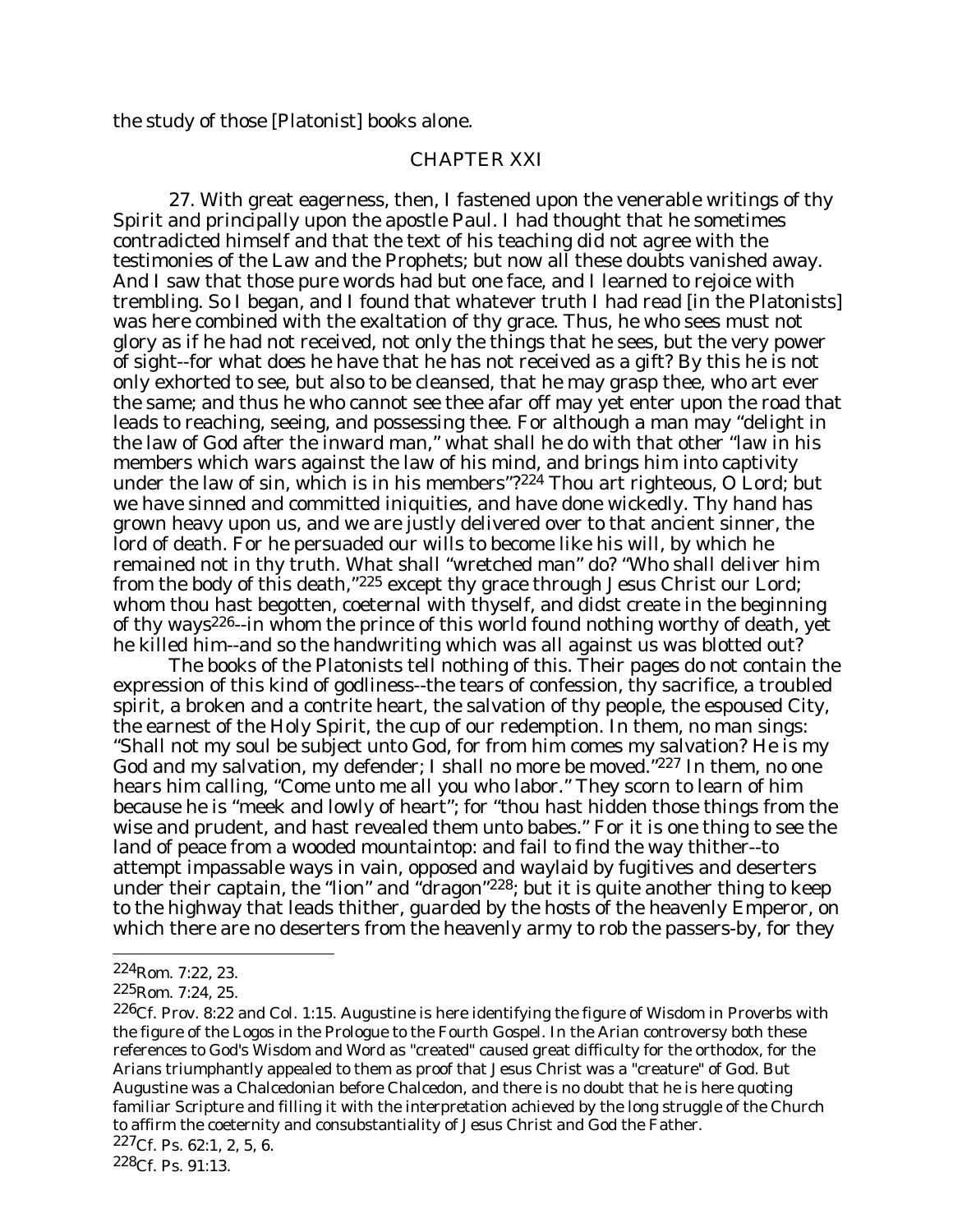shun it as a torment. $^{229}$  These thoughts sank wondrously into my heart, when I read that "least of thy apostles"<sup>230</sup> and when I had considered all thy works and trembled.

 $^{229}$ A figure that compares the dangers of the solitary traveler in a bandit-infested land and the safety of an imperial convoy on a main highway to the capital city.  $230 \check{C}f.$  1 Cor. 15:9.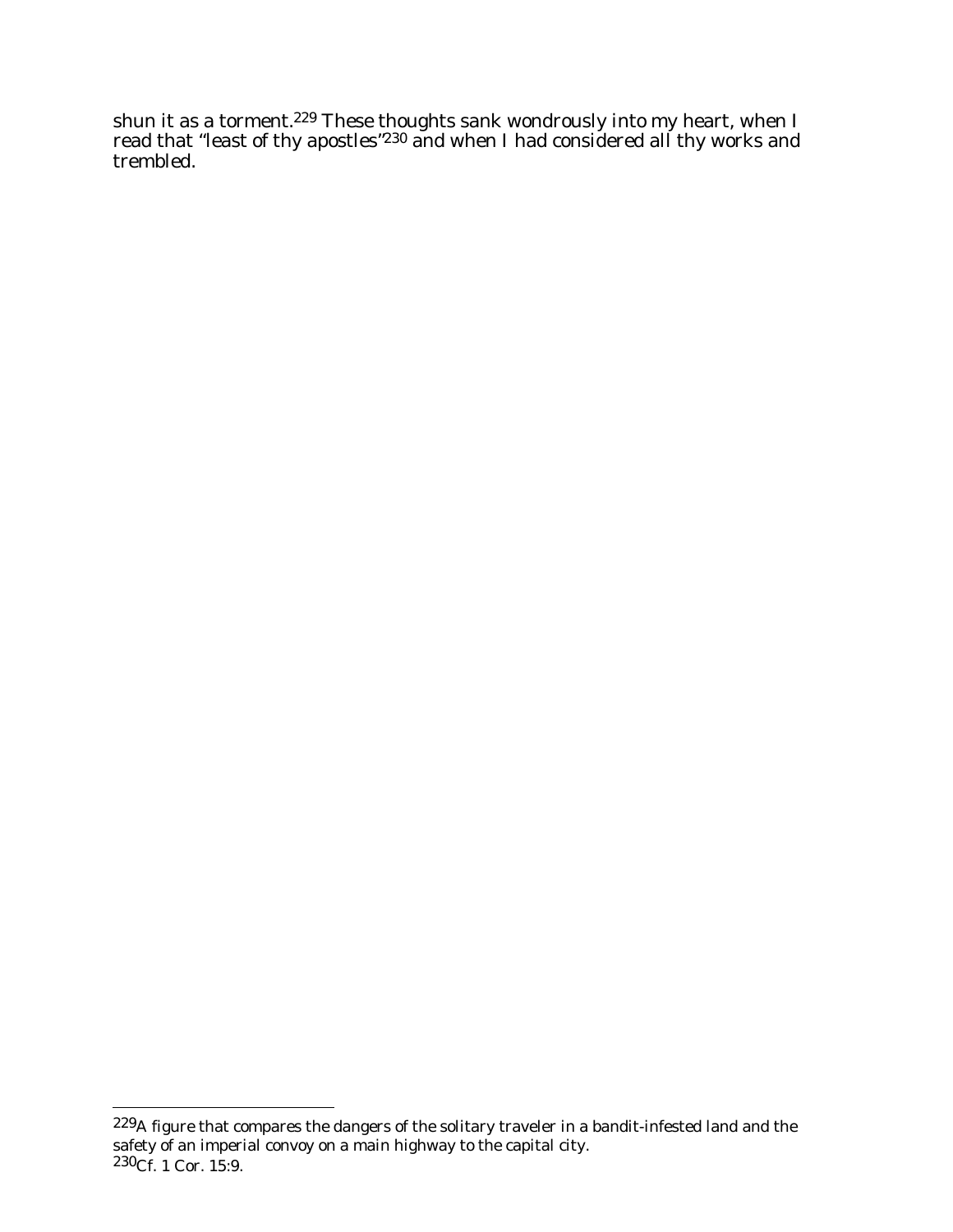# BOOK EIGHT

*Conversion to Christ. Augustine is deeply impressed by Simplicianus' story of the conversion to Christ of the famous orator and philosopher, Marius Victorinus. He is stirred to emulate him, but finds himself still enchained by his incontinence and preoccupation with worldly affairs. He is then visited by a court official, Ponticianus, who tells him and Alypius the stories of the conversion of Anthony and also of two imperial "secret service agents." These stories throw him into a violent turmoil, in which his divided will struggles against himself. He almost succeeds in making the decision for continence, but is still held back. Finally, a child's song, overheard by chance, sends him to the Bible; a text from Paul resolves the crisis; the conversion is a fact. Alypius also makes his decision, and the two inform the rejoicing Monica.*

## CHAPTER I

1. O my God, let me remember with gratitude and confess to thee thy mercies toward me. Let my bones be bathed in thy love, and let them say: "Lord, who is like unto thee?231 Thou hast broken my bonds in sunder, I will offer unto thee the sacrifice of thanksgiving."232 And how thou didst break them I will declare, and all who worship thee shall say, when they hear these things: "Blessed be the Lord in heaven and earth, great and wonderful is his name."233

Thy words had stuck fast in my breast, and I was hedged round about by thee on every side. Of thy eternal life I was now certain, although I had seen it "through a glass darkly."234 And I had been relieved of all doubt that there is an incorruptible substance and that it is the source of every other substance. Nor did I any longer crave greater certainty about thee, but rather greater steadfastness in thee.

But as for my temporal life, everything was uncertain, and my heart had to be purged of the old leaven. "The Way"--the Saviour himself--pleased me well, but as yet I was reluctant to pass through the strait gate.

And thou didst put it into my mind, and it seemed good in my own sight, to go to Simplicianus, who appeared to me a faithful servant of thine, and thy grace shone forth in him. I had also been told that from his youth up he had lived in entire devotion to thee. He was already an old man, and because of his great age, which he had passed in such a zealous discipleship in thy way, he appeared to me likely to have gained much wisdom--and, indeed, he had. From all his experience, I desired him to tell me--setting before him all my agitations--which would be the most fitting way for one who felt as I did to walk in thy way.

2. For I saw the Church full; and one man was going this way and another that. Still, I could not be satisfied with the life I was living in the world. Now, indeed, my passions had ceased to excite me as of old with hopes of honor and wealth, and it was a grievous burden to go on in such servitude. For, compared with thy sweetness and the beauty of thy house--which I loved--those things delighted me no longer. But I was still tightly bound by the love of women; nor did the apostle forbid me to marry, although he exhorted me to something better, wishing earnestly that all men were as he himself was.

But I was weak and chose the easier way, and for this single reason my whole

<sup>231</sup>Ps. 35:10. 232Cf. Ps. 116:16, 17. 233Cf. Ps. 8:1. 2341 Cor. 13:12.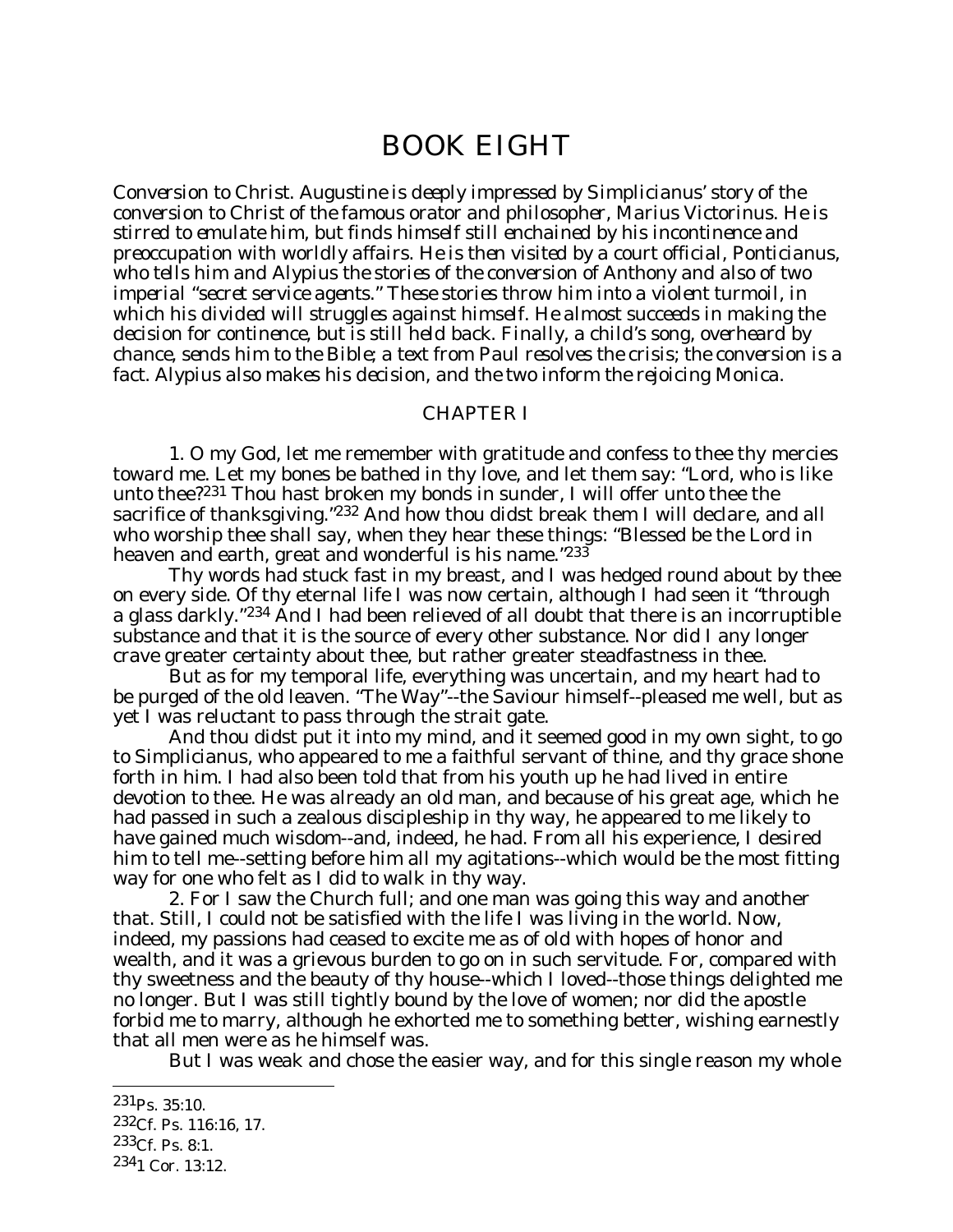life was one of inner turbulence and listless indecision, because from so many influences I was compelled--even though unwilling--to agree to a married life which bound me hand and foot. I had heard from the mouth of Truth that "there are eunuchs who have made themselves eunuchs for the Kingdom of Heaven's sake"235 but, said he, "He that is able to receive it, let him receive it." Of a certainty, all men are vain who do not have the knowledge of God, or have not been able, from the good things that are seen, to find him who is good. But I was no longer fettered in that vanity. I had surmounted it, and from the united testimony of thy whole creation had found thee, our Creator, and thy Word--God with thee, and together with thee and the Holy Spirit, one God--by whom thou hast created all things. There is still another sort of wicked men, who "when they knew God, they glorified him not as God, neither were thankful."236 Into this also I had fallen, but thy right hand held me up and bore me away, and thou didst place me where I might recover. For thou hast said to men, "Behold the fear of the Lord, this is wisdom,"237 and, "Be not wise in your own eyes,"238 because "they that profess themselves to be wise become fools."239 But I had now found the goodly pearl; and I ought to have sold all that I had and bought it--yet I hesitated.

#### CHAPTER II

3. I went, therefore, to Simplicianus, the spiritual father of Ambrose (then a bishop), whom Ambrose truly loved as a father. I recounted to him all the mazes of my wanderings, but when I mentioned to him that I had read certain books of the Platonists which Victorinus--formerly professor of rhetoric at Rome, who died a Christian, as I had been told--had translated into Latin, Simplicianus congratulated me that I had not fallen upon the writings of other philosophers, which were full of fallacies and deceit, "after the beggarly elements of this world,"240 whereas in the Platonists, at every turn, the pathway led to belief in God and his Word.

Then, to encourage me to copy the humility of Christ, which is hidden from the wise and revealed to babes, he told me about Victorinus himself, whom he had known intimately at Rome. And I cannot refrain from repeating what he told me about him. For it contains a glorious proof of thy grace, which ought to be confessed to thee: how that old man, most learned, most skilled in all the liberal arts; who had read, criticized, and explained so many of the writings of the philosophers; the teacher of so many noble senators; one who, as a mark of his distinguished service in office had both merited and obtained a statue in the Roman Forum--which men of this world esteem a great honor--this man who, up to an advanced age, had been a worshiper of idols, a communicant in the sacrilegious rites to which almost all the nobility of Rome were wedded; and who had inspired the people with the love of Osiris and

"The dog Anubis, and a medley crew Of monster gods who 'gainst Neptune stand in arms 'Gainst Venus and Minerva, steel-clad Mars,"241

Matt. 19:12. Rom. 1:21. Job 28:28. Prov. 3:7. Rom. 1:22.  $240$ Col. 2:8. Virgil, *Aeneid*, VIII, 698.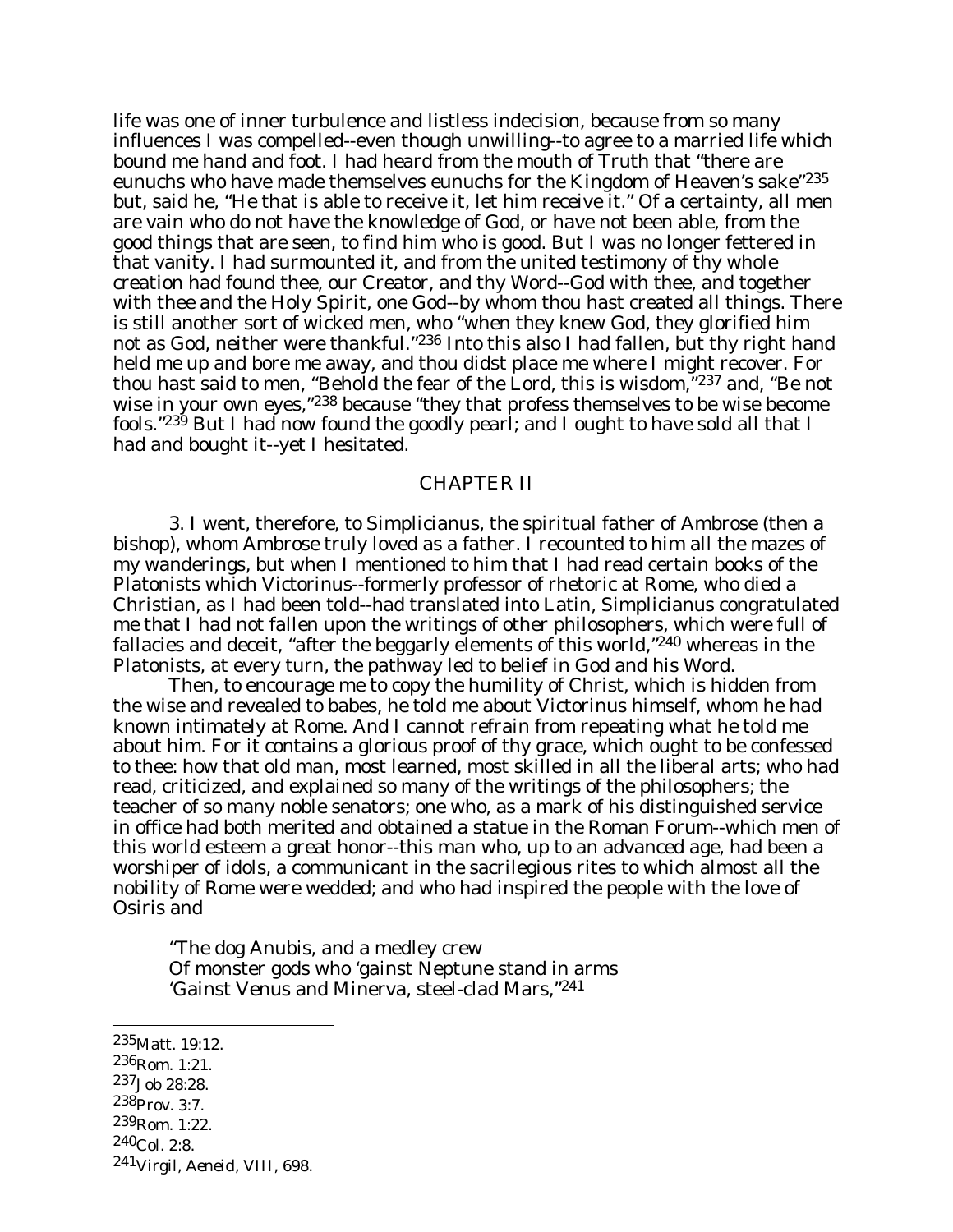whom Rome once conquered, and now worshiped; all of which old Victorinus had with thundering eloquence defended for so many years--despite all this, he did not blush to become a child of thy Christ, a babe at thy font, bowing his neck to the yoke of humility and submitting his forehead to the ignominy of the cross.

4. O Lord, Lord, "who didst bow the heavens and didst descend, who didst touch the mountains and they smoked,"242 by what means didst thou find thy way into that breast? He used to read the Holy Scriptures, as Simplicianus said, and thought out and studied all the Christian writings most studiously. He said to Simplicianus--not openly but secretly as a friend--"You must know that I am a Christian." To which Simplicianus replied, "I shall not believe it, nor shall I count you among the Christians, until I see you in the Church of Christ." Victorinus then asked, with mild mockery, "Is it then the walls that make Christians?" Thus he often would affirm that he was already a Christian, and as often Simplicianus made the same answer; and just as often his jest about the walls was repeated. He was fearful of offending his friends, proud demon worshipers, from the height of whose Babylonian dignity, as from the tops of the cedars of Lebanon which the Lord had not yet broken down, he feared that a storm of enmity would descend upon him.

But he steadily gained strength from reading and inquiry, and came to fear lest he should be denied by Christ before the holy angels if he now was afraid to confess him before men. Thus he came to appear to himself guilty of a great fault, in being ashamed of the sacraments of the humility of thy Word, when he was not ashamed of the sacrilegious rites of those proud demons, whose pride he had imitated and whose rites he had shared. From this he became bold-faced against vanity and shamefaced toward the truth. Thus, suddenly and unexpectedly, he said to Simplicianus--as he himself told me--"Let us go to the church; I wish to become a Christian." Simplicianus went with him, scarcely able to contain himself for joy. He was admitted to the first sacraments of instruction, and not long afterward gave in his name that he might receive the baptism of regeneration. At this Rome marveled and the Church rejoiced. The proud saw and were enraged; they gnashed their teeth and melted away! But the Lord God was thy servant's hope and he paid no attention to their vanity and lying madness.

5. Finally, when the hour arrived for him to make a public profession of his faith--which at Rome those who are about to enter into thy grace make from a platform in the full sight of the faithful people, in a set form of words learned by heart--the presbyters offered Victorinus the chance to make his profession more privately, for this was the custom for some who were likely to be afraid through bashfulness. But Victorinus chose rather to profess his salvation in the presence of the holy congregation. For there was no salvation in the rhetoric which he taught: yet he had professed that openly. Why, then, should he shrink from naming thy Word before the sheep of thy flock, when he had not shrunk from uttering his own words before the mad multitude?

So, then, when he ascended the platform to make his profession, everyone, as they recognized him, whispered his name one to the other, in tones of jubilation. Who was there among them that did not know him? And a low murmur ran through the mouths of all the rejoicing multitude: "Victorinus! Victorinus!" There was a sudden burst of exaltation at the sight of him, and suddenly they were hushed that they might hear him. He pronounced the true faith with an excellent boldness, and all desired to take him to their very heart--indeed, by their love and joy they did take him to their heart. And they received him with loving and joyful hands.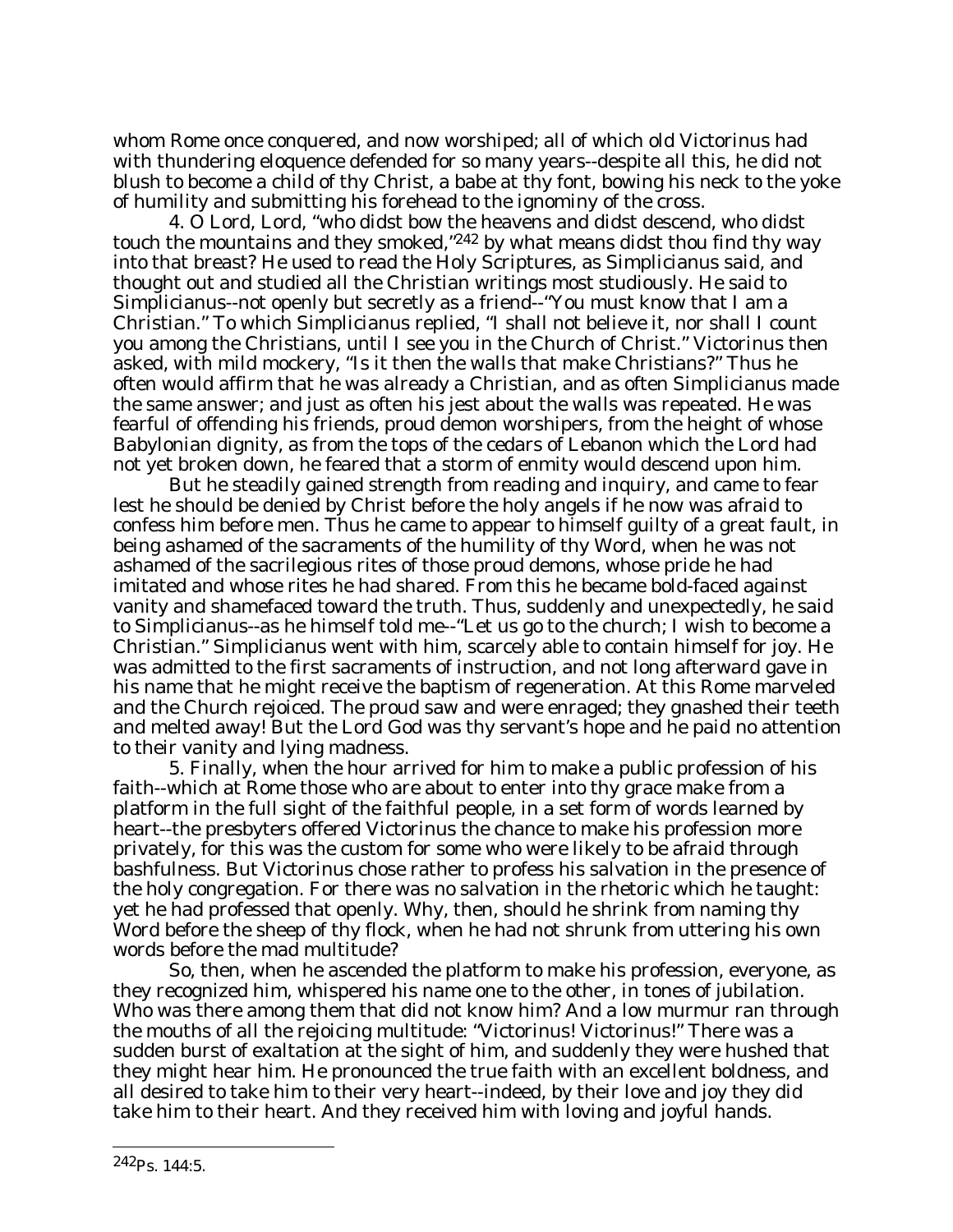#### CHAPTER III

6. O good God, what happens in a man to make him rejoice more at the salvation of a soul that has been despaired of and then delivered from greater danger than over one who has never lost hope, or never been in such imminent danger? For thou also, O most merciful Father, "dost rejoice more over one that repents than over ninety and nine just persons that need no repentance."243 And we listen with much delight whenever we hear how the lost sheep is brought home again on the shepherd's shoulders while the angels rejoice; or when the piece of money is restored to its place in the treasury and the neighbors rejoice with the woman who found it.244 And the joy of the solemn festival of thy house constrains us to tears when it is read in thy house: about the younger son who "was dead and is alive again, was lost and is found." For it is thou who rejoicest both in us and in thy angels, who are holy through holy love. For thou art ever the same because thou knowest unchangeably all things which remain neither the same nor forever.

7. What, then, happens in the soul when it takes more delight at finding or having restored to it the things it loves than if it had always possessed them? Indeed, many other things bear witness that this is so--all things are full of witnesses, crying out, "So it is." The commander triumphs in victory; yet he could not have conquered if he had not fought; and the greater the peril of the battle, the more the joy of the triumph. The storm tosses the voyagers, threatens shipwreck, and everyone turns pale in the presence of death. Then the sky and sea grow calm, and they rejoice as much as they had feared. A loved one is sick and his pulse indicates danger; all who desire his safety are themselves sick at heart; he recovers, though not able as yet to walk with his former strength; and there is more joy now than there was before when he walked sound and strong. Indeed, the very pleasures of human life--not only those which rush upon us unexpectedly and involuntarily, but also those which are voluntary and planned--men obtain by difficulties. There is no pleasure in caring and drinking unless the pains of hunger and thirst have preceded. Drunkards even eat certain salt meats in order to create a painful thirst- and when the drink allays this, it causes pleasure. It is also the custom that the affianced bride should not be immediately given in marriage so that the husband may not esteem her any less, whom as his betrothed he longed for.

8. This can be seen in the case of base and dishonorable pleasure. But it is also apparent in pleasures that are permitted and lawful: in the sincerity of honest friendship; and in him who was dead and lived again, who had been lost and was found. The greater joy is everywhere preceded by the greater pain. What does this mean, O Lord my God, when thou art an everlasting joy to thyself, and some creatures about thee are ever rejoicing in thee? What does it mean that this portion of creation thus ebbs and flows, alternately in want and satiety? Is this their mode of being and is this all thou hast allotted to them: that, from the highest heaven to the lowest earth, from the beginning of the world to the end, from the angels to the worm, from the first movement to the last, thou wast assigning to all their proper places and their proper seasons--to all the kinds of good things and to all thy just works? Alas, how high thou art in the highest and how deep in the deepest! Thou never departest from us, and yet only with difficulty do we return to thee.

# CHAPTER IV

<sup>243</sup>Luke 15:4. 244Cf. Luke, ch. 15.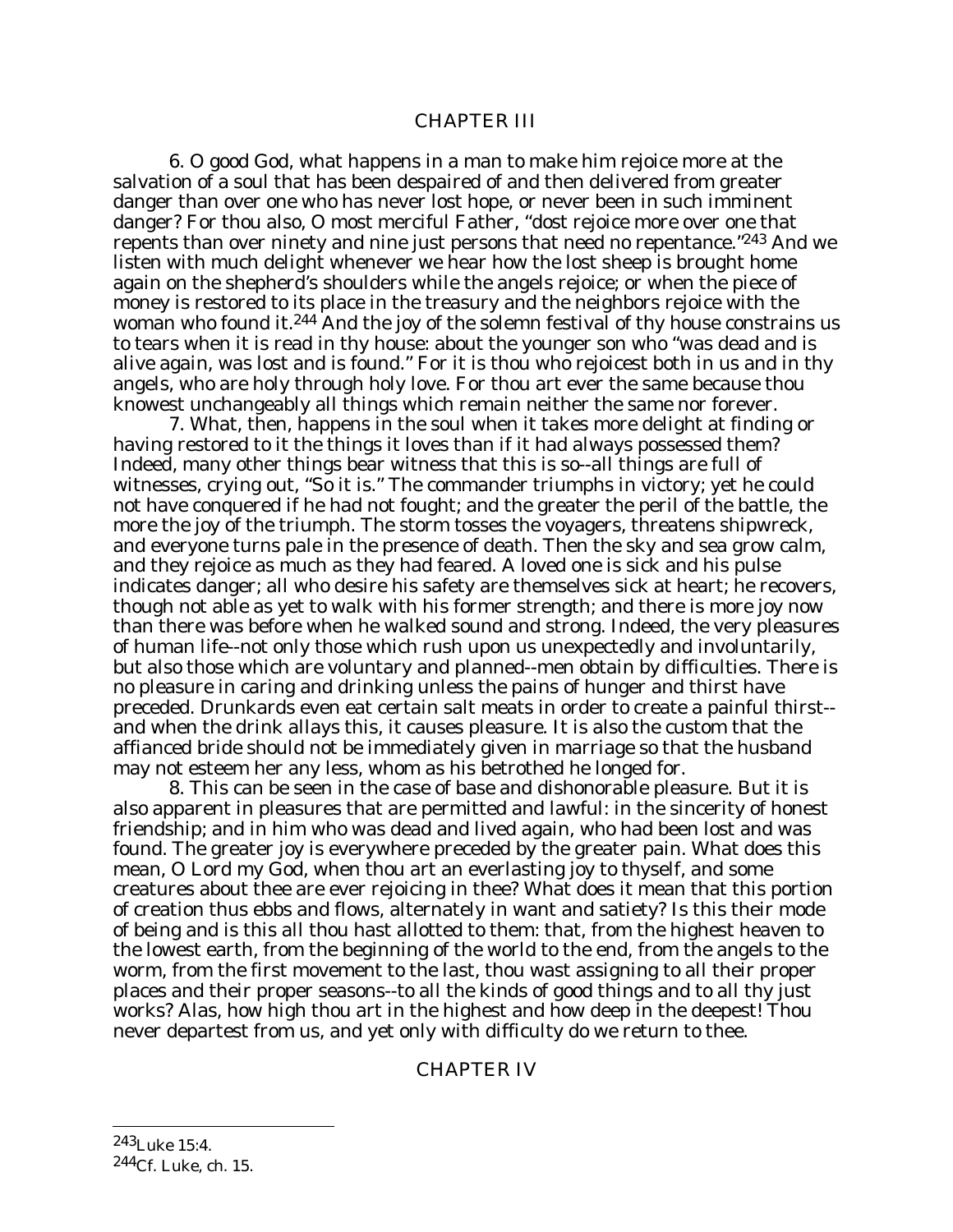9. Go on, O Lord, and act: stir us up and call us back; inflame us and draw us to thee; stir us up and grow sweet to us; let us now love thee, let us run to thee. Are there not many men who, out of a deeper pit of darkness than that of Victorinus, return to thee--who draw near to thee and are illuminated by that light which gives those who receive it power from thee to become thy sons? But if they are less wellknown, even those who know them rejoice less for them. For when many rejoice together the joy of each one is fuller, in that they warm one another, catch fire from each other; moreover, those who are well-known influence many toward salvation and take the lead with many to follow them. Therefore, even those who took the way before them rejoice over them greatly, because they do not rejoice over them alone. But it ought never to be that in thy tabernacle the persons of the rich should be welcome before the poor, or the nobly born before the rest--since "thou hast rather chosen the weak things of the world to confound the strong; and hast chosen the base things of the world and things that are despised, and the things that are not, in order to bring to nought the things that are." $245$  It was even "the least of the apostles" by whose tongue thou didst sound forth these words. And when Paulus the proconsul had his pride overcome by the onslaught of the apostle and he was made to pass under the easy yoke of thy Christ and became an officer of the great King, he also desired to be called Paul instead of Saul, his former name, in testimony to such a great victory.246 For the enemy is more overcome in one on whom he has a greater hold, and whom he has hold of more completely. But the proud he controls more readily through their concern about their rank and, through them, he controls more by means of their influence. The more, therefore, the world prized the heart of Victorinus (which the devil had held in an impregnable stronghold) and the tongue of Victorinus (that sharp, strong weapon with which the devil had slain so many), all the more exultingly should Thy sons rejoice because our King hath bound the strong man, and they saw his vessels taken from him and cleansed, and made fit for thy honor and "profitable to the Lord for every good work."247

#### CHAPTER V

10. Now when this man of thine, Simplicianus, told me the story of Victorinus, I was eager to imitate him. Indeed, this was Simplicianus' purpose in telling it to me. But when he went on to tell how, in the reign of the Emperor Julian, there was a law passed by which Christians were forbidden to teach literature and rhetoric; and how Victorinus, in ready obedience to the law, chose to abandon his "school of words" rather than thy Word, by which thou makest eloquent the tongues of the dumb--he appeared to me not so much brave as happy, because he had found a reason for giving his time wholly to thee. For this was what I was longing to do; but as yet I was bound by the iron chain of my own will. The enemy held fast my will, and had made of it a chain, and had bound me tight with it. For out of the perverse will came lust, and the service of lust ended in habit, and habit, not resisted, became necessity. By these links, as it were, forged together--which is why I called it "a chain"--a hard bondage held me in slavery. But that new will which had begun to spring up in me freely to worship thee and to enjoy thee, O my God, the only certain Joy, was not able as yet to overcome my former willfulness, made strong by long indulgence. Thus my two wills--the old and the new, the carnal and

<sup>245</sup>1 Cor. 1:27.

<sup>&</sup>lt;sup>246</sup>A garbled reference to the story of the conversion of Sergius Paulus, proconsul of Cyprus, in Acts 13:4-12.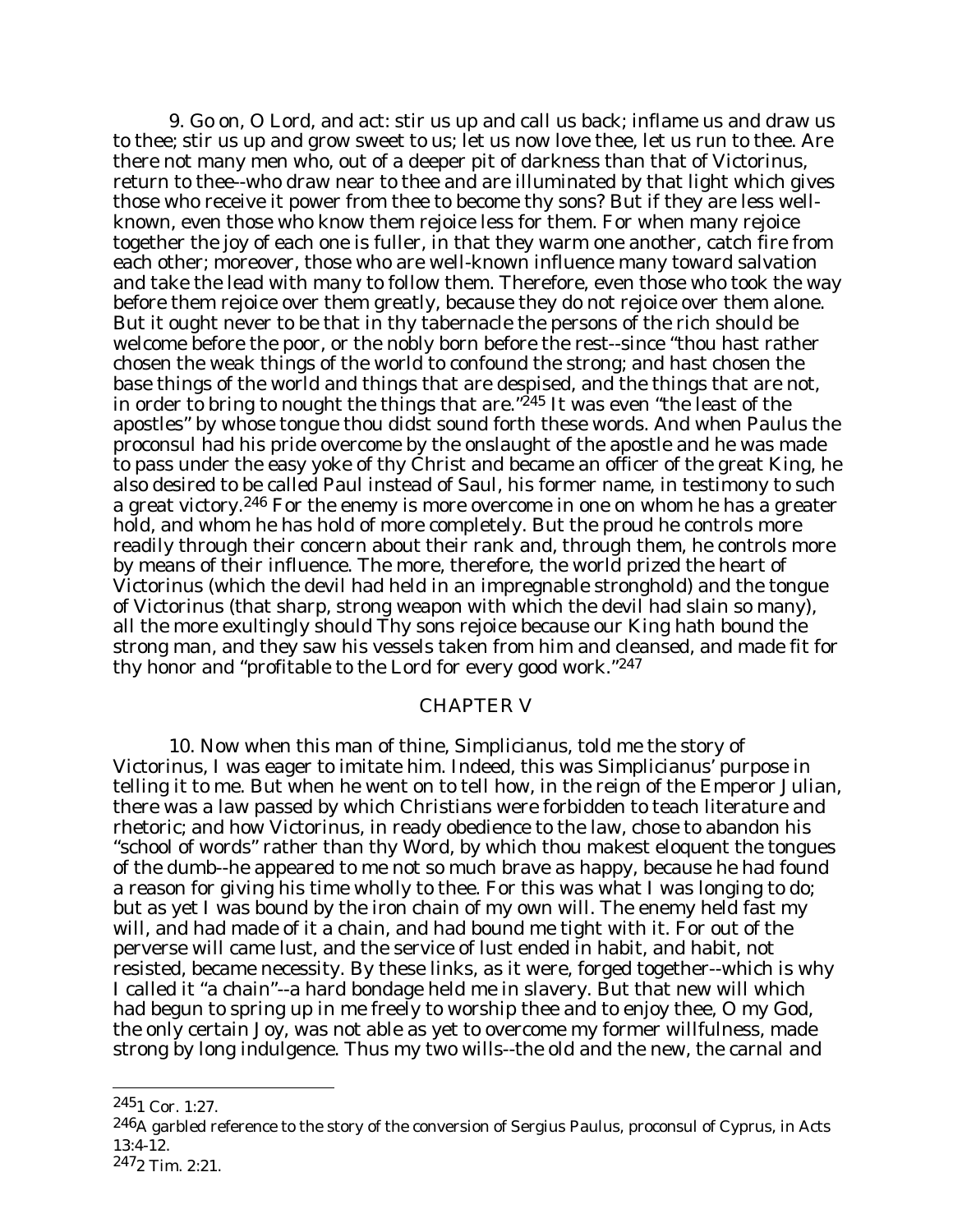the spiritual--were in conflict within me; and by their discord they tore my soul apart.

11. Thus I came to understand from my own experience what I had read, how "the flesh lusts against the Spirit, and the Spirit against the flesh."248 I truly lusted both ways, yet more in that which I approved in myself than in that which I disapproved in myself. For in the latter it was not now really I that was involved, because here I was rather an unwilling sufferer than a willing actor. And yet it was through me that habit had become an armed enemy against me, because I had willingly come to be what I unwillingly found myself to be.

Who, then, can with any justice speak against it, when just punishment follows the sinner? I had now no longer my accustomed excuse that, as yet, I hesitated to forsake the world and serve thee because my perception of the truth was uncertain. For now it was certain. But, still bound to the earth, I refused to be thy soldier; and was as much afraid of being freed from all entanglements as we ought to fear to be entangled.

12. Thus with the baggage of the world I was sweetly burdened, as one in slumber, and my musings on thee were like the efforts of those who desire to awake, but who are still overpowered with drowsiness and fall back into deep slumber. And as no one wishes to sleep forever (for all men rightly count waking better)--yet a man will usually defer shaking off his drowsiness when there is a heavy lethargy in his limbs; and he is glad to sleep on even when his reason disapproves, and the hour for rising has struck--so was I assured that it was much better for me to give myself up to thy love than to go on yielding myself to my own lust. Thy love satisfied and vanquished me; my lust pleased and fettered me.249 I had no answer to thy calling to me, "Awake, you who sleep, and arise from the dead, and Christ shall give you light."250 On all sides, thou didst show me that thy words are true, and I, convicted by the truth, had nothing at all to reply but the drawling and drowsy words: "Presently; see, presently. Leave me alone a little while." But "presently, presently," had no present; and my "leave me alone a little while" went on for a long while. In vain did I "delight in thy law in the inner man" while "another law in my members warred against the law of my mind and brought me into captivity to the law of sin which is in my members." For the law of sin is the tyranny of habit, by which the mind is drawn and held, even against its will. Yet it deserves to be so held because it so willingly falls into the habit. "O wretched man that I am! Who shall deliver me from the body of this death" but thy grace alone, through Jesus Christ our Lord?251

## CHAPTER VI

13. And now I will tell and confess unto thy name, O Lord, my helper and my redeemer, how thou didst deliver me from the chain of sexual desire by which I was so tightly held, and from the slavery of worldly business.<sup>252</sup> With increasing anxiety I was going about my usual affairs, and daily sighing to thee. I attended thy church as frequently as my business, under the burden of which I groaned, left me free to

<sup>248</sup>Gal. 5:17.

 $249$ The text here is a typical example of Augustine's love of wordplay and assonance, as a conscious literary device: *tuae caritati me* dedere *quam meae cupiditati* cedere; *sed illud* placebat *et* vincebat, *hoc* libebat *et* vinciebat.

 $250$ Eph. 5:14.

<sup>251</sup>Rom. 7:22-25.

 $252$ The last obstacles that remained. His intellectual difficulties had been cleared away and the intention to become a Christian had become strong. But incontinence and immersion in his career were too firmly fixed in habit to be overcome by an act of conscious resolution.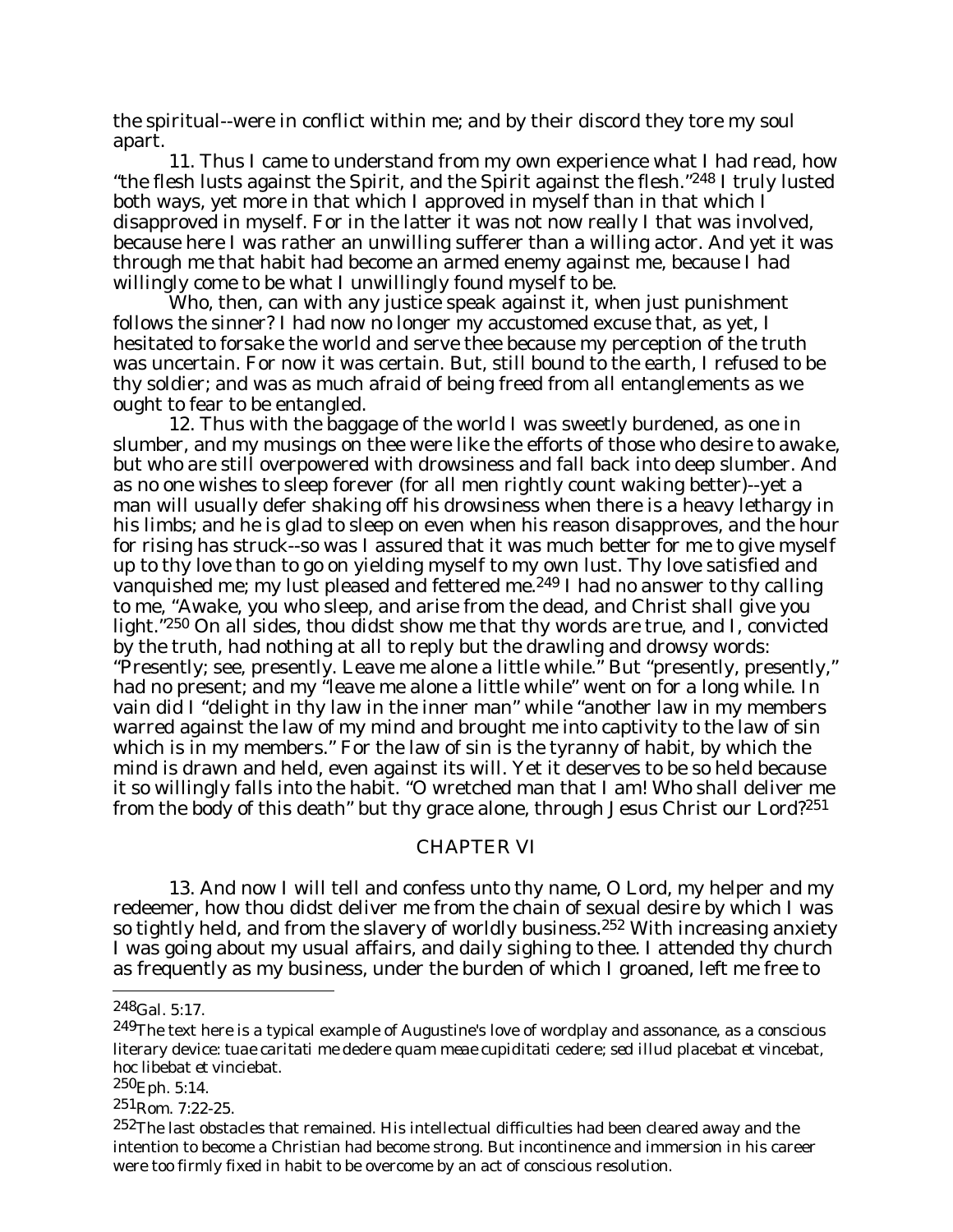do so. Alypius was with me, disengaged at last from his legal post, after a third term as assessor, and now waiting for private clients to whom he might sell his legal advice as I sold the power of speaking (as if it could be supplied by teaching). But Nebridius had consented, for the sake of our friendship, to teach under Verecundus- -a citizen of Milan and professor of grammar, and a very intimate friend of us all- who ardently desired, and by right of friendship demanded from us, the faithful aid he greatly needed. Nebridius was not drawn to this by any desire of gain--for he could have made much more out of his learning had he been so inclined--but as he was a most sweet and kindly friend, he was unwilling, out of respect for the duties of friendship, to slight our request. But in this he acted very discreetly, taking care not to become known to those persons who had great reputations in the world. Thus he avoided all distractions of mind, and reserved as many hours as possible to pursue or read or listen to discussions about wisdom.

14. On a certain day, then, when Nebridius was away--for some reason I cannot remember--there came to visit Alypius and me at our house one Ponticianus, a fellow countryman of ours from Africa, who held high office in the emperor's court. What he wanted with us I do not know; but we sat down to talk together, and it chanced that he noticed a book on a game table before us. He took it up, opened it, and, contrary to his expectation, found it to be the apostle Paul, for he imagined that it was one of my wearisome rhetoric textbooks. At this, he looked up at me with a smile and expressed his delight and wonder that he had so unexpectedly found this book and only this one, lying before my eyes; for he was indeed a Christian and a faithful one at that, and often he prostrated himself before thee, our God, in the church in constant daily prayer. When I had told him that I had given much attention to these writings, a conversation followed in which he spoke of Anthony, the Egyptian monk, whose name was in high repute among thy servants, although up to that time not familiar to me. When he learned this, he lingered on the topic, giving us an account of this eminent man, and marveling at our ignorance. We in turn were amazed to hear of thy wonderful works so fully manifested in recent times--almost in our own--occurring in the true faith and the Catholic Church. We all wondered--we, that these things were so great, and he, that we had never heard of them.

15. From this, his conversation turned to the multitudes in the monasteries and their manners so fragrant to thee, and to the teeming solitudes of the wilderness, of which we knew nothing at all. There was even a monastery at Milan, outside the city's walls, full of good brothers under the fostering care of Ambrose- and we were ignorant of it. He went on with his story, and we listened intently and in silence. He then told us how, on a certain afternoon, at Trier, <sup>253</sup> when the emperor was occupied watching the gladiatorial games, he and three comrades went out for a walk in the gardens close to the city walls. There, as they chanced to walk two by two, one strolled away with him, while the other two went on by themselves. As they rambled, these first two came upon a certain cottage where lived some of thy servants, some of the "poor in spirit" ("of such is the Kingdom of Heaven"), where they found the book in which was written the life of Anthony! One of them began to read it, to marvel and to be inflamed by it. While reading, he meditated on embracing just such a life, giving up his worldly employment to seek thee alone. These two belonged to the group of officials called "secret service agents."254 Then,

 $^{253}$ Trèves, an important imperial town on the Moselle; the emperor referred to here was probably Gratian. Cf. E.A. Freeman, "Augusta Trevororum," in the *British Quarterly Review* (1875), 62, pp. 1- 45.

<sup>254</sup>*Agentes in rebus*, government agents whose duties ranged from postal inspection and tax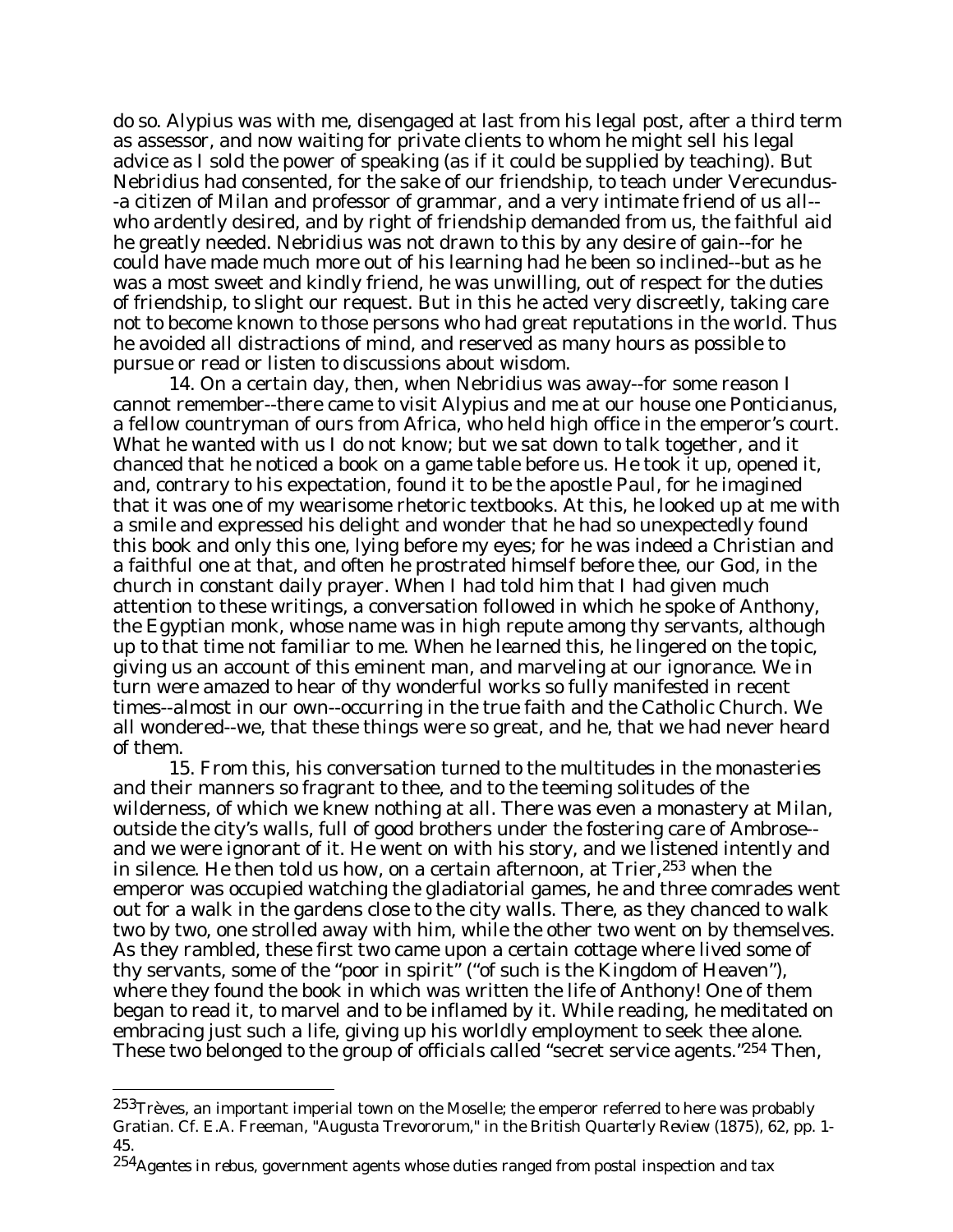suddenly being overwhelmed with a holy love and a sober shame and as if in anger with himself, he fixed his eyes on his friend, exclaiming: "Tell me, I beg you, what goal are we seeking in all these toils of ours? What is it that we desire? What is our motive in public service? Can our hopes in the court rise higher than to be 'friends of the emperor'255? But how frail, how beset with peril, is that pride! Through what dangers must we climb to a greater danger? And when shall we succeed? But if I chose to become a friend of God, see, I can become one now." Thus he spoke, and in the pangs of the travail of the new life he turned his eyes again onto the page and continued reading; he was inwardly changed, as thou didst see, and the world dropped away from his mind, as soon became plain to others. For as he read with a heart like a stormy sea, more than once he groaned. Finally he saw the better course, and resolved on it. Then, having become thy servant, he said to his friend: "Now I have broken loose from those hopes we had, and I am determined to serve God; and I enter into that service from this hour in this place. If you are reluctant to imitate me, do not oppose me." The other replied that he would continue bound in his friendship, to share in so great a service for so great a prize. So both became thine, and began to "build a tower", counting the cost--namely, of forsaking all that they had and following thee.256 Shortly after, Ponticianus and his companion, who had walked with him in the other part of the garden, came in search of them to the same place, and having found them reminded them to return, as the day was declining. But the first two, making known to Ponticianus their resolution and purpose, and how a resolve had sprung up and become confirmed in them, entreated them not to take it ill if they refused to join themselves with them. But Ponticianus and his friend, although not changed from their former course, did nevertheless (as he told us) bewail themselves and congratulated their friends on their godliness, recommending themselves to their prayers. And with hearts inclining again toward earthly things, they returned to the palace. But the other two, setting their affections on heavenly things, remained in the cottage. Both of them had affianced brides who, when they heard of this, likewise dedicated their virginity to thee.

#### CHAPTER VII

16. Such was the story Ponticianus told. But while he was speaking, thou, O Lord, turned me toward myself, taking me from behind my back, where I had put myself while unwilling to exercise self-scrutiny. And now thou didst set me face to face with myself, that I might see how ugly I was, and how crooked and sordid, bespotted and ulcerous. And I looked and I loathed myself; but whither to fly from myself I could not discover. And if I sought to turn my gaze away from myself, he would continue his narrative, and thou wouldst oppose me to myself and thrust me before my own eyes that I might discover my iniquity and hate it. I had known it, but acted as though I knew it not--I winked at it and forgot it.

17. But now, the more ardently I loved those whose wholesome affections I heard reported--that they had given themselves up wholly to thee to be cured--the more did I abhor myself when compared with them. For many of my years--perhaps twelve--had passed away since my nineteenth, when, upon the reading of Cicero's Hortensius, I was roused to a desire for wisdom. And here I was, still postponing the

255The inner circle of imperial advisers; usually rather informally appointed and usually with precarious tenure.

256Cf. Luke 14:28-33.

collection to espionage and secret police work. They were ubiquitous and generally dreaded by the populace; cf. J.S. Reid, "Reorganization of the Empire," in *Cambridge Medieval History*, Vol. I, pp. 36-38.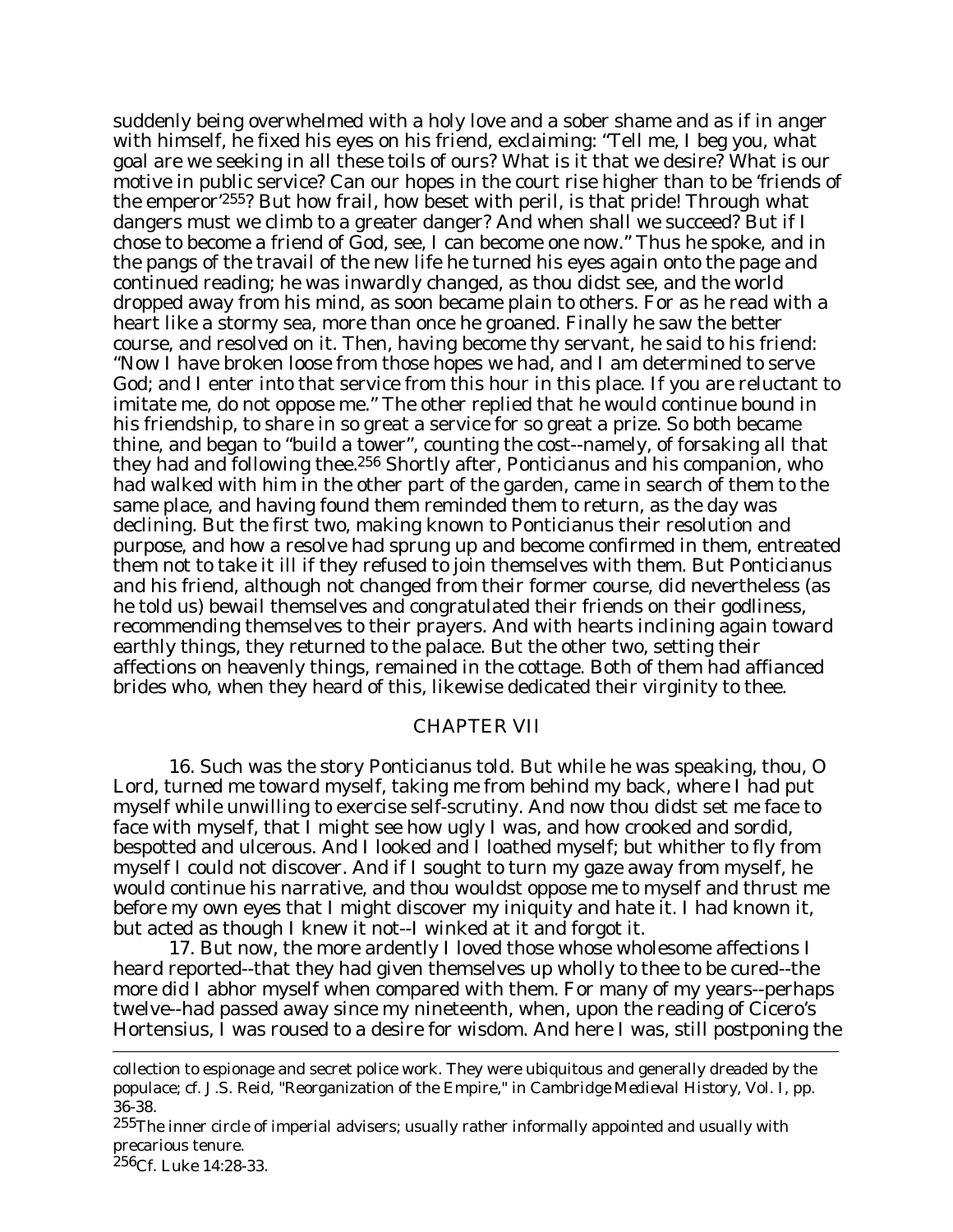abandonment of this world's happiness to devote myself to the search. For not just the finding alone, but also the bare search for it, ought to have been preferred above the treasures and kingdoms of this world; better than all bodily pleasures, though they were to be had for the taking. But, wretched youth that I was--supremely wretched even in the very outset of my youth--I had entreated chastity of thee and had prayed, "Grant me chastity and continence, but not yet." For I was afraid lest thou shouldst hear me too soon, and too soon cure me of my disease of lust which I desired to have satisfied rather than extinguished. And I had wandered through perverse ways of godless superstition--not really sure of it, either, but preferring it to the other, which I did not seek in piety, but opposed in malice.

18. And I had thought that I delayed from day to day in rejecting those worldly hopes and following thee alone because there did not appear anything certain by which I could direct my course. And now the day had arrived in which I was laid bare to myself and my conscience was to chide me: "Where are you, O my tongue? You said indeed that you were not willing to cast off the baggage of vanity for uncertain truth. But behold now it is certain, and still that burden oppresses you. At the same time those who have not worn themselves out with searching for it as you have, nor spent ten years and more in thinking about it, have had their shoulders unburdened and have received wings to fly away." Thus was I inwardly confused, and mightily confounded with a horrible shame, while Ponticianus went ahead speaking such things. And when he had finished his story and the business he came for, he went his way. And then what did I not say to myself, within myself? With what scourges of rebuke did I not lash my soul to make it follow me, as I was struggling to go after thee? Yet it drew back. It refused. It would not make an effort. All its arguments were exhausted and confuted. Yet it resisted in sullen disquiet, fearing the cutting off of that habit by which it was being wasted to death, as if that were death itself.

## CHAPTER VIII

19. Then, as this vehement quarrel, which I waged with my soul in the chamber of my heart, was raging inside my inner dwelling, agitated both in mind and countenance, I seized upon Alypius and exclaimed: "What is the matter with us? What is this? What did you hear? The uninstructed start up and take heaven, and we--with all our learning but so little heart--see where we wallow in flesh and blood! Because others have gone before us, are we ashamed to follow, and not rather ashamed at our not following?" I scarcely knew what I said, and in my excitement I flung away from him, while he gazed at me in silent astonishment. For I did not sound like myself: my face, eyes, color, tone expressed my meaning more clearly than my words.

There was a little garden belonging to our lodging, of which we had the use- as of the whole house--for the master, our landlord, did not live there. The tempest in my breast hurried me out into this garden, where no one might interrupt the fiery struggle in which I was engaged with myself, until it came to the outcome that thou knewest though I did not. But I was mad for health, and dying for life; knowing what evil thing I was, but not knowing what good thing I was so shortly to become.

I fled into the garden, with Alypius following step by step; for I had no secret in which he did not share, and how could he leave me in such distress? We sat down, as far from the house as possible. I was greatly disturbed in spirit, angry at myself with a turbulent indignation because I had not entered thy will and covenant, O my God, while all my bones cried out to me to enter, extolling it to the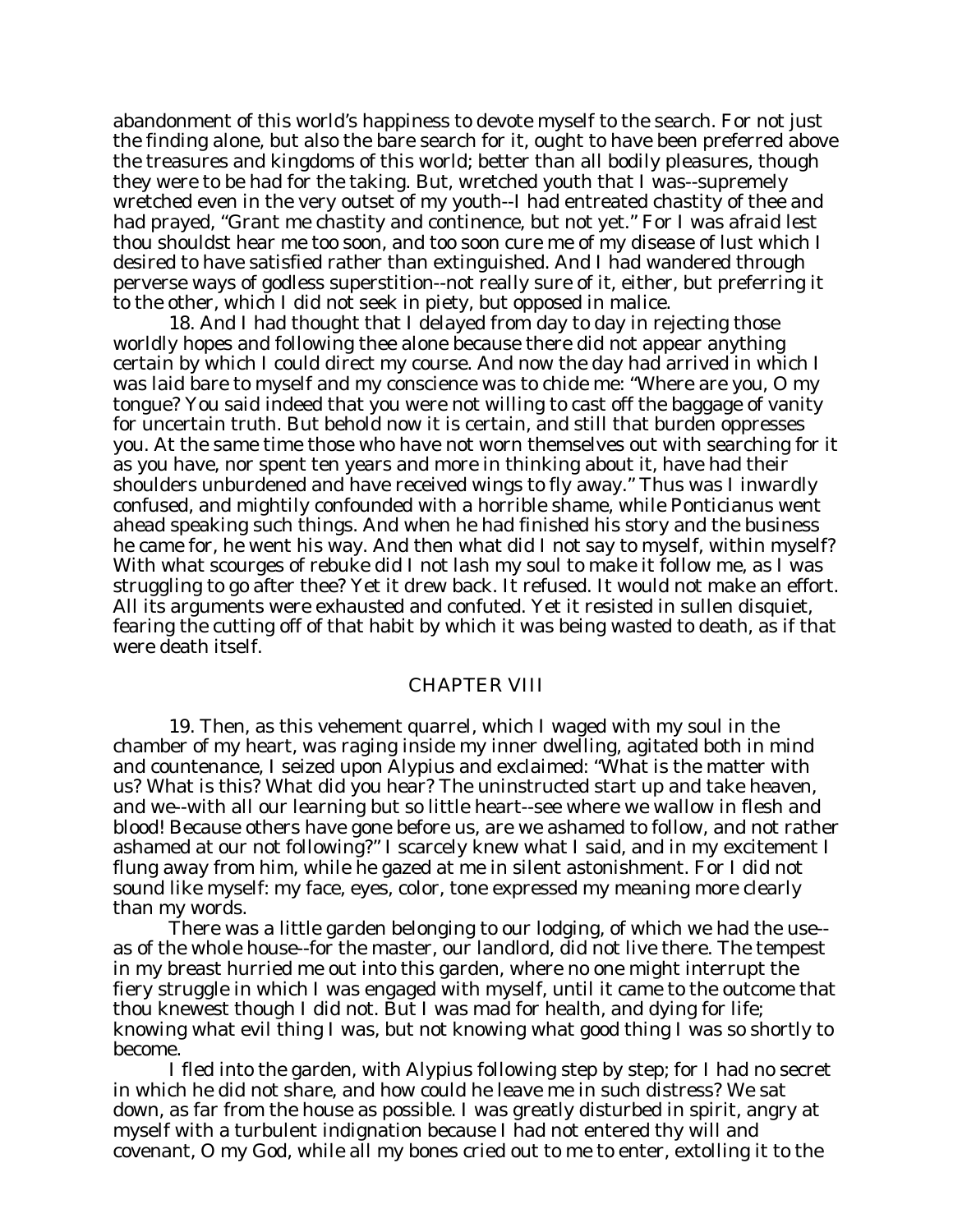skies. The way therein is not by ships or chariots or feet--indeed it was not as far as I had come from the house to the place where we were seated. For to go along that road and indeed to reach the goal is nothing else but the will to go. But it must be a strong and single will, not staggering and swaying about this way and that--a changeable, twisting, fluctuating will, wrestling with itself while one part falls as another rises.

20. Finally, in the very fever of my indecision, I made many motions with my body; like men do when they will to act but cannot, either because they do not have the limbs or because their limbs are bound or weakened by disease, or incapacitated in some other way. Thus if I tore my hair, struck my forehead, or, entwining my fingers, clasped my knee, these I did because I willed it. But I might have willed it and still not have done it, if the nerves had not obeyed my will. Many things then I did, in which the will and power to do were not the same. Yet I did not do that one thing which seemed to me infinitely more desirable, which before long I should have power to will because shortly when I willed, I would will with a single will. For in this, the power of willing is the power of doing; and as yet I could not do it. Thus my body more readily obeyed the slightest wish of the soul in moving its limbs at the order of my mind than my soul obeyed itself to accomplish in the will alone its great resolve.

## CHAPTER IX

21. How can there be such a strange anomaly? And why is it? Let thy mercy shine on me, that I may inquire and find an answer, amid the dark labyrinth of human punishment and in the darkest contritions of the sons of Adam. Whence such an anomaly? And why should it be? The mind commands the body, and the body obeys. The mind commands itself and is resisted. The mind commands the hand to be moved and there is such readiness that the command is scarcely distinguished from the obedience in act. Yet the mind is mind, and the hand is body. The mind commands the mind to will, and yet though it be itself it does not obey itself. Whence this strange anomaly and why should it be? I repeat: The will commands itself to will, and could not give the command unless it wills; yet what is commanded is not done. But actually the will does not will entirely; therefore it does not command entirely. For as far as it wills, it commands. And as far as it does not will, the thing commanded is not done. For the will commands that there be an act of will--not another, but itself. But it does not command entirely. Therefore, what is commanded does not happen; for if the will were whole and entire, it would not even command it to be, because it would already be. It is, therefore, no strange anomaly partly to will and partly to be unwilling. This is actually an infirmity of mind, which cannot wholly rise, while pressed down by habit, even though it is supported by the truth. And so there are two wills, because one of them is not whole, and what is present in this one is lacking in the other.

## CHAPTER X

22. Let them perish from thy presence, O God, as vain talkers, and deceivers of the soul perish, who, when they observe that there are two wills in the act of deliberation, go on to affirm that there are two kinds of minds in us: one good, the other evil. They are indeed themselves evil when they hold these evil opinions--and they shall become good only when they come to hold the truth and consent to the truth that thy apostle may say to them: "You were formerly in darkness, but now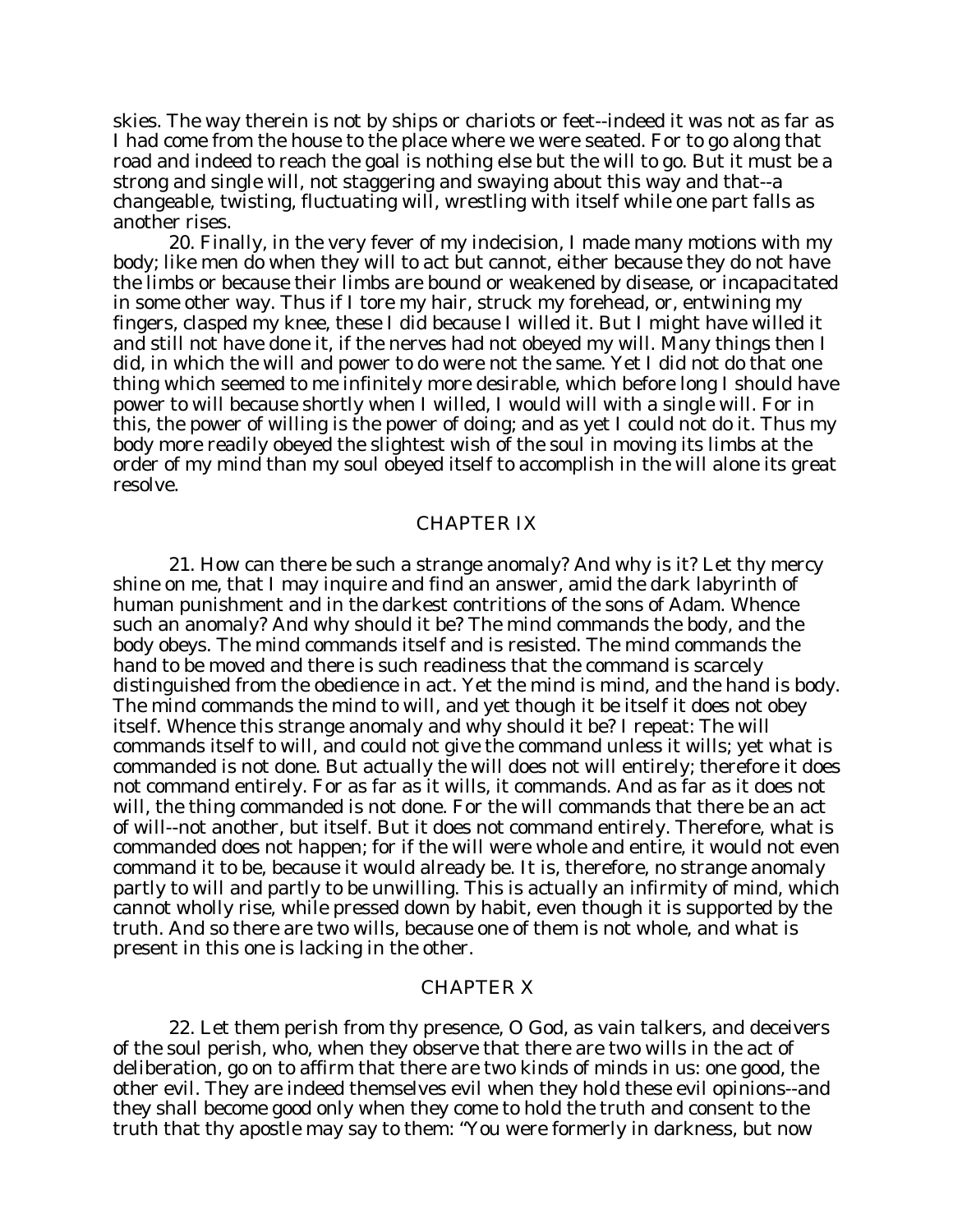are you in the light in the Lord."257 But they desired to be light, not "in the Lord," but in themselves. They conceived the nature of the soul to be the same as what God is, and thus have become a thicker darkness than they were; for in their dread arrogance they have gone farther away from thee, from thee "the true Light, that lights every man that comes into the world." Mark what you say and blush for shame; draw near to him and be enlightened, and your faces shall not be ashamed.258

While I was deliberating whether I would serve the Lord my God now, as I had long purposed to do, it was I who willed and it was also I who was unwilling. In either case, it was I. I neither willed with my whole will nor was I wholly unwilling. And so I was at war with myself and torn apart by myself. And this strife was against my will; yet it did not show the presence of another mind, but the punishment of my own. Thus it was no more I who did it, but the sin that dwelt in me--the punishment of a sin freely committed by Adam, and I was a son of Adam.

23. For if there are as many opposing natures as there are opposing wills, there will not be two but many more. If any man is trying to decide whether he should go to their conventicle or to the theater, the Manicheans at once cry out, "See, here are two natures--one good, drawing this way, another bad, drawing back that way; for how else can you explain this indecision between conflicting wills?" But I reply that both impulses are bad--that which draws to them and that which draws back to the theater. But they do not believe that the will which draws to them can be anything but good. Suppose, then, that one of us should try to decide, and through the conflict of his two wills should waver whether he should go to the theater or to our Church. Would not those also waver about the answer here? For either they must confess, which they are unwilling to do, that the will that leads to our church is as good as that which carries their own adherents and those captivated by their mysteries; or else they must imagine that there are two evil natures and two evil minds in one man, both at war with each other, and then it will not be true what they say, that there is one good and another bad. Else they must be converted to the truth, and no longer deny that when anyone deliberates there is one soul fluctuating between conflicting wills.

24. Let them no longer maintain that when they perceive two wills to be contending with each other in the same man the contest is between two opposing minds, of two opposing substances, from two opposing principles, the one good and the other bad. Thus, O true God, thou dost reprove and confute and convict them. For both wills may be bad: as when a man tries to decide whether he should kill a man by poison or by the sword; whether he should take possession of this field or that one belonging to someone else, when he cannot get both; whether he should squander his money to buy pleasure or hold onto his money through the motive of covetousness; whether he should go to the circus or to the theater, if both are open on the same day; or, whether he should take a third course, open at the same time, and rob another man's house; or, a fourth option, whether he should commit adultery, if he has the opportunity--all these things concurring in the same space of time and all being equally longed for, although impossible to do at one time. For the mind is pulled four ways by four antagonistic wills--or even more, in view of the vast range of human desires--but even the Manicheans do not affirm that there are these many different substances. The same principle applies as in the action of good wills. For I ask them, "Is it a good thing to have delight in reading the apostle, or is it a good thing to delight in a sober psalm, or is it a good thing to discourse on the

 $257$ Eph. 5:8. 258Cf. Ps. 34:5.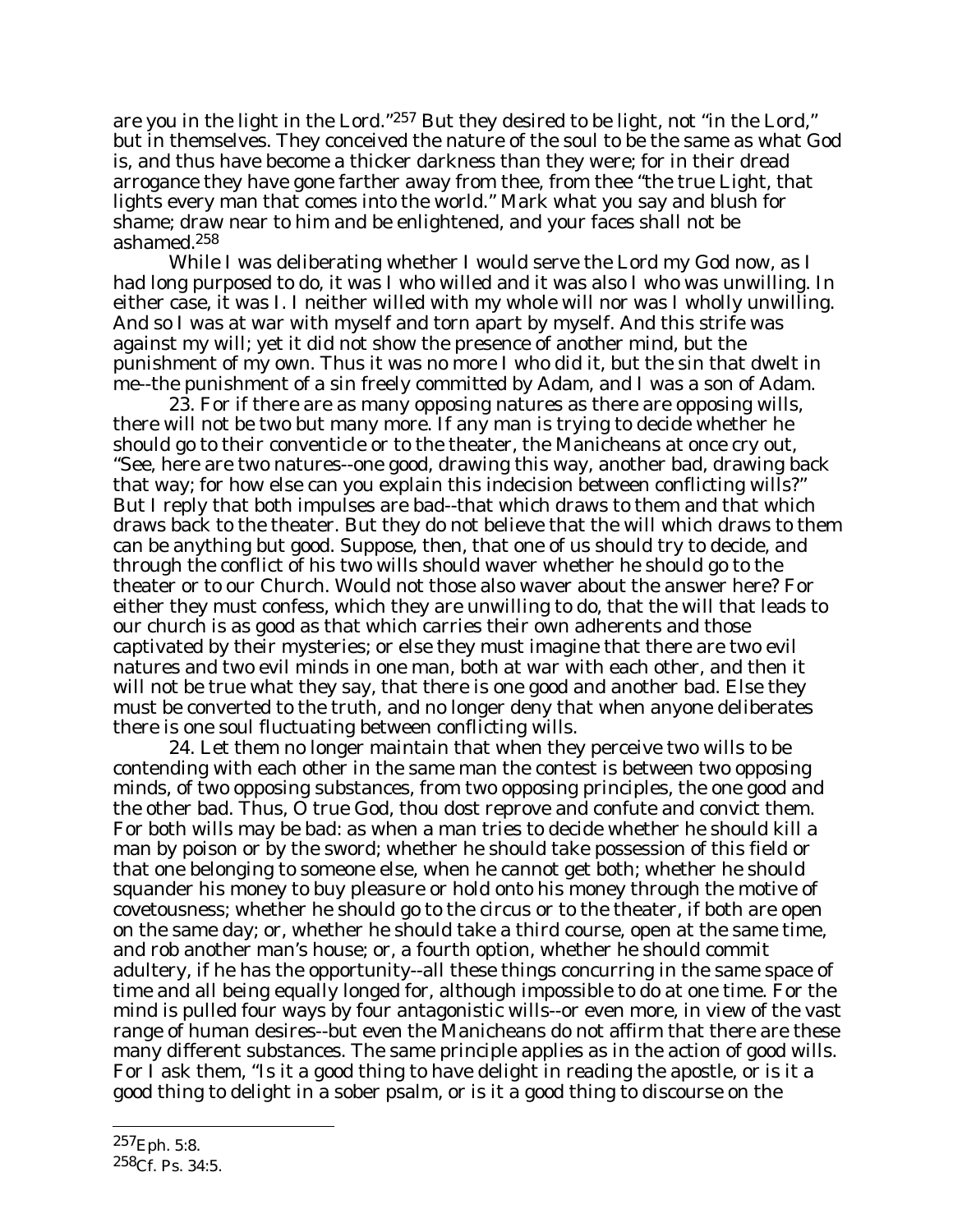gospel?" To each of these, they will answer, "It is good." But what, then, if all delight us equally and all at the same time? Do not different wills distract the mind when a man is trying to decide what he should choose? Yet they are all good, and are at variance with each other until one is chosen. When this is done the whole united will may go forward on a single track instead of remaining as it was before, divided in many ways. So also, when eternity attracts us from above, and the pleasure of earthly delight pulls us down from below, the soul does not will either the one or the other with all its force, but still it is the same soul that does not will this or that with a united will, and is therefore pulled apart with grievous perplexities, because for truth's sake it prefers this, but for custom's sake it does not lay that aside.

## CHAPTER XI

25. Thus I was sick and tormented, reproaching myself more bitterly than ever, rolling and writhing in my chain till it should be utterly broken. By now I was held but slightly, but still was held. And thou, O Lord, didst press upon me in my inmost heart with a severe mercy, redoubling the lashes of fear and shame; lest I should again give way and that same slender remaining tie not be broken off, but recover strength and enchain me yet more securely.

I kept saying to myself, "See, let it be done now; let it be done now." And as I said this I all but came to a firm decision. I all but did it--yet I did not quite. Still I did not fall back to my old condition, but stood aside for a moment and drew breath. And I tried again, and lacked only a very little of reaching the resolve--and then somewhat less, and then all but touched and grasped it. Yet I still did not quite reach or touch or grasp the goal, because I hesitated to die to death and to live to life. And the worse way, to which I was habituated, was stronger in me than the better, which I had not tried. And up to the very moment in which I was to become another man, the nearer the moment approached, the greater horror did it strike in me. But it did not strike me back, nor turn me aside, but held me in suspense.

26. It was, in fact, my old mistresses, trifles of trifles and vanities of vanities, who still enthralled me. They tugged at my fleshly garments and softly whispered: "Are you going to part with us? And from that moment will we never be with you any more? And from that moment will not this and that be forbidden you forever?" What were they suggesting to me in those words "this or that"? What is it they suggested, O my God? Let thy mercy guard the soul of thy servant from the vileness and the shame they did suggest! And now I scarcely heard them, for they were not openly showing themselves and opposing me face to face; but muttering, as it were, behind my back; and furtively plucking at me as I was leaving, trying to make me look back at them. Still they delayed me, so that I hesitated to break loose and shake myself free of them and leap over to the place to which I was being called--for unruly habit kept saying to me, "Do you think you can live without them?"

27. But now it said this very faintly; for in the direction I had set my face, and yet toward which I still trembled to go, the chaste dignity of continence appeared to me--cheerful but not wanton, modestly alluring me to come and doubt nothing, extending her holy hands, full of a multitude of good examples--to receive and embrace me. There were there so many young men and maidens, a multitude of youth and every age, grave widows and ancient virgins; and continence herself in their midst: not barren, but a fruitful mother of children--her joys--by thee, O Lord, her husband. And she smiled on me with a challenging smile as if to say: "Can you not do what these young men and maidens can? Or can any of them do it of themselves, and not rather in the Lord their God? The Lord their God gave me to them. Why do you stand in your own strength, and so stand not? Cast yourself on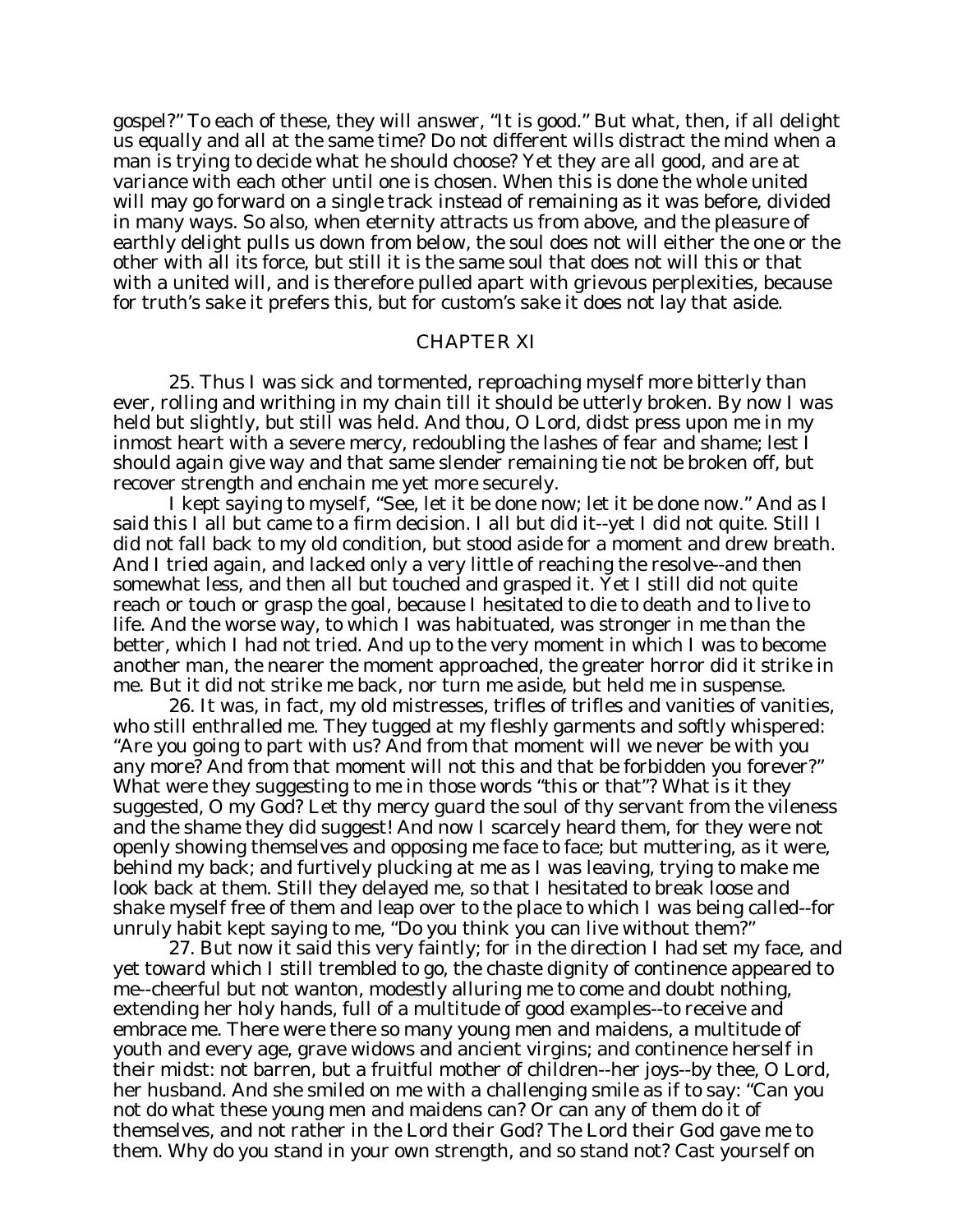him; fear not. He will not flinch and you will not fall. Cast yourself on him without fear, for he will receive and heal you." And I blushed violently, for I still heard the muttering of those "trifles" and hung suspended. Again she seemed to speak: "Stop your ears against those unclean members of yours, that they may be mortified. They tell you of delights, but not according to the law of the Lord thy God." This struggle raging in my heart was nothing but the contest of self against self. And Alypius kept close beside me, and awaited in silence the outcome of my extraordinary agitation.

# CHAPTER XII

28. Now when deep reflection had drawn up out of the secret depths of my soul all my misery and had heaped it up before the sight of my heart, there arose a mighty storm, accompanied by a mighty rain of tears. That I might give way fully to my tears and lamentations, I stole away from Alypius, for it seemed to me that solitude was more appropriate for the business of weeping. I went far enough away that I could feel that even his presence was no restraint upon me. This was the way I felt at the time, and he realized it. I suppose I had said something before I started up and he noticed that the sound of my voice was choked with weeping. And so he stayed alone, where we had been sitting together, greatly astonished. I flung myself down under a fig tree--how I know not--and gave free course to my tears. The streams of my eyes gushed out an acceptable sacrifice to thee. And, not indeed in these words, but to this effect, I cried to thee: "And thou, O Lord, how long? How long, O Lord? Wilt thou be angry forever? Oh, remember not against us our former iniquities."259 For I felt that I was still enthralled by them. I sent up these sorrowful cries: "How long, how long? Tomorrow and tomorrow? Why not now? Why not this very hour make an end to my uncleanness?"

29. I was saying these things and weeping in the most bitter contrition of my heart, when suddenly I heard the voice of a boy or a girl I know not which--coming from the neighboring house, chanting over and over again, "Pick it up, read it; pick it up, read it."260 Immediately I ceased weeping and began most earnestly to think whether it was usual for children in some kind of game to sing such a song, but I could not remember ever having heard the like. So, damming the torrent of my tears, I got to my feet, for I could not but think that this was a divine command to open the Bible and read the first passage I should light upon. For I had heard<sup>261</sup> how Anthony, accidentally coming into church while the gospel was being read, received the admonition as if what was read had been addressed to him: "Go and sell what you have and give it to the poor, and you shall have treasure in heaven; and come and follow me."262 By such an oracle he was forthwith converted to thee.

So I quickly returned to the bench where Alypius was sitting, for there I had put down the apostle's book when I had left there. I snatched it up, opened it, and in silence read the paragraph on which my eyes first fell: "Not in rioting and drunkenness, not in chambering and wantonness, not in strife and envying, but put on the Lord Jesus Christ, and make no provision for the flesh to fulfill the lusts thereof."263 I wanted to read no further, nor did I need to. For instantly, as the sentence ended, there was infused in my heart something like the light of full

261Doubtless from Ponticianus, in their earlier conversation. 262Matt. 19:21.

<sup>259</sup>Cf. Ps. 6:3; 79:8.

<sup>260</sup>This is the famous *Tolle, lege; tolle, lege*.

<sup>263</sup>Rom. 13:13.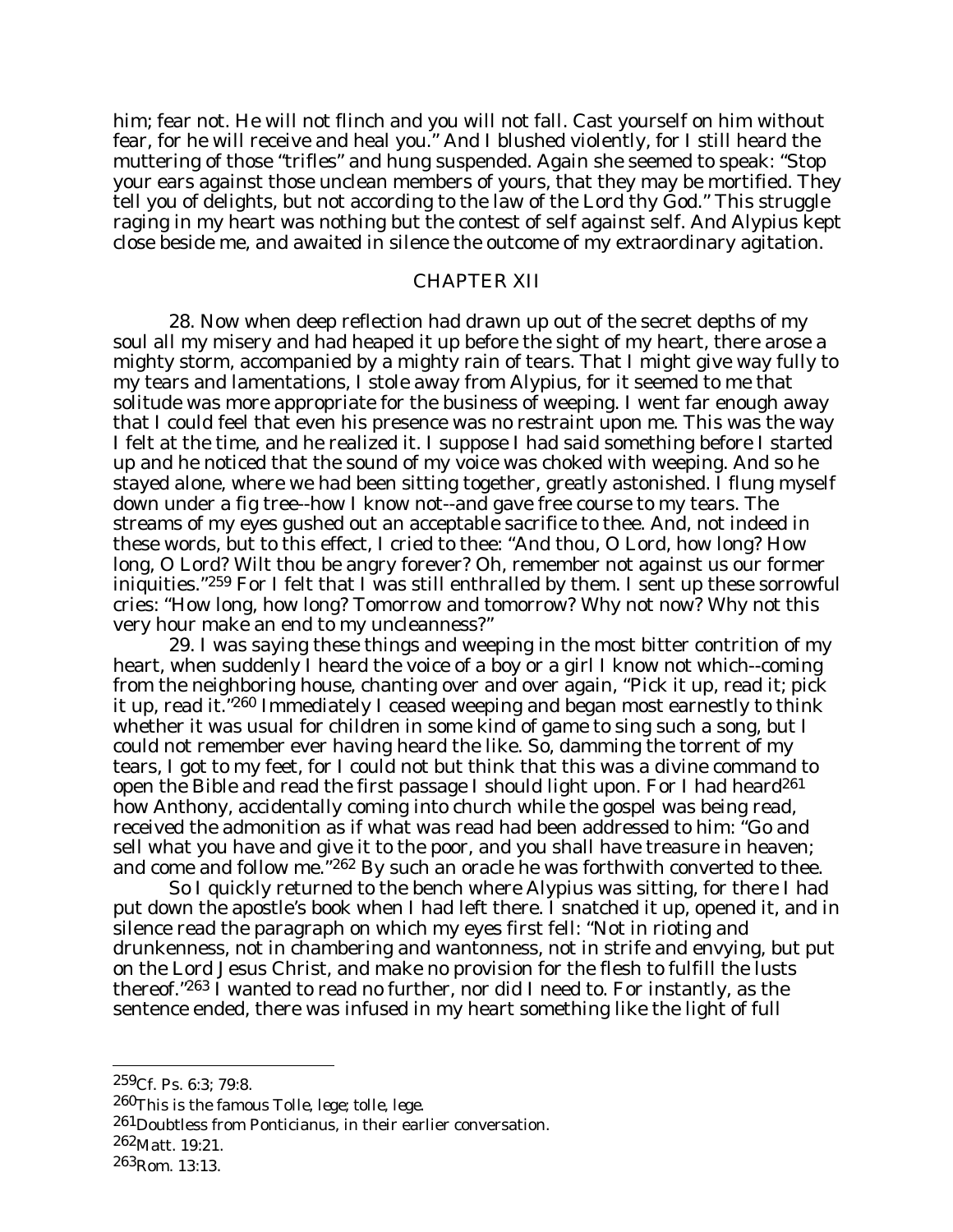certainty and all the gloom of doubt vanished away.264

30. Closing the book, then, and putting my finger or something else for a mark I began--now with a tranquil countenance--to tell it all to Alypius. And he in turn disclosed to me what had been going on in himself, of which I knew nothing. He asked to see what I had read. I showed him, and he looked on even further than I had read. I had not known what followed. But indeed it was this, "Him that is weak in the faith, receive."265 This he applied to himself, and told me so. By these words of warning he was strengthened, and by exercising his good resolution and purpose--all very much in keeping with his character, in which, in these respects, he was always far different from and better than I--he joined me in full commitment without any restless hesitation.

Then we went in to my mother, and told her what happened, to her great joy. We explained to her how it had occurred--and she leaped for joy triumphant; and she blessed thee, who art "able to do exceedingly abundantly above all that we ask or think."266 For she saw that thou hadst granted her far more than she had ever asked for in all her pitiful and doleful lamentations. For thou didst so convert me to thee that I sought neither a wife nor any other of this world's hopes, but set my feet on that rule of faith which so many years before thou hadst showed her in her dream about me. And so thou didst turn her grief into gladness more plentiful than she had ventured to desire, and dearer and purer than the desire she used to cherish of having grandchildren of my flesh.

<sup>264</sup>Note the parallels here to the conversion of Anthony and the *agentes in rebus*.  $265$ Rom. 14:1. 266Eph. 3:20.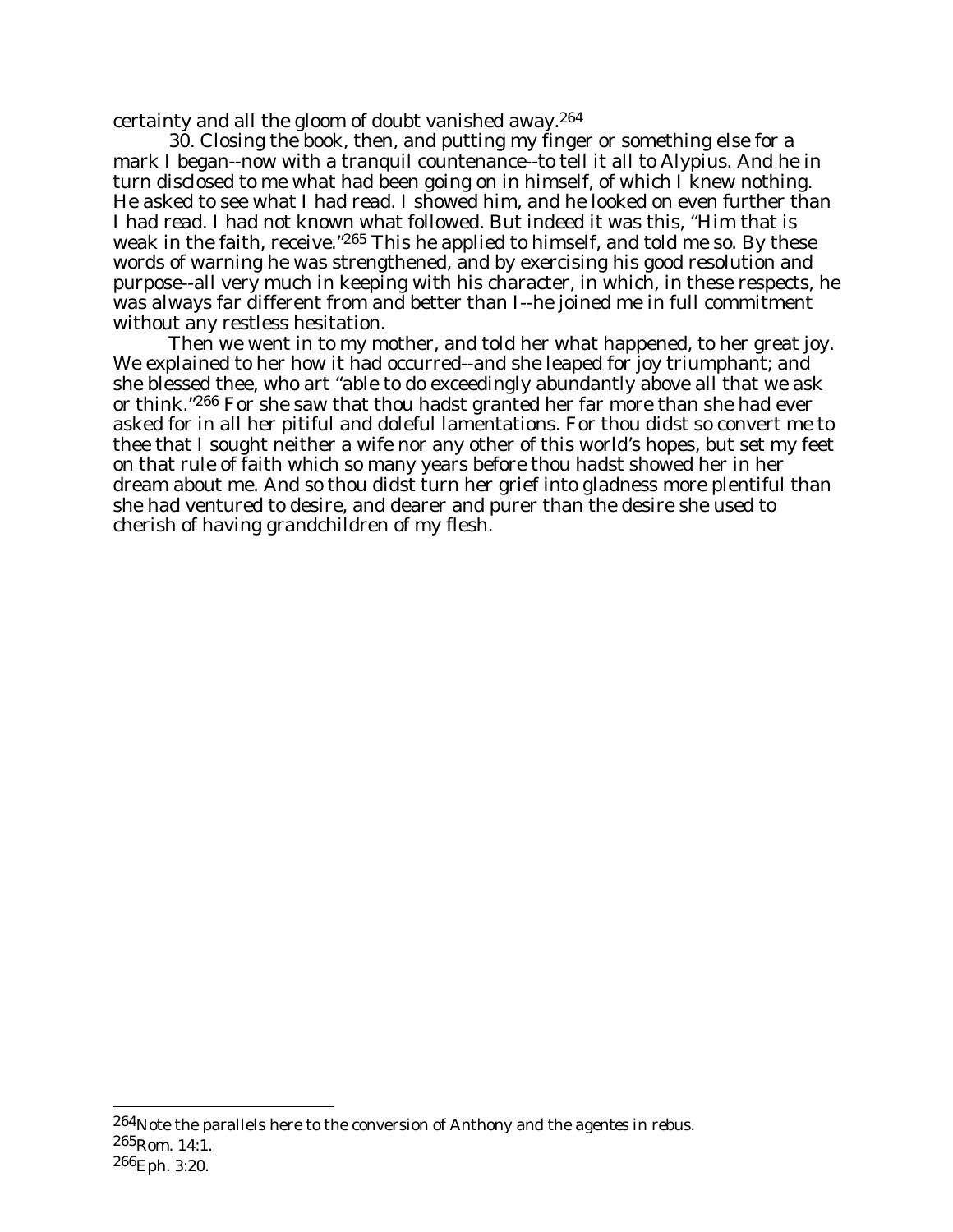# BOOK NINE

*The end of the autobiography. Augustine tells of his resigning from his professorship and of the days at Cassiciacum in preparation for baptism. He is baptized together with Adeodatus and Alypius. Shortly thereafter, they start back for Africa. Augustine recalls the ecstasy he and his mother shared in Ostia and then reports her death and burial and his grief. The book closes with a moving prayer for the souls of Monica, Patricius, and all his fellow citizens of the heavenly Jerusalem.*

## CHAPTER I

1. "O Lord, I am thy servant; I am thy servant and the son of thy handmaid. Thou hast loosed my bonds. I will offer to thee the sacrifice of thanksgiving."267 Let my heart and my tongue praise thee, and let all my bones say, "Lord, who is like unto thee?" Let them say so, and answer thou me and say unto my soul, "I am your salvation."

Who am I, and what is my nature? What evil is there not in me and my deeds; or if not in my deeds, my words; or if not in my words, my will? But thou, O Lord, art good and merciful, and thy right hand didst reach into the depth of my death and didst empty out the abyss of corruption from the bottom of my heart. And this was the result: now I did not will to do what I willed, and began to will to do what thou didst will.

But where was my free will during all those years and from what deep and secret retreat was it called forth in a single moment, whereby I gave my neck to thy "easy yoke" and my shoulders to thy "light burden," O Christ Jesus, "my Strength and my Redeemer"? How sweet did it suddenly become to me to be without the sweetness of trifles! And it was now a joy to put away what I formerly feared to lose. For thou didst cast them away from me, O true and highest Sweetness. Thou didst cast them away, and in their place thou didst enter in thyself--sweeter than all pleasure, though not to flesh and blood; brighter than all light, but more veiled than all mystery; more exalted than all honor, though not to them that are exalted in their own eyes. Now was my soul free from the gnawing cares of seeking and getting, of wallowing in the mire and scratching the itch of lust. And I prattled like a child to thee, O Lord my God--my light, my riches, and my salvation.

# CHAPTER II

2. And it seemed right to me, in thy sight, not to snatch my tongue's service abruptly out of the speech market, but to withdraw quietly, so that the young men who were not concerned about thy law or thy peace, but with mendacious follies and forensic strifes, might no longer purchase from my mouth weapons for their frenzy. Fortunately, there were only a few days before the "vintage vacation"268; and I determined to endure them, so that I might resign in due form and, now bought by thee, return for sale no more.

My plan was known to thee, but, save for my own friends, it was not known to other men. For we had agreed that it should not be made public; although, in our ascent from the "valley of tears" and our singing of "the song of degrees," thou hadst given us sharp arrows and hot burning coals to stop that deceitful tongue which

 $^{267}$ Ps. 116:16, 17.

<sup>268</sup>An imperial holiday season, from late August to the middle of October.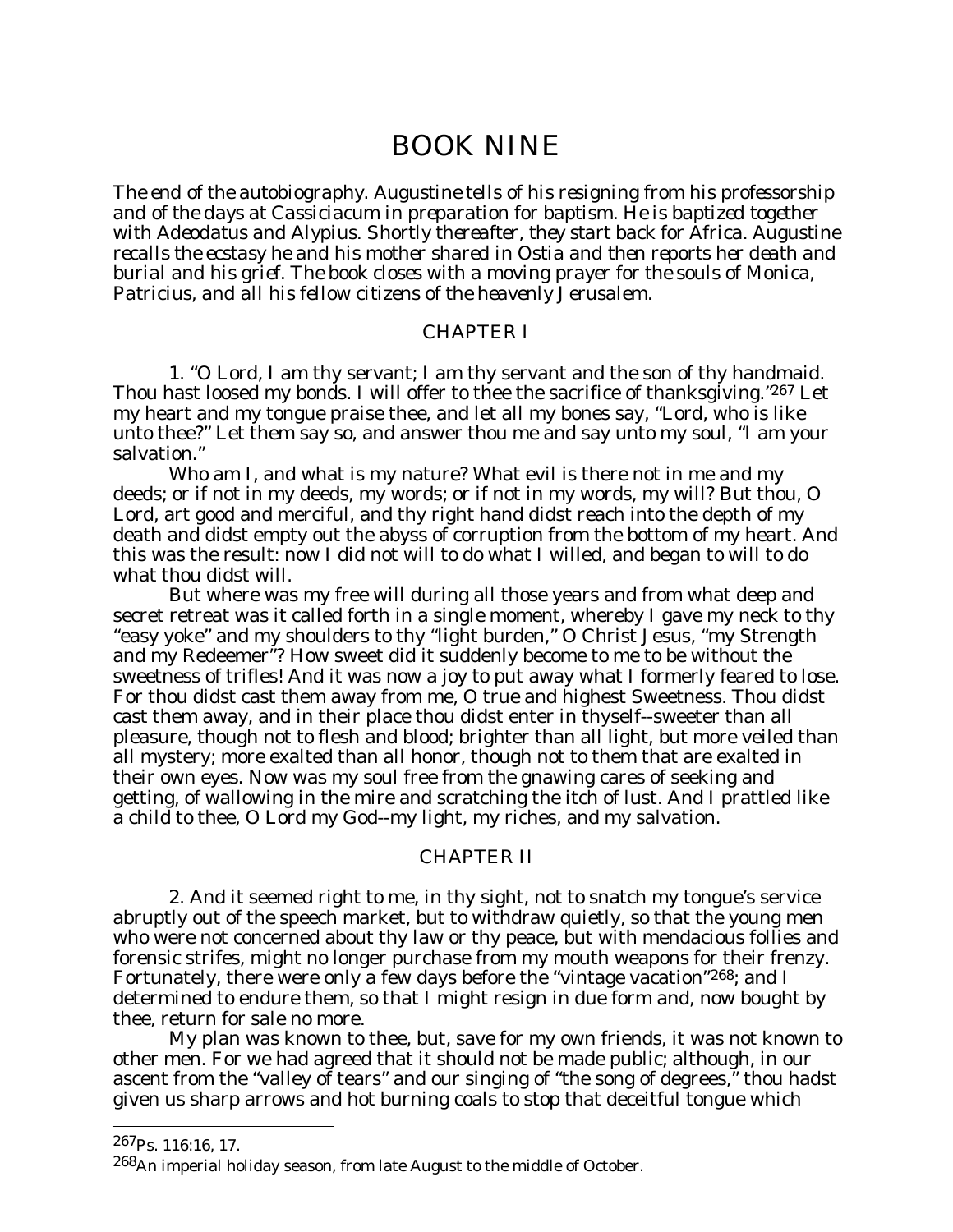opposes under the guise of good counsel, and devours what it loves as though it were food.

3. Thou hadst pierced our heart with thy love, and we carried thy words, as it were, thrust through our vitals. The examples of thy servants whom thou hadst changed from black to shining white, and from death to life, crowded into the bosom of our thoughts and burned and consumed our sluggish temper, that we might not topple back into the abyss. And they fired us exceedingly, so that every breath of the deceitful tongue of our detractors might fan the flame and not blow it out.

Though this vow and purpose of ours should find those who would loudly praise it--for the sake of thy name, which thou hast sanctified throughout the earth- -it nevertheless looked like a self-vaunting not to wait until the vacation time now so near. For if I had left such a public office ahead of time, and had made the break in the eye of the general public, all who took notice of this act of mine and observed how near was the vintage time that I wished to anticipate would have talked about me a great deal, as if I were trying to appear a great person. And what purpose would it serve that people should consider and dispute about my conversion so that my good should be evil spoken of?

4. Furthermore, this same summer my lungs had begun to be weak from too much literary labor. Breathing was difficult; the pains in my chest showed that the lungs were affected and were soon fatigued by too loud or prolonged speaking. This had at first been a trial to me, for it would have compelled me almost of necessity to lay down that burden of teaching; or, if I was to be cured and become strong again, at least to take a leave for a while. But as soon as the full desire to be still that I might know that thou art the Lord<sup>269</sup> arose and was confirmed in me, thou knowest, my God, that I began to rejoice that I had this excuse ready--and not a feigned one, either--which might somewhat temper the displeasure of those who for their sons' freedom wished me never to have any freedom of my own.

Full of joy, then, I bore it until my time ran out--it was perhaps some twenty days--yet it was some strain to go through with it, for the greediness which helped to support the drudgery had gone, and I would have been overwhelmed had not its place been taken by patience. Some of thy servants, my brethren, may say that I sinned in this, since having once fully and from my heart enlisted in thy service, I permitted myself to sit a single hour in the chair of falsehood. I will not dispute it. But hast thou not, O most merciful Lord, pardoned and forgiven this sin in the holy water<sup>270</sup> also, along with all the others, horrible and deadly as they were?

# CHAPTER III

5. Verecundus was severely disturbed by this new happiness of mine, since he was still firmly held by his bonds and saw that he would lose my companionship. For he was not yet a Christian, though his wife was; and, indeed, he was more firmly enchained by her than by anything else, and held back from that journey on which we had set out. Furthermore, he declared he did not wish to be a Christian on any terms except those that were impossible. However, he invited us most courteously to make use of his country house so long as we would stay there. O Lord, thou wilt recompense him for this "in the resurrection of the just,"<sup>271</sup> seeing that thou hast already given him "the lot of the righteous."272 For while we were

269Cf. Ps. 46:10.

<sup>270</sup>His subsequent baptism; see below, Ch. VI.

 $271$ Luke 14:14.

<sup>272</sup>Ps. 125:3.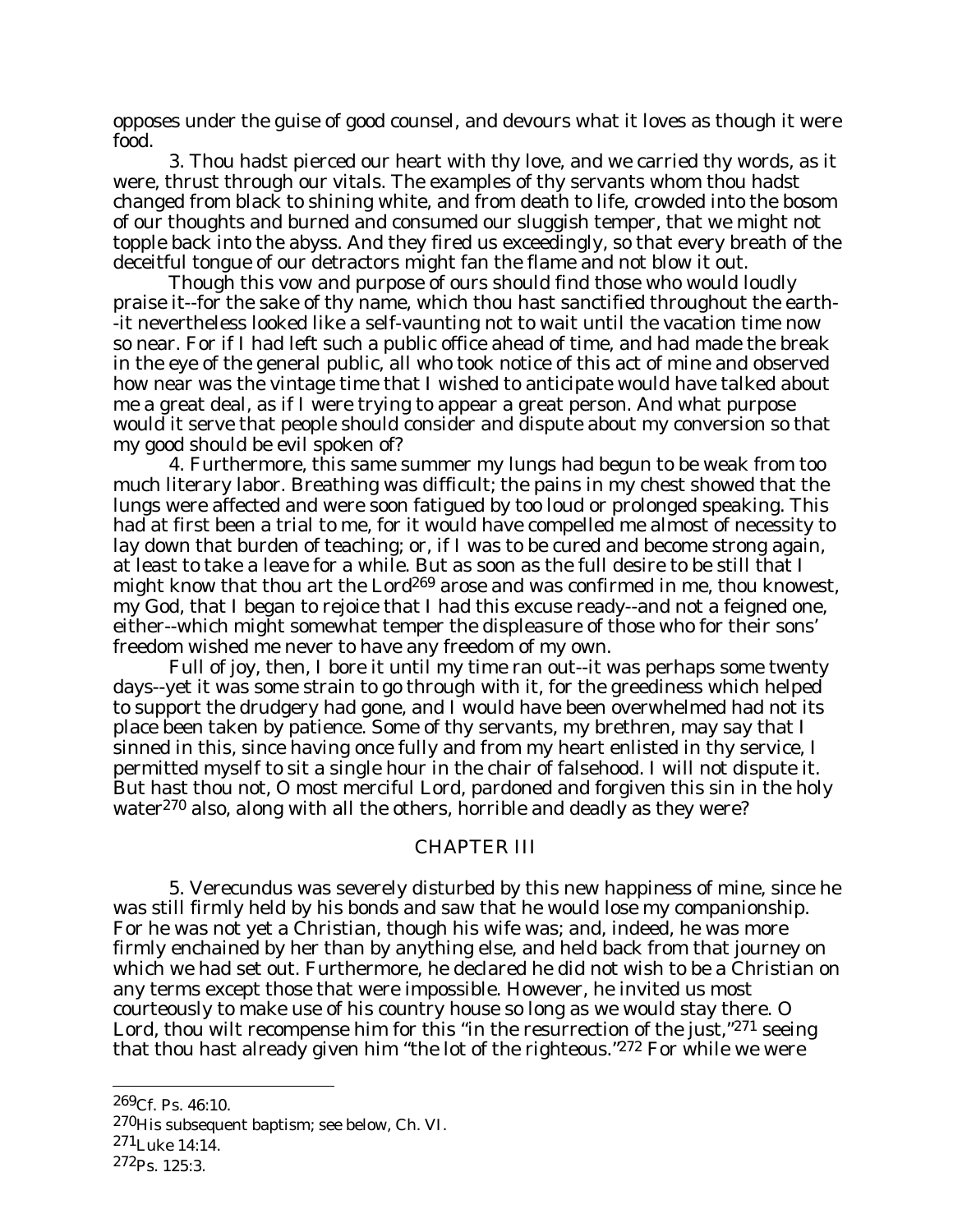absent at Rome, he was overtaken with bodily sickness, and during it he was made a Christian and departed this life as one of the faithful. Thus thou hadst mercy on him, and not on him only, but on us as well; lest, remembering the exceeding kindness of our friend to us and not able to count him in thy flock, we should be tortured with intolerable grief. Thanks be unto thee, our God; we are thine. Thy exhortations, consolations, and faithful promises assure us that thou wilt repay Verecundus for that country house at Cassiciacum--where we found rest in thee from the fever of the world--with the perpetual freshness of thy paradise in which thou hast forgiven him his earthly sins, in that mountain flowing with milk, that fruitful mountain--thy own.

6. Thus Verecundus was full of grief; but Nebridius was joyous. For he was not yet a Christian, and had fallen into the pit of deadly error, believing that the flesh of thy Son, the Truth, was a phantom.<sup>273</sup> Yet he had come up out of that pit and now held the same belief that we did. And though he was not as yet initiated in any of the sacraments of thy Church, he was a most earnest inquirer after truth. Not long after our conversion and regeneration by thy baptism, he also became a faithful member of the Catholic Church, serving thee in perfect chastity and continence among his own people in Africa, and bringing his whole household with him to Christianity. Then thou didst release him from the flesh, and now he lives in Abraham's bosom. Whatever is signified by that term "bosom," there lives my Nebridius, my sweet friend, thy son by adoption, O Lord, and not a freedman any longer. There he lives; for what other place could there be for such a soul? There he lives in that abode about which he used to ask me so many questions--poor ignorant one that I was. Now he does not put his ear up to my mouth, but his spiritual mouth to thy fountain, and drinks wisdom as he desires and as he is able--happy without end. But I do not believe that he is so inebriated by that draught as to forget me; since thou, O Lord, who art the draught, art mindful of us.

Thus, then, we were comforting the unhappy Verecundus--our friendship untouched--reconciling him to our conversion and exhorting him to a faith fit for his condition (that is, to his being married). We tarried for Nebridius to follow us, since he was so close, and this he was just about to do when at last the interim ended. The days had seemed long and many because of my eagerness for leisure and liberty in which I might sing to thee from my inmost part, "My heart has said to thee, I have sought thy face; thy face, O Lord, will I seek."274

#### CHAPTER IV

7. Finally the day came on which I was actually to be relieved from the professorship of rhetoric, from which I had already been released in intention. And it was done. And thou didst deliver my tongue as thou hadst already delivered my heart; and I blessed thee for it with great joy, and retired with my friends to the villa.275 My books testify to what I got done there in writing, which was now hopefully devoted to thy service; though in this pause it was still as if I were panting from my exertions in the school of pride.276 These were the books in which I

<sup>&</sup>lt;sup>273</sup>The heresy of Docetism, one of the earliest and most persistent of all Christological errors. 274Cf. Ps. 27:8.

<sup>275</sup>The group included Monica, Adeodatus (Augustine's fifteen-year-old son), Navigius (Augustine's brother), Rusticus and Fastidianus (relatives), Alypius, Trygetius, and Licentius (former pupils).  $^{276}$ A somewhat oblique acknowledgment of the fact that none of the Cassiciacum dialogues has any distinctive or substantial Christian content. This has often been pointed to as evidence that Augustine's conversion thus far had brought him no farther than to a kind of Christian Platonism; cf. P. Alfaric, *L'Évolution intellectuelle de Saint Augustin* (Paris, 1918).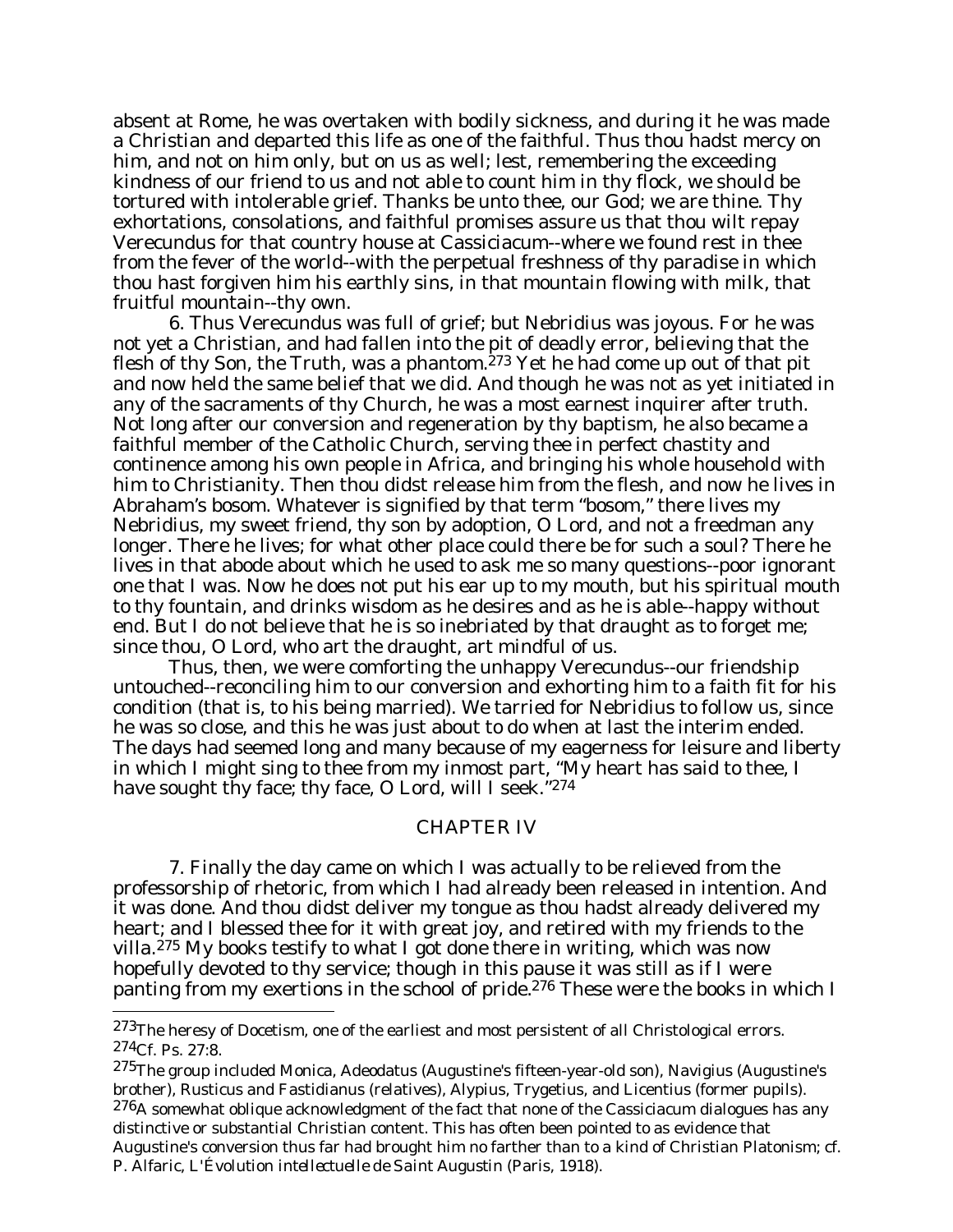engaged in dialogue with my friends, and also those in soliloquy before thee alone.277 And there are my letters to Nebridius, who was still absent.278

When would there be enough time to recount all thy great blessings which thou didst bestow on us in that time, especially as I am hastening on to still greater mercies? For my memory recalls them to me and it is pleasant to confess them to thee, O Lord: the inward goads by which thou didst subdue me and how thou broughtest me low, leveling the mountains and hills of my thoughts, straightening my crookedness, and smoothing my rough ways. And I remember by what means thou also didst subdue Alypius, my heart's brother, to the name of thy only Son, our Lord and Saviour Jesus Christ--which he at first refused to have inserted in our writings. For at first he preferred that they should smell of the cedars of the schools<sup>279</sup> which the Lord hath now broken down, rather than of the wholesome herbs of the Church, hostile to serpents.280

8. O my God, how did I cry to thee when I read the psalms of David, those hymns of faith, those paeans of devotion which leave no room for swelling pride! I was still a novice in thy true love, a catechumen keeping holiday at the villa, with Alypius, a catechumen like myself. My mother was also with us--in woman's garb, but with a man's faith, with the peacefulness of age and the fullness of motherly love and Christian piety. What cries I used to send up to thee in those songs, and how I was enkindled toward thee by them! I burned to sing them if possible, throughout the whole world, against the pride of the human race. And yet, indeed, they are sung throughout the whole world, and none can hide himself from thy heat. With what strong and bitter regret was I indignant at the Manicheans! Yet I also pitied them; for they were ignorant of those sacraments, those medicines<sup>281</sup>--and raved insanely against the cure that might have made them sane! I wished they could have been somewhere close by, and--without my knowledge--could have seen my face and heard my words when, in that time of leisure, I pored over the Fourth Psalm. And I wish they could have seen how that psalm affected me.282 "When I called upon thee, O God of my righteousness, thou didst hear me; thou didst enlarge me when I was in distress. Have mercy upon me and hear my prayer." I wish they might have heard what I said in comment on those words--without my knowing that they heard, lest they should think that I was speaking it just on their account. For, indeed, I should not have said quite the same things, nor quite in the same way, if I had known that I was heard and seen by them. And if I had so spoken, they would not have meant the same things to them as they did to me when I spoke by and for myself before thee, out of the private affections of my soul.

9. By turns I trembled with fear and warmed with hope and rejoiced in thy mercy, O Father. And all these feelings showed forth in my eyes and voice when thy good Spirit turned to us and said, "O sons of men, how long will you be slow of heart, how long will you love vanity, and seek after falsehood?" For I had loved vanity and sought after falsehood. And thou, O Lord, had already magnified thy Holy One, raising him from the dead and setting him at thy right hand, that thence

<sup>277</sup>The dialogues written during this stay at Cassiciacum: *Contra Academicos*, *De beata vita*, *De ordine*, *Soliloquia*. See, in this series, Vol. VI, pp. 17-63, for an English translation of the *Soliloquies*. 278Cf. *Epistles* II and III.

<sup>279</sup>A symbolic reference to the "cedars of Lebanon"; cf. Isa. 2:12-14; Ps. 29:5.

<sup>280</sup>There is perhaps a remote connection here with Luke 10:18-20.

 $281$ Ever since the time of Ignatius of Antioch who referred to the Eucharist as "the medicine of immortality," this had been a popular metaphor to refer to the sacraments; cf. Ignatius, *Ephesians* 20:2.

<sup>282</sup>Here follows (8-11) a brief devotional commentary on Ps. 4.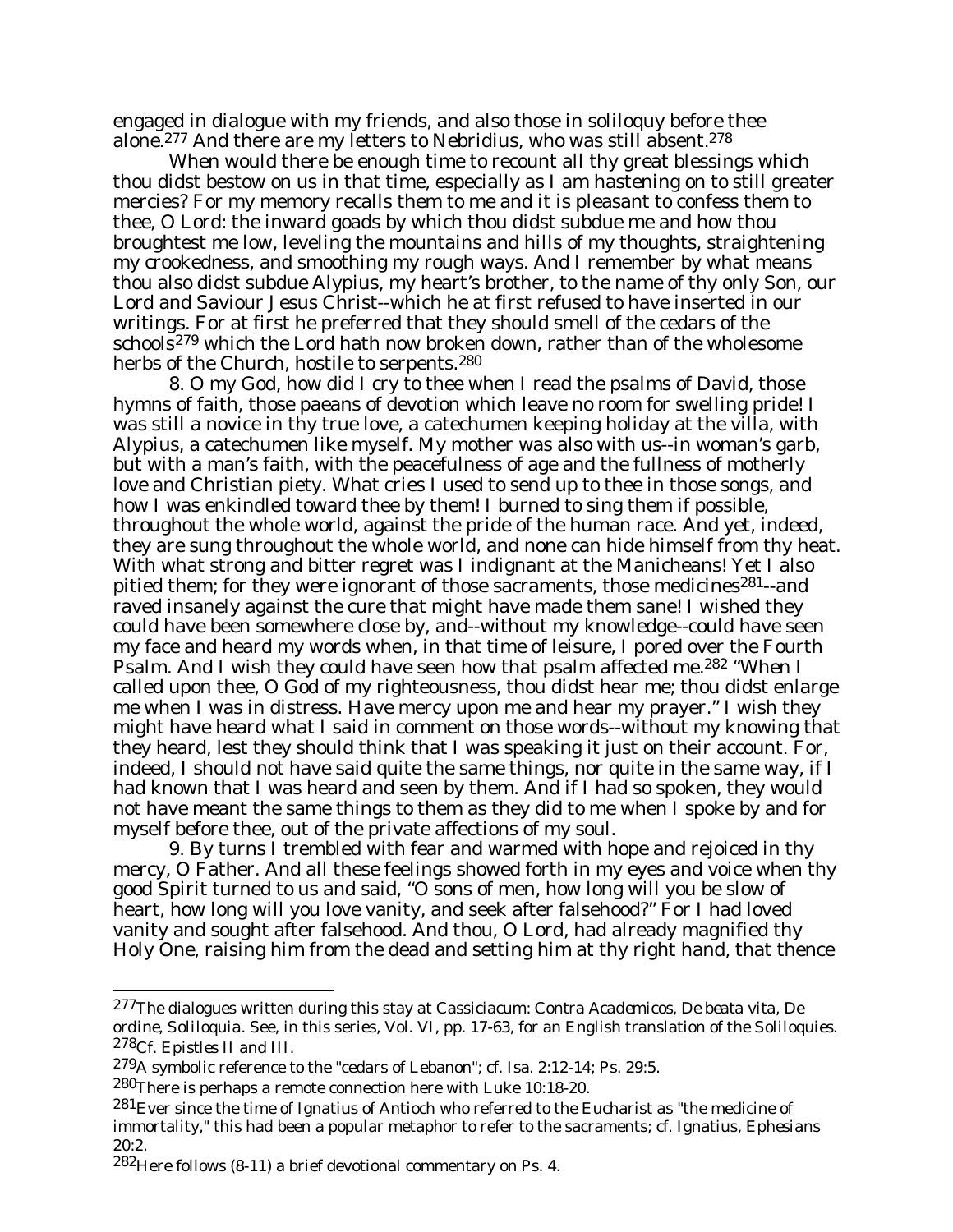he should send forth from on high his promised "Paraclete, the Spirit of Truth." Already he had sent him, and I knew it not. He had sent him because he was now magnified, rising from the dead and ascending into heaven. For till then "the Holy Spirit was not yet given, because Jesus was not yet glorified."283 And the prophet cried out: "How long will you be slow of heart? How long will you love vanity, and seek after falsehood? Know this, that the Lord hath magnified his Holy One." He cries, "How long?" He cries, "Know this," and I--so long "loving vanity, and seeking after falsehood"--heard and trembled, because these words were spoken to such a one as I remembered that I myself had been. For in those phantoms which I once held for truth there was vanity and falsehood. And I spoke many things loudly and earnestly--in the contrition of my memory--which I wish they had heard, who still "love vanity and seek after falsehood." Perhaps they would have been troubled, and have vomited up their error, and thou wouldst have heard them when they cried to thee; for by a real death in the flesh He died for us who now maketh intercession for us with thee.

10. I read on further, "Be angry, and sin not." And how deeply was I touched, O my God; for I had now learned to be angry with myself for the things past, so that in the future I might not sin. Yes, to be angry with good cause, for it was not another nature out of the race of darkness that had sinned for me--as they affirm who are not angry with themselves, and who store up for themselves dire wrath against the day of wrath and the revelation of thy righteous judgment. Nor were the good things I saw now outside me, nor were they to be seen with the eyes of flesh in the light of the earthly sun. For they that have their joys from without sink easily into emptiness and are spilled out on those things that are visible and temporal, and in their starving thoughts they lick their very shadows. If only they would grow weary with their hunger and would say, "Who will show us any good?" And we would answer, and they would hear, "O Lord, the light of thy countenance shines bright upon us." For we are not that Light that enlightens every man, but we are enlightened by thee, so that we who were formerly in darkness may now be alight in thee. If only they could behold the inner Light Eternal which, now that I had tasted it, I gnashed my teeth because I could not show it to them unless they brought me their heart in their eyes--their roving eyes--and said, "Who will show us any good?" But even there, in the inner chamber of my soul--where I was angry with myself; where I was inwardly pricked, where I had offered my sacrifice, slaying my old man, and hoping in thee with the new resolve of a new life with my trust laid in thee- even there thou hadst begun to grow sweet to me and to "put gladness in my heart." And thus as I read all this, I cried aloud and felt its inward meaning. Nor did I wish to be increased in worldly goods which are wasted by time, for now I possessed, in thy eternal simplicity, other corn and wine and oil.

11. And with a loud cry from my heart, I read the following verse: "Oh, in peace! Oh, in the Selfsame!"284 See how he says it: "I will lay me down and take my rest."285 For who shall withstand us when the truth of this saying that is written is made manifest: "Death is swallowed up in victory"286? For surely thou, who dost not change, art the Selfsame, and in thee is rest and oblivion to all distress. There is none other beside thee, nor are we to toil for those many things which are not thee, for only thou, O Lord, makest me to dwell in hope."

These things I read and was enkindled--but still I could not discover what to

<sup>283</sup>John 7:39.

<sup>284</sup>*Idipsum*--the oneness and immutability of God.

 $285Cf. v. 9.$ 

<sup>286</sup>1 Cor. 15:54.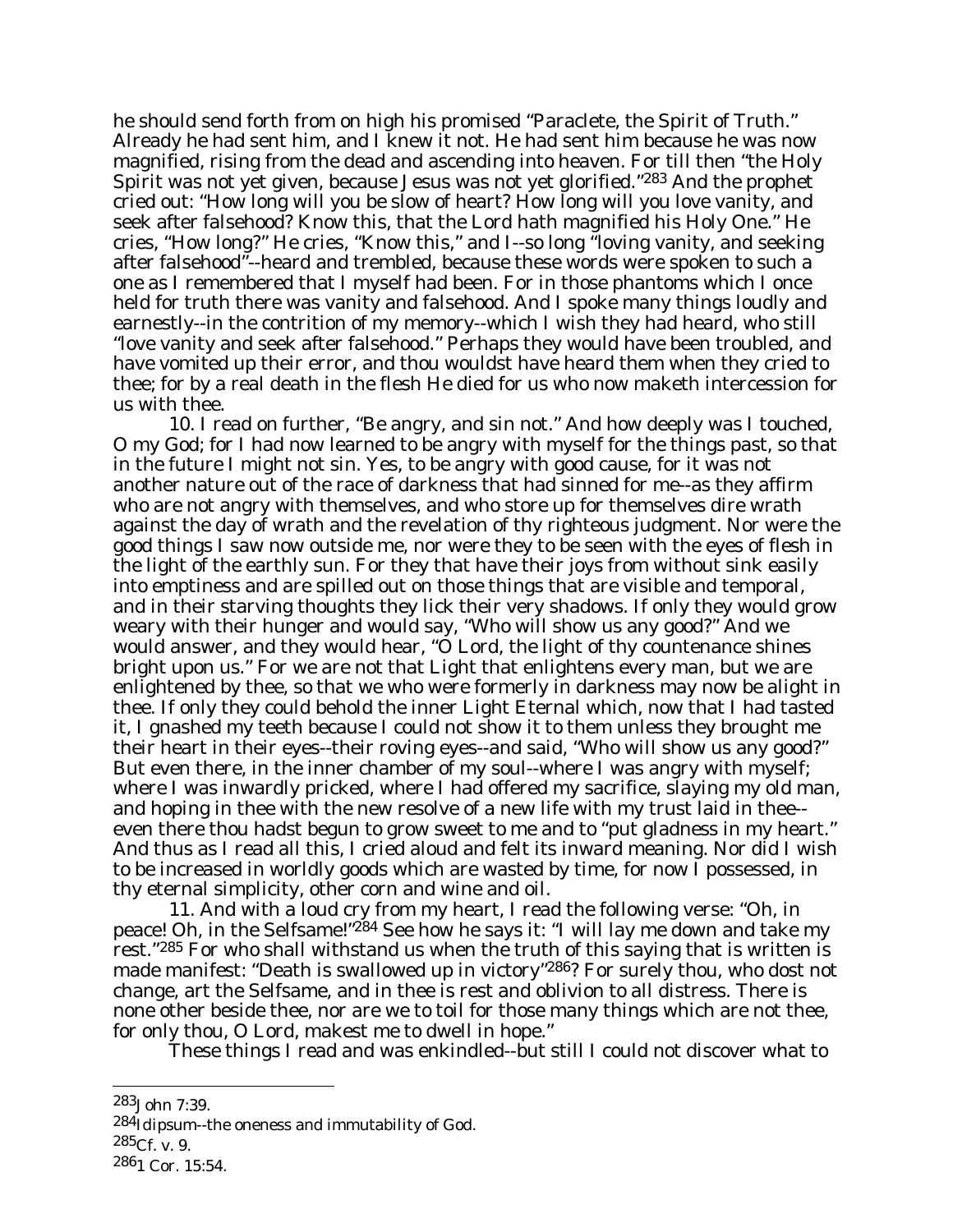do with those deaf and dead Manicheans to whom I myself had belonged; for I had been a bitter and blind reviler against these writings, honeyed with the honey of heaven and luminous with thy light. And I was sorely grieved at these enemies of this Scripture.

12. When shall I call to mind all that happened during those holidays? I have not forgotten them; nor will I be silent about the severity of thy scourge, and the amazing quickness of thy mercy. During that time thou didst torture me with a toothache; and when it had become so acute that I was not able to speak, it came into my heart to urge all my friends who were present to pray for me to thee, the God of all health. And I wrote it down on the tablet and gave it to them to read. Presently, as we bowed our knees in supplication, the pain was gone. But what pain? How did it go? I confess that I was terrified, O Lord my God, because from my earliest years I had never experienced such pain. And thy purposes were profoundly impressed upon me; and rejoicing in faith, I praised thy name. But that faith allowed me no rest in respect of my past sins, which were not yet forgiven me through thy baptism.

# CHAPTER V

13. Now that the vintage vacation was ended, I gave notice to the citizens of Milan that they might provide their scholars with another word-merchant. I gave as my reasons my determination to serve thee and also my insufficiency for the task, because of the difficulty in breathing and the pain in my chest.

And by letters I notified thy bishop, the holy man Ambrose, of my former errors and my present resolution. And I asked his advice as to which of thy books it was best for me to read so that I might be the more ready and fit for the reception of so great a grace. He recommended Isaiah the prophet; and I believe it was because Isaiah foreshows more clearly than others the gospel, and the calling of the Gentiles. But because I could not understand the first part and because I imagined the rest to be like it, I laid it aside with the intention of taking it up again later, when better practiced in our Lord's words.

#### CHAPTER VI

14. When the time arrived for me to give in my name, we left the country and returned to Milan. Alypius also resolved to be born again in thee at the same time. He was already clothed with the humility that befits thy sacraments, and was so brave a tamer of his body that he would walk the frozen Italian soil with his naked feet, which called for unusual fortitude. We took with us the boy Adeodatus, my son after the flesh, the offspring of my sin. Thou hadst made of him a noble lad. He was barely fifteen years old, but his intelligence excelled that of many grave and learned men. I confess to thee thy gifts, O Lord my God, creator of all, who hast power to reform our deformities--for there was nothing of me in that boy but the sin. For it was thou who didst inspire us to foster him in thy discipline, and none other--thy gifts I confess to thee. There is a book of mine, entitled *De Magistro*. 287 It is a dialogue between Adeodatus and me, and thou knowest that all things there put into the mouth of my interlocutor are his, though he was then only in his sixteenth year. Many other gifts even more wonderful I found in him. His talent was a source of awe to me. And who but thou couldst be the worker of such marvels? And thou didst quickly remove his life from the earth, and even now I recall him to mind with

<sup>287</sup>*Concerning the Teacher*; cf. Vol. VI of this series, pp. 64-101.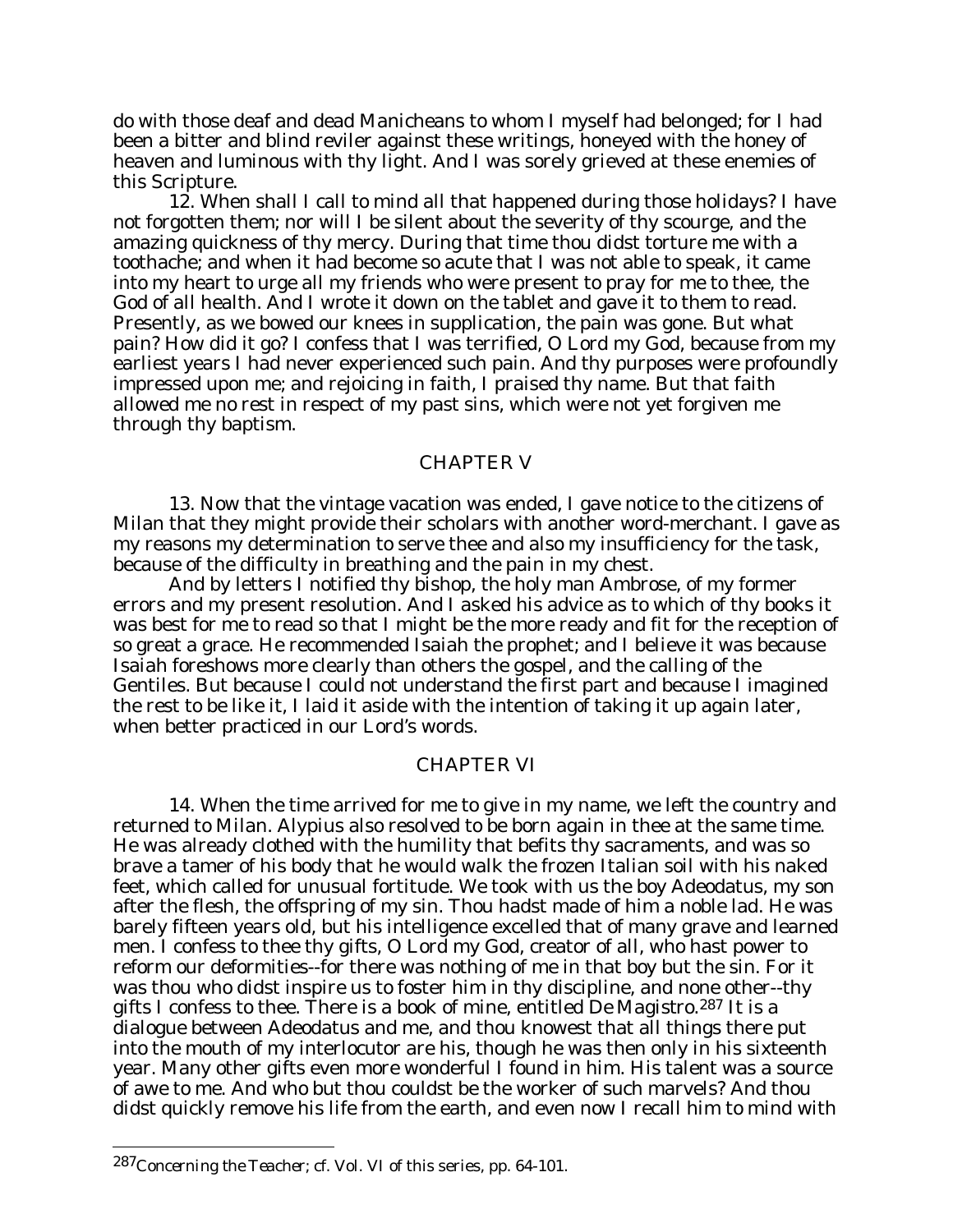a sense of security, because I fear nothing for his childhood or youth, nor for his whole career. We took him for our companion, as if he were the same age in grace with ourselves, to be trained with ourselves in thy discipline. And so we were baptized and the anxiety about our past life left us.

Nor did I ever have enough in those days of the wondrous sweetness of meditating on the depth of thy counsels concerning the salvation of the human race. How freely did I weep in thy hymns and canticles; how deeply was I moved by the voices of thy sweet-speaking Church! The voices flowed into my ears; and the truth was poured forth into my heart, where the tide of my devotion overflowed, and my tears ran down, and I was happy in all these things.

# CHAPTER VII

15. The church of Milan had only recently begun to employ this mode of consolation and exaltation with all the brethren singing together with great earnestness of voice and heart. For it was only about a year--not much more--since Justina, the mother of the boy-emperor Valentinian, had persecuted thy servant Ambrose on behalf of her heresy, in which she had been seduced by the Arians. The devoted people kept guard in the church, prepared to die with their bishop, thy servant. Among them my mother, thy handmaid, taking a leading part in those anxieties and vigils, lived there in prayer. And even though we were still not wholly melted by the heat of thy Spirit, we were nevertheless excited by the alarmed and disturbed city.

This was the time that the custom began, after the manner of the Eastern Church, that hymns and psalms should be sung, so that the people would not be worn out with the tedium of lamentation. This custom, retained from then till now, has been imitated by many, indeed, by almost all thy congregations throughout the rest of the world.288

16. Then by a vision thou madest known to thy renowned bishop the spot where lay the bodies of Gervasius and Protasius, the martyrs, whom thou hadst preserved uncorrupted for so many years in thy secret storehouse, so that thou mightest produce them at a fit time to check a woman's fury--a woman indeed, but also a queen! When they were discovered and dug up and brought with due honor to the basilica of Ambrose, as they were borne along the road many who were troubled by unclean spirits--the devils confessing themselves--were healed. And there was also a certain man, a well-known citizen of the city, blind many years, who, when he had asked and learned the reason for the people's tumultuous joy, rushed out and begged his guide to lead him to the place. When he arrived there, he begged to be permitted to touch with his handkerchief the bier of thy saints, whose death is precious in thy sight. When he had done this, and put it to his eyes, they were immediately opened. The fame of all this spread abroad; from this thy glory shone more brightly. And also from this the mind of that angry woman, though not enlarged to the sanity of a full faith, was nevertheless restrained from the fury of persecution.

Thanks to thee, O my God. Whence and whither hast thou led my memory, that I should confess such things as these to thee--for great as they were, I had forgetfully passed them over? And yet at that time, when the sweet savor of thy ointment was so fragrant, I did not run after thee.<sup>289</sup> Therefore, I wept more bitterly

<sup>&</sup>lt;sup>288</sup>This was apparently the first introduction into the West of antiphonal chanting, which was already widespread in the East. Ambrose brought it in; Gregory brought it to perfection. 289Cf. S. of Sol. 1:3, 4.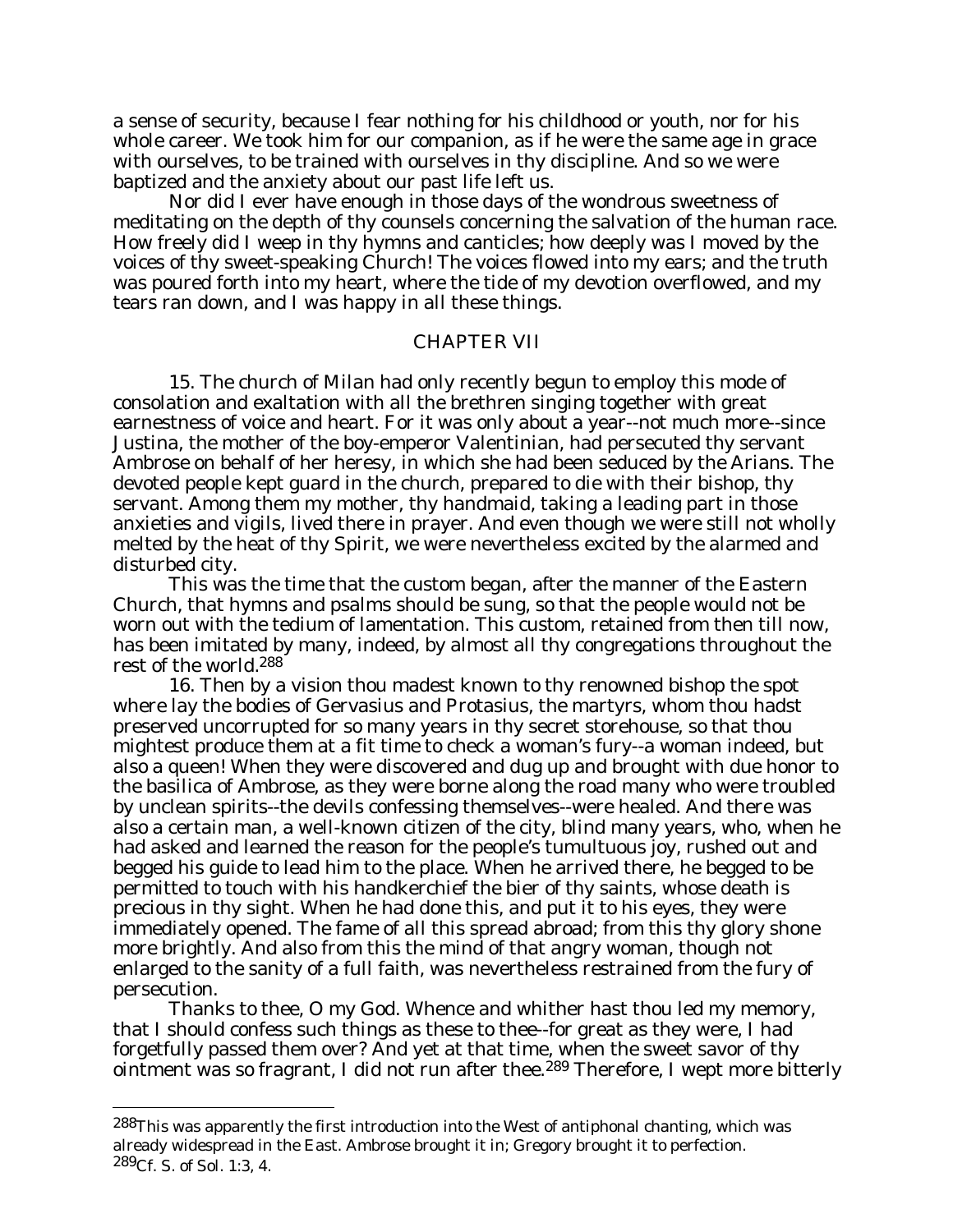as I listened to thy hymns, having so long panted after thee. And now at length I could breathe as much as the space allows in this our straw house.290

# CHAPTER VIII

17. Thou, O Lord, who makest men of one mind to dwell in a single house, also broughtest Evodius to join our company. He was a young man of our city, who, while serving as a secret service agent, was converted to thee and baptized before us. He had relinquished his secular service, and prepared himself for thine. We were together, and we were resolved to live together in our devout purpose.

We cast about for some place where we might be most useful in our service to thee, and had planned on going back together to Africa. And when we had got as far as Ostia on the Tiber, my mother died.

I am passing over many things, for I must hasten. Receive, O my God, my confessions and thanksgiving for the unnumbered things about which I am silent. But I will not omit anything my mind has brought back concerning thy handmaid who brought me forth--in her flesh, that I might be born into this world's light, and in her heart, that I might be born to life eternal. I will not speak of her gifts, but of thy gift in her; for she neither made herself nor trained herself. Thou didst create her, and neither her father nor her mother knew what kind of being was to come forth from them. And it was the rod of thy Christ, the discipline of thy only Son, that trained her in thy fear, in the house of one of thy faithful ones who was a sound member of thy Church. Yet my mother did not attribute this good training of hers as much to the diligence of her own mother as to that of a certain elderly maidservant who had nursed her father, carrying him around on her back, as big girls carried babies. Because of her long-time service and also because of her extreme age and excellent character, she was much respected by the heads of that Christian household. The care of her master's daughters was also committed to her, and she performed her task with diligence. She was quite earnest in restraining them with a holy severity when necessary and instructing them with a sober sagacity. Thus, except at mealtimes at their parents' table--when they were fed very temperately- she would not allow them to drink even water, however parched they were with thirst. In this way she took precautions against an evil custom and added the wholesome advice: "You drink water now only because you don't control the wine; but when you are married and mistresses of pantry and cellar, you may not care for water, but the habit of drinking will be fixed." By such a method of instruction, and her authority, she restrained the longing of their tender age, and regulated even the thirst of the girls to such a decorous control that they no longer wanted what they ought not to have.

18. And yet, as thy handmaid related to me, her son, there had stolen upon her a love of wine. For, in the ordinary course of things, when her parents sent her as a sober maiden to draw wine from the cask, she would hold a cup under the tap; and then, before she poured the wine into the bottle, she would wet the tips of her lips with a little of it, for more than this her taste refused. She did not do this out of any craving for drink, but out of the overflowing buoyancy of her time of life, which bubbles up with sportiveness and youthful spirits, but is usually borne down by the gravity of the old folks. And so, adding daily a little to that little--for "he that contemns small things shall fall by a little here and a little there"291--she slipped into such a habit as to drink off eagerly her little cup nearly full of wine.

<sup>&</sup>lt;sup>290</sup>Cf. Isa. 40:6; 1 Peter 1:24: "All flesh is grass." See Bk. XI, Ch. II, 3. 291Ecclus. 19:1.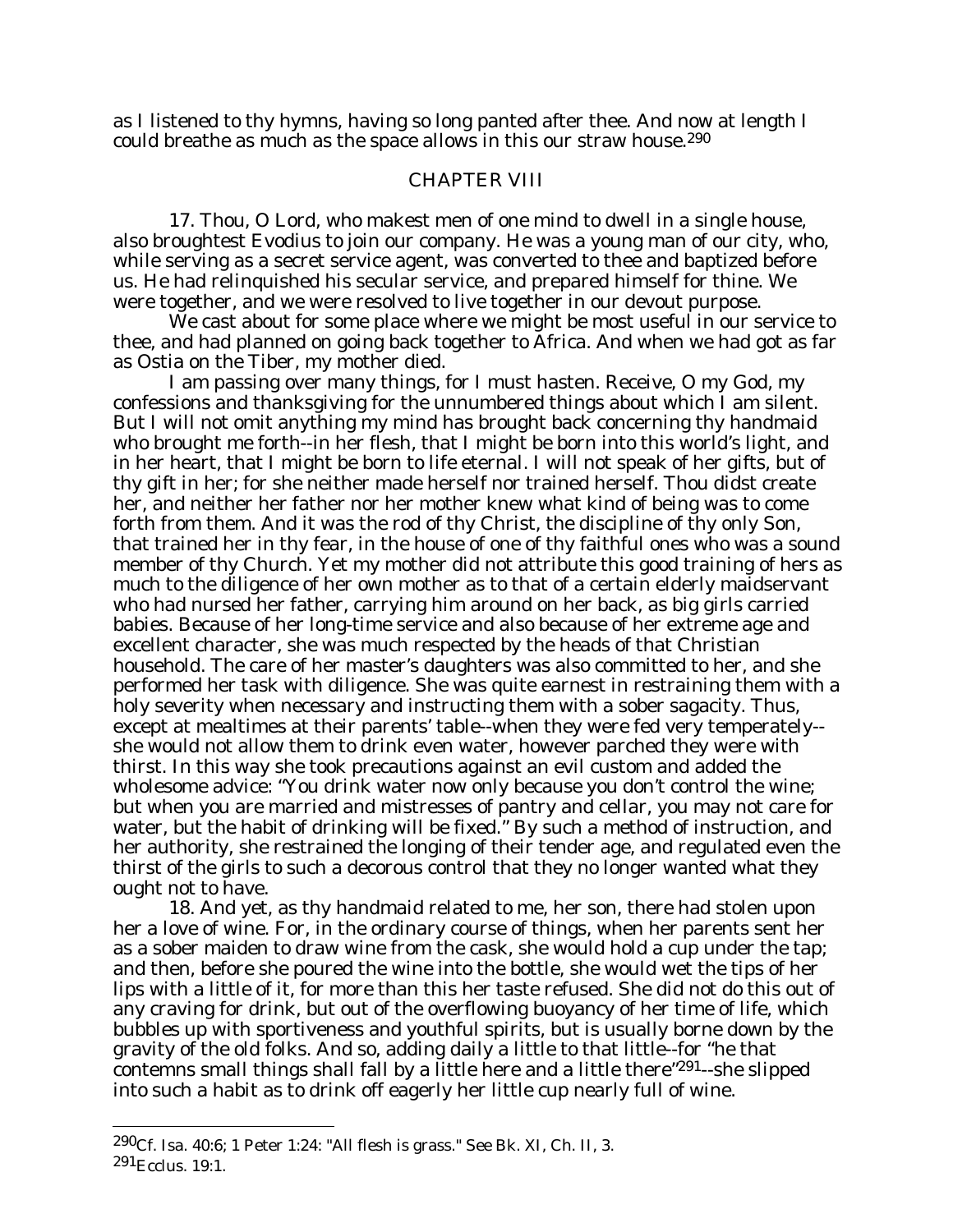Where now was that wise old woman and her strict prohibition? Could anything prevail against our secret disease if thy medicine, O Lord, did not watch over us? Though father and mother and nurturers are absent, thou art present, who dost create, who callest, and who also workest some good for our salvation, through those who are set over us. What didst thou do at that time, O my God? How didst thou heal her? How didst thou make her whole? Didst thou not bring forth from another woman's soul a hard and bitter insult, like a surgeon's knife from thy secret store, and with one thrust drain off all that putrefaction? For the slave girl who used to accompany her to the cellar fell to quarreling with her little mistress, as it sometimes happened when she was alone with her, and cast in her teeth this vice of hers, along with a very bitter insult: calling her "a drunkard." Stung by this taunt, my mother saw her own vileness and immediately condemned and renounced it.

As the flattery of friends corrupts, so often do the taunts of enemies instruct. Yet thou repayest them, not for the good thou workest through their means, but for the malice they intended. That angry slave girl wanted to infuriate her young mistress, not to cure her; and that is why she spoke up when they were alone. Or perhaps it was because their quarrel just happened to break out at that time and place; or perhaps she was afraid of punishment for having told of it so late.

But thou, O Lord, ruler of heaven and earth, who changest to thy purposes the deepest floods and controls the turbulent tide of the ages, thou healest one soul by the unsoundness of another; so that no man, when he hears of such a happening, should attribute it to his own power if another person whom he wishes to reform is reformed through a word of his.

#### CHAPTER IX

19. Thus modestly and soberly brought up, she was made subject to her parents by thee, rather more than by her parents to thee. She arrived at a marriageable age, and she was given to a husband whom she served as her lord. And she busied herself to gain him to thee, preaching thee to him by her behavior, in which thou madest her fair and reverently amiable, and admirable to her husband. For she endured with patience his infidelity and never had any dissension with her husband on this account. For she waited for thy mercy upon him until, by believing in thee, he might become chaste.

Moreover, even though he was earnest in friendship, he was also violent in anger; but she had learned that an angry husband should not be resisted, either in deed or in word. But as soon as he had grown calm and was tranquil, and she saw a fitting moment, she would give him a reason for her conduct, if he had been excited unreasonably. As a result, while many matrons whose husbands were more gentle than hers bore the marks of blows on their disfigured faces, and would in private talk blame the behavior of their husbands, she would blame their tongues, admonishing them seriously--though in a jesting manner--that from the hour they heard what are called the matrimonial tablets read to them, they should think of them as instruments by which they were made servants. So, always being mindful of their condition, they ought not to set themselves up in opposition to their lords. And, knowing what a furious, bad-tempered husband she endured, they marveled that it had never been rumored, nor was there any mark to show, that Patricius had ever beaten his wife, or that there had been any domestic strife between them, even for a day. And when they asked her confidentially the reason for this, she taught them the rule I have mentioned. Those who observed it confirmed the wisdom of it and rejoiced; those who did not observe it were bullied and vexed.

20. Even her mother-in-law, who was at first prejudiced against her by the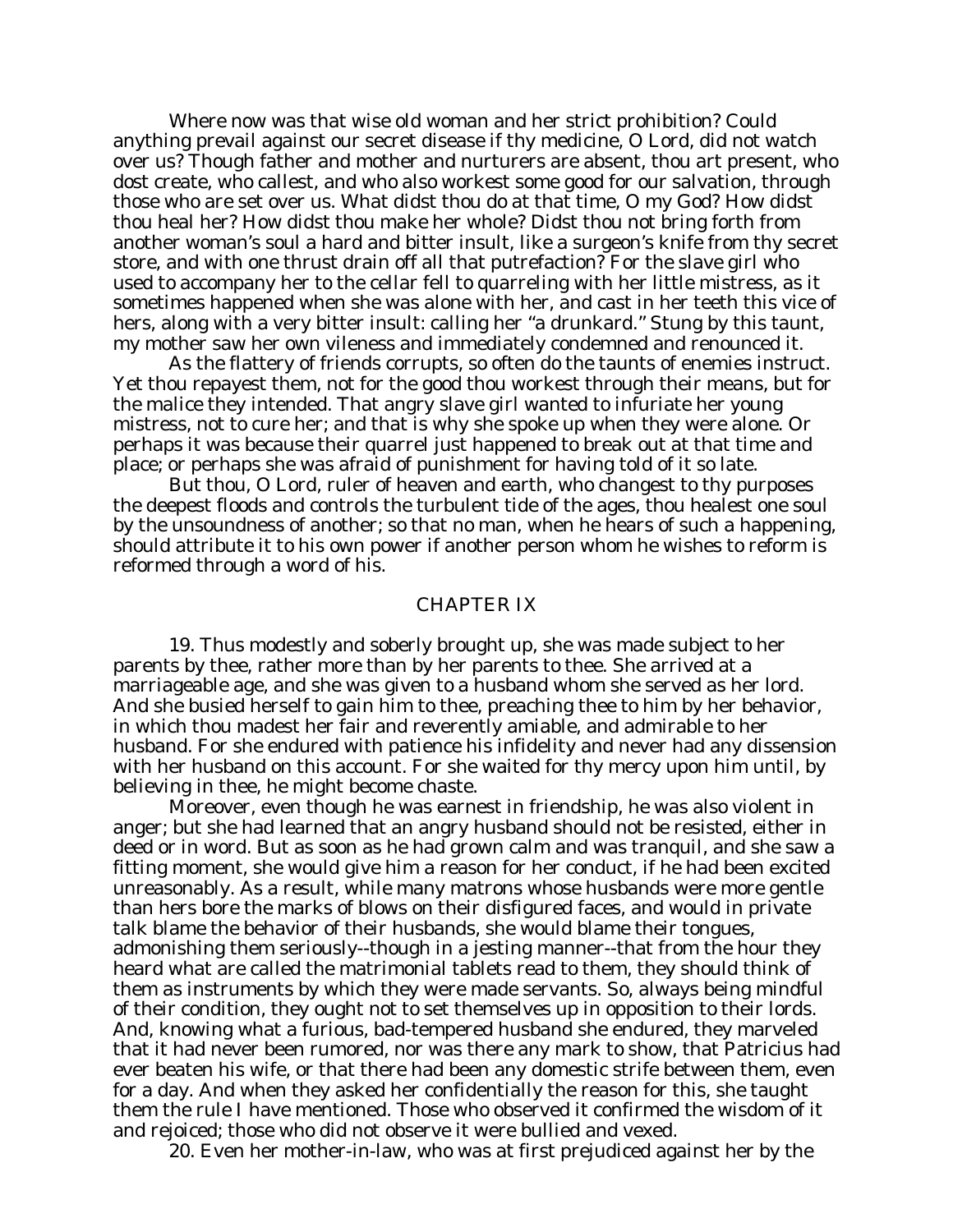whisperings of malicious servants, she conquered by submission, persevering in it with patience and meekness; with the result that the mother-in-law told her son of the tales of the meddling servants which had disturbed the domestic peace between herself and her daughter-in-law and begged him to punish them for it. In conformity with his mother's wish, and in the interest of family discipline to insure the future harmony of its members, he had those servants beaten who were pointed out by her who had discovered them; and she promised a similar reward to anyone else who, thinking to please her, should say anything evil of her daughter-in-law. After this no one dared to do so, and they lived together with a wonderful sweetness of mutual good will.

21. This other great gift thou also didst bestow, O my God, my Mercy, upon that good handmaid of thine, in whose womb thou didst create me. It was that whenever she could she acted as a peacemaker between any differing and discordant spirits, and when she heard very bitter things on either side of a controversy--the kind of bloated and undigested discord which often belches forth bitter words, when crude malice is breathed out by sharp tongues to a present friend against an absent enemy--she would disclose nothing about the one to the other except what might serve toward their reconciliation. This might seem a small good to me if I did not know to my sorrow countless persons who, through the horrid and far-spreading infection of sin, not only repeat to enemies mutually enraged things said in passion against each other, but also add some things that were never said at all. It ought not to be enough in a truly humane man merely not to incite or increase the enmities of men by evil-speaking; he ought likewise to endeavor by kind words to extinguish them. Such a one was she--and thou, her most intimate instructor, didst teach her in the school of her heart.

22. Finally, her own husband, now toward the end of his earthly existence, she won over to thee. Henceforth, she had no cause to complain of unfaithfulness in him, which she had endured before he became one of the faithful. She was also the servant of thy servants. All those who knew her greatly praised, honored, and loved thee in her because, through the witness of the fruits of a holy life, they recognized thee present in her heart. For she had "been the wife of one man,"292 had honored her parents, had guided her house in piety, was highly reputed for good works, and brought up her children, travailing in labor with them as often as she saw them swerving from thee. Lastly, to all of us, O Lord--since of thy favor thou allowest thy servants to speak--to all of us who lived together in that association before her death in thee she devoted such care as she might have if she had been mother of us all; she served us as if she had been the daughter of us all.

# CHAPTER X

23. As the day now approached on which she was to depart this life--a day which thou knewest, but which we did not--it happened (though I believe it was by thy secret ways arranged) that she and I stood alone, leaning in a certain window from which the garden of the house we occupied at Ostia could be seen. Here in this place, removed from the crowd, we were resting ourselves for the voyage after the fatigues of a long journey.

We were conversing alone very pleasantly and "forgetting those things which are past, and reaching forward toward those things which are future."293 We were in the present--and in the presence of Truth (which thou art)--discussing together

 $2921$  Tim. 5:9.

<sup>293</sup>Phil. 3:13.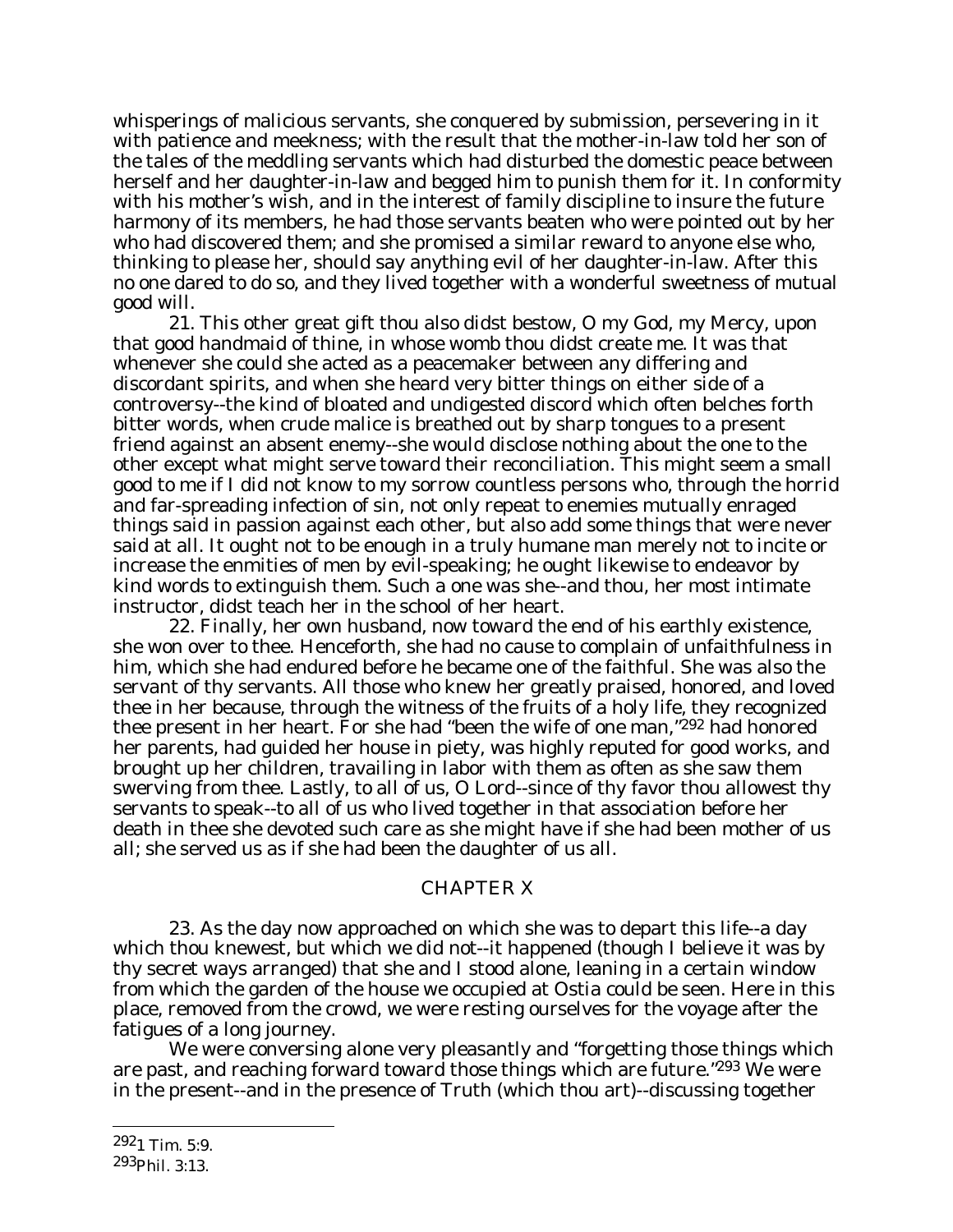what is the nature of the eternal life of the saints: which eye has not seen, nor ear heard, neither has entered into the heart of man.294 We opened wide the mouth of our heart, thirsting for those supernal streams of thy fountain, "the fountain of life" which is with thee, $295$  that we might be sprinkled with its waters according to our capacity and might in some measure weigh the truth of so profound a mystery.

24. And when our conversation had brought us to the point where the very highest of physical sense and the most intense illumination of physical light seemed, in comparison with the sweetness of that life to come, not worthy of comparison, nor even of mention, we lifted ourselves with a more ardent love toward the Selfsame,296 and we gradually passed through all the levels of bodily objects, and even through the heaven itself, where the sun and moon and stars shine on the earth. Indeed, we soared higher yet by an inner musing, speaking and marveling at thy works.

And we came at last to our own minds and went beyond them, that we might climb as high as that region of unfailing plenty where thou feedest Israel forever with the food of truth, where life is that Wisdom by whom all things are made, both which have been and which are to be. Wisdom is not made, but is as she has been and forever shall be; for "to have been" and "to be hereafter" do not apply to her, but only "to be," because she is eternal and "to have been" and "to be hereafter" are not eternal.

And while we were thus speaking and straining after her, we just barely touched her with the whole effort of our hearts. Then with a sigh, leaving the first fruits of the Spirit bound to that ecstasy, we returned to the sounds of our own tongue, where the spoken word had both beginning and end.297 But what is like to thy Word, our Lord, who remaineth in himself without becoming old, and "makes all things new"298?

25. What we said went something like this: "If to any man the tumult of the flesh were silenced; and the phantoms of earth and waters and air were silenced; and the poles were silent as well; indeed, if the very soul grew silent to herself, and went beyond herself by not thinking of herself; if fancies and imaginary revelations were silenced; if every tongue and every sign and every transient thing--for actually if any man could hear them, all these would say, 'We did not create ourselves, but were created by Him who abides forever'--and if, having uttered this, they too should be silent, having stirred our ears to hear him who created them; and if then he alone spoke, not through them but by himself, that we might hear his word, not in fleshly tongue or angelic voice, nor sound of thunder, nor the obscurity of a parable, but might hear him--him for whose sake we love these things--if we could hear him without these, as we two now strained ourselves to do, we then with rapid thought might touch on that Eternal Wisdom which abides over all. And if this could be sustained, and other visions of a far different kind be taken away, and this one should so ravish and absorb and envelop its beholder in these inward joys that his life might be eternally like that one moment of knowledge which we now sighed after--would not *this* be the reality of the saying, 'Enter into the joy of thy Lord'299?

<sup>294</sup>Cf. 1 Cor. 2:9.

 $295P_S$ . 36:9.

<sup>296</sup>*Idipsum*.

 $297C$ f. this report of a "Christian ecstasy" with the Plotinian ecstasy recounted in Bk. VII, Ch. XVII, 23, above.

<sup>&</sup>lt;sup>298</sup>Cf. Wis. 7:21-30; see especially v. 27: "And being but one, she [Wisdom] can do all things: and remaining in herself the same, she makes all things new." 299Matt. 25:21.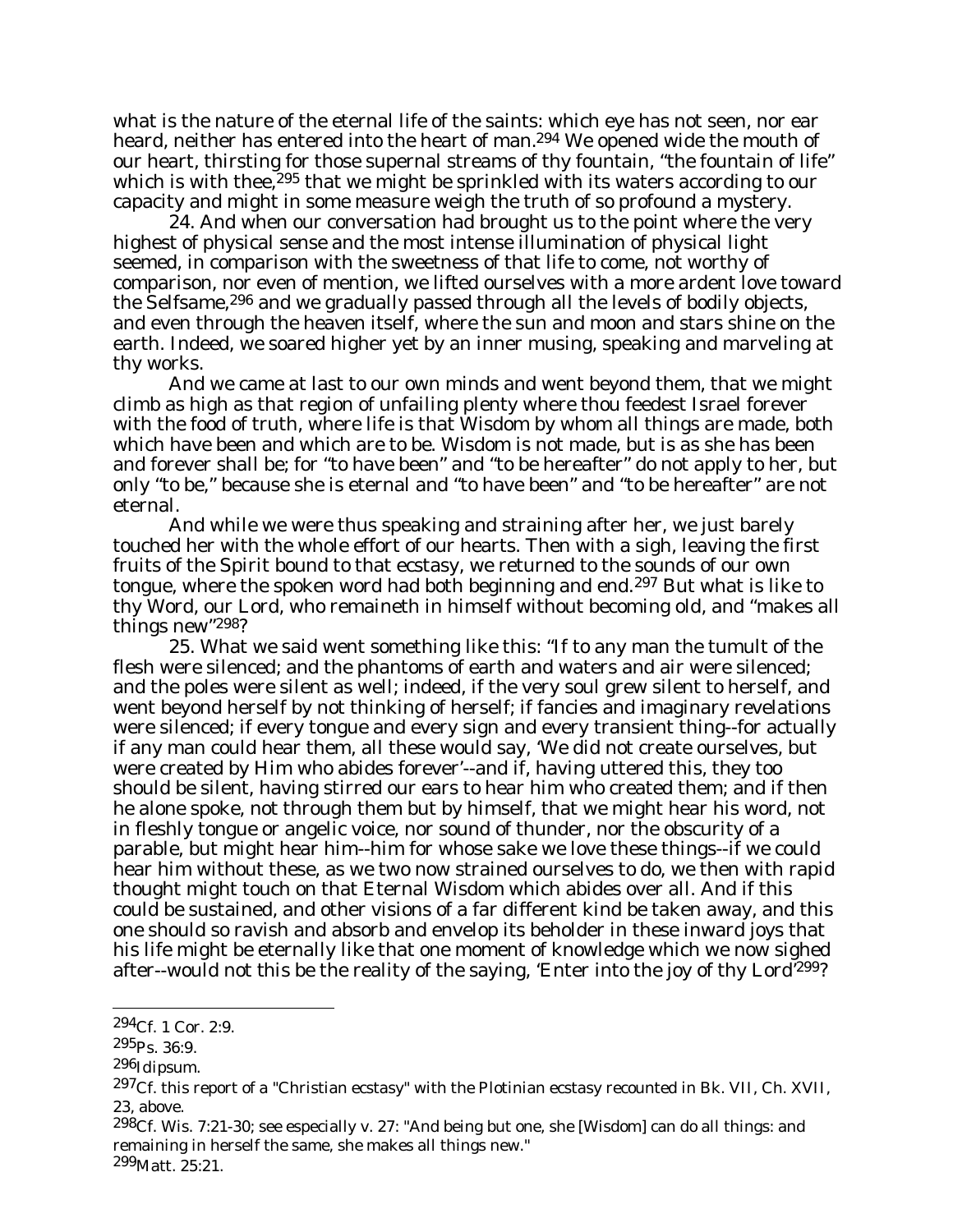But when shall such a thing be? Shall it not be 'when we all shall rise again,' and shall it not be that 'all things will be changed'300?"

26. Such a thought I was expressing, and if not in this manner and in these words, still, O Lord, thou knowest that on that day we were talking thus and that this world, with all its joys, seemed cheap to us even as we spoke. Then my mother said: "Son, for myself I have no longer any pleasure in anything in this life. Now that my hopes in this world are satisfied, I do not know what more I want here or why I am here. There was indeed one thing for which I wished to tarry a little in this life, and that was that I might see you a Catholic Christian before I died. My God hath answered this more than abundantly, so that I see you now made his servant and spurning all earthly happiness. What more am I to do here?"

#### CHAPTER XI

27. I do not well remember what reply I made to her about this. However, it was scarcely five days later--certainly not much more--that she was prostrated by fever. While she was sick, she fainted one day and was for a short time quite unconscious. We hurried to her, and when she soon regained her senses, she looked at me and my brother<sup>301</sup> as we stood by her, and said, in inquiry, "Where was I?" Then looking intently at us, dumb in our grief, she said, "Here in this place shall you bury your mother." I was silent and held back my tears; but my brother said something, wishing her the happier lot of dying in her own country and not abroad. When she heard this, she fixed him with her eye and an anxious countenance, because he savored of such earthly concerns, and then gazing at me she said, "See how he speaks." Soon after, she said to us both: "Lay this body anywhere, and do not let the care of it be a trouble to you at all. Only this I ask: that you will remember me at the Lord's altar, wherever you are." And when she had expressed her wish in such words as she could, she fell silent, in heavy pain with her increasing sickness.

28. But as I thought about thy gifts, O invisible God, which thou plantest in the heart of thy faithful ones, from which such marvelous fruits spring up, I rejoiced and gave thanks to thee, remembering what I had known of how she had always been much concerned about her burial place, which she had provided and prepared for herself by the body of her husband. For as they had lived very peacefully together, her desire had always been--so little is the human mind capable of grasping things divine--that this last should be added to all that happiness, and commented on by others: that, after her pilgrimage beyond the sea, it would be granted her that the two of them, so united on earth, should lie in the same grave.

When this vanity, through the bounty of thy goodness, had begun to be no longer in her heart, I do not know; but I joyfully marveled at what she had thus disclosed to me--though indeed in our conversation in the window, when she said, "What is there here for me to do any more?" she appeared not to desire to die in her own country. I heard later on that, during our stay in Ostia, she had been talking in maternal confidence to some of my friends about her contempt of this life and the blessing of death. When they were amazed at the courage which was given her, a woman, and had asked her whether she did not dread having her body buried so far from her own city, she replied: "Nothing is far from God. I do not fear that, at the end of time, he should not know the place whence he is to resurrect me." And so on the ninth day of her sickness, in the fifty-sixth year of her life and the thirty-third of

<sup>300</sup>1 Cor. 15:51.

 $301$ Navigius, who had joined them in Milan, but about whom Augustine is curiously silent save for the brief and unrevealing references in *De beata vita*, I, 6, to II, 7, and *De ordine*, I, 2-3.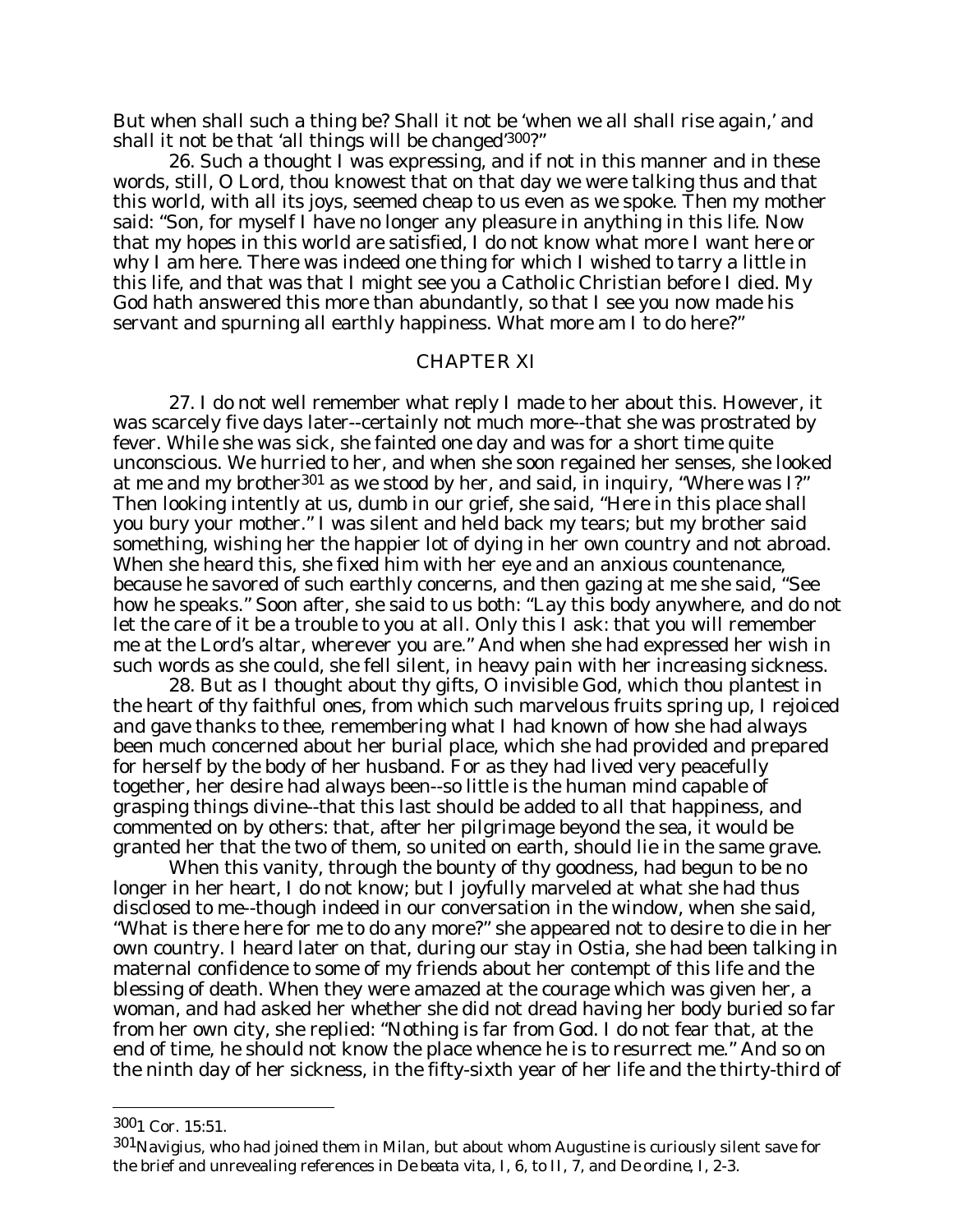mine,<sup>302</sup> that religious and devout soul was set loose from the body.

## CHAPTER XII

29. I closed her eyes; and there flowed in a great sadness on my heart and it was passing into tears, when at the strong behest of my mind my eyes sucked back the fountain dry, and sorrow was in me like a convulsion. As soon as she breathed her last, the boy Adeodatus burst out wailing; but he was checked by us all, and became quiet. Likewise, my own childish feeling which was, through the youthful voice of my heart, seeking escape in tears, was held back and silenced. For we did not consider it fitting to celebrate that death with tearful wails and groanings. This is the way those who die unhappy or are altogether dead are usually mourned. But she neither died unhappy nor  $\overrightarrow{di}$  she altogether die.<sup>303</sup> For of this we were assured by the witness of her good life, her "faith unfeigned,"304 and other manifest evidence.

30. What was it, then, that hurt me so grievously in my heart except the newly made wound, caused from having the sweet and dear habit of living together with her suddenly broken? I was full of joy because of her testimony in her last illness, when she praised my dutiful attention and called me kind, and recalled with great affection of love that she had never heard any harsh or reproachful sound from my mouth against her. But yet, O my God who made us, how can that honor I paid her be compared with her service to me? I was then left destitute of a great comfort in her, and my soul was stricken; and that life was torn apart, as it were, which had been made but one out of hers and mine together.<sup>305</sup>

31. When the boy was restrained from weeping, Evodius took up the Psalter and began to sing, with the whole household responding, the psalm, "I will sing of mercy and judgment unto thee, O Lord."306 And when they heard what we were doing, many of the brethren and religious women came together. And while those whose office it was to prepare for the funeral went about their task according to custom, I discoursed in another part of the house, with those who thought I should not be left alone, on what was appropriate to the occasion. By this balm of truth, I softened the anguish known to thee. They were unconscious of it and listened intently and thought me free of any sense of sorrow. But in thy ears, where none of them heard, I reproached myself for the mildness of my feelings, and restrained the flow of my grief which bowed a little to my will. The paroxysm returned again, and I knew what I repressed in my heart, even though it did not make me burst forth into tears or even change my countenance; and I was greatly annoyed that these human things had such power over me, which in the due order and destiny of our natural condition must of necessity happen. And so with a new sorrow I sorrowed for my sorrow and was wasted with a twofold sadness.

32. So, when the body was carried forth, we both went and returned without tears. For neither in those prayers which we poured forth to thee, when the sacrifice of our redemption was offered up to thee for her--with the body placed by the side of the grave as the custom is there, before it is lowered down into it--neither in those

<sup>302</sup>A.D. 387.

<sup>303</sup>*Nec omnino moriebatur*. Is this an echo of Horace's famous memorial ode, *Exegi monumentum aere perennius . . . non omnis moriar*? Cf. *Odes*, Book III, Ode XXX.

<sup>304</sup>1 Tim. 1:5.

 $305C$ f. this passage, as Augustine doubtless intended, with the story of his morbid and immoderate grief at the death of his boyhood friend, above, Bk. IV, Chs. IV, 9, to VII, 12.  $306$ Ps. 101:1.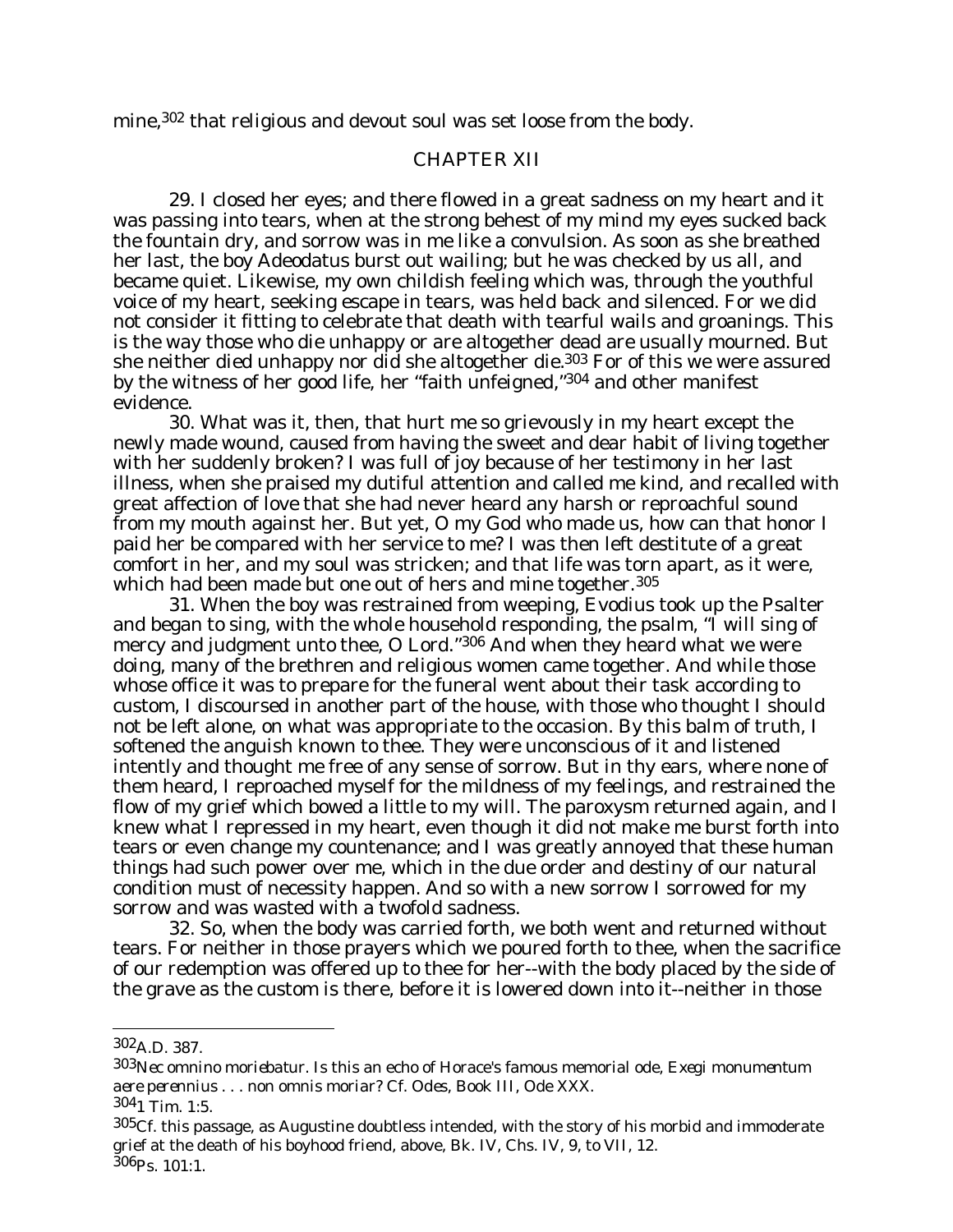prayers did I weep. But I was most grievously sad in secret all the day, and with a troubled mind entreated thee, as I could, to heal my sorrow; but thou didst not. I now believe that thou wast fixing in my memory, by this one lesson, the power of the bonds of all habit, even on a mind which now no longer feeds upon deception. It then occurred to me that it would be a good thing to go and bathe, for I had heard that the word for bath [*balneum*] took its name from the Greek *balaneion*

], because it washes anxiety from the mind. Now see, this also I confess to thy mercy, "O Father of the fatherless"307: I bathed and felt the same as I had done before. For the bitterness of my grief was not sweated from my heart.

Then I slept, and when I awoke I found my grief not a little assuaged. And as I lay there on my bed, those true verses of Ambrose came to my mind, for thou art truly,

"Deus, creator omnium, Polique rector, vestiens Diem decoro lumine, Noctem sopora gratia; Artus solutos ut quies Reddat laboris usui Mentesque fessas allevet, Luctusque solvat anxios."

"O God, Creator of us all, Guiding the orbs celestial, Clothing the day with lovely light, Appointing gracious sleep by night:

Thy grace our wearied limbs restore To strengthened labor, as before, And ease the grief of tired minds From that deep torment which it finds."308

33. And then, little by little, there came back to me my former memories of thy handmaid: her devout life toward thee, her holy tenderness and attentiveness toward us, which had suddenly been taken away from me--and it was a solace for me to weep in thy sight, for her and for myself, about her and about myself. Thus I set free the tears which before I repressed, that they might flow at will, spreading them out as a pillow beneath my heart. And it rested on them, for thy ears were near me--not those of a man, who would have made a scornful comment about my weeping. But now in writing I confess it to thee, O Lord! Read it who will, and comment how he will, and if he finds me to have sinned in weeping for my mother for part of an hour--that mother who was for a while dead to my eyes, who had for many years wept for me that I might live in thy eyes--let him not laugh at me; but if he be a man of generous love, let him weep for my sins against thee, the Father of all the brethren of thy Christ.

<sup>307</sup>Ps. 68:5.

<sup>308</sup>Sir Tobie Matthew (adapted). For Augustine's own analysis of the scansion and structure of this hymn, see *De musica*, VI, 2:2-3; for a brief commentary on the Latin text, see A. S. Walpole, *Early Latin Hymns* (Cambridge, 1922), pp. 44-49.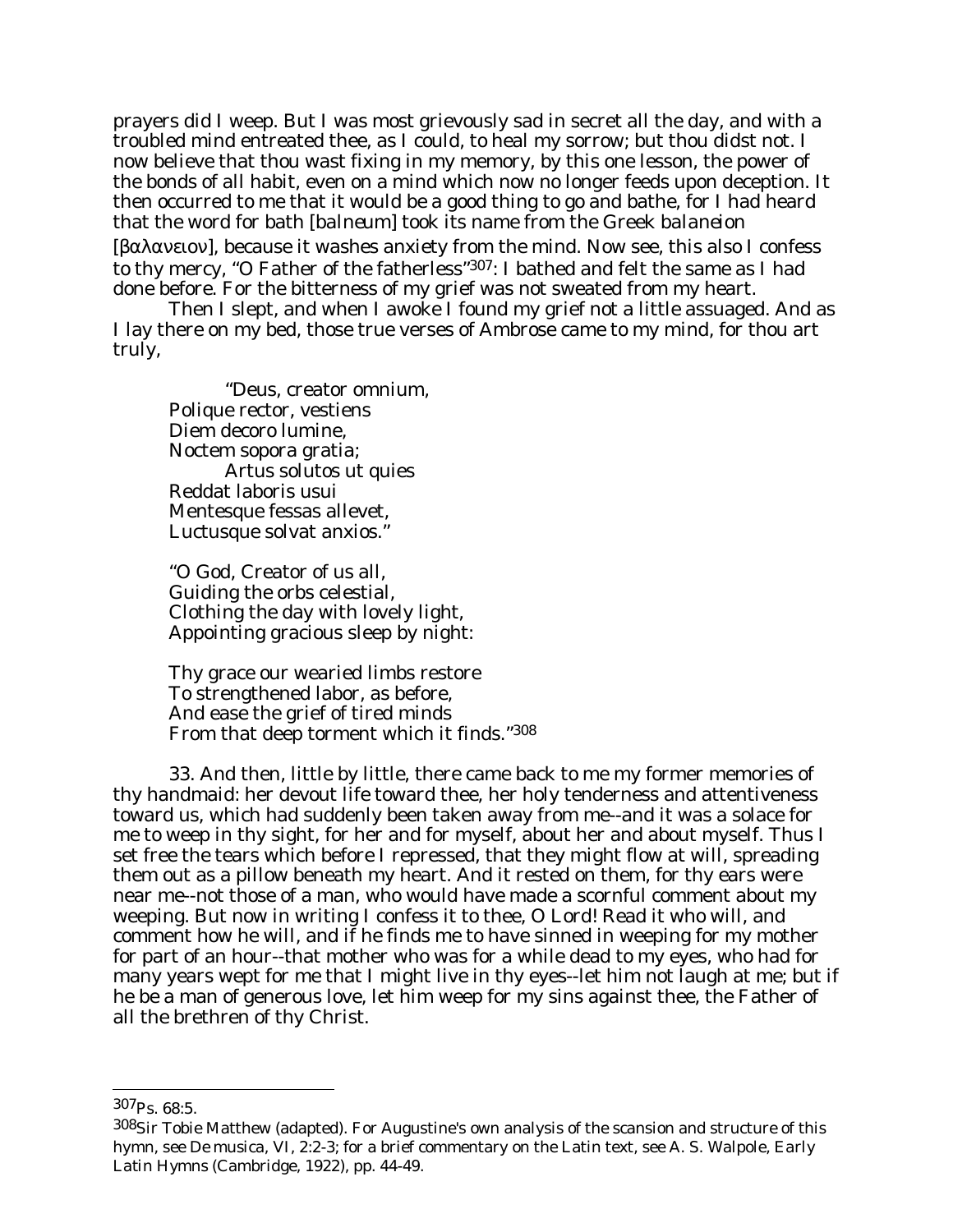#### CHAPTER XIII

34. Now that my heart is healed of that wound--so far as it can be charged against me as a carnal affection--I pour out to thee, O our God, on behalf of thy handmaid, tears of a very different sort: those which flow from a spirit broken by the thoughts of the dangers of every soul that dies in Adam. And while she had been "made alive" in Christ309 even before she was freed from the flesh, and had so lived as to praise thy name both by her faith and by her life, yet I would not dare say that from the time thou didst regenerate her by baptism no word came out of her mouth against thy precepts. But it has been declared by thy Son, the Truth, that "whosoever shall say to his brother, You fool, shall be in danger of hell-fire."310 And there would be doom even for the life of a praiseworthy man if thou judgedst it with thy mercy set aside. But since thou dost not so stringently inquire after our sins, we hope with confidence to find some place in thy presence. But whoever recounts his actual and true merits to thee, what is he doing but recounting to thee thy own gifts? Oh, if only men would know themselves as men, then "he that glories" would "glory in the Lord"311!

35. Thus now, O my Praise and my Life, O God of my heart, forgetting for a little her good deeds for which I give joyful thanks to thee, I now beseech thee for the sins of my mother. Hearken unto me, through that Medicine of our wounds, who didst hang upon the tree and who sittest at thy right hand "making intercession for us."312 I know that she acted in mercy, and from the heart forgave her debtors their debts.313 I beseech thee also to forgive her debts, whatever she contracted during so many years since the water of salvation. Forgive her, O Lord, forgive her, I beseech thee; "enter not into judgment" with her.<sup>314</sup> Let thy mercy be exalted above thy justice, for thy words are true and thou hast promised mercy to the merciful, that the merciful shall obtain mercy.315 This is thy gift, who hast mercy on whom thou wilt and who wilt have compassion on whom thou dost have compassion on.<sup>316</sup>

36. Indeed, I believe thou hast already done what I ask of thee, but "accept the freewill offerings of my mouth, O Lord."317 For when the day of her dissolution was so close, she took no thought to have her body sumptuously wrapped or embalmed with spices. Nor did she covet a handsome monument, or even care to be buried in her own country. About these things she gave no commands at all, but only desired to have her name remembered at thy altar, where she had served without the omission of a single day, and where she knew that the holy sacrifice was dispensed by which that handwriting that was against us is blotted out; and that enemy vanquished who, when he summed up our offenses and searched for something to bring against us, could find nothing in Him, in whom we conquer.

Who will restore to him the innocent blood? Who will repay him the price with which he bought us, so as to take us from him? Thus to the sacrament of our redemption did thy hand maid bind her soul by the bond of faith. Let none separate her from thy protection. Let not the "lion" and "dragon" bar her way by force or

1 Cor. 15:22. Matt. 5:22. 2 Cor. 10:17. Rom. 8:34. Cf. Matt. 6:12. Ps. 143:2. Matt. 5:7. Cf. Rom. 9:15. Ps. 119:108.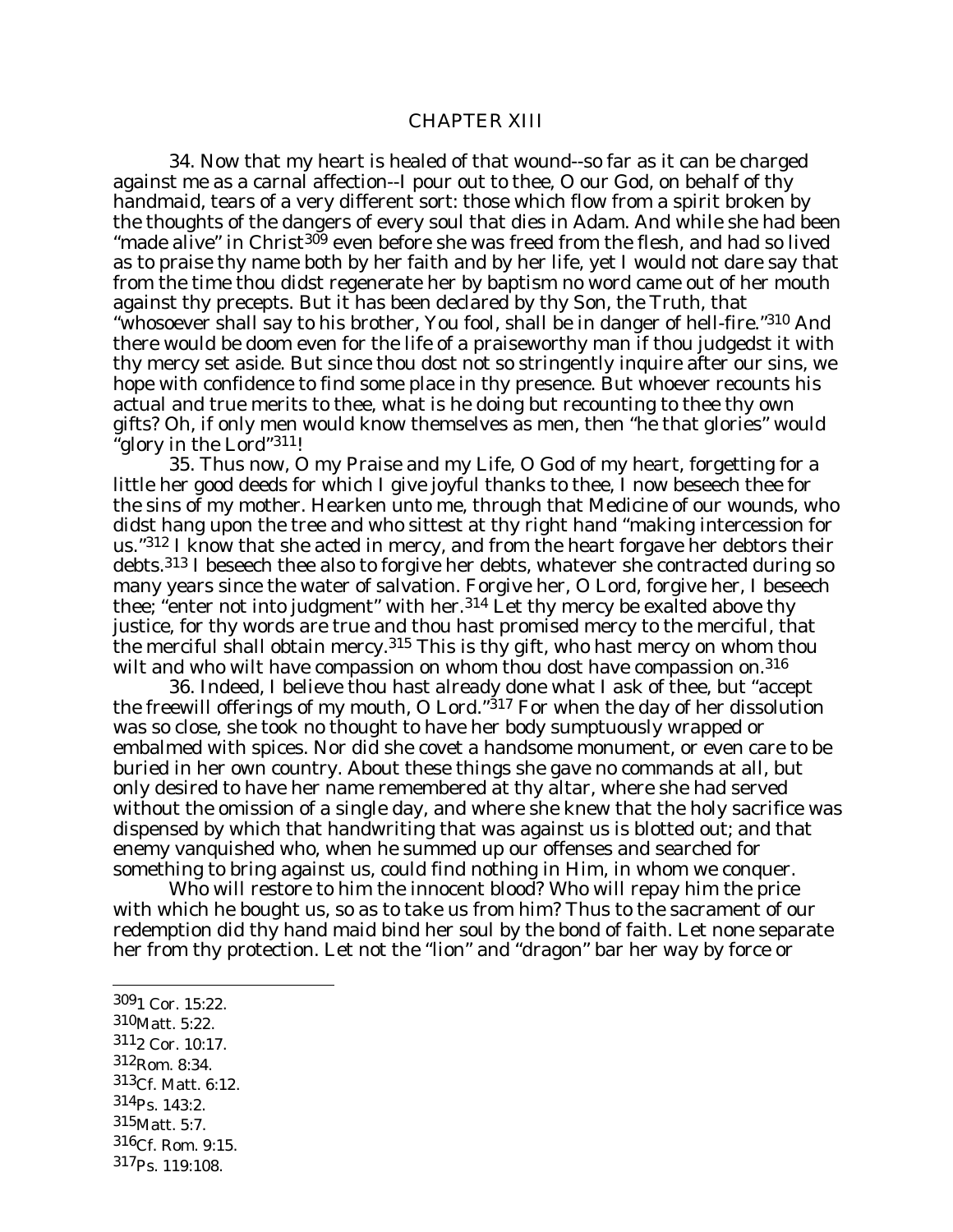fraud. For she will not reply that she owes nothing, lest she be convicted and duped by that cunning deceiver. Rather, she will answer that her sins are forgiven by Him to whom no one is able to repay the price which he, who owed us nothing, laid down for us all.

37. Therefore, let her rest in peace with her husband, before and after whom she was married to no other man; whom she obeyed with patience, bringing fruit to thee that she might also win him for thee. And inspire, O my Lord my God, inspire thy servants, my brothers; thy sons, my masters, who with voice and heart and writings I serve, that as many of them as shall read these confessions may also at thy altar remember Monica, thy handmaid, together with Patricius, once her husband; by whose flesh thou didst bring me into this life, in a manner I know not. May they with pious affection remember my parents in this transitory life, and remember my brothers under thee our Father in our Catholic mother; and remember my fellow citizens in the eternal Jerusalem, for which thy people sigh in their pilgrimage from birth until their return. So be fulfilled what my mother desired of me--more richly in the prayers of so many gained for her through these confessions of mine than by my prayers alone.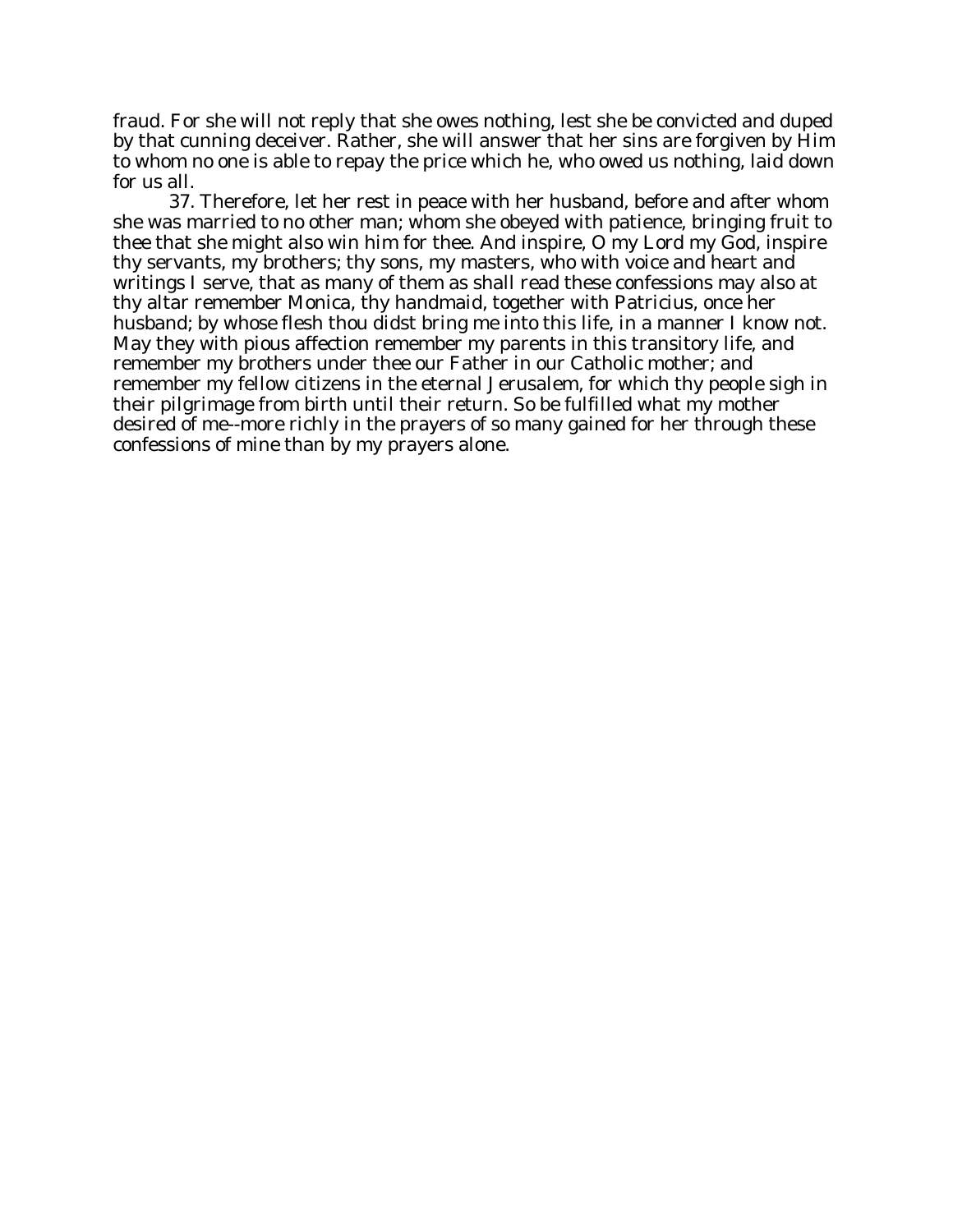# BOOK TEN

*From autobiography to self-analysis. Augustine turns from his memories of the past to the inner mysteries of memory itself. In doing so, he reviews his motives for these written "confessions," and seeks to chart the path by which men come to God. But this brings him into the intricate analysis of memory and its relation to the self and its powers. This done, he explores the meaning and mode of true prayer. In conclusion, he undertakes a detailed analysis of appetite and the temptations to which the flesh and the soul are heirs, and comes finally to see how necessary and right it was for the Mediator between God and man to have been the God-Man.*

#### CHAPTER I

1. Let me know thee, O my Knower; let me know thee even as I am known.318 O Strength of my soul, enter it and prepare it for thyself that thou mayest have and hold it, without "spot or blemish." $31\overline{9}$  This is my hope, therefore have I spoken; and in this hope I rejoice whenever I rejoice aright. But as for the other things of this life, they deserve our lamentations less, the more we lament them; and some should be lamented all the more, the less men care for them. For see, "Thou desirest truth"320 and "he who does the truth comes to the light."321 This is what I wish to do through confession in my heart before thee, and in my writings before many witnesses.

#### CHAPTER II

2. And what is there in me that could be hidden from thee, Lord, to whose eyes the abysses of man's conscience are naked, even if I were unwilling to confess it to thee? In doing so I would only hide thee from myself, not myself from thee. But now that my groaning is witness to the fact that I am dissatisfied with myself, thou shinest forth and satisfiest. Thou art beloved and desired; so that I blush for myself, and renounce myself and choose thee, for I can neither please thee nor myself except in thee. To thee, then, O Lord, I am laid bare, whatever I am, and I have already said with what profit I may confess to thee. I do not do it with words and sounds of the flesh but with the words of the soul, and with the sound of my thoughts, which thy ear knows. For when I am wicked, to confess to thee means nothing less than to be dissatisfied with myself; but when I am truly devout, it means nothing less than not to attribute my virtue to myself; because thou, O Lord, blessest the righteous, but first thou justifiest him while he is yet ungodly. My confession therefore, O my God, is made unto thee silently in thy sight--and yet not silently. As far as sound is concerned, it is silent. But in strong affection it cries aloud. For neither do I give voice to something that sounds right to men, which thou hast not heard from me before, nor dost thou hear anything of the kind from me which thou didst not first say to me.

# CHAPTER III

318Cf. 1 Cor. 13:12. 319Eph. 5:27.  $320P_S$ , 51:6. 321John 3:21.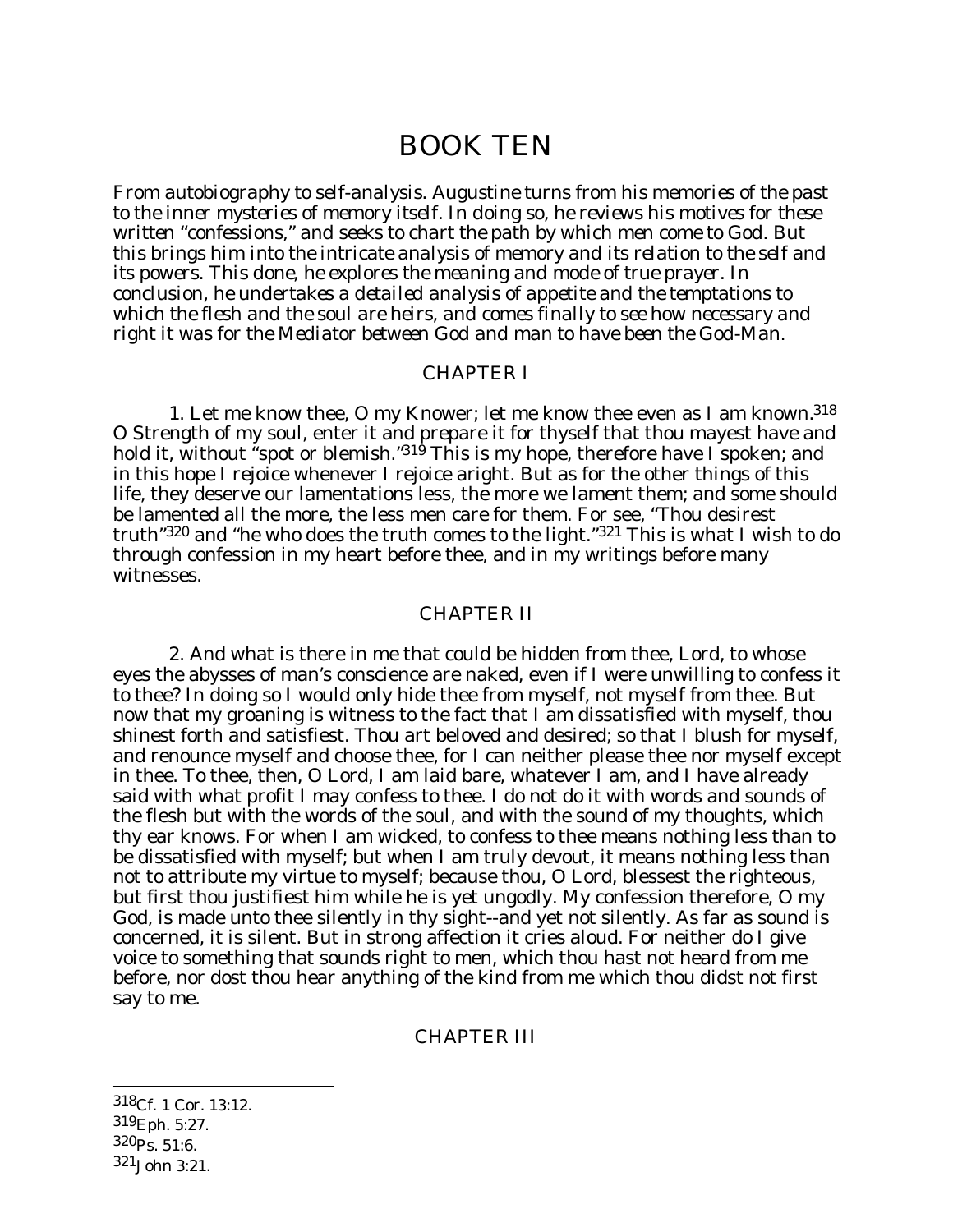3. What is it to me that men should hear my confessions as if it were they who were going to cure all my infirmities? People are curious to know the lives of others, but slow to correct their own. Why are they anxious to hear from me what I am, when they are unwilling to hear from thee what they are? And how can they tell when they hear what I say about myself whether I speak the truth, since no man knows what is in a man "save the spirit of man which is in him"322? But if they were to hear from thee something concerning themselves, they would not be able to say, "The Lord is lying." For what does it mean to hear from thee about themselves but to know themselves? And who is he that knows himself and says, "This is false," unless he himself is lying? But, because "love believes all things"<sup>323</sup>--at least among those who are bound together in love by its bonds--I confess to thee, O Lord, so that men may also hear; for if I cannot prove to them that I confess the truth, yet those whose ears love opens to me will believe me.

4. But wilt thou, O my inner Physician, make clear to me what profit I am to gain in doing this? For the confessions of my past sins (which thou hast "forgiven and covered"324 that thou mightest make me blessed in thee, transforming my soul by faith and thy sacrament), when *they* are read and heard, may stir up the heart so that it will stop dozing along in despair, saying, "I cannot"; but will instead awake in the love of thy mercy and the sweetness of thy grace, by which he that is weak is strong, provided he is made conscious of his own weakness. And it will please those who are good to hear about the past errors of those who are now freed from them. And they will take delight, not because they are errors, but because they were and are so no longer. What profit, then, O Lord my God--to whom my conscience makes her daily confession, far more confident in the hope of thy mercy than in her own innocence--what profit is there, I ask thee, in confessing to men in thy presence, through this book, both what I am now as well as what I have been? For I have seen and spoken of my harvest of things past. But what am I *now*, at this very moment of making my confessions? Many different people desire to know, both those who know me and those who do not know me. Some have heard about me or from me, but their ear is not close to my heart, where I am whatever it is that I am. They have the desire to hear me confess what I am within, where they can neither extend eye nor ear nor mind. They desire as those willing to believe--but will they understand? For the love by which they are good tells them that I am not lying in my confessions, and the love in them believes me.

#### CHAPTER IV

5. But for what profit do they desire this? Will they wish me happiness when they learn how near I have approached thee, by thy gifts? And will they pray for me when they learn how much I am still kept back by my own weight? To such as these I will declare myself. For it is no small profit, O Lord my God, that many people should give thanks to thee on my account and that many should entreat thee for my sake. Let the brotherly soul love in me what thou teachest him should be loved, and let him lament in me what thou teachest him should be lamented. Let it be the soul of a brother that does this, and not a stranger--not one of those "strange children, whose mouth speaks vanity, and whose right hand is the right hand of falsehood."325 But let my brother do it who, when he approves of me, rejoices for me,

<sup>322</sup>1 Cor. 2:11.

<sup>323</sup>1 Cor. 13:7.

<sup>324</sup>Ps. 32:1.

<sup>325</sup>Ps. 144:7, 8.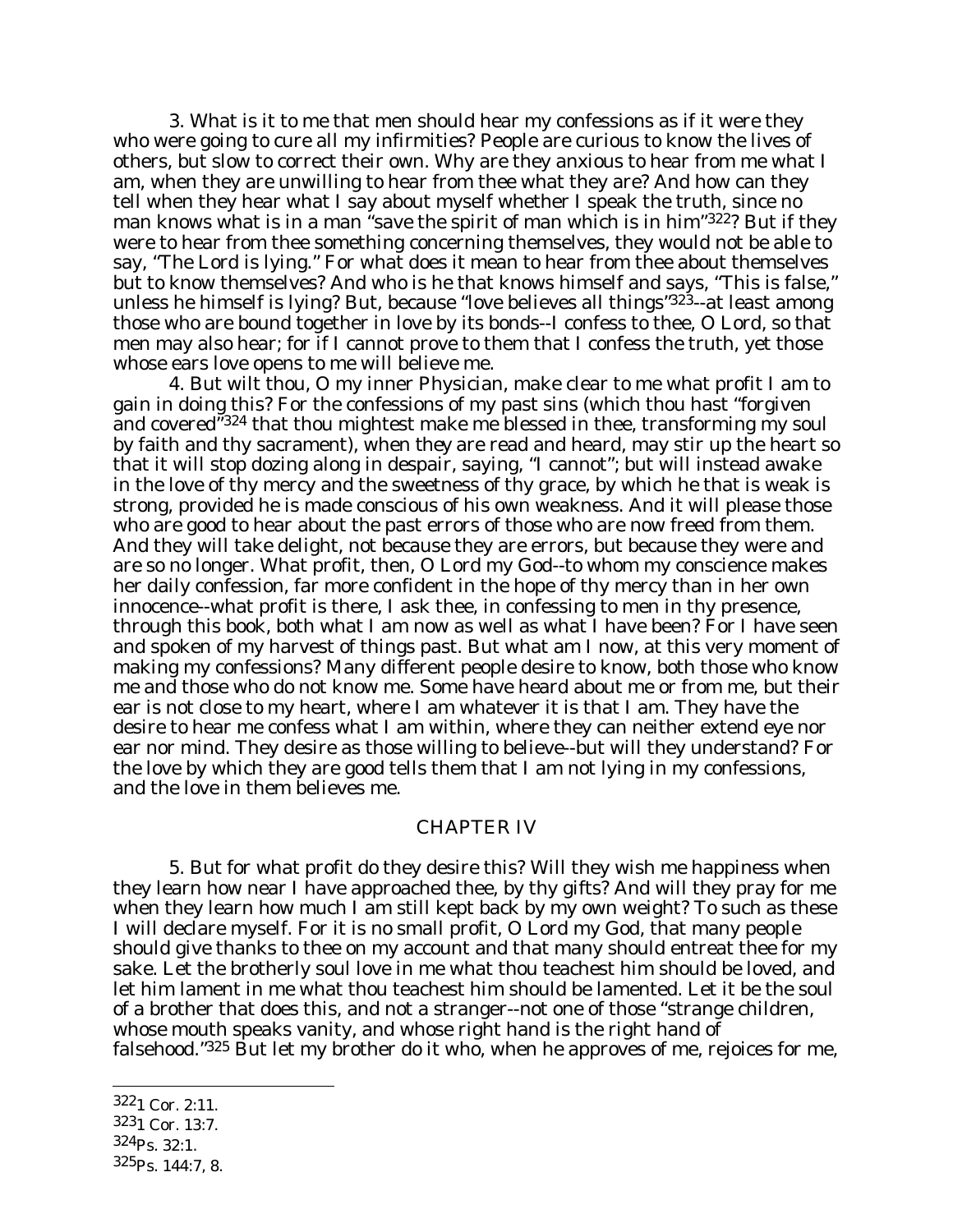but when he disapproves of me is sorry for me; because whether he approves or disapproves, he loves me. To such I will declare myself. Let them be refreshed by my good deeds and sigh over my evil ones. My good deeds are thy acts and thy gifts; my evil ones are my own faults and thy judgment. Let them breathe expansively at the one and sigh over the other. And let hymns and tears ascend in thy sight out of their brotherly hearts--which are thy censers.326 And, O Lord, who takest delight in the incense of thy holy temple, have mercy upon me according to thy great mercy, for thy name's sake. And do not, on any account whatever, abandon what thou hast begun in me. Go on, rather, to complete what is yet imperfect in me.

6. This, then, is the fruit of my confessions (not of what I was, but of what I am), that I may not confess this before thee alone, in a secret exultation with trembling and a secret sorrow with hope, but also in the ears of the believing sons of men--who are the companions of my joy and sharers of my mortality, my fellow citizens and fellow pilgrims--those who have gone before and those who are to follow after, as well as the comrades of my present way. These are thy servants, my brothers, whom thou desirest to be thy sons. They are my masters, whom thou hast commanded me to serve if I desire to live with and in thee. But this thy Word would mean little to me if it commanded in words alone, without thy prevenient action. I do this, then, both in act and word. I do this under thy wings, in a danger too great to risk if it were not that under thy wings my soul is subject to thee, and my weakness known to thee. I am insufficient, but my Father liveth forever, and my Defender is sufficient for me. For he is the Selfsame who didst beget me and who watcheth over me; thou art the Selfsame who art all my good. Thou art the Omnipotent, who art with me, even before I am with thee. To those, therefore, whom thou commandest me to serve, I will declare, not what I was, but what I now am and what I will continue to be. But I do not judge myself. Thus, therefore, let me be heard.

# CHAPTER V

7. For it is thou, O Lord, who judgest me. For although no man "knows the things of a man, save the spirit of the man which is in him,"327 yet there is something of man which "the spirit of the man which is in him" does not know itself. But thou, O Lord, who madest him, knowest him completely. And even I--though in thy sight I despise myself and count myself but dust and ashes--even I know something about thee which I do not know about myself. And it is certain that "now we see through a glass darkly," not yet "face to face."328 Therefore, as long as I journey away from thee, I am more present with myself than with thee. I know that thou canst not suffer violence, but I myself do not know what temptations I can resist, and what I cannot. But there is hope, because thou art faithful and thou wilt not allow us to be tempted beyond our ability to resist, but wilt with the temptation also make a way of escape that we may be able to bear it. I would therefore confess what I know about myself; I will also confess what I do not know about myself. What I do know of myself, I know from thy enlightening of me; and what I do not know of myself, I will continue not to know until the time when my "darkness is as the noonday"329 in thy sight.

<sup>326</sup>Cf. Rev. 8:3-5. "And the smoke of the incense with the prayers of the saints went up before God out of the angel's hand" (v. 4).

<sup>327</sup>1 Cor. 2:11.

<sup>328</sup>1 Cor. 13:12.

<sup>329</sup>Isa. 58:10.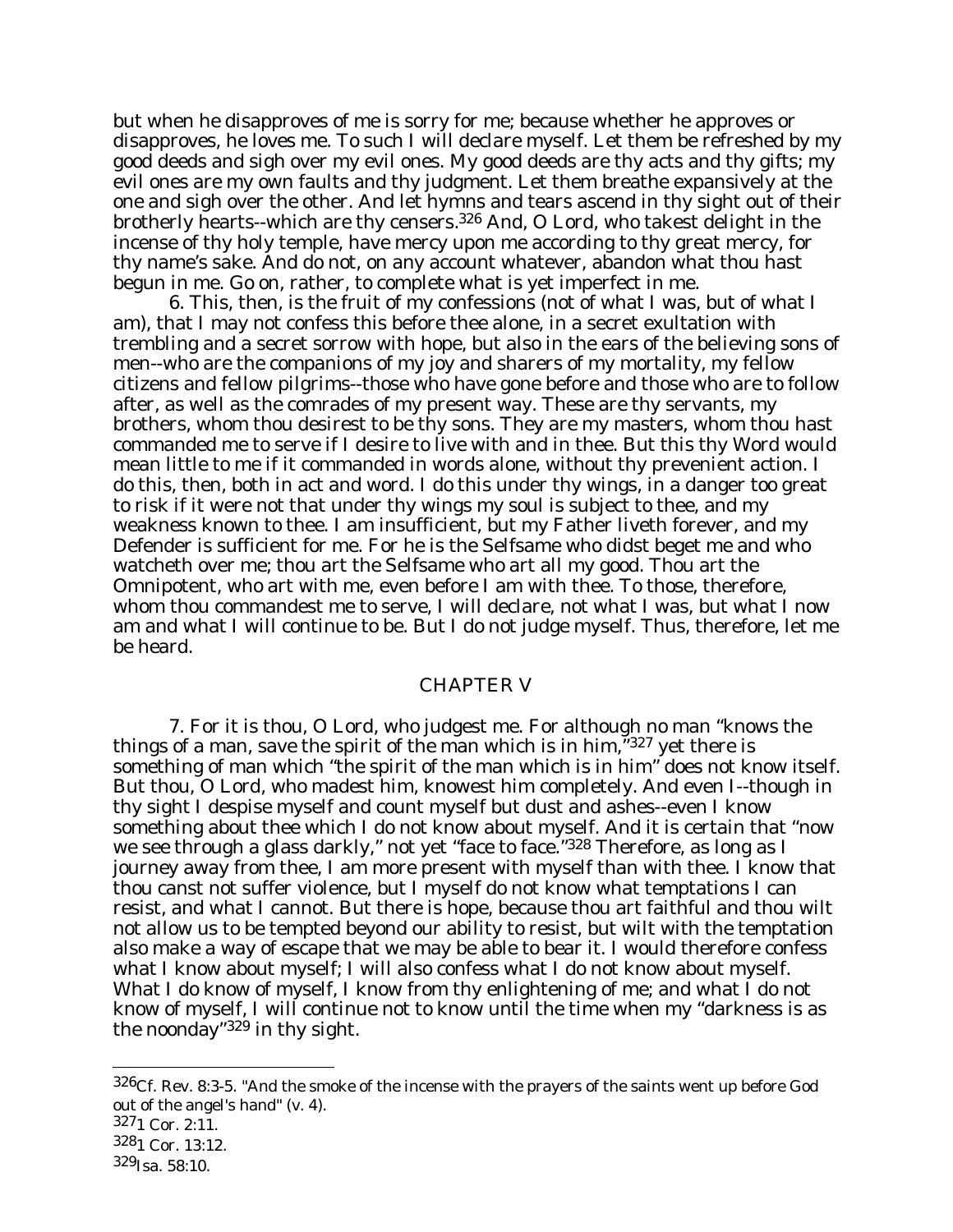#### CHAPTER VI

8. It is not with a doubtful consciousness, but one fully certain that I love thee, O Lord. Thou hast smitten my heart with thy Word, and I have loved thee. And see also the heaven, and earth, and all that is in them--on every side they tell me to love thee, and they do not cease to tell this to all men, "so that they are without excuse."330 Wherefore, still more deeply wilt thou have mercy on whom thou wilt have mercy, and compassion on whom thou wilt have compassion.<sup>331</sup> For otherwise, both heaven and earth would tell abroad thy praises to deaf ears.

But what is it that I love in loving thee? Not physical beauty, nor the splendor of time, nor the radiance of the light--so pleasant to our eyes--nor the sweet melodies of the various kinds of songs, nor the fragrant smell of flowers and ointments and spices; not manna and honey, not the limbs embraced in physical love--it is not these I love when I love my God. Yet it is true that I love a certain kind of light and sound and fragrance and food and embrace in loving my God, who is the light and sound and fragrance and food and embracement of my inner man- where that light shines into my soul which no place can contain, where time does not snatch away the lovely sound, where no breeze disperses the sweet fragrance, where no eating diminishes the food there provided, and where there is an embrace that no satiety comes to sunder. This is what I love when I love my God.

9. And what is this God? I asked the earth, and it answered, "I am not he"; and everything in the earth made the same confession. I asked the sea and the deeps and the creeping things, and they replied, "We are not your God; seek above us." I asked the fleeting winds, and the whole air with its inhabitants answered, "Anaximenes332 was deceived; I am not God." I asked the heavens, the sun, moon, and stars; and they answered, "Neither are we the God whom you seek." And I replied to all these things which stand around the door of my flesh: "You have told me about my God, that you are not he. Tell me something about him." And with a loud voice they all cried out, "He made us." My question had come from my observation of them, and their reply came from their beauty of order. And I turned my thoughts into myself and said, "Who are you?" And I answered, "A man." For see, there is in me both a body and a soul; the one without, the other within. In which of these should I have sought my God, whom I had already sought with my body from earth to heaven, as far as I was able to send those messengers--the beams of my eyes? But the inner part is the better part; for to it, as both ruler and judge, all these messengers of the senses report the answers of heaven and earth and all the things therein, who said, "We are not God, but he made us." My inner man knew these things through the ministry of the outer man, and I, the inner man, knew all this--I, the soul, through the senses of my body.333 I asked the whole frame of earth about my God, and it answered, "I am not he, but he made me."

10. Is not this beauty of form visible to all whose senses are unimpaired? Why, then, does it not say the same things to all? Animals, both small and great, see

<sup>330</sup>Rom. 1:20.

<sup>331</sup>Cf. Rom. 9:15.

<sup>332</sup>One of the pre-Socratic "physiologers" who taught that was the primary element in . Cf. Cicero's *On the Nature of the Gods* (a likely source for Augustine's knowledge of early Greek philosophy), I, 10: "After Anaximander comes Anaximenes, who taught that the air is God. . . ."

 $^{333}$ An important text for Augustine's conception of sensation and the relation of body and mind. Cf. *On Music*, VI, 5:10; *The Magnitude of the Soul*, 25:48; *On the Trinity*, XII, 2:2; see also F. Coplestone, *A History of Philosophy* (London, 1950), II, 51-60, and E. Gilson, *Introduction à l'étude de Saint Augustin*, pp. 74-87.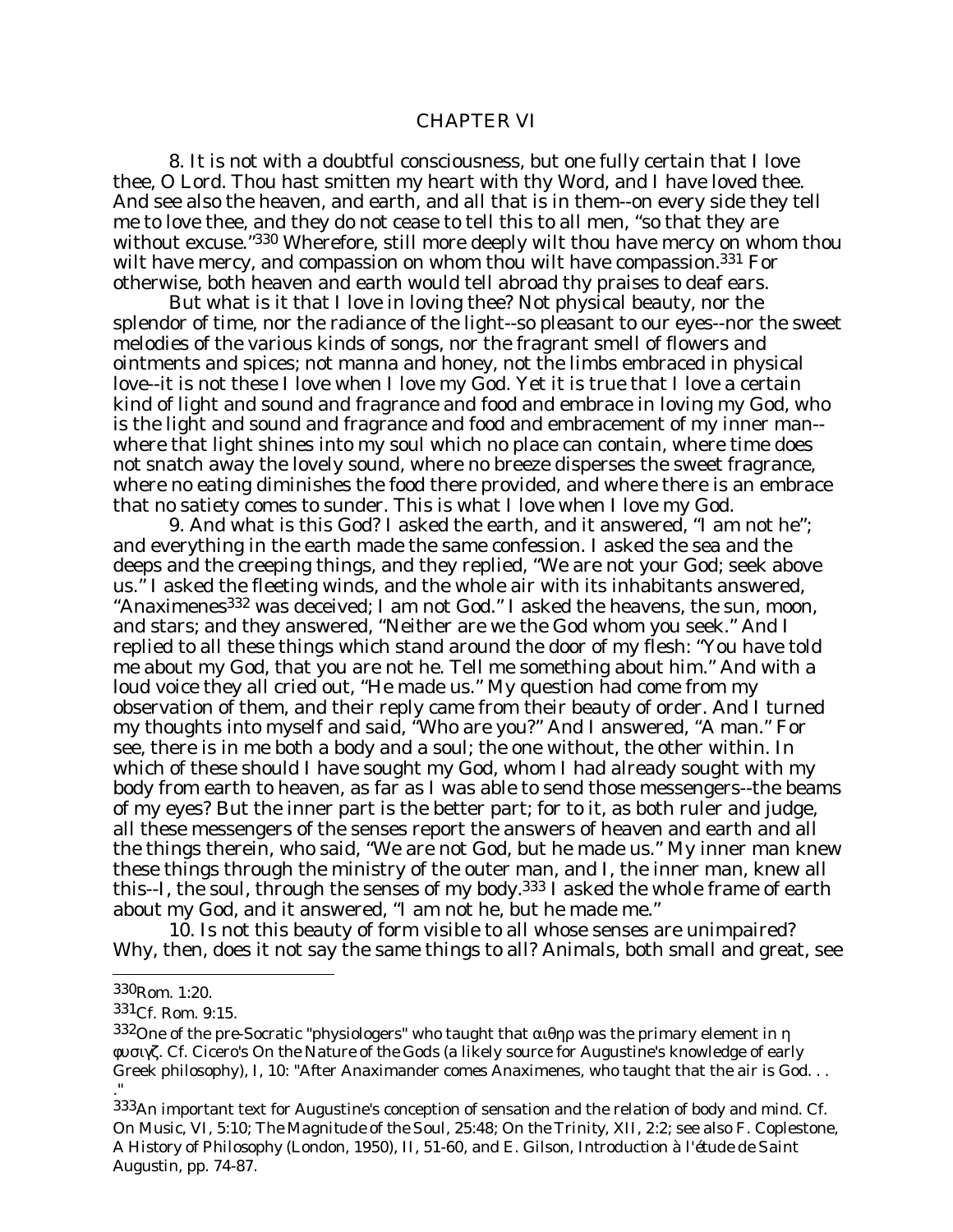it but they are unable to interrogate its meaning, because their senses are not endowed with the reason that would enable them to judge the evidence which the senses report. But man can interrogate it, so that "the invisible things of him . . . are clearly seen, being understood by the things that are made."334 But men love these created things too much; they are brought into subjection to them--and, as subjects, are not able to judge. None of these created things reply to their questioners unless they can make rational judgments. The creatures will not alter their voice--that is, their beauty of form--if one man simply sees what another both sees and questions, so that the world appears one way to this man and another to that. It appears the same way to both; but it is mute to this one and it speaks to that one. Indeed, it actually speaks to all, but only they understand it who compare the voice received from without with the truth within. For the truth says to me, "Neither heaven nor earth nor anybody is your God." Their very nature tells this to the one who beholds335 them. "They are a mass, less in part than the whole." Now, O my soul, you are my better part, and to you I speak; since you animate the whole mass of your body, giving it life, whereas no body furnishes life to a body. But your God is the life of your life.

# CHAPTER VII

11. What is it, then, that I love when I love my God? Who is he that is beyond the topmost point of my soul? Yet by this very soul will I mount up to him. I will soar beyond that power of mine by which I am united to the body, and by which the whole structure of it is filled with life. Yet it is not by that vital power that I find my God. For then "the horse and the mule, that have no understanding,"336 also might find him, since they have the same vital power, by which their bodies also live. But there is, besides the power by which I animate my body, another by which I endow my flesh with sense--a power that the Lord hath provided for me; commanding that the eye is not to hear and the ear is not to see, but that I am to see by the eye and to hear by the ear; and giving to each of the other senses its own proper place and function, through the diversity of which I, the single mind, act. I will soar also beyond this power of mine, for the horse and mule have this too, for they also perceive through their bodily senses.

# CHAPTER VIII

12. I will soar, then, beyond this power of my nature also, still rising by degrees toward him who made me. And I enter the fields and spacious halls of memory, where are stored as treasures the countless images that have been brought into them from all manner of things by the senses. There, in the memory, is likewise stored what we cogitate, either by enlarging or reducing our perceptions, or by altering one way or another those things which the senses have made contact with; and everything else that has been entrusted to it and stored up in it, which oblivion has not yet swallowed up and buried.

When I go into this storehouse, I ask that what I want should be brought forth. Some things appear immediately, but others require to be searched for longer, and then dragged out, as it were, from some hidden recess. Other things hurry forth in crowds, on the other hand, and while something else is sought and inquired for,

<sup>334</sup>Rom. 1:20.

<sup>335</sup>Reading *videnti* (with De Labriolle) instead of *vident* (as in Skutella). 336Ps. 32:9.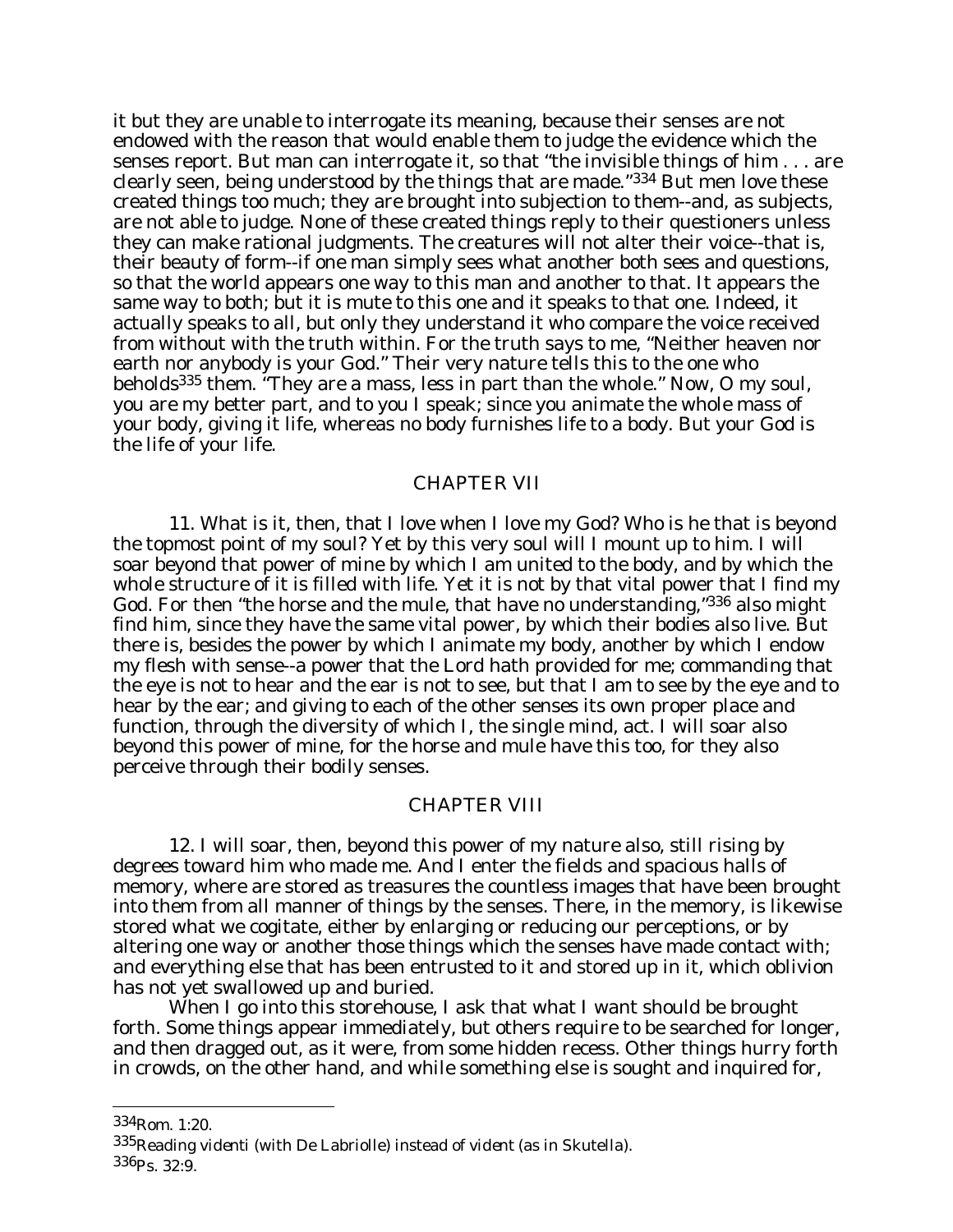they leap into view as if to say, "Is it not we, perhaps?" These I brush away with the hand of my heart from the face of my memory, until finally the thing I want makes its appearance out of its secret cell. Some things suggest themselves without effort, and in continuous order, just as they are called for--the things that come first give place to those that follow, and in so doing are treasured up again to be forthcoming when I want them. All of this happens when I repeat a thing from memory.

13. All these things, each one of which came into memory in its own particular way, are stored up separately and under the general categories of understanding. For example, light and all colors and forms of bodies came in through the eyes; sounds of all kinds by the ears; all smells by the passages of the nostrils; all flavors by the gate of the mouth; by the sensation of the whole body, there is brought in what is hard or soft, hot or cold, smooth or rough, heavy or light, whether external or internal to the body. The vast cave of memory, with its numerous and mysterious recesses, receives all these things and stores them up, to be recalled and brought forth when required. Each experience enters by its own door, and is stored up in the memory. And yet the things themselves do not enter it, but only the images of the things perceived are there for thought to remember. And who can tell how these images are formed, even if it is evident which of the senses brought which perception in and stored it up? For even when I am in darkness and silence I can bring out colors in my memory if I wish, and discern between black and white and the other shades as I wish; and at the same time, sounds do not break in and disturb what is drawn in by my eyes, and which I am considering, because the sounds which are also there are stored up, as it were, apart. And these too I can summon if I please and they are immediately present in memory. And though my tongue is at rest and my throat silent, yet I can sing as I will; and those images of color, which are as truly present as before, do not interpose themselves or interrupt while another treasure which had flowed in through the ears is being thought about. Similarly all the other things that were brought in and heaped up by all the other senses, I can recall at my pleasure. And I distinguish the scent of lilies from that of violets while actually smelling nothing; and I prefer honey to mead, a smooth thing to a rough, even though I am neither tasting nor handling them, but only remembering them.

14. All this I do within myself, in that huge hall of my memory. For in it, heaven, earth, and sea are present to me, and whatever I can cogitate about them-except what I have forgotten. There also I meet myself and recall myself<sup>337</sup>--what, when, or where I did a thing, and how I felt when I did it. There are all the things that I remember, either having experienced them myself or been told about them by others. Out of the same storehouse, with these past impressions, I can construct now this, now that, image of things that I either have experienced or have believed on the basis of experience--and from these I can further construct future actions, events, and hopes; and I can meditate on all these things as if they were present. "I will do this or that"--I say to myself in that vast recess of my mind, with its full store of so many and such great images--"and this or that will follow upon it." "O that this or that could happen!" "God prevent this or that." I speak to myself in this way; and when I speak, the images of what I am speaking about are present out of the same store of memory; and if the images were absent I could say nothing at all about them.

15. Great is this power of memory, exceedingly great, O my God--a large and

<sup>337</sup>The notion of the soul's immediate self-knowledge is a basic conception in Augustine's psychology and epistemology; cf. the refutation of skepticism, *Si fallor*, *sum* in *On Free Will*, II, 3:7; see also the *City of God*, XI, 26.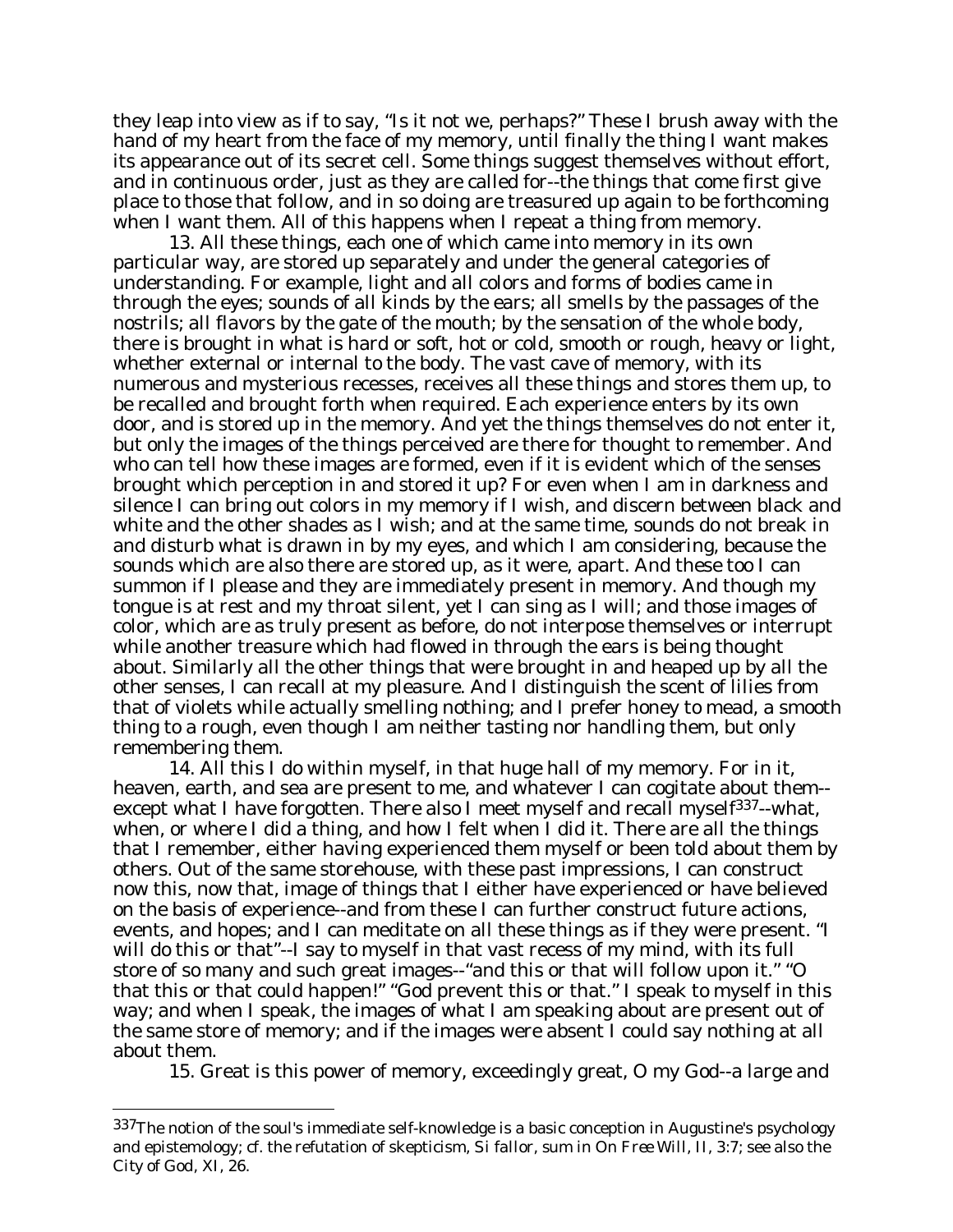boundless inner hall! Who has plumbed the depths of it? Yet it is a power of my mind, and it belongs to my nature. But I do not myself grasp all that I am. Thus the mind is far too narrow to contain itself. But where can that part of it be which it does not contain? Is it outside and not in itself? How can it be, then, that the mind cannot grasp itself? A great marvel rises in me; astonishment seizes me. Men go forth to marvel at the heights of mountains and the huge waves of the sea, the broad flow of the rivers, the vastness of the ocean, the orbits of the stars, and yet they neglect to marvel at themselves. Nor do they wonder how it is that, when I spoke of all these things, I was not looking at them with my eyes--and yet I could not have spoken about them had it not been that I was actually seeing within, in my memory, those mountains and waves and rivers and stars which I have seen, and that ocean which I believe in--and with the same vast spaces between them as when I saw them outside me. But when I saw them outside me, I did not take them into me by seeing them; and the things themselves are not inside me, but only their images. And yet I knew through which physical sense each experience had made an impression on me.

### CHAPTER IX

16. And yet this is not all that the unlimited capacity of my memory stores up. In memory, there are also all that one has learned of the liberal sciences, and has not forgotten--removed still further, so to say, into an inner place which is not a place. Of these things it is not the images that are retained, but the things themselves. For what literature and logic are, and what I know about how many different kinds of questions there are--all these are stored in my memory as they are, so that I have not taken in the image and left the thing outside. It is not as though a sound had sounded and passed away like a voice heard by the ear which leaves a trace by which it can be called into memory again, as if it were still sounding in mind while it did so no longer outside. Nor is it the same as an odor which, even after it has passed and vanished into the wind, affects the sense of smell--which then conveys into the memory the *image* of the smell which is what we recall and re-create; or like food which, once in the belly, surely now has no taste and yet does have a kind of taste in the memory; or like anything that is felt by the body through the sense of touch, which still remains as an image in the memory after the external object is removed. For these things themselves are not put into the memory. Only the images of them are gathered with a marvelous quickness and stored, as it were, in the most wonderful filing system, and are thence produced in a marvelous way by the act of remembering.

## CHAPTER X

17. But now when I hear that there are three kinds of questions--"Whether a thing is? What it is? Of what kind it is?"--I do indeed retain the images of the sounds of which these words are composed and I know that those sounds pass through the air with a noise and now no longer exist. But the things themselves which were signified by those sounds I never could reach by any sense of the body nor see them at all except by my mind. And what I have stored in my memory was not their signs, but the things signified.

How they got into me, let them tell who can. For I examine all the gates of my flesh, but I cannot find the door by which any of them entered. For the eyes say, "If they were colored, we reported that." The ears say, "If they gave any sound, we gave notice of that." The nostrils say, "If they smell, they passed in by us." The sense of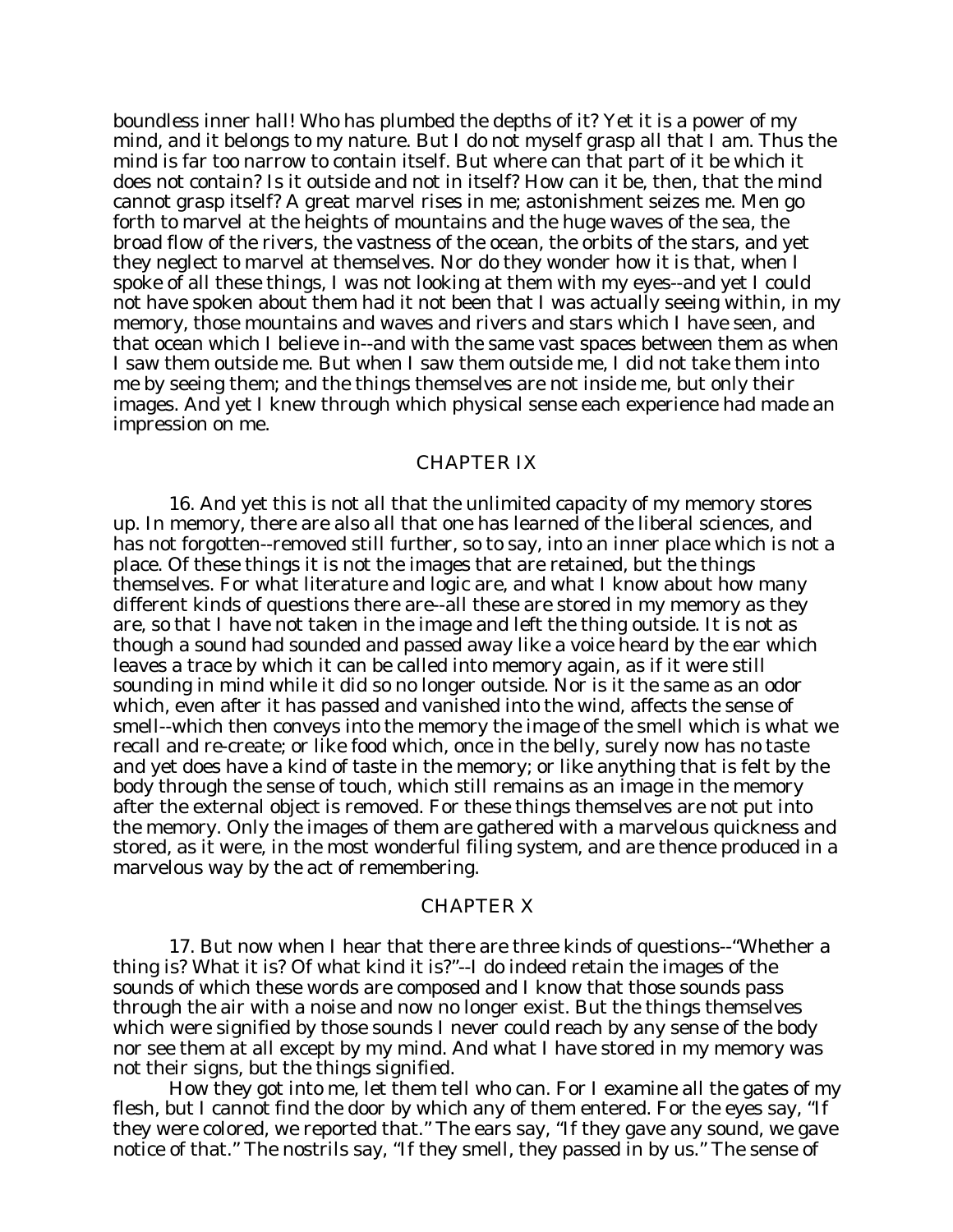taste says, "If they have no flavor, don't ask me about them." The sense of touch says, "If it had no bodily mass, I did not touch it, and if I never touched it, I gave no report about it."

Whence and how did these things enter into my memory? I do not know. For when I first learned them, it was not that I believed them on the credit of another man's mind, but I recognized them in my own; and I saw them as true, took them into my mind and laid them up, so to say, where I could get at them again whenever I willed. There they were, then, even before I learned them, but they were not in my memory. Where were they, then? How does it come about that when they were spoken of, I could acknowledge them and say, "So it is, it is true," unless they were already in the memory, though far back and hidden, as it were, in the more secret caves, so that unless they had been drawn out by the teaching of another person, I should perhaps never have been able to think of them at all?

#### CHAPTER XI

18. Thus we find that learning those things whose images we do not take in by our senses, but which we intuit within ourselves without images and as they actually are, is nothing else except the gathering together of those same things which the memory already contains--but in an indiscriminate and confused manner- -and putting them together by careful observation as they are at hand in the memory; so that whereas they formerly lay hidden, scattered, or neglected, they now come easily to present themselves to the mind which is now familiar with them. And how many things of this sort my memory has stored up, which have already been discovered and, as I said, laid up for ready reference. These are the things we may be said to have learned and to know. Yet, if I cease to recall them even for short intervals of time, they are again so submerged--and slide back, as it were, into the further reaches of the memory--that they must be drawn out again as if new from the same place (for there is nowhere else for them to have gone) and must be collected [*cogenda*] so that they can become known. In other words, they must be gathered up [*colligenda*] from their dispersion. This is where we get the word *cogitate* [*cogitare*]. For *cogo* [collect] and *cogito* [to go on collecting] have the same relation to each other as *ago* [do] and *agito* [do frequently], and *facio* [make] and *factito* [make frequently]. But the mind has properly laid claim to this word [cogitate] so that not everything that is gathered together anywhere, but only what is collected and gathered together in the mind, is properly said to be "cogitated."

#### CHAPTER XII

19. The memory also contains the principles and the unnumbered laws of numbers and dimensions. None of these has been impressed on the memory by a physical sense, because they have neither color nor sound, nor taste, nor sense of touch. I have heard the sound of the words by which these things are signified when they are discussed: but the sounds are one thing, the things another. For the sounds are one thing in Greek, another in Latin; but the things themselves are neither Greek nor Latin nor any other language. I have seen the lines of the craftsmen, the finest of which are like a spider's web, but mathematical lines are different. They are not the images of such things as the eye of my body has showed me. The man who knows them does so without any cogitation of physical objects whatever, but intuits them within himself. I have perceived with all the senses of my body the numbers we use in counting; but the numbers by which we count are far different from these. They are not the images of these; they simply are. Let the man who does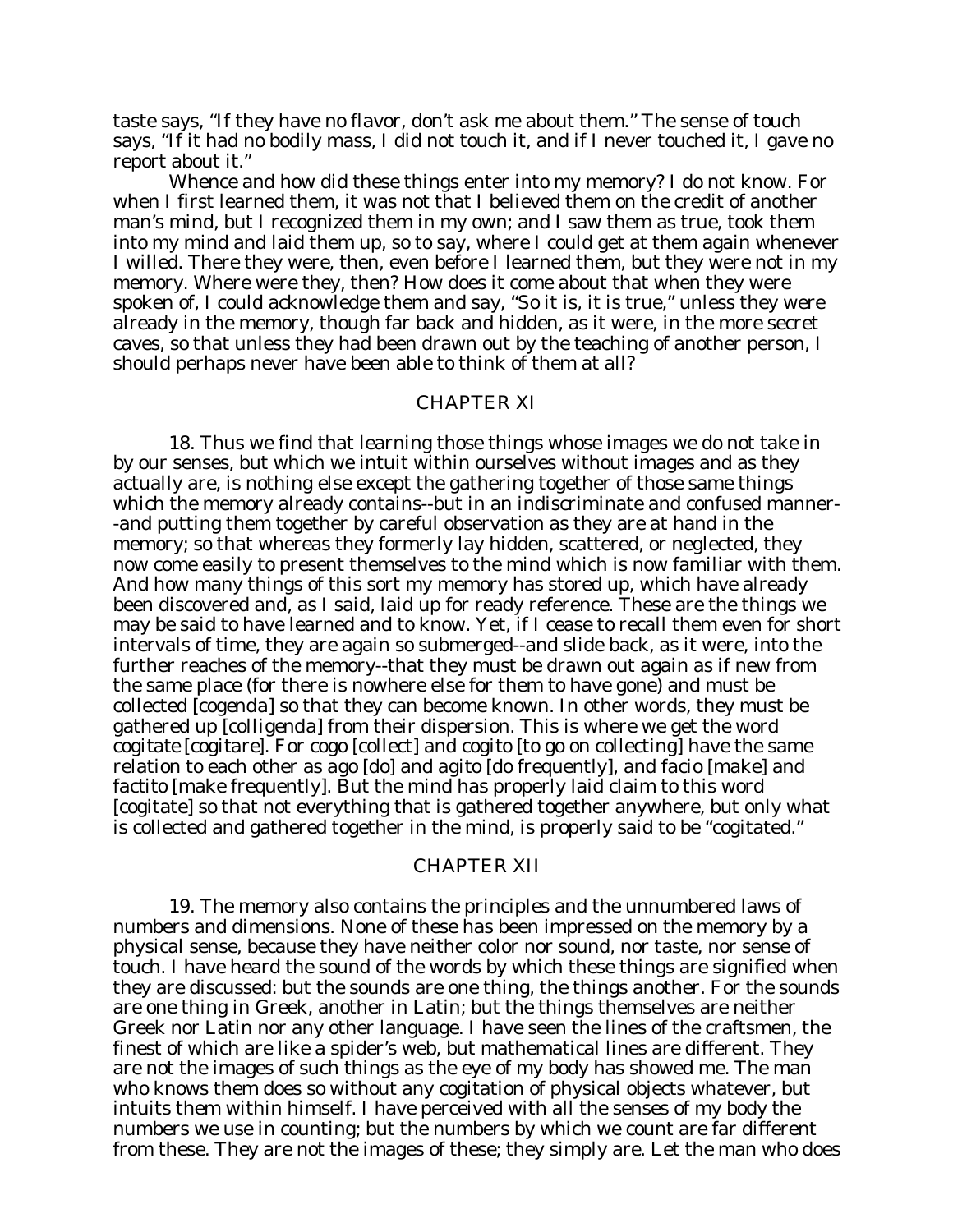not see these things mock me for saying them; and I will pity him while he laughs at me.

## CHAPTER XIII

20. All these things I hold in my memory, and I remember how I learned them. I also remember many things that I have heard quite falsely urged against them, which, even if they are false, yet it is not false that I have remembered them. And I also remember that I have distinguished between the truths and the false objections, and now I see that it is one thing to distinguish these things and another to remember that I did distinguish them when I have cogitated on them. I remember, then, both that I have often understood these things and also that I am now storing away in my memory what I distinguish and comprehend of them so that later on I may remember just as I understand them now. Therefore, I remember that I remembered, so that if afterward I call to mind that I once was able to remember these things it will be through the power of memory that I recall it.

# CHAPTER XIV

21. This same memory also contains the feelings of my mind; not in the manner in which the mind itself experienced them, but very differently according to a power peculiar to memory. For without being joyous now, I can remember that I once was joyous, and without being sad, I can recall my past sadness. I can remember past fears without fear, and former desires without desire. Again, the contrary happens. Sometimes when I am joyous I remember my past sadness, and when sad, remember past joy.

This is not to be marveled at as far as the body is concerned; for the mind is one thing and the body another.338 If, therefore, when I am happy, I recall some past bodily pain, it is not so strange. But even as this memory is experienced, it is identical with the mind--as when we tell someone to remember something we say, "See that you bear this in mind"; and when we forget a thing, we say, "It did not enter my mind" or "It slipped my mind." Thus we call memory itself mind.

Since this is so, how does it happen that when I am joyful I can still remember past sorrow? Thus the mind has joy, and the memory has sorrow; and the mind is joyful from the joy that is in it, yet the memory is not sad from the sadness that is in it. Is it possible that the memory does not belong to the mind? Who will say so? The memory doubtless is, so to say, the belly of the mind: and joy and sadness are like sweet and bitter food, which when they are committed to the memory are, so to say, passed into the belly where they can be stored but no longer tasted. It is ridiculous to consider this an analogy; yet they are not utterly unlike.

22. But look, it is from my memory that I produce it when I say that there are four basic emotions of the mind: desire, joy, fear, sadness. Whatever kind of analysis I may be able to make of these, by dividing each into its particular species, and by defining it, I still find what to say in my memory and it is from my memory that I draw it out. Yet I am not moved by any of these emotions when I call them to mind by remembering them. Moreover, before I recalled them and thought about them, they were there in the memory; and this is how they could be brought forth in remembrance. Perhaps, therefore, just as food is brought up out of the belly by

<sup>338</sup>Again, the mind-body dualism typical of the Augustinian tradition. Cf. E. Gilson, *The Spirit of Medieval Philosophy* (Charles Scribner's Sons, New York, 1940), pp. 173-188; and E. Gilson, *The Philosophy of Saint Bonaventure* (Sheed & Ward, New York, 1938), ch. XI.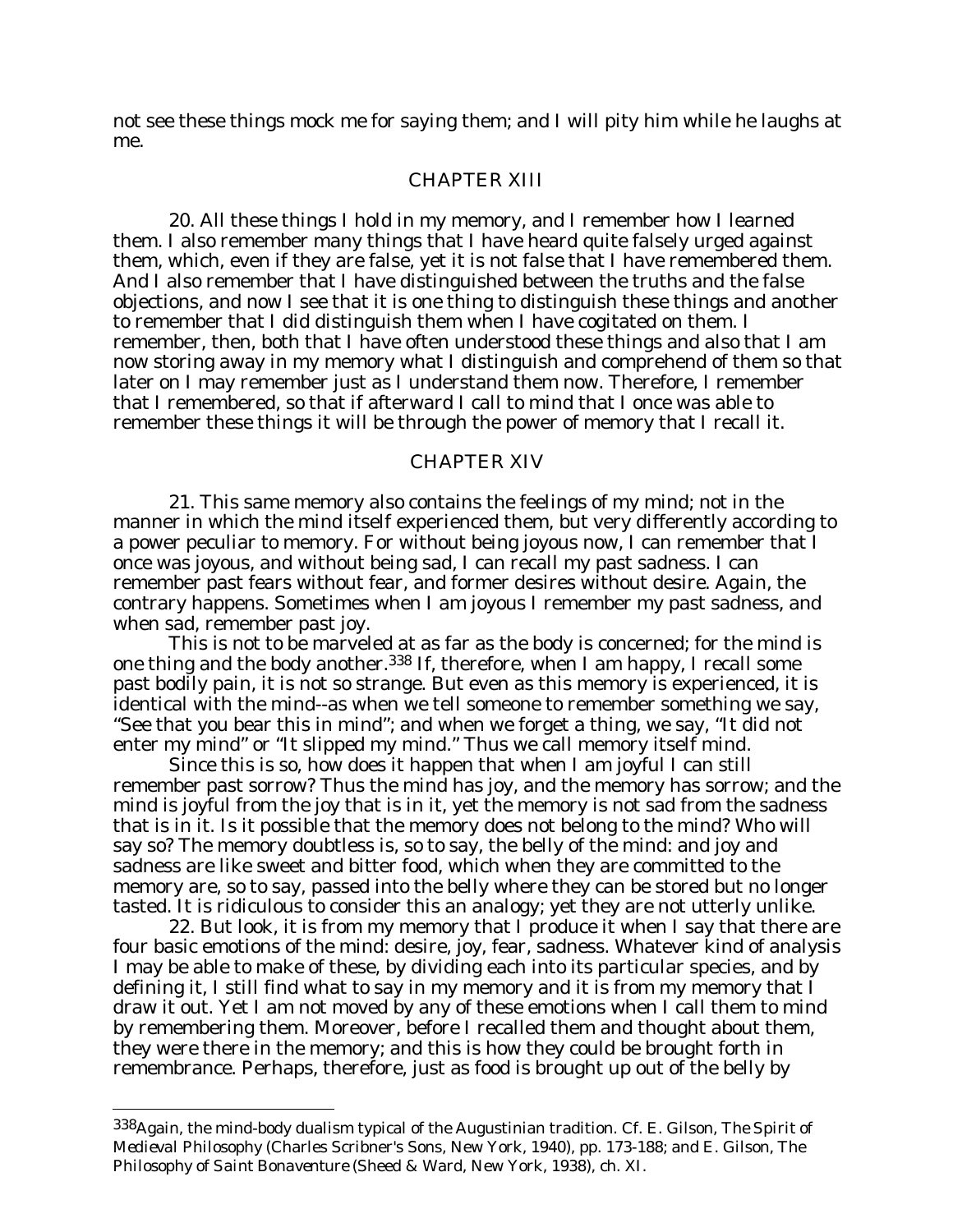rumination, so also these things are drawn up out of the memory by recall. But why, then, does not the man who is thinking about the emotions, and is thus recalling them, feel in the mouth of his reflection the sweetness of joy or the bitterness of sadness? Is the comparison unlike in this because it is not complete at every point? For who would willingly speak on these subjects, if as often as we used the term sadness or fear, we should thereby be compelled to be sad or fearful? And yet we could never speak of them if we did not find them in our memories, not merely as the sounds of the names, as their images are impressed on it by the physical senses, but also the notions of the things themselves--which we did not receive by any gate of the flesh, but which the mind itself recognizes by the experience of its own passions, and has entrusted to the memory; or else which the memory itself has retained without their being entrusted to it.

#### CHAPTER XV

23. Now whether all this is by means of images or not, who can rightly affirm? For I name a stone, I name the sun, and those things themselves are not present to my senses, but their images are present in my memory. I name some pain of the body, yet it is not present when there is no pain; yet if there were not some such image of it in my memory, I could not even speak of it, nor should I be able to distinguish it from pleasure. I name bodily health when I am sound in body, and the thing itself is indeed present in me. At the same time, unless there were some image of it in my memory, I could not possibly call to mind what the sound of this name signified. Nor would sick people know what was meant when health was named, unless the same image were preserved by the power of memory, even though the thing itself is absent from the body. I can name the numbers we use in counting, and it is not their images but themselves that are in my memory. I name the image of the sun, and this too is in my memory. For I do not recall the image of that image, but that image itself, for the image itself is present when I remember it. I name memory and I know what I name. But where do I know it, except in the memory itself? Is it also present to itself by its image, and not by itself?

## CHAPTER XVI

24. When I name forgetfulness, and understand what I mean by the name, how could I understand it if I did not remember it? And if I refer not to the sound of the name, but to the thing which the term signifies, how could I know what that sound signified if I had forgotten what the name means? When, therefore, I remember memory, then memory is present to itself by itself, but when I remember forgetfulness then both memory and forgetfulness are present together--the memory by which I remember the forgetfulness which I remember. But what is forgetfulness except the privation of memory? How, then, is that present to my memory which, when it controls my mind, I cannot remember? But if what we remember we store up in our memory; and if, unless we remembered forgetfulness, we could never know the thing signified by the term when we heard it--then, forgetfulness is contained in the memory. It is present so that we do not forget it, but since it is present, we do forget.

From this it is to be inferred that when we remember forgetfulness, it is not present to the memory through itself, but through its image; because if forgetfulness were present through itself, it would not lead us to remember, but only to forget. Now who will someday work this out? Who can understand how it is?

25. Truly, O Lord, I toil with this and labor in myself. I have become a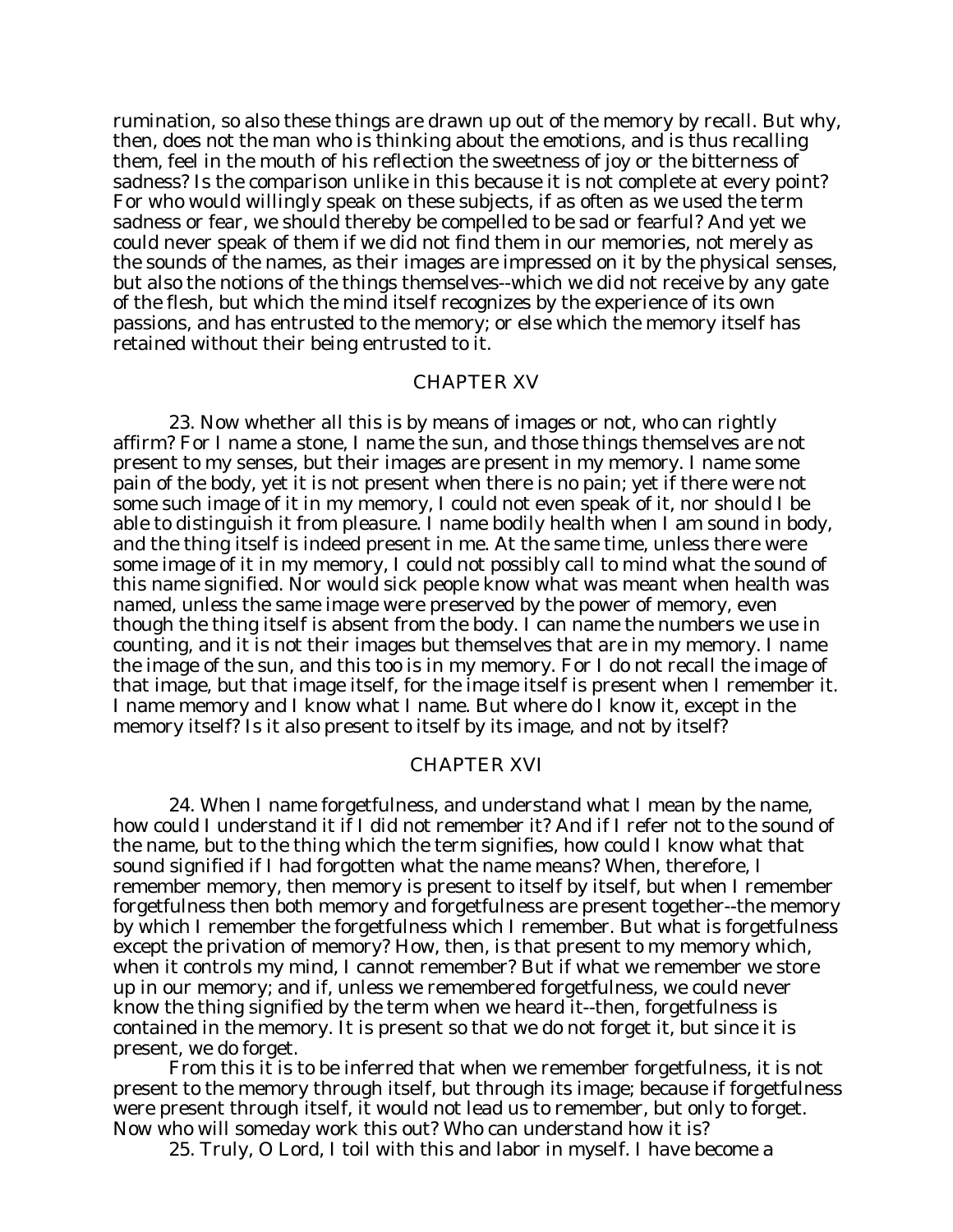troublesome field that requires hard labor and heavy sweat. For we are not now searching out the tracts of heaven, or measuring the distances of the stars or inquiring about the weight of the earth. It is I myself--I, the mind--who remember. This is not much to marvel at, if what I myself am is not far from me. And what is nearer to me than myself? For see, I am not able to comprehend the force of my own memory, though I could not even call my own name without it. But what shall I say, when it is clear to me that I remember forgetfulness? Should I affirm that what I remember is not in my memory? Or should I say that forgetfulness is in my memory to the end that I should not forget? Both of these views are most absurd. But what third view is there? How can I say that the image of forgetfulness is retained by my memory, and not forgetfulness itself, when I remember it? How can I say this, since for the image of anything to be imprinted on the memory the thing itself must necessarily have been present first by which the image could have been imprinted? Thus I remember Carthage; thus, also, I remember all the other places where I have been. And I remember the faces of men whom I have seen and things reported by the other senses. I remember the health or sickness of the body. And when these objects were present, my memory received images from them so that they remain present in order for me to see them and reflect upon them in my mind, if I choose to remember them in their absence. If, therefore, forgetfulness is retained in the memory through its image and not through itself, then this means that it itself was once present, so that its image might have been imprinted. But when it was present, how did it write its image on the memory, since forgetfulness, by its presence, blots out even what it finds already written there? And yet in some way or other, even though it is incomprehensible and inexplicable, I am still quite certain that I also remember forgetfulness, by which we remember that something is blotted out.

#### CHAPTER XVII

26. Great is the power of memory. It is a true marvel, O my God, a profound and infinite multiplicity! And this is the mind, and this I myself am. What, then, am I, O my God? Of what nature am I? A life various, and manifold, and exceedingly vast. Behold in the numberless halls and caves, in the innumerable fields and dens and caverns of my memory, full without measure of numberless kinds of things- present there either through images as all bodies are; or present in the things themselves as are our thoughts; or by some notion or observation as our emotions are, which the memory retains even though the mind feels them no longer, as long as whatever is in the memory is also in the mind--through all these I run and fly to and fro. I penetrate into them on this side and that as far as I can and yet there is nowhere any end.

So great is the power of memory, so great the power of life in man whose life is mortal! What, then, shall I do, O thou my true life, my God? I will pass even beyond this power of mine that is called memory--I will pass beyond it, that I may come to thee, O lovely Light. And what art thou saying to me? See, I soar by my mind toward thee, who remainest above me. I will also pass beyond this power of mine that is called memory, desiring to reach thee where thou canst be reached, and wishing to cleave to thee where it is possible to cleave to thee. For even beasts and birds possess memory, or else they could never find their lairs and nests again, nor display many other things they know and do by habit. Indeed, they could not even form their habits except by their memories. I will therefore pass even beyond memory that I may reach Him who has differentiated me from the four-footed beasts and the fowls of the air by making me a wiser creature. Thus I will pass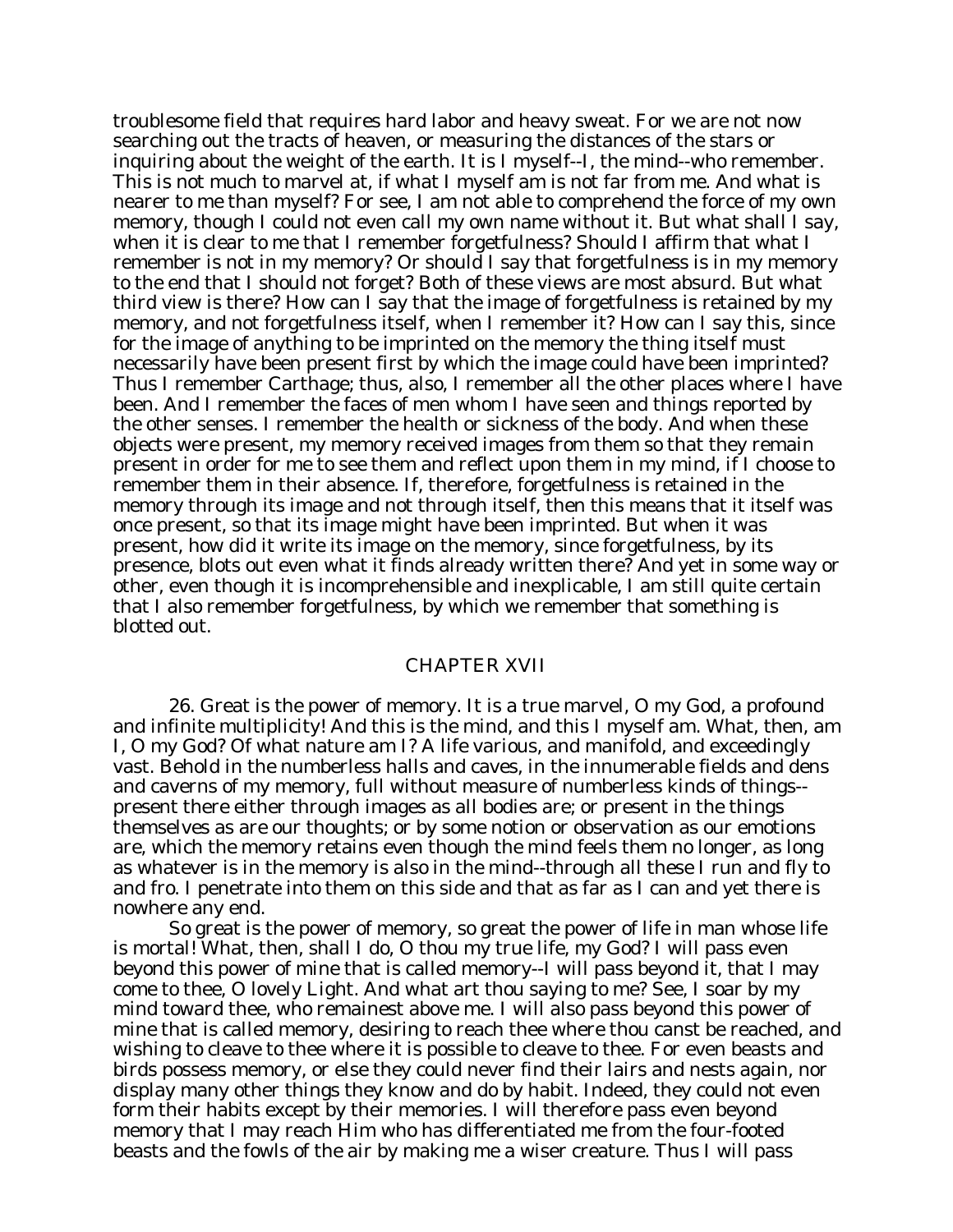beyond memory; but where shall I find thee, who art the true Good and the steadfast Sweetness? But where shall I find thee? If I find thee without memory, then I shall have no memory of thee; and how could I find thee at all, if I do not remember thee?

# CHAPTER XVIII

27. For the woman who lost her small coin339 and searched for it with a light would never have found it unless she had remembered it. For when it was found, how could she have known whether it was the same coin, if she had not remembered it? I remember having lost and found many things, and I have learned this from that experience: that when I was searching for any of them and was asked: "Is this it? Is that it?" I answered, "No," until finally what I was seeking was shown to me. But if I had not remembered it--whatever it was--even though it was shown to me, I still would not have found it because I could not have recognized it. And this is the way it always is when we search for and find anything that is lost. Still, if anything is accidentally lost from sight--not from memory, as a visible body might be--its image is retained within, and the thing is searched for until it is restored to sight. And when the thing is found, it is recognized by the image of it which is within. And we do not say that we have found what we have lost unless we can recognize it, and we cannot recognize it unless we remember it. But all the while the thing lost to the sight was retained in the memory.

# CHAPTER XIX

28. But what happens when the memory itself loses something, as when we forget anything and try to recall it? Where, finally, do we search, but in the memory itself? And there, if by chance one thing is offered for another, we refuse it until we meet with what we are looking for; and when we do, we recognize that this is it. But we could not do this unless we recognized it, nor could we have recognized it unless we remembered it. Yet we had indeed forgotten it.

Perhaps the whole of it had not slipped out of our memory; but a part was retained by which the other lost part was sought for, because the memory realized that it was not operating as smoothly as usual and was being held up by the crippling of its habitual working; hence, it demanded the restoration of what was lacking.

For example, if we see or think of some man we know, and, having forgotten his name, try to recall it--if some other thing presents itself, we cannot tie it into the effort to remember, because it was not habitually thought of in association with him. It is consequently rejected, until something comes into the mind on which our knowledge can rightly rest as the familiar and sought-for object. And where does this name come back from, save from the memory itself? For even when we recognize it by another's reminding us of it, still it is from the memory that this comes, for we do not believe it as something new; but when we recall it, we admit that what was said was correct. But if the name had been entirely blotted out of the mind, we should not be able to recollect it even when reminded of it. For we have not entirely forgotten anything if we can remember that we have forgotten it. For a lost notion, one that we have entirely forgotten, we cannot even search for.

339Luke 15:8.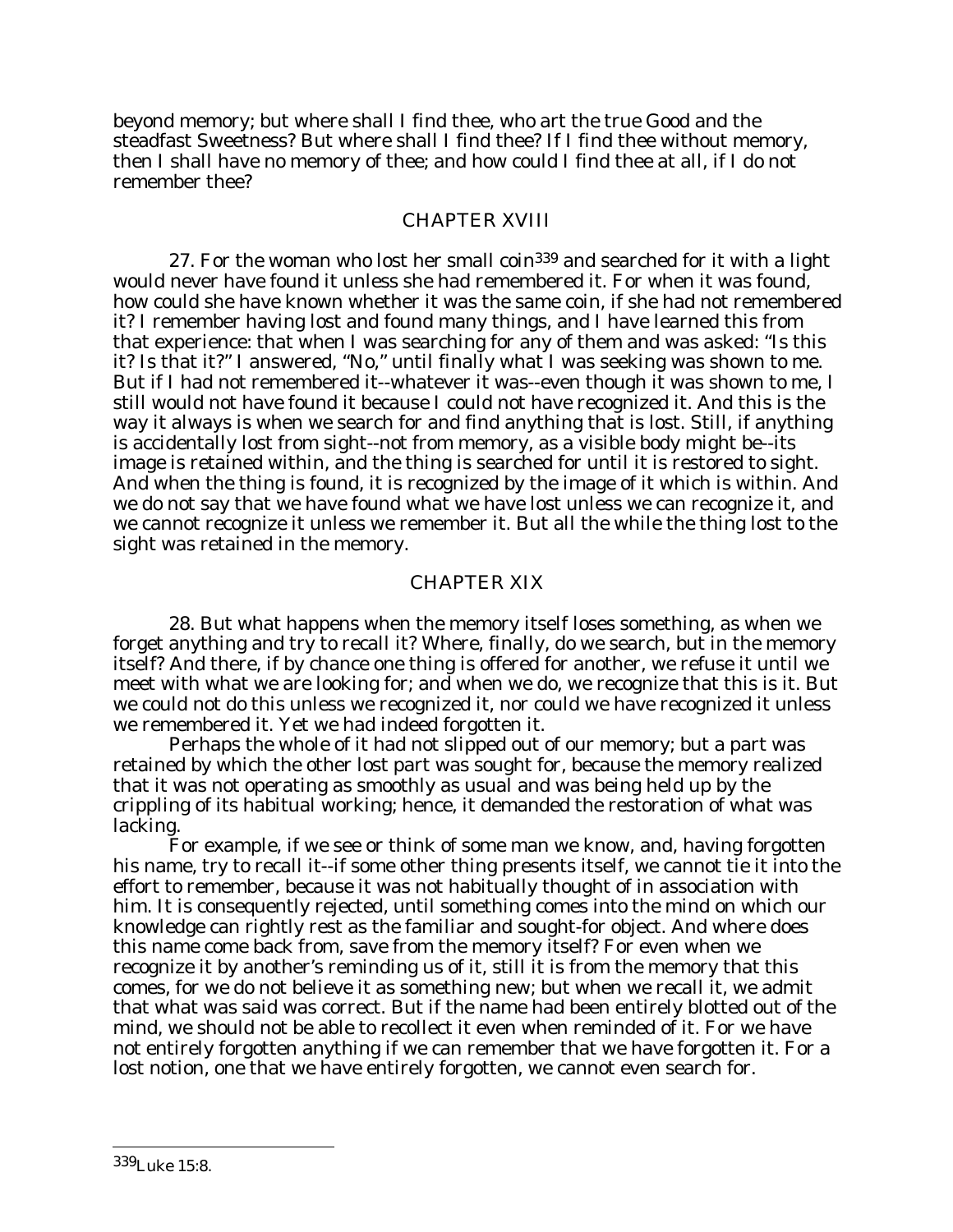#### CHAPTER XX

29. How, then, do I seek thee, O Lord? For when I seek thee, my God, I seek a happy life. I will seek thee that my soul may live.<sup>340</sup> For my body lives by my soul, and my soul lives by thee. How, then, do I seek a happy life, since happiness is not mine till I can rightly say: "It is enough. This is it." How do I seek it? Is it by remembering, as though I had forgotten it and still knew that I had forgotten it? Do I seek it in longing to learn of it as though it were something unknown, which either I had never known or had so completely forgotten as not even to remember that I had forgotten it? Is not the happy life the thing that all desire, and is there anyone who does not desire it at all?<sup>341</sup> But where would they have gotten the knowledge of it, that they should so desire it? Where have they seen it that they should so love it? It is somehow true that we have it, but how I do not know.

There is, indeed, a sense in which when anyone has his desire he is happy. And then there are some who are happy in hope. These are happy in an inferior degree to those that are actually happy; yet they are better off than those who are happy neither in actuality nor in hope. But even these, if they had not known happiness in some degree, would not then desire to be happy. And yet it is most certain that they do so desire. How they come to know happiness, I cannot tell, but they have it by some kind of knowledge unknown to me, for I am very much in doubt as to whether it is in the memory. For if it is in there, then we have been happy once on a time--either each of us individually or all of us in that man who first sinned and in whom also we all died and from whom we are all born in misery. How this is, I do not now ask; but I do ask whether the happy life is in the memory. For if we did not know it, we should not love it. We hear the name of it, and we all acknowledge that we desire the thing, for we are not delighted with the name only. For when a Greek hears it spoken in Latin, he does not feel delighted, for he does not know what has been spoken. But we are as delighted as he would be in turn if he heard it in Greek, because the thing itself is neither Greek nor Latin, this happiness which Greeks and Latins and men of all the other tongues long so earnestly to obtain. It is, then, known to all; and if all could with one voice be asked whether they wished to be happy, there is no doubt they would all answer that they would. And this would not be possible unless the thing itself, which we name "happiness," were held in the memory.

#### CHAPTER XXI

30. But is it the same kind of memory as one who having seen Carthage remembers it? No, for the happy life is not visible to the eye, since it is not a physical object. Is it the sort of memory we have for numbers? No, for the man who has these in his understanding does not keep striving to attain more. Now we know something about the happy life and therefore we love it, but still we wish to go on striving for it that we may be happy. Is the memory of happiness, then, something like the memory of eloquence? No, for although some, when they hear the term eloquence, call the thing to mind, even if they are not themselves eloquent--and further, there are many people who would like to be eloquent, from which it follows that they must know something about it--nevertheless, these people have noticed through their senses that others are eloquent and have been delighted to observe

<sup>340</sup>Cf. Isa. 55:3.

<sup>341</sup>Cf. the early dialogue "On the Happy Life" in Vol. I of The Fathers of the Church (New York, 1948).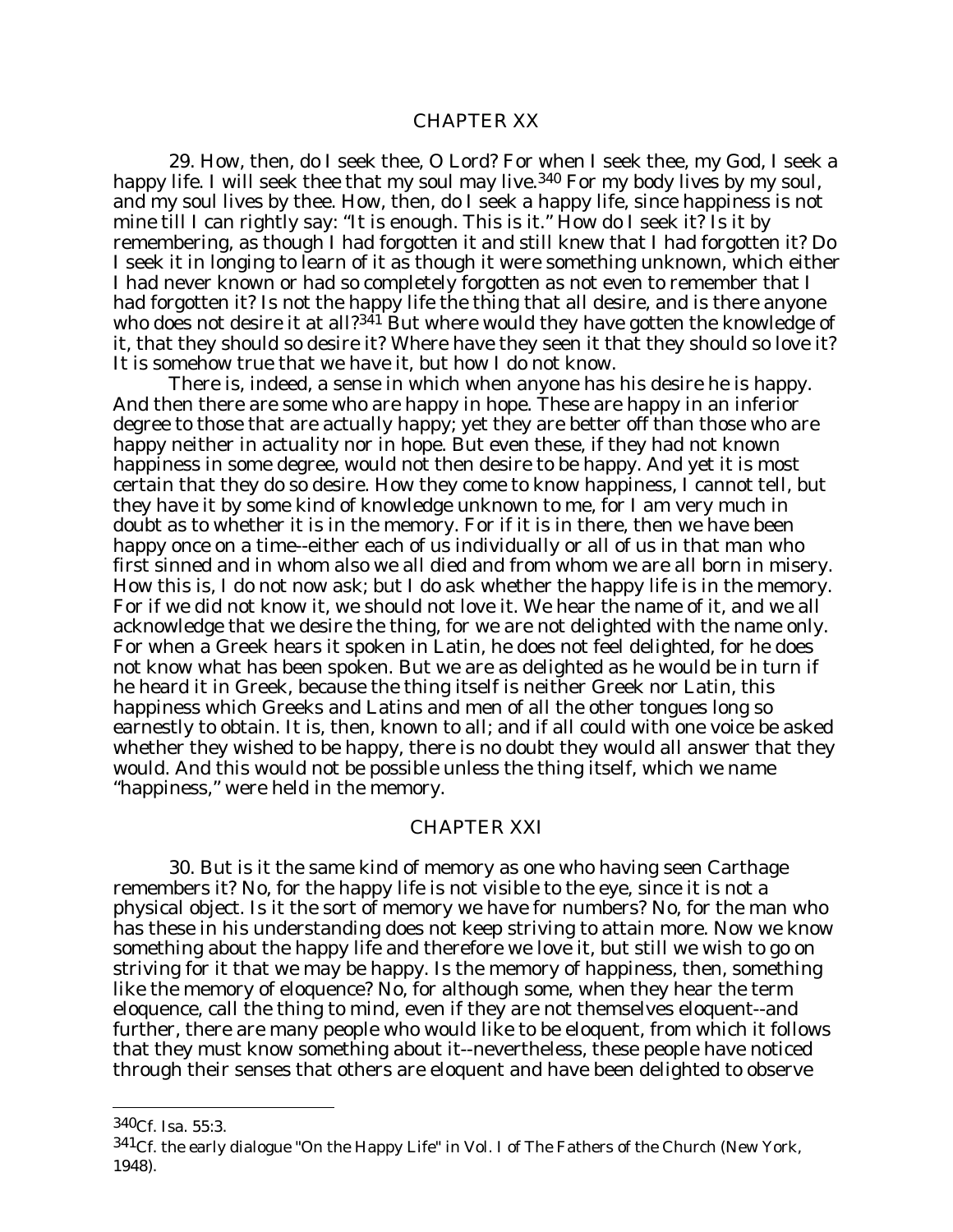this and long to be this way themselves. But they would not be delighted if it were not some interior knowledge; and they would not desire to be delighted unless they had been delighted. But as for a happy life, there is no physical perception by which we experience it in others.

Do we remember happiness, then, as we remember joy? It may be so, for I remember my joy even when I am sad, just as I remember a happy life when I am miserable. And I have never, through physical perception, either seen, heard, smelled, tasted, or touched my joy. But I have experienced it in my mind when I rejoiced; and the knowledge of it clung to my memory so that I can call it to mind, sometimes with disdain and at other times with longing, depending on the different kinds of things I now remember that I rejoiced in. For I have been bathed with a certain joy even by unclean things, which I now detest and execrate as I call them to mind. At other times, I call to mind with longing good and honest things, which are not any longer near at hand, and I am therefore saddened when I recall my former joy.

31. Where and when did I ever experience my happy life that I can call it to mind and love it and long for it? It is not I alone or even a few others who wish to be happy, but absolutely everybody. Unless we knew happiness by a knowledge that is certain, we should not wish for it with a will which is so certain. Take this example: If two men were asked whether they wished to serve as soldiers, one of them might reply that he would, and the other that he would not; but if they were asked whether they wished to be happy, both of them would unhesitatingly say that they would. But the first one would wish to serve as a soldier and the other would not wish to serve, both from no other motive than to be happy. Is it, perhaps, that one finds his joy in this and another in that? Thus they agree in their wish for happiness just as they would also agree, if asked, in wishing for joy. Is this joy what they call a happy life? Although one could choose his joy in this way and another in that, all have one goal which they strive to attain, namely, to have joy. This joy, then, being something that no one can say he has not experienced, is therefore found in the memory and it is recognized whenever the phrase "a happy life" is heard.

# CHAPTER XXII

32. Forbid it, O Lord, put it far from the heart of thy servant, who confesses to thee--far be it from me to think I am happy because of any and all the joy I have. For there is a joy not granted to the wicked but only to those who worship thee thankfully--and this joy thou thyself art. The happy life is this--to rejoice to thee, in thee, and for thee. This it is and there is no other. But those who think there is another follow after other joys, and not the true one. But their will is still not moved except by some image or shadow of joy.

# CHAPTER XXIII

33. Is it, then, uncertain that all men wish to be happy, since those who do not wish to find their joy in thee--which is alone the happy life--do not actually desire the happy life? Or, is it rather that all desire this, but because "the flesh lusts against the spirit and the spirit against the flesh," so that they "prevent you from doing what you would,"342 you fall to doing what you are able to do and are content with that. For you do not want to do what you cannot do urgently enough to make

<sup>342</sup>Gal. 5:17.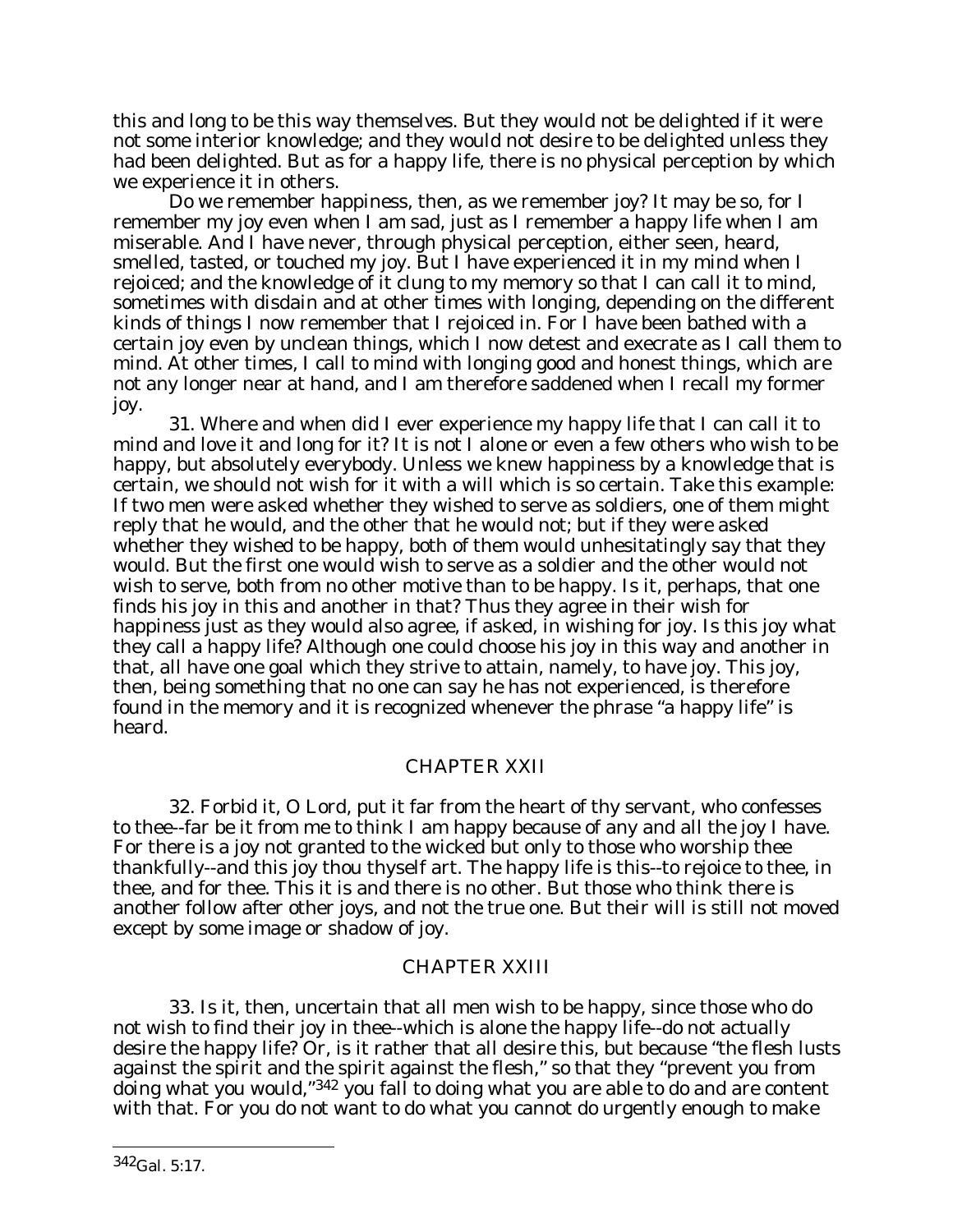you able to do it.

Now I ask all men whether they would rather rejoice in truth or in falsehood. They will no more hesitate to answer, "In truth," than to say that they wish to be happy. For a happy life is joy in the truth. Yet this is joy in thee, who art the Truth, O God my Light, "the health of my countenance and my God."343 All wish for this happy life; all wish for this life which is the only happy one: joy in the truth is what all men wish.

I have had experience with many who wished to deceive, but not one who wished to be deceived.<sup>344</sup> Where, then, did they ever know about this happy life, except where they knew also what the truth is? For they love it, too, since they are not willing to be deceived. And when they love the happy life, which is nothing else but joy in the truth, then certainly they also love the truth. And yet they would not love it if there were not some knowledge of it in the memory.

Why, then, do they not rejoice in it? Why are they not happy? Because they are so fully preoccupied with other things which do more to make them miserable than those which would make them happy, which they remember so little about. Yet there is a little light in men. Let them walk--let them walk in it, lest the darkness overtake them.

34. Why, then, does truth generate hatred, and why does thy servant who preaches the truth come to be an enemy to them who also love the happy life, which is nothing else than joy in the truth--unless it be that truth is loved in such a way that those who love something else besides her wish that to be the truth which they do love. Since they are unwilling to be deceived, they are unwilling to be convinced that they have been deceived. Therefore, they hate the truth for the sake of whatever it is that they love in place of the truth. They love truth when she shines on them; and hate her when she rebukes them. And since they are not willing to be deceived, but do wish to deceive, they love truth when she reveals herself and hate her when she reveals them. On this account, she will so repay them that those who are unwilling to be exposed by her she will indeed expose against their will, and yet will not disclose herself to them.

Thus, thus, truly thus: the human mind so blind and sick, so base and illmannered, desires to lie hidden, but does not wish that anything should be hidden from it. And yet the opposite is what happens--the mind itself is not hidden from the truth, but the truth is hidden from it. Yet even so, for all its wretchedness, it still prefers to rejoice in truth rather than in known falsehoods. It will, then, be happy only when without other distractions it comes to rejoice in that single Truth through which all things else are true.

# CHAPTER XXIV

35. Behold how great a territory I have explored in my memory seeking thee, O Lord! And in it all I have still not found thee. Nor have I found anything about thee, except what I had already retained in my memory from the time I learned of thee. For where I found Truth, there found I my God, who is the Truth. From the time I learned this I have not forgotten. And thus since the time I learned of thee, thou hast dwelt in my memory, and it is there that I find thee whenever I call thee to remembrance, and delight in thee. These are my holy delights, which thou hast bestowed on me in thy mercy, mindful of my poverty.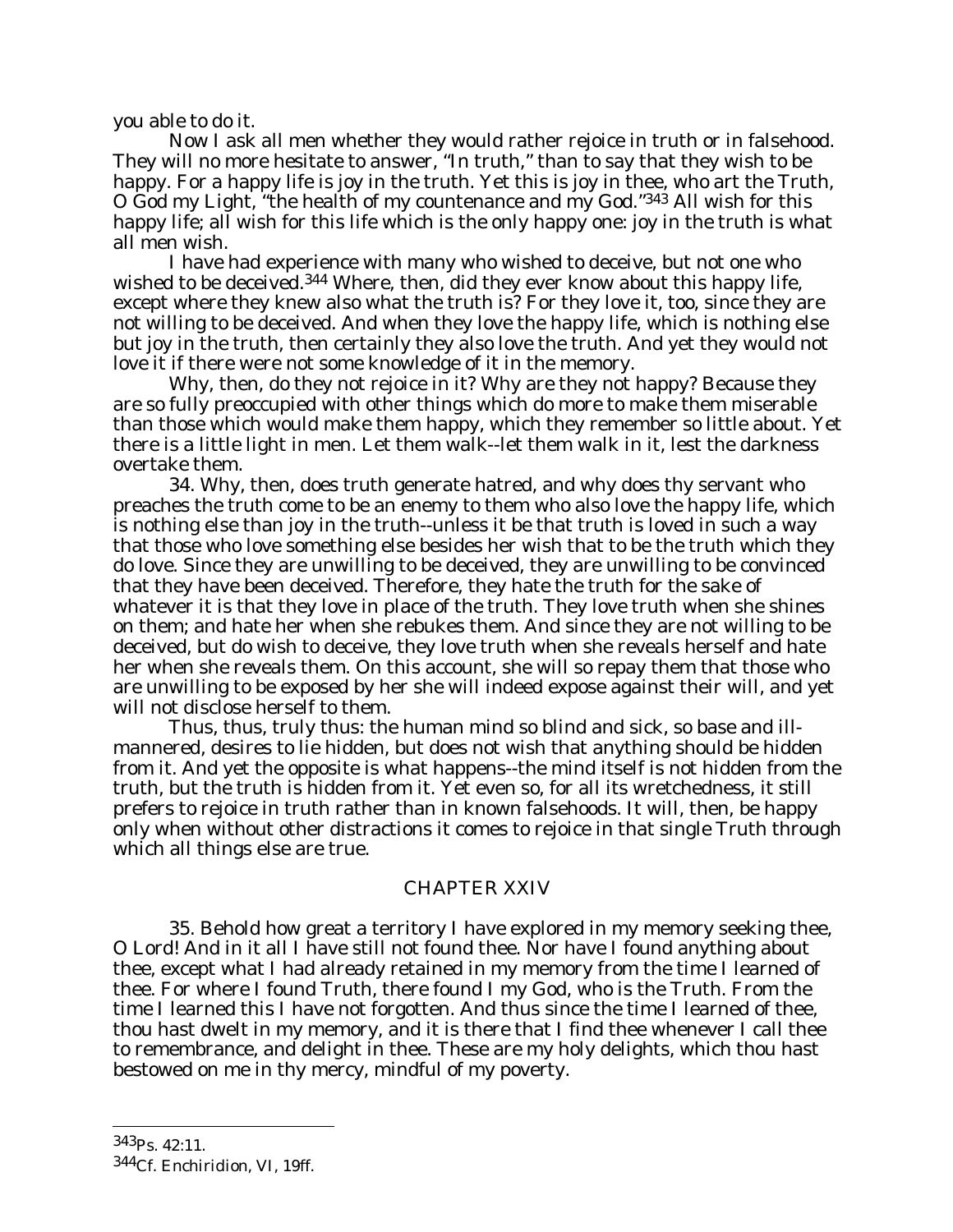#### CHAPTER XXV

36. But where in my memory dost thou abide, O Lord? Where dost thou dwell there? What sort of lodging hast thou made for thyself there? What kind of sanctuary hast thou built for thyself? Thou hast done this honor to my memory to take up thy abode in it, but I must consider further in what part of it thou dost abide. For in calling thee to mind, I soared beyond those parts of memory which the beasts also possess, because I did not find thee there among the images of corporeal things. From there I went on to those parts where I had stored the remembered affections of my mind, and I did not find thee there. And I entered into the inmost seat of my mind, which is in my memory, since the mind remembers itself also--and thou wast not there. For just as thou art not a bodily image, nor the emotion of a living creature (such as we feel when we rejoice or are grief-stricken, when we desire, or fear, or remember, or forget, or anything of that kind), so neither art thou the mind itself. For thou art the Lord God of the mind and of all these things that are mutable; but thou abidest immutable over all. Yet thou hast elected to dwell in my memory from the time I learned of thee. But why do I now inquire about the part of my memory thou dost dwell in, as if indeed there were separate parts in it? Assuredly, thou dwellest in it, since I have remembered thee from the time I learned of thee, and I find thee in my memory when I call thee to mind.

#### CHAPTER XXVI

37. Where, then, did I find thee so as to be able to learn of thee? For thou wast not in my memory before I learned of thee. Where, then, did I find thee so as to be able to learn of thee--save in thyself beyond me.345 Place there is none. We go "backward" and "forward" and there is no place. Everywhere and at once, O Truth, thou guidest all who consult thee, and simultaneously answerest all even though they consult thee on quite different things. Thou answerest clearly, though all do not hear in clarity. All take counsel of thee on whatever point they wish, though they do not always hear what they wish. He is thy best servant who does not look to hear from thee what he himself wills, but who wills rather to will what he hears from thee.

## CHAPTER XXVII

38. Belatedly I loved thee, O Beauty so ancient and so new, belatedly I loved thee. For see, thou wast within and I was without, and I sought thee out there. Unlovely, I rushed heedlessly among the lovely things thou hast made. Thou wast with me, but I was not with thee. These things kept me far from thee; even though they were not at all unless they were in thee. Thou didst call and cry aloud, and didst force open my deafness. Thou didst gleam and shine, and didst chase away my blindness. Thou didst breathe fragrant odors and I drew in my breath; and now I pant for thee. I tasted, and now I hunger and thirst. Thou didst touch me, and I burned for thy peace.

# CHAPTER XXVIII

39. When I come to be united to thee with all my being, then there will be no

<sup>345</sup>When he is known at all, God is known as the Self-evident. This is, of course, not a doctrine of innate ideas but rather of the necessity, and reality, of divine illumination as the *dynamic source* of all our knowledge of divine reality. Cf. Coplestone, *op. cit*., ch. IV, and Cushman, *op. cit*.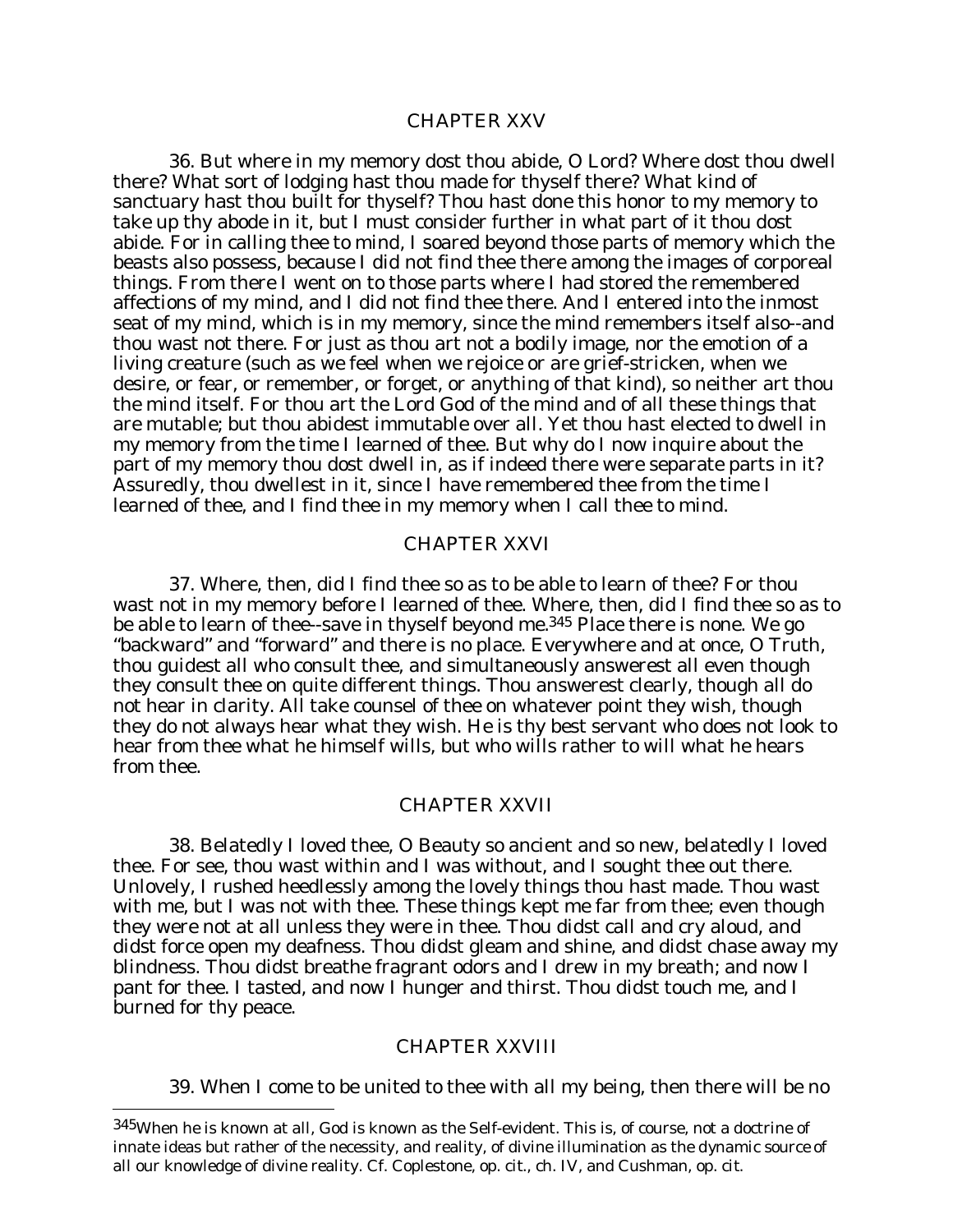more pain and toil for me, and my life shall be a real life, being wholly filled by thee. But since he whom thou fillest is the one thou liftest up, I am still a burden to myself because I am not yet filled by thee. Joys of sorrow contend with sorrows of joy, and on which side the victory lies I do not know.

Woe is me! Lord, have pity on me; my evil sorrows contend with my good joys, and on which side the victory lies I do not know. Woe is me! Lord, have pity on me. Woe is me! Behold, I do not hide my wounds. Thou art the Physician, I am the sick man; thou art merciful, I need mercy. Is not the life of man on earth an ordeal? Who is he that wishes for vexations and difficulties? Thou commandest them to be endured, not to be loved. For no man loves what he endures, though he may love to endure. Yet even if he rejoices to endure, he would prefer that there were nothing for him to endure. In adversity, I desire prosperity; in prosperity, I fear adversity. What middle place is there, then, between these two, where human life is not an ordeal? There is woe in the prosperity of this world; there is woe in the fear of misfortune; there is woe in the distortion of joy. There is woe in the adversities of this world--a second woe, and a third, from the desire of prosperity--because adversity itself is a hard thing to bear and makes shipwreck of endurance. Is not the life of man upon the earth an ordeal, and that without surcease?

#### CHAPTER XXIX

40. My whole hope is in thy exceeding great mercy and that alone. Give what thou commandest and command what thou wilt. Thou commandest continence from us, and when I knew, as it is said, that no one could be continent unless God gave it to him, even this was a point of wisdom to know whose gift it was.<sup>346</sup> For by continence we are bound up and brought back together in the One, whereas before we were scattered abroad among the many.<sup>347</sup> For he loves thee too little who loves along with thee anything else that he does not love for thy sake, O Love, who dost burn forever and art never quenched. O Love, O my God, enkindle me! Thou commandest continence; give what thou commandest, and command what thou wilt.

# CHAPTER XXX

41. Obviously thou commandest that I should be continent from "the lust of the flesh, and the lust of the eyes, and the pride of life."348 Thou commandest me to abstain from fornication, and as for marriage itself, thou hast counseled something better than what thou dost allow. And since thou gavest it, it was done--even before I became a minister of thy sacrament. But there still exist in my memory--of which I have spoken so much--the images of such things as my habits had fixed there. These things rush into my thoughts with no power when I am awake; but in sleep they rush in not only so as to give pleasure, but even to obtain consent and what very closely resembles the deed itself. Indeed, the illusion of the image prevails to such an extent, in both my soul and my flesh, that the illusion persuades me when sleeping to what the reality cannot do when I am awake. Am I not myself at such a time, O Lord my God? And is there so much of a difference between myself awake and myself in the moment when I pass from waking to sleeping, or return from sleeping to waking?

Where, then, is the power of reason which resists such suggestions when I am

<sup>346</sup>Cf. Wis. 8:21.

<sup>347</sup>Cf. *Enneads*, VI, 9:4.

<sup>348</sup>1 John 2:16.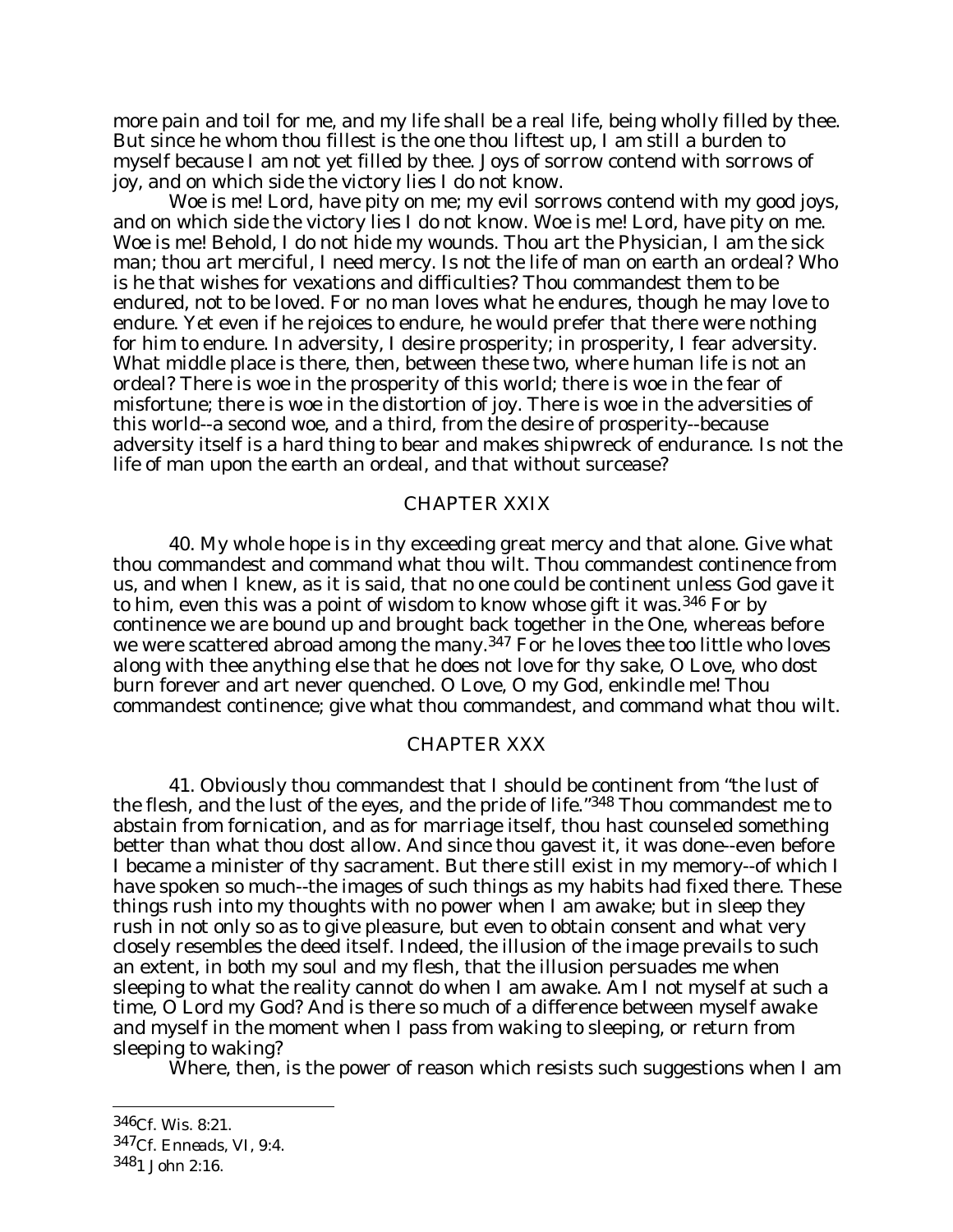awake--for even if the things themselves be forced upon it I remain unmoved? Does reason cease when the eyes close? Is it put to sleep with the bodily senses? But in that case how does it come to pass that even in slumber we often resist, and with our conscious purposes in mind, continue most chastely in them, and yield no assent to such allurements? Yet there is at least this much difference: that when it happens otherwise in dreams, when we wake up, we return to peace of conscience. And it is by this difference between sleeping and waking that we discover that it was not we who did it, while we still feel sorry that in some way it was done in us.

42. Is not thy hand, O Almighty God, able to heal all the diseases of my soul and, by thy more and more abundant grace, to quench even the lascivious motions of my sleep? Thou wilt increase thy gifts in me more and more, O Lord, that my soul may follow me to thee, wrenched free from the sticky glue of lust so that it is no longer in rebellion against itself, even in dreams; that it neither commits nor consents to these debasing corruptions which come through sensual images and which result in the pollution of the flesh. For it is no great thing for the Almighty, who is "able to do . . . more than we can ask or think,"<sup>349</sup> to bring it about that no such influence--not even one so slight that a nod might restrain it--should afford gratification to the feelings of a chaste person even when sleeping. This could come to pass not only in this life but even at my present age. But what I am still in this way of wickedness I have confessed unto my good Lord, rejoicing with trembling in what thou hast given me and grieving in myself for that in which I am still imperfect. I am trusting that thou wilt perfect thy mercies in me, to the fullness of that peace which both my inner and outward being shall have with thee when death is swallowed up in victory.350

#### CHAPTER XXXI

43. There is yet another "evil of the day"<sup>351</sup> to which I wish I were sufficient. By eating and drinking we restore the daily losses of the body until that day when thou destroyest both food and stomach, when thou wilt destroy this emptiness with an amazing fullness and wilt clothe this corruptible with an eternal incorruption. But now the necessity of habit is sweet to me, and against this sweetness must I fight, lest I be enthralled by it. Thus I carry on a daily war by fasting, constantly "bringing my body into subjection,"352 after which my pains are banished by pleasure. For hunger and thirst are actual pain. They consume and destroy like fever does, unless the medicine of food is at hand to relieve us. And since this medicine at hand comes from the comfort we receive in thy gifts (by means of which land and water and air serve our infirmity), even our calamity is called pleasure.

44. This much thou hast taught me: that I should learn to take food as medicine. But during that time when I pass from the pinch of emptiness to the contentment of fullness, it is in that very moment that the snare of appetite lies baited for me. For the passage itself is pleasant; there is no other way of passing thither, and necessity compels us to pass. And while health is the reason for our eating and drinking, yet a perilous delight joins itself to them as a handmaid; and indeed, she tries to take precedence in order that I may want to do for her sake what I say I want to do for health's sake. They do not both have the same limit either. What is sufficient for health is not enough for pleasure. And it is often a

<sup>349</sup>Eph. 3:20. 3501 Cor. 15:54. 351Cf. Matt. 6:34. 3521 Cor. 9:27.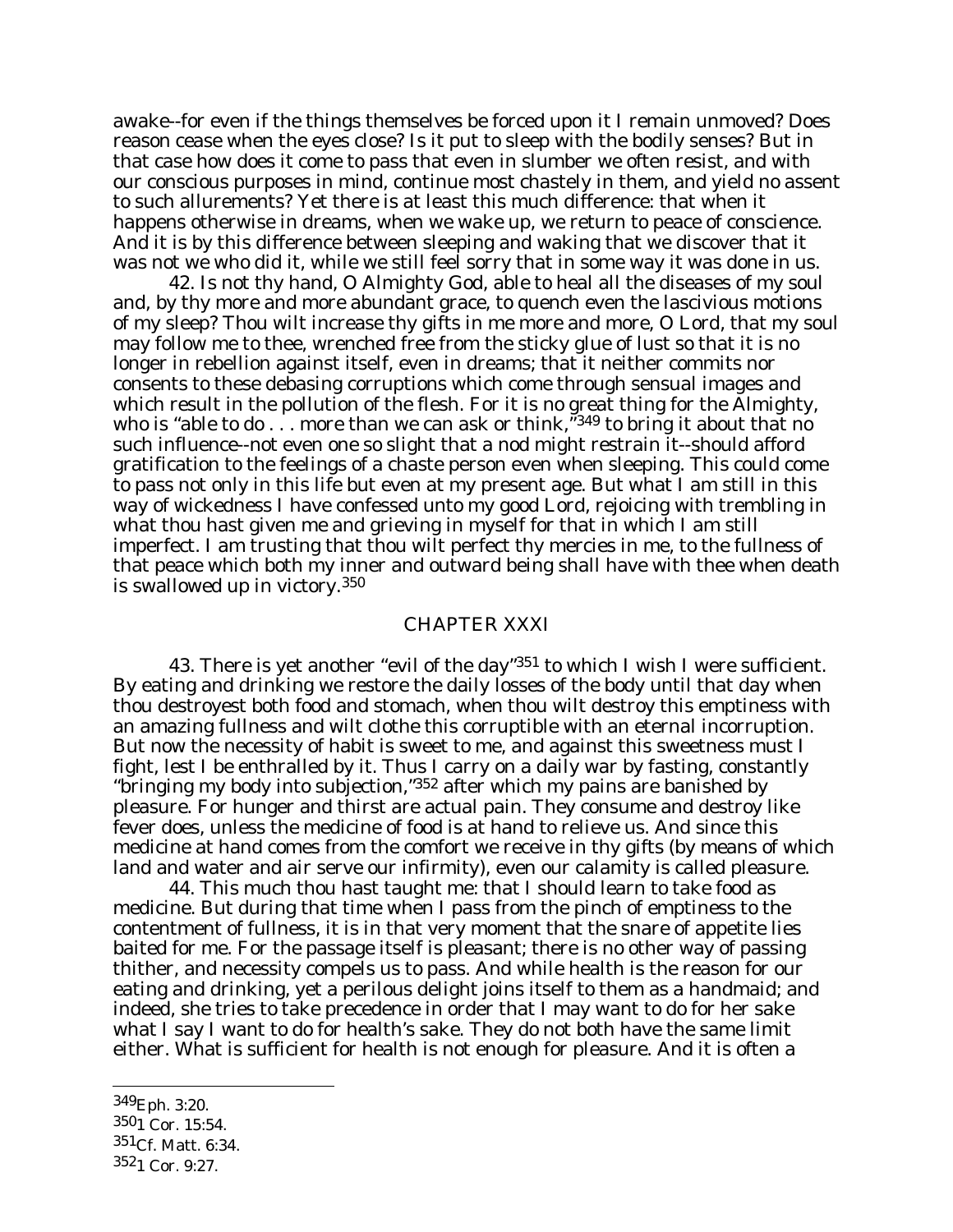matter of doubt whether it is the needful care of the body that still calls for food or whether it is the sensual snare of desire still wanting to be served. In this uncertainty my unhappy soul rejoices, and uses it to prepare an excuse as a defense. It is glad that it is not clear as to what is sufficient for the moderation of health, so that under the pretense of health it may conceal its projects for pleasure. These temptations I daily endeavor to resist and I summon thy right hand to my help and cast my perplexities onto thee, for I have not yet reached a firm conclusion in this matter.

45. I hear the voice of my God commanding: "Let not your heart be overcharged with surfeiting and drunkenness."353 Drunkenness is far from me. Thou wilt have mercy that it does not come near me. But "surfeiting" sometimes creeps upon thy servant. Thou wilt have mercy that it may be put far from me. For no man can be continent unless thou give it.354 Many things that we pray for thou givest us, and whatever good we receive before we prayed for it, we receive it from thee, so that we might afterward know that we did receive it from thee. I never was a drunkard, but I have known drunkards made into sober men by thee. It was also thy doing that those who never were drunkards have not been--and likewise, it was from thee that those who have been might not remain so always. And it was likewise from thee that both might know from whom all this came.

I heard another voice of thine: "Do not follow your lusts and refrain yourself from your pleasures."355 And by thy favor I have also heard this saying in which I have taken much delight: "Neither if we eat are we the better; nor if we eat not are we the worse."356 This is to say that neither shall the one make me to abound, nor the other to be wretched. I heard still another voice: "For I have learned, in whatsoever state I am, therewith to be content. I know how to be abased and I know how to abound. . . . I can do all things through Christ who strengtheneth me."357 See here a soldier of the heavenly army; not the sort of dust we are. But remember, O Lord, "that we are dust"<sup>358</sup> and that thou didst create man out of the dust,<sup>359</sup> and that he "was lost, and is found."360 Of course, he [the apostle Paul] could not do all this by his own power. He was of the same dust--he whom I loved so much and who spoke of these things through the afflatus of thy inspiration: "I can," he said, "do all things through him who strengtheneth me." Strengthen me, that I too may be able. Give what thou commandest, and command what thou wilt. This man [Paul] confesses that he received the gift of grace and that, when he glories, he glories in the Lord. I have heard yet another voice praying that he might receive. "Take from me," he said, "the greediness of the belly."361 And from this it appears, O my holy God, that thou dost give it, when what thou commandest to be done is done.

46. Thou hast taught me, good Father, that "to the pure all things are pure"362; but "it is evil for that man who gives offense in eating"363; and that "every creature of thine is good, and nothing is to be refused if it is received with

Cf. Luke 21:34. Cf. Wis. 8:21. Ecclus. 18:30. Cor. 8:8. Phil. 4:11-13. Ps. 103:14. Cf. Gen. 3:19. Luke 15:24. Ecclus. 23:6. Titus 1:15. Rom. 14:20.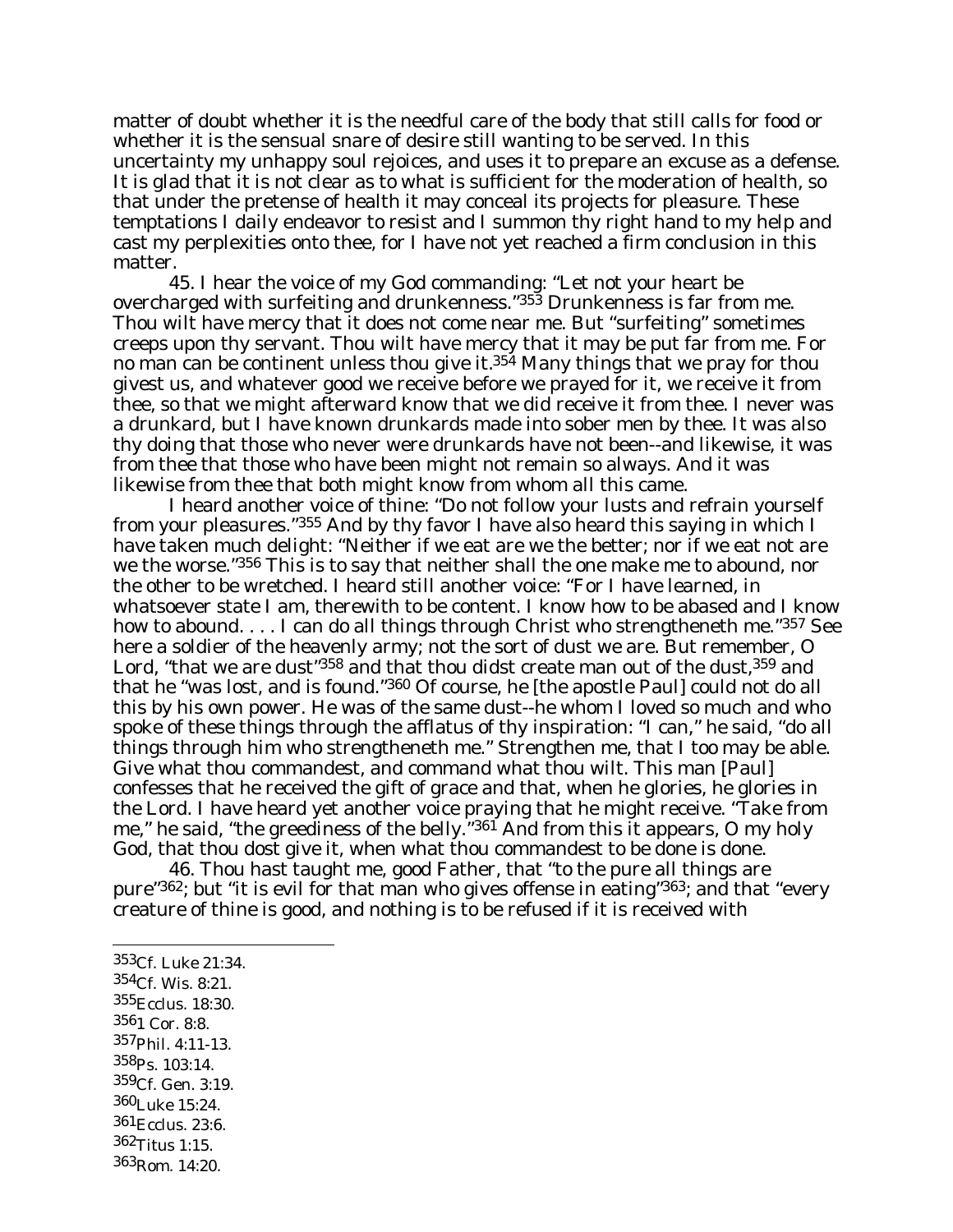thanksgiving"364; and that "meat does not commend us to God"365; and that "no man should judge us in meat or in drink."366 "Let not him who eats despise him who eats not, and let him that does not eat judge not him who does eat."367 These things I have learned, thanks and praise be to thee, O my God and Master, who knockest at my ears and enlightenest my heart. Deliver me from all temptation!

It is not the uncleanness of meat that I fear, but the uncleanness of an incontinent appetite. I know that permission was granted Noah to eat every kind of flesh that was good for food; that Elijah was fed with flesh; that John, blessed with a wonderful abstinence, was not polluted by the living creatures (that is, the locusts) on which he fed. And I also know that Esau was deceived by his hungering after lentils and that David blamed himself for desiring water, and that our King was tempted not by flesh but by bread. And, thus, the people in the wilderness truly deserved their reproof, not because they desired meat, but because in their desire for food they murmured against the Lord.

47. Set down, then, in the midst of these temptations, I strive daily against my appetite for food and drink. For it is not the kind of appetite I am able to deal with by cutting it off once for all, and thereafter not touching it, as I was able to do with fornication. The bridle of the throat, therefore, must be held in the mean between slackness and tightness. And who, O Lord, is he who is not in some degree carried away beyond the bounds of necessity? Whoever he is, he is great; let him magnify thy name. But I am not such a one, "for I am a sinful man."368 Yet I too magnify thy name, for he who hath "overcome the world"369 intercedeth with thee for my sins, numbering me among the weak members of his body; for thy eyes did see what was imperfect in him, and in thy book all shall be written down.<sup>370</sup>

## CHAPTER XXXII

48. I am not much troubled by the allurement of odors. When they are absent, I do not seek them; when they are present, I do not refuse them; and I am always prepared to go without them. At any rate, I appear thus to myself; it is quite possible that I am deceived. For there is a lamentable darkness in which my capabilities are concealed, so that when my mind inquires into itself concerning its own powers, it does not readily venture to believe itself, because what already is in it is largely concealed unless experience brings it to light. Thus no man ought to feel secure in this life, the whole of which is called an ordeal, ordered so that the man who could be made better from having been worse may not also from having been better become worse. Our sole hope, our sole confidence, our only assured promise, is thy mercy.

#### CHAPTER XXXIII

49. The delights of the ear drew and held me much more powerfully, but thou didst unbind and liberate me. In those melodies which thy words inspire when sung with a sweet and trained voice, I still find repose; yet not so as to cling to them, but

1 Tim. 4:4. 1 Cor. 8:8. Cf. Col. 2:16. Rom. 14:3. 368Luke 5:8. John 16:33. Cf. Ps. 139:16.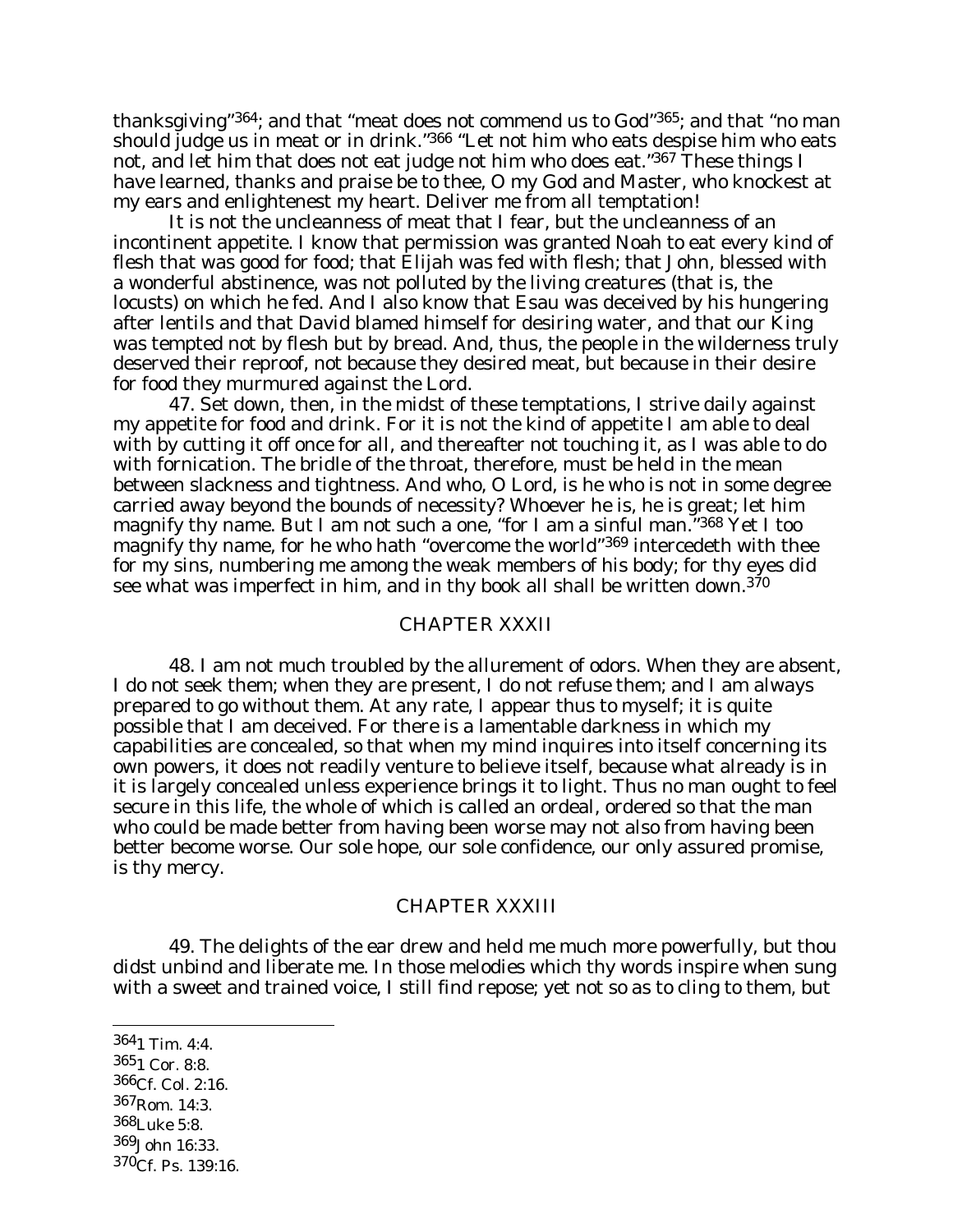always so as to be able to free myself as I wish. But it is because of the words which are their life that they gain entry into me and strive for a place of proper honor in my heart; and I can hardly assign them a fitting one. Sometimes, I seem to myself to give them more respect than is fitting, when I see that our minds are more devoutly and earnestly inflamed in piety by the holy words when they are sung than when they are not. And I recognize that all the diverse affections of our spirits have their appropriate measures in the voice and song, to which they are stimulated by I know not what secret correlation. But the pleasures of my flesh--to which the mind ought never to be surrendered nor by them enervated--often beguile me while physical sense does not attend on reason, to follow her patiently, but having once gained entry to help the reason, it strives to run on before her and be her leader. Thus in these things I sin unknowingly, but I come to know it afterward.

50. On the other hand, when I avoid very earnestly this kind of deception, I err out of too great austerity. Sometimes I go to the point of wishing that all the melodies of the pleasant songs to which David's Psalter is adapted should be banished both from my ears and from those of the Church itself. In this mood, the safer way seemed to me the one I remember was once related to me concerning Athanasius, bishop of Alexandria, who required the readers of the psalm to use so slight an inflection of the voice that it was more like speaking than singing.

However, when I call to mind the tears I shed at the songs of thy Church at the outset of my recovered faith, and how even now I am moved, not by the singing but by what is sung (when they are sung with a clear and skillfully modulated voice), I then come to acknowledge the great utility of this custom. Thus I vacillate between dangerous pleasure and healthful exercise. I am inclined--though I pronounce no irrevocable opinion on the subject--to approve of the use of singing in the church, so that by the delights of the ear the weaker minds may be stimulated to a devotional mood.<sup>371</sup> Yet when it happens that I am more moved by the singing than by what is sung, I confess myself to have sinned wickedly, and then I would rather not have heard the singing. See now what a condition I am in! Weep with me, and weep for me, those of you who can so control your inward feelings that good results always come forth. As for you who do not act this way at all, such things do not concern you. But do thou, O Lord, my God, give ear; look and see, and have mercy upon me; and heal me--thou, in whose sight I am become an enigma to myself; this itself is my weakness.

## CHAPTER XXXIV

51. There remain the delights of these eyes of my flesh, about which I must make my confession in the hearing of the ears of thy temple, brotherly and pious ears. Thus I will finish the list of the temptations of carnal appetite which still assail me--groaning and desiring as I am to be clothed upon with my house from heaven.372

The eyes delight in fair and varied forms, and bright and pleasing colors. Let these not take possession of my soul! Rather let God possess it, he who didst make all these things very good indeed. He is still my good, and not these. The pleasures of sight affect me all the time I am awake. There is no rest from them given me, as there is from the voices of melody, which I can occasionally find in silence. For daylight, that queen of the colors, floods all that we look upon everywhere I go

<sup>371</sup>Cf. the evidence for Augustine's interest and proficiency in music in his essay *De musica*, written a decade earlier. 372Cf. 2 Cor. 5:2.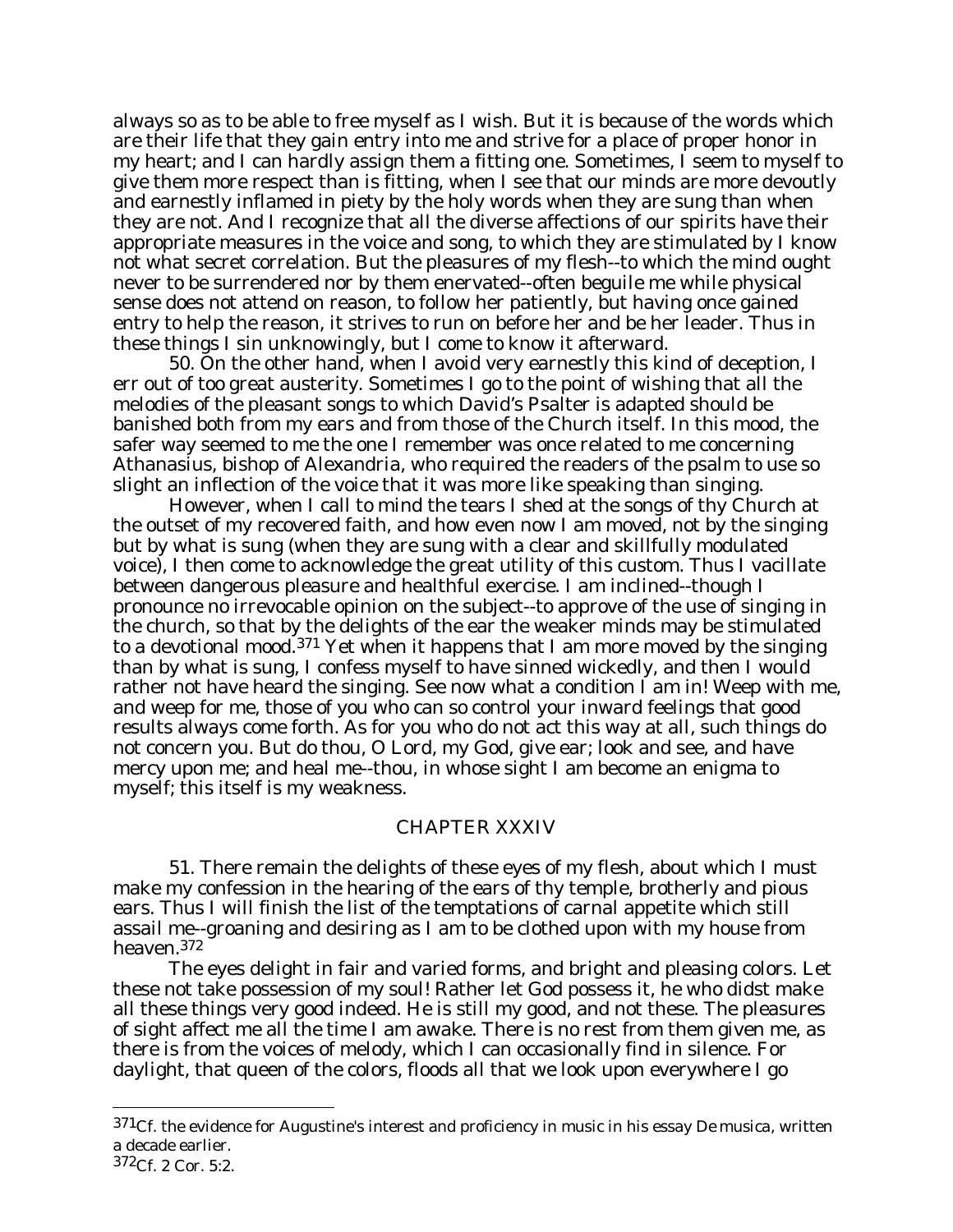during the day. It flits about me in manifold forms and soothes me even when I am busy about other things, not noticing it. And it presents itself so forcibly that if it is suddenly withdrawn it is looked for with longing, and if it is long absent the mind is saddened.

52. O Light, which Tobit saw even with his eyes closed in blindness, when he taught his son the way of life--and went before him himself in the steps of love and never went astray<sup>373</sup>; or that Light which Isaac saw when his fleshly "eyes were dim, so that he could not see"374 because of old age, and it was permitted him unknowingly to bless his sons, but in the blessing of them to know them; or that Light which Jacob saw, when he too, blind in old age yet with an enlightened heart, threw light on the nation of men yet to come--presignified in the persons of his own sons--and laid his hands mystically crossed upon his grandchildren by Joseph (not as their father, who saw them from without, but as though he were within them), and distinguished them aright $375$ : this is the true Light; it is one, and all are one who see and love it.

But that corporeal light, of which I was speaking, seasons the life of the world for her blind lovers with a tempting and fatal sweetness. Those who know how to praise thee for it, "O God, Creator of Us All," take it up in thy hymn,376 and are not taken over by it in their sleep. Such a man I desire to be. I resist the seductions of my eyes, lest my feet be entangled as I go forward in thy way; and I raise my invisible eyes to thee, that thou wouldst be pleased to "pluck my feet out of the net."377 Thou dost continually pluck them out, for they are easily ensnared. Thou ceasest not to pluck them out, but I constantly remain fast in the snares set all around me. However, thou who "keepest Israel shall neither slumber nor sleep."378

53. What numberless things there are: products of the various arts and manufactures in our clothes, shoes, vessels, and all such things; besides such things as pictures and statuary--and all these far beyond the necessary and moderate use of them or their significance for the life of piety--which men have added for the delight of the eye, copying the outward forms of the things they make; but inwardly forsaking Him by whom they were made and destroying what they themselves have been made to be!

And I, O my God and my Joy, I also raise a hymn to thee for all these things, and offer a sacrifice of praise to my Sanctifier, because those beautiful forms which pass through the medium of the human soul into the artist's hands come from that beauty which is above our minds, which my soul sighs for day and night. But the craftsmen and devotees of these outward beauties discover the norm by which they judge them from that higher beauty, but not the measure of their use. Still, even if they do not see it, it is there nevertheless, to guard them from wandering astray, and to keep their strength for thee, and not dissipate it in delights that pass into boredom. And for myself, though I can see and understand this, I am still entangled in my own course with such beauty, but thou wilt rescue me, O Lord, thou wilt rescue me, "for thy loving-kindness is before my eyes."379 For I am captivated in my weakness but thou in thy mercy dost rescue me: sometimes without my knowing it,

375Cf. Gen., ch. 48.

377Ps. 25:15.

379Ps. 26:3.

<sup>373</sup>Cf. Tobit, chs. 2 to 4.

<sup>374</sup>Gen. 27:1; cf. Augustine's *Sermon* IV, 20:21f.

<sup>376</sup>Again, Ambrose, *Deus, creator omnium*, an obvious favorite of Augustine's. See above, Bk. IX, Ch. XII, 32.

<sup>378</sup>Ps. 121:4.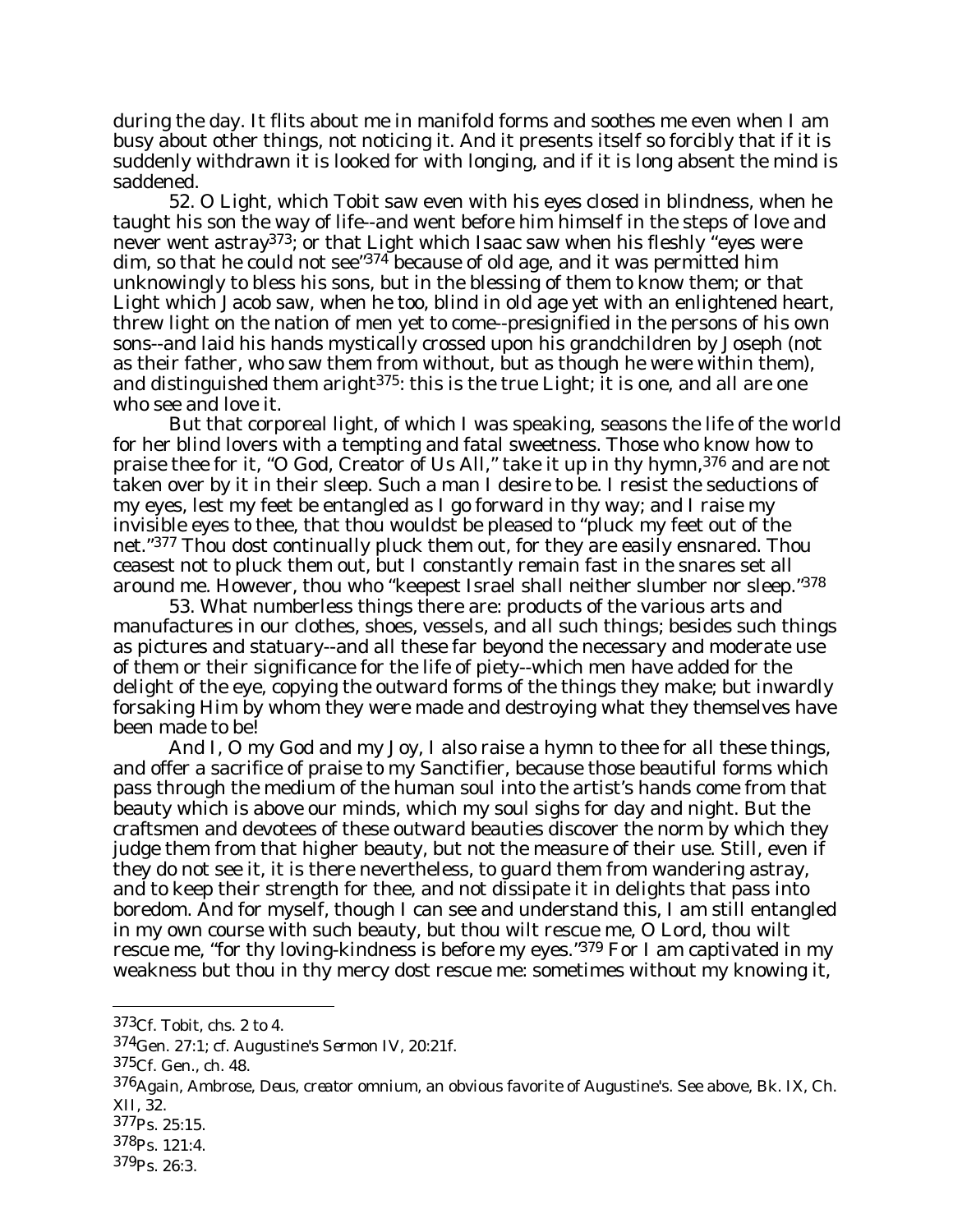because I had only lightly fallen; at other times, the rescue is painful because I was stuck fast.

## CHAPTER XXXV

54. Besides this there is yet another form of temptation still more complex in its peril. For in addition to the fleshly appetite which strives for the gratification of all senses and pleasures--in which its slaves perish because they separate themselves from thee--there is also a certain vain and curious longing in the soul, rooted in the same bodily senses, which is cloaked under the name of knowledge and learning; not having pleasure in the flesh, but striving for new experiences through the flesh. This longing--since its origin is our appetite for learning, and since the sight is the chief of our senses in the acquisition of knowledge--is called in the divine language "the lust of the eyes."<sup>380</sup> For seeing is a function of the eyes; yet we also use this word for the other senses as well, when we exercise them in the search for knowledge. We do not say, "Listen how it glows," "Smell how it glistens," "Taste how it shines," or "Feel how it flashes," since all of these are said to be *seen*. And we do not simply say, "See how it shines," which only the eyes can perceive; but we also say, "See how it sounds, see how it smells, see how it tastes, see how hard it is." Thus, as we said before, the whole round of sensory experience is called "the lust of the eyes" because the function of seeing, in which the eyes have the principal role, is applied by analogy to the other senses when they are seeking after any kind of knowledge.

55. From this, then, one can the more clearly distinguish whether it is pleasure or curiosity that is being pursued by the senses. For pleasure pursues objects that are beautiful, melodious, fragrant, savory, soft. But curiosity, seeking new experiences, will even seek out the contrary of these, not with the purpose of experiencing the discomfort that often accompanies them, but out of a passion for experimenting and knowledge.

For what pleasure is there in the sight of a lacerated corpse, which makes you shudder? And yet if there is one lying close by we flock to it, as if to be made sad and pale. People fear lest they should see such a thing even in sleep, just as they would if, when awake, someone compelled them to go and see it or if some rumor of its beauty had attracted them.

This is also the case with the other senses; it would be tedious to pursue a complete analysis of it. This malady of curiosity is the reason for all those strange sights exhibited in the theater. It is also the reason why we proceed to search out the secret powers of nature--those which have nothing to do with our destiny--which do not profit us to know about, and concerning which men desire to know only for the sake of knowing. And it is with this same motive of perverted curiosity for knowledge that we consult the magical arts. Even in religion itself, this prompting drives us to make trial of God when signs and wonders are eagerly asked of him- not desired for any saving end, but only to make trial of him.

56. In such a wilderness so vast, crammed with snares and dangers, behold how many of them I have lopped off and cast from my heart, as thou,  $\overline{O}$  God of my salvation, hast enabled me to do. And yet, when would I dare to say, since so many things of this sort still buzz around our daily lives--when would I dare to say that no such motive prompts my seeing or creates a vain curiosity in me? It is true that now the theaters never attract me, nor do I now care to inquire about the courses of the stars, and my soul has never sought answers from the departed spirits. All

<sup>380</sup>1 John 2:16.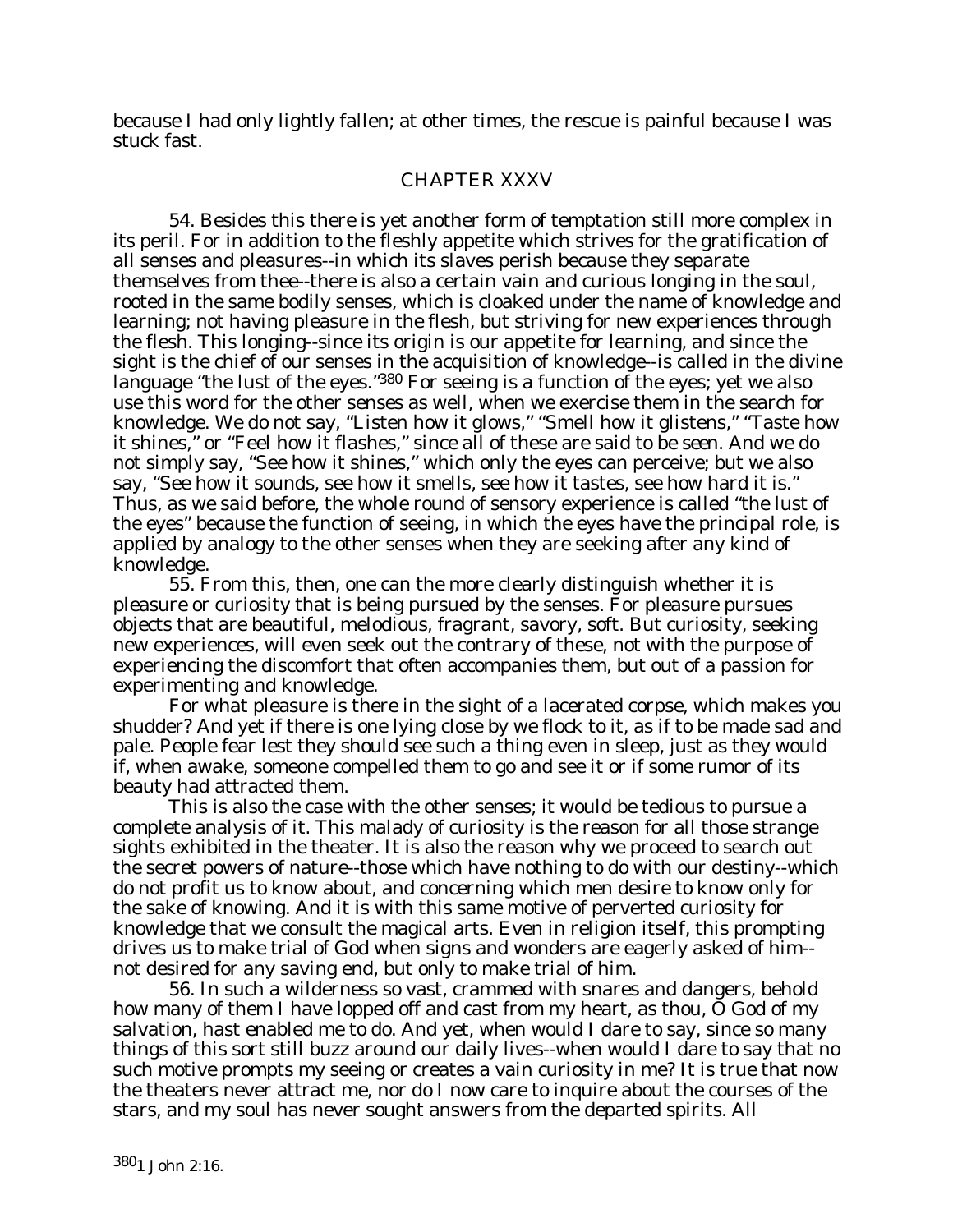sacrilegious oaths I abhor. And yet, O Lord my God, to whom I owe all humble and singlehearted service, with what subtle suggestion the enemy still influences me to require some sign from thee! But by our King, and by Jerusalem, our pure and chaste homeland, I beseech thee that where any consenting to such thoughts is now far from me, so may it always be farther and farther. And when I entreat thee for the salvation of any man, the end I aim at is something more than the entreating: let it be that as thou dost what thou wilt, thou dost also give me the grace willingly to follow thy lead.

57. Now, really, in how many of the most minute and trivial things my curiosity is still daily tempted, and who can keep the tally on how often I succumb? How often, when people are telling idle tales, we begin by tolerating them lest we should give offense to the sensitive; and then gradually we come to listen willingly! I do not nowadays go to the circus to see a dog chase a rabbit, but if by chance I pass such a race in the fields, it quite easily distracts me even from some serious thought and draws me after it--not that I turn aside with my horse, but with the inclination of my mind. And unless, by showing me my weakness, thou dost speedily warn me to rise above such a sight to thee by a deliberate act of thought--or else to despise the whole thing and pass it by--then I become absorbed in the sight, vain creature that I am.

How is it that when I am sitting at home a lizard catching flies, or a spider entangling them as they fly into her webs, oftentimes arrests me? Is the feeling of curiosity not the same just because these are such tiny creatures? From them I proceed to praise thee, the wonderful Creator and Disposer of all things; but it is not this that first attracts my attention. It is one thing to get up quickly and another thing not to fall--and of both such things my life is full and my only hope is in thy exceeding great mercy. For when this heart of ours is made the depot of such things and is overrun by the throng of these abounding vanities, then our prayers are often interrupted and disturbed by them. Even while we are in thy presence and direct the voice of our hearts to thy ears, such a great business as this is broken off by the inroads of I know not what idle thoughts.

## CHAPTER XXXVI

58. Shall we, then, also reckon this vain curiosity among the things that are to be but lightly esteemed? Shall anything restore us to hope except thy complete mercy since thou hast begun to change us? Thou knowest to what extent thou hast already changed me, for first of all thou didst heal me of the lust for vindicating myself, so that thou mightest then forgive all my remaining iniquities and heal all my diseases, and "redeem my life from corruption and crown me with lovingkindness and tender mercies, and satisfy my desires with good things."381 It was thou who didst restrain my pride with thy fear, and bowed my neck to thy "yoke."382 And now I bear the yoke and it is "light" to me, because thou didst promise it to be so, and hast made it to be so. And so in truth it was, though I knew it not when I feared to take it up.

59. But, O Lord--thou who alone reignest without pride, because thou alone art the true Lord, who hast no Lord--has this third kind of temptation left me, or can it leave me during this life: the desire to be feared and loved of men, with no other view than that  $\overline{I}$  may find in it a joy that is no joy? It is, rather, a wretched life and an unseemly ostentation. It is a special reason why we do not love thee, nor

 $381 \text{C}$ f. Ps. 103:3-5.

<sup>382</sup>Cf. Matt. 11:30.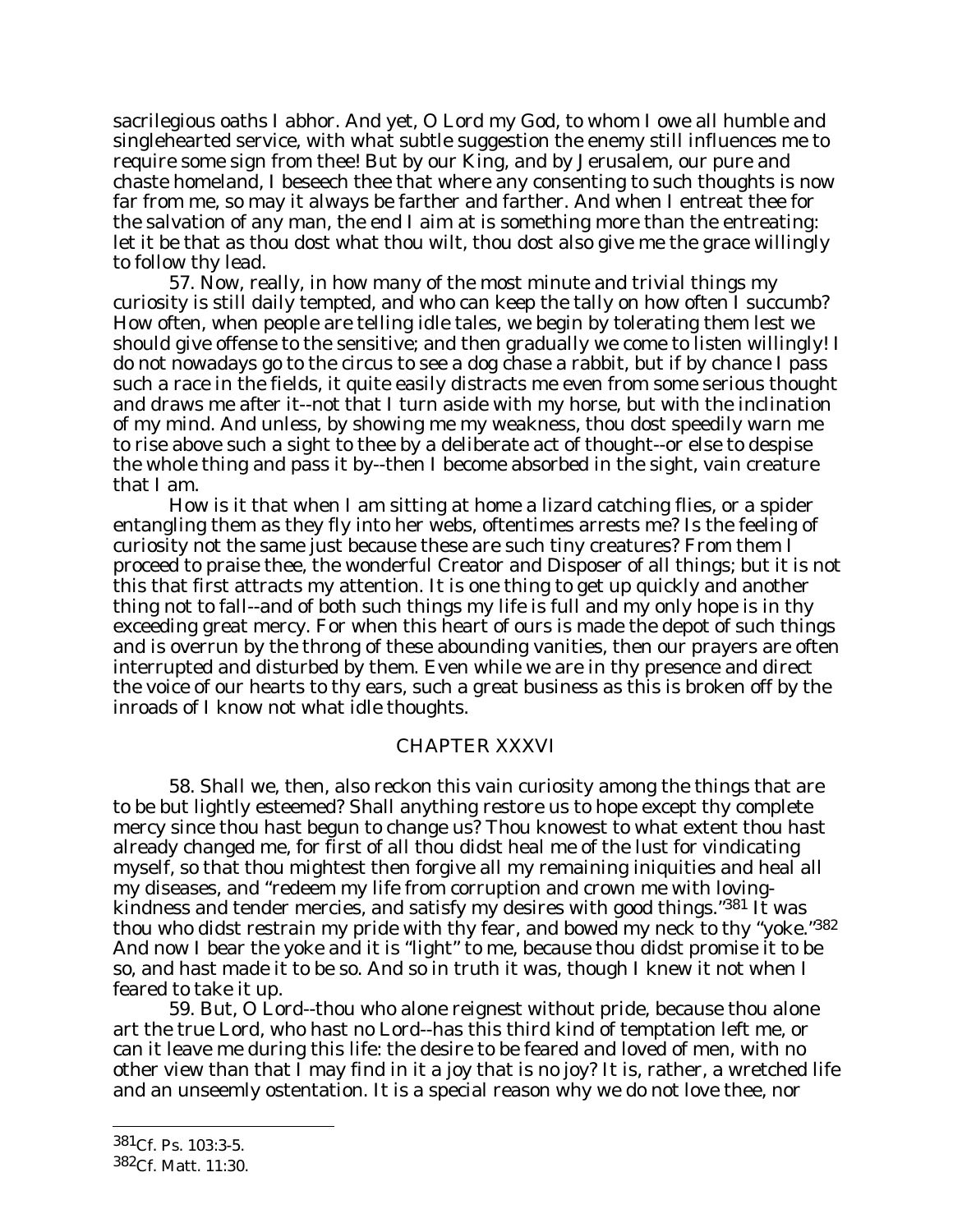devotedly fear thee. Therefore "thou resistest the proud but givest grace to the humble.<sup>"383</sup> Thou thunderest down on the ambitious designs of the world, and "the foundations of the hills" tremble.384

And yet certain offices in human society require the officeholder to be loved and feared of men, and through this the adversary of our true blessedness presses hard upon us, scattering everywhere his snares of "well done, well done"; so that while we are eagerly picking them up, we may be caught unawares and split off our joy from thy truth and fix it on the deceits of men. In this way we come to take pleasure in being loved and feared, not for thy sake but in thy stead. By such means as this, the adversary makes men like himself, that he may have them as his own, not in the harmony of love, but in the fellowship of punishment--the one who aspired to exalt his throne in the north,<sup>385</sup> that in the darkness and the cold men might have to serve him, mimicking thee in perverse and distorted ways.

But see, O Lord, we are thy little flock. Possess us, stretch thy wings above us, and let us take refuge under them. Be thou our glory; let us be loved for thy sake, and let thy word be feared in us. Those who desire to be commended by the men whom thou condemnest will not be defended by men when thou judgest, nor will they be delivered when thou dost condemn them. But when--not as a sinner is praised in the wicked desires of his soul nor when the unrighteous man is blessed in his unrighteousness--a man is praised for some gift that thou hast given him, and he is more gratified at the praise for himself than because he possesses the gift for which he is praised, such a one is praised while thou dost condemn him. In such a case the one who praised is truly better than the one who was praised. For the gift of God in man was pleasing to the one, while the other was better pleased with the gift of man than with the gift of God.

#### CHAPTER XXXVII

60. By these temptations we are daily tried, O Lord; we are tried unceasingly. Our daily "furnace" is the human tongue.<sup>386</sup> And also in this respect thou commandest us to be continent. Give what thou commandest and command what thou wilt. In this matter, thou knowest the groans of my heart and the rivers of my eyes, for I am not able to know for certain how far I am clean of this plague; and I stand in great fear of my "secret faults,"387 which thy eyes perceive, though mine do not. For in respect of the pleasures of my flesh and of idle curiosity, I see how far I have been able to hold my mind in check when I abstain from them either by voluntary act of the will or because they simply are not at hand; for then I can inquire of myself how much more or less frustrating it is to me not to have them. This is also true about riches, which are sought for in order that they may minister to one of these three "lusts," or two, or the whole complex of them. The mind is able to see clearly if, when it has them, it despises them so that they may be cast aside and it may prove itself.

But if we desire to test our power of doing without praise, must we then live wickedly or lead a life so atrocious and abandoned that everyone who knows us will detest us? What greater madness than this can be either said or conceived? And yet if praise, both by custom and right, is the companion of a good life and of good

<sup>383</sup>1 Peter 5:5.

<sup>384</sup>Cf. Ps. 18:7, 13.

<sup>385</sup>Cf. Isa. 14:12-14.

<sup>386</sup>Cf. Prov. 27:21.

<sup>387</sup>Cf. Ps. 19:12.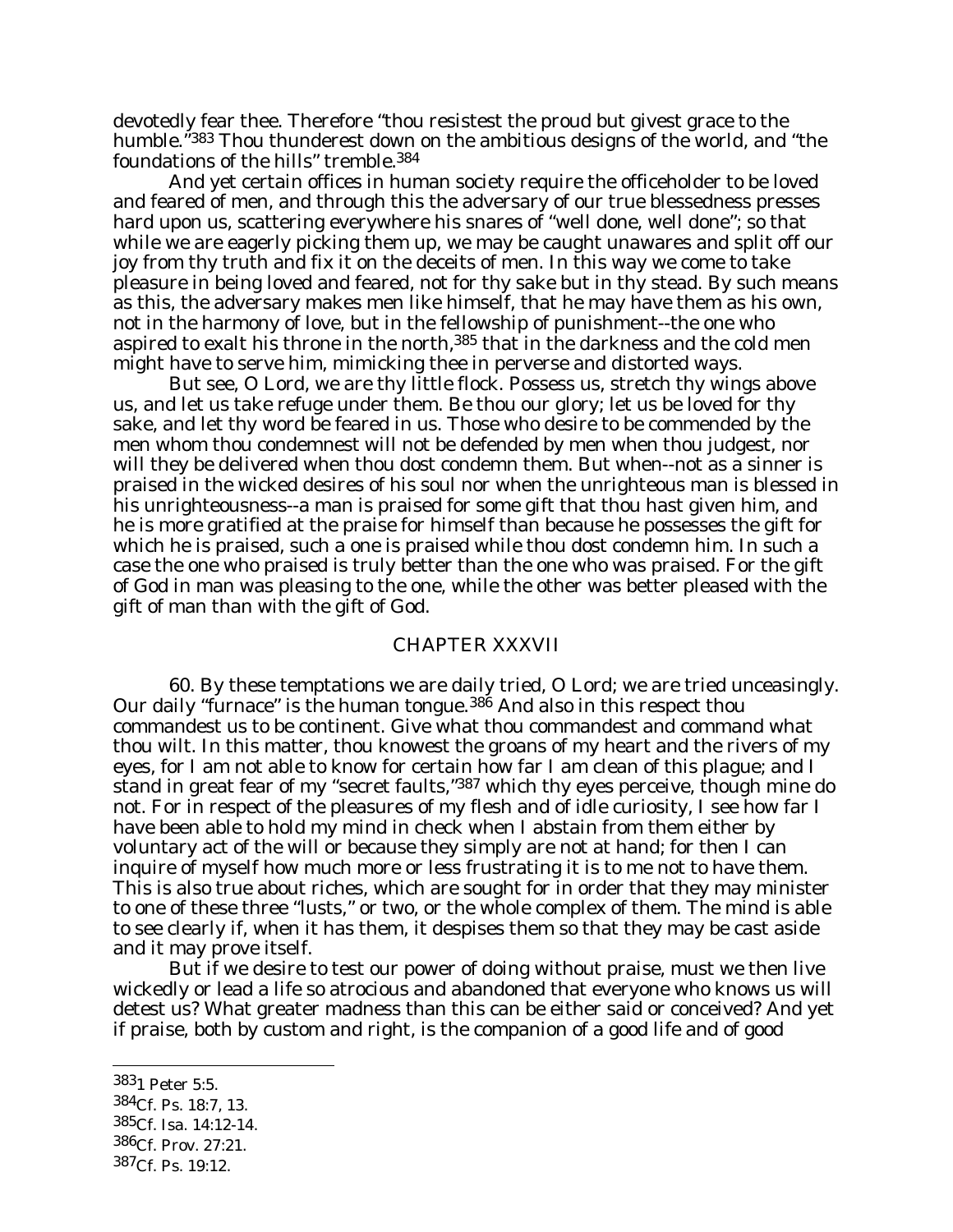works, we should as little forgo its companionship as the good life itself. But unless a thing is absent I do not know whether I should be contented or troubled at having to do without it.

61. What is it, then, that I am confessing to thee, O Lord, concerning this sort of temptation? What else, than that I am delighted with praise, but more with the truth itself than with praise. For if I were to have any choice whether, if I were mad or utterly in the wrong, I would prefer to be praised by all men or, if I were steadily and fully confident in the truth, would prefer to be blamed by all, I see which I should choose. Yet I wish I were unwilling that the approval of others should add anything to my joy for any good I have. Yet I admit that it does increase it; and, more than that, dispraise diminishes it. Then, when I am disturbed over this wretchedness of mine, an excuse presents itself to me, the value of which thou knowest, O God, for it renders me uncertain. For since it is not only continence that thou hast enjoined on us--that is, what things to hold back our love from--but righteousness as well--that is, what to bestow our love upon--and hast wished us to love not only thee, but also our neighbor, it often turns out that when I am gratified by intelligent praise I seem to myself to be gratified by the competence or insight of my neighbor; or, on the other hand, I am sorry for the defect in him when I hear him dispraise either what he does not understand or what is good. For I am sometimes grieved at the praise I get, either when those things that displease me in myself are praised in me, or when lesser and trifling goods are valued more highly than they should be. But, again, how do I know whether I feel this way because I am unwilling that he who praises me should differ from me concerning myself not because I am moved with any consideration for him, but because the good things that please me in myself are more pleasing to me when they also please another? For in a way, I am not praised when my judgment of myself is not praised, since either those things which are displeasing to me are praised, or those things which are less pleasing to me are more praised. Am I not, then, quite uncertain of myself in this respect?

62. Behold, O Truth, it is in thee that I see that I ought not to be moved at my own praises for my own sake, but for the sake of my neighbor's good. And whether this is actually my way, I truly do not know. On this score I know less of myself than thou dost. I beseech thee now, O my God, to reveal myself to me also, that I may confess to my brethren, who are to pray for me in those matters where I find myself weak.

Let me once again examine myself the more diligently. If, in my own praise, I am moved with concern for my neighbor, why am I less moved if some other man is unjustly dispraised than when it happens to me? Why am I more irritated at that reproach which is cast on me than at one which is, with equal injustice, cast upon another in my presence? Am I ignorant of this also? Or is it still true that I am deceiving myself, and do not keep the truth before thee in my heart and tongue? Put such madness far from me, O Lord, lest my mouth be to me "the oil of sinners, to anoint my head."388

## CHAPTER XXXVIII

63. "I am needy and poor."389 Still, I am better when in secret groanings I displease myself and seek thy mercy until what is lacking in me is renewed and made complete for that peace which the eye of the proud does not know. The reports that come from the mouth and from actions known to men have in them a most

<sup>388</sup>Cf. Ps. 141:5. 389Ps. 109:22.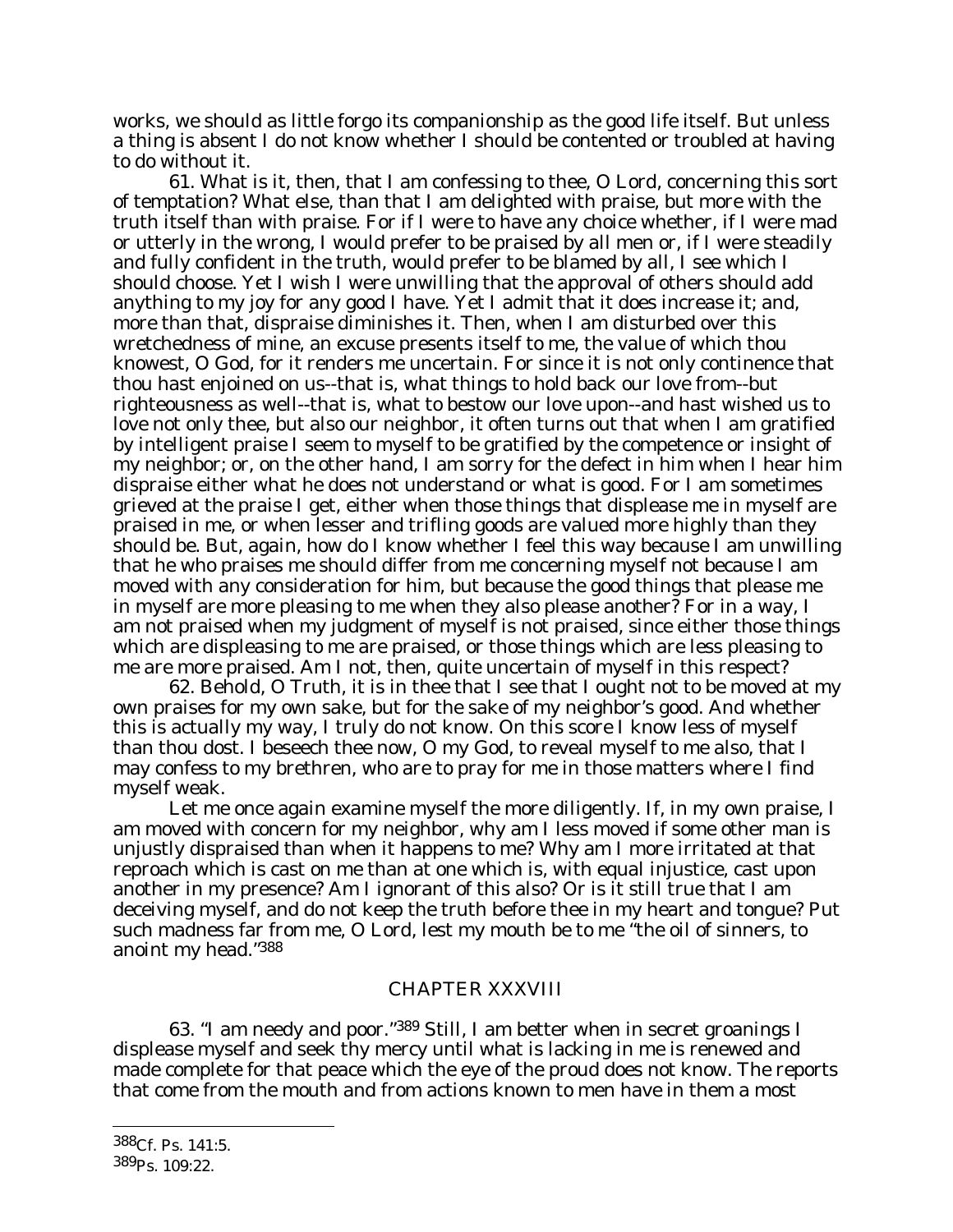perilous temptation to the love of praise. This love builds up a certain complacency in one's own excellency, and then goes around collecting solicited compliments. It tempts me, even when I inwardly reprove myself for it, and this precisely because it is reproved. For a man may often glory vainly in the very scorn of vainglory--and in this case it is not any longer the scorn of vainglory in which he glories, for he does not truly despise it when he inwardly glories in it.

#### CHAPTER XXXIX

64. Within us there is yet another evil arising from the same sort of temptation. By it they become empty who please themselves in themselves, although they do not please or displease or aim at pleasing others. But in pleasing themselves they displease thee very much, not merely taking pleasure in things that are not good as if they were good, but taking pleasure in thy good things as if they were their own; or even as if they were thine but still as if they had received them through their own merit; or even as if they had them through thy grace, still without this grace with their friends, but as if they envied that grace to others. In all these and similar perils and labors, thou perceivest the agitation of my heart, and I would rather feel my wounds being cured by thee than not inflicted by me on myself.

#### CHAPTER XL

65. Where hast thou not accompanied me, O Truth, teaching me both what to avoid and what to desire, when I have submitted to thee what I could understand about matters here below, and have sought thy counsel about them?

With my external senses I have viewed the world as I was able and have noticed the life which my body derives from me and from these senses of mine. From that stage I advanced inwardly into the recesses of my memory--the manifold chambers of my mind, marvelously full of unmeasured wealth. And I reflected on this and was afraid, and could understand none of these things without thee and found thee to be none of them. Nor did I myself discover these things--I who went over them all and labored to distinguish and to value everything according to its dignity, accepting some things upon the report of my senses and questioning about others which I thought to be related to my inner self, distinguishing and numbering the reporters themselves; and in that vast storehouse of my memory, investigating some things, depositing other things, taking out still others. Neither was I myself when I did this--that is, that ability of mine by which I did it--nor was it thou, for thou art that never-failing light from which I took counsel about them all; whether they were what they were, and what was their real value. In all this I heard thee teaching and commanding me. And this I often do--and this is a delight to me--and as far as I can get relief from my necessary duties, I resort to this kind of pleasure. But in all these things which I review when I consult thee, I still do not find a secure place for my soul save in thee, in whom my scattered members may be gathered together and nothing of me escape from thee. And sometimes thou introducest me to a most rare and inward feeling, an inexplicable sweetness. If this were to come to perfection in me I do not know to what point life might not then arrive. But still, by these wretched weights of mine, I relapse into these common things, and am sucked in by my old customs and am held. I sorrow much, yet I am still closely held. To this extent, then, the burden of habit presses us down. I can exist in this fashion but I do not wish to do so. In that other way I wish I were, but cannot be--in both ways I am wretched.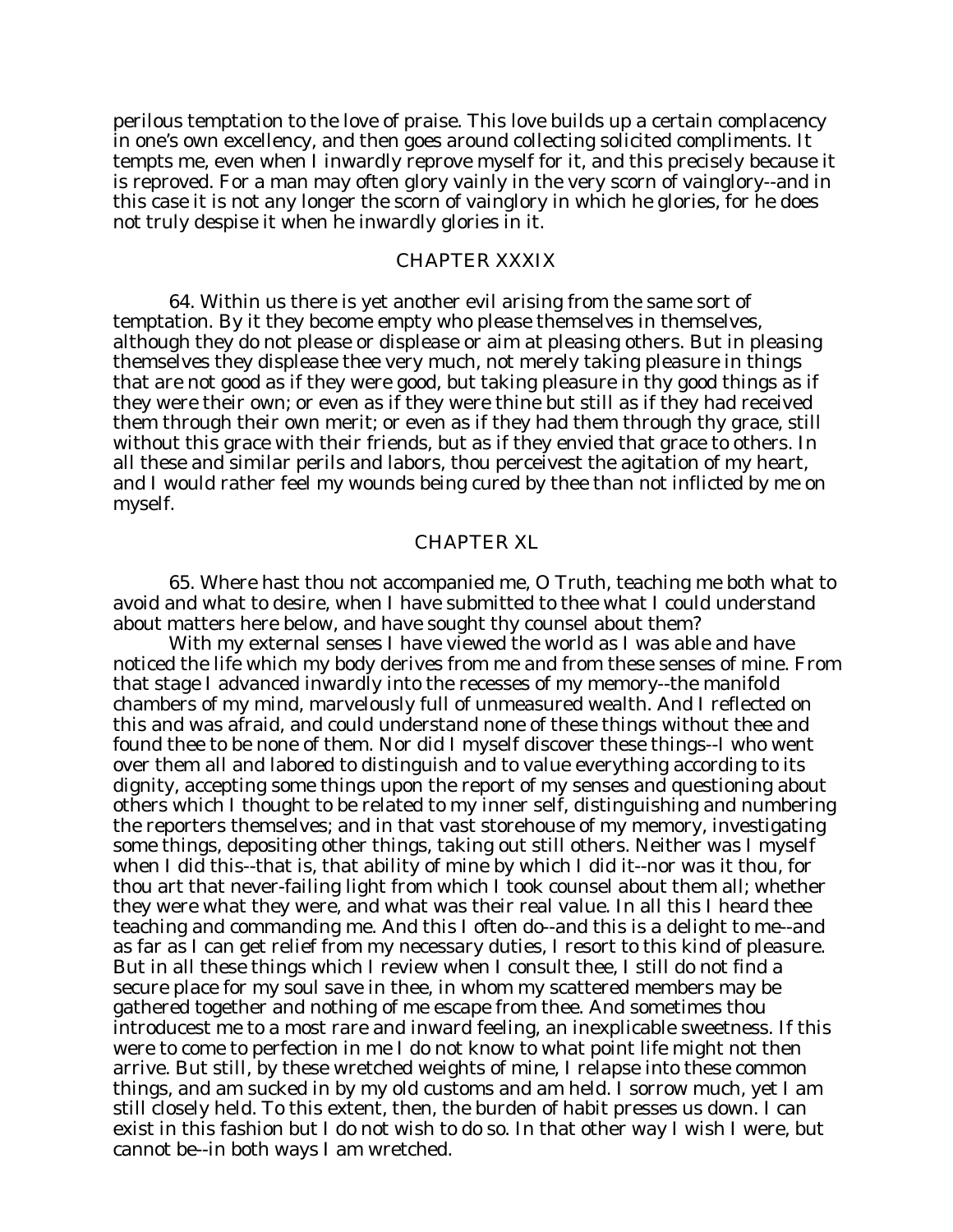#### CHAPTER XLI

66. And now I have thus considered the infirmities of my sins, under the headings of the three major "lusts," and I have called thy right hand to my aid. For with a wounded heart I have seen thy brightness, and having been beaten back I cried: "Who can attain to it? I am cut off from before thy eyes."390 Thou art the Truth, who presidest over all things, but I, because of my greed, did not wish to lose thee. But still, along with thee, I wished also to possess a lie--just as no one wishes to lie in such a way as to be ignorant of what is true. By this I lost thee, for thou wilt not condescend to be enjoyed along with a lie.

## CHAPTER XLII

67. Whom could I find to reconcile me to thee? Should I have approached the angels? What kind of prayer? What kind of rites? Many who were striving to return to thee and were not able of themselves have, I am told, tried this and have fallen into a longing for curious visions and deserved to be deceived. Being exalted, they sought thee in their pride of learning, and they thrust themselves forward rather than beating their breasts.391 And so by a likeness of heart, they drew to themselves the princes of the air,392 their conspirators and companions in pride, by whom they were deceived by the power of magic. Thus they sought a mediator by whom they might be cleansed, but there was none. For the mediator they sought was the devil, disguising himself as an angel of light.<sup>393</sup> And he allured their proud flesh the more because he had no fleshly body.

They were mortal and sinful, but thou, O Lord, to whom they arrogantly sought to be reconciled, art immortal and sinless. But a mediator between God and man ought to have something in him like God and something in him like man, lest in being like man he should be far from God, or if only like God he should be far from man, and so should not be a mediator. That deceitful mediator, then, by whom, by thy secret judgment, human pride deserves to be deceived, had one thing in common with man, that is, his sin. In another respect, he would seem to have something in common with God, for not being clothed with the mortality of the flesh, he could boast that he was immortal. But since "the wages of sin is death,"394 what he really has in common with men is that, together with them, he is condemned to death.

## CHAPTER XLIII

68. But the true Mediator, whom thou in thy secret mercy hast revealed to the humble, and hast sent to them so that through his example they also might learn the same humility--that "Mediator between God and man, the man Christ Jesus,"395 appeared between mortal sinners and the immortal Just One. He was mortal as men are mortal; he was righteous as God is righteous; and because the reward of righteousness is life and peace, he could, through his righteousness united with God, cancel the death of justified sinners, which he was willing to have in

<sup>390</sup>Ps. 31:22.

<sup>391</sup>Cf. the parable of the Pharisee and the Publican, Luke 18:9-14. 392Cf. Eph. 2:2. 3932 Cor. 11:14. 394Rom. 6:23.

<sup>395</sup>1 Tim. 2:5.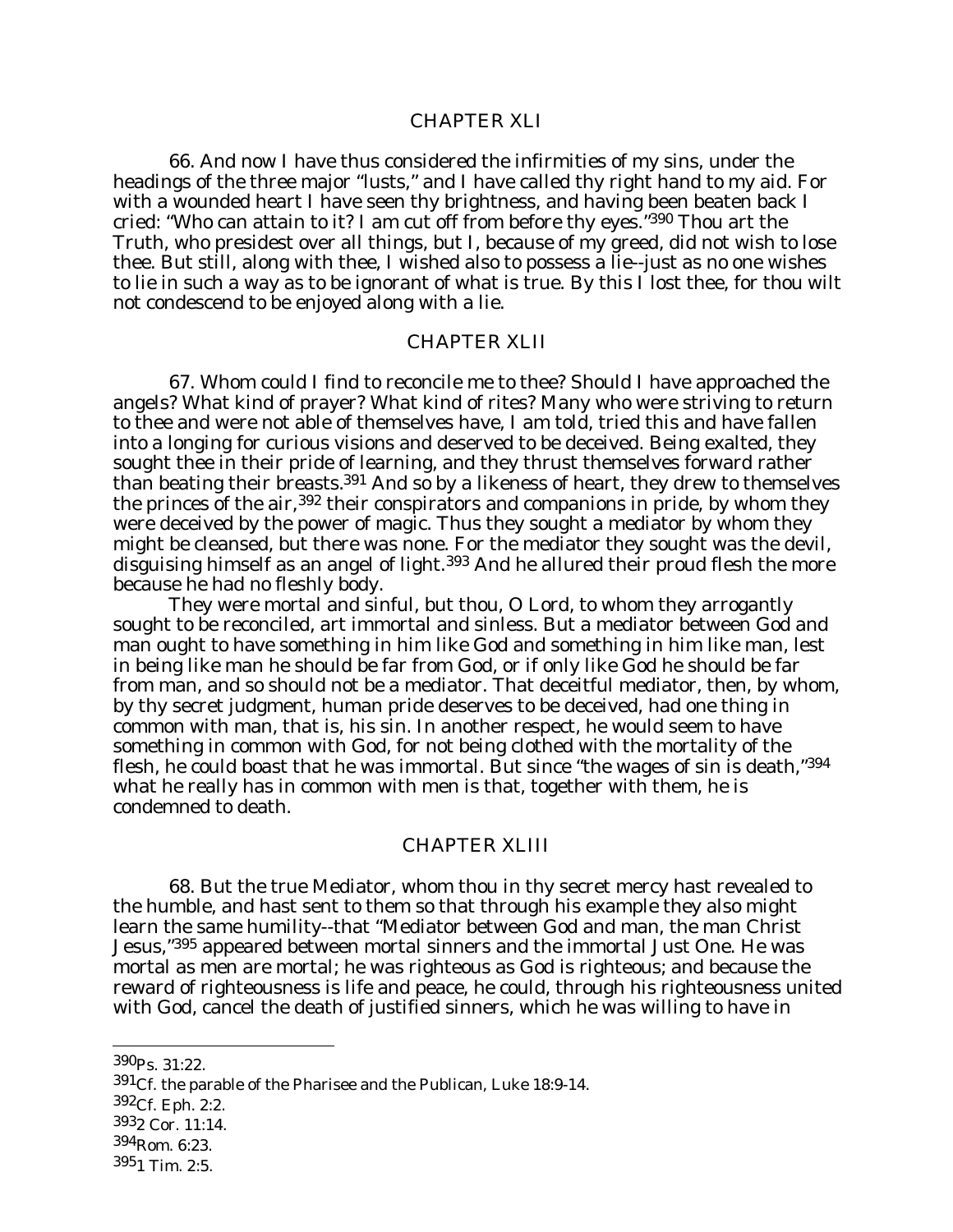common with them. Hence he was manifested to holy men of old, to the end that they might be saved through faith in his Passion to come, even as we through faith in his Passion which is past. As man he was Mediator, but as the Word he was not something in between the two; because he was equal to God, and God with God, and, with the Holy Spirit, one God.

69. How hast thou loved us, O good Father, who didst not spare thy only Son, but didst deliver him up for us wicked ones!<sup>396</sup> How hast thou loved us, for whom he who did not count it robbery to be equal with thee "became obedient unto death, even the death of the cross<sup>"397</sup>! He alone was "free among the dead."<sup>398</sup> He alone had power to lay down his life and power to take it up again, and for us he became to thee both Victor and Victim; and Victor because he was the Victim. For us, he was to thee both Priest and Sacrifice, and Priest because he was the Sacrifice. Out of slaves, he maketh us thy sons, because he was born of thee and did serve us. Rightly, then, is my hope fixed strongly on him, that thou wilt "heal all my diseases"399 through him, who sitteth at thy right hand and maketh intercession for us.400 Otherwise I should utterly despair. For my infirmities are many and great; indeed, they are very many and very great. But thy medicine is still greater. Otherwise, we might think that thy word was removed from union with man, and despair of ourselves, if it had not been that he was "made flesh and dwelt among  $\text{us}$ ."401

70. Terrified by my sins and the load of my misery, I had resolved in my heart and considered flight into the wilderness. But thou didst forbid me, and thou didst strengthen me, saying that "since Christ died for all, they who live should not henceforth live unto themselves, but unto him who died for them."402 Behold, O Lord, I cast all my care on thee, that I may live and "behold wondrous things out of thy law."403 Thou knowest my incompetence and my infirmities; teach me and heal me. Thy only Son--he "in whom are hid all the treasures of wisdom and knowledge"<sup>404</sup>--hath redeemed me with his blood. Let not the proud speak evil of me, because I keep my ransom before my mind, and eat and drink and share my food and drink. For, being poor, I desire to be satisfied from him, together with those who eat and are satisfied: "and they shall praise the Lord that seek Him."405

Cf. Rom. 8:32. Phil. 2:6-8. Cf. Ps. 88:5; see Ps. 87:6 (Vulgate). Ps. 103:3. Cf. Rom. 8:34. John 1:14. 2 Cor. 5:15. Ps. 119:18. 404Col. 2:3. Cf. Ps. 21:27 (Vulgate).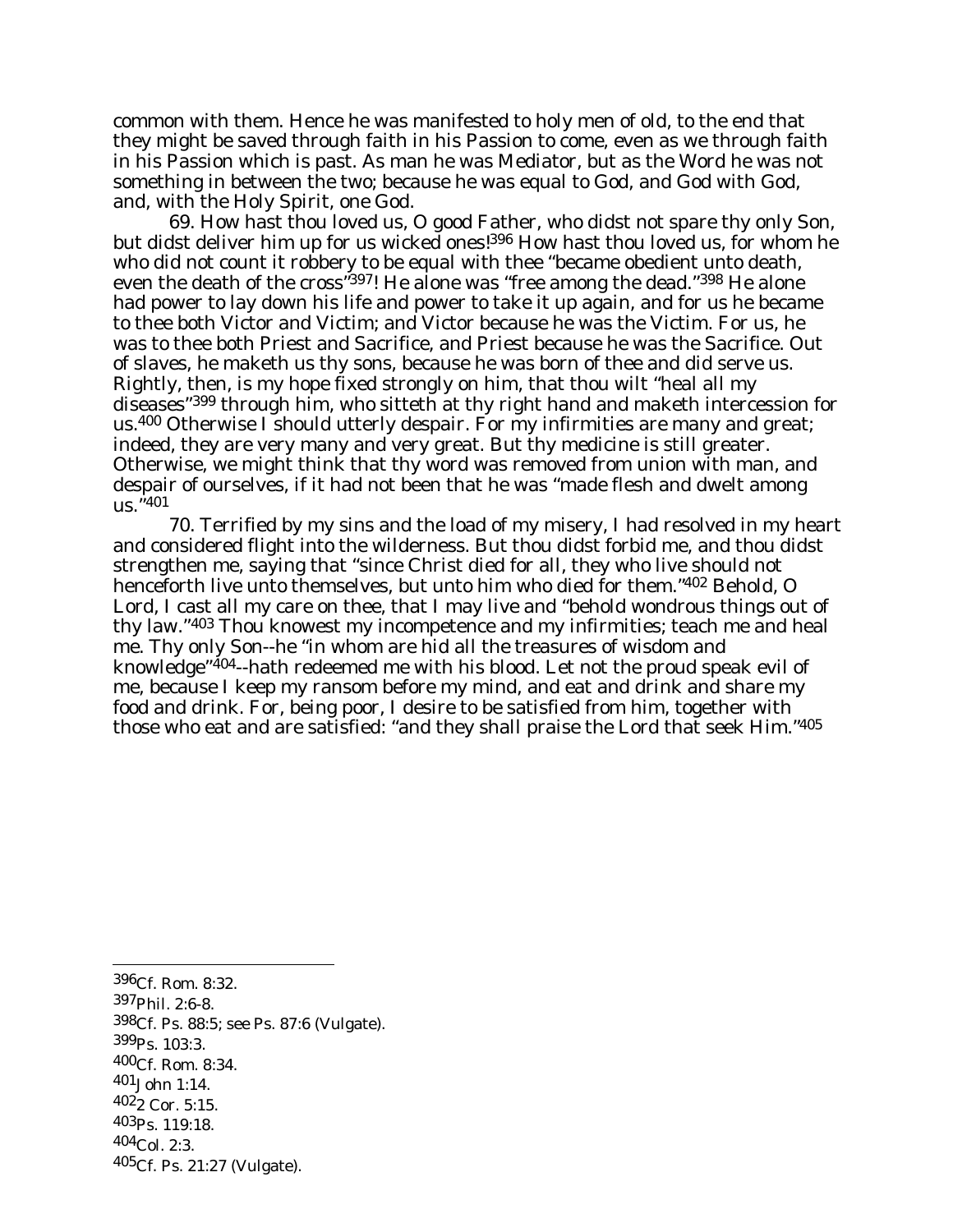## BOOK ELEVEN

*The eternal Creator and the Creation in time. Augustine ties together his memory of his past life, his present experience, and his ardent desire to comprehend the mystery of creation. This leads him to the questions of the mode and time of creation. He ponders the mode of creation and shows that it was* de nihilo *and involved no alteration in the being of God. He then considers the question of the beginning of the world and time and shows that time and creation are cotemporal. But what is time? To this Augustine devotes a brilliant analysis of the subjectivity of time and the relation of all temporal process to the abiding eternity of God. From this, he prepares to turn to a detailed interpretation of Gen.* 1:1, 2.

#### CHAPTER I

1. Is it possible, O Lord, that, since thou art in eternity, thou art ignorant of what I am saying to thee? Or, dost thou see in time an event at the time it occurs? If not, then why am I recounting such a tale of things to thee? Certainly not in order to acquaint thee with them through me; but, instead, that through them I may stir up my own love and the love of my readers toward thee, so that all may say, "Great is the Lord and greatly to be praised." I have said this before<sup>406</sup> and will say it again: "For love of thy love I do it." So also we pray--and yet Truth tells us, "Your Father knoweth what things you need before you ask him."407 Consequently, we lay bare our feelings before thee, that, through our confessing to thee our plight and thy mercies toward us, thou mayest go on to free us altogether, as thou hast already begun; and that we may cease to be wretched in ourselves and blessed in thee--since thou hast called us to be poor in spirit, meek, mourners, hungering and athirst for righteousness, merciful and pure in heart.<sup>408</sup> Thus I have told thee many things, as I could find ability and will to do so, since it was thy will in the first place that I should confess to thee, O Lord my God--for "Thou art good and thy mercy endureth forever."409

#### CHAPTER II

2. But how long would it take for the voice of my pen to tell enough of thy exhortations and of all thy terrors and comforts and leadings by which thou didst bring me to preach thy Word and to administer thy sacraments to thy people? And even if I could do this sufficiently, the drops of time<sup>410</sup> are very precious to me and I have for a long time been burning with the desire to meditate on thy law, and to confess in thy presence my knowledge and ignorance of it--from the first streaks of thy light in my mind and the remaining darkness, until my weakness shall be swallowed up in thy strength. And I do not wish to see those hours drained into anything else which I can find free from the necessary care of the body, the exercise

<sup>406</sup>In the very first sentence of *Confessions*, Bk. I, Ch. I. Here we have a basic and recurrent motif of the *Confessions* from beginning to end: the celebration and praise of the greatness and goodness of God--Creator and Redeemer. The repetition of it here connects this concluding section of the *Confessions*, Bks. XI-XIII, with the preceding part.

<sup>407</sup>Matt. 6:8.

<sup>408</sup>The "virtues" of the Beatitudes, the reward for which is blessedness; cf. Matt. 5:1-11. 409Ps. 118:1; cf. Ps. 136.

<sup>410</sup>An interesting symbol of time's ceaseless passage; the reference is to a water clock (*clepsydra*).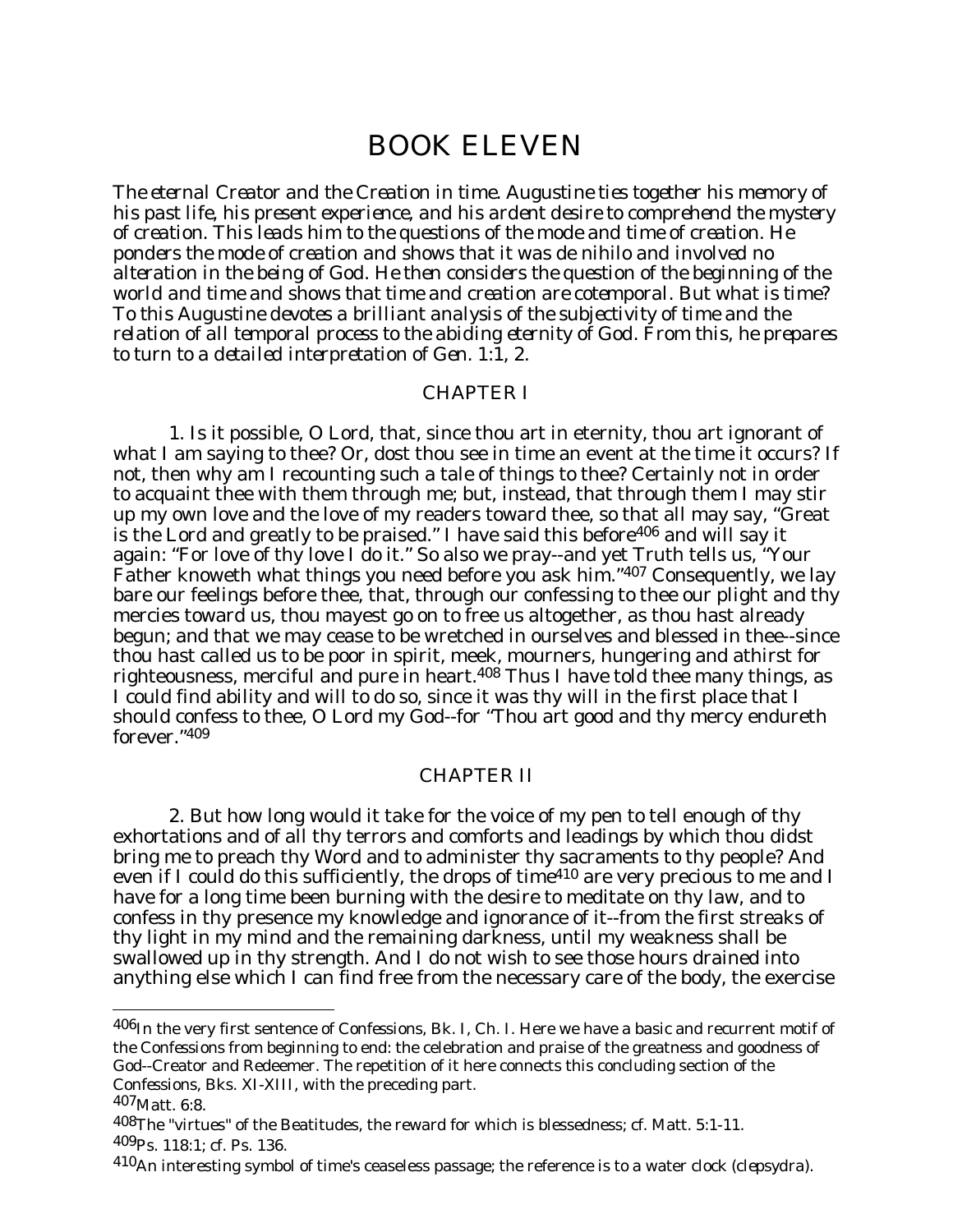of the mind, and the service we owe to our fellow men--and what we give even if we do not owe it.

3. O Lord my God, hear my prayer and let thy mercy attend my longing. It does not burn for itself alone but longs as well to serve the cause of fraternal love. Thou seest in my heart that this is so. Let me offer the service of my mind and my tongue--and give me what I may in turn offer back to thee. For "I am needy and poor"; thou art rich to all who call upon thee--thou who, in thy freedom from care, carest for us. Trim away from my lips, inwardly and outwardly, all rashness and lying. Let thy Scriptures be my chaste delight. Let me not be deceived in them, nor deceive others from them. O Lord, hear and pity! O Lord my God, light of the blind, strength of the weak--and also the light of those who see and the strength of the strong--hearken to my soul and hear it crying from the depths.411 Unless thy ears attend us even in the depths, where should we go? To whom should we cry?

"Thine is the day and the night is thine as well."412 At thy bidding the moments fly by. Grant me in them, then, an interval for my meditations on the hidden things of thy law, nor close the door of thy law against us who knock. Thou hast not willed that the deep secrets of all those pages should have been written in vain. Those forests are not without their stags which keep retired within them, ranging and walking and feeding, lying down and ruminating.413 Perfect me, O Lord, and reveal their secrets to me. Behold, thy voice is my joy; thy voice surpasses in abundance of delights. Give me what I love, for I do love it. And this too is thy gift. Abandon not thy gifts and despise not thy "grass" which thirsts for thee.414 Let me confess to thee everything that I shall have found in thy books and "let me hear the voice of thy praise."415 Let me drink from thee and "consider the wondrous things out of thy law"416--from the very beginning, when thou madest heaven and earth, and thenceforward to the everlasting reign of thy Holy City with thee.

4. O Lord, have mercy on me and hear my petition. For my prayer is not for earthly things, neither gold nor silver and precious stones, nor gorgeous apparel, nor honors and power, nor fleshly pleasures, nor of bodily necessities in this life of our pilgrimage: all of these things are "added" to those who seek thy Kingdom and thy righteousness.417

Observe, O God, from whence comes my desire. The unrighteous have told me of delights but not such as those in thy law, O Lord. Behold, this is the spring of my desire. See, O Father, look and see--and approve! Let it be pleasing in thy mercy's sight that I should find favor with thee--that the secret things of thy Word may be opened to me when I knock. I beg this of thee by our Lord Jesus Christ, thy Son, the Man of thy right hand, the Son of Man; whom thou madest strong for thy purpose as Mediator between thee and us; through whom thou didst seek us when we were not seeking thee, but didst seek us so that we might seek thee; thy Word, through whom thou madest all things, and me among them; thy only Son, through whom thou hast called thy faithful people to adoption, and me among them. I beseech it of thee through him who sitteth at thy right hand and maketh intercession for us, "in whom are hid all treasures of wisdom and knowledge."418 It is he I seek in thy books.

<sup>411</sup>Cf. Ps. 130:1, *De profundis*.

<sup>412</sup>Ps. 74:16.

<sup>413</sup>This metaphor is probably from Ps. 29:9.

<sup>414</sup>A repetition of the metaphor above, Bk. IX, Ch. VII, 16.

<sup>415</sup>Ps. 26:7.

<sup>416</sup>Ps. 119:18.

<sup>417</sup>Cf. Matt. 6:33.

<sup>418</sup>Col. 2:3.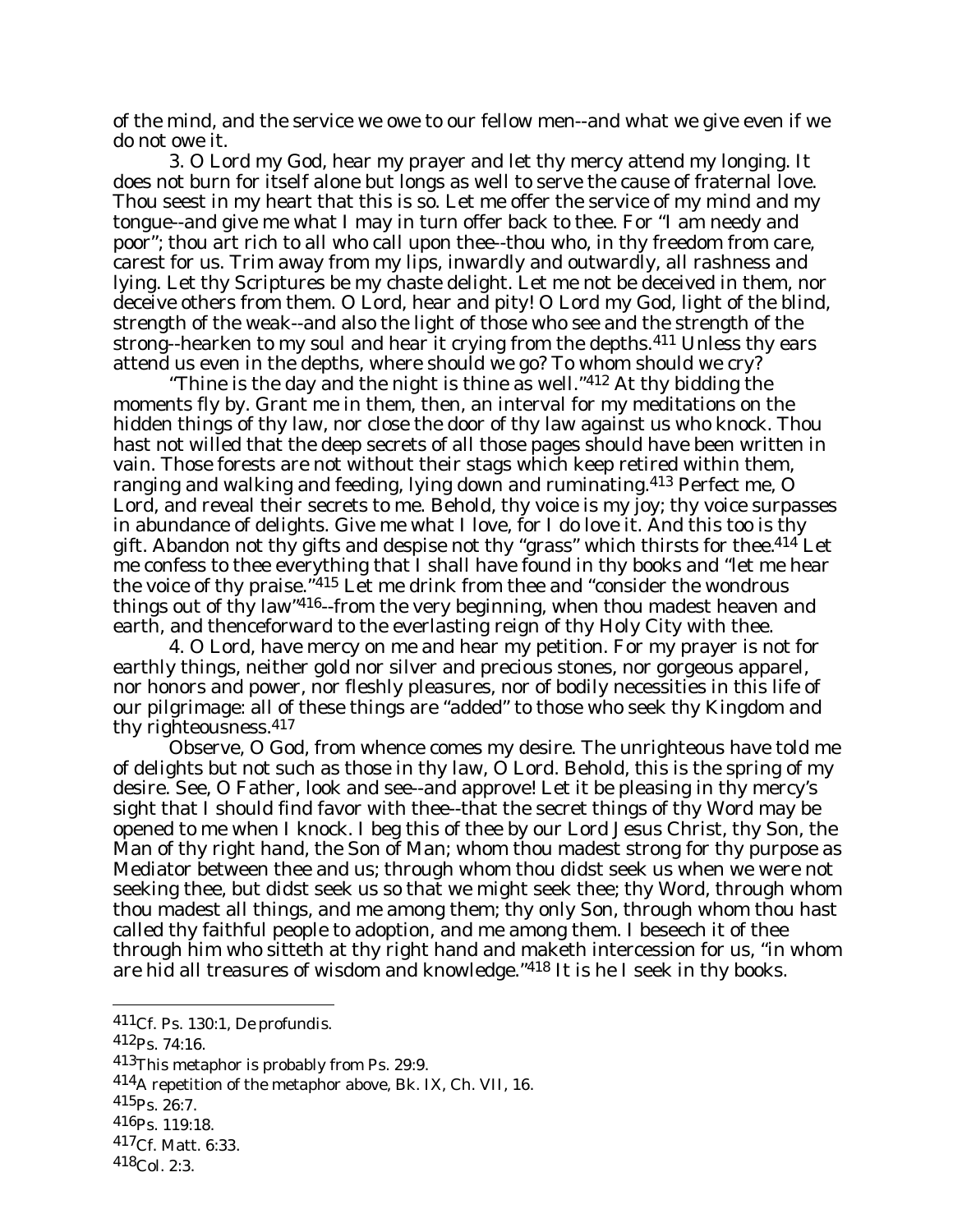Moses wrote of him. He tells us so himself; the Truth tells us so.

#### CHAPTER III

5. Let me hear and understand how in the beginning thou madest heaven and earth.<sup>419</sup> Moses wrote of this; he wrote and passed on--moving from thee to thee-and he is now no longer before me. If he were, I would lay hold on him and ask him and entreat him solemnly that in thy name he would open out these things to me, and I would lend my bodily ears to the sounds that came forth out of his mouth. If, however, he spoke in the Hebrew language, the sounds would beat on my senses in vain, and nothing would touch my mind; but if he spoke in Latin, I would understand what he said. But how should I then know whether what he said was true? If I knew even this much, would it be that I knew it from him? Indeed, within me, deep inside the chambers of my thought, Truth itself--neither Hebrew, nor Greek, nor Latin, nor barbarian, without any organs of voice and tongue, without the sound of syllables--would say, "He speaks the truth," and I should be assured by this. Then I would confidently say to that man of thine, "You speak the truth."420 However, since I cannot inquire of Moses, I beseech thee, O Truth, from whose fullness he spoke truth; I beseech thee, my God, forgive my sins, and as thou gavest thy servant the gift to speak these things, grant me also the gift to understand them.

#### CHAPTER IV

6. Look around; there are the heaven and the earth. They cry aloud that they were made, for they change and vary. Whatever there is that has not been made, and yet has being, has nothing in it that was not there before. This having something not already existent is what it means to be changed and varied. Heaven and earth thus speak plainly that they did not make themselves: "We are, because we have been made; we did not exist before we came to be so that we could have made ourselves!" And the voice with which they speak is simply their visible presence. It was thou, O Lord, who madest these things. Thou art beautiful; thus they are beautiful. Thou art good, thus they are good. Thou art; thus they are. But they are not as beautiful, nor as good, nor as truly real as thou their Creator art. Compared with thee, they are neither beautiful nor good, nor do they even exist. These things we know, thanks be to thee. Yet our knowledge is ignorance when it is compared with thy knowledge.

#### CHAPTER V

7. But *how* didst thou make the heaven and the earth, and what was the tool of such a mighty work as thine? For it was not like a human worker fashioning body from body, according to the fancy of his mind, able somehow or other to impose on it a form which the mind perceived in itself by its inner eye (yet how should even he be able to do this, if thou hadst not made that mind?). He imposes the form on

<sup>419</sup> Augustine was profoundly stirred, in mind and heart, by the great mystery of creation and the Scriptural testimony about it. In addition to this long and involved analysis of time and creation which follows here, he returned to the story in Genesis repeatedly: e.g., *De Genesi contra Manicheos*; *De Genesi ad litteram*, *liber imperfectus* (both written *before* the *Confessions*); *De Genesi ad litteram*, *libri* XII and *De civitate Dei*, XI-XII (both written *after* the *Confessions*).

<sup>420</sup>The final test of truth, for Augustine, is self-evidence and the final source of truth is the indwelling Logos.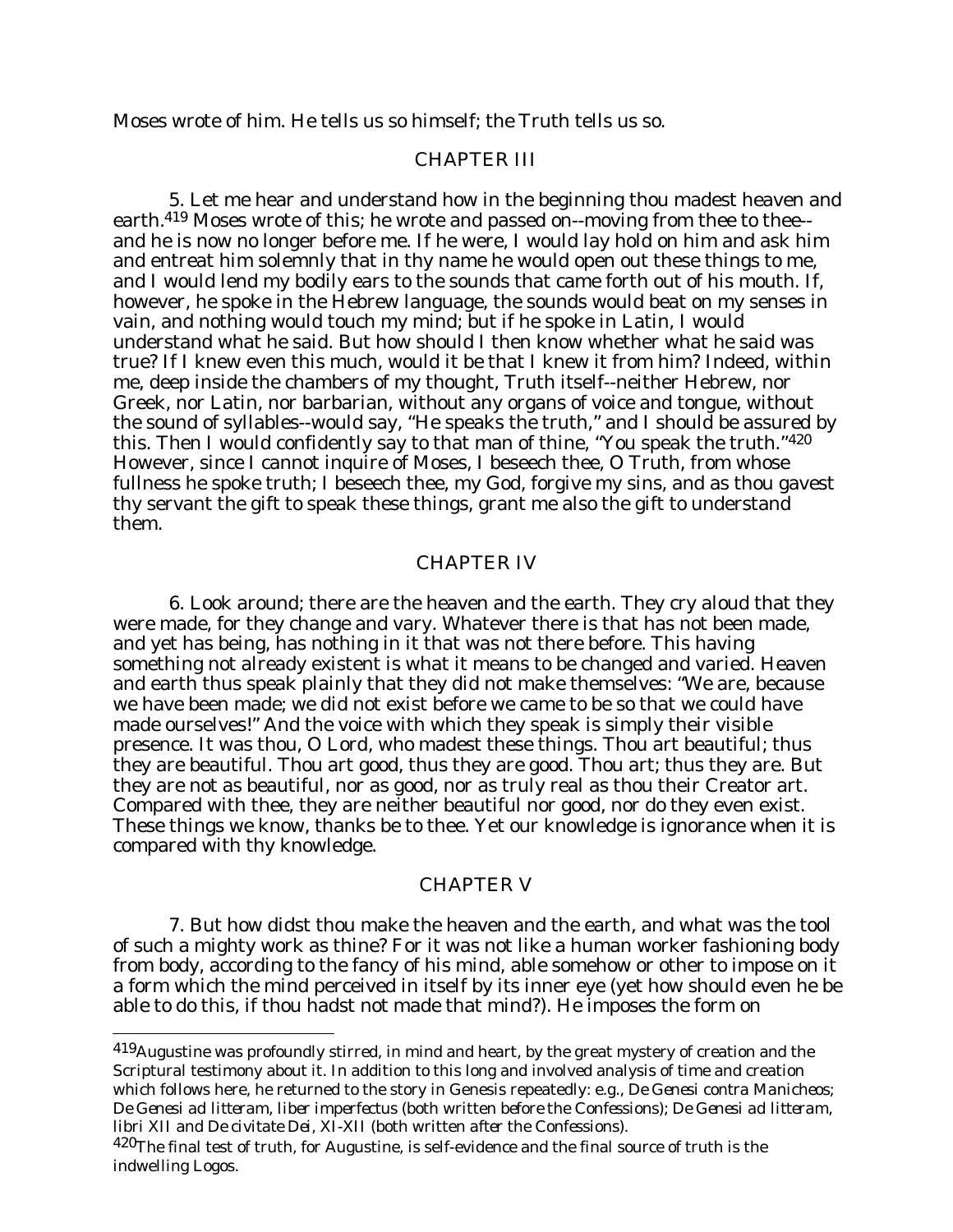something already existing and having some sort of being, such as clay, or stone or wood or gold or such like (and where would these things come from if thou hadst not furnished them?). For thou madest his body for the artisan, and thou madest the mind which directs the limbs; thou madest the matter from which he makes anything; thou didst create the capacity by which he understands his art and sees within his mind what he may do with the things before him; thou gavest him his bodily sense by which, as if he had an interpreter, he may communicate from mind to matter what he proposes to do and report back to his mind what has been done, that the mind may consult with the Truth which presideth over it as to whether what is done is well done.

All these things praise thee, the Creator of them all. But how didst thou make them? How, O God, didst thou make the heaven and earth? For truly, neither in heaven nor on earth didst thou make heaven and earth--nor in the air nor in the waters, since all of these also belong to the heaven and the earth. Nowhere in the whole world didst thou make the whole world, because there was no place where it could be made before it was made. And thou didst not hold anything in thy hand from which to fashion the heaven and the earth, <sup>421</sup> for where couldst thou have gotten what thou hadst not made in order to make something with it? Is there, indeed, anything at all except because thou art? Thus thou didst speak and they were made,422 and by thy Word thou didst make them all.

#### CHAPTER VI

8. But how didst thou speak? Was it in the same manner in which the voice came from the cloud saying, "This is my beloved Son"423? For that voice sounded forth and died away; it began and ended. The syllables sounded and passed away, the second after the first, the third after the second, and thence in order, till the very last after all the rest; and silence after the last. From this it is clear and plain that it was the action of a creature, itself in time, which sounded that voice, obeying thy eternal will. And what these words were which were formed at that time the outer ear conveyed to the conscious mind, whose inner ear lay attentively open to thy eternal Word. But it compared those words which sounded in time with thy eternal word sounding in silence and said: "This is different; quite different! These words are far below me; they are not even real, for they fly away and pass, but the Word of my God remains above me forever." If, then, in words that sound and fade away thou didst say that heaven and earth should be made, and thus *madest* heaven and earth, then there was already some kind of corporeal creature *before* heaven and earth by whose motions in time that voice might have had its occurrence in time. But there was nothing corporeal before the heaven and the earth; or if there was, then it is certain that already, without a time-bound voice, thou hadst created whatever it was out of which thou didst make the time-bound voice by which thou didst say, "Let the heaven and the earth be made!" For whatever it was out of which such a voice was made simply did not exist at all until it was made by thee. Was it decreed by thy Word that a body might be made from which such words might come?

<sup>421</sup>Cf. the notion of creation in Plato's *Timaeus* (29D-30C; 48E-50C), in which the Demiurgos (craftsman) fashions the universe from pre-existent matter (end ) and imposes as much form as the Receptacle will receive. The notion of the world fashioned from pre-existent matter of some sort was a universal idea in Greco-Roman cosmology.

<sup>422</sup>Cf. Ps. 33:9.

<sup>423</sup>Matt. 3:17.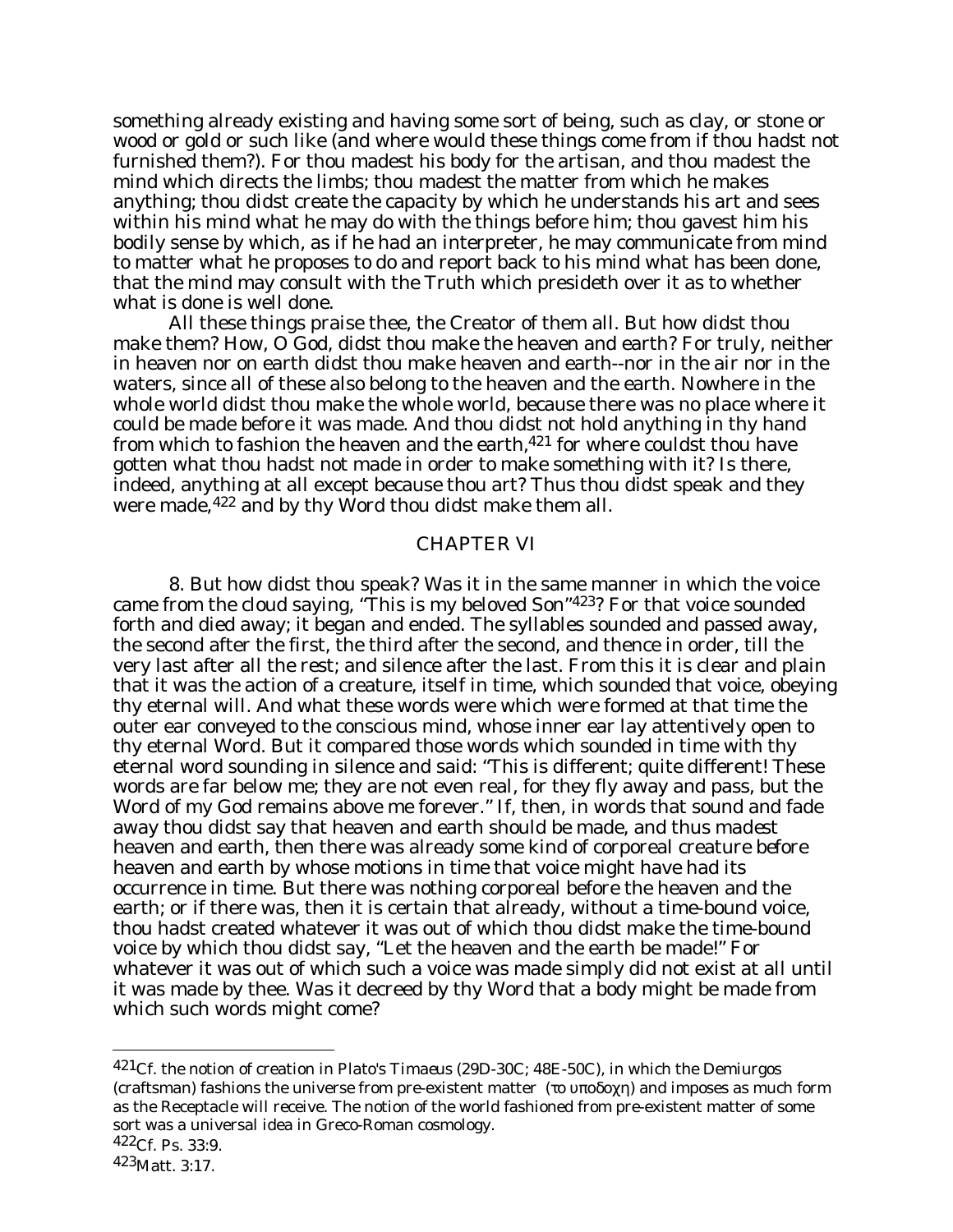#### CHAPTER VII

9. Thou dost call us, then, to understand the Word--the God who is God with thee--which is spoken eternally and by which all things are spoken eternally. For what was first spoken was not finished, and then something else spoken until the whole series was spoken; but all things, at the same time and forever. For, otherwise, we should have time and change and not a true eternity, nor a true immortality.

This I know, O my God, and I give thanks. I know, I confess to thee, O Lord, and whoever is not ungrateful for certain truths knows and blesses thee along with me. We know, O Lord, this much we know: that in the same proportion as anything is not what it was, and is what it was not, in that very same proportion it passes away or comes to be. But there is nothing in thy Word that passes away or returns to its place; for it is truly immortal and eternal. And, therefore, unto the Word coeternal with thee, at the same time and always thou sayest all that thou sayest. And whatever thou sayest shall be made is made, and thou makest nothing otherwise than by speaking. Still, not all the things that thou dost make by speaking are made at the same time and always.

#### CHAPTER VIII

10. Why is this, I ask of thee, O Lord my God? I see it after a fashion, but I do not know how to express it, unless I say that everything that begins to be and then ceases to be begins and ceases when it is known in thy eternal Reason that it ought to begin or cease--in thy eternal Reason where nothing begins or ceases. And this is thy Word, which is also "the Beginning," because it also speaks to us.424 Thus, in the gospel, he spoke through the flesh; and this sounded in the outward ears of men so that it might be believed and sought for within, and so that it might be found in the eternal Truth, in which the good and only Master teacheth all his disciples.425 There, O Lord, I hear thy voice, the voice of one speaking to me, since he who teacheth us speaketh to us. But he that doth not teach us doth not really speak to us even when he speaketh. Yet who is it that teacheth us unless it be the Truth immutable? For even when we are instructed by means of the mutable creation, we are thereby led to the Truth immutable. There we learn truly as we stand and hear him, and we rejoice greatly "because of the bridegroom's voice,"<sup>426</sup> restoring us to the source whence our being comes. And therefore, unless the Beginning remained immutable, there would then not be a place to which we might return when we had wandered away. But when we return from error, it is through our gaining knowledge that we return. In order for us to gain knowledge he teacheth us, since he is the Beginning, and speaketh to us.

#### CHAPTER IX

11. In this Beginning, O God, thou hast made heaven and earth--through thy Word, thy Son, thy Power, thy Wisdom, thy Truth: all wondrously speaking and wondrously creating. Who shall comprehend such things and who shall tell of it? What is it that shineth through me and striketh my heart without injury, so that I both shudder and burn? I shudder because I am unlike it; I burn because I am like

<sup>424</sup>Cf. the Vulgate of John 8:25.

<sup>425</sup>Cf. Augustine's emphasis on Christ as true Teacher in *De Magistro*. 426Cf. John 3:29.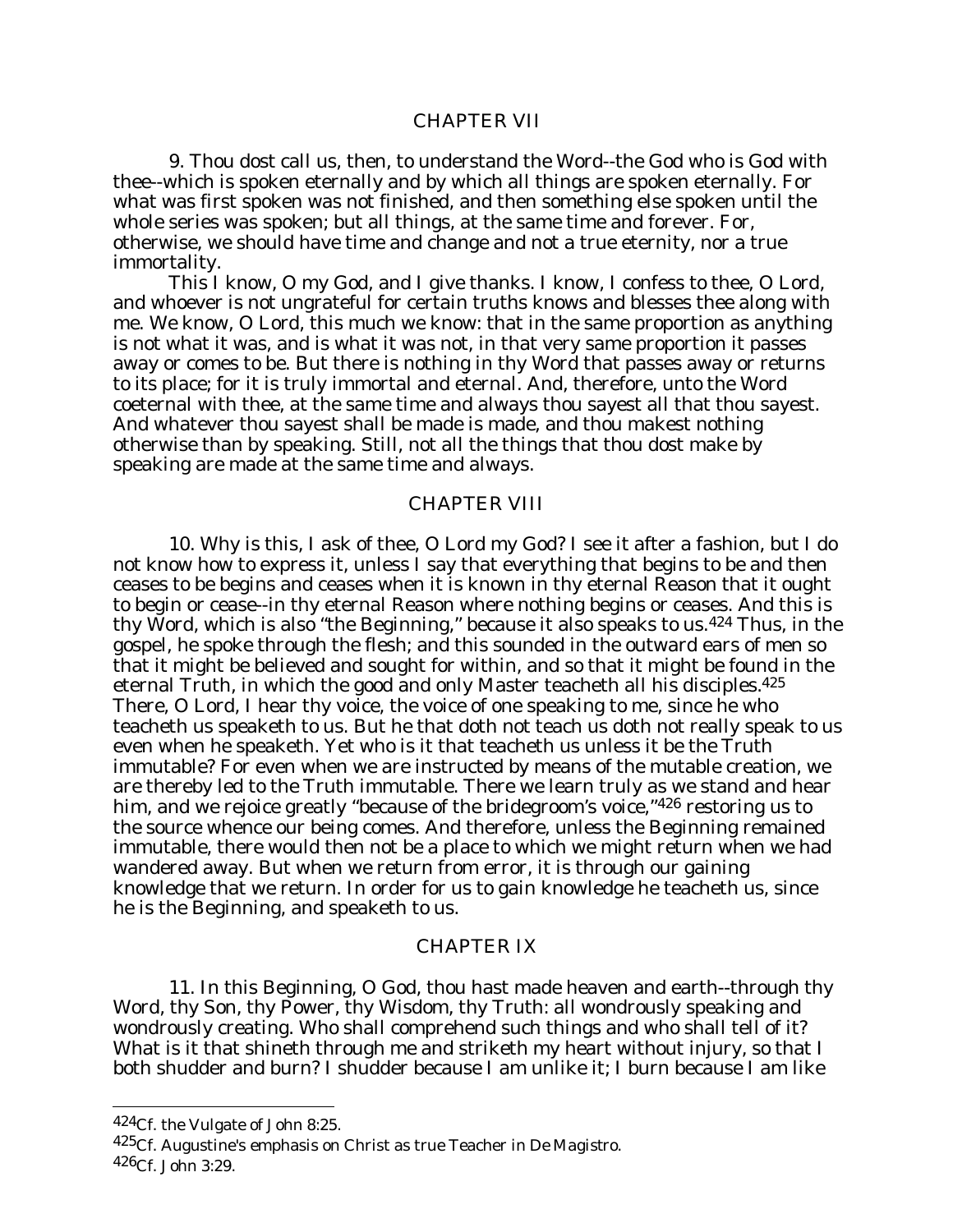it. It is Wisdom itself that shineth through me, clearing away my fog, which so readily overwhelms me so that I faint in it, in the darkness and burden of my punishment. For my strength is brought down in neediness, so that I cannot endure even my blessings until thou, O Lord, who hast been gracious to all my iniquities, also healest all my infirmities--for it is thou who "shalt redeem my life from corruption, and crown me with loving-kindness and tender mercy, and shalt satisfy my desire with good things so that my youth shall be renewed like the eagle's."427 For by this hope we are saved, and through patience we await thy promises. Let him that is able hear thee speaking to his inner mind. I will cry out with confidence because of thy own oracle, "How wonderful are thy works, O Lord; in wisdom thou hast made them all."428 And this Wisdom is the Beginning, and in that Beginning thou hast made heaven and earth.

#### CHAPTER X

12. Now, are not those still full of their old carnal nature<sup>429</sup> who ask us: "What was God doing *before* he made heaven and earth? For if he was idle," they say, "and doing nothing, then why did he not continue in that state forever--doing nothing, as he had always done? If any new motion has arisen in God, and a new will to form a creature, which he had never before formed, how can that be a true eternity in which an act of will occurs that was not there before? For the will of God is not a created thing, but comes before the creation--and this is true because nothing could be created unless the will of the Creator came before it. The will of God, therefore, pertains to his very Essence. Yet if anything has arisen in the Essence of God that was not there before, then that Essence cannot truly be called eternal. But if it was the eternal will of God that the creation should come to be, why, then, is not the creation itself also from eternity?"430

## CHAPTER XI

13. Those who say these things do not yet understand thee, O Wisdom of God, O Light of souls. They do not yet understand how the things are made that are made by and in thee. They endeavor to comprehend eternal things, but their heart still flies about in the past and future motions of created things, and is still unstable. Who shall hold it and fix it so that it may come to rest for a little; and then, by degrees, glimpse the glory of that eternity which abides forever; and then, comparing eternity with the temporal process in which nothing abides, they may see that they are incommensurable? They would see that a long time does not become long, except from the many separate events that occur in its passage, which cannot be simultaneous. In the Eternal, on the other hand, nothing passes away, but the whole is simultaneously present. But no temporal process is wholly simultaneous. Therefore, let it<sup>431</sup> see that all time past is forced to move on by the incoming future;

<sup>427</sup>Cf. Ps. 103:4, 5 (mixed text).

<sup>428</sup>Ps. 104:24.

<sup>429</sup>*Pleni vetustatis suae*. In *Sermon* CCLXVII, 2 (*PL* 38, c. 1230), Augustine has a similar usage. Speaking of those who pour new wine into old containers, he says: *Carnalitas vetustas est, gratia novitas est*, "Carnality is the old nature; grace is the new"; cf. Matt. 9:17.

<sup>430</sup>The notion of the eternity of this world was widely held in Greek philosophy, in different versions, and was incorporated into the Manichean rejection of the Christian doctrine of *creatio ex nihilo* which Augustine is citing here. He returns to the question, and his answer to it, again in *De civitate Dei*, XI, 4-8.

<sup>431</sup>The unstable "heart" of those who confuse time and eternity.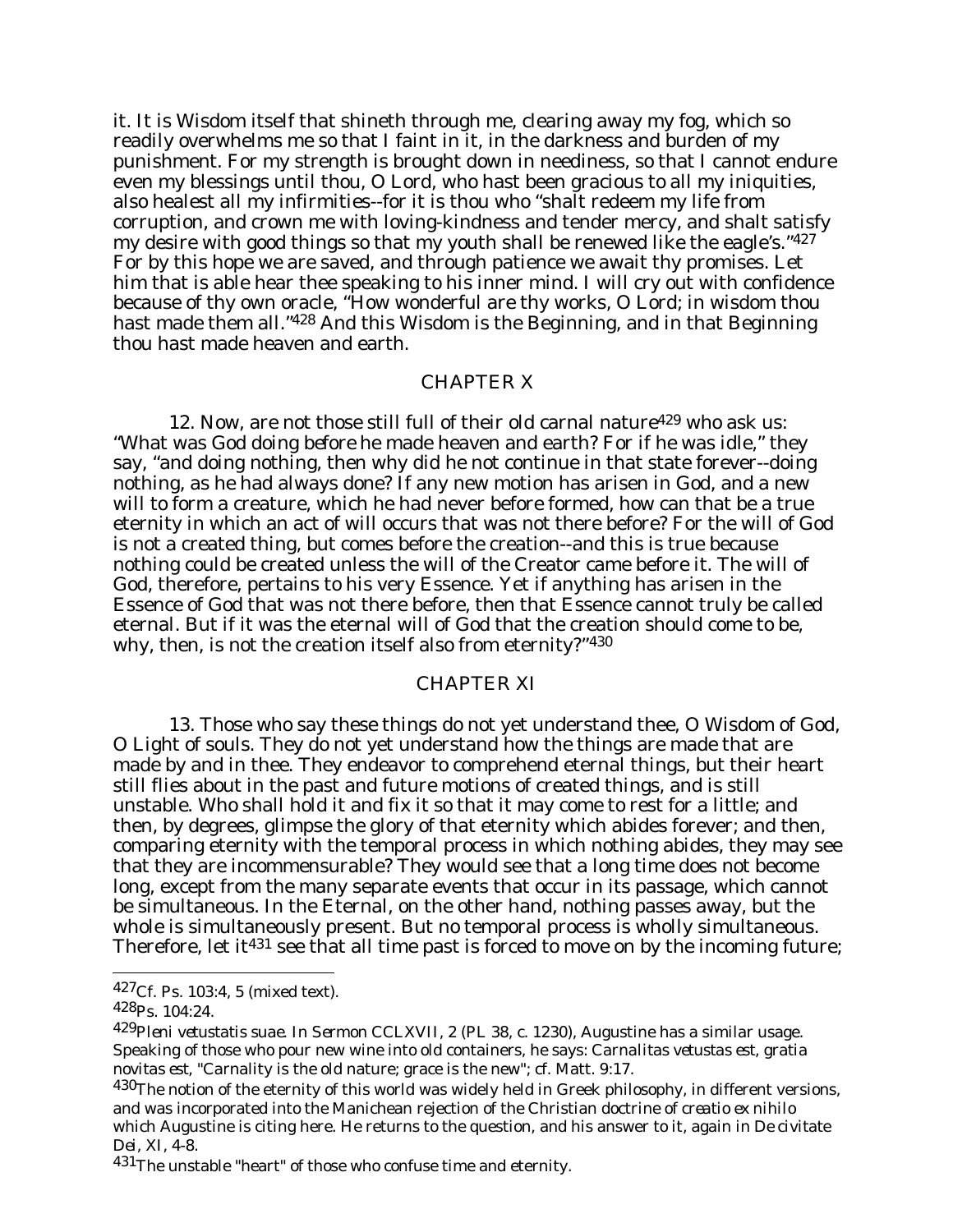that all the future follows from the past; and that all, past and future, is created and issues out of that which is forever present. Who will hold the heart of man that it may stand still and see how the eternity which always stands still is itself neither future nor past but expresses itself in the times that are future and past? Can my hand do this, or can the hand of my mouth bring about so difficult a thing even by persuasion?

## CHAPTER XII

14. How, then, shall I respond to him who asks, "What was God doing *before* he made heaven and earth?" I do not answer, as a certain one is reported to have done facetiously (shrugging off the force of the question). "He was preparing hell," he said, "for those who pry too deep." It is one thing to see the answer; it is another to laugh at the questioner--and for myself I do not answer these things thus. More willingly would I have answered, "I do not know what I do not know," than cause one who asked a deep question to be ridiculed--and by such tactics gain praise for a worthless answer.

Rather, I say that thou, our God, art the Creator of every creature. And if in the term "heaven and earth" every creature is included, I make bold to say further: "Before God made heaven and earth, he did not make anything at all. For if he did, what did he make unless it were a creature?" I do indeed wish that I knew all that I desire to know to my profit as surely as I know that no creature was made before any creature was made.

## CHAPTER XIII

15. But if the roving thought of someone should wander over the images of past time, and wonder that thou, the Almighty God, the All-creating and Allsustaining, the Architect of heaven and earth, didst for ages unnumbered abstain from so great a work before thou didst actually do it, let him awake and consider that he wonders at illusions. For in what temporal medium could the unnumbered ages that thou didst not make pass by, since thou art the Author and Creator of all the ages? Or what periods of time would those be that were not made by thee? Or how could they have already passed away if they had not already been? Since, therefore, thou art the Creator of all times, if there was any time *before* thou madest heaven and earth, why is it said that thou wast abstaining from working? For thou madest that very time itself, and periods could not pass by *before* thou madest the whole temporal procession. But if there was no time *before* heaven and earth, how, then, can it be asked, "What wast thou doing then?" For there was no "then" when there was no time.

16. Nor dost thou precede any given period of time by another period of time. Else thou wouldst not precede all periods of time. In the eminence of thy everpresent eternity, thou precedest all times past, and extendest beyond all future times, for they are still to come--and when they have come, they will be past. But "Thou art always the Selfsame and thy years shall have no end."432 Thy years neither go nor come; but ours both go and come in order that all separate moments may come to pass. All thy years stand together as one, since they are abiding. Nor do thy years past exclude the years to come because thy years do not pass away. All these years of ours shall be with thee, when all of them shall have ceased to be. Thy years are but a day, and thy day is not recurrent, but always today. Thy "today"

<sup>432</sup>Cf. Ps. 102:27.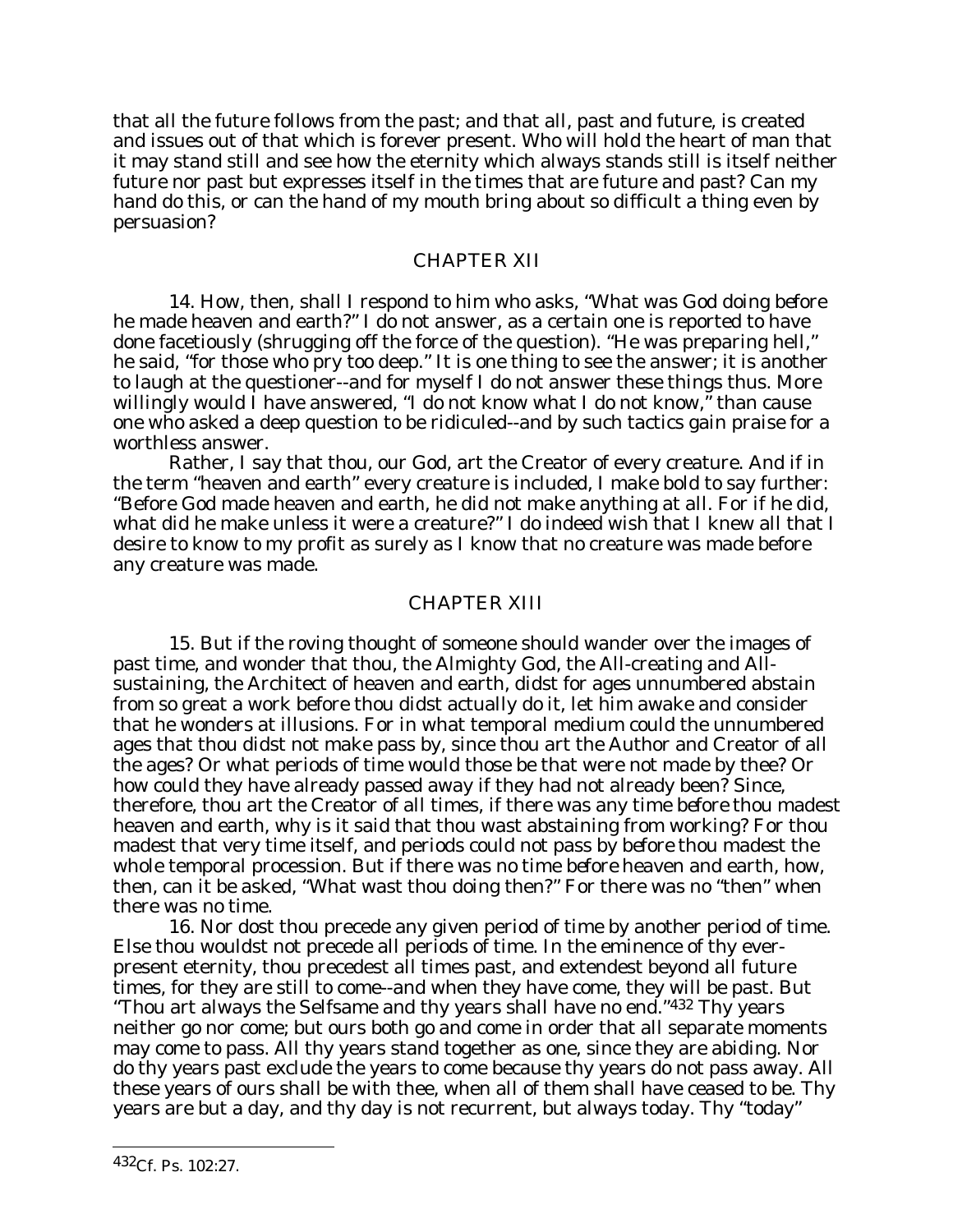yields not to tomorrow and does not follow yesterday. Thy "today" is eternity. Therefore, thou didst generate the Coeternal, to whom thou didst say, "This day I have begotten thee."433 Thou madest all time and before all times thou art, and there was never a time when there was no time.

## CHAPTER XIV

17. There was no time, therefore, when thou hadst not made anything, because thou hadst made time itself. And there are no times that are coeternal with thee, because thou dost abide forever; but if times should abide, they would not be times.

For what is time? Who can easily and briefly explain it? Who can even comprehend it in thought or put the answer into words? Yet is it not true that in conversation we refer to nothing more familiarly or knowingly than time? And surely we understand it when we speak of it; we understand it also when we hear another speak of it.

What, then, is time? If no one asks me, I know what it is. If I wish to explain it to him who asks me, I do not know. Yet I say with confidence that I know that if nothing passed away, there would be no past time; and if nothing were still coming, there would be no future time; and if there were nothing at all, there would be no present time.

But, then, how is it that there are the two times, past and future, when even the past is now no longer and the future is now not yet? But if the present were always present, and did not pass into past time, it obviously would not be time but eternity. If, then, time present--if it be time--comes into existence only because it passes into time past, how can we say that even this is, since the cause of its being is that it will cease to be? Thus, can we not truly say that time *is* only as it tends toward nonbeing?

## CHAPTER XV

18. And yet we speak of a long time and a short time; but never speak this way except of time past and future. We call a hundred years ago, for example, a long time past. In like manner, we should call a hundred years hence a long time to come. But we call ten days ago a short time past; and ten days hence a short time to come. But in what sense is something long or short that is nonexistent? For the past is not now, and the future is not yet. Therefore, let us not say, "It *is* long"; instead, let us say of the past, "It *was* long," and of the future, "It *will be* long." And yet, O Lord, my Light, shall not thy truth make mockery of man even here? For that long time past: was it long when it was already past, or when it was still present? For it might have been long when there was a period that could be long, but when it was past, it no longer was. In that case, that which was not at all could not be long. Let us not, therefore, say, "Time past was long," for we shall not discover what it was that was long because, since it is past, it no longer exists. Rather, let us say that "time *present* was long, because when it was present it *was* long." For then it had not yet passed on so as not to be, and therefore it still was in a state that could be called long. But after it passed, it ceased to be long simply because it ceased to be.

19. Let us, therefore, O human soul, see whether present time can be long, for it has been given you to feel and measure the periods of time. How, then, will you answer me?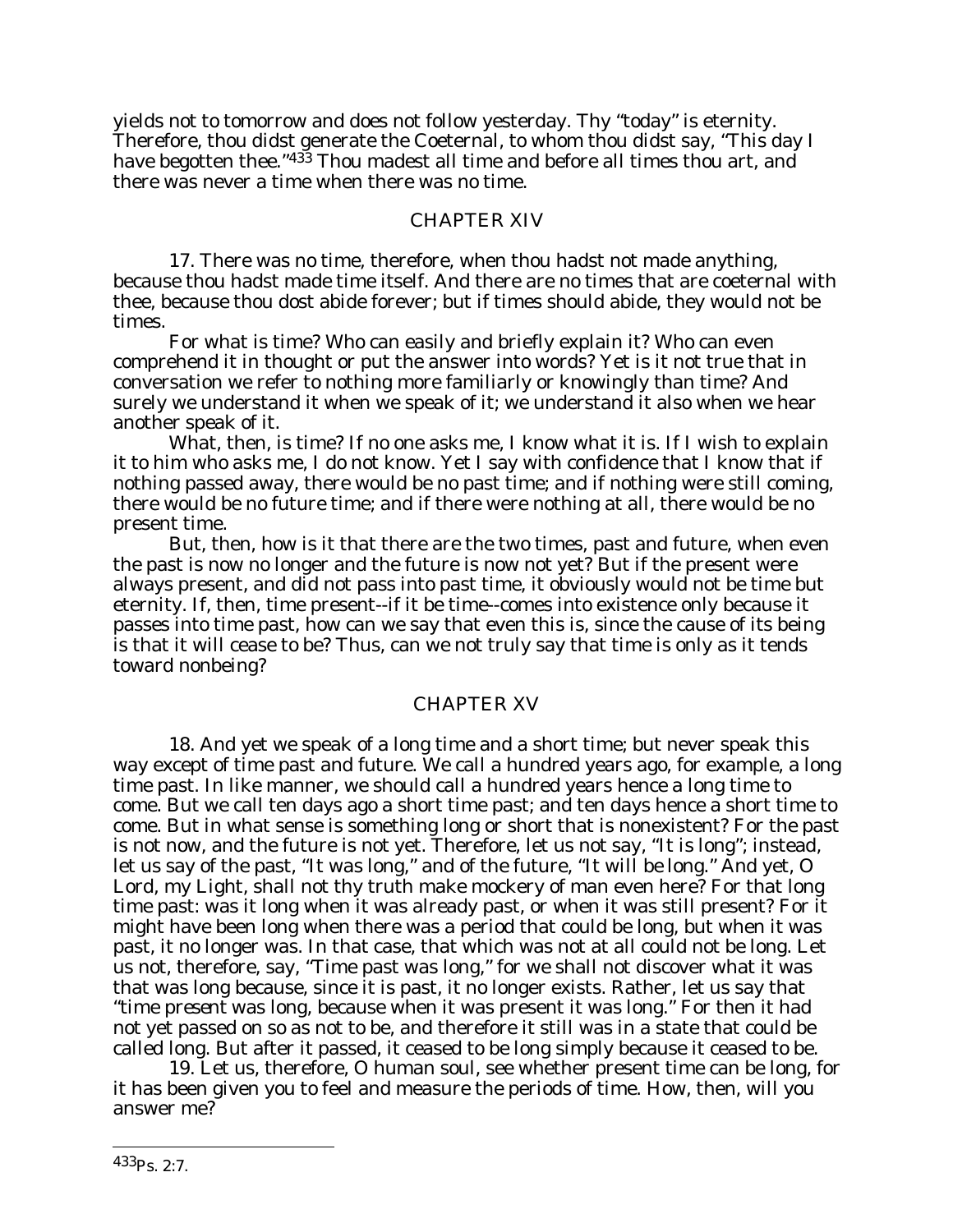Is a hundred years when present a long time? But, first, see whether a hundred years can be present at once. For if the first year in the century is current, then it is present time, and the other ninety and nine are still future. Therefore, they are not yet. But, then, if the second year is current, one year is already past, the second present, and all the rest are future. And thus, if we fix on any middle year of this century as present, those before it are past, those after it are future. Therefore, a hundred years cannot be present all at once.

Let us see, then, whether the year that is now current can be present. For if its first month is current, then the rest are future; if the second, the first is already past, and the remainder are not yet. Therefore, the current year is not present all at once. And if it is not present as a whole, then the year is not present. For it takes twelve months to make the year, from which each individual month which is current is itself present one at a time, but the rest are either past or future.

20. Thus it comes out that time present, which we found was the only time that could be called "long," has been cut down to the space of scarcely a single day. But let us examine even that, for one day is never present as a whole. For it is made up of twenty-four hours, divided between night and day. The first of these hours has the rest of them as future, and the last of them has the rest as past; but any of those between has those that preceded it as past and those that succeed it as future. And that one hour itself passes away in fleeting fractions. The part of it that has fled is past; what remains is still future. If any fraction of time be conceived that cannot now be divided even into the most minute momentary point, this alone is what we may call time present. But this flies so rapidly from future to past that it cannot be extended by any delay. For if it is extended, it is then divided into past and future. But the present has no extension<sup>434</sup> whatever.

Where, therefore, is that time which we may call "long"? Is it future? Actually we do not say of the future, "It is long," for it has not yet come to be, so as to be long. Instead, we say, "It will be long." *When* will it be? For since it is future, it will not be long, for what may be long is not yet. It will be long only when it passes from the future which is not as yet, and will have begun to be present, so that there can be something that may be long. But in that case, time present cries aloud, in the words we have already heard, that it cannot be "long."

## CHAPTER XVI

21. And yet, O Lord, we do perceive intervals of time, and we compare them with each other, and we say that some are longer and others are shorter. We even measure how much longer or shorter this time may be than that time. And we say that this time is twice as long, or three times as long, while this other time is only just as long as that other. But we measure the passage of time when we measure the intervals of perception. But who can measure times past which now are no longer, or times future which are not yet--unless perhaps someone will dare to say that what does not exist can be measured? Therefore, while time is passing, it can be perceived and measured; but when it is past, it cannot, since it is not.

## CHAPTER XVII

22. I am seeking the truth, O Father; I am not affirming it. O my God, direct and rule me.

Who is there who will tell me that there are not three times--as we learned

<sup>434</sup>*Spatium*, which means extension either in space or time.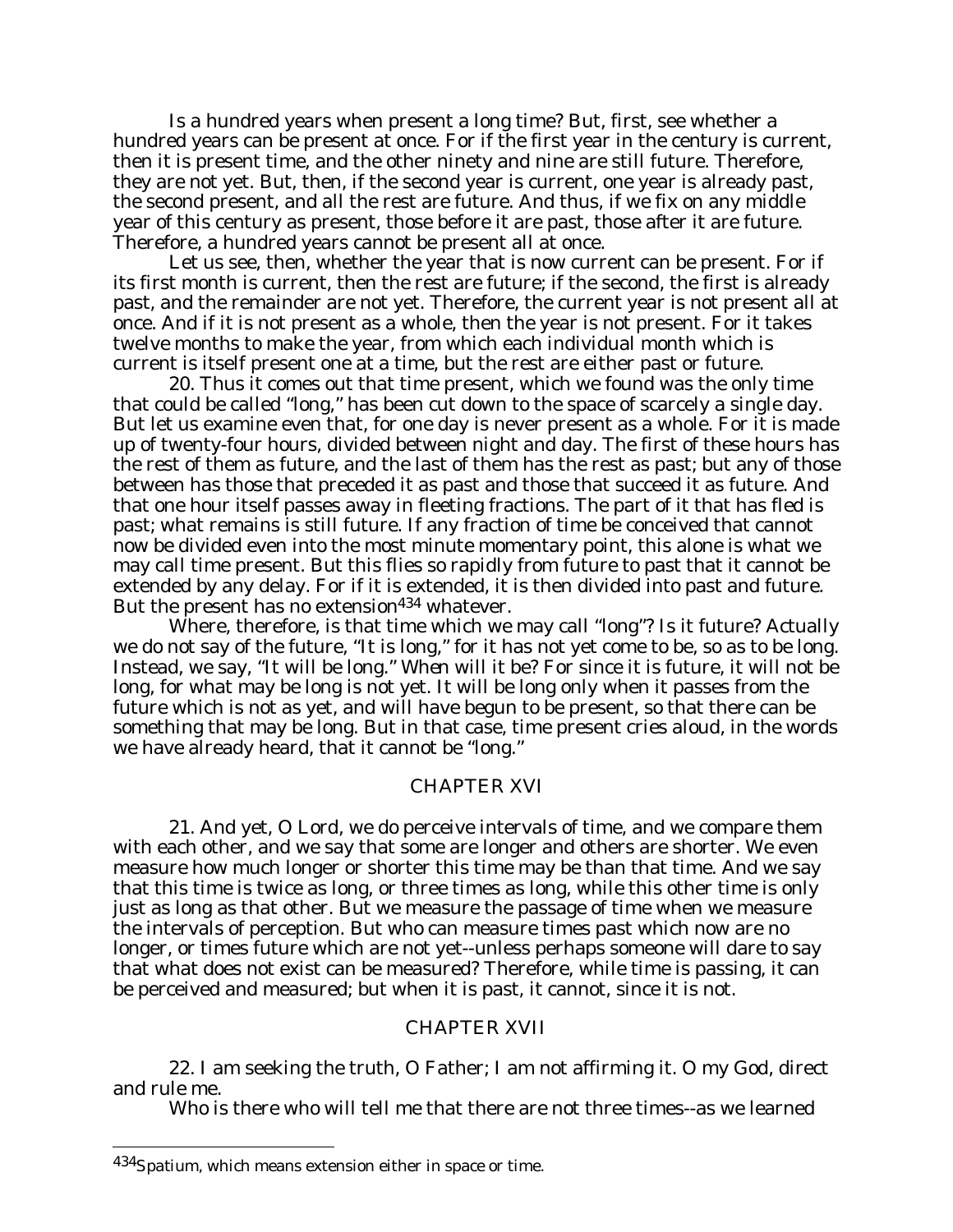when boys and as we have also taught boys--time past, time present, and time future? Who can say that there is only time present because the other two do not exist? Or do they also exist; but when, from the future, time becomes present, it proceeds from some secret place; and when, from times present, it becomes past, it recedes into some secret place? For where have those men who have foretold the future seen the things foretold, if then they were not yet existing? For what does not exist cannot be seen. And those who tell of things past could not speak of them as if they were true, if they did not see them in their minds. These things could in no way be discerned if they did not exist. There are therefore times present and times past.

#### CHAPTER XVIII

23. Give me leave, O Lord, to seek still further. O my Hope, let not my purpose be confounded. For if there are times past and future, I wish to know where they are. But if I have not yet succeeded in this, I still know that wherever they are, they are not there as future or past, but as present. For if they are there as future, they are there as "not yet"; if they are there as past, they are there as "no longer." Wherever they are and whatever they are they exist therefore only as present. Although we tell of past things as true, they are drawn out of the memory--not the things themselves, which have already passed, but words constructed from the images of the perceptions which were formed in the mind, like footprints in their passage through the senses. My childhood, for instance, which is no longer, still exists in time past, which does not now exist. But when I call to mind its image and speak of it, I see it in the present because it is still in my memory. Whether there is a similar explanation for the foretelling of future events--that is, of the images of things which are not yet seen as if they were already existing--I confess, O my God, I do not know. But this I certainly do know: that we generally think ahead about our future actions, and this premeditation is in time present; but that the action which we premeditate is not yet, because it is still future. When we shall have started the action and have begun to do what we were premeditating, then that action will be in time present, because then it is no longer in time future.

24. Whatever may be the manner of this secret foreseeing of future things, nothing can be seen except what exists. But what exists now is not future, but present. When, therefore, they say that future events are seen, it is not the events themselves, for they do not exist as yet (that is, they are still in time future), but perhaps, instead, their causes and their signs are seen, which already do exist. Therefore, to those already beholding these causes and signs, they are not future, but present, and from them future things are predicted because they are conceived in the mind. These conceptions, however, exist *now*, and those who predict those things see these conceptions before them in time present.

Let me take an example from the vast multitude and variety of such things. I see the dawn; I predict that the sun is about to rise. What I see is in time present, what I predict is in time future--not that the sun is future, for it already exists; but its rising is future, because it is not yet. Yet I could not predict even its rising, unless I had an image of it in my mind; as, indeed, I do even now as I speak. But that dawn which I see in the sky is not the rising of the sun (though it does precede it), nor is it a conception in my mind. These two $435$  are seen in time present, in order that the event which is in time future may be predicted.

Future events, therefore, are not yet. And if they are not yet, they do not exist. And if they do not exist, they cannot be seen at all, but they can be predicted

<sup>435</sup>The breaking light and the image of the rising sun.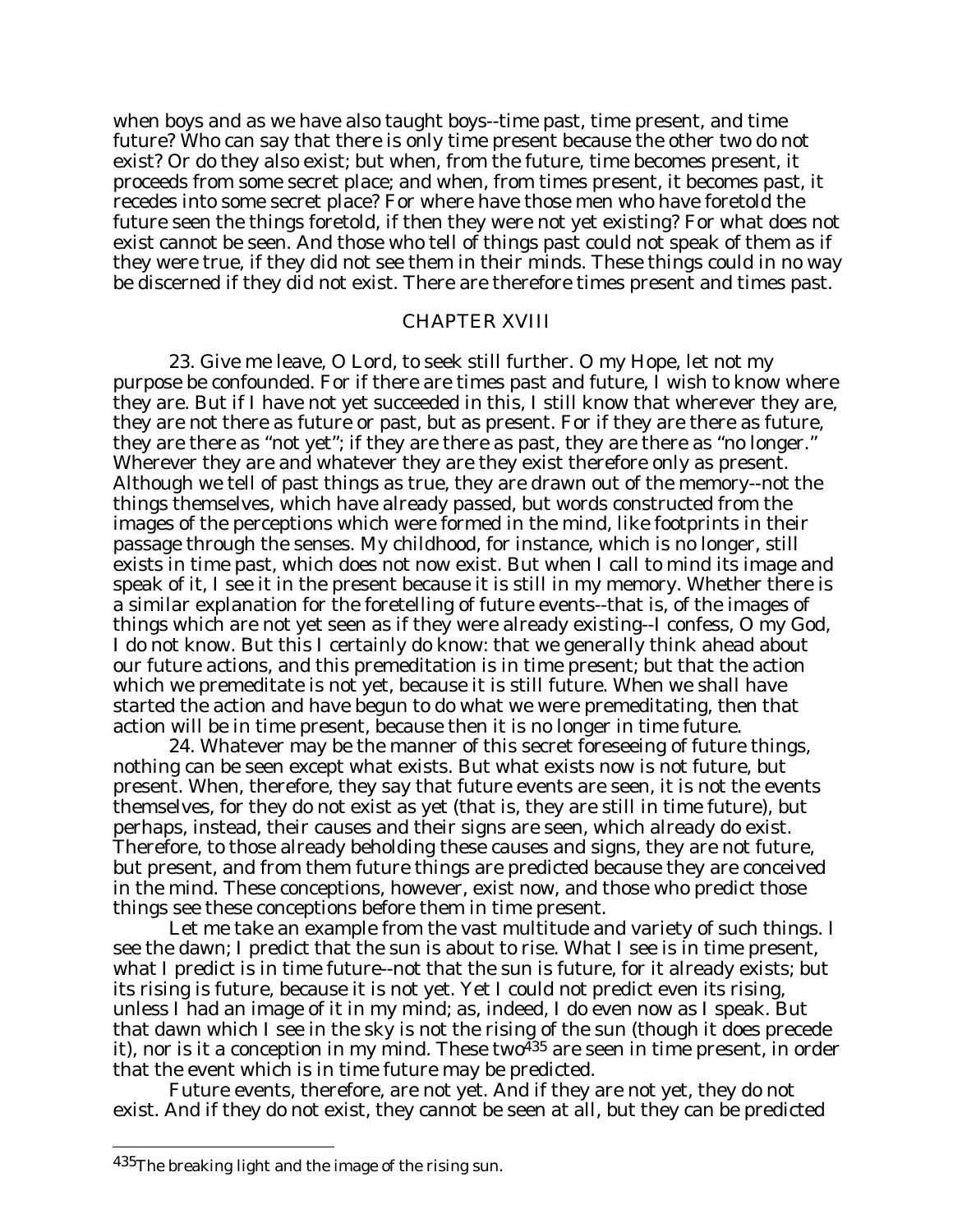from things present, which now are and are seen.

#### CHAPTER XIX

25. Now, therefore, O Ruler of thy creatures, what is the mode by which thou teachest souls those things which are still future? For thou hast taught thy prophets. How dost thou, to whom nothing is future, teach future things--or rather teach things present from the signs of things future? For what does not exist certainly cannot be taught. This way of thine is too far from my sight; it is too great for me, I cannot attain to it.<sup>436</sup> But I shall be enabled by thee, when thou wilt grant it, O sweet Light of my secret eyes.

## CHAPTER XX

26. But even now it is manifest and clear that there are neither times future nor times past. Thus it is not properly said that there are three times, past, present, and future. Perhaps it might be said rightly that there are three times: a time present of things past; a time present of things present; and a time present of things future. For these three do coexist somehow in the soul, for otherwise I could not see them. The time present of things past is memory; the time present of things present is direct experience; the time present of things future is expectation.437 If we are allowed to speak of these things so, I see three times, and I grant that there are three. Let it still be said, then, as our misapplied custom has it: "There are three times, past, present, and future." I shall not be troubled by it, nor argue, nor object- always provided that what is said is understood, so that neither the future nor the past is said to exist now. There are but few things about which we speak properly- and many more about which we speak improperly--though we understand one another's meaning.

#### CHAPTER XXI

27. I have said, then, that we measure periods of time as they pass so that we can say that this time is twice as long as that one or that this is just as long as that, and so on for the other fractions of time which we can count by measuring.

So, then, as I was saying, we measure periods of time as they pass. And if anyone asks me, "How do you know this?", I can answer: "I know because we measure. We could not measure things that do not exist, and things past and future do not exist." But how do we measure present time since it has no extension? It is measured while it passes, but when it has passed it is not measured; for then there is nothing that could be measured. But whence, and how, and whither does it pass while it is being measured? Whence, but from the future? Which way, save through the present? Whither, but into the past? Therefore, from what is not yet, through what has no length, it passes into what is now no longer. But what do we measure, unless it is a time of some length? For we cannot speak of single, and double, and triple, and equal, and all the other ways in which we speak of time, except in terms of the length of the periods of time. But in what "length," then, do we measure passing time? Is it in the future, from which it passes over? But what does not yet exist cannot be measured. Or, is it in the present, through which it passes? But

<sup>436</sup>Cf. Ps. 139:6.

<sup>437</sup>*Memoria*, *contuitus*, and *expectatio*: a pattern that corresponds vaguely to the *movement* of Augustine's thought in the *Confessions*: from direct experience back to the supporting memories and forward to the outreach of hope and confidence in God's provident grace.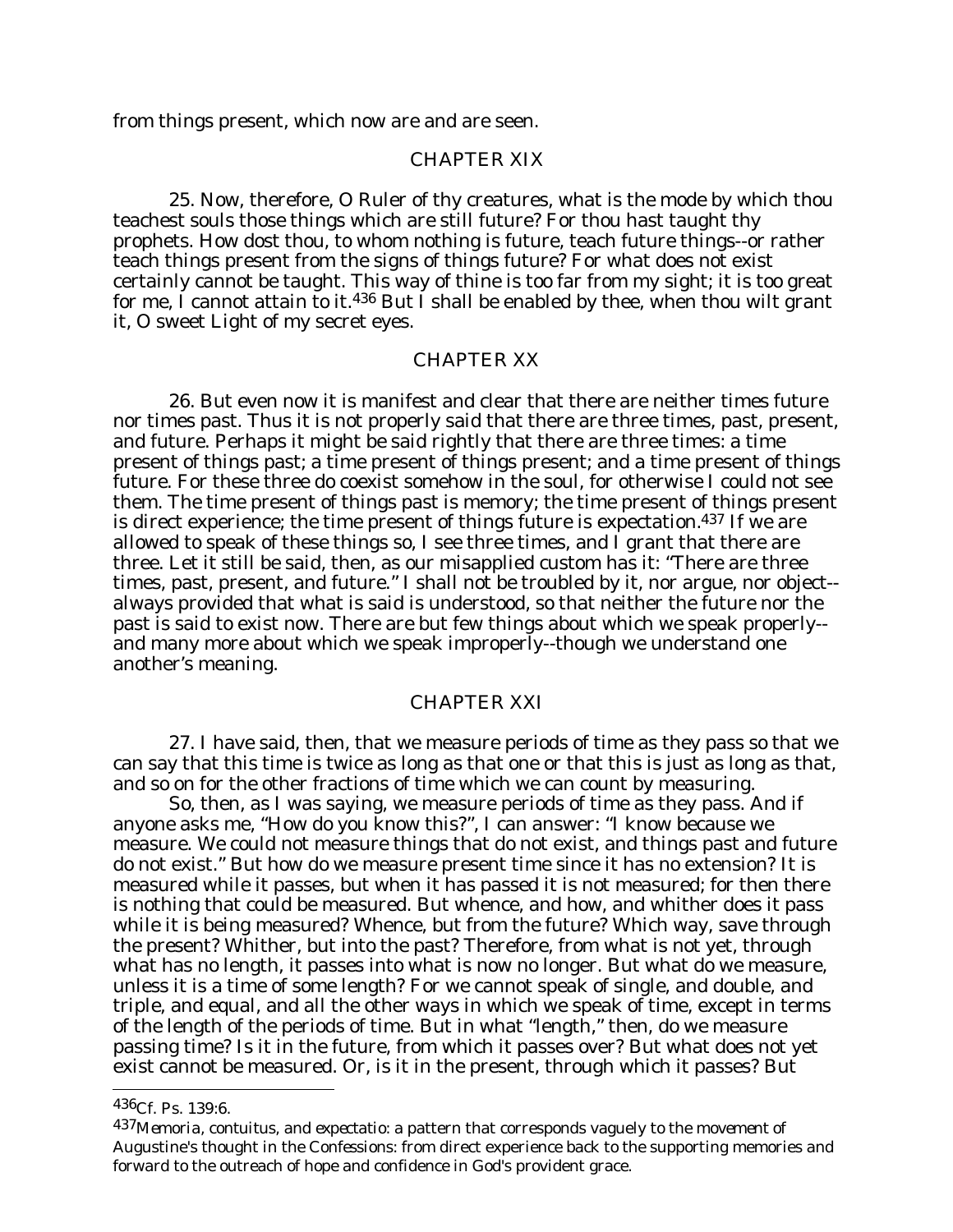what has no length we cannot measure. Or is it in the past into which it passes? But what is no longer we cannot measure.

## CHAPTER XXII

28. My soul burns ardently to understand this most intricate enigma. O Lord my God, O good Father, I beseech thee through Christ, do not close off these things, both the familiar and the obscure, from my desire. Do not bar it from entering into them; but let their light dawn by thy enlightening mercy, O Lord. Of whom shall I inquire about these things? And to whom shall I confess my ignorance of them with greater profit than to thee, to whom these studies of mine (ardently longing to understand thy Scriptures) are not a bore? Give me what I love, for I do love it; and this thou hast given me. O Father, who truly knowest how to give good gifts to thy children, give this to me. Grant it, since I have undertaken to understand it, and hard labor is my lot until thou openest it. I beseech thee, through Christ and in his name, the Holy of Holies, let no man interrupt me. "For I have believed, and therefore do I speak."438 This is my hope; for this I live: that I may contemplate the joys of my Lord.439 Behold, thou hast made my days grow old, and they pass away- and how I do not know.

We speak of this time and that time, and these times and those times: "How long ago since he said this?" "How long ago since he did this?" "How long ago since I saw that?" "This syllable is twice as long as that single short syllable." These words we say and hear, and we are understood and we understand. They are quite commonplace and ordinary, and still the meaning of these very same things lies deeply hid and its discovery is still to come.

## CHAPTER XXIII

29. I once heard a learned man say that the motions of the sun, moon, and stars constituted time; and I did not agree. For why should not the motions of all bodies constitute time? What if the lights of heaven should cease, and a potter's wheel still turn round: would there be no time by which we might measure those rotations and say either that it turned at equal intervals, or, if it moved now more slowly and now more quickly, that some rotations were longer and others shorter? And while we were saying this, would we not also be speaking in time? Or would there not be in our words some syllables that were long and others short, because the first took a longer time to sound, and the others a shorter time? O God, grant men to see in a small thing the notions that are common<sup>440</sup> to all things, both great and small. Both the stars and the lights of heaven are "for signs and seasons, and for days and years."<sup>441</sup> This is doubtless the case, but just as I should not say that the circuit of that wooden wheel was a day, neither would that learned man say that there was, therefore, no time.

30. I thirst to know the power and the nature of time, by which we measure the motions of bodies, and say, for example, that this motion is twice as long as that. For I ask, since the word "day" refers not only to the length of time that the sun is above the earth (which separates day from night), but also refers to the sun's entire

<sup>438</sup>Cf. Ps. 116:10.

<sup>439</sup>Cf. Matt. 25:21, 23.

<sup>440</sup>*Communes notitias*, the universal principles of "common sense." This idea became a basic category in scholastic epistemology.

<sup>441</sup>Gen. 1:14.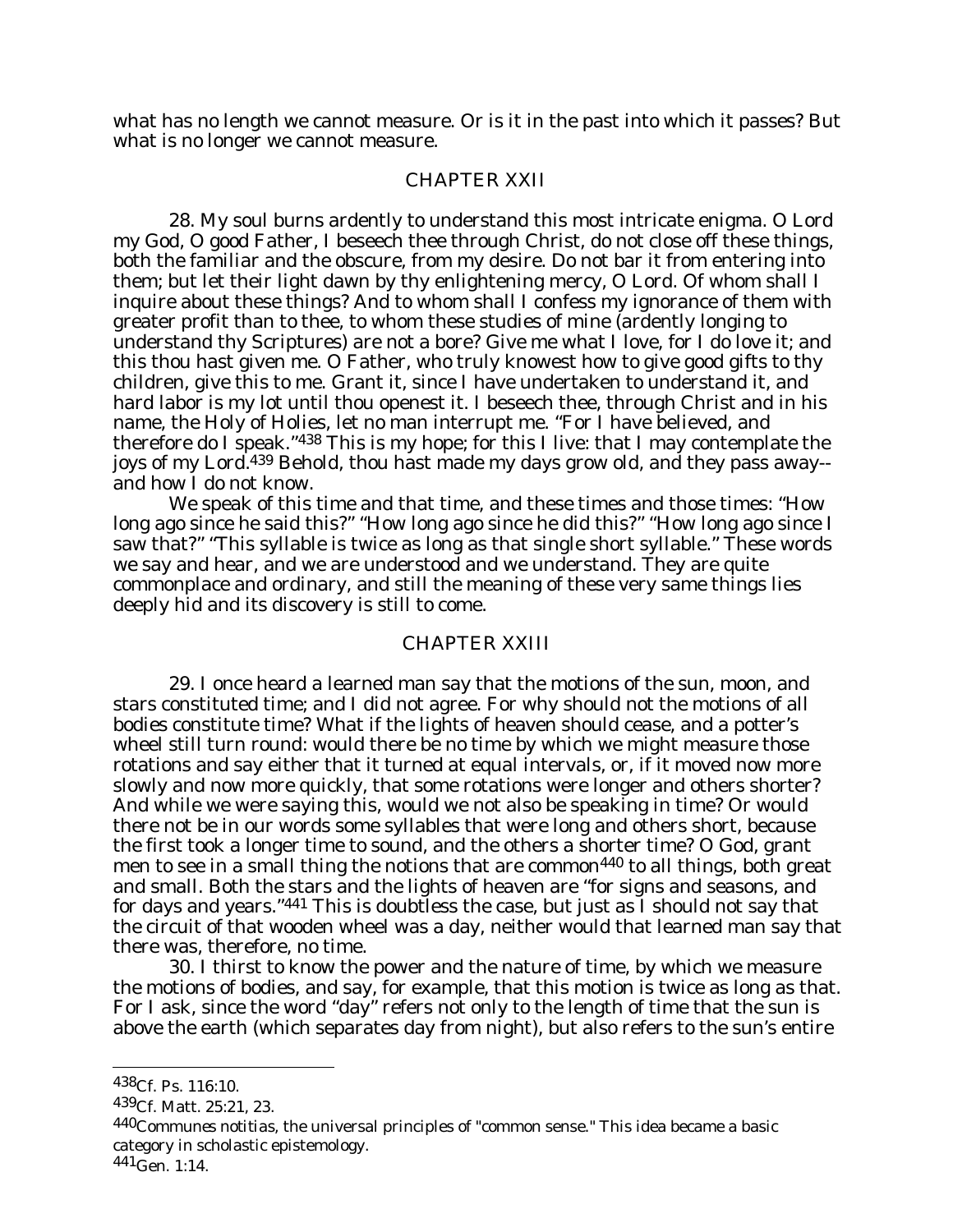circuit from east all the way around to east--on account of which we can say, "So many days have passed" (the nights being included when we say, "So many days," and their lengths not counted separately)--since, then, the day is ended by the motion of the sun and by his passage from east to east, I ask whether the motion itself is the day, or whether the day is the period in which that motion is completed; or both? For if the sun's passage is the day, then there would be a day even if the sun should finish his course in as short a period as an hour. If the motion itself is the day, then it would not be a day if from one sunrise to another there were a period no longer than an hour. But the sun would have to go round twenty-four times to make just one day. If it is both, then that could not be called a day if the sun ran his entire course in the period of an hour; nor would it be a day if, while the sun stood still, as much time passed as the sun usually covered during his whole course, from morning to morning. I shall, therefore, not ask any more what it is that is called a day, but rather what time is, for it is by time that we measure the circuit of the sun, and would be able to say that it was finished in half the period of time that it customarily takes if it were completed in a period of only twelve hours. If, then, we compare these periods, we could call one of them a single and the other a double period, as if the sun might run his course from east to east sometimes in a single period and sometimes in a double period.

Let no man tell me, therefore, that the motions of the heavenly bodies constitute time. For when the sun stood still at the prayer of a certain man in order that he might gain his victory in battle, the sun stood still but time went on. For in as long a span of time as was sufficient the battle was fought and ended.442

I see, then, that time is a certain kind of extension. But do I see it, or do I only seem to? Thou, O Light and Truth, wilt show me.

#### CHAPTER XXIV

31. Dost thou command that I should agree if anyone says that time is "the motion of a body"? Thou dost not so command. For I hear that no body is moved but in time; this thou tellest me. But that the motion of a body itself is time I do not hear; thou dost not say so. For when a body is moved, I measure by time how long it was moving from the time when it began to be moved until it stopped. And if I did not see when it began to be moved, and if it continued to move so that I could not see when it stopped, I could not measure the movement, except from the time when I began to see it until I stopped. But if I look at it for a long time, I can affirm only that the time is long but not how long it may be. This is because when we say, "How long?", we are speaking comparatively as: "This is as long as that," or, "This is twice as long as that"; or other such similar ratios. But if we were able to observe the point in space where and from which the body, which is moved, comes and the point to which it is moved; or if we can observe its parts moving as in a wheel, we can say how long the movement of the body took or the movement of its parts from this place to that. Since, therefore, the motion of a body is one thing, and the norm by which we measure how long it takes is another thing, we cannot see which of these two is to be called time. For, although a body is sometimes moved and sometimes stands still, we measure not only its motion but also its rest as well; and both by time! Thus we say, "It stood still as long as it moved," or, "It stood still twice or three times as long as it moved"--or any other ratio which our measuring has either determined or imagined, either roughly or precisely, according to our custom. Therefore, time is not the motion of a body.

<sup>442</sup>Cf. Josh. 10:12-14.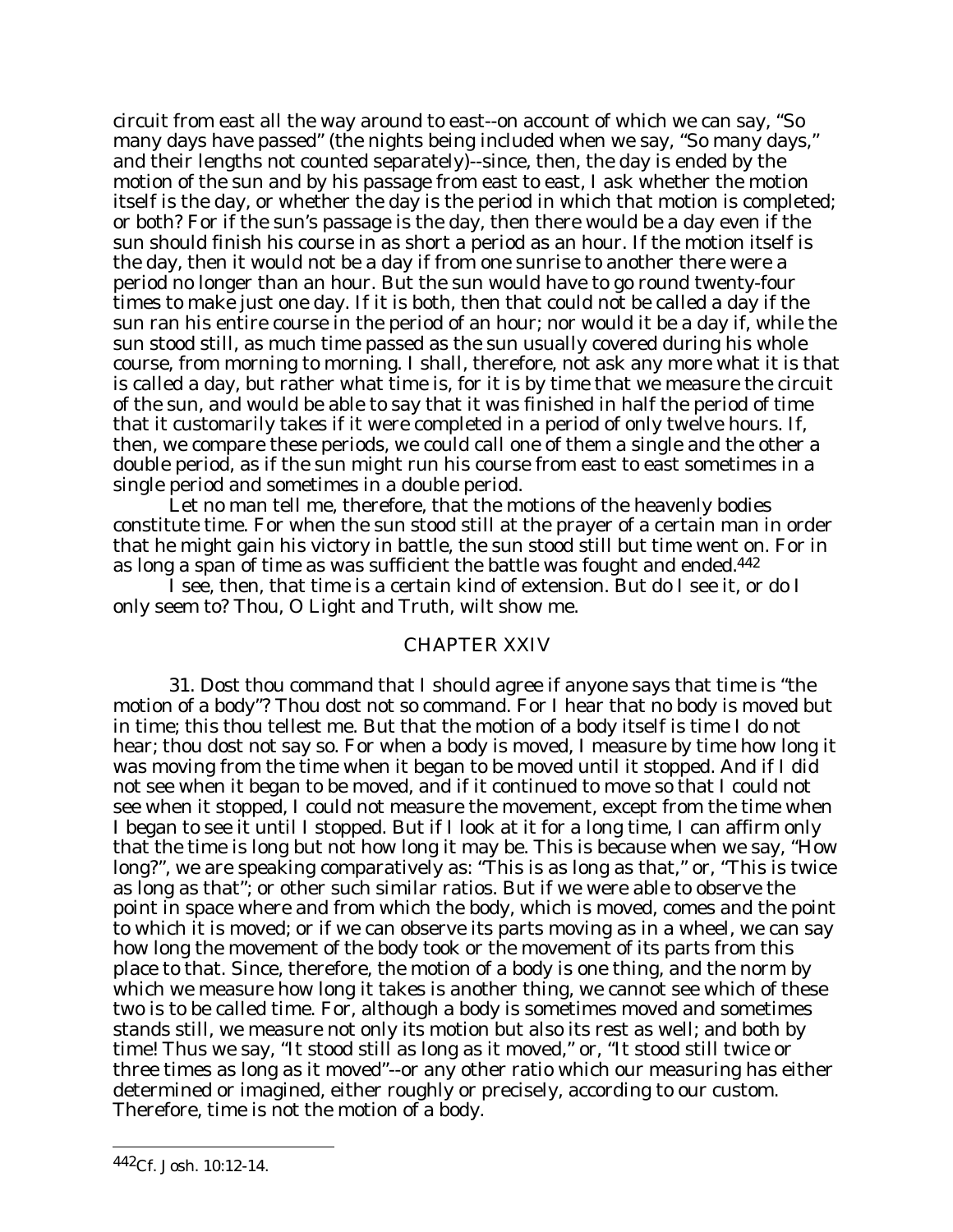#### CHAPTER XXV

32. And I confess to thee, O Lord, that I am still ignorant as to what time is. And again I confess to thee, O Lord, that I know that I am speaking all these things in time, and that I have already spoken of time a long time, and that "very long" is not long except when measured by the duration of time. How, then, do I know this, when I do not know what time is? Or, is it possible that I do not know how I can express what I do know? Alas for me! I do not even know the extent of my own ignorance. Behold, O my God, in thy presence I do not lie. As my heart is, so I speak. Thou shalt light my candle; thou, O Lord my God, wilt enlighten my darkness.  $443$ 

## CHAPTER XXVI

33. Does not my soul most truly confess to thee that I do measure intervals of time? But what is it that I thus measure, O my God, and how is it that I do not know what I measure? I measure the motion of a body by time, but the time itself I do not measure. But, truly, could I measure the motion of a body--how long it takes, how long it is in motion from this place to that--unless I could measure the time in which it is moving?

How, then, do I measure this time itself? Do we measure a longer time by a shorter time, as we measure the length of a crossbeam in terms of cubits?444 Thus, we can say that the length of a long syllable is measured by the length of a short syllable and thus say that the long syllable is double. So also we measure the length of poems by the length of the lines, and the length of the line by the length of the feet, and the length of the feet by the length of the syllable, and the length of the long syllables by the length of the short ones. We do not measure by pages--for in that way we would measure space rather than time--but when we speak the words as they pass by we say: "It is a long stanza, because it is made up of so many verses; they are long verses because they consist of so many feet; they are long feet because they extend over so many syllables; this is a long syllable because it is twice the length of a short one."

But no certain measure of time is obtained this way; since it is possible that if a shorter verse is pronounced slowly, it may take up more time than a longer one if it is pronounced hurriedly. The same would hold for a stanza, or a foot, or a syllable. From this it appears to me that time is nothing other than extendedness; 445 but extendedness of what I do not know. This is a marvel to me. The extendedness may be of the mind itself. For what is it I measure, I ask thee, O my God, when I say either, roughly, "This time is longer than that," or, more precisely, "This is *twice* as long as that." I know that I am measuring time. But I am not measuring the future, for it is not yet; and I am not measuring the present because it is extended by no length; and I am not measuring the past because it no longer is. What is it, therefore, that I am measuring? Is it time in its passage, but not time past [*praetereuntia tempora, non praeterita*]? This is what I have been saying.

#### CHAPTER XXVII

34. Press on, O my mind, and attend with all your power. God is our Helper:

<sup>443</sup>Cf. Ps. 18:28.

<sup>444</sup>*Cubitum*, literally the distance between the elbow and the tip of the middle finger; in the imperial system of weights and measures it was 17.5 inches.

<sup>445</sup>*Distentionem*, "spread-out-ness"; cf. Descartes' notion of *res extensae*, and its relation to time.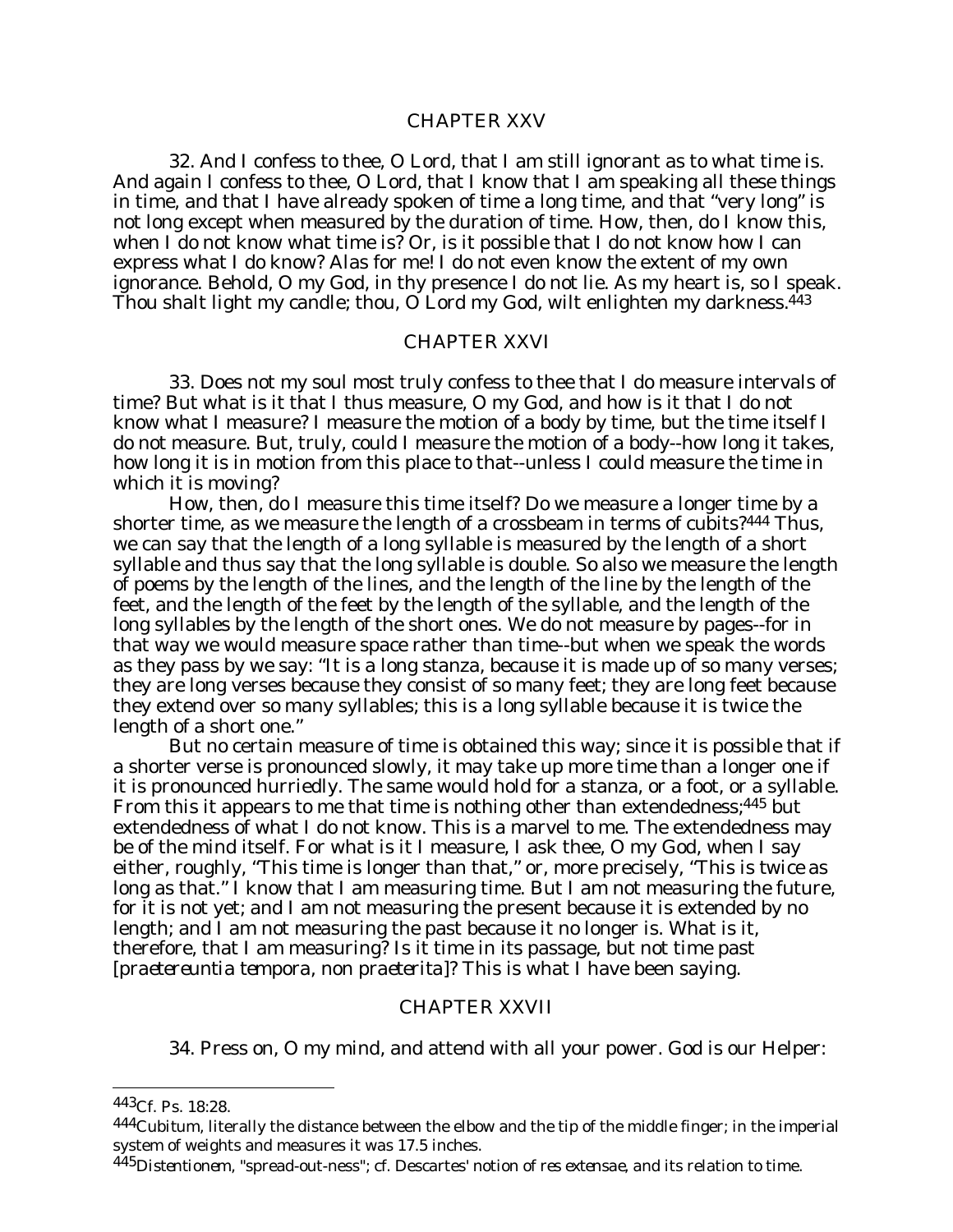"it is he that hath made us and not we ourselves."446 Give heed where the truth begins to dawn.447 Suppose now that a bodily voice begins to sound, and continues to sound--on and on--and then ceases. Now there is silence. The voice is past, and there is no longer a sound. It was future before it sounded, and could not be measured because it was not yet; and now it cannot be measured because it is no longer. Therefore, while it was sounding, it might have been measured because then there was something that could be measured. But even then it did not stand still, for it was in motion and was passing away. Could it, on that account, be any more readily measured? For while it was passing away, it was being extended into some interval of time in which it might be measured, since the present has no length. Supposing, though, that it might have been measured--then also suppose that another voice had begun to sound and is still sounding without any interruption to break its continued flow. We can measure it only while it is sounding, for when it has ceased to sound it will be already past and there will not be anything there that can be measured. Let us measure it exactly; and let us say how much it is. But while it is sounding, it cannot be measured except from the instant when it began to sound, down to the final moment when it left off. For we measure the time interval itself from some beginning point to some end. This is why a voice that has not yet ended cannot be measured, so that one could say how long or how briefly it will continue. Nor can it be said to be equal to another voice or single or double in comparison to it or anything like this. But when it is ended, it is no longer. How, therefore, may it be measured? And yet we measure times; not those which are not yet, nor those which no longer are, nor those which are stretched out by some delay, nor those which have no limit. Therefore, we measure neither times future nor times past, nor times present, nor times passing by; and yet we do measure times.

35. *Deus Creator omnium*448: this verse of eight syllables alternates between short and long syllables. The four short ones--that is, the first, third, fifth, and seventh--are single in relation to the four long ones--that is, the second, fourth, sixth, and eighth. Each of the long ones is double the length of each of the short ones. I affirm this and report it, and common sense perceives that this indeed is the case. By common sense, then, I measure a long syllable by a short one, and I find that it is twice as long. But when one sounds after another, if the first be short and the latter long, how can I hold the short one and how can I apply it to the long one as a measure, so that I can discover that the long one is twice as long, when, in fact, the long one does not begin to sound until the short one leaves off sounding? That same long syllable I do not measure as present, since I cannot measure it until it is ended; but its ending is its passing away.

What is it, then, that I can measure? Where is the short syllable by which I measure? Where is the long one that I am measuring? Both have sounded, have flown away, have passed on, and are no longer. And still I measure, and I confidently answer--as far as a trained ear can be trusted--that this syllable is single and that syllable double. And I could not do this unless they both had passed and were ended. Therefore I do not measure them, for they do not exist any more. But I measure something in my memory which remains fixed.

36. It is in you, O mind of mine, that I measure the periods of time. Do not shout me down that it exists [objectively]; do not overwhelm yourself with the

<sup>446</sup>Ps. 100:3.

<sup>447</sup> Here Augustine begins to summarize his own answers to the questions he has raised in his analysis of time.

<sup>448</sup>The same hymn of Ambrose quoted above, Bk. IX, Ch. XII, 39, and analyzed again in *De musica*, VI, 2:2.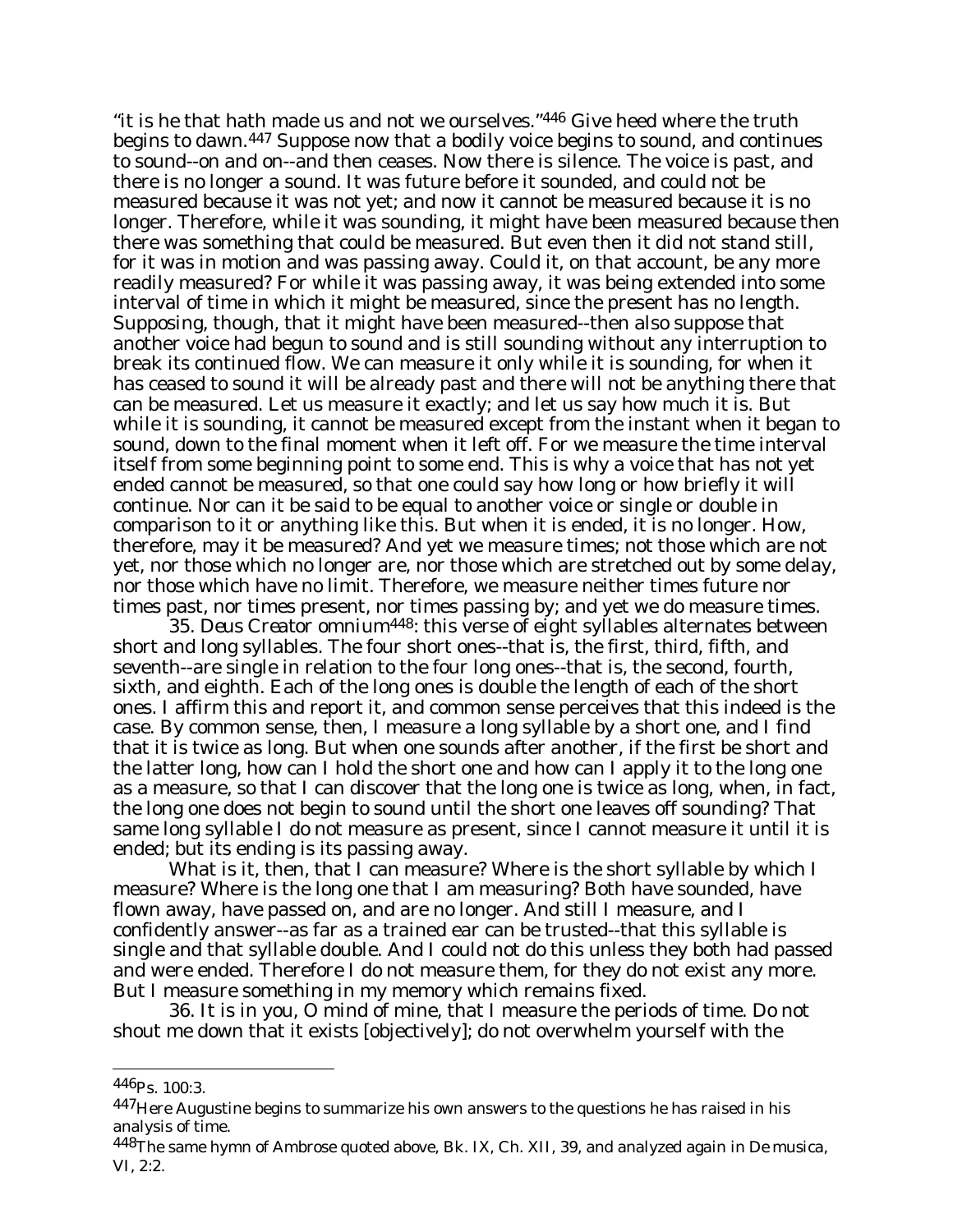turbulent flood of your impressions. In you, as I have said, I measure the periods of time. I measure as time present the impression that things make on you as they pass by and what remains after they have passed by--I do not measure the things themselves which have passed by and left their impression on you. This is what I measure when I measure periods of time. Either, then, these are the periods of time or else I do not measure time at all.

What are we doing when we measure silence, and say that this silence has lasted as long as that voice lasts? Do we not project our thought to the measure of a sound, as if it were then sounding, so that we can say something concerning the intervals of silence in a given span of time? For, even when both the voice and the tongue are still, we review--in thought--poems and verses, and discourse of various kinds or various measures of motions, and we specify their time spans--how long this is in relation to that--just as if we were speaking them aloud. If anyone wishes to utter a prolonged sound, and if, in forethought, he has decided how long it should be, that man has already in silence gone through a span of time, and committed his sound to memory. Thus he begins to speak and his voice sounds until it reaches the predetermined end. It has truly sounded and will go on sounding. But what is already finished has already sounded and what remains will still sound. Thus it passes on, until the present intention carries the future over into the past. The past increases by the diminution of the future until by the consumption of all the future all is past.  $449$ 

## CHAPTER XXVIII

37. But how is the future diminished or consumed when it does not yet exist? Or how does the past, which exists no longer, increase, unless it is that in the mind in which all this happens there are three functions? For the mind expects, it attends, and it remembers; so that what it expects passes into what it remembers by way of what it attends to. Who denies that future things do not exist as yet? But still there is already in the mind the expectation of things still future. And who denies that past things now exist no longer? Still there is in the mind the memory of things past. Who denies that time present has no length, since it passes away in a moment? Yet, our attention has a continuity and it is through this that what is present may proceed to become absent. Therefore, future time, which is nonexistent, is not long; but "a long future" is "a long expectation of the future." Nor is time past, which is now no longer, long; a "long past" is "a long memory of the past."

38. I am about to repeat a psalm that I know. Before I begin, my attention encompasses the whole, but once I have begun, as much of it as becomes past while I speak is still stretched out in my memory. The span of my action is divided between my memory, which contains what I have repeated, and my expectation, which contains what I am about to repeat. Yet my attention is continually present with me, and through it what was future is carried over so that it becomes past. The more this is done and repeated, the more the memory is enlarged--and expectation is shortened--until the whole expectation is exhausted. Then the whole action is ended and passed into memory. And what takes place in the entire psalm takes place also in each individual part of it and in each individual syllable. This also holds in the even longer action of which that psalm is only a portion. The same holds in the whole life of man, of which all the actions of men are parts. The same holds in the whole age of the sons of men, of which all the lives of men are parts.

<sup>449</sup>This theory of time is worth comparing with its most notable restatement in modern poetry, in T.S. Eliot's *Four Quartets* and especially "Burnt Norton."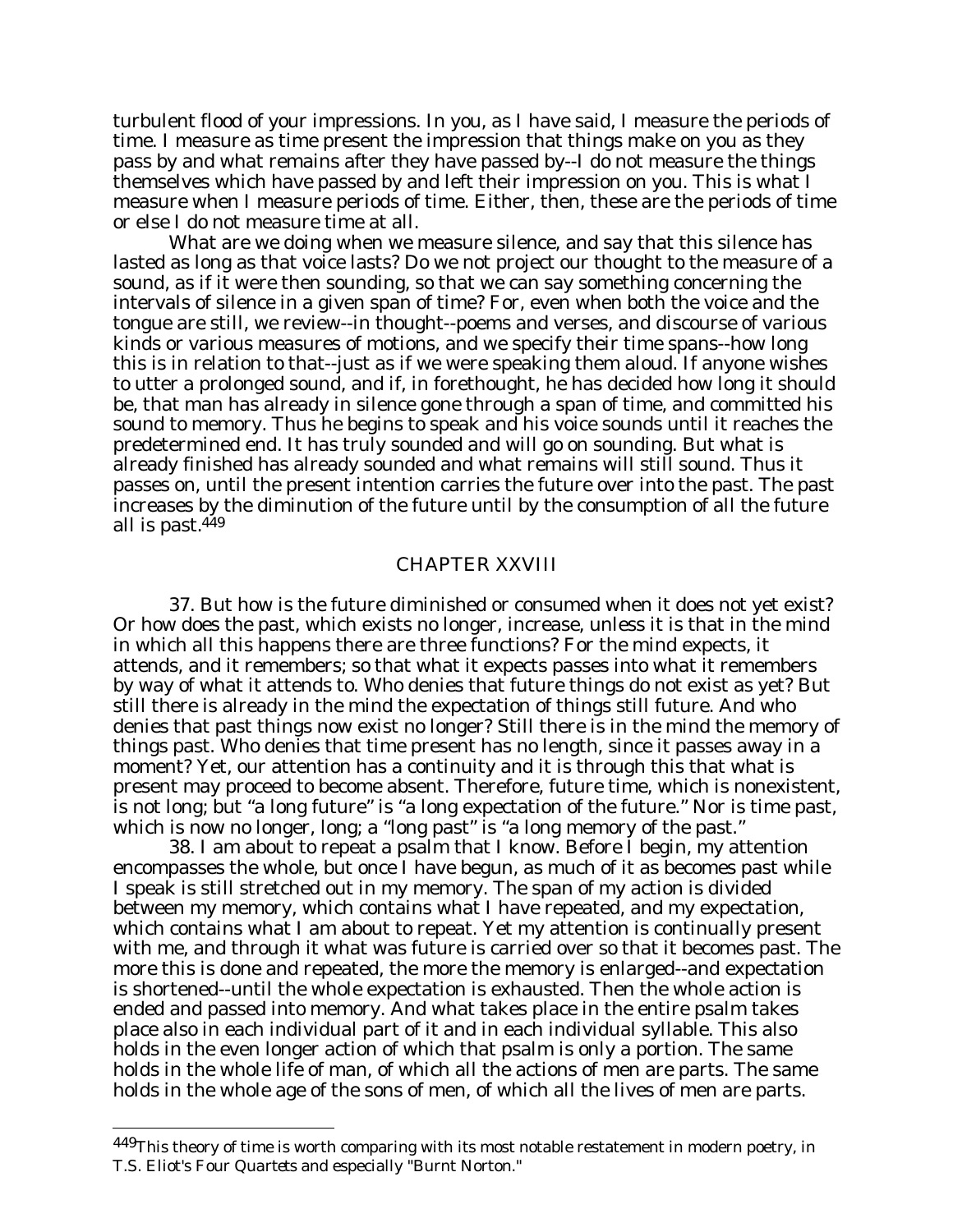#### CHAPTER XXIX

39. But "since thy loving-kindness is better than life itself,"450 observe how my life is but a stretching out, and how thy right hand has upheld me in my Lord, the Son of Man, the Mediator between thee, the One, and us, the many--in so many ways and by so many means. Thus through him I may lay hold upon him in whom I am also laid hold upon; and I may be gathered up from my old way of life to follow that One and to forget that which is behind, no longer stretched out but now pulled together again--stretching forth not to what shall be and shall pass away but to those things that *are* before me. Not distractedly now, but intently, I follow on for the prize of my heavenly calling,451 where I may hear the sound of thy praise and contemplate thy delights, which neither come to be nor pass away.

But now my years are spent in mourning.452 And thou, O Lord, art my comfort, my eternal Father. But I have been torn between the times, the order of which I do not know, and my thoughts, even the inmost and deepest places of my soul, are mangled by various commotions until I shall flow together into thee, purged and molten in the fire of thy love.

## CHAPTER XXX

40. And I will be immovable and fixed in thee, and thy truth will be my mold. And I shall not have to endure the questions of those men who, as if in a morbid disease, thirst for more than they can hold and say, "What did God make before he made heaven and earth?" or, "How did it come into his mind to make something when he had never before made anything?" Grant them, O Lord, to consider well what they are saying; and grant them to see that where there is no time they cannot say "never." When, therefore, he is said "never to have made" something--what is this but to say that it was made in no time at all? Let them therefore see that there could be no time without a created world, and let them cease to speak vanity of this kind. Let them also be stretched out to those things which are before them, and understand that thou, the eternal Creator of all times, art before all times and that no times are coeternal with thee; nor is any creature, even if there is a creature "above time."

#### CHAPTER XXXI

41. O Lord my God, what a chasm there is in thy deep secret! How far short of it have the consequences of my sins cast me? Heal my eyes, that I may enjoy thy light. Surely, if there is a mind that so greatly abounds in knowledge and foreknowledge, to which all things past and future are as well known as one psalm is well known to me, that mind would be an exceeding marvel and altogether astonishing. For whatever is past and whatever is yet to come would be no more concealed from him than the past and future of that psalm were hidden from me when I was chanting it: how much of it had been sung from the beginning and what and how much still remained till the end. But far be it from thee, O Creator of the universe, and Creator of our souls and bodies--far be it from thee that thou shouldst merely know all things past and future. Far, far more wonderfully, and far more mysteriously thou knowest them. For it is not as the feelings of one singing familiar

<sup>450</sup>Ps. 63:3.

<sup>451</sup>Cf. Phil. 3:12-14.

<sup>452</sup>Cf. Ps. 31:10.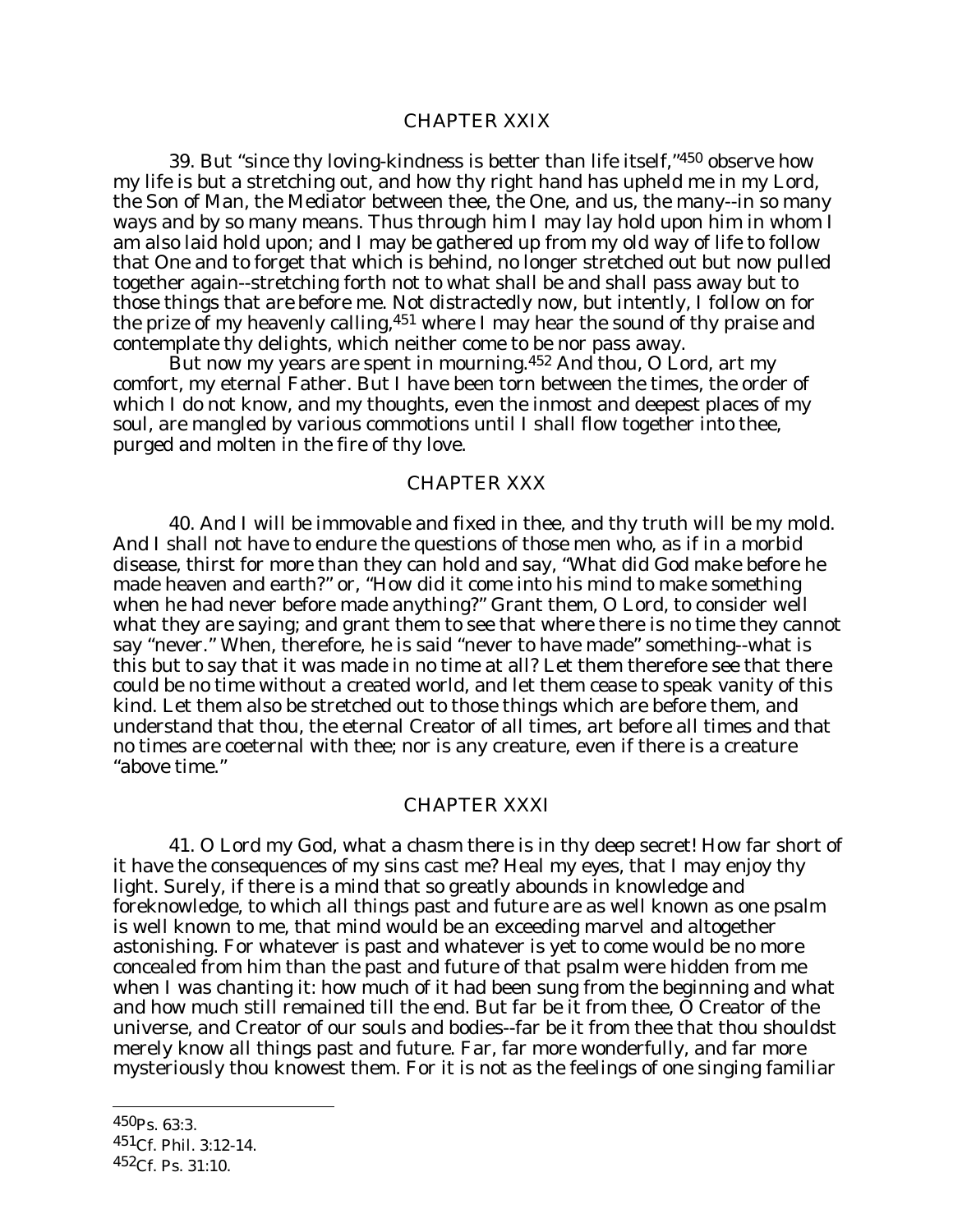songs, or hearing a familiar song in which, because of his expectation of words still to come and his remembrance of those that are past, his feelings are varied and his senses are divided. This is not the way that anything happens to thee, who art unchangeably eternal, that is, the truly eternal Creator of minds. As in the beginning thou knewest both the heaven and the earth without any change in thy knowledge, so thou didst make heaven and earth in their beginnings without any division in thy action.453 Let him who understands this confess to thee; and let him who does not understand also confess to thee! Oh, exalted as thou art, still the humble in heart are thy dwelling place! For thou liftest them who are cast down and they fall not for whom thou art the Most High.454

<sup>453</sup>Note here the preparation for the transition from this analysis of time in Bk. XI to the exploration of the mystery of creation in Bks. XII and XIII.

<sup>454</sup>*Celsitudo*, an honorific title, somewhat like "Your Highness."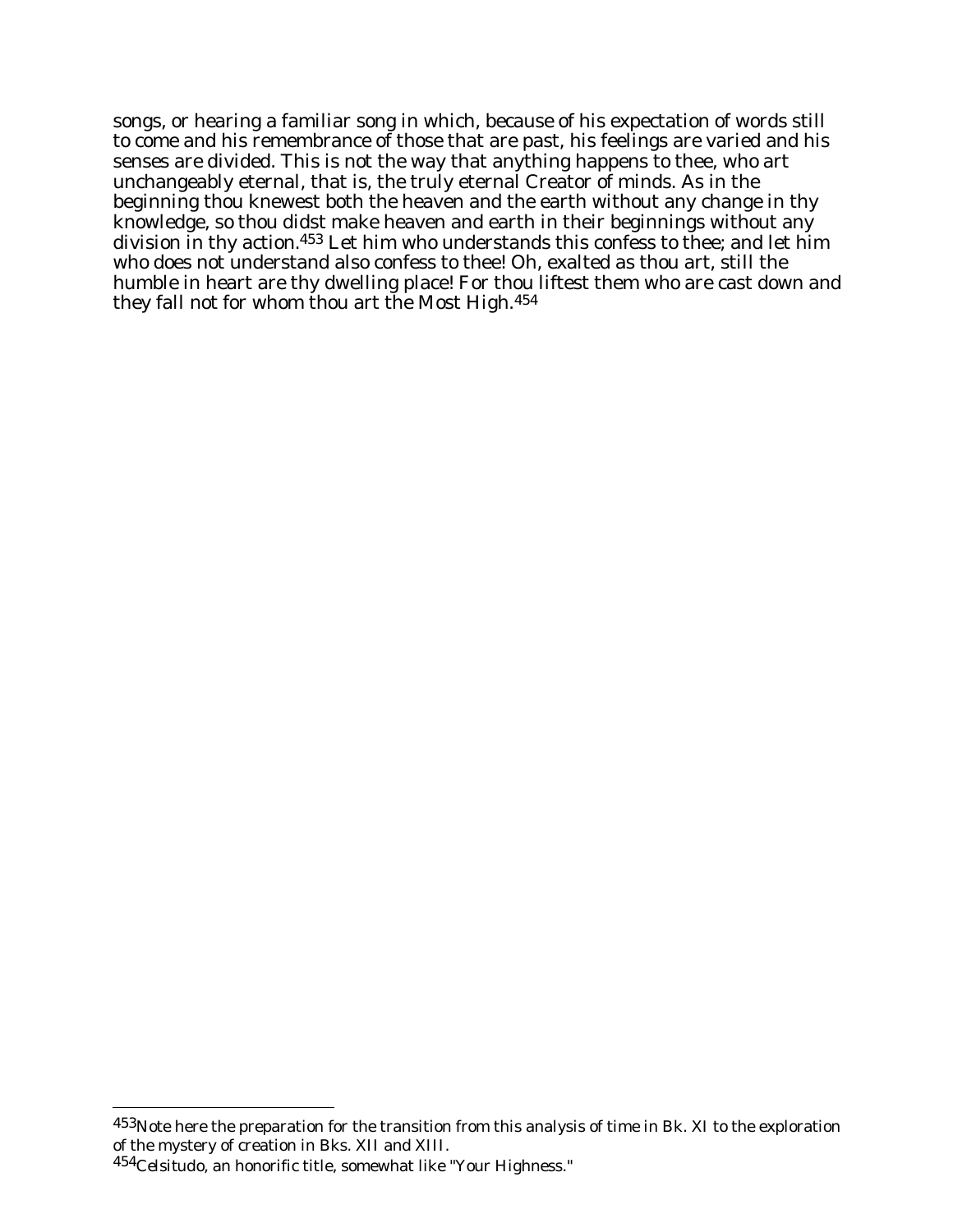# BOOK TWELVE

*The mode of creation and the truth of Scripture. Augustine explores the relation of the visible and formed matter of heaven and earth to the prior matrix from which it was formed. This leads to an intricate analysis of "unformed matter" and the primal "possibility" from which God created, itself created* de nihilo*. He finds a reference to this in the misconstrued Scriptural phrase "the heaven of heavens." Realizing that his interpretation of Gen. 1:1, 2, is not self-evidently the only possibility, Augustine turns to an elaborate discussion of the multiplicity of perspectives in hermeneutics and, in the course of this, reviews the various possibilities of true interpretation of his Scripture text. He emphasizes the importance of tolerance where there are plural options, and confidence where basic Christian faith is concerned.*

#### CHAPTER I

1. My heart is deeply stirred, O Lord, when in this poor life of mine the words of thy Holy Scripture strike upon it. This is why the poverty of the human intellect expresses itself in an abundance of language. Inquiry is more loquacious than discovery. Demanding takes longer than obtaining; and the hand that knocks is more active than the hand that receives. But we have the promise, and who shall break it? "If God be for us, who can be against us?"455 "Ask, and you shall receive; seek, and you shall find; knock, and it shall be opened unto you; for everyone that asks receives, and he who seeks finds, and to him that knocks, it shall be opened."456 These are thy own promises, and who need fear to be deceived when truth promises?

#### CHAPTER II

2. In lowliness my tongue confesses to thy exaltation, for thou madest heaven and earth. This heaven which I see, and this earth on which I walk--from which came this "earth" that I carry about me--thou didst make.

But where is that heaven of heavens, O Lord, of which we hear in the words of the psalm, "The heaven of heavens is the Lord's, but the earth he hath given to the children of men"?457 Where is the heaven that we cannot see, in relation to which all that we can see is earth? For this whole corporeal creation has been beautifully formed--though not everywhere in its entirety--and our earth is the lowest of these levels. Still, compared with that heaven of heavens, even the heaven of our own earth is only earth. Indeed, it is not absurd to call each of those two great bodies458 "earth" in comparison with that ineffable heaven which is the Lord's, and

<sup>455</sup>Rom. 8:31.

<sup>456</sup>Matt. 7:7, 8.

<sup>457</sup>Vulgate, Ps. 113:16 (cf. Ps. 115:16, K.J.; see also Ps. 148:4, both Vulgate and K.J.): *Caelum caeli domino*, etc. Augustine finds a distinction here for which the Hebrew text gives no warrant. The Hebrew is a typical nominal sentence and means simply "The heavens are the heavens of Yahweh"; cf. the Soncino edition of The Psalms, edited by A. Cohen; cf. also R.S.V., Ps. 115:16. The LXX reading (
(b) seems to rest on a variant Hebrew text. This idiomatic construction does not mean "the heavens of the heavens" (as it is too literally translated in the LXX), but rather "highest heaven." This is a familiar way, in Hebrew, of emphasizing a superlative (e.g., "King of kings," "Song of songs"). The singular thing can be described superlatively only in terms of itself! 458Earth and sky.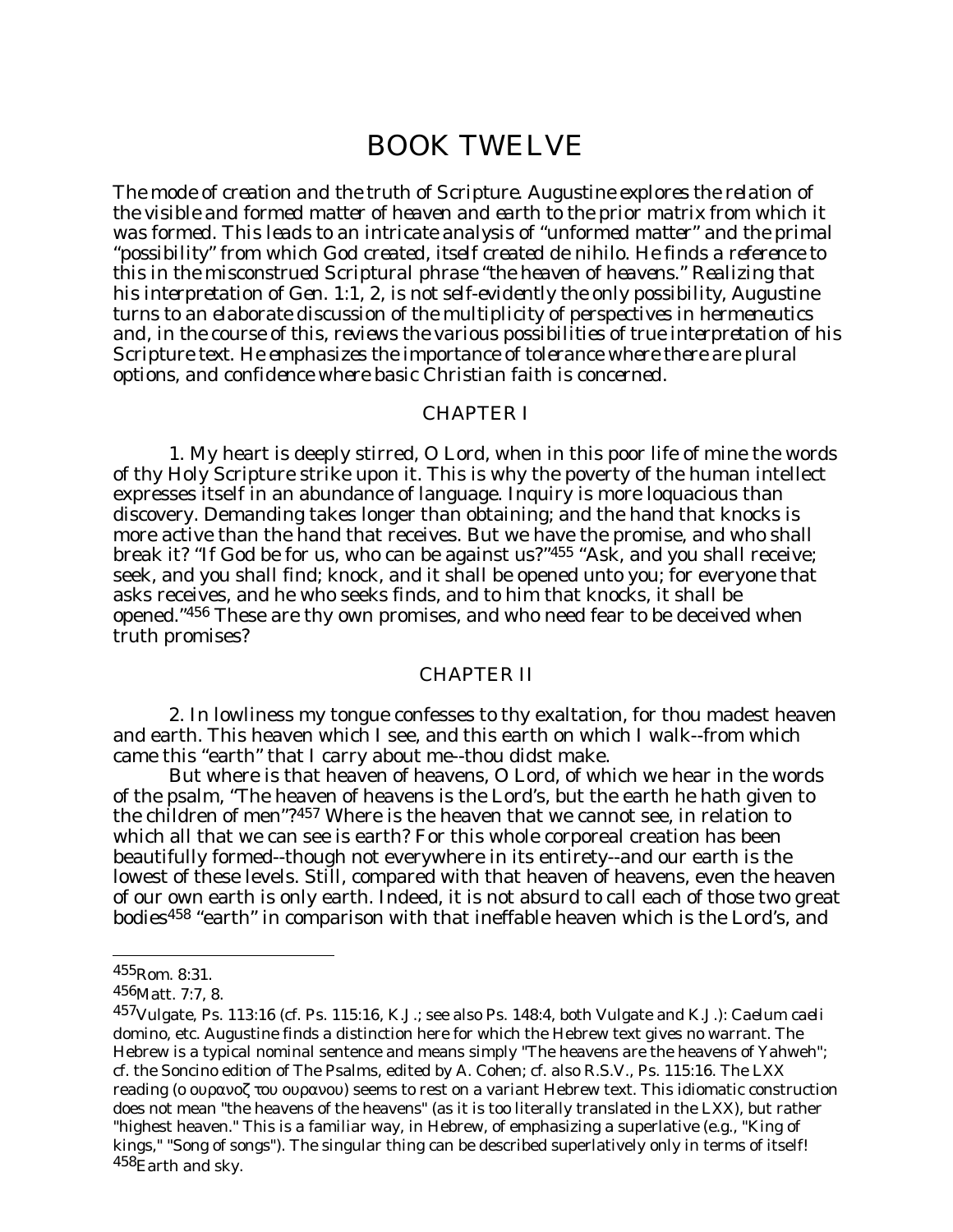not for the sons of men.

## CHAPTER III

3. And truly this earth was invisible and unformed, 459 and there was an inexpressibly profound abyss<sup>460</sup> above which there was no light since it had no form. Thou didst command it written that "darkness was on the face of the deep."461 What else is darkness except the absence of light? For if there had been light, where would it have been except by being over all, showing itself rising aloft and giving light? Therefore, where there was no light as yet, why was it that darkness was present, unless it was that light was absent? Darkness, then, was heavy upon it, because the light from above was absent; just as there is silence where there is no sound. And what is it to have silence anywhere but simply not to have sound? Hast thou not, O Lord, taught this soul which confesses to thee? Hast thou not thus taught me, O Lord, that before thou didst form and separate this formless matter there was *nothing*: neither color, nor figure, nor body, nor spirit? Yet it was not absolutely nothing; it was a certain formlessness without any shape.

## CHAPTER IV

4. What, then, should that formlessness be called so that somehow it might be indicated to those of sluggish mind, unless we use some word in common speech? But what can be found anywhere in the world nearer to a total formlessness than the earth and the abyss? Because of their being on the lowest level, they are less beautiful than are the other and higher parts, all translucent and shining. Therefore, why may I not consider the formlessness of matter--which thou didst create without shapely form, from which to make this shapely world--as fittingly indicated to men by the phrase, "The earth invisible and unformed"?

#### CHAPTER V

5. When our thought seeks something for our sense to fasten to [in this concept of unformed matter], and when it says to itself, "It is not an intelligible form, such as life or justice, since it is the material for bodies; and it is not a former perception, for there is nothing in the invisible and unformed which can be seen and felt"--while human thought says such things to itself, it may be attempting either to know by being ignorant or by knowing how not to know.

## CHAPTER VI

6. But if, O Lord, I am to confess to thee, by my mouth and my pen, the whole of what thou hast taught me concerning this unformed matter, I must say first of all that when I first heard of such matter and did not understand it--and those who

<sup>459</sup>It is interesting that Augustine should have preferred the *invisibilis et incomposita* of the Old Latin version of Gen. 1:2 over the *inanis et vacua* of the Vulgate, which was surely accessible to him. Since this is to be a key phrase in the succeeding exegesis this reading can hardly have been the casual citation of the old and familiar version. Is it possible that Augustine may have had the sensibilities and associations of his readers in mind--for many of them may have not known Jerome's version or, at least, not very well?

<sup>460</sup>*Abyssus*, literally, the unplumbed depths of the sea, and as a constant meaning here, "the depths beyond measure."

<sup>461</sup>Gen. 1:2.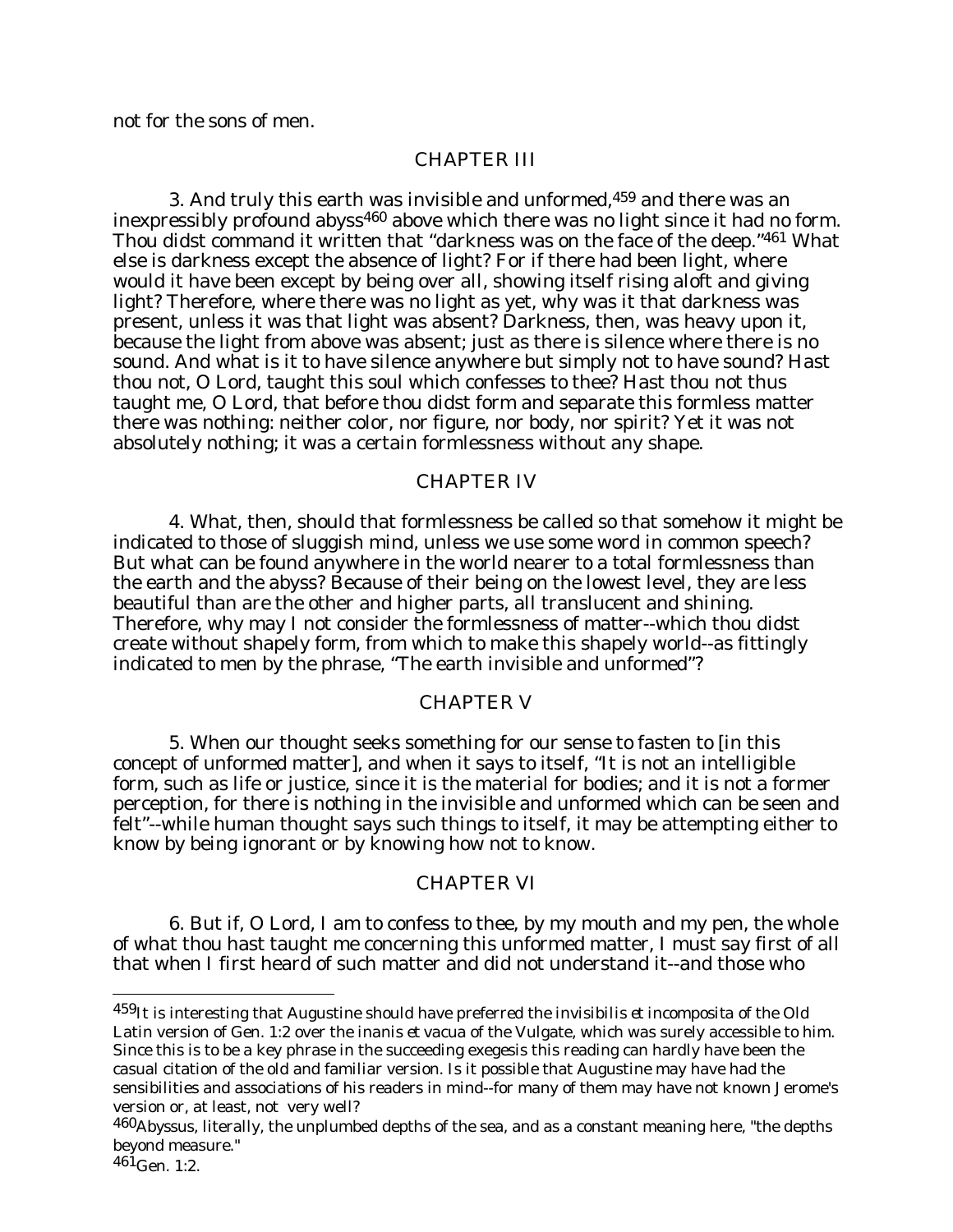told me of it could not understand it either--I conceived of it as having countless and varied forms. Thus, I did not think about it rightly. My mind in its agitation used to turn up all sorts of foul and horrible "forms"; but still they were "forms." And still I called it formless, not because it was unformed, but because it had what seemed to me a kind of form that my mind turned away from, as bizarre and incongruous, before which my human weakness was confused. And even what I did conceive of as unformed was so, not because it was deprived of all form, but only as it compared with more beautiful forms. Right reason, then, persuaded me that I ought to remove altogether all vestiges of form whatever if I wished to conceive matter that was wholly unformed; and this I could not do. For I could more readily imagine that what was deprived of all form simply did not exist than I could conceive of anything between form and nothing--something which was neither formed nor nothing, something that was unformed and nearly nothing.

Thus my mind ceased to question my spirit--filled as it was with the images of formed bodies, changing and varying them according to its will. And so I applied myself to the bodies themselves and looked more deeply into their mutability, by which they cease to be what they had been and begin to be what they were not. This transition from form to form I had regarded as involving something like a formless condition, though not actual nothingness.462

But I desired to know, not to guess. And, if my voice and my pen were to confess to thee all the various knots thou hast untied for me about this question, who among my readers could endure to grasp the whole of the account? Still, despite this, my heart will not cease to give honor to thee or to sing thy praises concerning those things which it is not able to express.463

For the mutability of mutable things carries with it the possibility of all those forms into which mutable things can be changed. But this mutability--what is it? Is it soul? Is it body? Is it the external appearance of soul or body? Could it be said, "Nothing was something," and "That which is, is not"? If this were possible, I would say that this was it, and in some such manner it must have been in order to receive these visible and composite forms.464

## CHAPTER VII

7. Whence and how was this, unless it came from thee, from whom all things are, in so far as they are? But the farther something is from thee, the more unlike thee it is--and this is not a matter of distance or place.

Thus it was that thou, O Lord, who art not one thing in one place and another thing in another place but the Selfsame, and the Selfsame, and the Selfsame--"Holy, Holy, Holy, Lord God Almighty"465--thus it was that in the beginning, and through thy Wisdom which is from thee and born of thy substance, thou didst create something and that out of nothing.466 For thou didst create the heaven and the earth--not out of thyself, for then they would be equal to thy only Son and thereby to thee. And there is no sense in which it would be right that anything should be equal

## 466*De nihilo.*

<sup>462</sup>Augustine may not have known the Platonic doctrine of nonbeing (cf. *Sophist*, 236C-237B), but he clearly is deeply influenced here by Plotinus; cf. *Enneads*, II, 4:8f., where matter is analyzed as a substratum without quantity or quality; and 4:15: "Matter, then, must be described as

<sup>(</sup>the indefinite). . . . Matter is indeterminateness and nothing else." In short, *materia informis* is sheer possibility; not anything and not nothing!

<sup>463</sup>*Dictare*: was Augustine dictating his *Confessions*? It is very probable.

<sup>464</sup>*Visibiles et compositas*, the opposite of "invisible and unformed."

<sup>465</sup>Isa. 6:3; Rev. 4:8.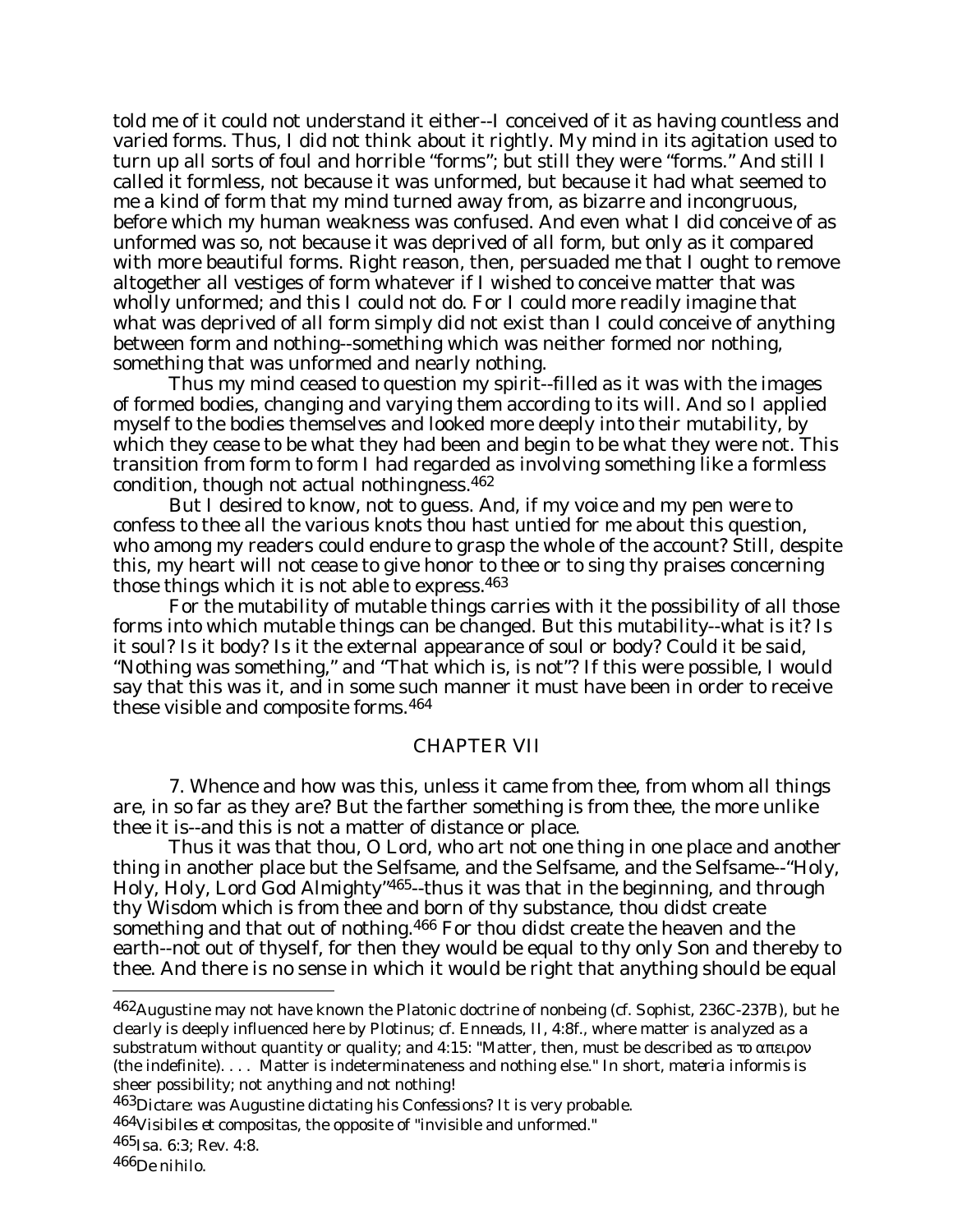to thee that was not of thee. But what else besides thee was there out of which thou mightest create these things, O God, one Trinity, and trine Unity?467 And, therefore, it was out of nothing at all that thou didst create the heaven and earth--something great and something small--for thou art Almighty and Good, and able to make all things good: even the great heaven and the small earth. Thou wast, and there was nothing else from which thou didst create heaven and earth: these two things, one near thee, the other near to nothing; the one to which only thou art superior, the other to which nothing else is inferior.

## CHAPTER VIII

8. That heaven of heavens was thine, O Lord, but the earth which thou didst give to the sons of men to be seen and touched was not then in the same form as that in which we now see it and touch it. For then it was invisible and unformed and there was an abyss over which there was no light. The darkness was truly *over* the abyss, that is, more than just *in* the abyss. For this abyss of waters which now is visible has even in its depths a certain light appropriate to its nature, perceptible in some fashion to fishes and the things that creep about on the bottom of it. But then the entire abyss was almost nothing, since it was still altogether unformed. Yet even there, there was something that had the possibility of being formed. For thou, O Lord, hadst made the world out of unformed matter, and this thou didst make out of nothing and didst make it into almost nothing. From it thou hast then made these great things which we, the sons of men, marvel at. For this corporeal heaven is truly marvelous, this firmament between the water and the waters which thou didst make on the second day after the creation of light, saying, "Let it be done," and it was done.468 This firmament thou didst call heaven, that is, the heaven of this earth and sea which thou madest on the third day, giving a visible shape to the unformed matter which thou hadst made before all the days. For even before any day thou hadst already made a heaven, but that was the heaven of this heaven: for in the beginning thou hadst made heaven and earth.

But this earth itself which thou hadst made was unformed matter; it was invisible and unformed, and darkness was over the abyss. Out of this invisible and unformed earth, out of this formlessness which is almost nothing, thou didst then make all these things of which the changeable world consists--and yet does not fully consist in itself469--for its very changeableness appears in this, that its times and seasons can be observed and numbered. The periods of time are measured by the changes of things, while the forms, whose matter is the invisible earth of which we have spoken, are varied and altered.

## CHAPTER IX

9. And therefore the Spirit, the Teacher of thy servant, $470$  when he mentions that "in the beginning thou madest heaven and earth," says nothing about times and is silent as to the days. For, clearly, that heaven of heavens which thou didst create in the beginning is in some way an intellectual creature, although in no way coeternal with thee, O Trinity. Yet it is nonetheless a partaker in thy eternity. Because of the sweetness of its most happy contemplation of thee, it is greatly

<sup>467</sup>*Trina unitas.*

<sup>468</sup>Cf. Gen. 1:6.

<sup>469</sup>*Constat et non constat*, the created earth really exists but never is self-sufficient. 470Moses.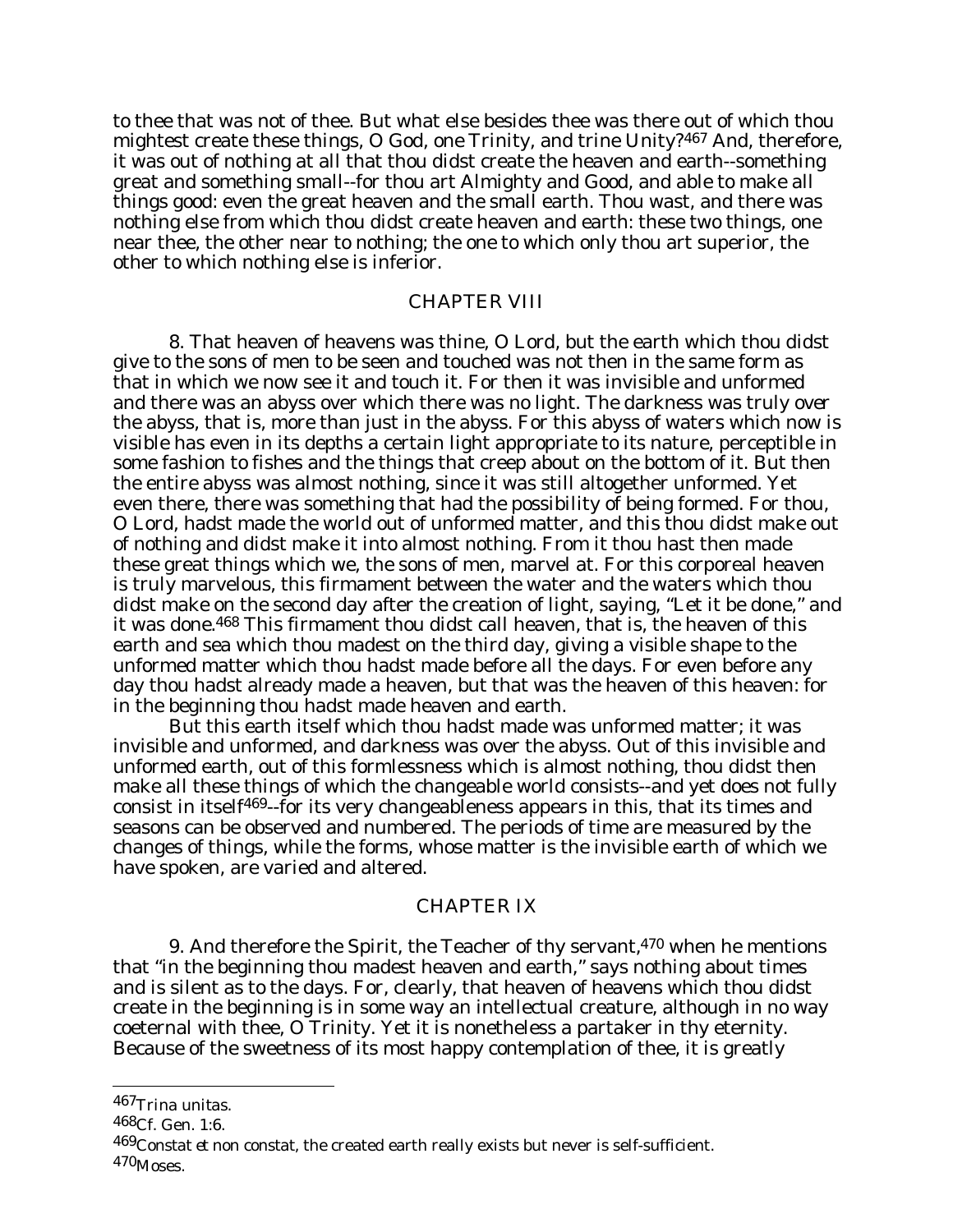restrained in its own mutability and cleaves to thee without any lapse from the time in which it was created, surpassing all the rolling change of time. But this shapelessness--this earth invisible and unformed--was not numbered among the days itself. For where there is no shape or order there is nothing that either comes or goes, and where this does not occur there certainly are no days, nor any vicissitude of duration.

## CHAPTER X

10. O Truth, O Light of my heart, let not my own darkness speak to me! I had fallen into that darkness and was darkened thereby. But in it, even in its depths, I came to love thee. I went astray and still I remembered thee. I heard thy voice behind me, bidding me return, though I could scarcely hear it for the tumults of my boisterous passions. And now, behold, I am returning, burning and thirsting after thy fountain. Let no one hinder me; here will I drink and so have life. Let me not be my own life; for of myself I have lived badly. I was death to myself; in thee I have revived. Speak to me; converse with me. I have believed thy books, and their words are very deep.

## CHAPTER XI

11. Thou hast told me already, O Lord, with a strong voice in my inner ear, that thou art eternal and alone hast immortality. Thou art not changed by any shape or motion, and thy will is not altered by temporal process, because no will that changes is immortal. This is clear to me, in thy sight; let it become clearer and clearer, I beseech thee. In that light let me abide soberly under thy wings.

Thou hast also told me, O Lord, with a strong voice in my inner ear, that thou hast created all natures and all substances, which are not what thou art thyself; and yet they do exist. Only that which is nothing at all is not from thee, and that motion of the will away from thee, who art, toward something that exists only in a lesser degree--such a motion is an offense and a sin. No one's sin either hurts thee or disturbs the order of thy rule, either first or last. All this, in thy sight, is clear to me. Let it become clearer and clearer, I beseech thee, and in that light let me abide soberly under thy wings.

12. Likewise, thou hast told me, with a strong voice in my inner ear, that this creation--whose delight thou alone art--is not coeternal with thee. With a most persevering purity it draws its support from thee and nowhere and never betrays its own mutability, for thou art ever present with it; and it cleaves to thee with its entire affection, having no future to expect and no past that it remembers; it is varied by no change and is extended by no time.

O blessed one--if such there be--clinging to thy blessedness! It is blest in thee, its everlasting Inhabitant and its Light. I cannot find a term that I would judge more fitting for "the heaven of the heavens of the Lord" than "Thy house"--which contemplates thy delights without any declination toward anything else and which, with a pure mind in most harmonious stability, joins all together in the peace of those saintly spirits who are citizens of thy city in those heavens that are above this visible heaven.

13. From this let the soul that has wandered far away from thee understand- if now it thirsts for thee; if now its tears have become its bread, while daily they say to it, "Where is your God?"<sup>471</sup>; if now it requests of thee just one thing and seeks

<sup>471</sup>Ps. 42:3, 10.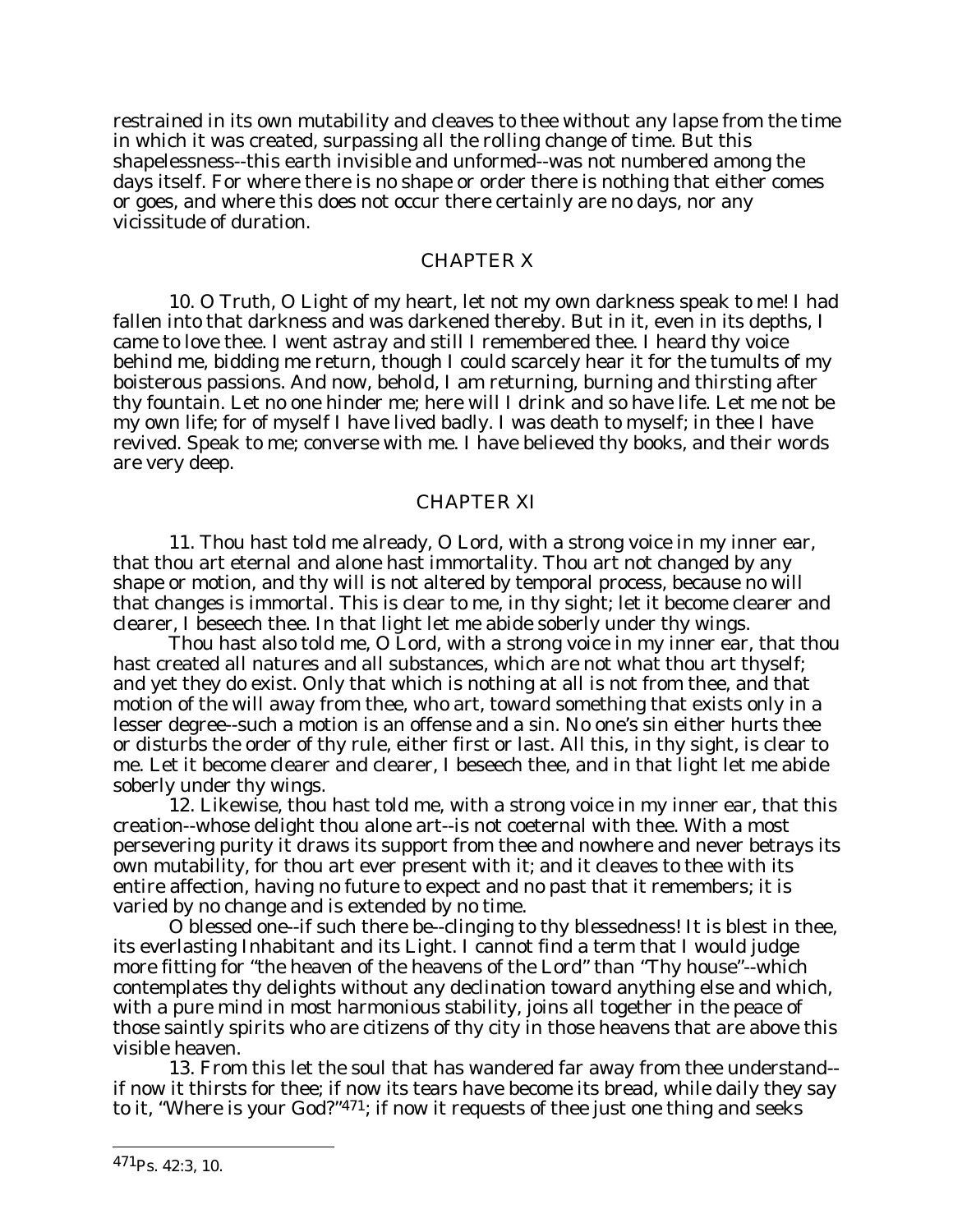after this: that it may dwell in thy house all the days of its life (and what is its life but thee? And what are thy days but thy eternity, like thy years which do not fail, since thou art the Selfsame?)--from this, I say, let the soul understand (as far as it can) how far above all times thou art in thy eternity; and how thy house has never wandered away from thee; and, although it is not coeternal with thee, it continually and unfailingly clings to thee and suffers no vicissitudes of time. This, in thy sight, is clear to me; may it become clearer and clearer to me, I beseech thee, and in this light may I abide soberly under thy wings.

14. Now I do not know what kind of formlessness there is in these mutations of these last and lowest creatures. Yet who will tell me, unless it is someone who, in the emptiness of his own heart, wanders about and begins to be dizzy in his own fancies? Who except such a one would tell me whether, if all form were diminished and consumed, formlessness alone would remain, through which a thing was changed and turned from one species into another, so that sheer formlessness would then be characterized by temporal change? And surely this could not be, because without motion there is no time, and where there is no form there is no change.

#### CHAPTER XII

15. These things I have considered as thou hast given me ability, O my God, as thou hast excited me to knock, and as thou hast opened to me when I knock. Two things I find which thou hast made, not within intervals of time, although neither is coeternal with thee. One of them is so formed that, without any wavering in its contemplation, without any interval of change--mutable but not changed--it may fully enjoy thy eternity and immutability. The other is so formless that it could not change from one form to another (either of motion or of rest), and so time has no hold upon it. But thou didst not leave this formless, for, before any "day" in the beginning, thou didst create heaven and earth--these are the two things of which I spoke.

But "the earth was invisible and unformed, and darkness was over the abyss." By these words its formlessness is indicated to us--so that by degrees they may be led forward who cannot wholly conceive of the privation of all form without arriving at nothing. From this formlessness a second heaven might be created and a second earth--visible and well formed, with the ordered beauty of the waters, and whatever else is recorded as created (though not without days) in the formation of this world. And all this because such things are so ordered that in them the changes of time may take place through the ordered processes of motion and form.

#### CHAPTER XIII

16. Meanwhile this is what I understand, O my God, when I hear thy Scripture saying, "In the beginning God made the heaven and the earth, but the earth was invisible and unformed, and darkness was over the abyss." It does not say on what day thou didst create these things. Thus, for the time being I understand that "heaven of heavens" to mean the intelligible heaven, where to understand is to know all at once--not "in part," not "darkly," not "through a glass"--but as a simultaneous whole, in full sight, "face to face."<sup>472</sup> It is not this thing now and then another thing, but (as we said) knowledge all at once without any temporal change. And by the invisible and unformed earth, I understand that which suffers no temporal vicissitude. Temporal change customarily means having one thing now

<sup>472</sup>Cor. 13:12.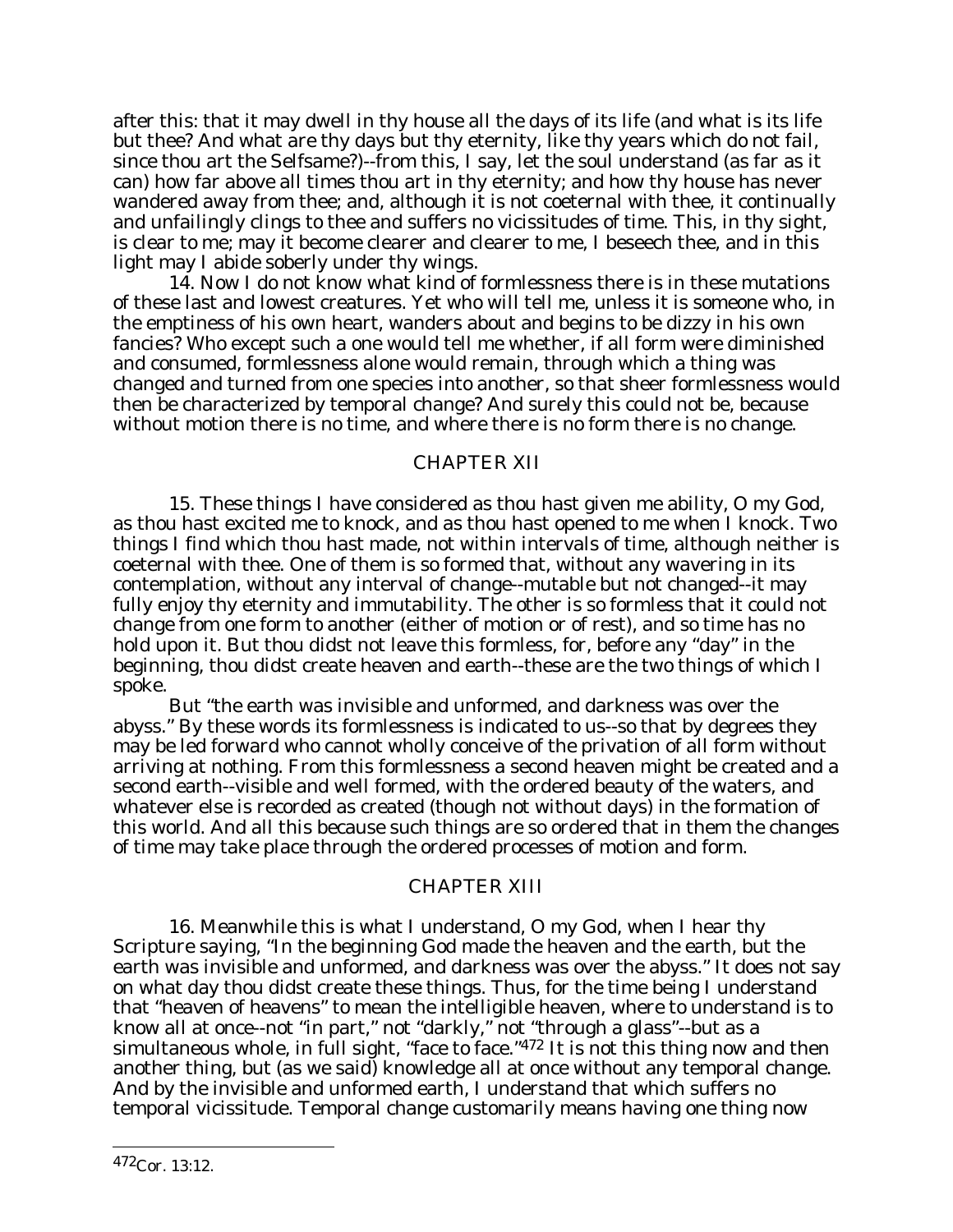and another later; but where there is no form there can be no distinction between this or that. It is, then, by means of these two--one thing well formed in the beginning and another thing wholly unformed, the one heaven (that is, the heaven of heavens) and the other one earth (but the earth invisible and unformed)--it is by means of these two notions that I am able to understand why thy Scripture said, without mention of days, "In the beginning God created the heaven and the earth." For it immediately indicated which earth it was speaking about. When, on the second day, the firmament is recorded as having been created and called heaven, this suggests to us which heaven it was that he was speaking about earlier, without specifying a day.

#### CHAPTER XIV

17. Marvelous is the depth of thy oracles. Their surface is before us, inviting the little ones; and yet wonderful is their depth, O my God, marvelous is their depth! It is a fearful thing to look into them: an awe of honor and a tremor of love. Their enemies I hate vehemently. Oh, if thou wouldst slay them with thy two-edged sword, so that they should not be enemies! For I would prefer that they should be slain to themselves, that they might live to thee. But see, there are others who are not critics but praisers of the book of Genesis; they say: "The Spirit of God who wrote these things by his servant Moses did not wish these words to be understood like this. He did not wish to have it understood as you say, but as we say." To them, O God of us all, thyself being the judge, I give answer.

#### CHAPTER XV

18. "Will you say that these things are false which Truth tells me, with a loud voice in my inner ear, about the very eternity of the Creator: that his essence is changed in no respect by time and that his will is not distinct from his essence? Thus, he doth not will one thing now and another thing later, but he willeth once and for all everything that he willeth--not again and again; and not now this and now that. Nor does he will afterward what he did not will before, nor does he cease to will what he had willed before. Such a will would be mutable and no mutable thing is eternal. But our God is eternal.

"Again, he tells me in my inner ear that the expectation of future things is turned to sight when they have come to pass. And this same sight is turned into memory when they have passed. Moreover, all thought that varies thus is mutable, and nothing mutable is eternal. But our God is eternal." These things I sum up and put together, and I conclude that my God, the eternal God, hath not made any creature by any new will, and his knowledge does not admit anything transitory.

19. "What, then, will you say to this, you objectors? Are these things false?" "No," they say. "What then? Is it false that every entity already formed and all matter capable of receiving form is from him alone who is supremely good, because he is supreme?" "We do not deny this, either," they say. "What then? Do you deny this: that there is a certain sublime created order which cleaves with such a chaste love to the true and truly eternal God that, although it is not coeternal with him, yet it does not separate itself from him, and does not flow away into any mutation of change or process but abides in true contemplation of him alone?" If thou, O God, dost show thyself to him who loves thee as thou hast commanded--and art sufficient for him--then, such a one will neither turn himself away from thee nor turn away toward himself. This is "the house of God." It is not an earthly house and it is not made from any celestial matter; but it is a spiritual house, and it partakes in thy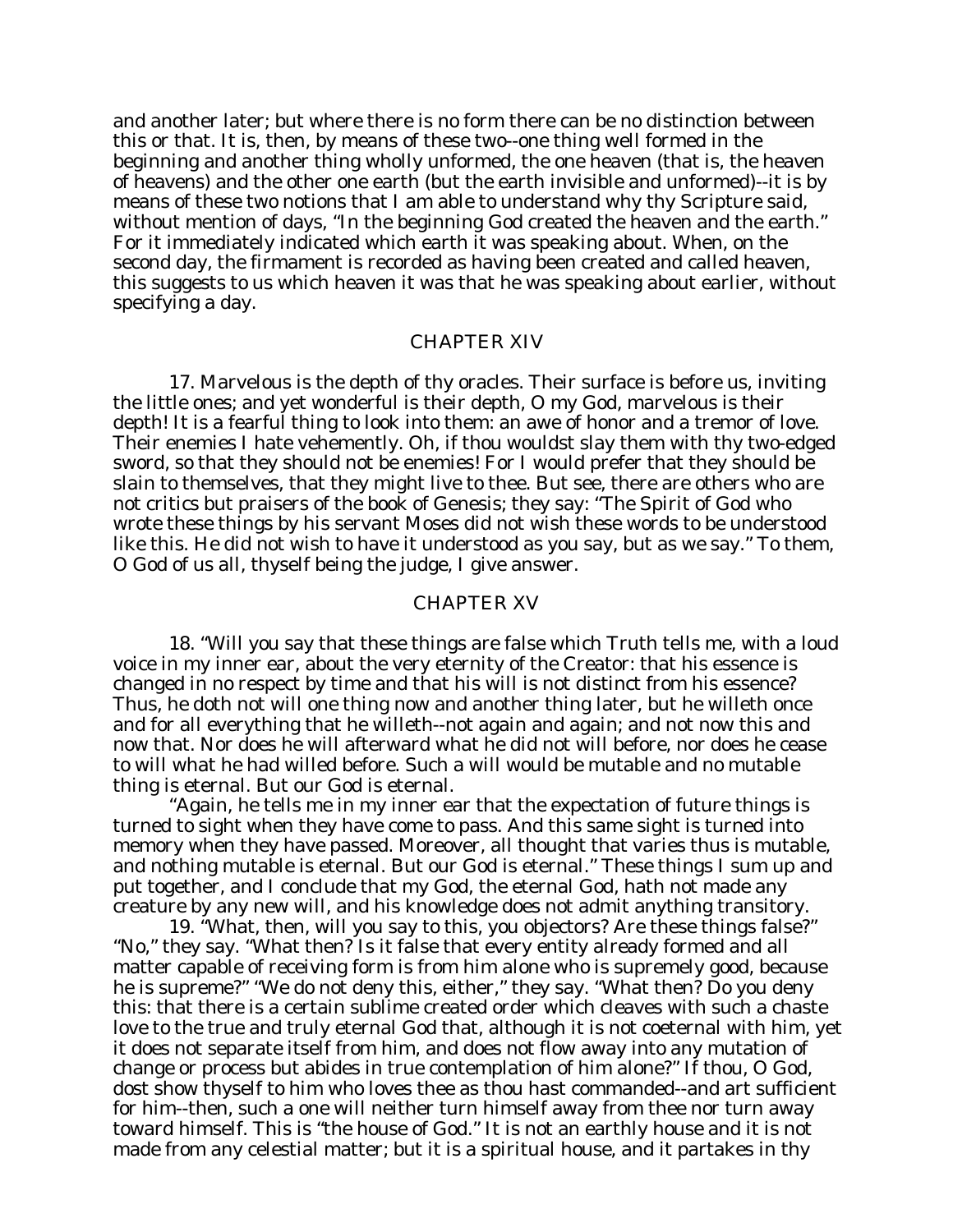eternity because it is without blemish forever. For thou hast made it steadfast forever and ever; thou hast given it a law which will not be removed. Still, it is not coeternal with thee, O God, since it is not without beginning--it was created.

20. For, although we can find no time before it (for wisdom was created before all things),473 this is certainly not that Wisdom which is absolutely coeternal and equal with thee, our God, its Father, the Wisdom through whom all things were created and in whom, in the beginning, thou didst create the heaven and earth. This is truly the created Wisdom, namely, the intelligible nature which, in its contemplation of light, is light. For this is also called wisdom, even if it is a created wisdom. But the difference between the Light that lightens and that which is enlightened is as great as is the difference between the Wisdom that creates and that which is created. So also is the difference between the Righteousness that justifies and the righteousness that is made by justification. For we also are called thy righteousness, for a certain servant of thine says, "That we might be made the righteousness of God in him."474 Therefore, there is a certain created wisdom that was created before all things: the rational and intelligible mind of that chaste city of thine. It is our mother which is above and is free  $475$  and "eternal in the heavens" $476$ -but in what heavens except those which praise thee, the "heaven of heavens"? This also is the "heaven of heavens" which is the Lord's--although we find no time before it, since what has been created before all things also precedes the creation of time. Still, the eternity of the Creator himself is before it, from whom it took its beginning as created, though not in time (since time as yet was not), even though time belongs to its created nature.

21. Thus it is that the intelligible heaven came to be from thee, our God, but in such a way that it is quite another being than thou art; it is not the Selfsame. Yet we find that time is not only not *before* it, but not even *in* it, thus making it able to behold thy face forever and not ever be turned aside. Thus, it is varied by no change at all. But there is still in it that mutability in virtue of which it could become dark and cold, if it did not, by cleaving to thee with a supernal love, shine and glow from thee like a perpetual noon. O house full of light and splendor! "I have loved your beauty and the place of the habitation of the glory of my Lord,"477 your builder and possessor. In my wandering let me sigh for you; this I ask of him who made you, that he should also possess me in you, seeing that he hath also made me. "I have gone astray like a lost sheep<sup>478</sup>; yet upon the shoulders of my Shepherd, who is your builder, I have hoped that I may be brought back to you." $479$ 

22. "What will you say to me now, you objectors to whom I spoke, who still believe that Moses was the holy servant of God, and that his books were the oracles of the Holy Spirit? Is it not in this 'house of God'--not coeternal with God, yet in its own mode 'eternal in the heavens'--that you vainly seek for temporal change? You will not find it there. It rises above all extension and every revolving temporal period, and it rises to what is forever good and cleaves fast to God."

"It is so," they reply. "What, then, about those things which my heart cried out to my God, when it heard, within, the voice of his praise? What, then, do you contend is false in them? Is it because matter was unformed, and since there was no

<sup>473</sup>Cf. Ecclus. 1:4. 4742 Cor. 5:21. 475Cf. Gal. 4:26. 4762 Cor. 5:1. 477Cf. Ps. 26:8. 478Ps. 119:176. 479To "the house of God."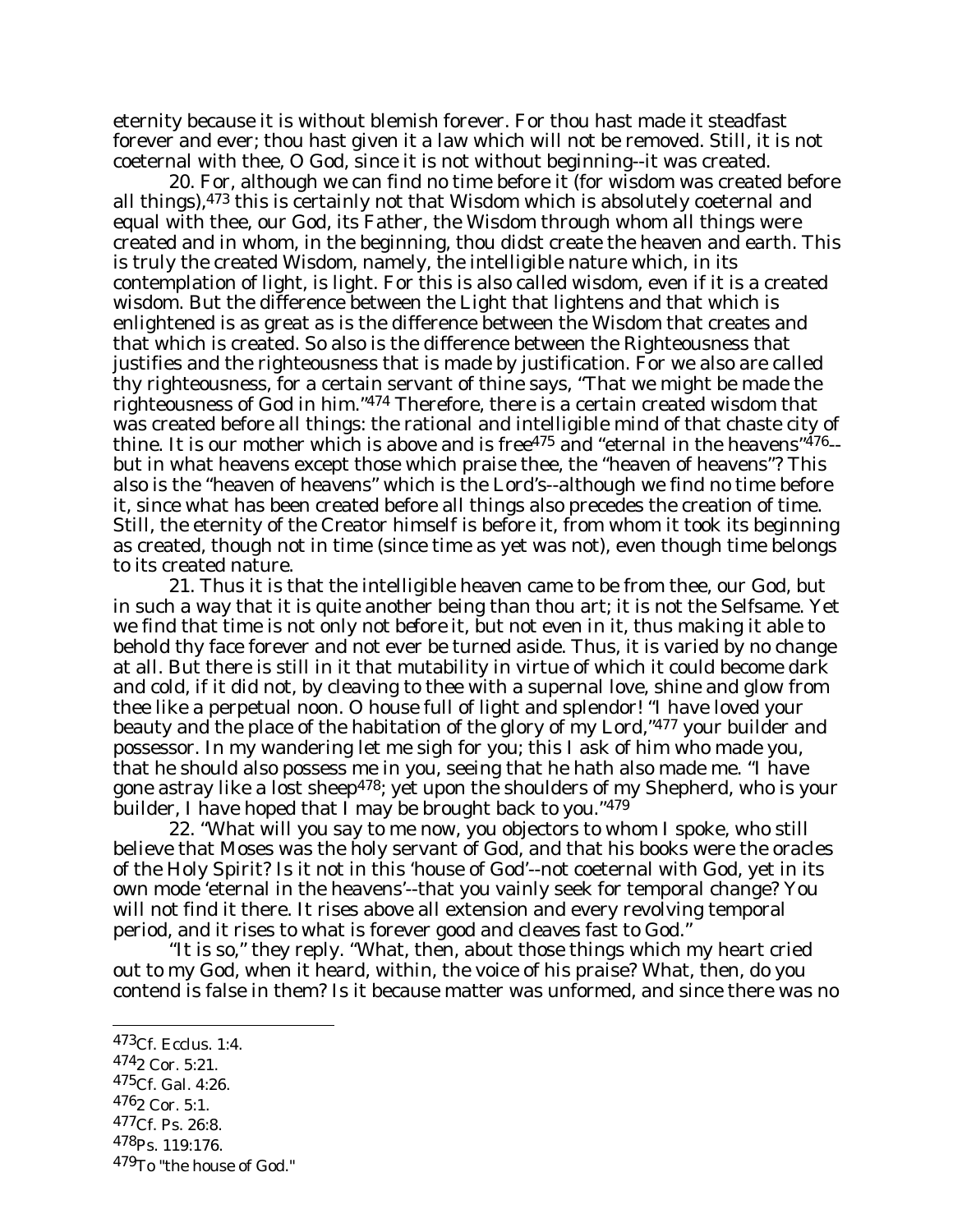form there was no order? But where there was no order there could have been no temporal change. Yet even this 'almost nothing,' since it was not altogether nothing, was truly from him from whom everything that exists is in whatever state it is." "This also," they say, "we do not deny."

## CHAPTER XVI

23. Now, I would like to discuss a little further, in thy presence, O my God, with those who admit that all these things are true that thy Truth has indicated to my mind. Let those who deny these things bark and drown their own voices with as much clamor as they please. I will endeavor to persuade them to be quiet and to permit thy word to reach them. But if they are unwilling, and if they repel me, I ask of thee, O my God, that thou shouldst not be silent to me.480 Speak truly in my heart; if only thou wouldst speak thus, I would send them away, blowing up the dust and raising it in their own eyes. As for myself I will enter into my closet<sup>481</sup> and there sing to thee the songs of love, groaning with groanings that are unutterable now in my pilgrimage,482 and remembering Jerusalem with my heart uplifted to Jerusalem my country, Jerusalem my mother<sup>483</sup>; and to thee thyself, the Ruler of the source of Light, its Father, Guardian, Husband; its chaste and strong delight, its solid joy and all its goods ineffable--and all of this at the same time, since thou art the one supreme and true Good! And I will not be turned away until thou hast brought back together all that I am from this dispersion and deformity to the peace of that dearest mother, where the first fruits of my spirit are to be found and from which all these things are promised me which thou dost conform and confirm forever, O my God, my Mercy. But as for those who do not say that all these things which are true are false, who still honor thy Scripture set before us by the holy Moses, who join us in placing it on the summit of authority for us to follow, and yet who oppose us in some particulars, I say this: "Be thou, O God, the judge between my confessions and their gainsaying."

## CHAPTER XVII

24. For they say: "Even if these things are true, still Moses did not refer to these two things when he said, by divine revelation, 'In the beginning God created the heaven and the earth.' By the term 'heaven' he did not mean that spiritual or intelligible created order which always beholds the face of God. And by the term 'earth' he was not referring to unformed matter."

"What then do these terms mean?"

They reply, "That man [Moses] meant what we mean; this is what he was saying in those terms." "What is that?"

"By the terms of heaven and earth," they say, "he wished first to indicate universally and briefly this whole visible world; then after this, by an enumeration of the days, he could point out, one by one, all the things that it has pleased the Holy Spirit to reveal in this way. For the people to whom he spoke were rude and carnal, so that he judged it prudent that only those works of God which were visible

<sup>480</sup>Cf. Ps. 28:1.

<sup>481</sup>*Cubile*, i.e., the heart.

<sup>482</sup>Cf. Rom. 8:26.

<sup>483</sup>The heavenly Jerusalem of Gal. 4:26, which had become a favorite Christian symbol of the peace and blessedness of heaven; cf. the various versions of the hymn "Jerusalem, My Happy Home" in Julian's *Dictionary of Hymnology*, pp. 580-583. The original text is found in the *Liber meditationum*, erroneously ascribed to Augustine himself.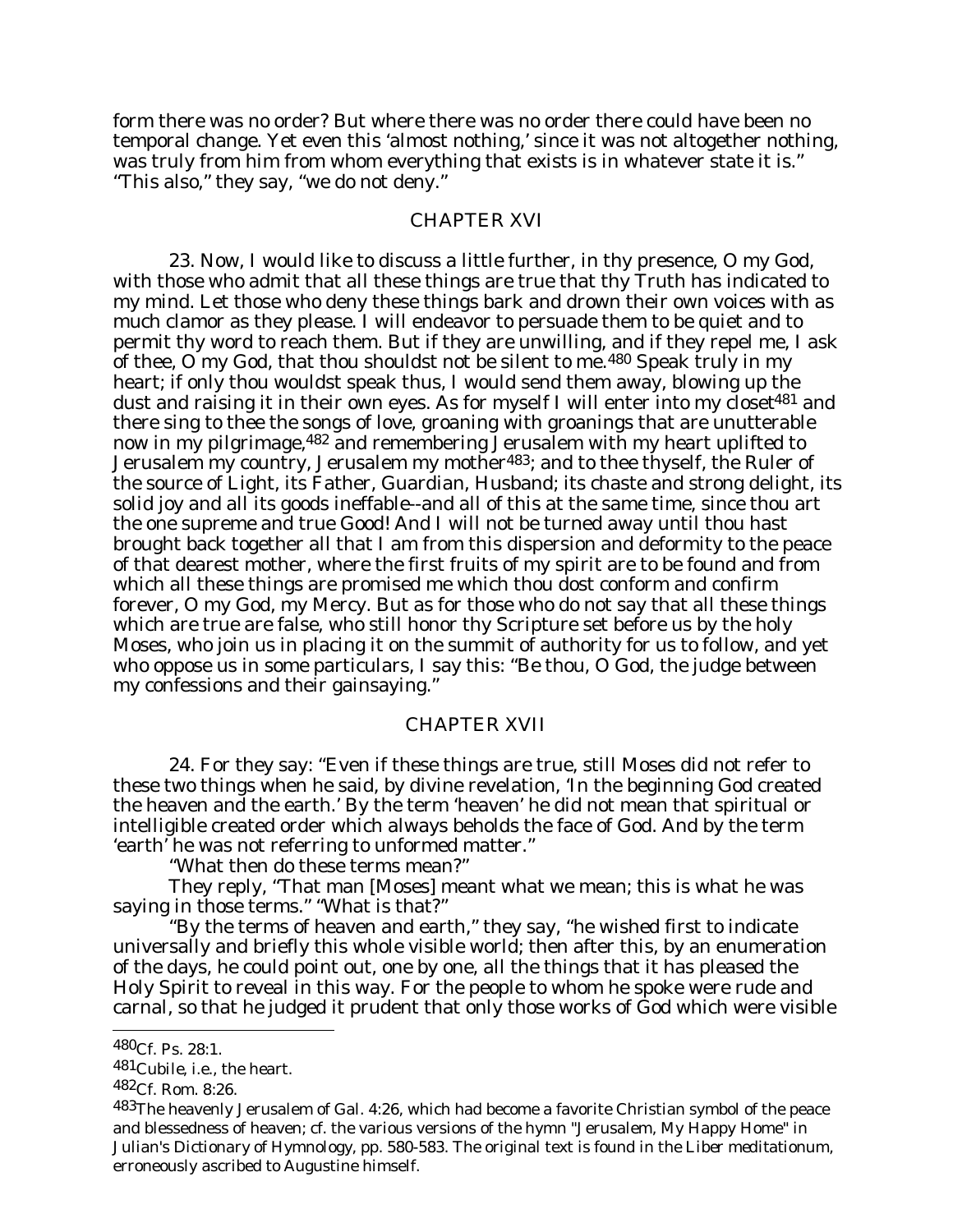should be mentioned to them."

But they do agree that the phrases, "The earth was invisible and unformed," and "The darkened abyss," may not inappropriately be understood to refer to this unformed matter--and that out of this, as it is subsequently related, all the visible things which are known to all were made and set in order during those specified "days."

25. But now, what if another one should say, "This same formlessness and chaos of matter was first mentioned by the name of heaven and earth because, out of it, this visible world--with all its entities which clearly appear in it and which we are accustomed to be called by the name of heaven and earth--was created and perfected"? And what if still another should say: "The invisible and visible nature is quite fittingly called heaven and earth. Thus, the whole creation which God has made in his wisdom--that is, in the beginning--was included under these two terms. Yet, since all things have been made, not from the essence of God, but from nothing; and because they are not the same reality that God is; and because there is in them all a certain mutability, whether they abide as the eternal house of God abides or whether they are changed as the soul and body of man are changed--then the common matter of all things invisible and visible (still formless but capable of receiving form) from which heaven and earth were to be created (that is, the creature already fashioned, invisible as well as visible)--all this was spoken of in the same terms by which the invisible and unformed earth and the darkness over the abyss would be called. There was this difference, however: that the invisible and unformed earth is to be understood as having corporeal matter before it had any manner of form; but the darkness over the abyss was *spiritual* matter, before its unlimited fluidity was harnessed, and before it was enlightened by Wisdom."

26. And if anyone wished, he might also say, "The entities already perfected and formed, invisible and visible, are not signified by the terms 'heaven and earth,' when it reads, 'In the beginning God created the heaven and the earth'; instead, the unformed beginning of things, the matter capable of receiving form and being made was called by these terms--because the chaos was contained in it and was not yet distinguished by qualities and forms, which have now been arranged in their own orders and are called heaven and earth: the former a spiritual creation, the latter a physical creation."

# CHAPTER XVIII

27. When all these things have been said and considered, I am unwilling to contend about words, for such contention is profitable for nothing but the subverting of the hearer.484 But the law is profitable for edification if a man use it lawfully: for the end of the law "is love out of a pure heart, and a good conscience, and faith unfeigned."485 And our Master knew it well, for it was on these two commandments that he hung all the Law and the Prophets. And how would it harm me, O my God, thou Light of my eyes in secret, if while I am ardently confessing these things--since many different things may be understood from these words, all of which may be true--what harm would be done if I should interpret the meaning of the sacred writer differently from the way some other man interprets? Indeed, all of us who read are trying to trace out and understand what our author wished to convey; and since we believe that he speaks truly we dare not suppose that he has spoken anything that we either know or suppose to be false. Therefore, since every person

<sup>484</sup>Cf. 2 Tim. 2:14. 4851 Tim. 1:5.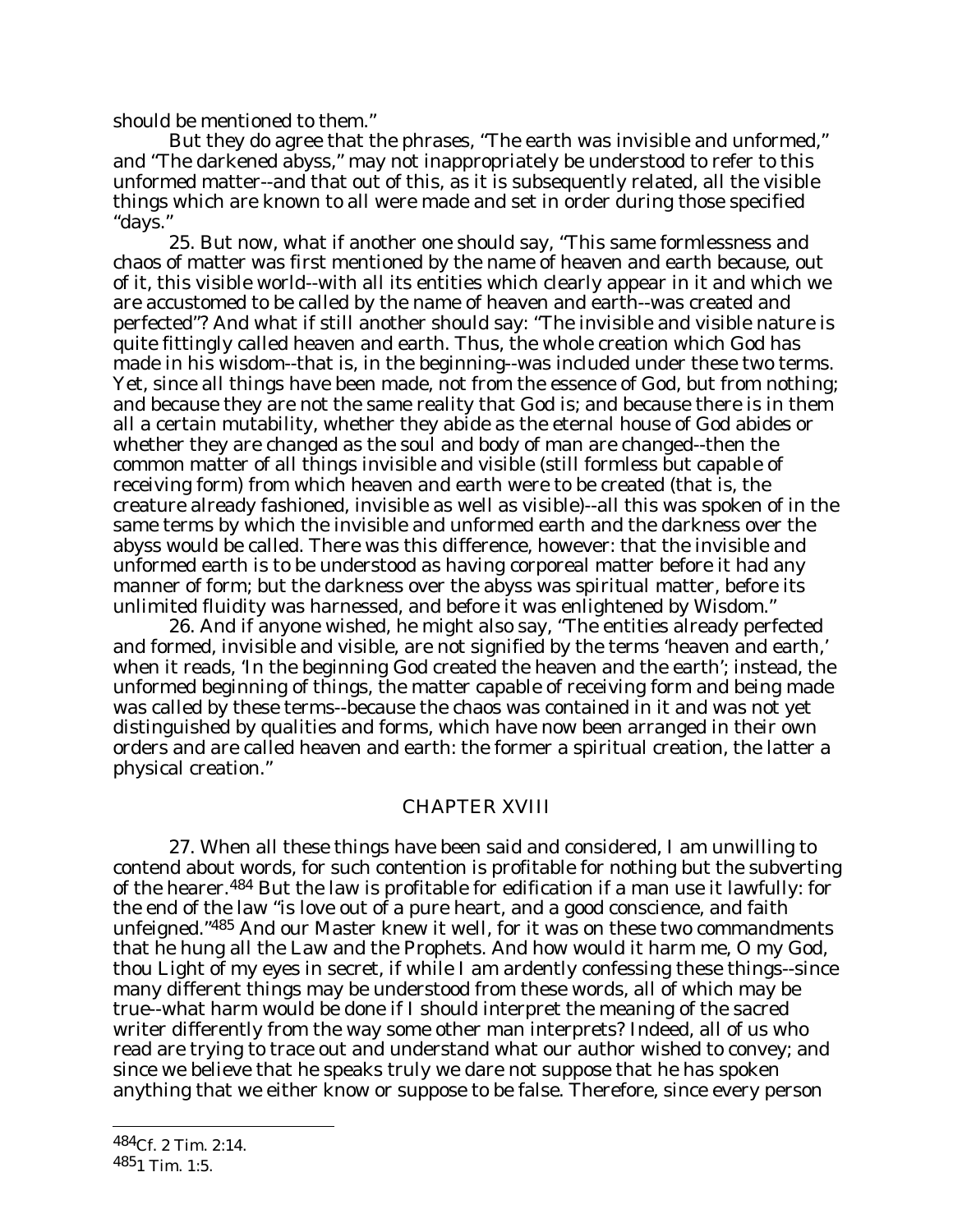tries to understand in the Holy Scripture what the writer understood, what harm is done if a man understands what thou, the Light of all truth-speaking minds, showest him to be true, although the author he reads did not understand this aspect of the truth even though he did understand the truth in a different meaning?<sup>486</sup>

## CHAPTER XIX487

28. For it is certainly true, O Lord, that thou didst create the heaven and the earth. It is also true that "the beginning" is thy wisdom in which thou didst create all things. It is likewise true that this visible world has its own great division (the heaven and the earth) and these two terms include all entities that have been made and created. It is further true that everything mutable confronts our minds with a certain lack of form, whereby it receives form, or whereby it is capable of taking form. It is true, yet again, that what cleaves to the changeless form so closely that even though it is mutable it is not changed is not subject to temporal process. It is true that the formlessness which is almost nothing cannot have temporal change in it. It is true that that from which something is made can, in a manner of speaking, be called by the same name as the thing that is made from it. Thus that formlessness of which heaven and earth were made might be called "heaven and earth." It is true that of all things having form nothing is nearer to the unformed than the earth and the abyss. It is true that not only every created and formed thing but also everything capable of creation and of form were created by Thee, from whom all things are.  $488$  It is true, finally, that everything that is formed from what is formless was formless before it was formed.

## CHAPTER XX

29. From all these truths, which are not doubted by those to whom thou hast granted insight in such things in their inner eye and who believe unshakably that thy servant Moses spoke in the spirit of truth--from all these truths, then, one man takes the sense of "In the beginning God created the heaven and the earth" to mean, "In his Word, coeternal with himself, God made both the intelligible and the tangible, the spiritual and the corporeal creation." Another takes it in a different sense, that "In the beginning God created the heaven and the earth" means, "In his Word, coeternal with himself, God made the universal mass of this corporeal world, with all the observable and known entities that it contains." Still another finds a different meaning, that "In the beginning God created the heaven and the earth" means, "In his Word, coeternal with himself, God made the unformed matter of the spiritual and corporeal creation." Another can take the sense that "In the beginning God created the heaven and the earth" means, "In his Word, coeternal with himself, God made the unformed matter of the physical creation, in which heaven and earth were as yet indistinguished; but now that they have come to be separated and

<sup>486</sup>This is the basis of Augustine's defense of allegory as both legitimate and profitable in the interpretation of Scripture. He did not mean that there is a plurality of literal truths in Scripture but a multiplicity of perspectives on truth which amounted to different levels and interpretations of truth. This gave Augustine the basis for a positive tolerance of varying interpretations which did hold fast to the essential common premises about God's primacy as Creator; cf. M. Pontet, *L'Exégèse de Saint Augustin prédicateur* (Lyons, 1944), chs. II and III.

<sup>487</sup>In this chapter, Augustine summarizes what he takes to be the Christian consensus on the questions he has explored about the relation of the intellectual and corporeal creations. 488Cf. 1 Cor. 8:6.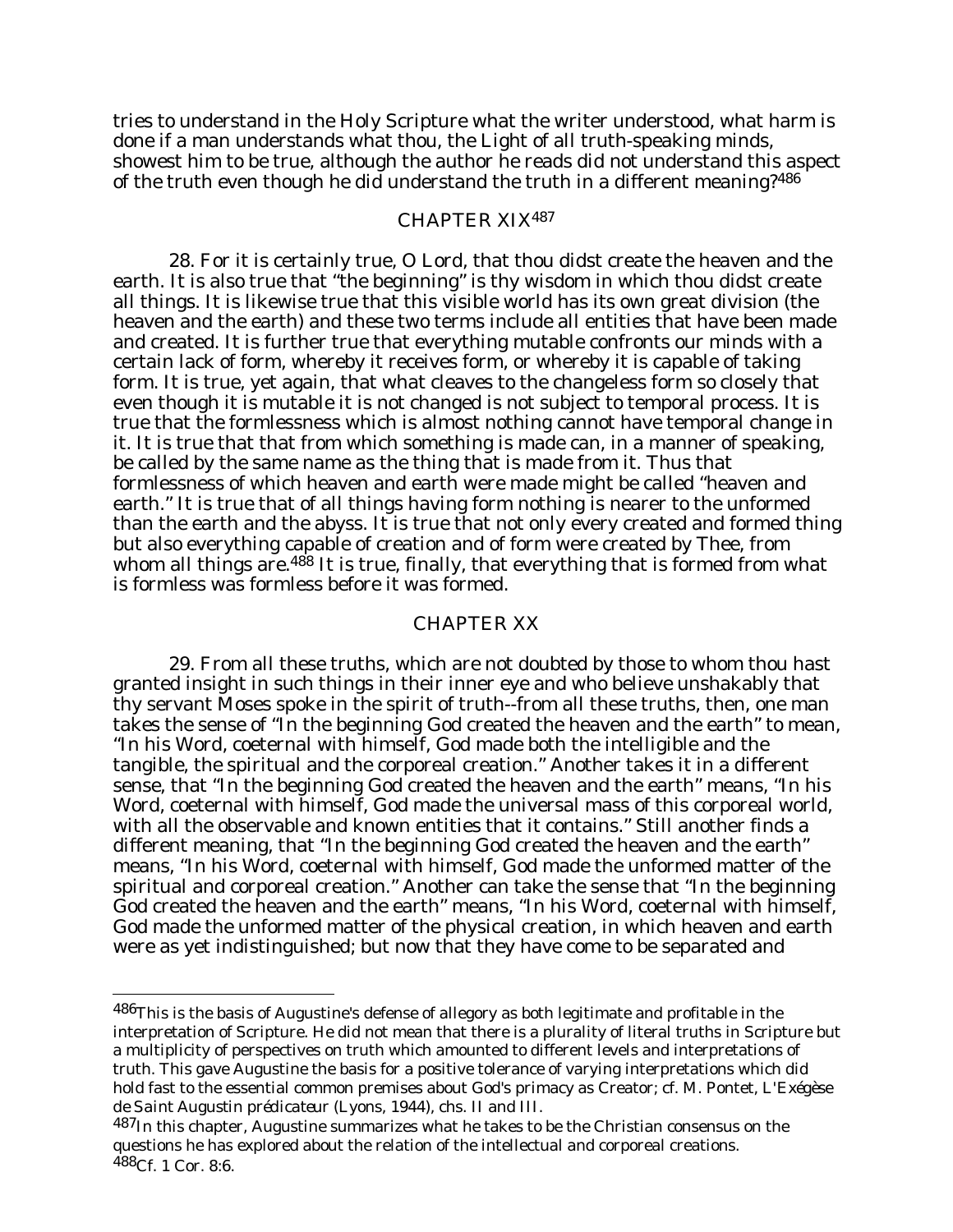formed, we can now perceive them both in the mighty mass of this world."489 Another takes still a further meaning, that "In the beginning God created heaven and earth" means, "In the very beginning of creating and working, God made that unformed matter which contained, undifferentiated, heaven and earth, from which both of them were formed, and both now stand out and are observable with all the things that are in them."

## CHAPTER XXI

30. Again, regarding the interpretation of the following words, one man selects for himself, from all the various truths, the interpretation that "the earth was invisible and unformed and darkness was over the abyss" means, "That corporeal entity which God made was as yet the formless matter of physical things without order and without light." Another takes it in a different sense, that "But the earth was invisible and unformed, and darkness was over the abyss" means, "This totality called heaven and earth was as yet unformed and lightless matter, out of which the corporeal heaven and the corporeal earth were to be made, with all the things in them that are known to our physical senses." Another takes it still differently and says that "But the earth was invisible and unformed, and darkness was over the abyss" means, "This totality called heaven and earth was as yet an unformed and lightless matter, from which were to be made that intelligible heaven (which is also called 'the heaven of heavens') and the earth (which refers to the whole physical entity, under which term may be included this corporeal heaven)- that is, He made the intelligible heaven from which every invisible and visible creature would be created." He takes it in yet another sense who says that "But the earth was invisible and unformed, and darkness was over the abyss" means, "The Scripture does not refer to that formlessness by the term 'heaven and earth'; that formlessness itself already existed. This it called the invisible 'earth' and the unformed and lightless 'abyss,' from which--as it had said before--God made the heaven and the earth (namely, the spiritual and the corporeal creation)." Still another says that "But the earth was invisible and formless, and darkness was over the abyss" means, "There was already an unformed matter from which, as the Scripture had already said, God made heaven and earth, namely, the entire corporeal mass of the world, divided into two very great parts, one superior, the other inferior, with all those familiar and known creatures that are in them."

# CHAPTER XXII

31. Now suppose that someone tried to argue against these last two opinions as follows: "If you will not admit that this formlessness of matter appears to be called by the term 'heaven and earth,' then there was something that God had not made out of which he did make heaven and earth. And Scripture has not told us that God made *this* matter, unless we understand that it is implied in the term 'heaven and earth' (or the term 'earth' alone) when it is said, 'In the beginning God created the heaven and earth.' Thus, in what follows--'the earth was invisible and unformed'--even though it pleased Moses thus to refer to unformed matter, yet we can only understand by it that which God himself hath made, as it stands written in the previous verse, 'God made heaven and earth.'" Those who maintain either one or the other of these two opinions which we have set out above will answer to such objections: "We do not deny at all that this unformed matter was created by God,

<sup>489</sup>*Mole mundi.*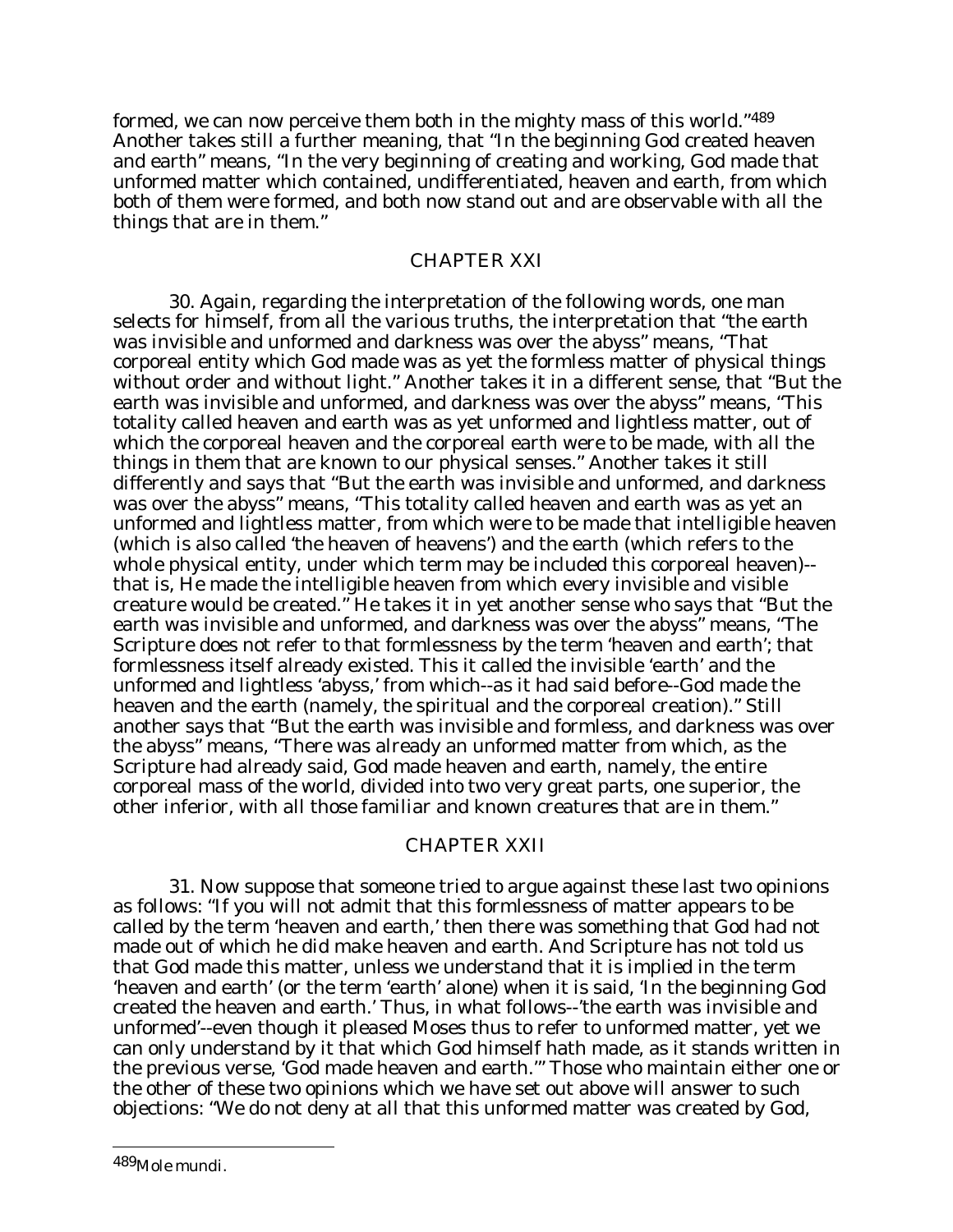from whom all things are, and are very good--because we hold that what is created and endowed with form is a higher good; and we also hold that what is made capable of being created and endowed with form, though it is a lesser good, is still a good. But the Scripture has not said specifically that God made this formlessness- any more than it has said it specifically of many other things, such as the orders of 'cherubim' and 'seraphim' and those others of which the apostle distinctly speaks: 'thrones,' 'dominions,' 'principalities,' 'powers'490--yet it is clear that God made all of these. If in the phrase 'He made heaven and earth' all things are included, what are we to say about the waters upon which the Spirit of God moved? For if they are understood as included in the term 'earth,' then how can unformed matter be meant by the term 'earth' when we see the waters so beautifully formed? Or, if it be taken thus, why, then, is it written that out of the same formlessness the firmament was made and called heaven, and yet is it not specifically written that the waters were made? For these waters, which we perceive flowing in so beautiful a fashion, are not formless and invisible. But if they received that beauty at the time God said of them, 'Let the waters which are under the firmament be gathered together,'491 thus indicating that their gathering together was the same thing as their reception of form, what, then, is to be said about the waters that are *above* the firmament? Because if they are unformed, they do not deserve to have a seat so honorable, and yet it is not written by what specific word they were formed. If, then, Genesis is silent about anything that God hath made, which neither sound faith nor unerring understanding doubts that God hath made, let not any sober teaching dare to say that these waters were coeternal with God because we find them mentioned in the book of Genesis and do not find it mentioned when they were created. If Truth instructs us, why may we not interpret that unformed matter which the Scripture calls the earth--invisible and unformed--and the lightless abyss as having been made by God from nothing; and thus understand that they are not coeternal with him, although the narrative fails to tell us precisely when they were made?"

# CHAPTER XXIII

32. I have heard and considered these theories as well as my weak apprehension allows, and I confess my weakness to Thee, O Lord, though already thou knowest it. Thus I see that two sorts of disagreements may arise when anything is related by signs, even by trustworthy reporters. There is one disagreement about the truth of the things involved; the other concerns the meaning of the one who reports them. It is one thing to inquire as to what is true about the formation of the Creation. It is another thing, however, to ask what that excellent servant of thy faith, Moses, would have wished for the reader and hearer to understand from these words. As for the first question, let all those depart from me who imagine that Moses spoke things that are false. But let me be united with them in thee, O Lord, and delight myself in thee with those who feed on thy truth in the bond of love. Let us approach together the words of thy book and make diligent inquiry in them for thy meaning through the meaning of thy servant by whose pen thou hast given them to us.

# CHAPTER XXIV

33. But in the midst of so many truths which occur to the interpreters of

<sup>490</sup>Cf. Col. 1:16. 491Gen. 1:9.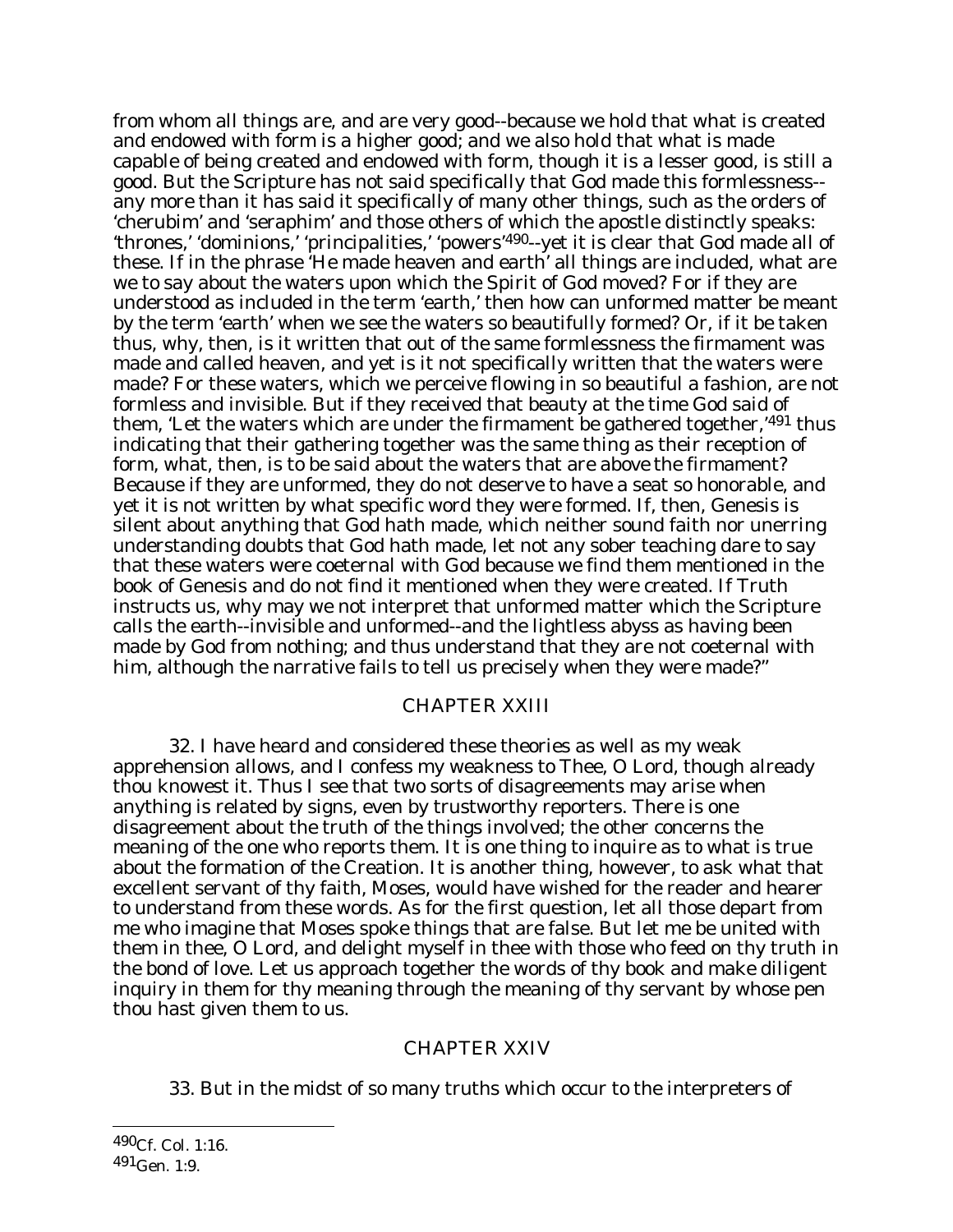these words (understood as they can be in different ways), which one of us can discover that single interpretation which warrants our saying confidently that Moses thought *thus* and that in this narrative he wishes *this* to be understood, as confidently as he would say that *this* is true, whether Moses thought the one or the other. For see, O my God, I am thy servant, and I have vowed in this book an offering of confession to thee,  $492$  and I beseech thee that by thy mercy I may pay my vow to thee. Now, see, could I assert that Moses meant nothing else than *this* [i.e., my interpretation] when he wrote, "In the beginning God created the heaven and the earth," as confidently as I can assert that thou in thy immutable Word hast created all things, invisible and visible? No, I cannot do this because it is not as clear to me that *this* was in his mind when he wrote these things, as I see it to be certain in thy truth. For his thoughts might be set upon the very beginning of the creation when he said, "In the beginning"; and he might have wished it understood that, in this passage, "heaven and earth" refers to no formed and perfect entity, whether spiritual or corporeal, but each of them only newly begun and still formless. Whichever of these possibilities has been mentioned I can see that it might have been said truly. But which of them he did actually intend to express in these words I do not clearly see. However, whether it was one of these or some other meaning which I have not mentioned that this great man saw in his mind when he used these words I have no doubt whatever that he saw it truly and expressed it suitably.

## CHAPTER XXV

34. Let no man fret me now by saying, "Moses did not mean what *you* say, but what *I* say." Now if he asks me, "How do you know that Moses meant what you deduce from his words?", I ought to respond calmly and reply as I have already done, or even more fully if he happens to be untrained. But when he says, "Moses did not mean what *you* say, but what *I* say," and then does not deny what either of us says but allows that *both* are true--then, O my God, life of the poor, in whose breast there is no contradiction, pour thy soothing balm into my heart that I may patiently bear with people who talk like this! It is not because they are godly men and have seen in the heart of thy servant what they say, but rather they are proud men and have not considered Moses' meaning, but only love their own--not because it is true but because it is their own. Otherwise they could equally love another true opinion, as I love what they say when what they speak is true--not because it is theirs but because it is true, and therefore not theirs but true. And if they love an opinion because it is true, it becomes both theirs and mine, since it is the common property of all lovers of the truth.<sup>493</sup> But I neither accept nor approve of it when they contend that Moses did not mean what I say but what they say--and this because, even if it were so, such rashness is born not of knowledge, but of impudence. It comes not from vision but from vanity.

And therefore, O Lord, thy judgments should be held in awe, because thy truth is neither mine nor his nor anyone else's; but it belongs to all of us whom thou hast openly called to have it in common; and thou hast warned us not to hold on to it as our own special property, for if we do we lose it. For if anyone arrogates to himself what thou hast bestowed on all to enjoy, and if he desires something for his own that belongs to all, he is forced away from what is common to all to what is,

<sup>492</sup>Note how this reiterates a constant theme in the *Confessions* as a whole; a further indication that Bk. XII is an integral part of the single whole.

<sup>493</sup>Cf. *De libero arbitrio*, II, 8:20, 10:28.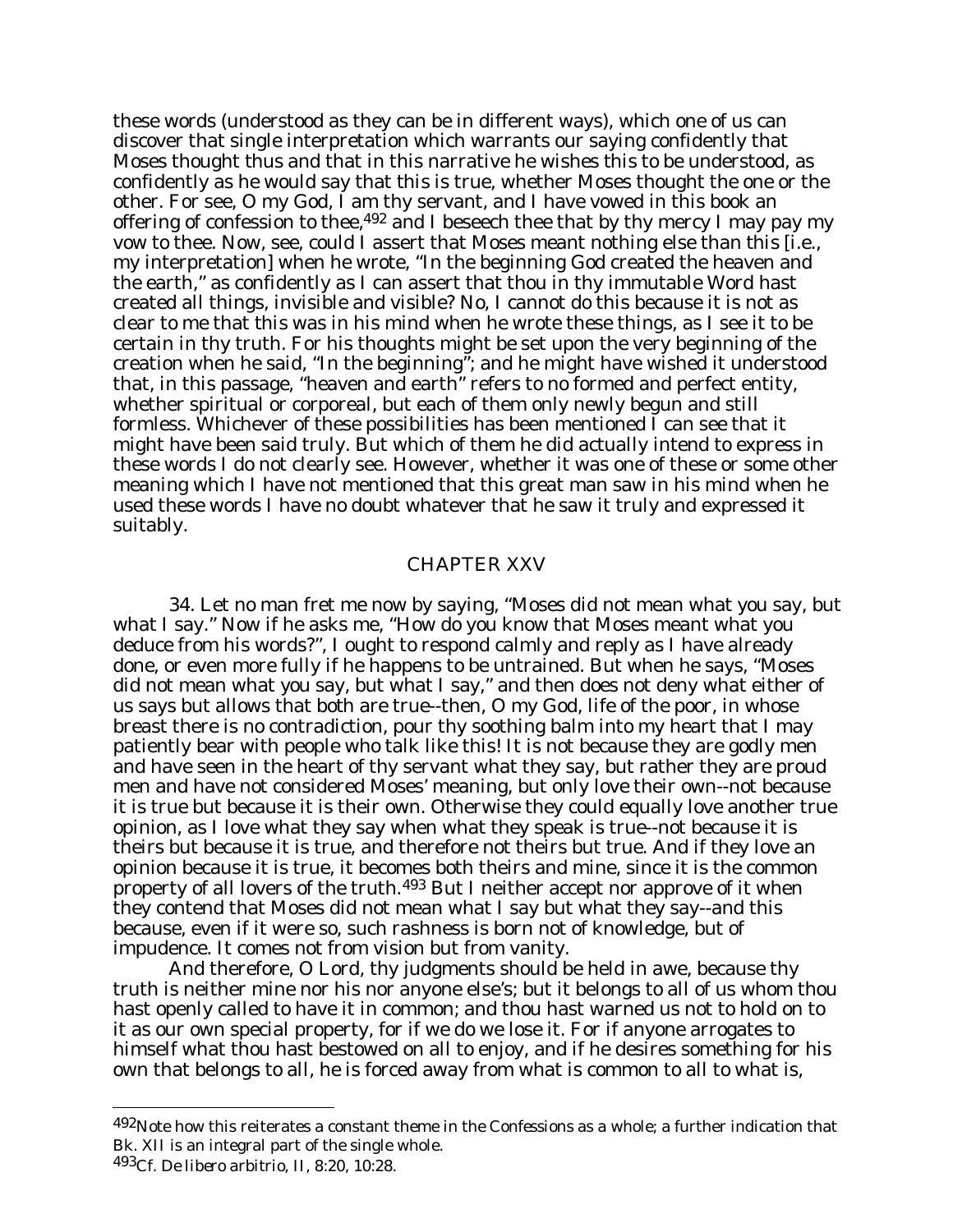indeed, his very own--that is, from truth to falsehood. For he who tells a lie speaks of his own thought.494

35. Hear, O God, best judge of all! O Truth itself, hear what I say to this disputant. Hear it, because I say it in thy presence and before my brethren who use the law rightly to the end of love. Hear and give heed to what I shall say to him, if it pleases thee.

For I would return this brotherly and peaceful word to him: "If we both see that what you say is true, and if we both say that what I say is true, where is it, I ask you, that we see this? Certainly, I do not see it in you, and you do not see it in me, but both of us see it in the unchangeable truth itself, which is above our minds."495 If, then, we do not disagree about the true light of the Lord our God, why do we disagree about the thoughts of our neighbor, which we cannot see as clearly as the immutable Truth is seen? If Moses himself had appeared to us and said, "This is what I meant," it would not be in order that we should see it but that we should believe him. Let us not, then, "go beyond what is written and be puffed up for the one against the other."496 Let us, instead, "love the Lord our God with all our heart, with all our soul, and with all our mind, and our neighbor as ourself."497 Unless we believe that whatever Moses meant in these books he meant to be ordered by these two precepts of love, we shall make God a liar, if we judge of the soul of his servant in any other way than as he has taught us. See now, how foolish it is, in the face of so great an abundance of true opinions which can be elicited from these words, rashly to affirm that Moses especially intended only one of these interpretations; and then, with destructive contention, to violate love itself, on behalf of which he had said all the things we are endeavoring to explain!

## CHAPTER XXVI

36. And yet, O my God, thou exaltation of my humility and rest of my toil, who hearest my confessions and forgivest my sins, since thou commandest me to love my neighbor as myself, I cannot believe that thou gavest thy most faithful servant Moses a lesser gift than I should wish and desire for myself from thee, if I had been born in his time, and if thou hadst placed me in the position where, by the use of my heart and my tongue, those books might be produced which so long after were to profit all nations throughout the whole world--from such a great pinnacle of authority--and were to surmount the words of all false and proud teachings. If I had been Moses--and we all come from the same mass,498 and what is man that thou art mindful of him?499--if I had been Moses at the time that he was, and if I had been ordered by thee to write the book of Genesis, I would surely have wished for such a power of expression and such an art of arrangement to be given me, that those who cannot as yet understand *how* God createth would still not reject my words as surpassing their powers of understanding. And I would have wished that those who are already able to do this would find fully contained in the laconic speech of thy servant whatever truths they had arrived at in their own thought; and if, in the light of the Truth, some other man saw some further meaning, that too would be

<sup>494</sup>Cf. John 8:44.

<sup>495</sup>The essential thesis of the *De Magistro*; it has important implications both for Augustine's epistemology and for his theory of Christian nurture; cf. the *De catechizandis rudibus*. 4961 Cor. 4:6.

<sup>497</sup>Cf. Deut. 6:5; Lev. 19:18; see also Matt. 22:37, 39.

<sup>498</sup>Cf. Rom. 9:21.

<sup>499</sup>Cf. Ps. 8:4.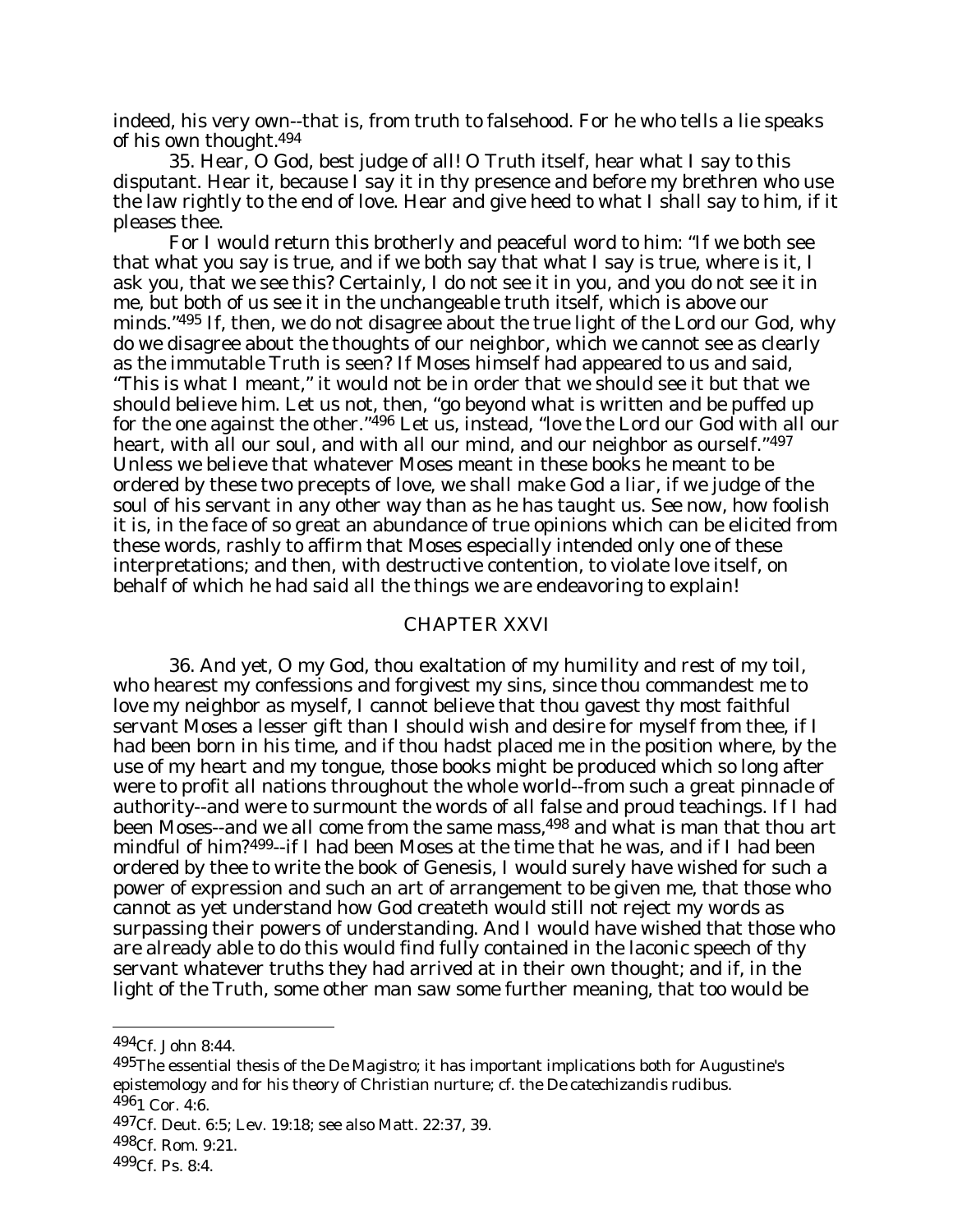found congruent to my words.

## CHAPTER XXVII

37. For just as a spring dammed up is more plentiful and affords a larger supply of water for more streams over wider fields than any single stream led off from the same spring over a long course--so also is the narration of thy minister: it is intended to benefit many who are likely to discourse about it and, with an economy of language, it overflows into various streams of clear truth, from which each one may draw out for himself that particular truth which he can about these topics--this one that truth, that one another truth, by the broader survey of various interpretations. For some people, when they read or hear these words,<sup>500</sup> think that God, like some sort of man or like some sort of huge body, by some new and sudden decision, produced outside himself and at a certain distance two great bodies: one above, the other below, within which all created things were to be contained. And when they hear, "God said, 'Let such and such be done,' and it was done," they think of words begun and ended, sounding in time and then passing away, followed by the coming into being of what was commanded. They think of other things of the same sort which their familiarity with the world suggests to them.

In these people, who are still little children and whose weakness is borne up by this humble language as if on a mother's breast, their faith is built up healthfully and they come to possess and to hold as certain the conviction that God made all entities that their senses perceive all around them in such marvelous variety. And if one despises these words as if they were trivial, and with proud weakness stretches himself beyond his fostering cradle, he will, alas, fall away wretchedly. Have pity, O Lord God, lest those who pass by trample on the unfledged bird,  $501$  and send thy angel who may restore it to its nest, that it may live until it can fly.

# CHAPTER XXVIII

38. But others, to whom these words are no longer a nest but, rather, a shady thicket, spy the fruits concealed in them and fly around rejoicing and search among them and pluck them with cheerful chirpings: For when they read or hear these words, O God, they see that all times past and times future are transcended by thy eternal and stable permanence, and they see also that there is no temporal creature that is not of thy making. By thy will, since it is the same as thy being, thou hast created all things, not by any mutation of will and not by any will that previously was nonexistent--and not out of thyself, but in thy own likeness, thou didst make from nothing the form of all things. This was an unlikeness which was capable of being formed by thy likeness through its relation to thee, the One, as each thing has been given form appropriate to its kind according to its preordained capacity. Thus, all things were made very good, whether they remain around thee or whether, removed in time and place by various degrees, they cause or undergo the beautiful changes of natural process.

They see these things and they rejoice in the light of thy truth to whatever degree they can.

39. Again, one of these men502 directs his attention to the verse, "In the beginning God made the heaven and the earth," and he beholds Wisdom as the true

<sup>500</sup>"In the beginning God created," etc.

<sup>501</sup>An echo of Job 39:13-16.

<sup>502</sup>The thicket denizens mentioned above.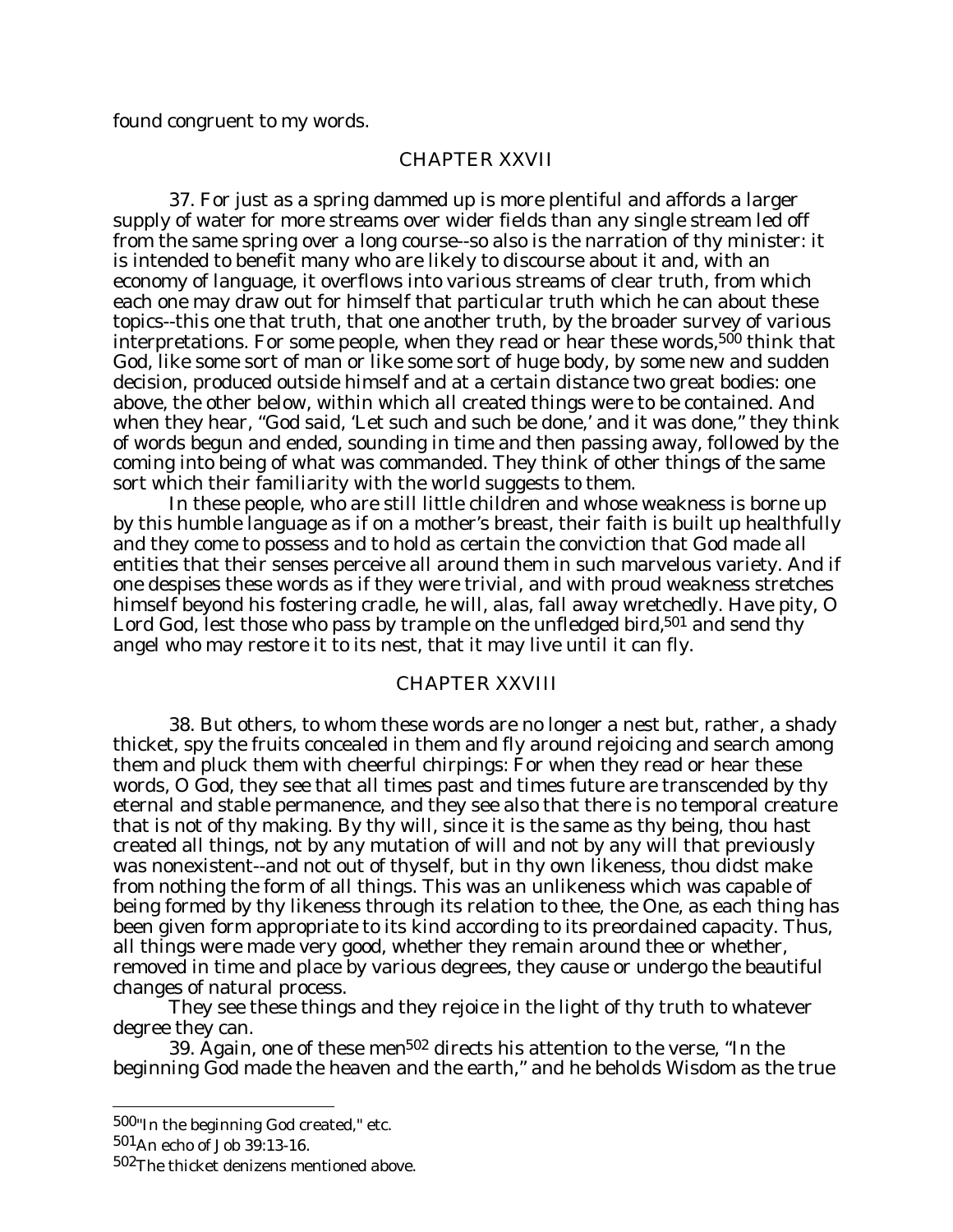"beginning," because it also speaks to us. Another man directs his attention to the same words, and by "beginning" he understands simply the commencement of creation, and interprets it thus: "In the beginning he made," as if it were the same thing as to say, "At the first moment, God made . . ." And among those who interpret "In the beginning" to mean that in thy wisdom thou hast created the heaven and earth, one believes that the matter out of which heaven and earth were to be created is what is referred to by the phrase "heaven and earth." But another believes that these entities were already formed and distinct. Still another will understand it to refer to one formed entity--a spiritual one, designated by the term "heaven"--and to another unformed entity of corporeal matter, designated by the term "earth." But those who understand the phrase "heaven and earth" to mean the yet unformed matter from which the heaven and the earth were to be formed do not take it in a simple sense: one man regards it as that from which the intelligible and tangible creations are both produced; and another only as that from which the tangible, corporeal world is produced, containing in its vast bosom these visible and observable entities. Nor are they in simple accord who believe that "heaven and earth" refers to the created things already set in order and arranged. One believes that it refers to the invisible and visible world; another, only to the visible world, in which we admire the luminous heavens and the darkened earth and all the things that they contain.

#### CHAPTER XXIX

40. But he who understands "In the beginning he made" as if it meant, "At first he made," can truly interpret the phrase "heaven and earth" as referring only to the "matter" of heaven and earth, namely, of the prior universal, which is the intelligible and corporeal creation. For if he would try to interpret the phrase as applying to the universe already formed, it then might rightly be asked of him, "If God first made this, what then did he do afterward?" And, after the universe, he will find nothing. But then he must, however unwillingly, face the question, How is this the first if there is nothing afterward? But when he said that God made matter first formless and then formed, he is not being absurd if he is able to discern what precedes by eternity, and what proceeds in time; what comes from choice, and what comes from origin. In eternity, God is before all things; in the temporal process, the flower is before the fruit; in the act of choice, the fruit is before the flower; in the case of origin, sound is before the tune. Of these four relations, the first and last that I have referred to are understood with much difficulty. The second and third are very easily understood. For it is an uncommon and lofty vision, O Lord, to behold thy eternity immutably making mutable things, and thereby standing always before them. Whose mind is acute enough to be able, without great labor, to discover how the sound comes before the tune? For a tune is a formed sound; and an unformed thing may exist, but a thing that does not exist cannot be formed. In the same way, matter is prior to what is made from it. It is not prior because it makes its product, for it is itself made; and its priority is not that of a time interval. For in time we do not first utter formless sounds without singing and then adapt or fashion them into the form of a song, as wood or silver from which a chest or vessel is made. Such materials precede in time the forms of the things which are made from them. But in singing this is not so. For when a song is sung, its sound is heard at the same time. There is not first a formless sound, which afterward is formed into a song; but just as soon as it has sounded it passes away, and you cannot find anything of it which you could gather up and shape. Therefore, the song is absorbed in its own sound and the "sound" of the song is its "matter." But the sound is formed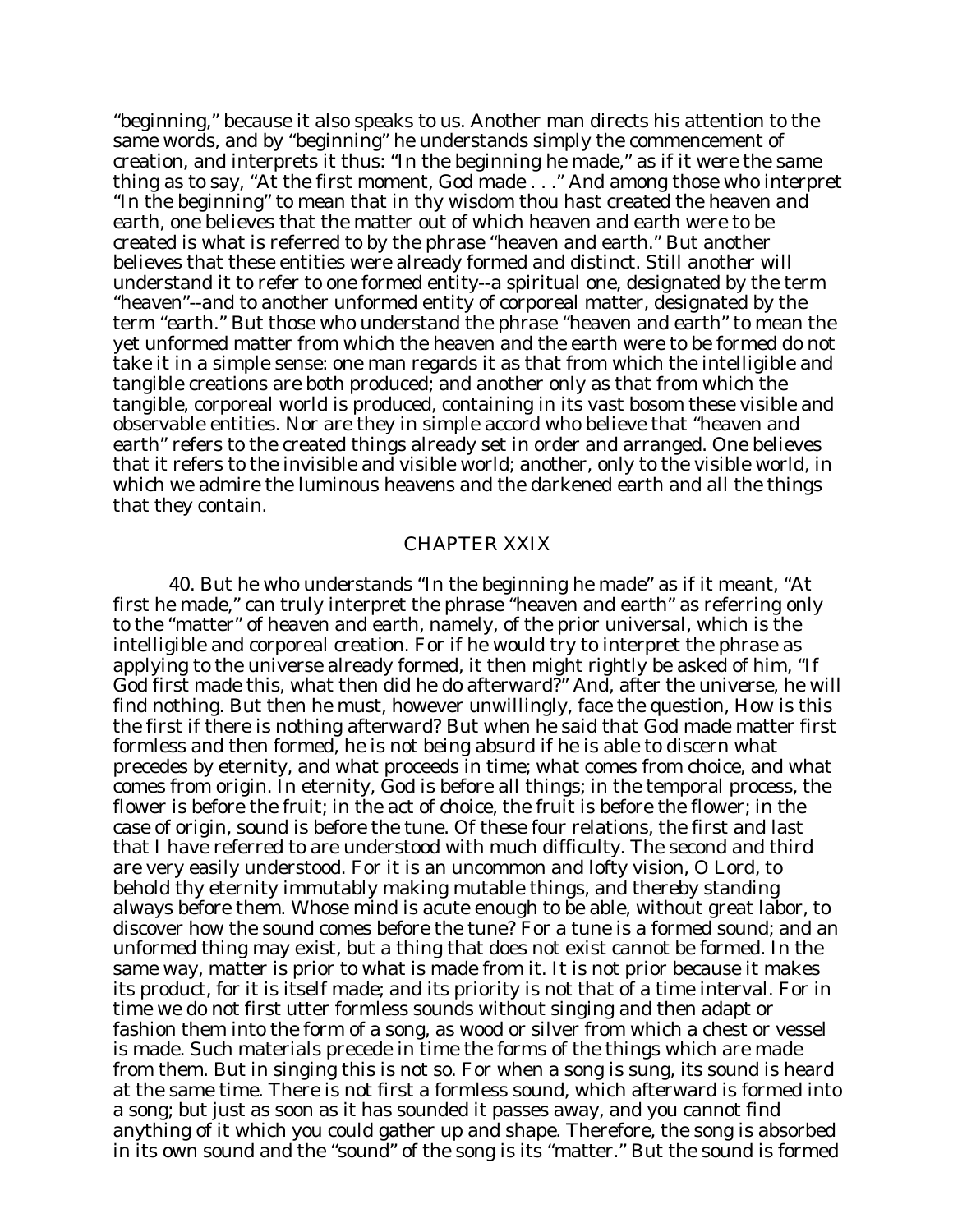in order that it may be a tune. This is why, as I was saying, the matter of the sound is prior to the form of the tune. It is not "before" in the sense that it has any power of making a sound or tune. Nor is the sound itself the composer of the tune; rather, the sound is sent forth from the body and is ordered by the soul of the singer, so that from it he may form a tune. Nor is the sound first in time, for it is given forth together with the tune. Nor is it first in choice, because a sound is no better than a tune, since a tune is not merely a sound but a beautiful sound. But it is first in origin, because the tune is not formed in order that it may become a sound, but the sound is formed in order that it may become a tune.

From this example, let him who is able to understand see that the matter of things was first made and was called "heaven and earth" because out of it the heaven and earth were made. This primal formlessness was not made first in time, because the form of things gives rise to time; but now, in time, it is intuited together with its form. And yet nothing can be related of this unformed matter unless it is regarded as if it were the first in the time series though the last in value--because things formed are certainly superior to things unformed--and it is preceded by the eternity of the Creator, so that from nothing there might be made that from which something might be made.

#### CHAPTER XXX

41. In this discord of true opinions let Truth itself bring concord, and may our God have mercy on us all, that we may use the law rightly to the end of the commandment which is pure love. Thus, if anyone asks me which of these opinions was the meaning of thy servant Moses, these would not be my confessions did I not confess to thee that I do not know. Yet I do know that those opinions are true--with the exception of the carnal ones--about which I have said what I thought was proper. Yet those little ones of good hope are not frightened by these words of thy Book, for they speak of high things in a lowly way and of a few basic things in many varied ways. But let all of us, whom I acknowledge to see and speak the truth in these words, love one another and also love thee, our God, O Fountain of Truth--as we will if we thirst not after vanity but for the Fountain of Truth. Indeed, let us so honor this servant of thine, the dispenser of this Scripture, full of thy Spirit, so that we will believe that when thou didst reveal thyself to him, and he wrote these things down, he intended through them what will chiefly minister both for the light of truth and to the increase of our fruitfulness.

#### CHAPTER XXXI

42. Thus, when one man says, "Moses meant what I mean," and another says, "No, he meant what I do," I think that I speak more faithfully when I say, "Why could he not have meant both if both opinions are true?" And if there should be still a third truth or a fourth one, and if anyone should seek a truth quite different in those words, why would it not be right to believe that Moses saw all these different truths, since through him the one God has tempered the Holy Scriptures to the understanding of many different people, who should see truths in it even if they are different? Certainly--and I say this fearlessly and from my heart--if I were to write anything on such a supreme authority, I would prefer to write it so that, whatever of truth anyone might apprehend from the matter under discussion, my words should re-echo in the several minds rather than that they should set down one true opinion so clearly on one point that I should exclude the rest, even though they contained no falsehood that offended me. Therefore, I am unwilling, O my God, to be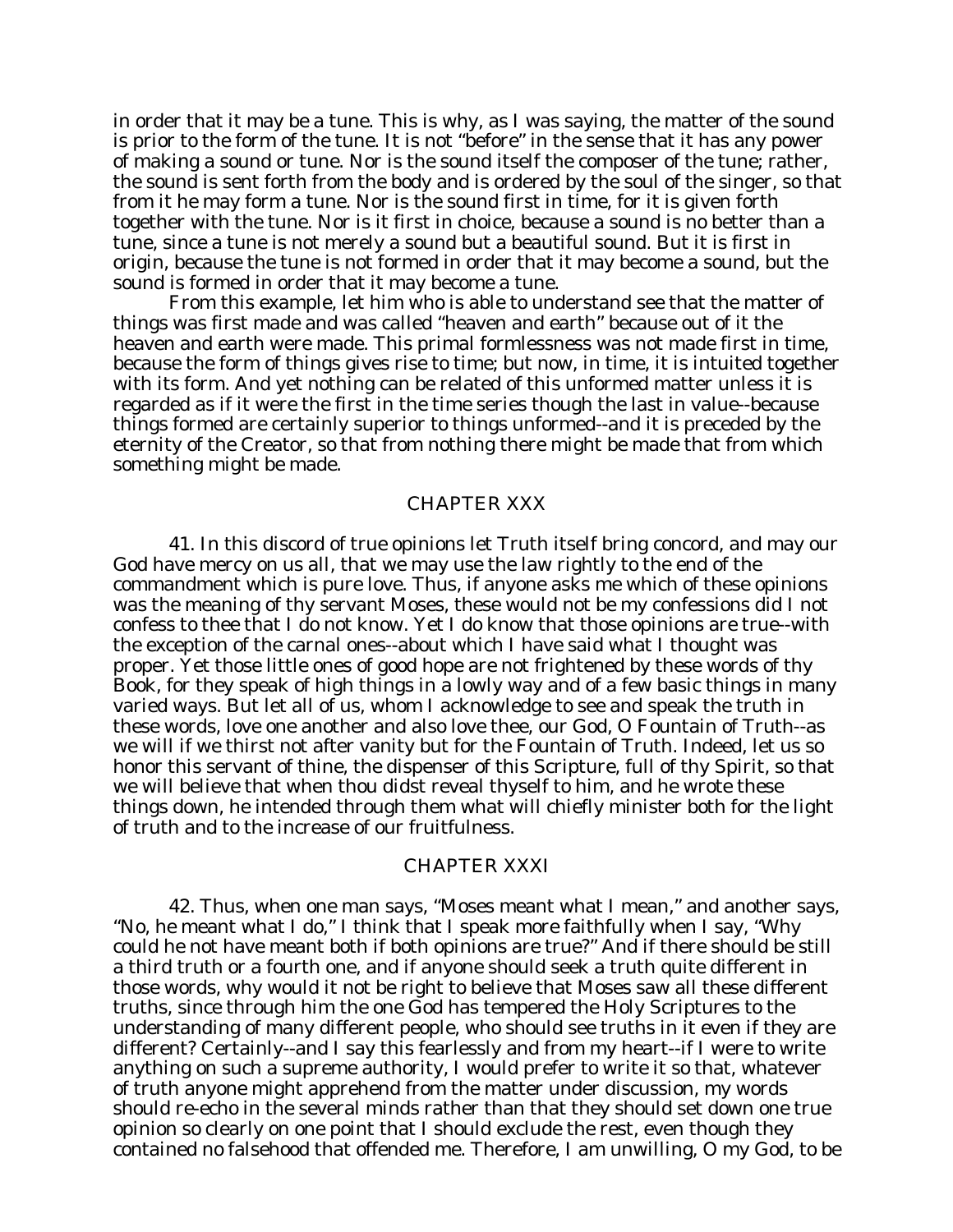so headstrong as not to believe that this man [Moses] has received at least this much from thee. Surely when he was writing these words, he saw fully and understood all the truth we have been able to find in them, and also much besides that we have not been able to discern, or are not yet able to find out, though it is there in them still to be found.

## CHAPTER XXXII

43. Finally, O Lord--who art God and not flesh and blood--if any man sees anything less, can anything lie hid from "thy good Spirit" who shall "lead me into the land of uprightness,"503 which thou thyself, through those words, wast revealing to future readers, even though he through whom they were spoken fixed on only one among the many interpretations that might have been found? And if this is so, let it be agreed that the meaning he saw is more exalted than the others. But to us, O Lord, either point out the same meaning or any other true one, as it pleases thee. Thus, whether thou makest known to us what thou madest known to that man of thine, or some other meaning by the agency of the same words, still do thou feed us and let error not deceive us. Behold, O Lord, my God, how much we have written concerning these few words--how much, indeed! What strength of mind, what length of time, would suffice for all thy books to be interpreted in this fashion?504 Allow me, therefore, in these concluding words to confess more briefly to thee and select some one, true, certain, and good sense that thou shalt inspire, although many meanings offer themselves and many indeed are possible.<sup>505</sup> This is the faith of my confession, that if I could say what thy servant meant, that is truest and best, and for that I must strive. Yet if I do not succeed, may it be that I shall say at least what thy Truth wished to say to me through its words, just as it said what it wished to Moses.

<sup>503</sup>Cf. Ps. 143:10.

<sup>504</sup>Something of an understatement! It is interesting to note that Augustine devotes more time and space to these opening verses of Genesis than to any other passage in the entire Bible--and he never commented on the *full* text of Genesis. Cf. Karl Barth's 274 pages devoted to Gen., chs. 1;2, in the *Kirchliche Dogmatik*, III, I, pp. 103-377.

 $505$ Transition, in preparation for the concluding book (XIII), which undertakes a constructive resolution to the problem of the analysis of the mode of creation made here in Bk. XII.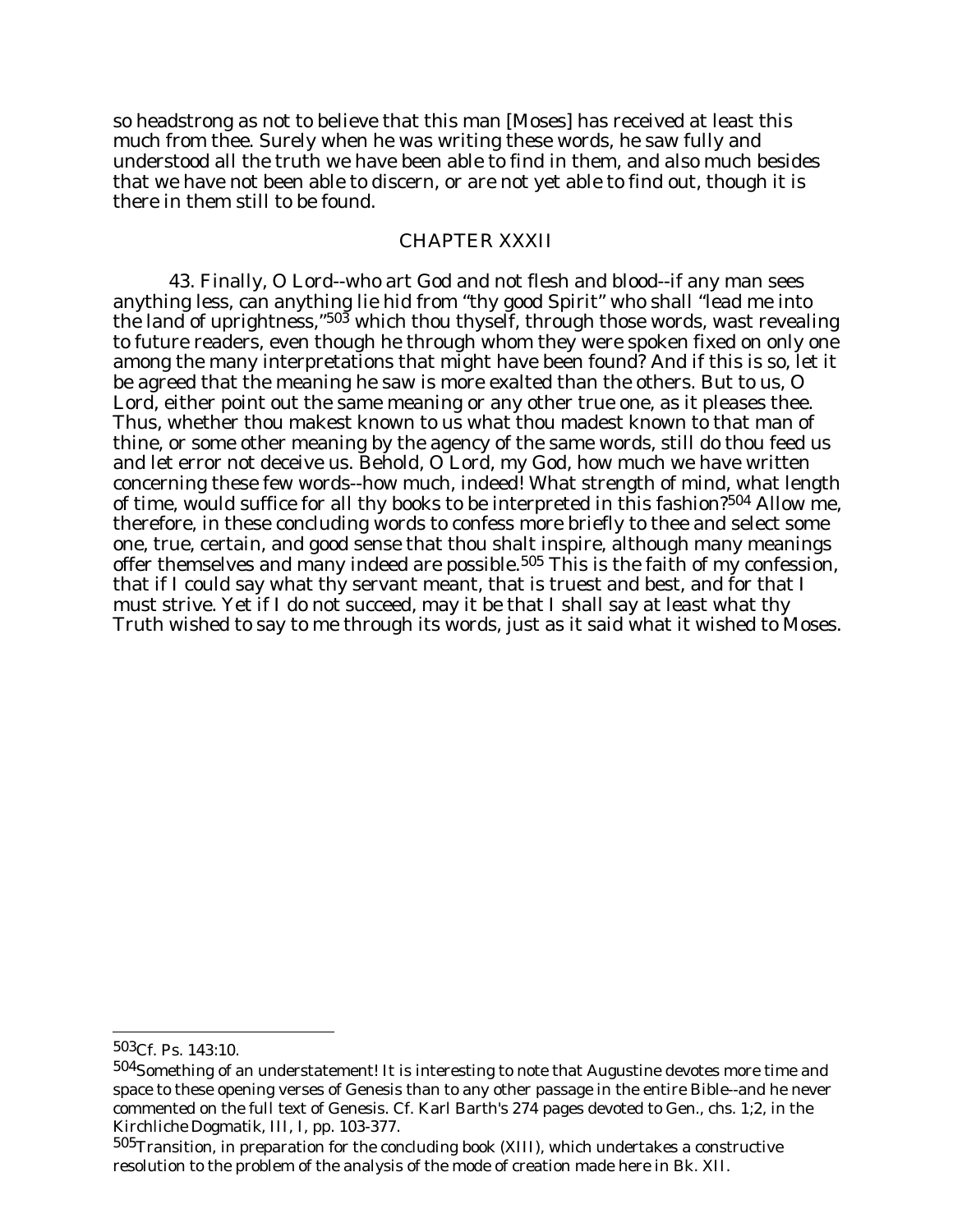# BOOK THIRTEEN

*The mysteries and allegories of the days of creation. Augustine undertakes to interpret* Gen. 1:2-31 *in a mystical and allegorical fashion so as to exhibit the profundities of God's power and wisdom and love. He is also interested in developing his theories of hermeneutics on his favorite topic: creation. He finds the Trinity in the account of creation and he ponders the work of the Spirit moving over the waters. In the firmament he finds the allegory of Holy Scripture and in the dry land and bitter sea he finds the division between the people of God and the conspiracy of the unfaithful. He develops the theme of man's being made in the image and likeness of God. He brings his survey to a climax and his confessions to an end with a meditation on the goodness of all creation and the promised rest and blessedness of the eternal Sabbath, on which God, who is eternal rest, "rested."*

## CHAPTER I

1. I call on thee, my God, my Mercy, who madest me and didst not forget me, though I was forgetful of thee. I call thee into my soul, which thou didst prepare for thy reception by the desire which thou inspirest in it. Do not forsake me when I call on thee, who didst anticipate me before I called and who didst repeatedly urge with manifold calling that I should hear thee afar off and be turned and call upon thee, who callest me. For thou, O Lord, hast blotted out all my evil deserts, not punishing me for what my hands have done; and thou hast anticipated all my good deserts so as to recompense me for what thy hands have done--the hands which made me. Before I was, thou wast, and I was not anything at all that thou shouldst grant me being. Yet, see how I exist by reason of thy goodness, which made provision for all that thou madest me to be and all that thou madest me from. For thou didst not stand in need of me, nor am I the kind of good entity which could be a help to thee, my Lord and my God. It is not that I may serve thee as if thou wert fatigued in working, or as if thy power would be the less if it lacked my assistance. Nor is the service I pay thee like the cultivation of a field, so that thou wouldst go untended if I did not tend thee.<sup>506</sup> Instead, it is that I may serve and worship thee to the end that I may have my well-being from thee, from whom comes my capacity for well-being.

## CHAPTER II

2. Indeed, it is from the fullness of thy goodness that thy creation exists at all: to the end that the created good might not fail to be, even though it can profit thee nothing, and is nothing of thee nor equal to thee--since its created existence comes from thee.

For what did the heaven and earth, which thou didst make in the beginning, ever deserve from thee? Let them declare--these spiritual and corporeal entities, which thou madest in thy wisdom--let them declare what they merited at thy hands, so that the inchoate and the formless, whether spiritual or corporeal, would deserve to be held in being in spite of the fact that they tend toward disorder and extreme unlikeness to thee? An unformed spiritual entity is more excellent than a formed corporeal entity; and the corporeal, even when unformed, is more excellent than if it were simply nothing at all. Still, these formless entities are held in their state of

<sup>506</sup>This is a compound--and untranslatable--Latin pun: *neque ut sic te colam quasi terram, ut sis uncultus si non te colam.*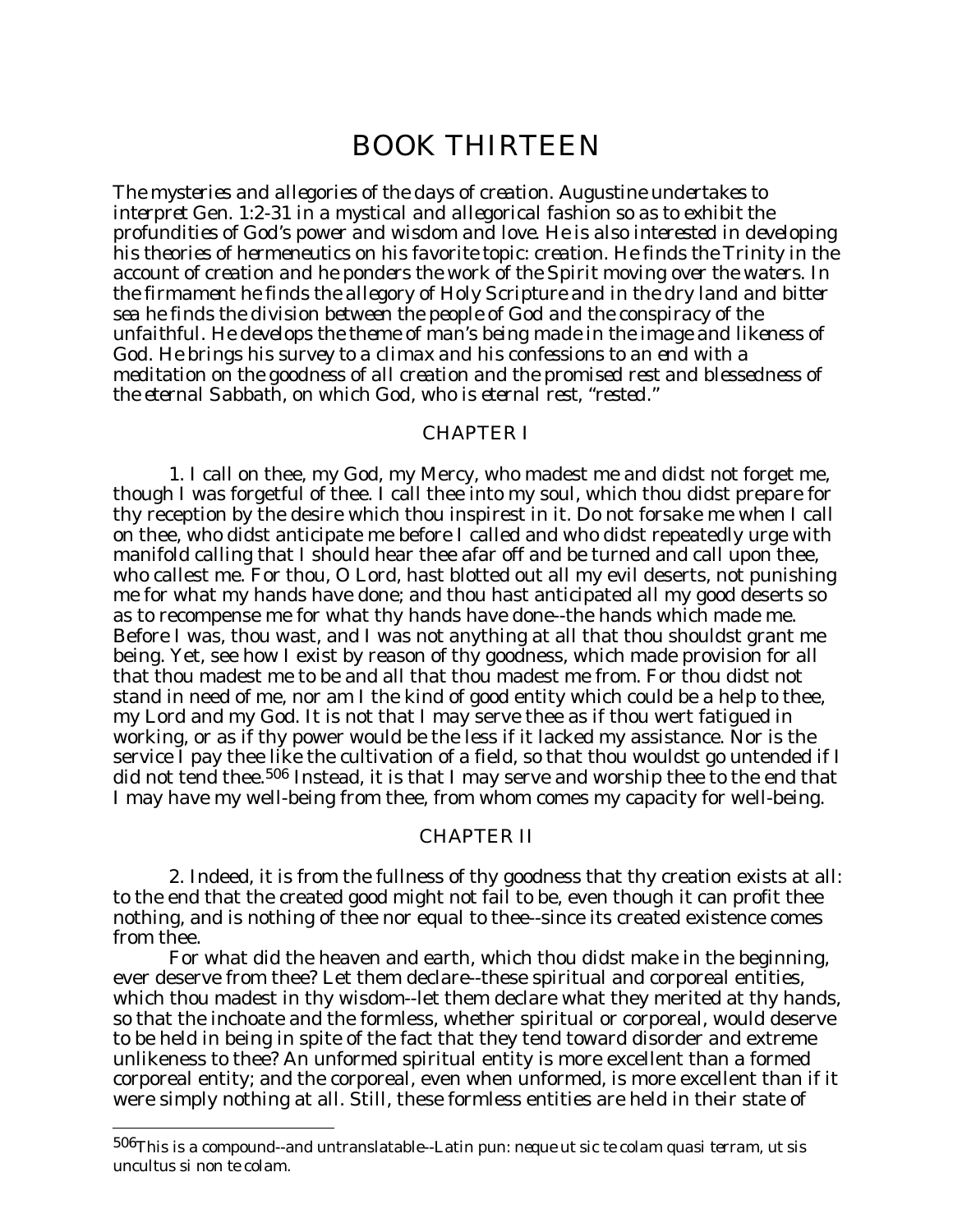being by thee, until they are recalled to thy unity and receive form and being from thee, the one sovereign Good. What have they deserved of thee, since they would not even be unformed entities except from thee?

3. What has corporeal matter deserved of thee--even in its invisible and unformed state--since it would not exist even in this state if thou hadst not made it? And, if it did not exist, it could not merit its existence from thee.

Or, what has that formless spiritual creation deserved of thee--that it should flow lightlessly like the abyss--since it is so unlike thee and would not exist at all if it had not been turned by the Word which made it that same Word, and, illumined by that Word, had been "made light"<sup>507</sup> although not as thy equal but only as an image of that Form [of Light] which is equal to thee? For, in the case of a body, its being is not the same thing as its being beautiful; else it could not then be a deformed body. Likewise, in the case of a created spirit, living is not the same state as living wisely; else it could then be immutably wise. But the true good of every created thing is always to cleave fast to thee, lest, in turning away from thee, it lose the light it had received in being turned by thee, and so relapse into a life like that of the dark abyss.

As for ourselves, who are a spiritual creation by virtue of our souls, when we turned away from thee, O Light, we were in that former life of darkness; and we toil amid the shadows of our darkness until--through thy only Son--we become thy righteousness,508 like the mountains of God. For we, like the great abyss,509 have been the objects of thy judgments.

# CHAPTER III

4. Now what thou saidst in the beginning of the creation--"Let there be light: and there was light"--I interpret, not unfitly, as referring to the spiritual creation, because it already had a kind of life which thou couldst illuminate. But, since it had not merited from thee that it should be a life capable of enlightenment, so neither, when it already began to exist, did it merit from thee that it should be enlightened. For neither could its formlessness please thee until it became light--and it became light, not from the bare fact of existing, but by the act of turning its face to the light which enlightened it, and by cleaving to it. Thus it owed the fact that it lived, and lived happily, to nothing whatsoever but thy grace, since it had been turned, by a change for the better, toward that which cannot be changed for either better or worse. Thou alone art, because thou alone art without complication. For thee it is not one thing to live and another thing to live in blessedness; for thou art thyself thy own blessedness.

#### CHAPTER IV

5. What, therefore, would there have been lacking in thy good, which thou thyself art, even if these things had never been made or had remained unformed? Thou didst not create them out of any lack but out of the plenitude of thy goodness,

<sup>507</sup>Cf. *Enneads*, I, 2:4: "What the soul now sees, it certainly always possessed, but as lying in the darkness. . . . To dispel the darkness and thus come to knowledge of its inner content, it must thrust toward the light." Compare the notions of the *initiative* of such movements in the soul in Plotinus and Augustine.

<sup>508</sup>Cf. 2 Cor. 5:21.

<sup>509</sup>Cf. Ps. 36:6 and see also Augustine's *Exposition on the Psalms*, XXXVI, 8, where he says that "the great preachers [receivers of God's illumination] are the mountains of God," for they first catch the light on their summits. The abyss he called "the depth of sin" into which the evil and unfaithful fall.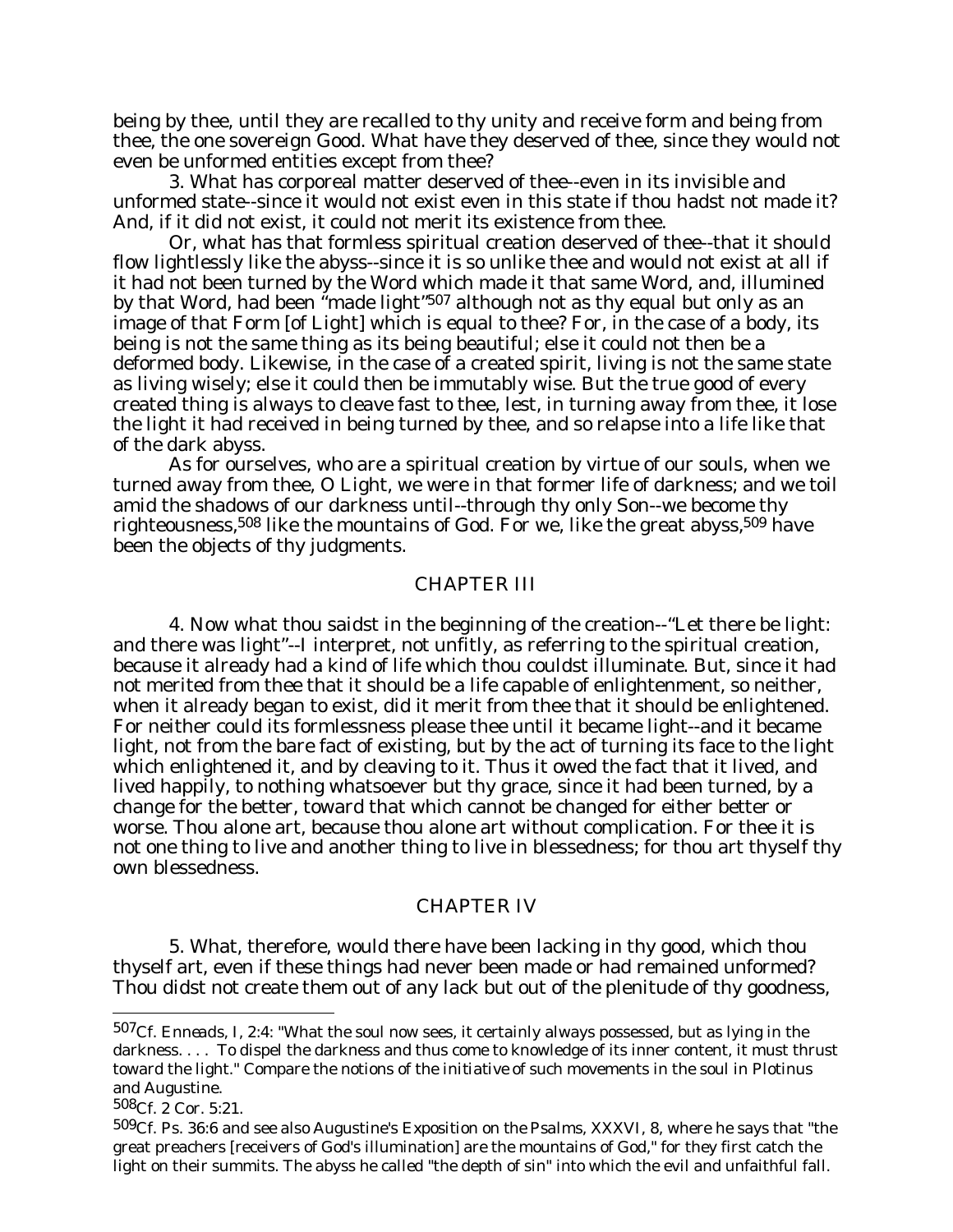ordering them and turning them toward form,<sup>510</sup> but not because thy joy had to be perfected by them. For thou art perfect, and their imperfection is displeasing. Therefore were they perfected by thee and became pleasing to thee--but not as if thou wert before that imperfect and had to be perfected in their perfection. For thy good Spirit which moved over the face of the waters<sup>511</sup> was not borne up by them as if he rested on them. For those in whom thy good Spirit is said to rest he actually causes to rest in himself. But thy incorruptible and immutable will--in itself allsufficient for itself--moved over that life which thou hadst made: in which living is not at all the same thing as living happily, since that life still lives even as it flows in its own darkness. But it remains to be turned to him by whom it was made and to live more and more like "the fountain of life," and in his light "to see light,"512 and to be perfected, and enlightened, and made blessed.

#### CHAPTER V

6. See now,513 how the Trinity appears to me in an enigma. And thou art the Trinity, O my God, since thou, O Father--in the beginning of our wisdom, that is, in thy wisdom born of thee, equal and coeternal with thee, that is, thy Son--created the heaven and the earth. Many things we have said about the heaven of heavens, and about the earth invisible and unformed, and about the shadowy abyss--speaking of the aimless flux of its being spiritually deformed unless it is turned to him from whom it has its life (such as it is) and by his Light comes to be a life suffused with beauty. Thus it would be a [lower] heaven of that [higher] heaven, which afterward was made between water and water.<sup>514</sup>

And now I came to recognize, in the name of God, the Father who made all these things, and in the term "the Beginning" to recognize the Son, through whom he made all these things; and since I did believe that my God was the Trinity, I sought still further in his holy Word, and, behold, "Thy Spirit moved over the waters." Thus, see the Trinity, O my God: Father, Son, and Holy Spirit, the Creator of all creation!

## CHAPTER VI

7. But why, O truth-speaking Light? To thee I lift up my heart--let it not teach me vain notions. Disperse its shadows and tell me, I beseech thee, by that Love which is our mother; tell me, I beseech thee, the reason why--after the reference to heaven and to the invisible and unformed earth, and darkness over the abyss--thy Scripture should then at long last refer to thy Spirit? Was it because it was appropriate that he should first be shown to us as "moving over"; and this could not have been said unless something had already been mentioned over which thy Spirit could be understood as "moving"? For he did not "move over" the Father and the Son, and he could not properly be said to be "moving over" if he were "moving over" nothing. Thus, what it was he was "moving over" had to be mentioned first

<sup>510</sup>Cf. *Timaeus*, 29D-30A, "He [the Demiurge-Creator] was good: and in the good no jealousy . . . can ever arise. So, being without jealousy, he desired that all things should come as near as possible to being like himself. . . . He took over all that is visible . . . and brought it from order to order, since he judged that order was in every way better" (F. M. Cornford, *Plato's Cosmology*, New York, 1937, p. 33). Cf. *Enneads*, V, 4:1, and Athanasius, *On the Incarnation*, III, 3.

<sup>511</sup>Cf. Gen. 1:2.

<sup>512</sup>Cf. Ps. 36:9.

<sup>513</sup>In this passage in Genesis on the creation.

<sup>514</sup>Cf. Gen. 1:6.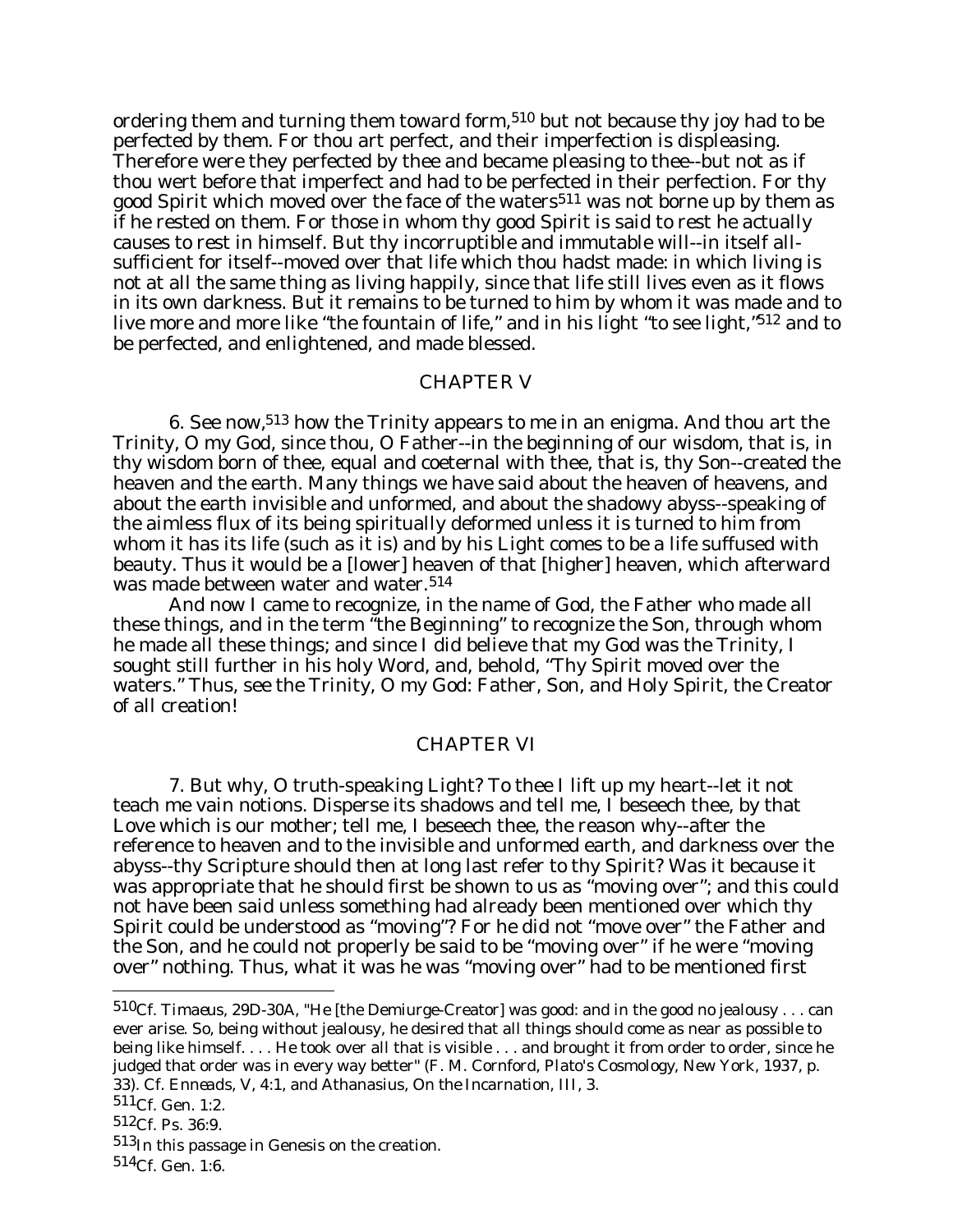and he whom it was not proper to mention otherwise than as "moving over" could then be mentioned. But why was it not fitting that he should have been introduced in some other way than in this context of "moving over''?

## CHAPTER VII

8. Now let him who is able follow thy apostle with his understanding when he says, "Thy love is shed abroad in our hearts by the Holy Spirit, who is given to  $us$ <sup>515</sup> and who teacheth us about spiritual gifts<sup>516</sup> and showeth us a more excellent way of love; and who bows his knee unto thee for us, that we may come to the surpassing knowledge of the love of Christ.<sup>517</sup> Thus, from the beginning, he who is above all was "moving over" the waters.

To whom shall I tell this? How can I speak of the weight of concupiscence which drags us downward into the deep abyss, and of the love which lifts us up by thy Spirit who moved over the waters? To whom shall I tell this? How shall I tell it? For concupiscence and love are not certain "places" into which we are plunged and out of which we are lifted again. What could be more like, and yet what more unlike? They are both feelings; they are both loves. The uncleanness of our own spirit flows downward with the love of worldly care; and the sanctity of thy Spirit raises us upward by the love of release from anxiety--that we may lift our hearts to thee where thy Spirit is "moving over the waters." Thus, we shall have come to that supreme rest where our souls shall have passed through the waters which give no standing ground.<sup>518</sup>

#### CHAPTER VIII

9. The angels fell, and the soul of man fell; thus they indicate to us the deep darkness of the abyss, which would have still contained the whole spiritual creation if thou hadst not said, in the beginning, "Let there be light: and there was light"- and if every obedient mind in thy heavenly city had not adhered to thee and had not reposed in thy Spirit, which moved immutable over all things mutable. Otherwise, even the heaven of heavens itself would have been a dark shadow, instead of being, as it is now, light in the Lord.<sup>519</sup> For even in the restless misery of the fallen spirits, who exhibit their own darkness when they are stripped of the garments of thy light, thou showest clearly how noble thou didst make the rational creation, for whose rest and beatitude nothing suffices save thee thyself. And certainly it is not itself sufficient for its beatitude. For it is thou, O our God, who wilt enlighten our darkness; from thee shall come our garments of light; and then our darkness shall be as the noonday. Give thyself to me, O my God, restore thyself to me! See, I love thee; and if it be too little, let me love thee still more strongly. I cannot measure my love so that I may come to know how much there is still lacking in me before my life can run to thy embrace and not be turned away until it is hidden in "the covert of thy presence."520 Only this I know, that my existence is my woe except in thee--not only in my outward life, but also within my inmost self--and all abundance I have which is not my God is poverty.

1 Cor. 12:1. Cf. Eph. 3:14, 19. Cf. the Old Latin version of Ps. 123:5.  $519Cf.$  Eph. 5:8. Cf. Ps. 31:20.

<sup>515</sup>Rom. 5:5.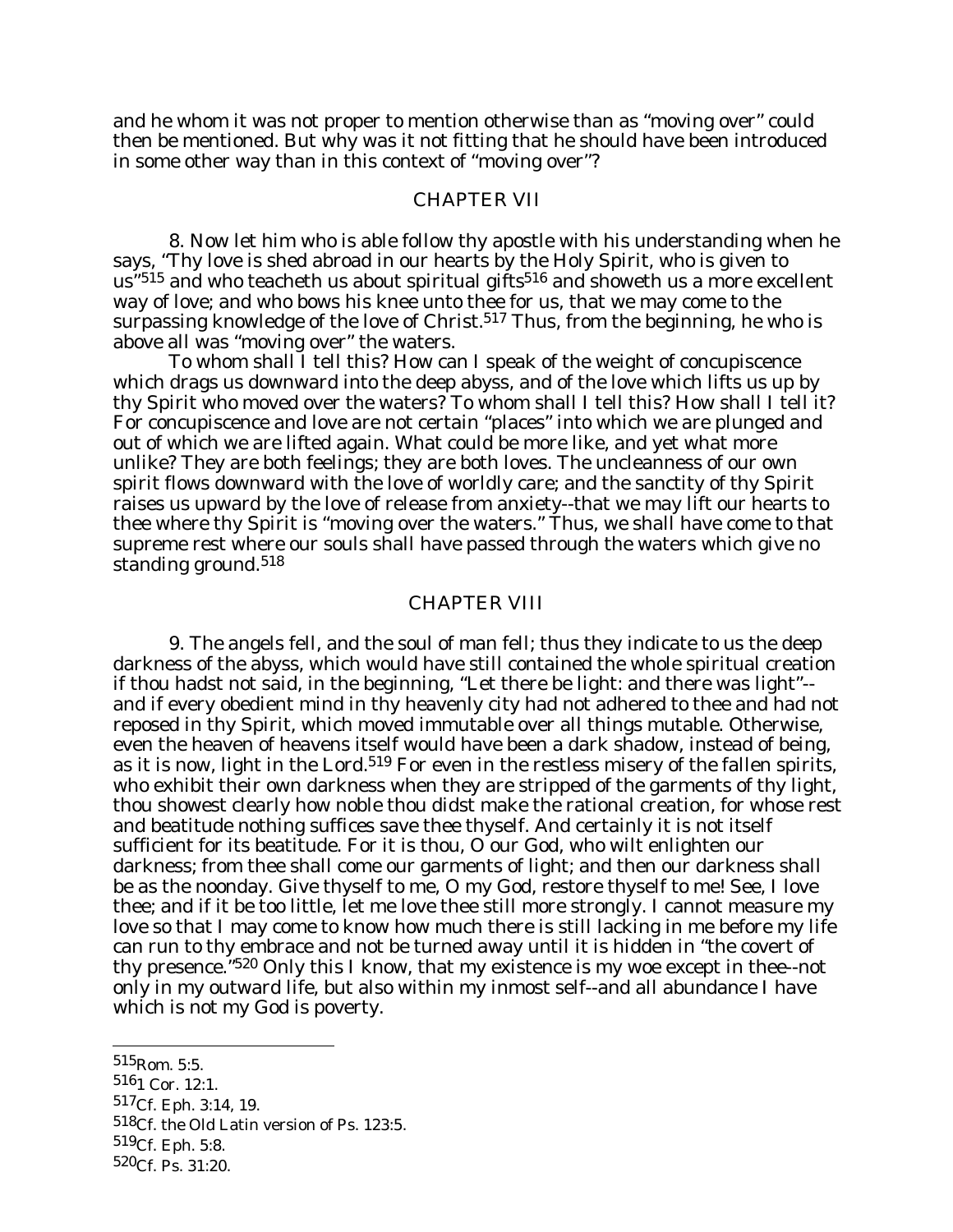#### CHAPTER IX

10. But was neither the Father nor the Son "moving over the waters"? If we understand this as a motion in space, as a body moves, then not even the Holy Spirit "moved." But if we understand the changeless supereminence of the divine Being above every changeable thing, then Father, Son, and Holy Spirit "moved over the waters."

Why, then, is this said of thy Spirit alone? Why is it said of him only--as if he had been in a "place" that is not a place--about whom alone it is written, "He is thy gift"? It is in thy gift that we rest. It is there that we enjoy thee. Our rest is our "place." Love lifts us up toward that place, and thy good Spirit lifts our lowliness from the gates of death.521 Our peace rests in the goodness of will. The body tends toward its own place by its own gravity. A weight does not tend downward only, but moves to its own place. Fire tends upward; a stone tends downward. They are propelled by their own mass; they seek their own places. Oil poured under the water rises above the water; water poured on oil sinks under the oil. They are moved by their own mass; they seek their own places. If they are out of order, they are restless; when their order is restored, they are at rest. My weight is my love. By it I am carried wherever I am carried. By thy gift,<sup>522</sup> we are enkindled and are carried upward. We burn inwardly and move forward. We ascend thy ladder which is in our heart, and we sing a canticle of degrees<sup>523</sup>; we glow inwardly with thy fire--with thy good fire<sup>524</sup>--and we go forward because we go up to the peace of Jerusalem<sup>525</sup>; for  $\tilde{I}$ was glad when they said to me, "Let us go into the house of the Lord."<sup>526</sup> There thy good pleasure will settle us so that we will desire nothing more than to dwell there forever.<sup>527</sup>

## CHAPTER X

11. Happy would be that creature who, though it was in itself other than thou, still had known no other state than this from the time it was made, so that it was never without thy gift which moves over everything mutable--who had been borne up by the call in which thou saidst, "Let there be light: and there was light."<sup>528</sup> For in us there is a distinction between the time when we were darkness and the time when we were made light. But we are not told what would have been the case with that creature if the light had not been made. It is spoken of as though there had been something of flux and darkness in it beforehand so that the cause by which it was made to be otherwise might be evident. This is to say, by being turned to the unfailing Light it might become light. Let him who is able understand this; and let him who is not ask of thee. Why trouble me, as if I could "enlighten every man that comes into the world"529?

 $528$ Gen. 1:3.

<sup>521</sup>Cf. Ps. 9:13.

<sup>522</sup>The Holy Spirit.

<sup>523</sup>*Canticum graduum*. Psalms 119 to 133 as numbered in the Vulgate were regarded as a single series of ascending steps by which the soul moves up toward heaven; cf. *The Exposition on the Psalms, loc. cit*.

<sup>524</sup>Tongues of fire, symbol of the descent of the Holy Spirit; cf. Acts 2:3, 4.

<sup>525</sup>Cf. Ps. 122:6.

<sup>526</sup>Ps. 122:1.

<sup>527</sup>Cf. Ps. 23:6.

<sup>529</sup>John 1:9.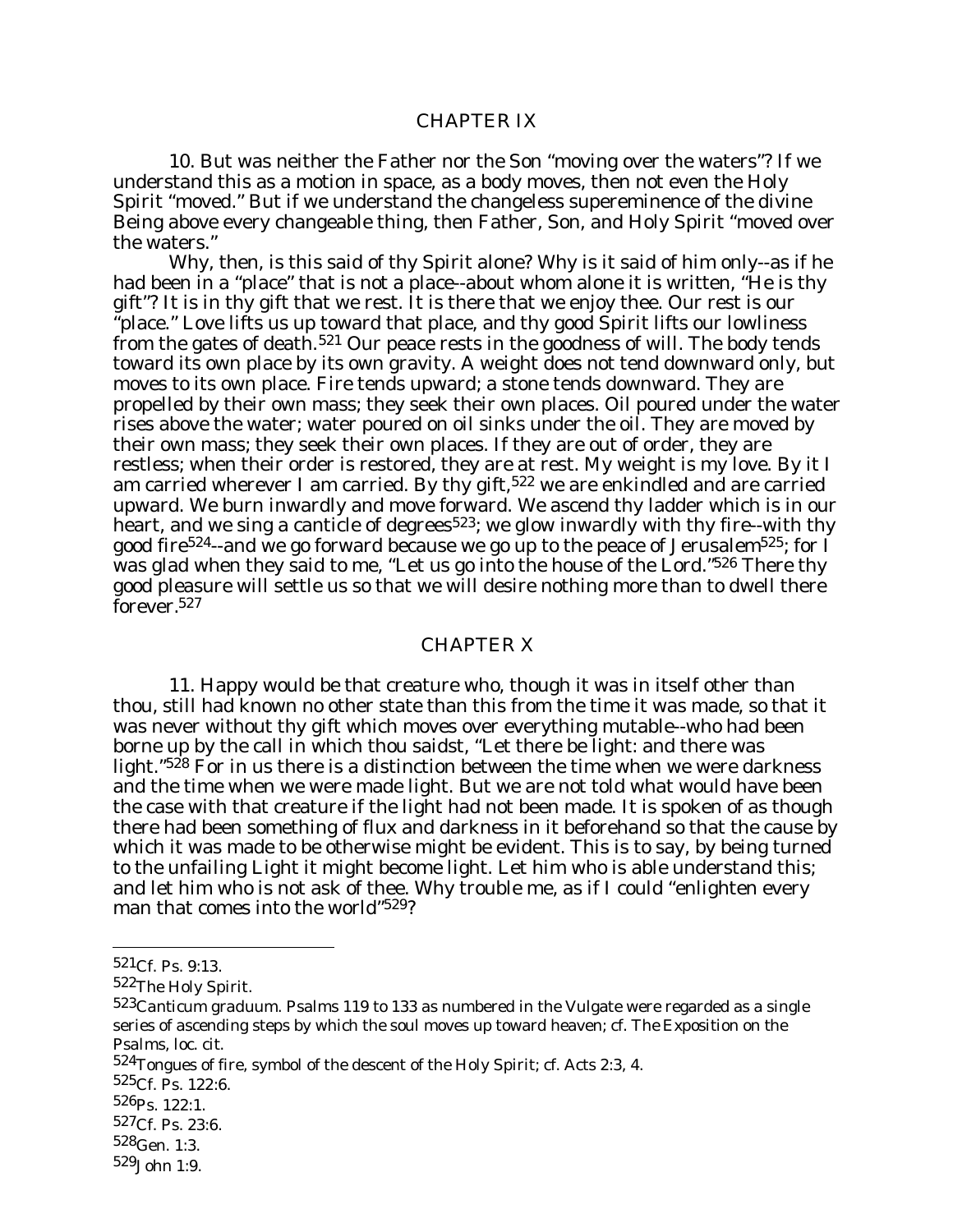#### CHAPTER XI

12. Who can understand the omnipotent Trinity? And yet who does not speak about it, if indeed it is of it that he speaks? Rare is the soul who, when he speaks of it, also knows of what he speaks. And men contend and strive, but no man sees the vision of it without peace.

I could wish that men would consider three things which are within themselves. These three things are quite different from the Trinity, but I mention them in order that men may exercise their minds and test themselves and come to realize how different from it they are.530

The three things I speak of are: to be, to know, and to will. For I am, and I know, and I will. I am a knowing and a willing being; I know that I am and that I will; and I will to be and to know. In these three functions, therefore, let him who can see how integral a life is; for there is one life, one mind, one essence. Finally, the distinction does not separate the things, and yet it is a distinction. Surely a man has this distinction before his mind; let him look into himself and see, and tell me. But when he discovers and can say anything about any one of these, let him not think that he has thereby discovered what is immutable above them all, which *is* immutably and *knows* immutably and *wills* immutably. But whether there is a Trinity there because these three functions exist in the one God, or whether all three are in each Person so that they are each threefold, or whether both these notions are true and, in some mysterious manner, the Infinite is in itself its own Selfsame object--at once one and many, so that by itself it is and knows itself and suffices to itself without change, so that the Selfsame is the abundant magnitude of its Unity--who can readily conceive? Who can in any fashion express it plainly? Who can in any way rashly make a pronouncement about it?

## CHAPTER XII

13. Go forward in your confession, O my faith; say to the Lord your God, "Holy, holy, holy, O Lord my God, in thy name we have been baptized, in the name of the Father, Son, and Holy Spirit." In thy name we baptize, in the name of the Father, the Son, and the Holy Spirit. For among us also God in his Christ made "heaven and earth," namely, the spiritual and carnal members of his Church. And true it is that before it received "the form of doctrine," our "earth"531 was "invisible and unformed," and we were covered with the darkness of our ignorance; for thou dost correct man for his iniquity,532 and "thy judgments are a great abyss."533 But because thy Spirit was moving over these waters, thy mercy did not forsake our wretchedness, and thou saidst, "Let there be light; repent, for the kingdom of heaven is at hand."534 Repent, and let there be light. Because our soul was troubled within us, we remembered thee, O Lord, from the land of Jordan, and from the mountain<sup>535</sup>--and as we became displeased with our darkness we turned to thee, "and there was light." And behold, we were heretofore in darkness, but now we are light in the Lord. $536$ 

530Cf. the detailed analogy from self to Trinity in *De Trinitate*, IX-XII.

531I.e., the Church.

533Ps. 36:6.

 $535Cf$ , Ps. 42:5, 6.

<sup>532</sup>Cf. Ps. 39:11.

<sup>534</sup>Gen. 1:3 and Matt. 4:17; 3:2.

<sup>536</sup>Cf. Eph. 5:8.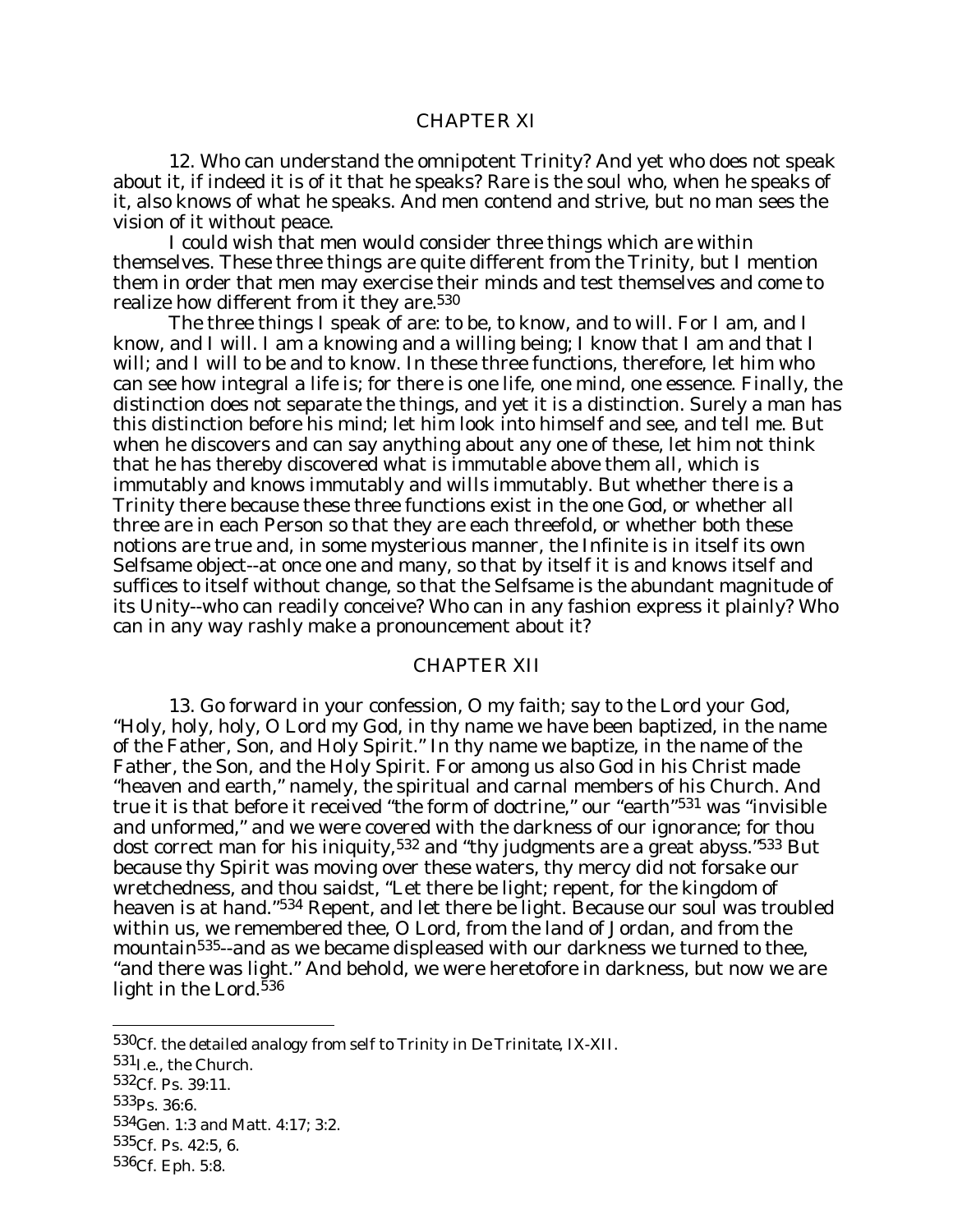#### CHAPTER XIII

14. But even so, we still live by faith and not by sight, for we are saved by hope; but hope that is seen is not hope. Thus far deep calls unto deep, but now in "the noise of thy waterfalls."537 And thus far he who said, "I could not speak to you as if you were spiritual ones, but only as if you were carnal"538--thus far even he does not count himself to have apprehended, but forgetting the things that are behind and reaching forth to the things that are before, he presses on to those things that are ahead,<sup>539</sup> and he groans under his burden and his soul thirsts after the living God as the stag pants for the water brooks,<sup>540</sup> and says, "When shall I come?"541--"desiring to be further clothed by his house which is from heaven."542 And he called to this lower deep, saying, "Be not conformed to this world, but be transformed by the renewing of your mind."543 And "be not children in understanding, although in malice be children," in order that "in understanding you may become perfect."<sup>544</sup> "O foolish Galatians, who has bewitched you?"<sup>545</sup> But this is not now only in his own voice but in thy voice, who sent thy Spirit from above through Him who both "ascended up on high"546 and opened up the floodgates of his gifts, that the force of his streams might make glad the city of God.547

For that city and for him sighs the Bridegroom's friend,<sup>548</sup> who has now the first fruits of the Spirit laid up with him, but who is still groaning within himself and waiting for adoption, that is, the redemption of his body.<sup>549</sup> To Him he sighs, for he is a member of the Bride<sup>550</sup>; for him he is jealous, not for himself, but because not in his own voice but in the voice of thy waterfalls he calls on that other deep, of which he is jealous and in fear; for he fears lest, as the serpent seduced Eve by his subtlety, his mind should be corrupted from the purity which is in our Bridegroom, thy only Son. What a light of beauty that will be when "we shall see him as he is"551!--and when these tears shall pass away which "have been my meat day and night, while they continually say unto me, 'Where is your God?'"552

#### CHAPTER XIV

15. And I myself say: "O my God, where art thou? See now, where art thou?" In thee I take my breath for a little while, when I pour out my soul beyond myself in the voice of joy and praise, in the voice of him that keeps holyday.<sup>553</sup> And still it is

537Ps. 42:7. Cf. 1 Cor. 3:1. Cf. Phil. 3:13. Cf. Ps. 42:1. 541Ps. 42:2. Cf. 2 Cor. 5:1-4. Rom. 12:2. 1 Cor. 14:20. 545Gal. 3:1. Eph. 4:8, 9. Cf. Ps. 46:4. Cf. John 3:29. Cf. Rom. 8:23. I.e., the Body of Christ. 1 John 3:2. 552Ps. 42:3. Cf. Ps. 42:4.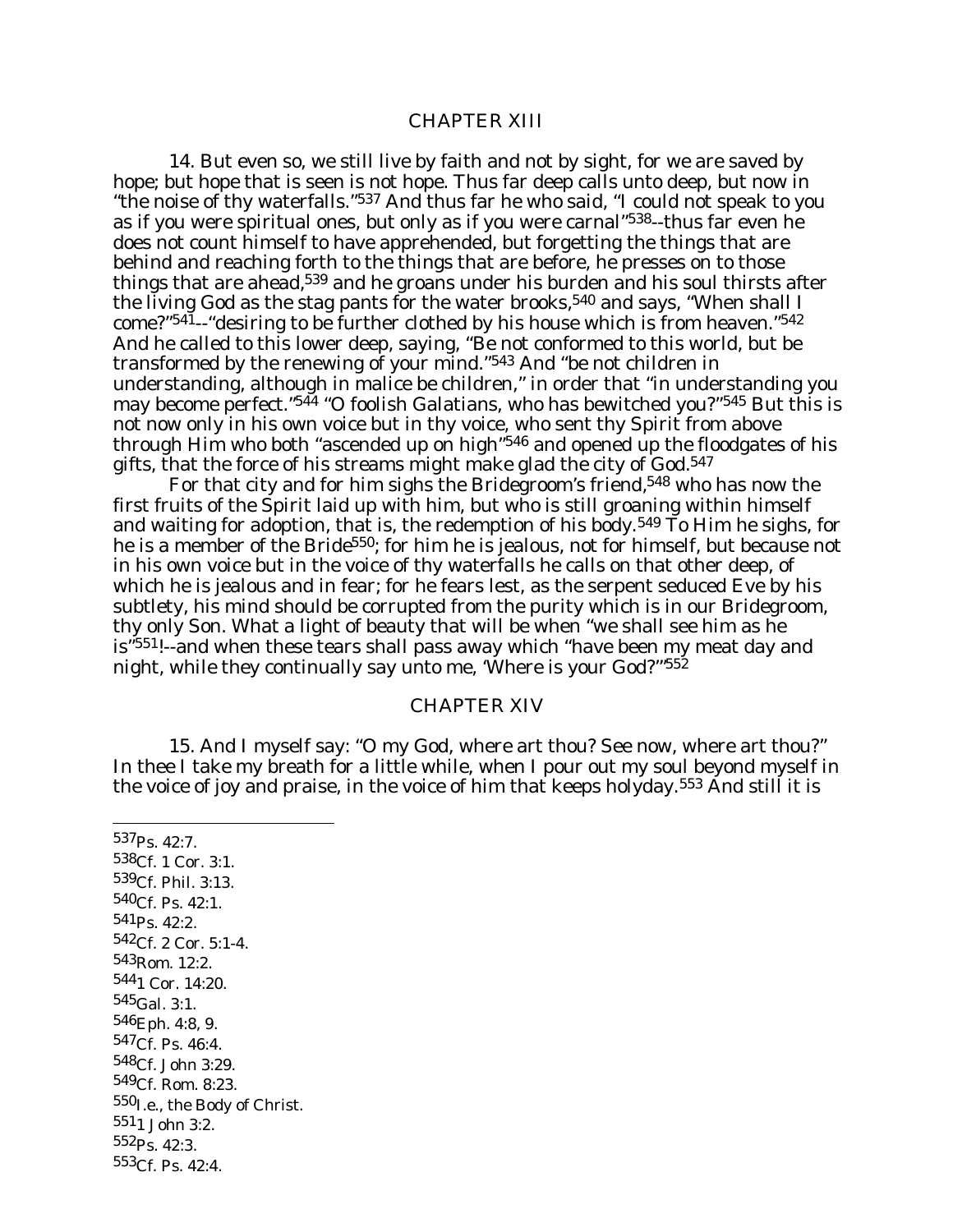cast down because it relapses and becomes an abyss, or rather it feels that it still is an abyss. My faith speaks to my soul--the faith that thou dost kindle to light my path in the night: "Why are you cast down, O my soul, and why are you disquieted in me? Hope in God." $5\frac{5}{4}$  For his word is a lamp to your feet. $55\frac{5}{4}$  Hope and persevere until the night passes--that mother of the wicked; until the Lord's wrath subsides- that wrath whose children once we were, of whom we were beforehand in darkness, whose residue we still bear about us in our bodies, dead because of sin.556 Hope and endure until the day breaks and the shadows flee away.557 Hope in the Lord: in the morning I shall stand in his presence and keep watch<sup> $558$ </sup>; I shall forever give praise to him. In the morning I shall stand and shall see my God, who is the health of my countenance,559 who also will quicken our mortal bodies by the Spirit that dwells in us,560 because in mercy he was moving over our lightless and restless inner deep. From this we have received an earnest, even now in this pilgrimage, that we are now in the light, since already we are saved by hope and are children of the light and children of the day--not children of the night, nor of the darkness,<sup>561</sup> which we have been hitherto. Between those children of the night and ourselves, in this still uncertain state of human knowledge, only thou canst rightly distinguish--thou who dost test the heart and who dost call the light day, and the darkness night.562 For who can see us clearly but thee? What do we have that we have not received from thee, who madest from the same lump some vessels to noble, and others to ignoble,  $use^{563}$ 

## CHAPTER XV

16. Now who but thee, our God, didst make for us that firmament of the authority of thy divine Scripture to be over us? For "the heaven shall be folded up like a scroll"564; but now it is stretched over us like a skin. Thy divine Scripture is of more sublime authority now that those mortal men through whom thou didst dispense it to us have departed this life. And thou knowest, O Lord, thou knowest how thou didst clothe men with skins when they became mortal because of sin.<sup>565</sup> In something of the same way, thou hast stretched out the firmament of thy Book as a skin--that is to say, thou hast spread thy harmonious words over us through the ministry of mortal men. For by their very death that solid firmament of authority in thy sayings, spoken forth by them, stretches high over all that now drift under it; whereas while they lived on earth their authority was not so widely extended. Then thou hadst not yet spread out the heaven like a skin; thou hadst not yet spread abroad everywhere the fame of their death.

17. Let us see, O Lord, "the heavens, the work of thy fingers,"566 and clear

554Ps. 43:5. Cf. Ps. 119:105. Cf. Rom. 8:10. Cf. S. of Sol. 2:17. Cf. Ps. 5:3.  $559P<sub>S.</sub> 43:5.$ Cf. Rom. 8:11. 1 Thess. 5:5. Cf. Gen. 1:5. Cf. Rom. 9:21. <sub>Isa.</sub> 34:4. Cf. Gen. 3:21. 566Ps. 8:3.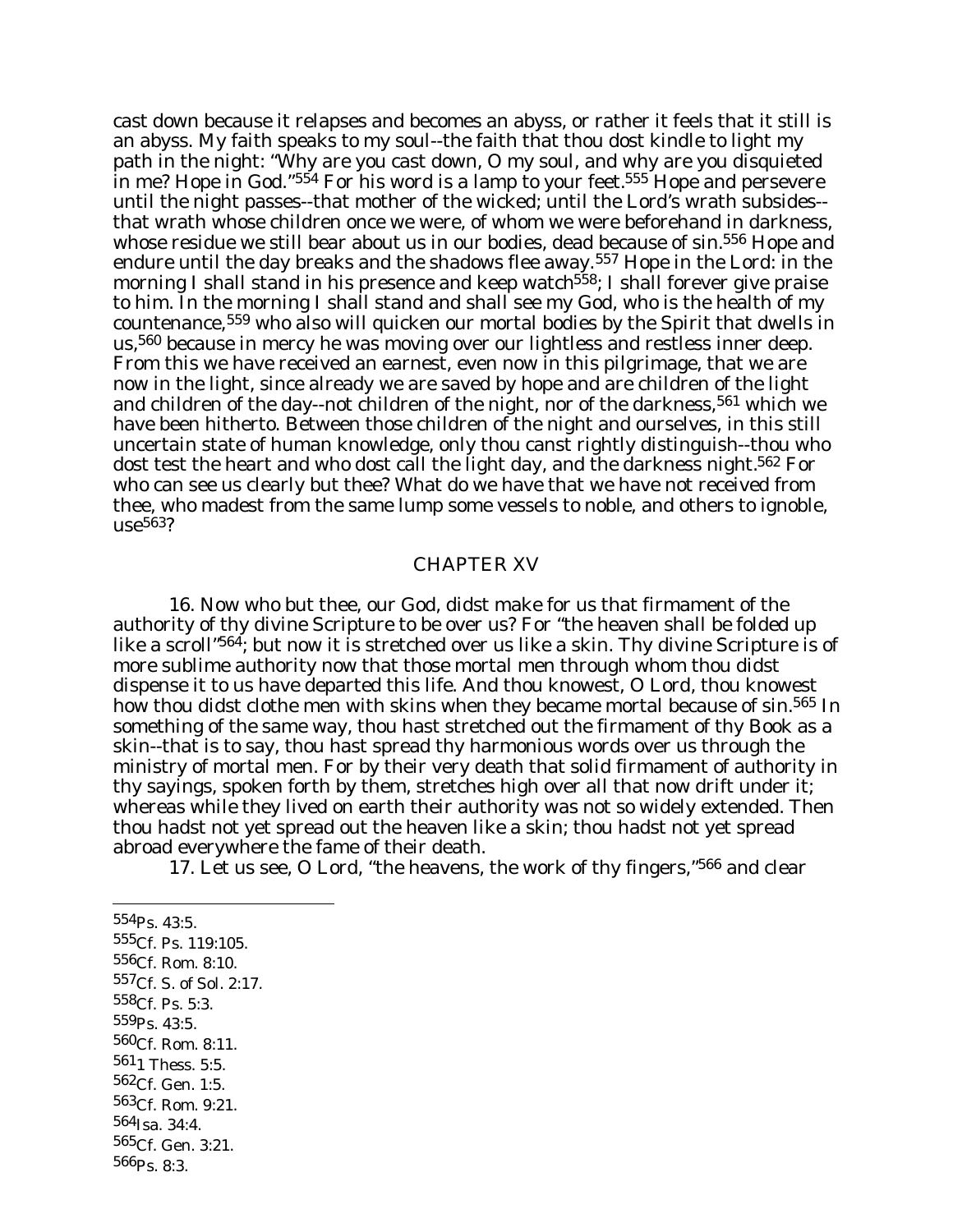away from our eyes the fog with which thou hast covered them. In them<sup>567</sup> is that testimony of thine which gives wisdom even to the little ones. O my God, out of the mouth of babes and sucklings, perfect thy praise.<sup>568</sup> For we know no other books that so destroy man's pride, that so break down the adversary and the self-defender who resists thy reconciliation by an effort to justify his own sins. I do not know, O Lord, I do not know any other such pure words that so persuade me to confession and make my neck submissive to thy yoke, and invite me to serve thee for nothing else than thy own sake. Let me understand these things, O good Father. Grant this to me, since I am placed under them; for thou hast established these things for those placed under them.

18. There are other waters that are above this firmament, and I believe that they are immortal and removed from earthly corruption. Let them praise thy name- this super-celestial society, thy angels, who have no need to look up at this firmament or to gain a knowledge of thy Word by reading it--let them praise thee. For they always behold thy face and read therein, without any syllables in time, what thy eternal will intends. They read, they choose, they love.<sup>569</sup> They are always reading, and what they read never passes away. For by choosing and by loving they read the very immutability of thy counsel. Their book is never closed, nor is the scroll folded up, because thou thyself art this to them, and art this to them eternally; because thou didst range them above this firmament which thou madest firm over the infirmities of the people below the heavens, where they might look up and learn thy mercy, which proclaims in time thee who madest all times. "For thy mercy, O Lord, is in the heavens, and thy faithfulness reaches to the clouds."570 The clouds pass away, but the heavens remain. The preachers of thy Word pass away from this life into another; but thy Scripture is spread abroad over the people, even to the end of the world. Indeed, both heaven and earth shall pass away, but thy words shall never pass away.571 The scroll shall be rolled together, and the "grass" over which it was spread shall, with all its goodliness, pass away; but thy Word remains forever572--thy Word which now appears to us in the dark image of the clouds and through the glass of heaven, and not as it really is. And even if we are the well-beloved of thy Son, it has not yet appeared what we shall be.<sup>573</sup> He hath seen us through the entanglement<sup>574</sup> of our flesh, and he is fair-speaking, and he hath enkindled us, and we run after his fragrance.<sup>575</sup> But "when he shall appear, then we shall be like him, for we shall see him as he is.''576 As he is, O Lord, we shall see him--although that time is not yet.

# CHAPTER XVI

19. For just as thou art the utterly Real, thou alone dost fully know, since thou art immutably, and thou knowest immutably, and thou willest immutably.

"The heavens," i.e. the Scriptures. Cf. Ps. 8:2. *Legunt, eligunt, diligunt.*  $570P<sub>S.</sub> 36:5.$ Cf. Matt. 24:35. Cf. Isa. 40:6-8. Cf. 1 John 3:2. *Retia*, literally "a net"; such as those used by *retiarii*, the gladiators who used nets to entangle their opponents. Cf. S. of Sol. 1:3, 4. 1 John 3:2.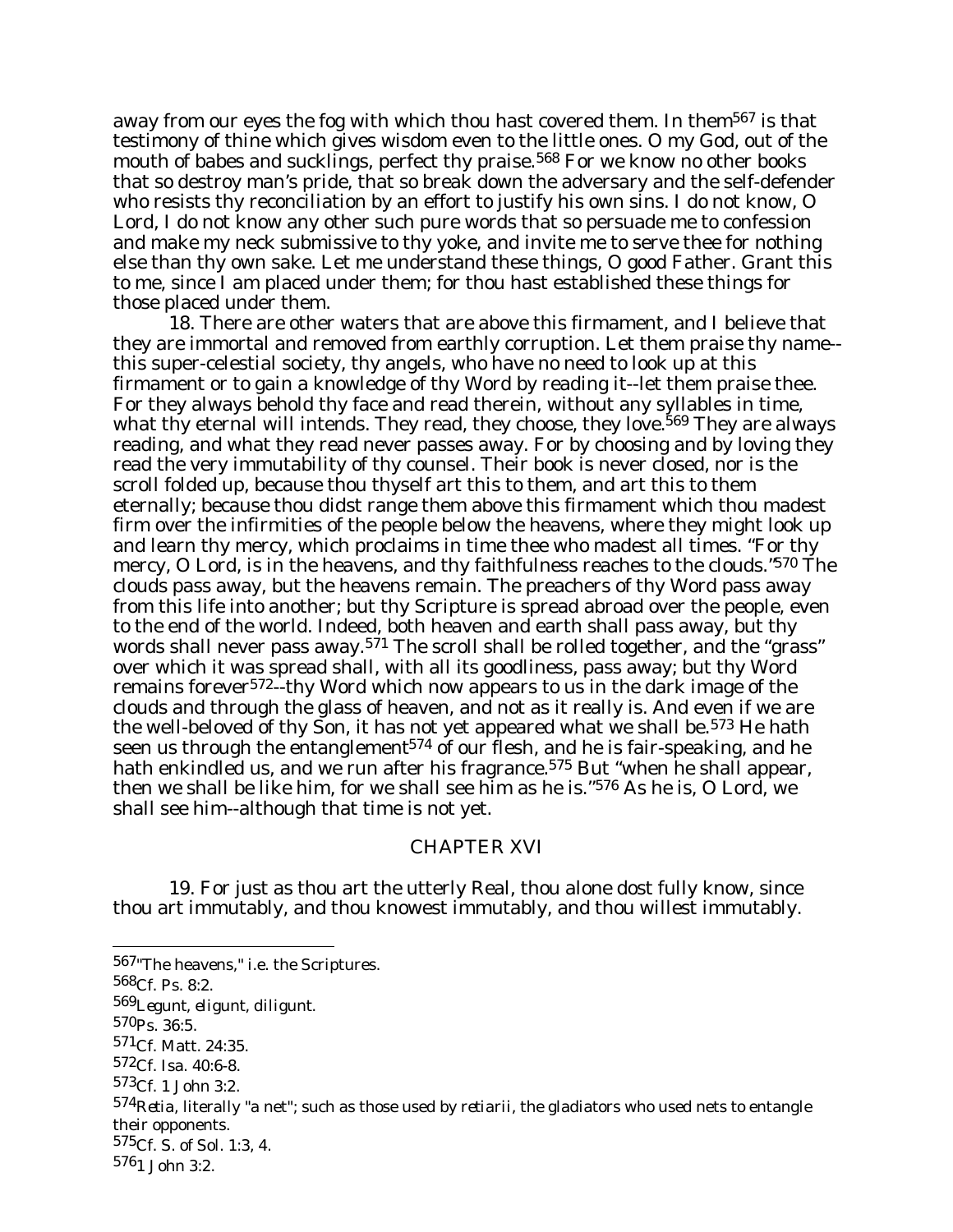And thy Essence knows and wills immutably. Thy Knowledge is and wills immutably. Thy Will is and knows immutably. And it does not seem right to thee that the immutable Light should be known by the enlightened but mutable creature in the same way as it knows itself. Therefore, to thee my soul is as a land where no water is<sup>577</sup>; for, just as it cannot enlighten itself by itself, so it cannot satisfy itself by itself. Thus the fountain of life is with thee, and "in thy light shall we see light."578

## CHAPTER XVII

20. Who has gathered the "embittered ones"579 into a single society? For they all have the same end, which is temporal and earthly happiness. This is their motive for doing everything, although they may fluctuate within an innumerable diversity of concerns. Who but thee, O Lord, gathered them together, thou who saidst, "Let the waters be gathered together into one place and let the dry land appear"--athirst for thee? For the sea also is thine, and thou madest it, and thy hands formed the dry land.580 For it is not the bitterness of men's wills but the gathering together of the waters which is called "the sea"; yet thou dost curb the wicked lusts of men's souls and fix their bounds: how far they are allowed to advance, and where their waves will be broken against each other--and thus thou makest it "a sea," by the providence of thy governance of all things.

21. But as for the souls that thirst after thee and who appear before thee- separated from "the society of the [bitter] sea" by reason of their different ends- thou waterest them by a secret and sweet spring, so that "the earth" may bring forth her fruit and--thou, O Lord, commanding it--our souls may bud forth in works of mercy after their kind.581 Thus we shall love our neighbor in ministering to his bodily needs, for in this way the soul has seed in itself after its kind when in our own infirmity our compassion reaches out to the relief of the needy, helping them even as we would desire to be helped ourselves if we were in similar need. Thus we help, not only in easy problems (as is signified by "the herb yielding its seed") but also in the offering of our best strength in affording them the aid of protection (such as "the tree bearing its fruit"). This is to say, we seek to rescue him who is suffering injury from the hands of the powerful--furnishing him with the sheltering protection which comes from the strong arm of a righteous judgment.<sup>582</sup>

## CHAPTER XVIII

22. Thus, O Lord, thus I beseech thee: let it happen as thou hast prepared it, as thou givest joy and the capacity for joy. Let truth spring up out of the earth, and let righteousness look down from heaven,<sup>583</sup> and let there be lights in the

<sup>577</sup>Cf. Ps. 63:1.

<sup>578</sup>Ps. 36:9.

<sup>579</sup>*Amaricantes*, a figure which Augustine develops both in the *Exposition of the Psalms* and *The City of God.* Commenting on Ps. 65, Augustine says: "For the sea, by a figure, is used to indicate this world, with its bitter saltiness and troubled storms, where men with perverse and depraved appetites have become like fishes devouring one another." In *The City of God*, he speaks of the bitterness of life in the *civitas terrena*; cf. XIX, 5.

<sup>580</sup>Cf. Ps. 95:5.

<sup>581</sup>Cf. Gen. 1:10f.

<sup>&</sup>lt;sup>582</sup>In this way, Augustine sees an analogy between the good earth bearing its fruits and the ethical "fruit-bearing" of the Christian love of neighbor.

<sup>583</sup>Cf. Ps. 85:11.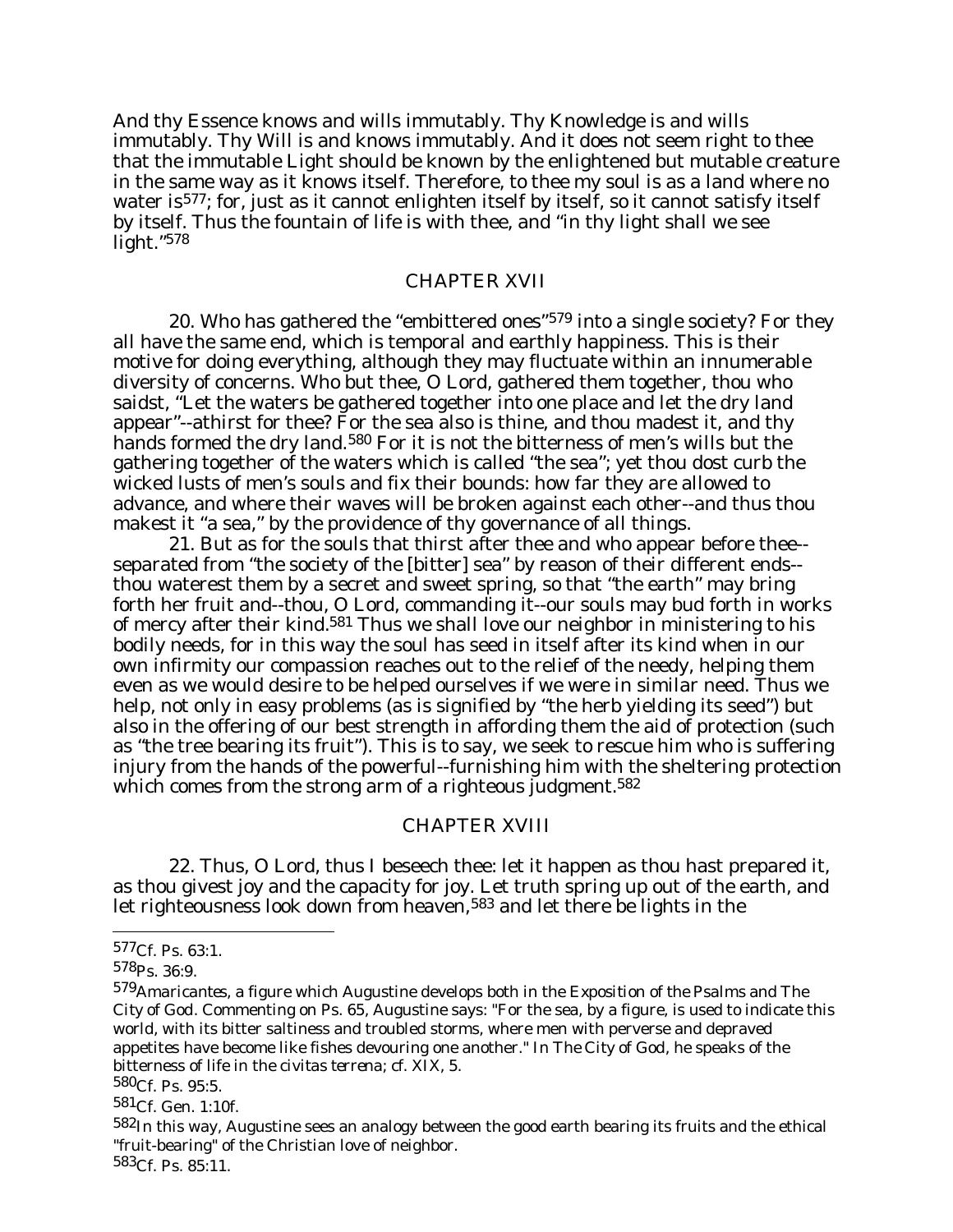firmament.584

Let us break our bread with the hungry, let us bring the shelterless poor to our house; let us clothe the naked, and never despise those of our own flesh.585 See from the fruits which spring forth from the earth how good it is. Thus let our temporal light break forth, and let us from even this lower level of fruitful action come to the joy of contemplation and hold on high the Word of Life. And let us at length appear like "lights in the world,"<sup>586</sup> cleaving to the firmament of thy Scripture.

For in it thou makest it plain to us how we may distinguish between things intelligible and things tangible, as if between the day and the night--and to distinguish between souls who give themselves to things of the mind and others absorbed in things of sense. Thus it is that now thou art not alone in the secret of thy judgment as thou wast before the firmament was made, and before thou didst divide between the light and the darkness. But now also thy spiritual children, placed and ranked in this same firmament--thy grace being thus manifest throughout the world--may shed light upon the earth, and may divide between the day and night, and may be for the signs of the times<sup>587</sup>; because old things have passed away, and, lo, all things are become new<sup>588</sup>; and because our salvation is nearer than when we believed; and because "the night is far spent and the day is at hand"<sup>589</sup>; and because "thou crownest the year with blessing,"<sup>590</sup> sending the laborers into thy harvest, in which others have labored in the sowing and sending laborers also to make new sowings whose harvest shall not be until the end of time. Thus thou dost grant the prayers of him who seeks, and thou dost bless the years of the righteous man. But thou art always the Selfsame, and in thy years which fail not thou preparest a granary for our transient years. For by an eternal design thou spreadest the heavenly blessings on the earth in their proper seasons.

23. For "to one there is given by thy Spirit the word of wisdom"591 (which resembles the greater light--which is for those whose delight is in the clear light of truth--as the light which is given for the ruling of the day<sup>592</sup>). But to another the word of knowledge is given by the same Spirit (as it were, the "lesser light"); to another, faith; to another, the gift of healing; to another, the power of working miracles; to another, the gift of prophecy; to another, the discerning of spirits; to another, other kinds of tongues--and all these gifts may be compared to "the stars." For in them all the one and selfsame Spirit is at work, dividing to every man his own portion, as He wills, and making stars to appear in their bright splendor for the profit of souls. But the word of knowledge, *scientia*, in which is contained all the mysteries<sup>593</sup> which change in their seasons like the moon; and all the other promises of gifts, which when counted are like the stars--all of these fall short of

591For this whole passage, cf. the parallel developed here with 1 Cor. 12:7-11.

592*In principio diei*, an obvious echo to the Vulgate *ut praesset diei* of Gen. 1:16. Cf. Gibb and Montgomery, p. 424 (see Bibl.), for a comment on *in principio diei* and *in principio noctis*, below. 593*Sacramenta*; but cf. Augustine's discussion of *sacramenta* in the Old Testament in the *Exposition of the Psalms*, LXXIV, 2: "The sacraments of the Old Testament promised a Saviour; the sacraments of the New Testament give salvation."

<sup>584</sup>Cf. Gen. 1:14.

<sup>585</sup>Cf. Isa. 58:7.

<sup>586</sup>Cf. Phil. 2:15.

<sup>587</sup>Cf. Gen. 1:19.

<sup>588</sup>Cf. 2 Cor. 5:17.

<sup>589</sup>Cf. Rom. 13:11, 12.

<sup>590</sup>Ps. 65:11.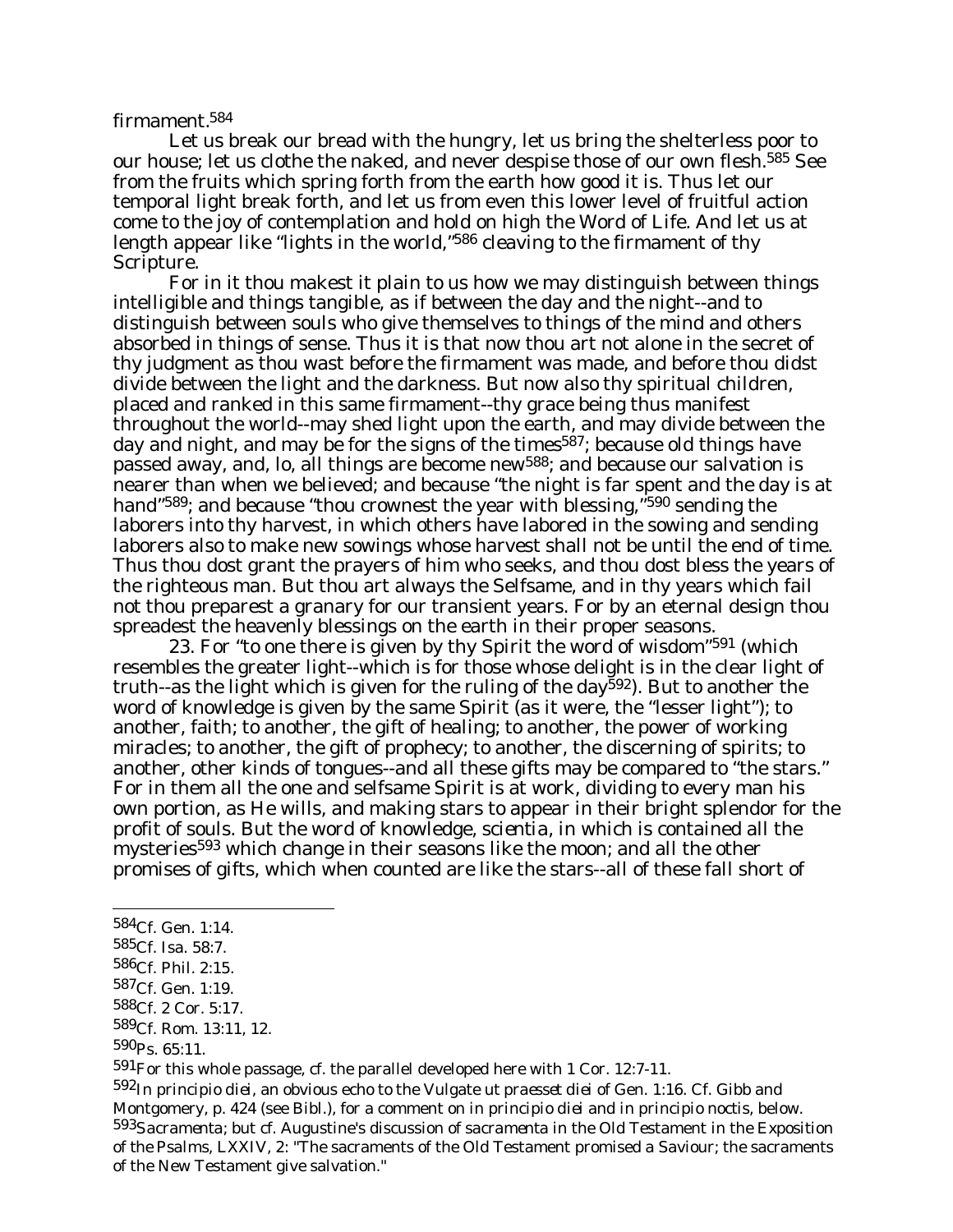that splendor of Wisdom in which the day rejoices and are only for the ruling of the night. Yet they are necessary for those to whom thy most prudent servant could not speak as to the spiritually mature, but only as if to carnal men--even though he could speak wisdom among the perfect.<sup>594</sup> Still the natural man--as a babe in Christ, and a drinker of milk, until he is strong enough for solid meat, and his eye is able to look into the sun--do not leave him in a lightless night. Instead, let him be satisfied with the light of the moon and the stars. In thy book thou dost discuss these things with us wisely, our God--in thy book, which is thy "firmament"--in order that we may be able to view all things in admiring contemplation, although thus far we must do so through signs and seasons and in days and years.

## CHAPTER XIX

24. But, first, "wash yourselves and make you clean; put away iniquity from your souls and from before my eyes"<sup>595</sup>--so that "the dry land" may appear. "Learn to do well, judge the fatherless, plead for the widow,"596 that the earth may bring forth the green herb for food and fruit-bearing trees. "And come, let us reason together, saith the Lord"597--that there may be lights in the firmament of heaven and that they may shine upon the earth.

There was that rich man who asked of the good Teacher what he should do to attain eternal life. Let the good Teacher (whom the rich man thought a man and nothing more) give him an answer--he is good for he is God. Let him answer him that, if he would enter into life, he must keep the commandments: let him put away from himself the bitterness of malice and wickedness; let him not kill, nor commit adultery, nor steal, nor bear false witness<sup>598</sup>--that "the dry land" may appear and bring forth the honoring of fathers and mothers and the love of neighbor. "All these," he replied, "I have kept." Where do so many thorns come from, if the earth is really fruitful? uproot the brier patch of avarice; "sell what you have, and be filled with fruit by giving to the poor, and you shall have treasure in heaven; and follow" the Lord if you would be perfect and joined with those in whose midst he speaketh wisdom--who know how to give rightly to the day and to the night--and you will also understand, so that for you also there may be lights in the firmament of heaven- which will not be there, however, unless your heart is there also. And your heart will not be there unless your treasure is there,<sup>599</sup> as you have heard from the good Teacher. But "the barren earth"<sup>600</sup> was grieved, and the briers choked the word.<sup>601</sup>

25. But you, O elect people, set in the firmament of the world, <sup>602</sup> who have forsaken all that you may follow the Lord: follow him now, and confound the mighty! Follow him, O beautiful feet,  $603$  and shine in the firmament, that the heavens may declare his glory, dividing the light of the perfect ones<sup>604</sup>-though not

599Cf. Matt. 6:21.

<sup>594</sup>Cf. 1 Cor. 3:1; 2:6.

<sup>595</sup>Isa. 1:16.

<sup>596</sup>Isa. 1:17.

<sup>597</sup>Isa. 1:18.

<sup>598</sup>Cf. for this syntaxis, Matt. 19:16-22 and Ex. 20:13-16.

<sup>600</sup>I.e., the rich young ruler.

<sup>601</sup>Cf. Matt. 13:7.

<sup>602</sup>Cf. Matt. 97 Reading here, with Knöll and the *Sessorianus*, *in firmamento mundi*.

 $603$ Cf. Isa. 52:7.

<sup>604</sup>*Perfectorum*. Is this a conscious use, in a Christian context, of the distinction he had known so well among the Manicheans--between the *perfecti* and the *auditores*?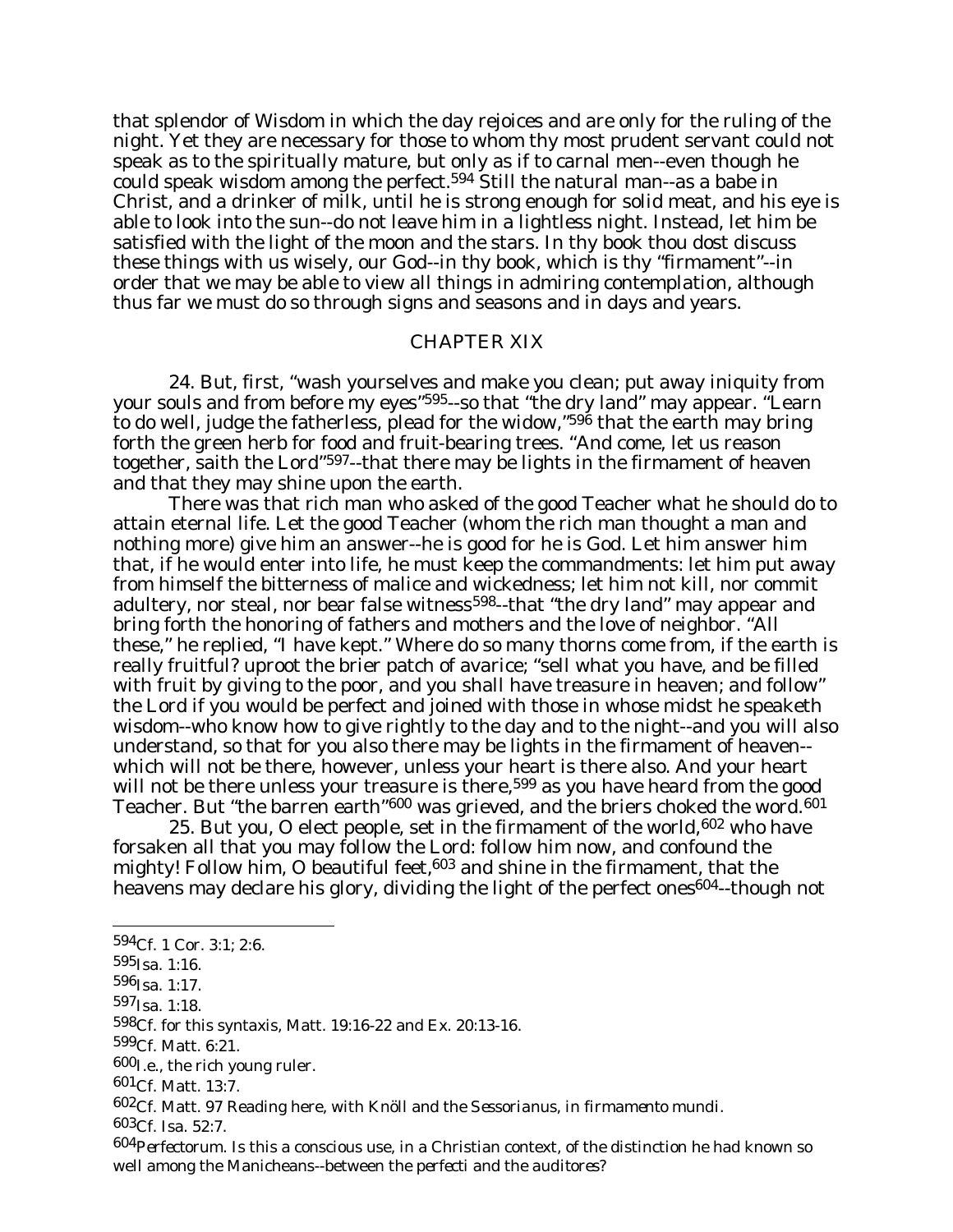yet so perfect as the angels--from the darkness of the little ones--who are nevertheless not utterly despised. Shine over all the earth, and let the day be lighted by the sun, utter the Word of wisdom to the day ("day unto day utters speech<sup>" $605$ </sup>) and let the night, lighted by the moon, display the Word of knowledge to the night. The moon and the stars give light for the night; the night does not put them out, and they illumine in its proper mode. For lo, it is as if God were saying, "Let there be lights in the firmament of the heaven": and suddenly there came a sound from heaven, as if it were a rushing mighty wind, and there appeared cloven tongues of fire, and they sat on each of them. $606$  And then they were made to be lights in the firmament of heaven, having the Word of life. Run to and fro everywhere, you holy fires, you lovely fires, for you are the light of the world and you are not to be hid under a peck measure.<sup>607</sup> He to whom you cleave is raised on high, and he hath raised you on high. Run to and fro; make yourselves known among all the nations!

## CHAPTER XX

26. Also let the sea conceive and bring forth your works, and let the waters bear the moving creatures that have life.<sup>608</sup> For by separating the precious from the vile you are made the mouth of  $God<sup>609</sup>$  by whom he said, "Let the waters bring forth." This does not refer to the living creatures which the earth brings forth, but to the creeping creatures that have life and the fowls that fly over the earth. For, by the ministry of thy holy ones, thy mysteries have made their way amid the buffeting billows of the world, to instruct the nations in thy name, in thy Baptism. And among these things many great and marvelous works have been wrought, which are analogous to the huge whales. The words of thy messengers have gone flying over the earth, high in the firmament of thy Book which is spread over them as the authority beneath which they are to fly wheresoever they go. For "there is no speech nor language where their voice is not heard," because "their sound has gone out through all the earth, and their words to the end of the world"610--and this because thou, O Lord, hast multiplied these things by thy blessing.

27. Am I speaking falsely? Am I mingling and confounding and not rightly distinguishing between the knowledge of these things in the firmament of heaven and those corporeal works in the swelling sea and beneath the firmament of heaven? For there are those things, the knowledge of which is solid and defined. It does not increase from generation to generation and thus they stand, as it were, as lights of wisdom and knowledge. But there are many and varied physical processes that manifest these selfsame principles. And thus one thing growing from another is multiplied by thy blessing, O God, who dost so refresh our easily wearied mortal senses that in our mental cognition a single thing may be figured and signified in many different ways by different bodily motions.

"The waters" have brought forth these mysteries, but only at thy word. The needs of the people who were alien to the eternity of thy truth have called them forth, but only in thy gospel, since it was these "waters" which cast them up--the waters whose stagnant bitterness was the reason why they came forth through thy

- 606Cf. Acts 2:2, 3.
- 607Cf. Matt. 5:14, 15.
- 608Cf. Gen. 1:20.
- 609Cf. Jer. 15:19.
- 610Ps. 19:4.

 $605p_S$  19:2.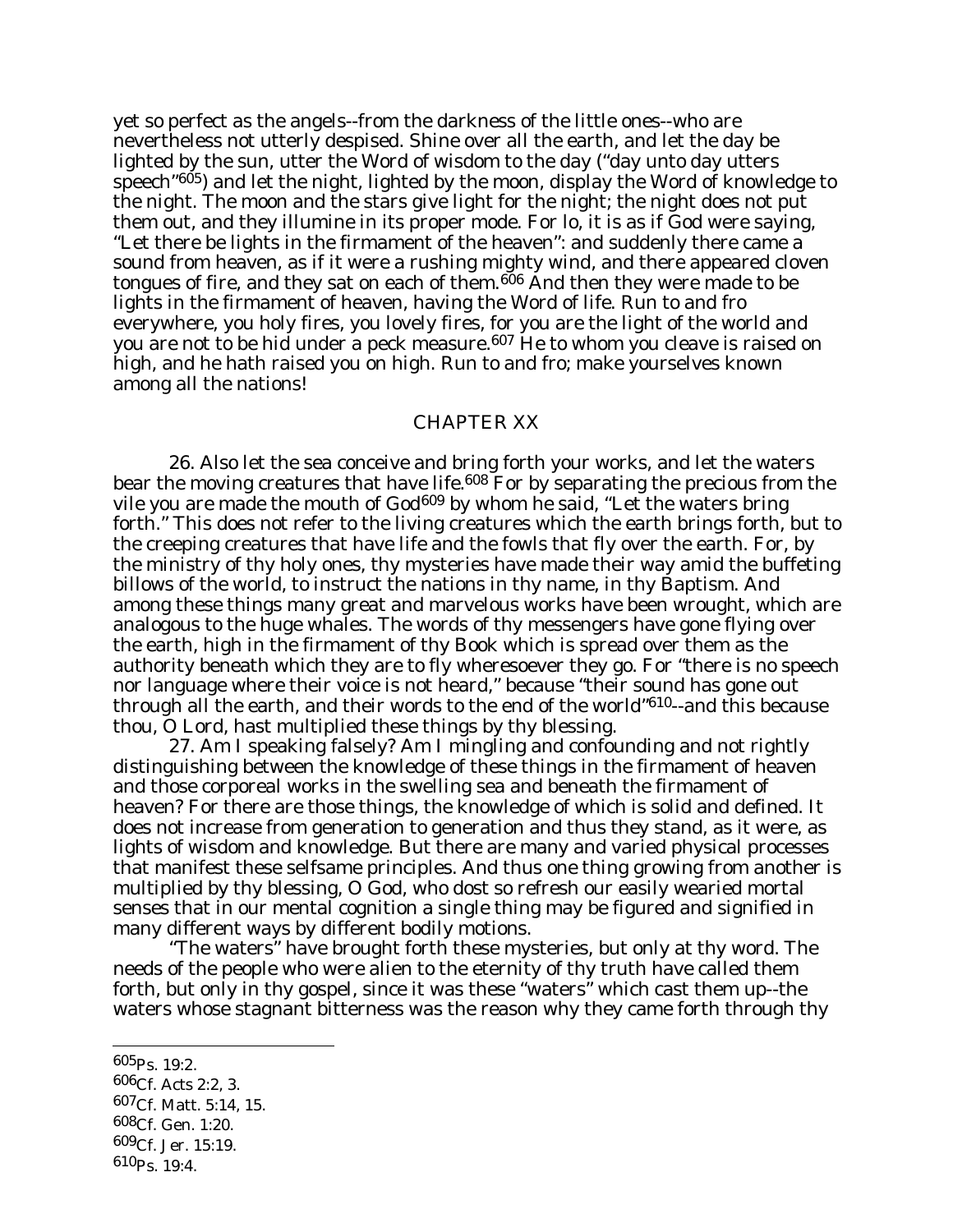Word.

28. Now all the things that thou hast made are fair, and yet, lo, thou who didst make all things art inexpressibly fairer. And if Adam had not fallen away from thee, that brackish sea--the human race--so deeply prying, so boisterously swelling, so restlessly moving, would never have flowed forth from his belly. Thus, there would have been no need for thy ministers to use corporeal and tangible signs in the midst of many "waters" in order to show forth their mystical deeds and words. For this is the way I interpret the phrases "creeping creatures" and "flying fowl." Still, men who have been instructed and initiated and made dependent on thy corporeal mysteries would not be able to profit from them if it were not that their soul has a higher life and unless, after the word of its admission, it did not look beyond toward its perfection.

#### CHAPTER XXI

29. And thus, in thy Word, it was not the depth of the sea but "the earth,"611 separated from the brackishness of the water, that brought forth, not "the creeping and the flying creature that has life," but "the living soul" itself!<sup>612</sup>

And now this soul no longer has need of baptism, as the heathen had, or as it did when it was covered with the waters--and there can be no other entrance into the Kingdom of Heaven, since thou hast appointed that baptism should be the entrance. Nor does it seek great, miraculous works by which to buttress faith. For such a soul does not refuse to believe unless it sees signs and marvels, now that "the faithful earth" is separated from "the waters" of the sea, which have been made bitter by infidelity. Thus, for them, "tongues are for a sign, not to those who believe but to those who do not believe."613

And the earth which thou hast founded above the waters does not stand in need of those flying creatures which the waters brought forth at thy word. Send forth thy word into it by the agency of thy messengers. For we only tell of their works, but it is thou who dost the works in them, so that they may bring forth "a living soul" in the earth.

The earth brings forth "the living soul" because "the earth" is the cause of such things being done by thy messengers, just as the sea was the cause of the production of the creeping creatures having life and the flying fowl under the firmament of heaven. "The earth" no longer needs them, although it feeds on the Fish which was taken out of the deep,  $614$  set out on that table which thou preparest in the presence of those who believe. To this end he was raised from the deep: that he might feed "the dry land." And "the fowl," even though they were bred in the sea, will yet be multiplied on the earth. The preaching of the first evangelists was called forth by reason of man's infidelity, but the faithful also are exhorted and blessed by them in manifold ways, day by day. "The living soul" has its origin from "the earth," because only to the faithful is there any profit in restraining themselves from the love of this world, so that their soul may live to thee. This soul was dead while it was living in pleasures--in pleasures that bear death in them--whereas thou, O

<sup>611</sup>That is, the Church.

<sup>612</sup>An allegorical ideal type of the *perfecti* in the Church.

<sup>613</sup>1 Cor. 14:22.

 $614$ The fish was an early Christian rebus for "Jesus Christ." The Greek word for fish,  $\ldots$  , was arranged acrostically to make the phrase *Industrially* Constants are extended acrostically to make the phrase *cf.* Smith and Cheetham, *Dictionary of Christian Antiquities*, pp. 673f.; see also Cabrol, *Dictionnaire d'archéologie chrétienne*, Vol. 14, cols. 1246-1252, for a full account of the symbolism and pictures of early examples.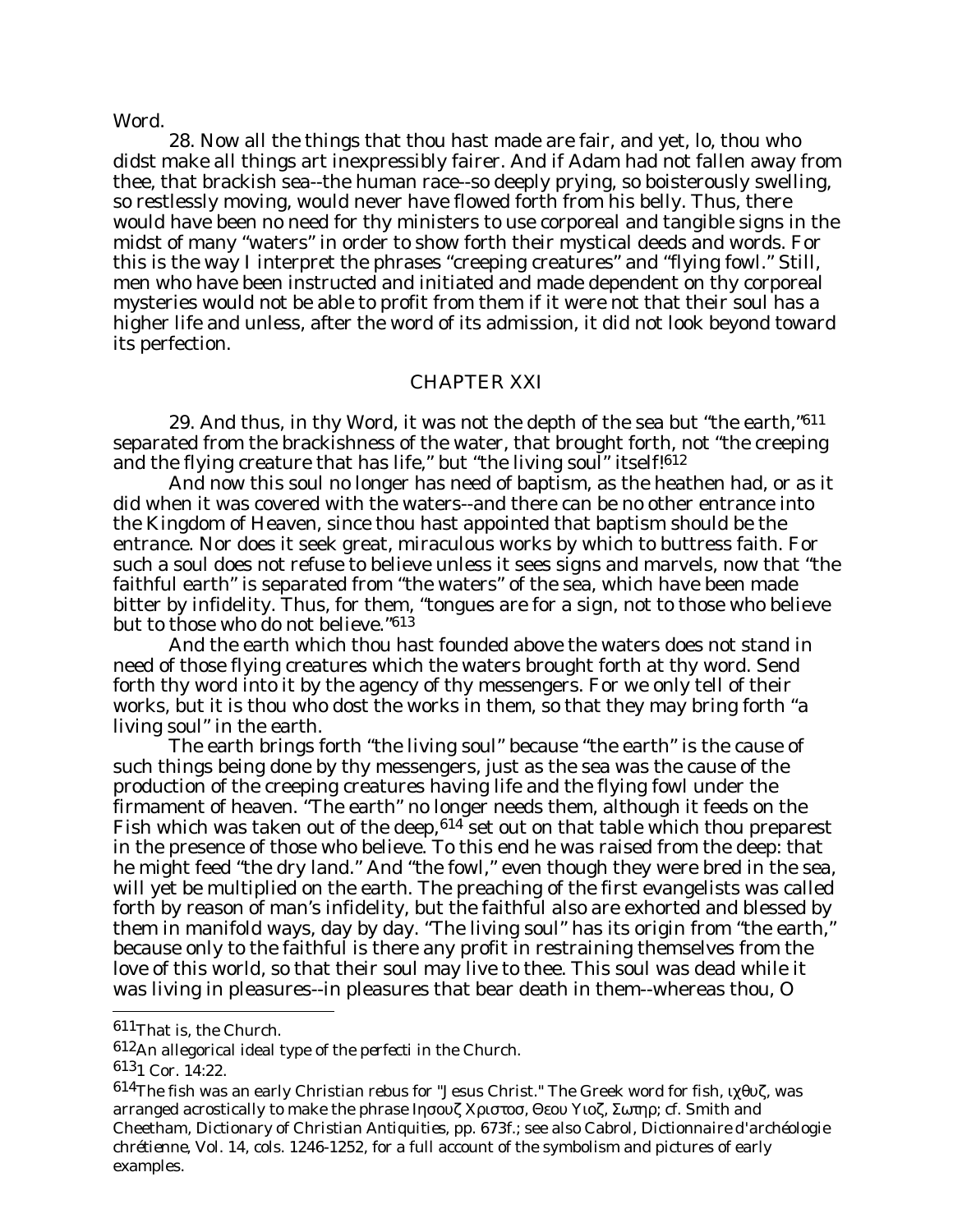Lord, art the living delight of the pure heart.

30. Now, therefore, let thy ministers do their work on "the earth"--not as they did formerly in "the waters" of infidelity, when they had to preach and speak by miracles and mysteries and mystical expressions, in which ignorance--the mother of wonder--gives them an attentive ear because of its fear of occult and strange things. For this is the entry into faith for the sons of Adam who are forgetful of thee, who hide themselves from thy face, and who have become a darkened abyss. Instead, let thy ministers work even as on "the dry land," safe from the whirlpools of the abyss. Let them be an example unto the faithful by living before them and stirring them up to imitation.

For in such a setting, men will heed, not with the mere intent to hear, but also to act. Seek the Lord and your soul shall live<sup>615</sup> and "the earth" may bring forth "the living soul." Be not conformed to this world;616 separate yourselves from it. The soul lives by avoiding those things which bring death if they are loved. Restrain yourselves from the unbridled wildness of pride, from the indolent passions of luxury, and from what is falsely called knowledge.<sup>617</sup> Thus may the wild beast be tamed, the cattle subdued, and the serpent made harmless. For, in allegory, these figures are the motions of our mind: that is to say, the haughtiness of pride, the delight of lust, and the poison of curiosity are motions of the dead soul--not so dead that it has lost all motion, but dead because it has deserted the fountain of life, and so has been taken up by this transitory world and conformed to it.

31. But thy Word, O God, is a fountain of life eternal, and it does not pass away. Therefore, this desertion is restrained by thy Word when it says to us, "Be not conformed to this world," to the end that "the earth" may bring forth a "living soul" in the fountain of life--a soul disciplined by thy Word, by thy evangelists, by the following of the followers of thy Christ. For this is the meaning of "after his kind." A man tends to follow the example of his friend. Thus, he [Paul] says, "Become as I am, because I have become as you are."618

Thus, in this "living soul" there shall be good beasts, acting meekly. For thou hast commanded this, saying: "Do your work in meekness and you shall be loved by all men."619 And the cattle will be good, for if they eat much they shall not suffer from satiety; and if they do not eat at all they will suffer no lack. And the serpents will be good, not poisonous to do harm, but only cunning in their watchfulness- exploring only as much of this temporal nature as is necessary in order that the eternal nature may "be clearly seen, understood through the things that have been made."620 For all these animals will obey reason when, having been restrained from their death-dealing ways, they live and become good.

#### CHAPTER XXII

32. Thus, O Lord, our God, our Creator, when our affections have been turned from the love of the world, in which we died by living ill; and when we began to be "a living soul" by living well; and when the word, "Be not conformed to this world," which thou didst speak through thy apostle, has been fulfilled in us, then will follow what thou didst immediately add when thou saidst, "But be transformed by the

<sup>615</sup>Cf. Ps. 69:32.

<sup>616</sup>Cf. Rom. 12:2.

<sup>617</sup>Cf. 1 Tim. 6:20.

<sup>618</sup>Gal. 4:12.

<sup>619</sup>Cf. Ecclus. 3:19.

<sup>620</sup>Rom. 1:20.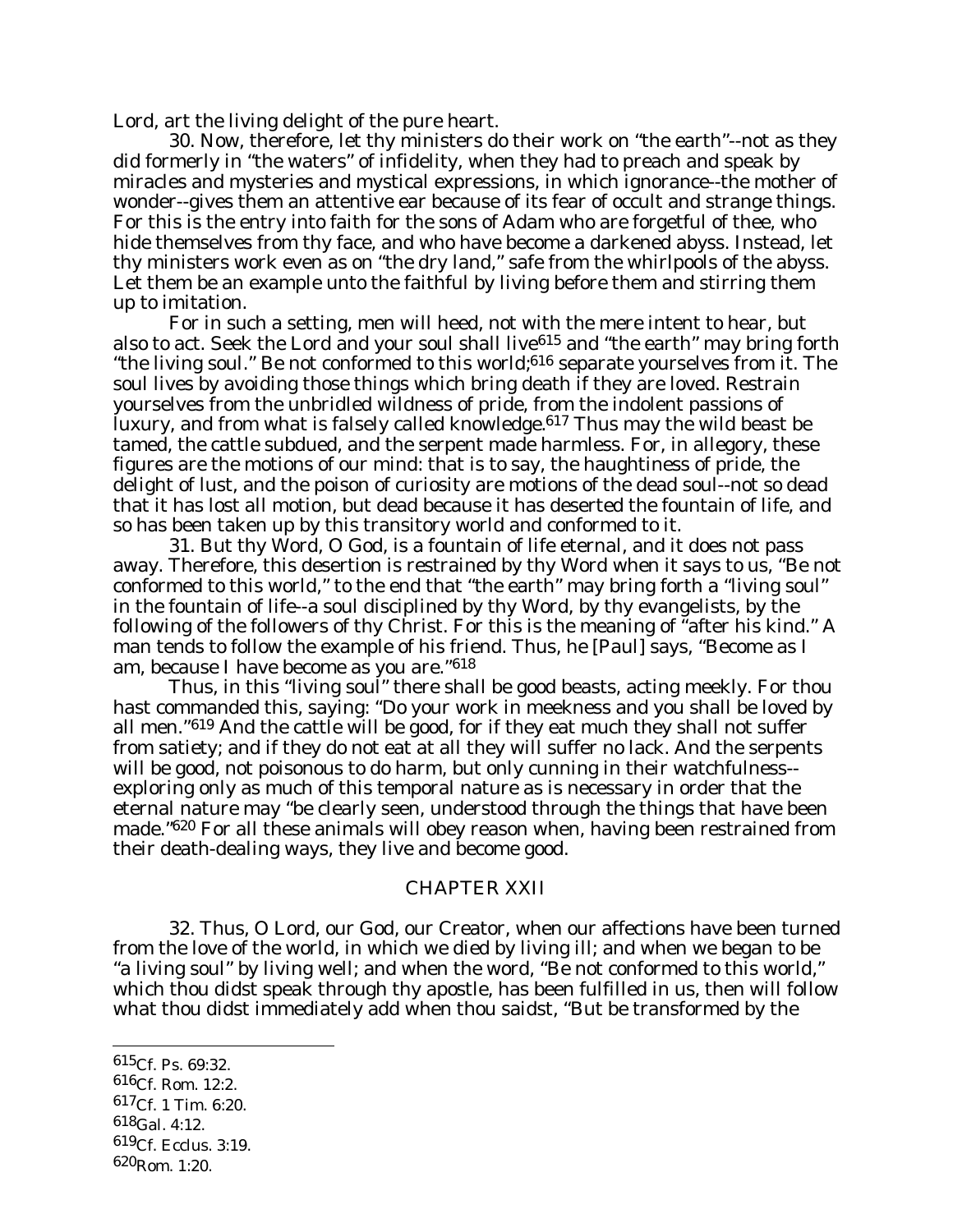renewing of your mind."621 This will not now be "after their kind," as if we were following the neighbor who went before us, or as if we were living after the example of a better man--for thou didst not say, "Let man be made after his kind," but rather, "Let us make man in our own image and our own likeness,"622 so that then we may be able to prove what thy will is.

This is why thy minister--begetting children by the gospel so that he might not always have them babes whom he would have to feed with milk and nurse as children--this is why he said, "Be transformed by the renewing of your minds, that you may prove what is the good and acceptable and perfect will of God." $\rm ^{623}$ Therefore thou didst not say, "Let man be made," but rather, "Let us make man." And thou didst not say, "After his kind," but after "our image" and "likeness." Indeed, it is only when man has been renewed in his mind, and comes to behold and apprehend thy truth, that he does not need another man as his director, to show him how to imitate human examples. Instead, by thy guidance, he proves what is thy good and acceptable and perfect will. And thou dost teach him, now that he is able to understand, to see the trinity of the Unity and the unity of the Trinity.

This is why the statement in the plural, "Let us make man," is also connected with the statement in the singular, "And God made man." Thus it is said in the plural, "After our likeness," and then in the singular, "After the image of God." Man is thus transformed in the knowledge of God, according to the image of Him who created him. And now, having been made spiritual, he judges all things--that is, all things that are appropriate to be judged--and he himself is judged of no man.624

# CHAPTER XXIII

33. Now this phrase, "he judges all things," means that man has dominion over the fish of the sea, and over the fowl of the air, and over all cattle and wild beasts, and over all the earth, and over every creeping thing that creeps on the earth. And he does this by the power of reason in his mind by which he perceives "the things of the Spirit of God."625 But, when man was put in this high office, he did not understand what was involved and thus was reduced to the level of the brute beasts, and made like them.626

Therefore in thy Church, O our God, by the grace thou hast given us--since we are thy workmanship, created in good works (not only those who are in spiritual authority but also those who are spiritually subject to them)--thou madest man male and female. Here all are equal in thy spiritual grace where, as far as sex is concerned, there is neither male nor female, just as there is neither Jew nor Greek, nor bond nor free. Spiritual men, therefore, whether those who are in authority or those who are subject to authority, judge spiritually. They do not judge by the light of that spiritual knowledge which shines in the firmament, for it is inappropriate for them to judge by so sublime an authority. Nor does it behoove them to judge concerning thy Book itself, although there are some things in it which are not clear. Instead, we submit our understanding to it and believe with certainty that what is hidden from our sight is still rightly and truly spoken. In this way, even though a man is now spiritual and renewed by the knowledge of God according to the image

 $621$ Rom.  $12:2$ .

<sup>622</sup>Gen. 1:26. 623Rom. 12:2 (mixed text). 624Cf. 1 Cor. 2:15.  $6251$  Cor. 2:14. 626Cf. Ps. 49:20.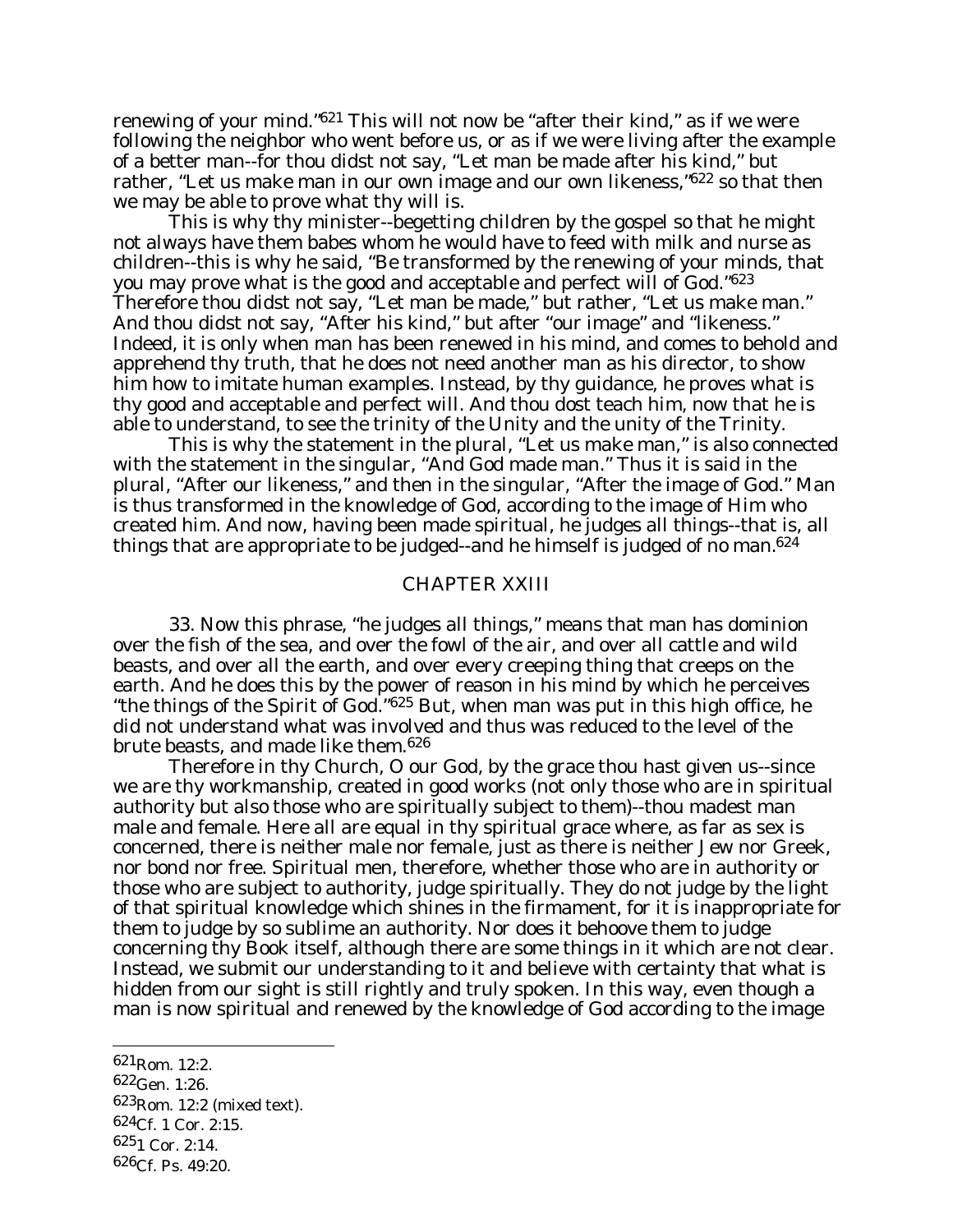of him who created him, he must be a doer of the law rather than its judge.<sup>627</sup> Neither does the spiritual man judge concerning that division between spiritual and carnal men which is known to thy eyes, O God, and which may not, as yet, be made manifest to us by their external works, so that we may know them by their fruits; yet thou, O God, knowest them already and thou hast divided and called them secretly, before the firmament was made. Nor does a man, even though he is spiritual, judge the disordered state of society in this world. For what business of his is it to judge those who are without, since he cannot know which of them may later on come into the sweetness of thy grace, and which of them may continue in the perpetual bitterness of their impiety?

34. Man, then, even if he was made after thy own image, did not receive the power of dominion over the lights of heaven, nor over the secret heaven, nor over the day and the night which thou calledst forth before the creation of the heaven, nor over the gathering together of the waters which is the sea. Instead, he received dominion over the fish of the sea, and the fowls of the air; and over all cattle, and all the earth; and over all creeping things which creep on the earth.

Indeed, he judges and approves what he finds right and disapproves what he finds amiss, whether in the celebration of those mysteries by which are initiated those whom thy mercy hast sought out in the midst of many waters; or in that sacrament in which is exhibited the Fish itself $628$  which, being raised from the depths, the pious "earth"629 feeds upon; or, in the signs and symbols of words, which are subject to the authority of thy Book--such signs as burst forth and sound from the mouth, as if it were "flying" under the firmament, interpreting, expounding, discoursing, disputing, blessing, invoking thee, so that the people may answer, "Amen."630 The reason that all these words have to be pronounced vocally is because of the abyss of this world and the blindness of our flesh in which thoughts cannot be seen directly,631 but have to be spoken aloud in our ears. Thus, although the flying fowl are multiplied on the earth, they still take their origins from the waters.

The spiritual man also judges by approving what is right and reproving what he finds amiss in the works and morals of the faithful, such as in their almsgiving, which is signified by the phrase, "The earth bringing forth its fruit." And he judges of the "living soul," which is then made to live by the disciplining of her affections in chastity, in fasting, and in holy meditation. And he also judges concerning all those things which are perceived by the bodily senses. For it can be said that he should judge in all matters about which he also has the power of correction.

# CHAPTER XXIV

35. But what is this; what kind of mystery is this? Behold, O Lord, thou dost bless men in order that they may be "fruitful and multiply, and replenish the earth." In this art thou not making a sign to us that we may understand something [allegorically]? Why didst thou not also bless the light, which thou calledst "the day," nor the firmament of heaven, nor the lights, nor the stars, nor the earth, nor the sea? I might reply, O our God, that thou in creating us after thy own image--I might reply that thou didst will to bestow this gift of blessing upon man alone, if thou hadst not similarly blessed the fishes and the whales, so that they too should

<sup>627</sup>Cf. James 4:11.

<sup>628</sup>See above, Ch. XXI, 30.

<sup>629</sup>I.e., the Church.

<sup>630</sup>Cf. 1 Cor. 14:16.

<sup>631</sup>Another reminder that, ideally, knowledge is immediate and direct.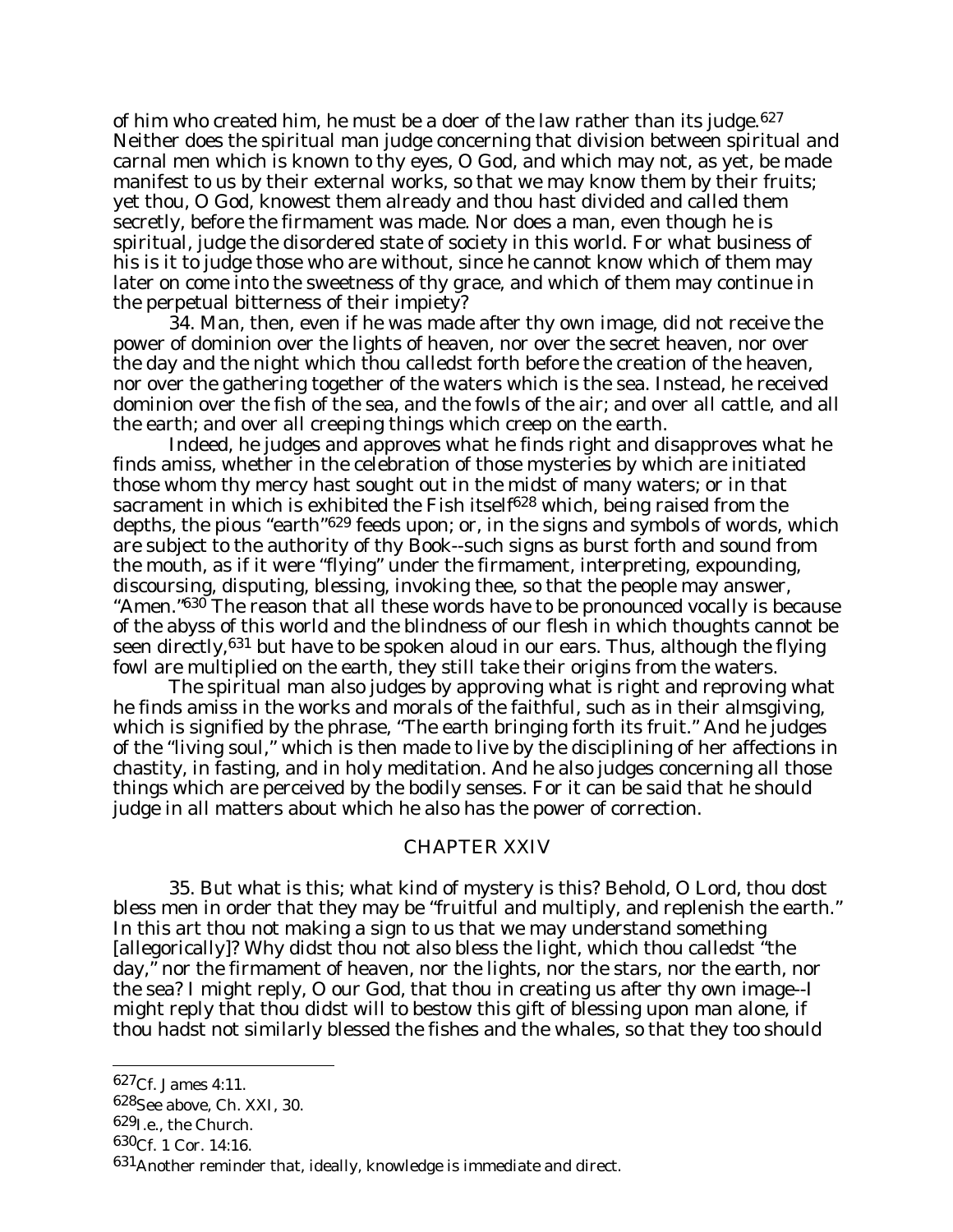be fruitful and multiply and replenish the waters of the sea; and also the fowls, so that they should be multiplied on the earth. In like fashion, I might say that this blessing properly belonged only to such creatures as are propagated from their own kind, if I could find it given also as a blessing to trees, and plants, and the beasts of the earth. But this "increase and multiply" was not said to plants or trees or beasts or serpents--although all of these, along with fishes and birds and men, do actually increase by propagation and so preserve their species.

36. What, then, shall I say, O Truth, O my Life: that it was idly and vainly said? Surely not this, O Father of piety; far be it from a servant of thy Word to say anything like this! But if I do not understand what thou meanest by that phrase, let those who are better than I--that is, those more intelligent than I--interpret it better, in the degree that thou hast given each of us the ability to understand.

But let also my confession be pleasing in thy eyes, for I confess to thee that I believe, O Lord, that thou hast not spoken thus in vain. Nor will I be silent as to what my reading has suggested to me. For it is valid, and I do not see anything to prevent me from thus interpreting the figurative sayings in thy books. For I know that a thing that is understood in only one way in the mind may be expressed in many different ways by the body; and I know that a thing that has only one manner of expression through the body may be understood in the mind in many different ways. For consider this single example--the love of God and of our neighbor--by how many different mysteries and countless languages, and, in each language, by how many different ways of speaking, this is signified corporeally! In similar fashion, the "young fish" in "the waters" increase and multiply. On the other hand, whoever you are who reads this, observe and behold what Scripture declares, and how the voice pronounces it *in only one way*, "In the beginning God created heaven and earth."632 Is this not understood in many different ways by different kinds of true interpretations which do not involve the deceit of error? Thus the offspring of men are fruitful and do multiply.633

37. If, then, we consider the nature of things, in their strictly literal sense, and not allegorically, the phrase, "Be fruitful and multiply," applies to all things that are begotten by seed. But if we treat these words figuratively, as I judge that the Scripture intended them to be--since it cannot be for nothing that this blessing is attributed only to the offspring of marine life and man--then we discover that the characteristic of fecundity belongs also to the spiritual and physical creations (which are signified by "heaven and earth"), and also in righteous and unrighteous souls (which are signified by "light and darkness") and in the sacred writers through whom the law is uttered (who are signified by "the firmament established between the waters and the waters"); and in the earthly commonwealth still steeped in their bitterness (which is signified by "the sea"); and in the zeal of holy souls (signified by "the dry land"); and the works of mercy done in this present life (signified by "the seed-bearing herbs and fruit-bearing trees"); and in spiritual gifts which shine out for our edification (signified by "the lights of heaven"); and to human affections ruled by temperance (signified by "the living soul"). In all these instances we meet with multiplicity and fertility and increase; but the particular way in which "Be fruitful and multiply" can be exemplified differs widely. Thus a single category may

 $632$ Here, again, as in a coda, Augustine restates his central theme and motif in the whole of his "confessions": the primacy of God, His constant creativity, his mysterious, unwearied, unfrustrated redemptive love. All are summed up in this mystery of creation in which the purposes of God are announced and from which all Christian hope takes its premise.

<sup>633</sup>That is, from basic and essentially simple ideas, they proliferate multiple--and valid--implications and corollaries.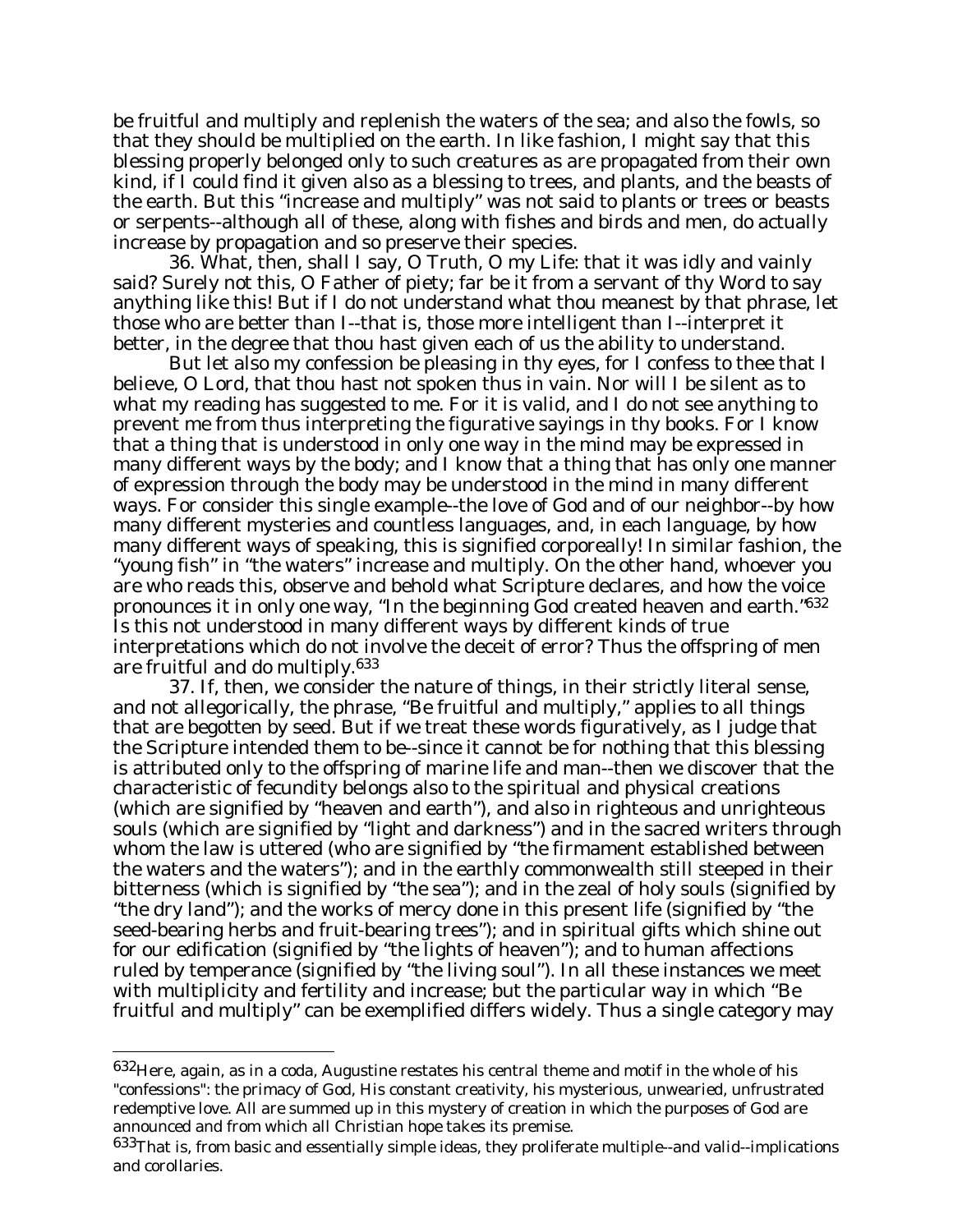include many things, and we cannot discover them except through their signs displayed corporeally and by the things being excogitated by the mind.

We thus interpret the phrase, "The generation of the waters," as referring to the corporeally expressed signs [of fecundity], since they are made necessary by the degree of our involvement in the flesh. But the power of human generation refers to the process of mental conception; this we see in the fruitfulness of reason. Therefore, we believe that to both of these two kinds it has been said by thee, O Lord, "Be fruitful and multiply." In this blessing, I recognize that thou hast granted us the faculty and power not only to express what we understand by a single idea in many different ways but also to understand in many ways what we find expressed obscurely in a single statement. Thus the waters of the sea are replenished, and their waves are symbols of diverse meanings. And thus also the earth is also replenished with human offspring. Its dryness is the symbol of its thirst for truth, and of the fact that reason rules over it.

#### CHAPTER XXV

38. I also desire to say, O my Lord God, what the following Scripture suggests to me. Indeed, I will speak without fear, for I will speak the truth, as thou inspirest me to know what thou dost will that I should say concerning these words. For I do not believe I can speak the truth by any other inspiration than thine, since thou art the Truth, and every man a liar.634 Hence, he that speaks a lie, speaks out of himself. Therefore, if I am to speak the truth, I must speak of thy truth.

Behold, thou hast given us for our food every seed-bearing herb on the face of the earth, and all trees that bear in themselves seed of their own kind; and not to us only, but to all the fowls of the air and the beasts of the field and all creeping things.635 Still, thou hast not given these things to the fishes and great whales. We have said that by these fruits of the earth the works of mercy were signified and figured forth in an allegory: thus, from the fruitful earth, things are provided for the necessities of life. Such an "earth" was the godly Onesiphorus, to whose house thou gavest mercy because he often refreshed Paul and was not ashamed of his bonds. $^{636}$ This was also the way of the brethren from Macedonia, who bore such fruit and supplied to him what he lacked. But notice how he grieves for certain "trees," which did not give him the fruit that was due, when he said, "At my first answer no man stood with me, but all men forsook me: I pray God, that it be not laid up to their charge."637 For we owe "fruits" to those who minister spiritual doctrine to us through their understanding of the divine mysteries. We owe these to them as men. We owe these fruits, also, to "the living souls" since they offer themselves as examples for us in their own continence. And, finally, we owe them likewise to "the flying creatures" because of their blessings which are multiplied on the earth, for "their sound has gone forth into all the earth."638

## CHAPTER XXVI

39. Those who find their joy in it are fed by these "fruits"; but those whose god is their belly find no joy in them. For in those who offer these fruits, it is not the

<sup>634</sup>Cf. Rom. 3:4.

<sup>635</sup>Cf. Gen. 1:29, 30. 636Cf. 2 Tim. 1:16. 6372 Tim. 4:16.

<sup>638</sup>Cf. Ps. 19:4.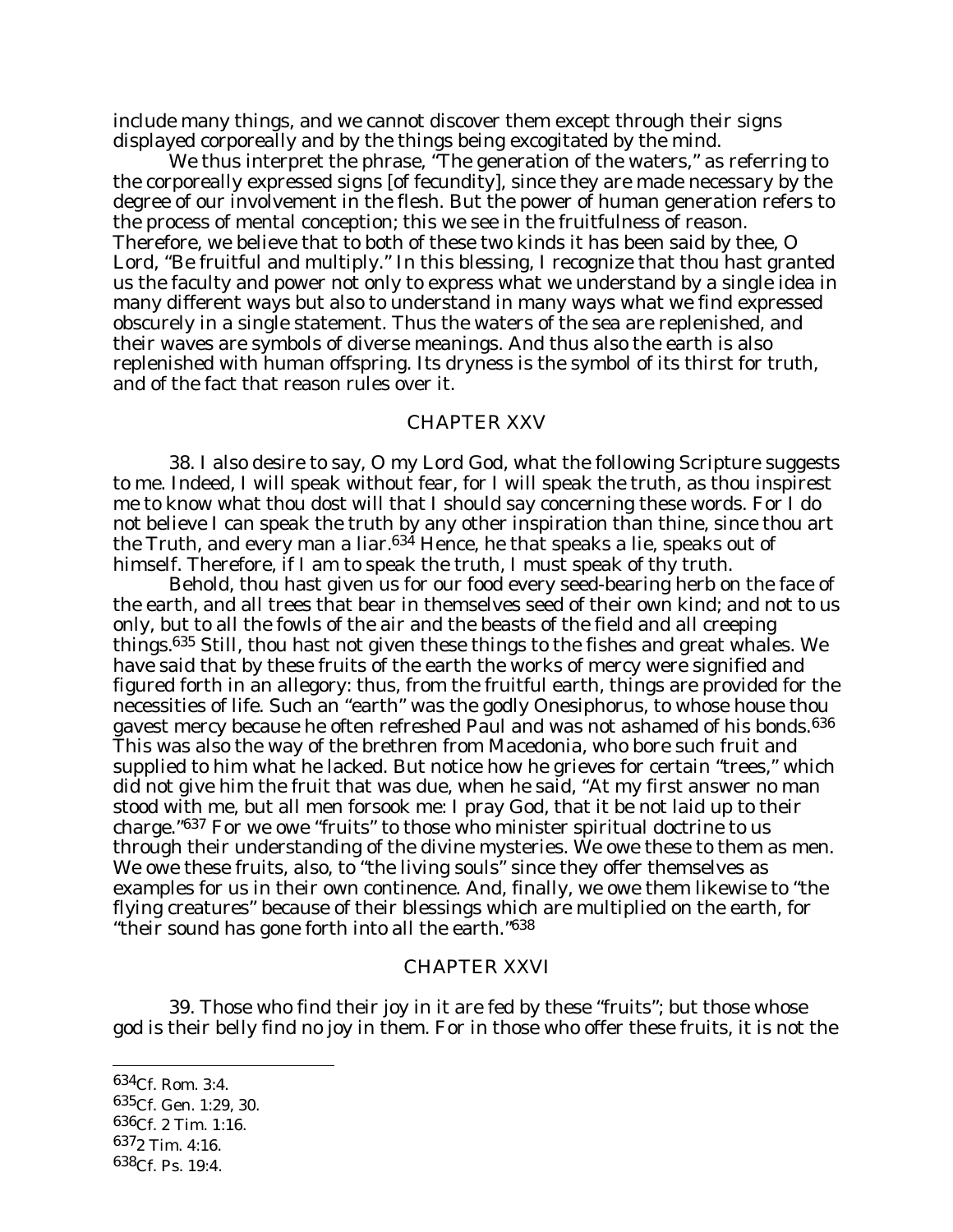fruit itself that matters, but the spirit in which they give them. Therefore, he who serves God and not his own belly may rejoice in them, and I plainly see why. I see it, and I rejoice with him greatly. For he [Paul] had received from the Philippians the things they had sent by Epaphroditus; yet I see why he rejoiced. He was fed by what he found his joy in; for, speaking truly, he says, "I rejoice in the Lord greatly, that now at the last your care of me has flourished again, in which you were once so careful, but it had become a weariness to you.<sup>639</sup> These Philippians, in their extended period of weariness in well-doing, had become weak and were, so to say, dried up; they were no longer bringing forth the fruits of good works. And now Paul rejoices in them--and not just for himself alone--because they were flourishing again in ministering to his needs. Therefore he adds: "I do not speak in respect of my want, for I have learned in whatsoever state I am therewith to be content. I know both how to be abased and how to abound; everywhere and in all things I am instructed both to be full and to be hungry, both to abound and to suffer need. I can do all things through Christ who strengtheneth me."640

40. Where do you find joy in all things, O great Paul? What is the cause of your joy? On what do you feed, O man, renewed now in the knowledge of God after the image of him who created you, O living soul of such great continence--O tongue like a winged bird, speaking mysteries? What food is owed such creatures; what is it that feeds you? It is joy! For hear what follows: "Nevertheless, you have done well in that you have shared with me in my affliction."641 This is what he finds his joy in; this is what he feeds on. They have done well, not merely because his need had been relieved--for he says to them, "You have opened my heart when I was in distress"- but because he knew both how to abound and how to suffer need, in thee who didst strengthen him. And so he said, "You [Philippians] know also that in the beginning of the gospel, when I departed from Macedonia, no church shared with me in regard to giving and receiving, except you only. For even in Thessalonica you sent time and time again, according to my need."642 He now finds his joy in the fact that they have returned once again to these good works, and he is made glad that they are flourishing again, as a fruitful field when it recovers its fertility.

41. Was it on account of his own needs alone that he said, "You have sent me gifts according to my needs?" Does he find joy in that? Certainly not for that alone. But how do we know this? We know it because he himself adds, "Not because I desire a gift, but because I desire fruit."643

Now I have learned from thee, O my God, how to distinguish between the terms "gift" and "fruit." A "gift" is the thing itself, given by one who bestows life's necessities on another--such as money, food, drink, clothing, shelter, and aid. But "the fruit" is the good and right will of the giver. For the good Teacher not only said, "He that receives a prophet," but he added, "In the name of a prophet." And he did not say only, "He who receives a righteous man," but added, "In the name of a righteous man."644 Thus, surely, the former shall receive the reward of a prophet; the latter, that of a righteous man. Nor did he say only, "Whoever shall give a cup of cold water to one of these little ones to drink," but added, "In the name of a disciple"; and concluded, "Truly I tell you he shall not lose his reward." The "gift" involves receiving a prophet, receiving a righteous man, handing a cup of cold water to a

639Phil. 4:10 (mixed text). 640Phil. 4:11-13. 641Phil. 4:14.

- 642Phil. 4:15-17.
- 643Phil. 4:17.,
- 644Cf. Matt. 10:41, 42.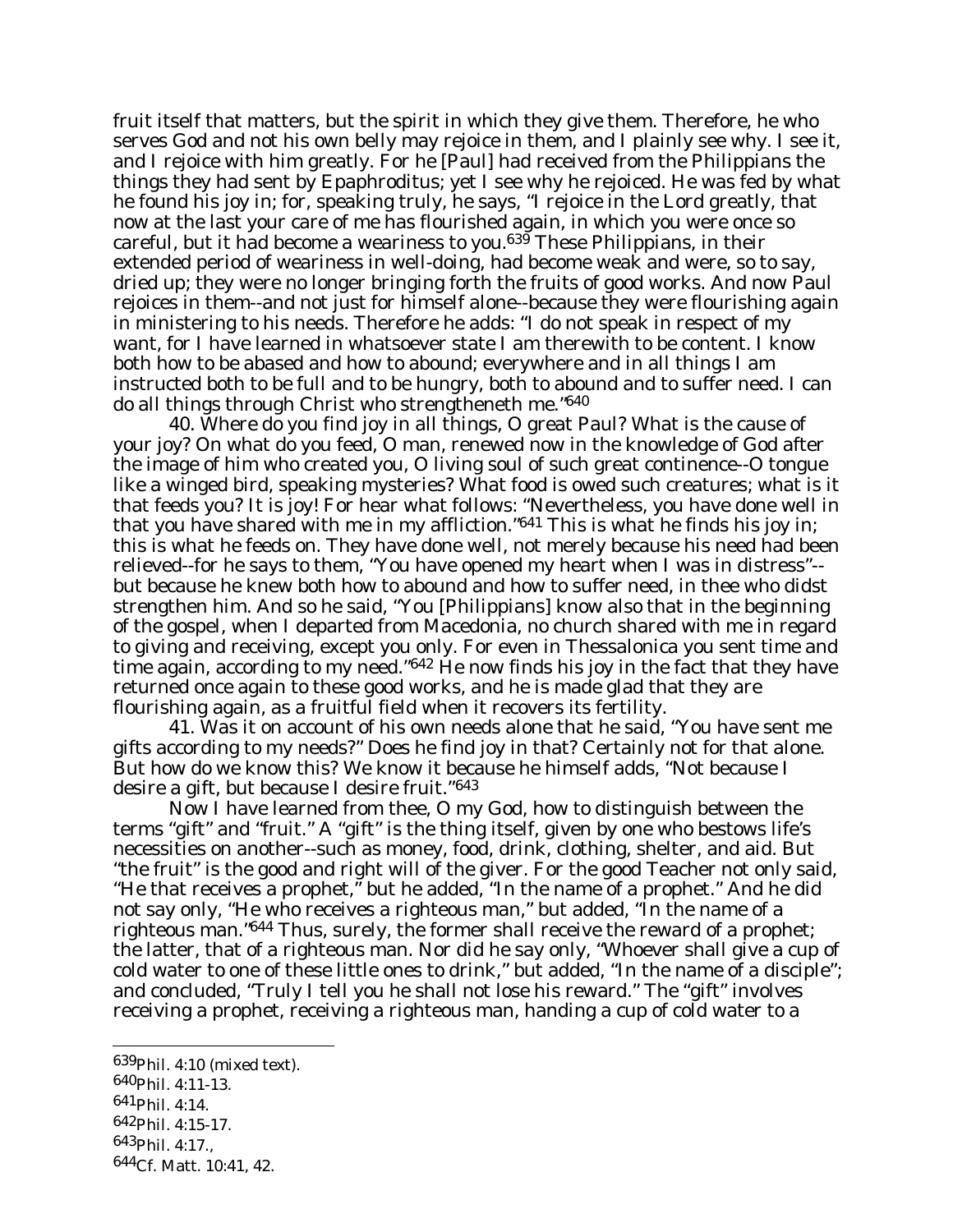disciple: but the "fruit" is to do all this in the name of a prophet, in the name of a righteous man, in the name of a disciple. Elijah was fed by the widow with "fruit," for she knew that she was feeding a man of God and this is why she fed him. But he was fed by the raven with a "gift." The inner man of Elijah was not fed by this "gift," but only the outer man, which otherwise might have perished from the lack of such food.

## CHAPTER XXVII

42. Therefore I will speak before thee, O Lord, what is true, in order that the uninstructed645 and the infidels, who require the mysteries of initiation and great works of miracles--which we believe are signified by the phrase, "Fishes and great whales"--may be helped in being gained [for the Church] when they endeavor to provide that thy servants are refreshed in body, or otherwise aided in this present life. For they do not really know why this should be done, and to what end. Thus the former do not feed the latter, and the latter do not feed the former; for neither do the former offer their "gifts" through a holy and right intent, nor do the others rejoice in the gifts of those who do not as yet see the "fruit." For it is on the "fruit" that the mind is fed, and by which it is gladdened. And, therefore, fishes and whales are not fed on such food as the earth alone brings forth when they have been separated and divided from the bitterness of "the waters" of the sea.

#### CHAPTER XXVIII

43. And thou, O God, didst see everything that thou hadst made and, behold, it was very good.646 We also see the whole creation and, behold, it is all very good. In each separate kind of thy work, when thou didst say, "Let them be made," and they were made, thou didst see that it was good. I have counted seven times where it is written that thou didst see what thou hadst made was "good." And there is the eighth time when thou didst see *all* things that thou hadst made and, behold, they were not only good but also *very* good; for they were now seen as a totality. Individually they were only good; but taken as a totality they were both good and very good. Beautiful bodies express this truth; for a body which consists of several parts, each of which is beautiful, is itself far more beautiful than any of its individual parts separately, by whose well-ordered union the whole is completed even though these parts are separately beautiful.

## CHAPTER XXIX

44. And I looked attentively to find whether it was seven or eight times that thou didst see thy works were good, when they were pleasing to thee, but I found that there was no "time" in thy seeing which would help me to understand in what sense thou hadst looked so many "times" at what thou hadst made. And I said: "O Lord, is not this thy Scripture true, since thou art true, and thy truth doth set it forth? Why, then, dost thou say to me that in thy seeing there are no times, while this Scripture tells me that what thou madest each day thou didst see to be good; and when I counted them I found how many 'times'?" To these things, thou didst reply to me, for thou art my God, and thou dost speak to thy servant with a strong

<sup>645</sup>*Idiotae*: there is some evidence that this term was used to designate pagans who had a nominal connection with the Christian community but had not formally enrolled as catechumens. See Th. Zahn in *Neue kirkliche Zeitschrift* (1899), pp. 42-43. 646Gen. 1:31.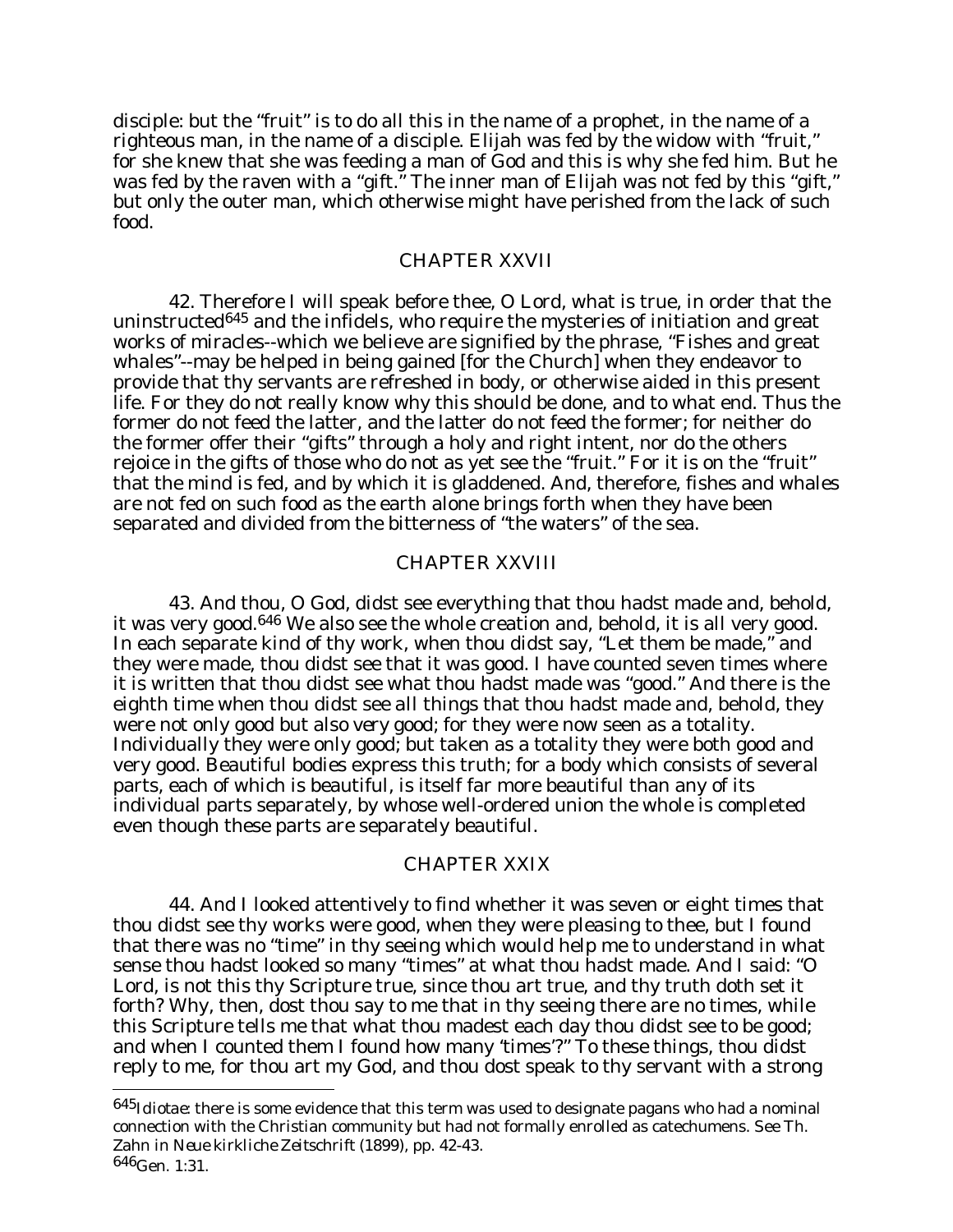voice in his inner ear, my deafness, and crying: "O man, what my Scripture says, I say. But it speaks in terms of time, whereas time does not affect my Word--my Word which exists coeternally with myself. Thus the things you see through my Spirit, I see; just as what you say through my Spirit, I say. But while you see those things in time, I do not see them in time; and when you speak those things in time, I do not speak them in time."

## CHAPTER XXX

45. And I heard this, O Lord my God, and drank up a drop of sweetness from thy truth, and understood that there are some men to whom thy works are displeasing, who say that many of them thou didst make under the compulsion of necessity--such as the pattern of the heavens and the courses of the stars--and that thou didst not make them out of what was thine, but that they were already created elsewhere and from other sources. It was thus [they say] that thou didst collect and fashion and weave them together, as if from thy conquered enemies thou didst raise up the walls of the universe; so that, built into the ramparts of the building, they might not be able a second time to rebel against thee. And, even of other things, they say that thou didst neither make them nor arrange them--for example, all flesh and all the very small living creatures, and all things fastened to the earth by their roots. But [they say] a hostile mind and an alien nature--not created by thee and in every way contrary to thee--begot and framed all these things in the nether parts of the world.647 They who speak thus are mad [*insani*], since they do not see thy works through thy Spirit, nor recognize thee in them.

### CHAPTER XXXI

46. But for those who see these things through thy Spirit, it is thou who seest them in them. When, therefore, they see that these things are good, it is thou who seest that they are good; and whatsoever things are pleasing because of thee, it is thou who dost give us pleasure in those things. Those things which please us through thy Spirit are pleasing to thee in us. "For what man knows the things of a man except the spirit of a man which is in him? Even so, no man knows the things of God, but the Spirit of God. Now we have not received the spirit of the world, but the Spirit of God, that we might know the things that are freely given to us from God."648 And I am admonished to say: "Yes, truly. No man knows the things of God, but the Spirit of God: but how, then, do we also know what things are given us by God?" The answer is given me: "Because we know these things by his Spirit; for no one knows but the Spirit of God." But just as it is truly said to those who were to speak through the Spirit of God, "It is not you who speak," so it is also truly said to them who know through the Spirit of God, "It is not you yourselves who know," and just as rightly it may be said to those who perceive through the Spirit of God that a thing is good; it is not they who see, but God who seeth that it is good.

It is, therefore, one thing to think like the men who judge something to be bad when it is good, as do those whom we have already mentioned. It is quite another thing that a man should see as good what is good--as is the case with many whom thy creation pleases because it is good, yet what pleases them in it is not thee, and so they would prefer to find their joy in thy creatures rather than to find their joy in thee. It is still another thing that when a man sees a thing to be good,

 $647A$  reference to the Manichean cosmogony and similar dualistic doctrines of "creation." 6481 Cor. 2:11, 12.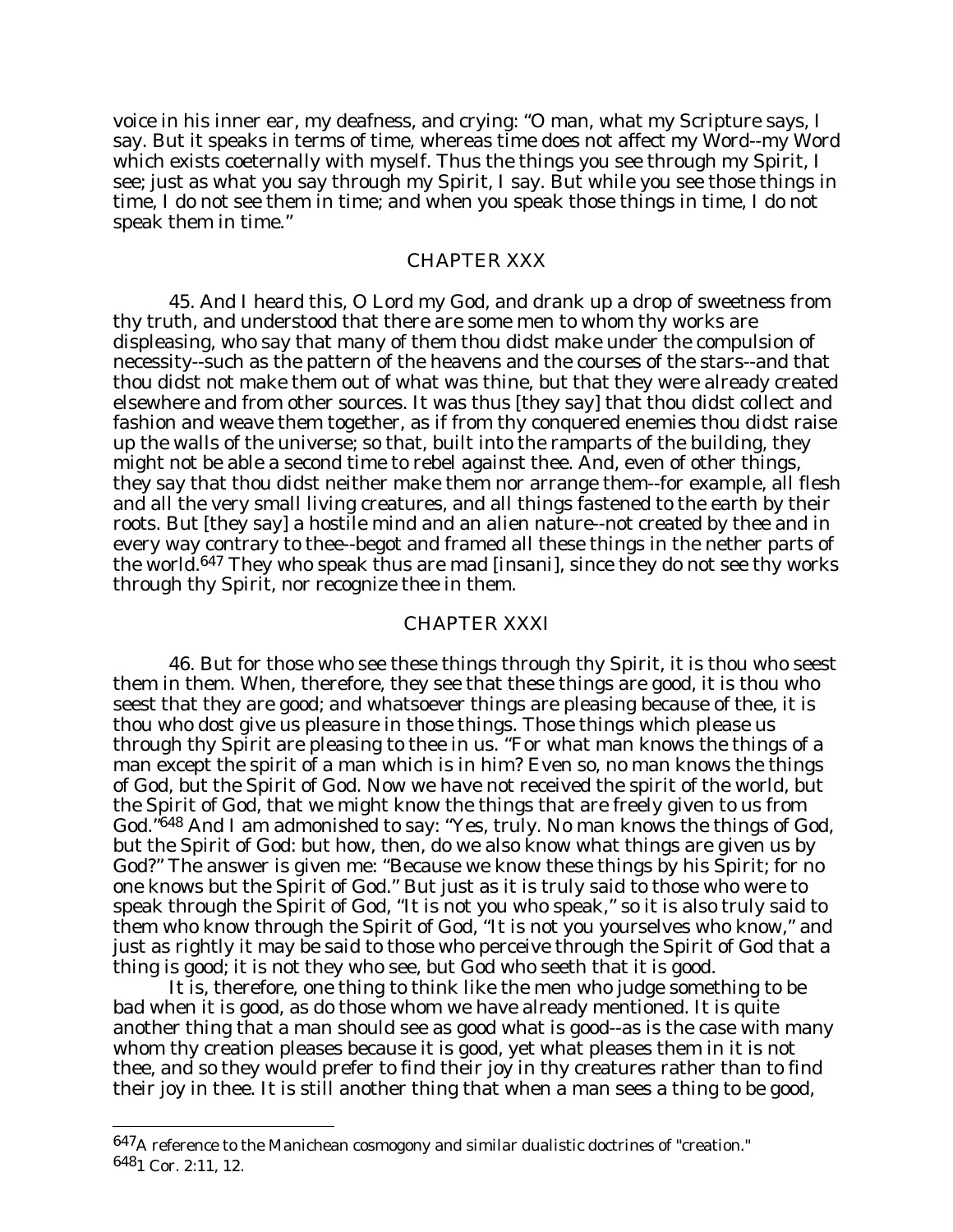God should see in him that it is good--that truly he may be loved in what he hath made, he who cannot be loved except through the Holy Spirit which he hath given us: "Because the love of God is shed abroad in our hearts by the Holy Spirit who is given to us."649 It is by him that we see whatever we see to be good in any degree, since it is from him, who doth not exist in any particular degree but who simply is what he is  $650$ 

## CHAPTER XXXII

47. Thanks be to thee, O Lord! We see the heaven and the earth, either the corporeal part--higher and lower--or the spiritual and physical creation. And we see the light made and divided from the darkness for the adornment of these parts, from which the universal mass of the world or the universal creation is constituted. We see the firmament of heaven, either the original "body" of the world between the spiritual (higher) waters and the corporeal (lower) waters $651$  or the expanse of air-which is also called "heaven"--through which the fowls of heaven wander, between the waters which move in clouds above them and which drop down in dew on clear nights, and those waters which are heavy and flow along the earth. We see the waters gathered together in the vast plains of the sea; and the dry land, first bare and then formed, so as to be visible and well-ordered; and the soil of herbs and trees. We see the light shining from above--the sun to serve the day, the moon and the stars to give cheer in the night; and we see by all these that the intervals of time are marked and noted. We see on every side the watery elements, fruitful with fishes, beasts, and birds--and we notice that the density of the atmosphere which supports the flights of birds is increased by the evaporation of the waters. We see the face of the earth, replete with earthly creatures; and man, created in thy image and likeness, in the very image and likeness of thee--that is, having the power of reason and understanding--by virtue of which he has been set over all irrational creatures. And just as there is in his soul one element which controls by its power of reflection and another which has been made subject so that it should obey, so also, physically, the woman was made for the man; for, although she had a like nature of rational intelligence in the mind, still in the sex of her body she should be similarly subject to the sex of her husband, as the appetite of action is subjected to the deliberation of the mind in order to conceive the rules of right action. These things we see, and each of them is good; and the whole is very good!

# CHAPTER XXXIII

48. Let thy works praise thee, that we may love thee; and let us love thee that thy works may praise thee--those works which have a beginning and an end in time- -a rising and a setting, a growth and a decay, a form and a privation. Thus, they have their successions of morning and evening, partly hidden, partly plain. For they were made from nothing by thee, and not from thyself, and not from any matter that is not thine, or that was created beforehand. They were created from concreated matter--that is, matter that was created by thee at the same time that thou didst form its formlessness, without any interval of time. Yet, since the matter

<sup>649</sup>Rom. 5:5.

<sup>650</sup>*Sed quod est, est*. Note the variant text in Skutella, *op. cit*.: *sed est, est*. This is obviously an echo of the Vulgate Ex. 3:14: *ego sum qui sum*.

<sup>651</sup>Augustine himself had misgivings about this passage. In the *Retractations*, he says that this statement was made "without due consideration." But he then adds, with great justice: "However, the point in question is very obscure" (*res autem in abdito est valde*); cf. *Retract*., 2:6.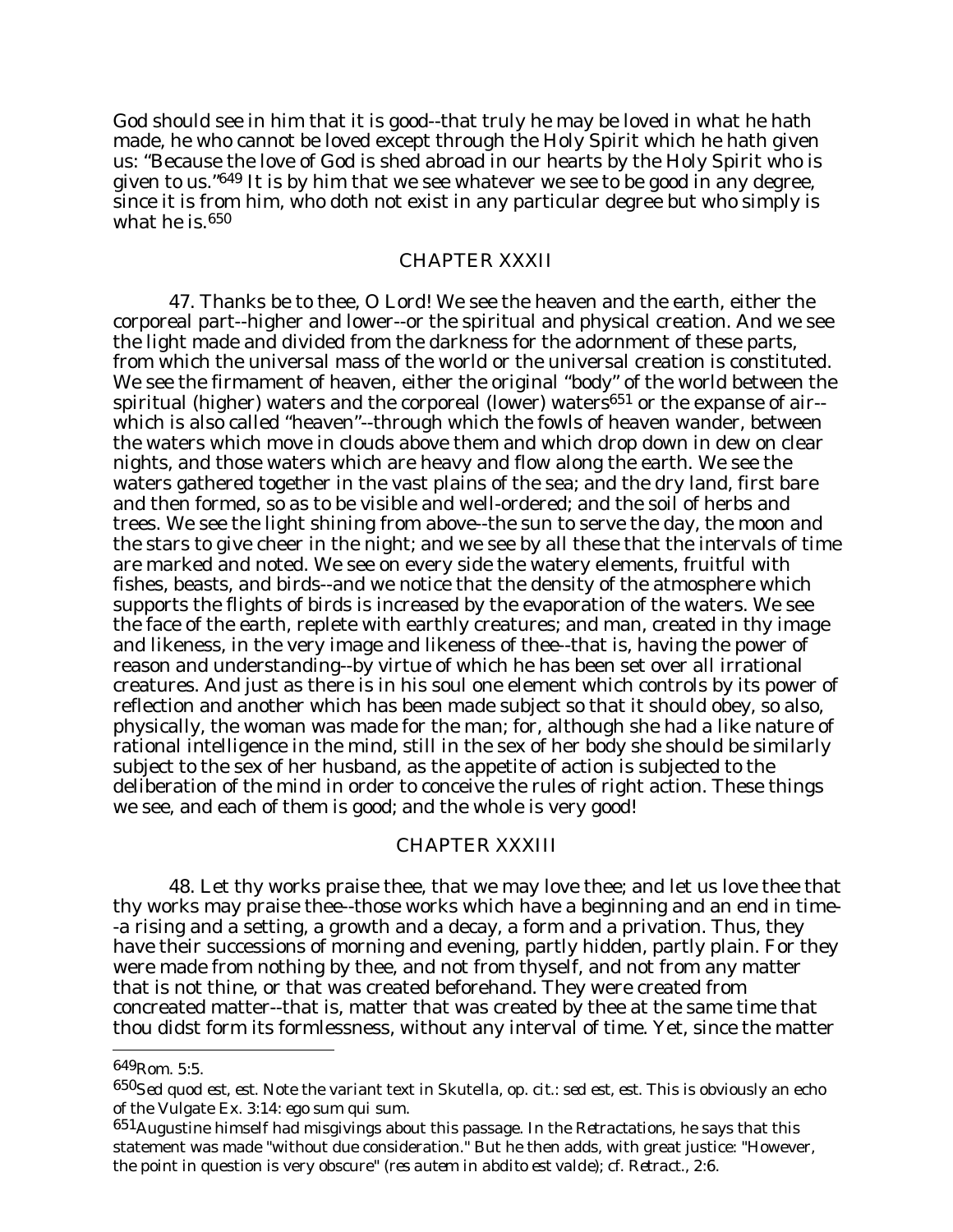of heaven and earth is one thing and the form of heaven and earth is another thing, thou didst create matter out of absolutely nothing (*de omnino nihilo*), but the form of the world thou didst form from formless matter (*de informi materia*). But both were done at the same time, so that form followed matter with no delaying interval.

## CHAPTER XXXIV

49. We have also explored the question of what thou didst desire to figure forth, both in the creation and in the description of things in this particular order. And we have seen that things taken separately are good, and all things taken together are very good, both in heaven and earth. And we have seen that this was wrought through thy Word, thy only Son, the head and the body of the Church, and it signifies thy predestination before all times, without morning and evening. But when, in time, thou didst begin to unfold the things destined before time, so that thou mightest make hidden things manifest and mightest reorder our disorders- since our sins were over us and we had sunk into profound darkness away from thee, and thy good Spirit was moving over us to help us in due season--thou didst justify the ungodly and also didst divide them from the wicked; and thou madest the authority of thy Book a firmament between those above who would be amenable to thee and those beneath who would be subject to them. And thou didst gather the society of unbelievers<sup>652</sup> into a conspiracy, in order that the zeal of the faithful might become manifest and that they might bring forth works of mercy unto thee, giving their earthly riches to the poor to obtain heavenly riches. Then thou didst kindle the lights in the firmament, which are thy holy ones, who have the Word of Life and who shine with an exalted authority, warranted to them by their spiritual gifts. And then, for the instruction of the unbelieving nations, thou didst out of physical matter produce the mysteries and the visible miracles and the sounds of words in harmony with the firmament of thy Book, through which the faithful should be blessed. After this thou didst form "the living soul" of the faithful, through the ordering of their passions by the strength of continence. And then thou didst renew, after thy image and likeness, the mind which is faithful to thee alone, which needs to imitate no human authority. Thus, thou didst subordinate rational action to the higher excellence of intelligence, as the woman is subordinate to the man. Finally, in all thy ministries which were needed to perfect the faithful in this life, thou didst will that these same faithful ones should themselves bring forth good things, profitable for their temporal use and fruitful for the life to come. We see all these things, and they are very good, because thou seest them thus in us--thou who hast given us thy Spirit, by which we may see them so and love thee in them.

## CHAPTER XXXV

50. O Lord God, grant us thy peace--for thou hast given us all things. Grant us the peace of quietness, the peace of the Sabbath, the peace without an evening. All this most beautiful array of things, all so very good, will pass away when all their courses are finished--for in them there is both morning and evening.

51. But the seventh day is without an evening, and it has no setting, for thou hast sanctified it with an everlasting duration. After all thy works of creation, which were very good, thou didst rest on the seventh day, although thou hadst created them all in unbroken rest--and this so that the voice of thy Book might speak to us with the prior assurance that after our works--and they also are very

<sup>652</sup>See above, *amaricantes*, Ch. XVII, 20.